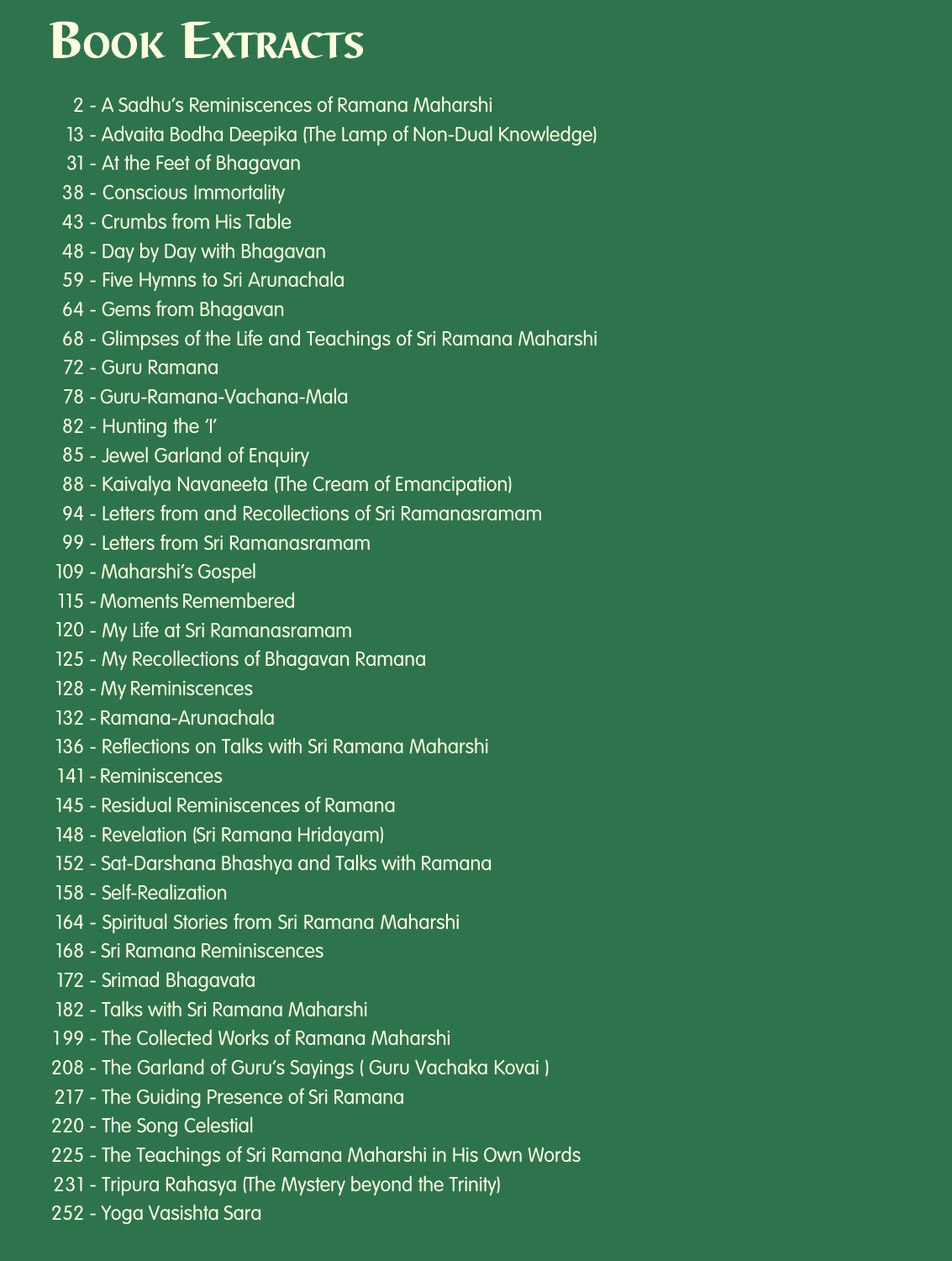# <span id="page-1-0"></span>A SADHU'S REMINISCENCES OF RAMANA MAHARSHI

*By* SADHU ARUNACHALA (A. W. Chadwick)

*Om Namo Bhagavathe Sri Ramanaya*

#### INTRODUCTION

Sadhu Arunachala of Sri Ramanasramam, Tiruvannamalai, is a good example of perfect devotion to our Guru, Bhagavan Sri Ramana Maharshi. Some twenty-five years ago the name and fame of Bhagavan Sri Ramana dragged him from England to India, and having come to Bhagavan's Supreme Abode he never returned. (*Yath Gathva Na Nivartanthe tath Dhama Paramam Mama*. That is My Supreme Abode whence none returns. *Bhagavad Gita* XV-6). Visitors to the Ashram now see him sitting at the Shrine of Bhagavan every day punctually between 8 to 10 a.m. and 5 to 7 p.m. as formerly they saw him sitting in the old Hall in Bhagavan's physical presence. So naturally he has much to tell us not only of Bhagavan and his teachings, but also of many things that happened in Bhagavan's presence. The Ashram has given the English-knowing world the diaries of Swami Ramanananda Saraswathi, Sri Devaraja Mudaliar and Mr. S. S. Cohen. While the diary of Sri Ramanananda Saraswathi is a record of talks with Bhagavan through several years, the latter two chronicle day to day incidents. In the same vein Sadhu Arunachala gives us in this book what he saw happening in Bhagavan's presence but only such as have for the most part been unrecorded in the books of others. Thus *A Sadhu*'*s Reminiscences of Bhagavan Ramana Maharshi* seeks to supplement the previous publications.

It is needless to say that the Sadhu records his facts with great accuracy and respect for truth and hence this book will be welcomed by the devotees of Bhagavan and others. The writer of this introduction has a very great regard for the Sadhu as a writer, as he knows that the Sadhu has rendered into English all the original works of Bhagavan and had them perused by Bhagavan himself but has chosen not to publish them out of modesty, as he feels there is no need to do so in the face of the *Collected Works of Bhagavan* given to the public by the Ashram as its own authentic publication.

The *sadhu's* "*Poems of Ramana Maharshi*" published last year has placed us all in a debt of gratitude to him and the present Reminiscences increase this debt. There is no need to comment on the contents of this volume, which when once begun will carry the reader right through.

This short note can conclude by drawing the attention of the readers to what the Sadhu himself observes about Bhagavan in the Epilogue:

"Though we talk as though he (the Master) were dead, he is indeed here and very much alive, as he promised, in spite of appearances."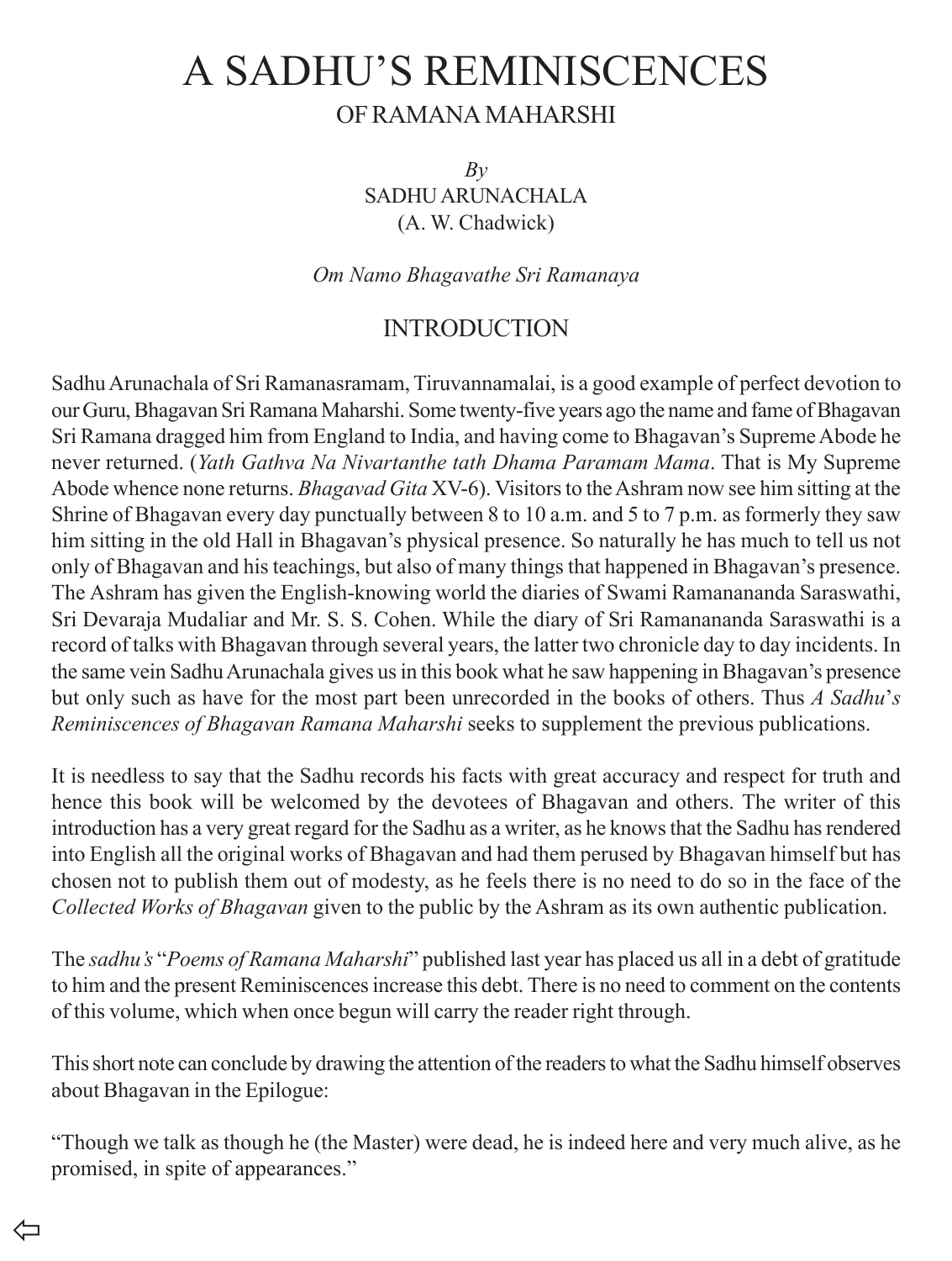This gives the clue to the *sadhu's* inherence in Bhagavan's Home. May Bhagavan bless him!

This prefatory note ought to come from some worthier soul, but the *sadhu's* request to me could not be refused and that is my only apology for writing this.

T. K. SUNDARESA IYER

#### FOREWORD *by* SRI RAMANANANDA SARASWATHI

 $\mathcal{L}=\mathcal{L}^{\mathcal{L}}$ 

An ordinary reader will find this small book very interesting reading and useful too; a discriminating one will appreciate how the teachings have been brought in unobtrusively and, as it were, unconsciously; a good *sadhak* will delight to note how the meanings of *maya*, of "original sin", of *dhyana, savikalpa samadhi, nirvikalpa samadhi* and *sahaja samadhi* have been simplified. Without polemics the highest truths of the Upanishads have been lucidly stated and many a seeker will be thrown back into the bosom of Reality while reading it. Bhagavan Ramana was the greatest miracle in our living memory not only because He was the living Reality but also He made the same so easily accessible to His votaries among whom Mr. Chadwick - or Sadhu Arunachala - stands one of the foremost. I say *foremost* deliberately because he has made the same truths so clear in his inimitably simple way.

The pen picture of Sri Ramana is so vivid and complete that any worthy disciple cannot fail to testify to its being faithful in spirit and accurate in detail.

Of course there are some elaborate books on Sri Ramana which present the different facets of the Gem but this book presents the Gem itself to the readers!

God bless the unostentatious writer of this small and invaluable book!

 $\Leftrightarrow$ 

*We regret that since the publication of the First Edition of this book in 1961, Sadhu Arunachala passed away in April 1962, Swami Ramanananda Saraswathi in February 1963 and Sri T. K Sundaresa Iyer in February 1965.*

> *October, 1966.* PUBLISHERS.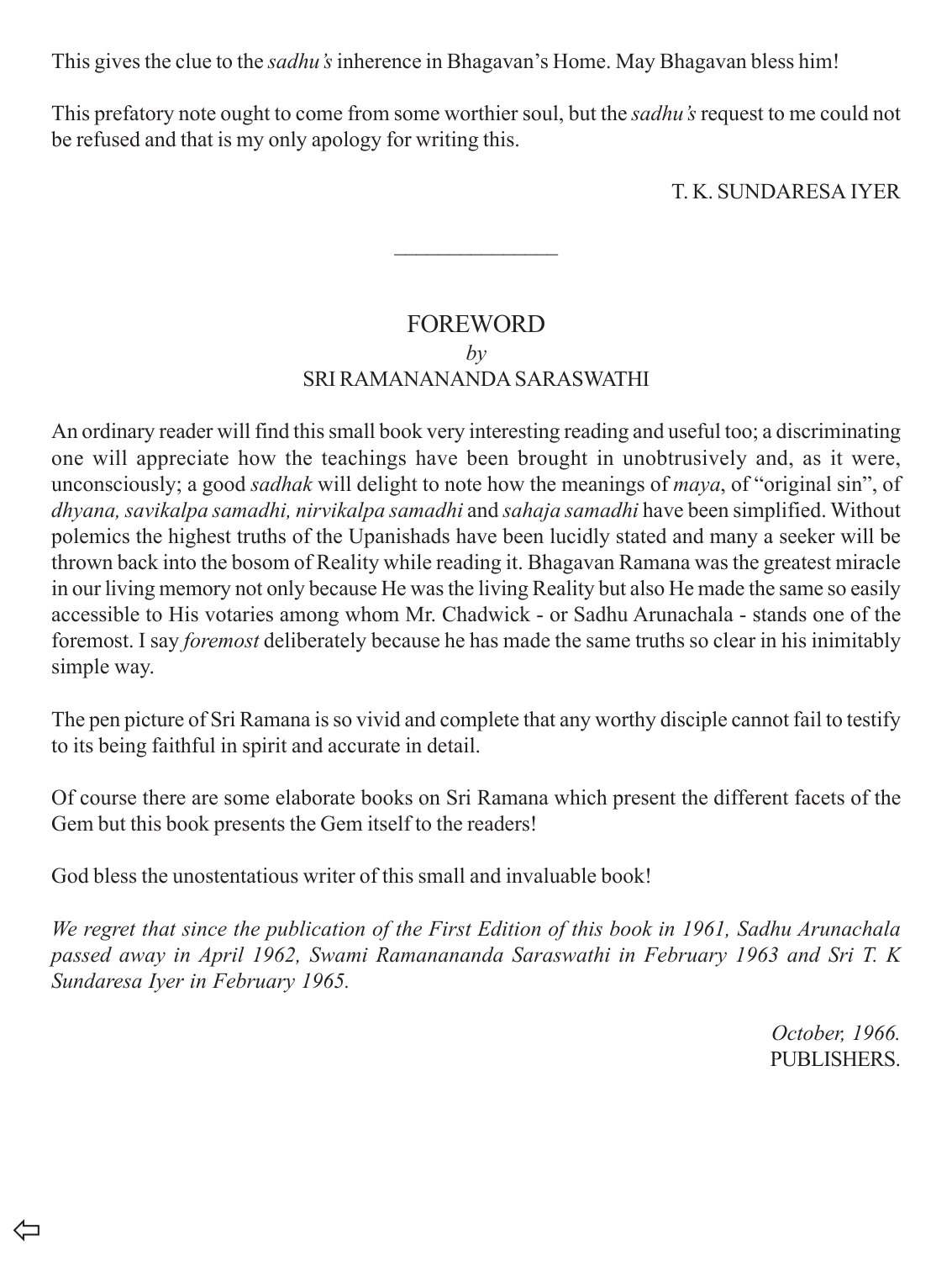I first came to Sri Ramana Ashram on November 1st 1935. I had heard of Bhagavan through Brunton's book, *A Search in Secret India*, and immediately decided that here was my Guru. Directly I could settle up my affairs I left my house and possessions in Majorca and went home to England for a short stay with my sisters before finally leaving for India.

Off and on for a number of years I had been practising some form of meditation on my return from work in the evening, (I was at that time employed in Chile), and, after I finally retired, in my own home. This meditation of mine actually turned out to be very much the same that I learnt later when I came to Tiruvannamalai. I had argued that since God had created the world, (there must be some beginning somewhere, and this necessitated a Creator), it was only out of Himself that He could have done so, for if there was some other apart from Himself then He could not be God, undisputed and omnipotent.

So I decided that the seeker himself was God or, as Bhagavan puts it, the Self. My method of meditation then, was to make the mind cease from thinking as an individual and just rest in its God-head: "Do not think. Be!" I recognised, of course, the danger of a blank and was under no delusion that such a blank could be a goal or an end in itself. This form of meditation I carried on, off and on, from 1924 until I came to Tiruvannamalai eleven years later. But in between times were periods when I did not meditate at all. I had a conviction that I could not lead a worldly life and at the same time strive after spiritual attainment; the two things for me dwelt in separate compartments. I had not then realized the truth of Advaita that there could be no splitting in this way, that the worldly life was just as unreal as the unworldly life, or, if you prefer, that both were as real as each other. They were *prarabdha*, which had in any case to be worked out; that actually there was no such thing as good and evil, only attachment; that actions were actions and it was identifying oneself with such that mattered and not the actions in themselves. I still believed in the importance of morals, as such, as absolute standards, and, so my meditation could be nothing but a spasmodic affair.

No doubt in some ways, at least as a beginning, this was good, for in the earlier stages there must be a rule or some sort of code to keep oneself concentrated on the work, though this rule will automatically drop away in time. However, as time went on, I became convinced that my attitude had been wrong, that, whatever one's life, a short period of meditation should be practised each day, preferably in the early morning.

That the method that I devised of stilling the mind and concentrating on my own essential core, which I had decided was God, differed little from the method of seeking out the Self by constant enquiry and search for the Witness as taught by Bhagavan, there can be no doubt. I was lucky that the Truth came to me so easily. Of course it bore out Bhagavan's saying that, "Chadwick was with us before, he was one of us. He had some desire to be born in the West, and that he has now fulfilled." So it seems that the memory of the teaching given in a previous birth was bearing fruit in this.

I arrived at Tiruvannamalai by the early morning train. It was a bright clear day at the beginning of winter and I was immediately struck by the wonderful atmosphere of the place, which one almost felt that one could take hold of, so potent was it. I was met at the station by Ganapathi Sastry. I had asked the Ashram to send someone to meet me and so naturally concluded that this was the person, but it transpired that, though he had once been one of their men, at the time he was out of favour and had no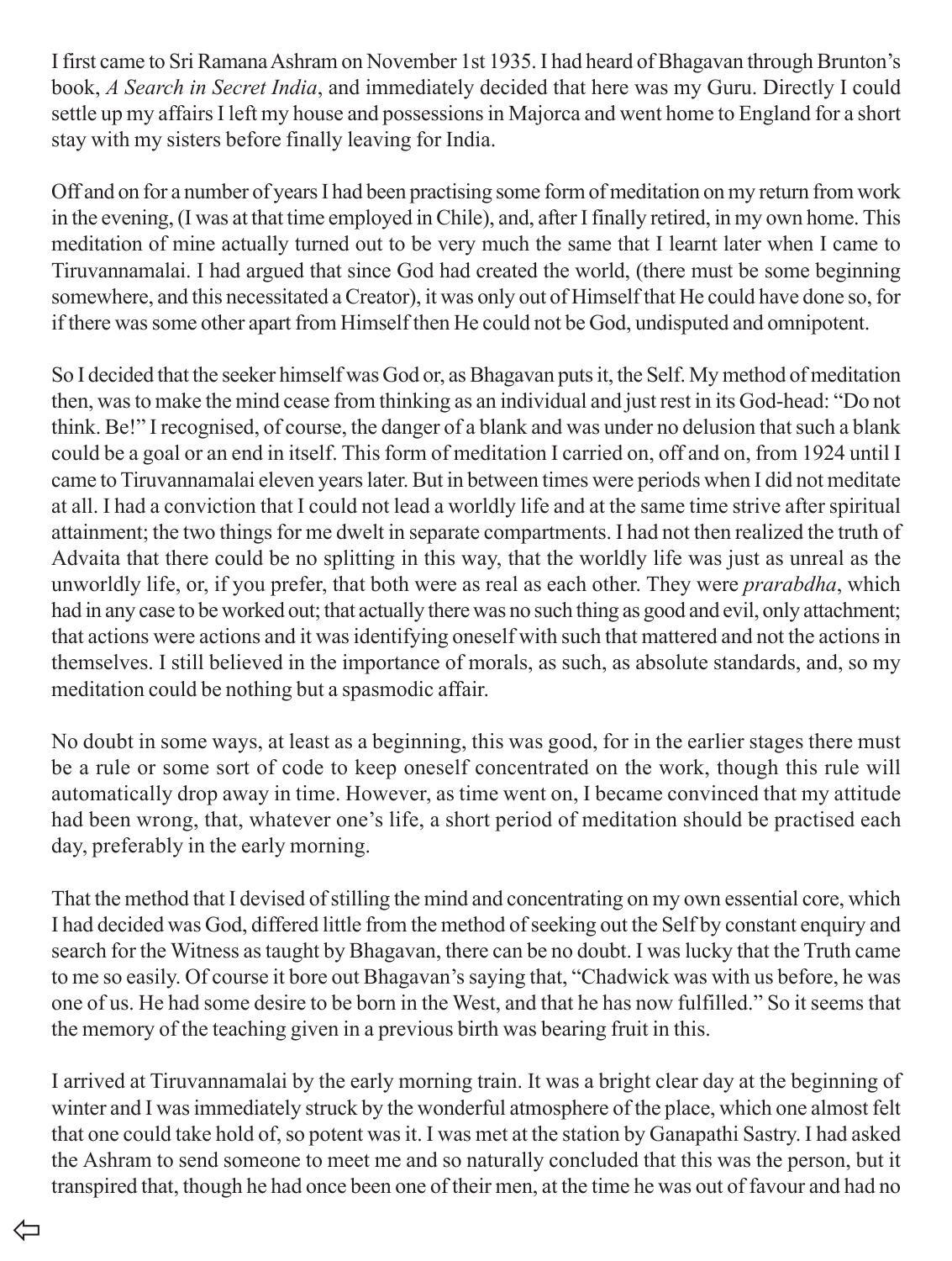authority to meet me. The emissary sent by the Ashram never showed himself when he saw someone else looking after me. Why trouble?

Ganapathi Sastry had once been a local magistrate and had been a devotee of Bhagavan for years. He had a special liking for a white face and would attach himself to any European or American that came to the Ashram. But to his credit it must be said that he could be very helpful to a newcomer. In the Ashram I was given a room newly built at the side of the store-room, which I shared with Annamalai Swamy; here I remained for three and a half months until a room had been built for me at the Ashram grounds. This room I have occupied ever since.

Bhagavan came back from his after-breakfast stroll at about seven o'clock and I went in to the old Hall and joined him. I was given a chair just beside the door facing him, which I occupied for some months until I realized that people objected. I did not know then that it was considered disrespectful by Indians to sit on the same level as the Guru or even to occupy a chair at all in his presence. I had then, and still have, considerable difficulty in sitting on the floor for any length of time in spite of years of practice. Afterwards I devised a meditation belt of cotton cloth which I brought round from the back across my raised knees and with this support could sit comfortably for long periods. Such belts are regularly used by Yogis, though strange as it may seem I had no idea of this when I devised my own. Bhagavan told me that his father had had one but had not used it in public. Once some boys came into the Hall and saw me meditating in the belt, they asked Bhagavan, "Why has he been tied up?" Bhagavan, who had a great sense of humour, was much amused. However, in spite of the fact that the belt made me conspicuous, I was so keen on meditating in Bhagavan's presence that I continued to use it for many years.

To try and describe my reactions when I first came, into the presence of Bhagavan is difficult. I felt the tremendous peace of his presence, his graciousness. It was not as though I were meeting him for the first time. It seemed that I had always known him. It was not even like the renewal of an old acquaintanceship. It had always been there though I had not been conscious of it at the time. Now I knew.

In spite of being entirely new to India and its customs, nothing that happened in these first days of my stay at the Ashram seemed strange to me, it was all quite natural. It was only afterwards when I had dwelt in India for some time that I began to realize how gracious Bhagavan had been to me from the very first. And this attitude of mine was to my advantage. Bhagavan responded to people's reactions. If you behaved absolutely naturally with no strain, Bhagavan's behaviour was similar. I do not mean, of course, that Bhagavan really had reactions or that his behaviour could ever be anything but natural, it was only that it appeared like that to us, for he was like a mirror which seemed to reflect back your own feelings. If you were reticent and over-awed he appeared almost stand-offish, but on the other hand if you responded quite naturally to the all-embracing love of his presence, then he treated you as one of his own.

When I entered the Hall for the first time he was seated on his couch facing the door. It was about 7 o'clock and he had just returned from his stroll on the Hill. He greeted me with his lovely smile and asked if I had had my breakfast and then told me to sit down. There were quite a lot of people present that day, though this was some time before the crowds started to be a regular feature of the Ashram, it must have been some Hindu festival because the lighted camphor was brought in after Pooja which was only done on special days and *Na Karmana* was chanted in his presence. Bhagavan talked to me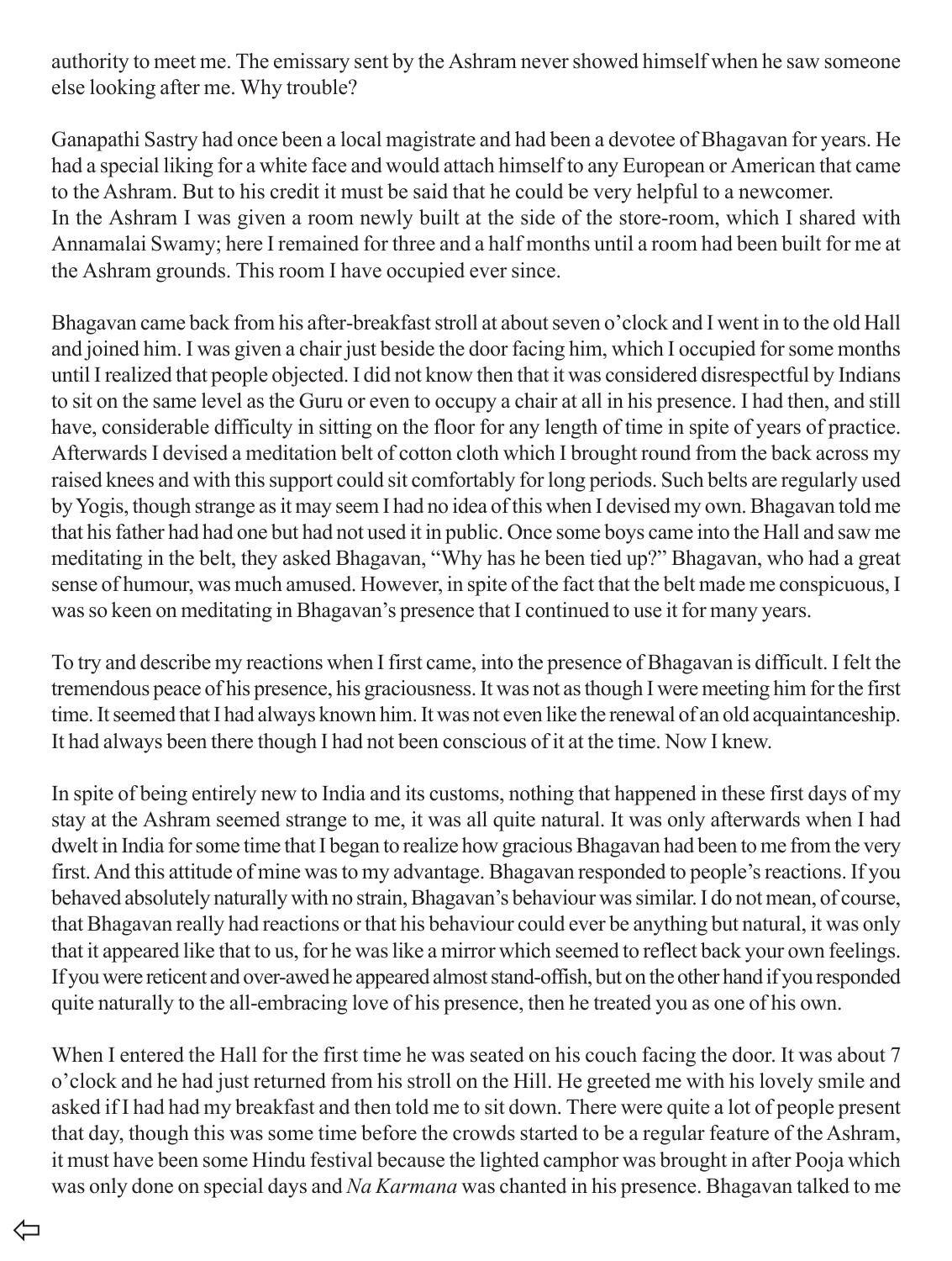the whole morning till it was time for the mid-day meal. He asked me many questions about myself and my life. All this seemed quite natural. Later I was to discover that he usually greeted visitors on arrival with a glance, made a few remarks and then remained silent, or waited for them to put their doubts and question him so that he might answer. Or often he appeared unconscious that anybody had entered, though this was only in appearance, for he was always fully conscious.

He was very interested to hear about Brunton whom I had met in London, and who was returning to India in a few months. This was the first time he would be at the Ashram since the publication of his book, *A Search in Secret India*. Brunton had surely been inspired by Bhagavan to spread his teachings, or at least a knowledge of Bhagavan's existence, in the West. He undoubtedly wrote a lot of rubbish afterwards and was a plagiarist of the first water, but very many came to Bhagavan because of his book and were grateful to him for the indication he had given them of where to find their Guru.

I had always wondered how it was that St. Paul, who was a most orthodox Jew, hated Christ and persecuted the Christians, interpreted his great experience on the Damascus road in terms of Christ and afterwards became an ardent Christian himself. So one day I asked Bhagavan.

He said that St. Paul was always thinking about Christ and the Christians, they were never out of his mind, so when he returned to self-consciousness after his experience he identified his realization with this predominant thought. And he referred to Ravana as an example. Ravana hated Rama, never ceased to think of him and, dying, Rama was the uppermost thought in his mind and so he realized God. It is not a question of love or hate, it is just the question of what is in the mind at the time. People judge the deeds of others as good or bad, but it is the doing itself that matters and not the complexion of the deed. The whole secret lies in whether we are attached to our actions or not. A person who spends his time in good deeds can be much more attached to them than the so-called bad man is to his. And it is the one who drops off all attachments first who will be Self-realized soonest.

Good and bad are found eventually to be only relative terms. Self-enquiry is found to be no more than the discarding of *Vasanas*. So long as one single *Vasana* remains, good or bad, so long must we remain unrealized.

-------------------------------

Bhagavan was a very beautiful person; he shone with a visible light or aura. He had the most delicate hands I have ever seen with which alone he could express himself, one might almost say talk. His features were regular and the wonder of his eyes was famous. His forehead was high and the dome of his head the highest I have ever seen. As this in India is known as the dome of Wisdom it was only natural that it should be so. His body was well formed and of only medium height, but this was not apparent as his personality was so dominant that one looked upon him as tall. He had a great sense of humour and when talking a smile was never far from his face. He had many jokes in his repertoire and was a magnificent actor, he would always dramatise the protagonists of any story he related. When the recital was very pathetic he would be filled with emotion and unable to proceed. When people came to him with their family stories he would laugh with the happy and at times shed tears with the bereaved. In this way he seemed to reciprocate the emotions of others. He never raised his voice and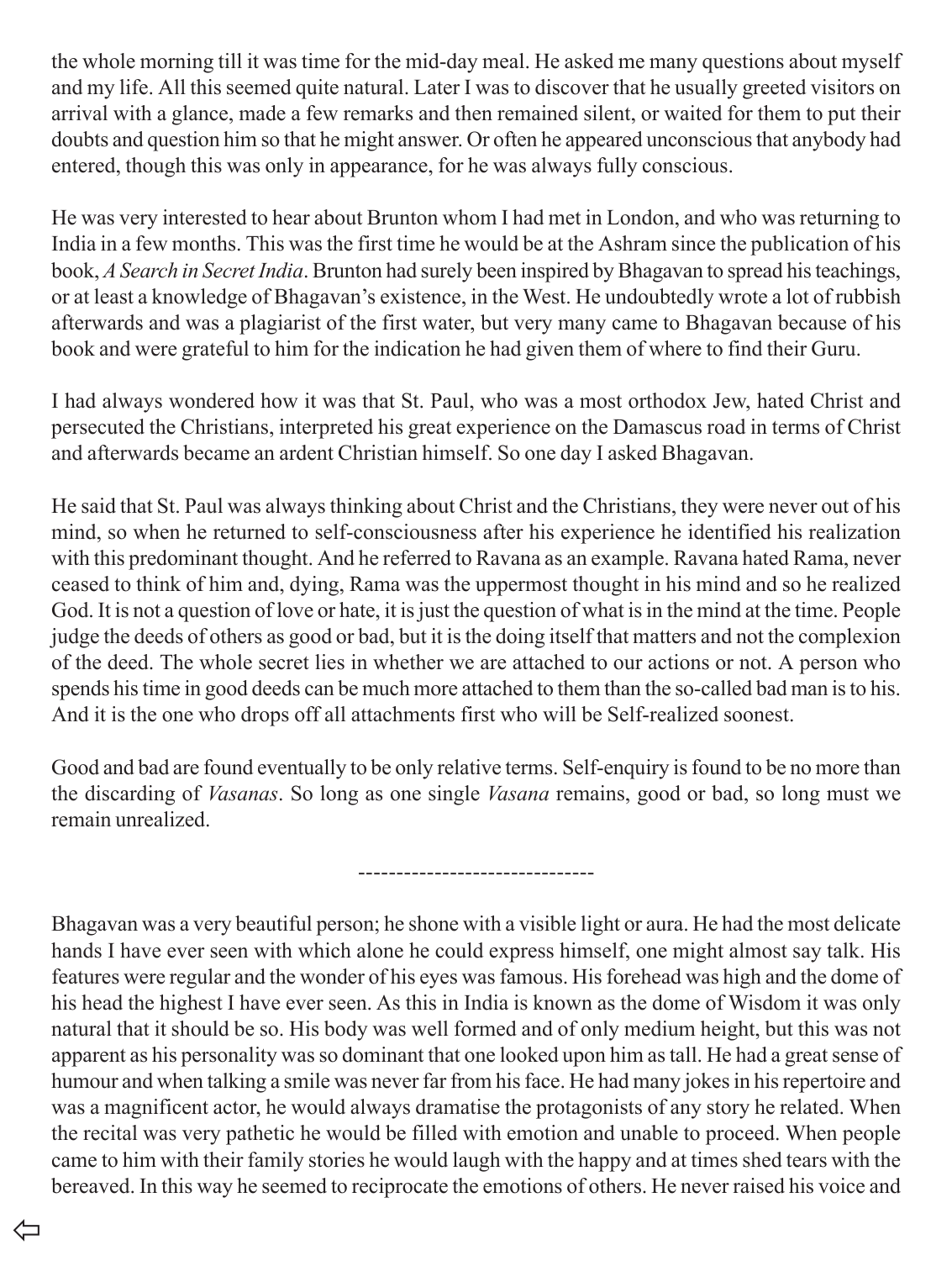if he did occasionally seem angry there was no sign of it on the surface of his Peace. Talk to him immediately afterwards and he would answer calmly and quite undisturbed. With others some effect of the anger will still remain for a while even after the cause is gone. Internally we all take time to regain our composure, but with him there was no reaction. He would never touch money, not because he hated it, he knew that for the purposes of daily life it was necessary, but he had never had need of it and was not interested in it. Money and presents came to the Ashram; well, that was all right, the management needed them to be able to carry on, but there was no need for them to worry about it or ask people to give. God would provide.

People said that he would not talk but this was untrue, as were many of the other foolish legends about him. He did not speak unnecessarily and his apparent silence only showed how much foolish chatter usually goes on amongst ourselves. He preferred every sort of simplicity and liked to sit on the floor, but a couch had been forced upon him and this became his home for most of the twenty-four hours of the day. He would never, if he could help it, allow any preference to be shown to him. And in the dining-hall he was adamant on this point. Even if some special medicine or tonic were given to him he wanted to share it with everybody. "If it is good for me then it must be good for the rest," he would argue and make them distribute it round the dining-hall. He would wander out on to the Hill a few times a day, and if any attachment to anything on earth could be said of him, it was surely an attachment to the Hill. He loved it and said it was God Himself.

He used to say that it was the top of the spiritual axis of the earth; there must, he said, be another mountain corresponding to Arunachala at exactly the opposite side of the globe, the corresponding pole of the axis. So certain was he of this that one evening he made me fetch an atlas and see if this was not correct. I found, according to the atlas, the exact opposite point came in the sea about an hundred miles off the coast of Peru. He seemed doubtful about this. I pointed out that there might be some island at this spot or a mountain under the sea. It was not until some years after Bhagavan's passing that a visiting Englishman had a tale of a spot, supposed to be a great secret power centre, in the Andes somewhere in this latitude. Later I found that though a centre had certainly been started it had failed. Since then I have been told of another person who is practising meditation in solitude in the region of the Andes in Ecuador. So it does appear as though there were some strange attraction about that part of the globe. The earth is not an exact sphere and maps are not so accurate as all that, so we are unable to pin it down to any definite point. It is quite possible that more is going on in that part of the world than we know and this would fit in well with what Bhagavan said. However I could never discuss the matter with Bhagavan as it was not until many years after his passing that I had any indication that anything of this sort was happening in those parts. I had many years ago travelled extensively in that country but had never seen anything which would lead me to think that there might be important spiritual-centres there.

Bhagavan would never eat during an eclipse of the sun or moon, a custom that still continues in the Ashram, where food may only be cooked after the eclipse is finished. He told me that the stomach did not digest while the eclipse was proceeding and so it was bad for the health to eat at that time. However, he did not take the ritual bath at the beginning and end of an eclipse as is usual with orthodox Brahmins.

 $\Leftrightarrow$ 

-------------------------------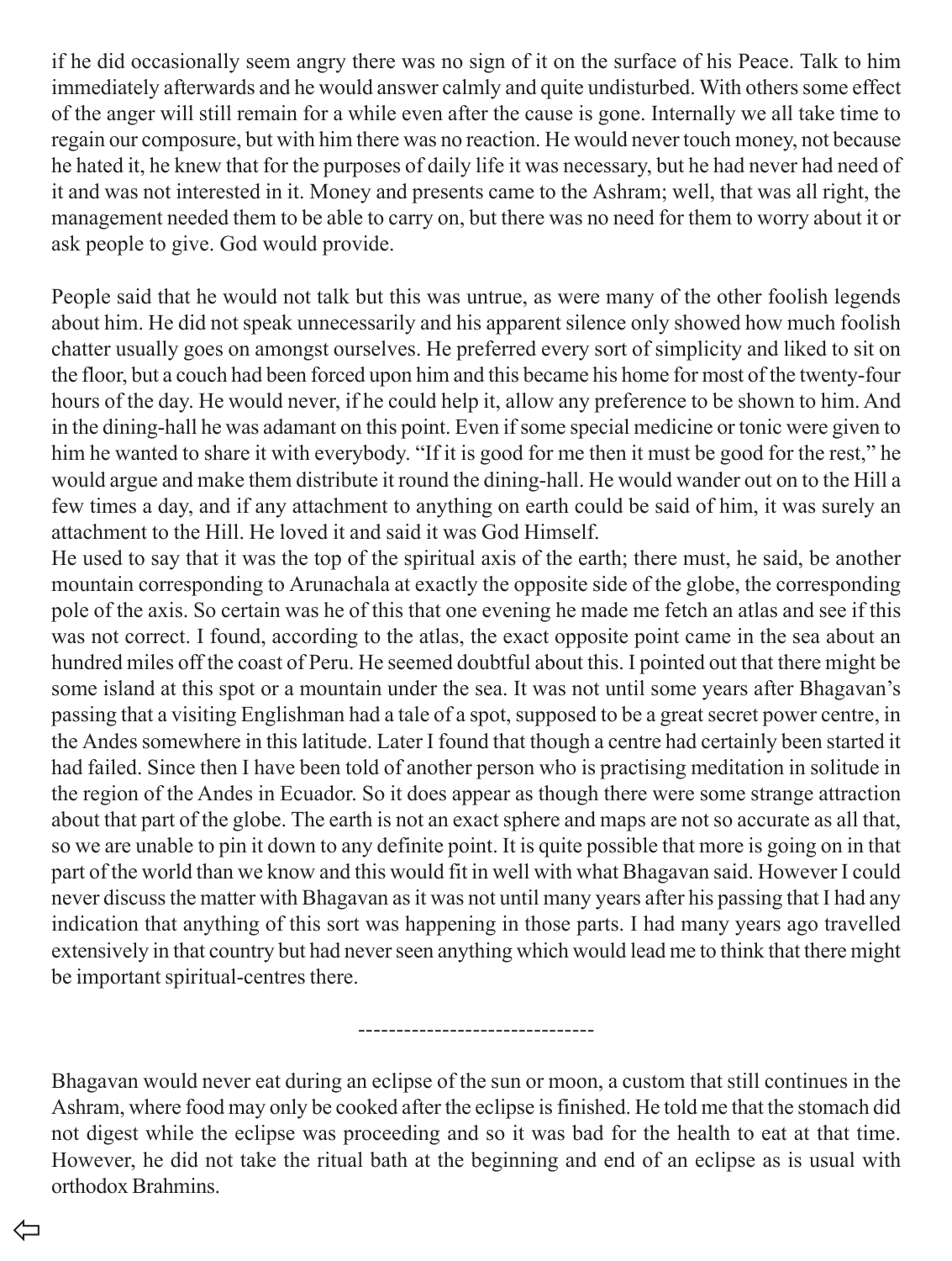He was most dainty in his movements and to watch him eat was a pleasure. He always left his leaf so clean that it appeared as if it had not been used. Eating neatly in Indian fashion is an art in itself and at this Bhagavan was past master.

He was always scrupulously clean and his body gave off a faint perfume, though he never used any scented soap. At one time he had used snuff but had given it up before I joined the Ashram. He used to chew betel regularly just after meals and before he went for his stroll on the Hill; he would thoroughly wash out his mouth immediately afterwards. There was never any stain on his lips, and he chewed only for a few minutes, and then purely as a digestive.

One morning Bhagavan was about to go out and was only waiting for the attendant to give him the betel, which was always placed by his side when it was time for his walk. For some reason the attendant did not do it, everybody in the Hall was waiting expectantly but could do nothing about it as the management did not allow anybody to attend on Bhagavan except those who had been specially detailed. Eventually Bhagavan got up and left the Hall without it. From that day on he never chewed again. He would not cause inconvenience to anybody, even the attendant whose duty it was to look after such things, nor would he be bound by any habit. We were all sad at this mishap, as everybody felt that the betel did help the body to bear its pain. But what did the health of the body matter, he would say. "The body itself is the worst sickness."

Bhagavan always radiated tremendous peace, but on those occasions when crowds were attracted to the Ashram such as Jayanthi, Mahapooja, Deepam and such functions, this increased to an extraordinary degree. The numbers seemed to call up some reserve of hidden force, and it was a great experience to sit with him at such times. His eyes took on a far-away look and he sat absolutely still as if unconscious of his surroundings, except for an occasional smile of recognition as some old devotee prostrated.

Bhagavan never encouraged people who came and started to confess their sins. He would not allow them to continue but shut them up by telling them not to dwell on the past but to find out who they were now in the present. The point was not the act but attachment to it that mattered. Dwelling on it in retrospect was the worst thing they could possibly do. This itself was attachment.

-------------------------------

After I had been meditating in the presence of Bhagavan for some months, I reached a certain stage when I would be overcome by fear. I asked Bhagavan about this. I was assured by some of those present in the Hall at the time, not of course by Bhagavan, that this was all wrong and quite absurd. In fact they laughed at me for my foolishness. Bhagavan was not so amused. He explained that it was the ego that experienced the fear as it felt that it was gradually losing its grip. It was, in fact, dying, and naturally resented it. He asked me, "To whom is the fear? It is all due to the habit of identifying the body with the Self. Repeated experience of separation from this idea will make one familiar with this state and fear will then automatically cease." Since then I have come to realize that Bhagavan mentions this fear in the second verse of the *Ulladu Narpadu*:

"Tis only those who fear death intensely take refuge at the feet of the Lord."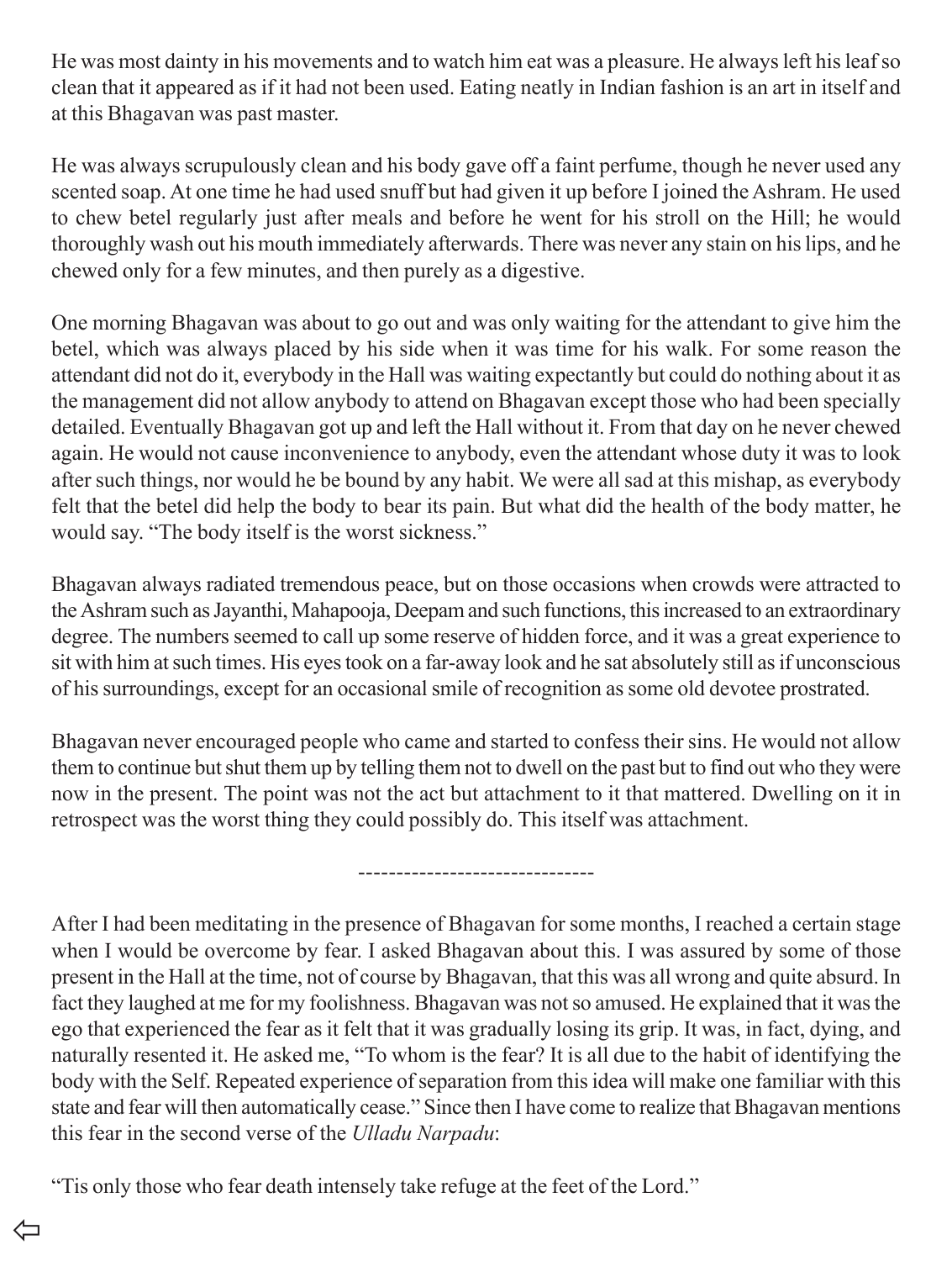In fact it is really a good sign when one is following the method of self-enquiry, though it must be overcome.

-------------------------------

Yet even supposing one has got rid of most of one's *Vasanas*, how does attainment actually occur? On this question of attaining Self-realization Bhagavan told me that in the early stages a person who was regularly meditating would usually at first go into a trance which would probably last for some thirty minutes, and if he continued with his *Tapas* properly such Samadhi would become more frequent. So carried away by it would he be that he would be able to think of nothing but slipping away to some quiet corner to meditate undisturbed. He would lose all interest in everything else until that time when he became established in the Self and no more meditation was necessary.

He had then attained *Sahaja Samadhi* or his natural state. But there were no fixed rules. Some might attain this state quietly and unrecognised, without even the necessity of the process of meditation. However, Bhagavan explained, although there were no actual stages in Self-realization, there was a deepening of one's Sadhana as explained above.

In the Indian spiritual vocabulary you find the terms *Manolaya, Savikalpa Samadhi, Nirvikalpa Samadhi* and *Sahaja Samadhi*, and these are apt to cause some confusion to those not familiar with the terminology.

*Manolaya* is just a blank mind. Advaitins are often accused of trying to achieve this, which is quite absurd though I have at times met those who told me that this was their aim, and they would be most happy to achieve it. I would point out to them that this could be attained by them every night in sleep so what was the use of undergoing all sorts of austerities, spending hours in meditation to obtain a thing that could be got by just lying down on their bed?

With regard to this Bhagavan used to tell the story of the Yogi who was practising *Tapas* on the bank of the Ganges. He told his disciple to go and fetch him some water and in the meantime went into a state of *Manolaya*. After a thousand years he awoke, the first thing he did was to demand his water, but the disciple had become skeleton at his side, the Ganges had changed its course and the whole country was different. What good had the long trance done? It had just been a blank when time stood still.

*Savikalpa Samadhi* is the state of deep meditation when one is sunk in peace but still retains the consciousness of one's identity. One knows that one is meditating and can still consciously continue one's *Sadhana*.

In *Nirvikalpa Samadhi* one has attained to a state where the identity has been lost and sunk entirely in the highest Self. However long it may last it is only temporary, one must return eventually to one's normal state of consciousness. One is unable to function in this state and so long as it lasts one is in a state of trance. It is usually preliminary to the final state. But Bhagavan attained *Sahaja Samadhi* directly without any intermediate state. Many people consider that *Nirvikalpa Samadhi* is final, and once having attained it seek to progress no further.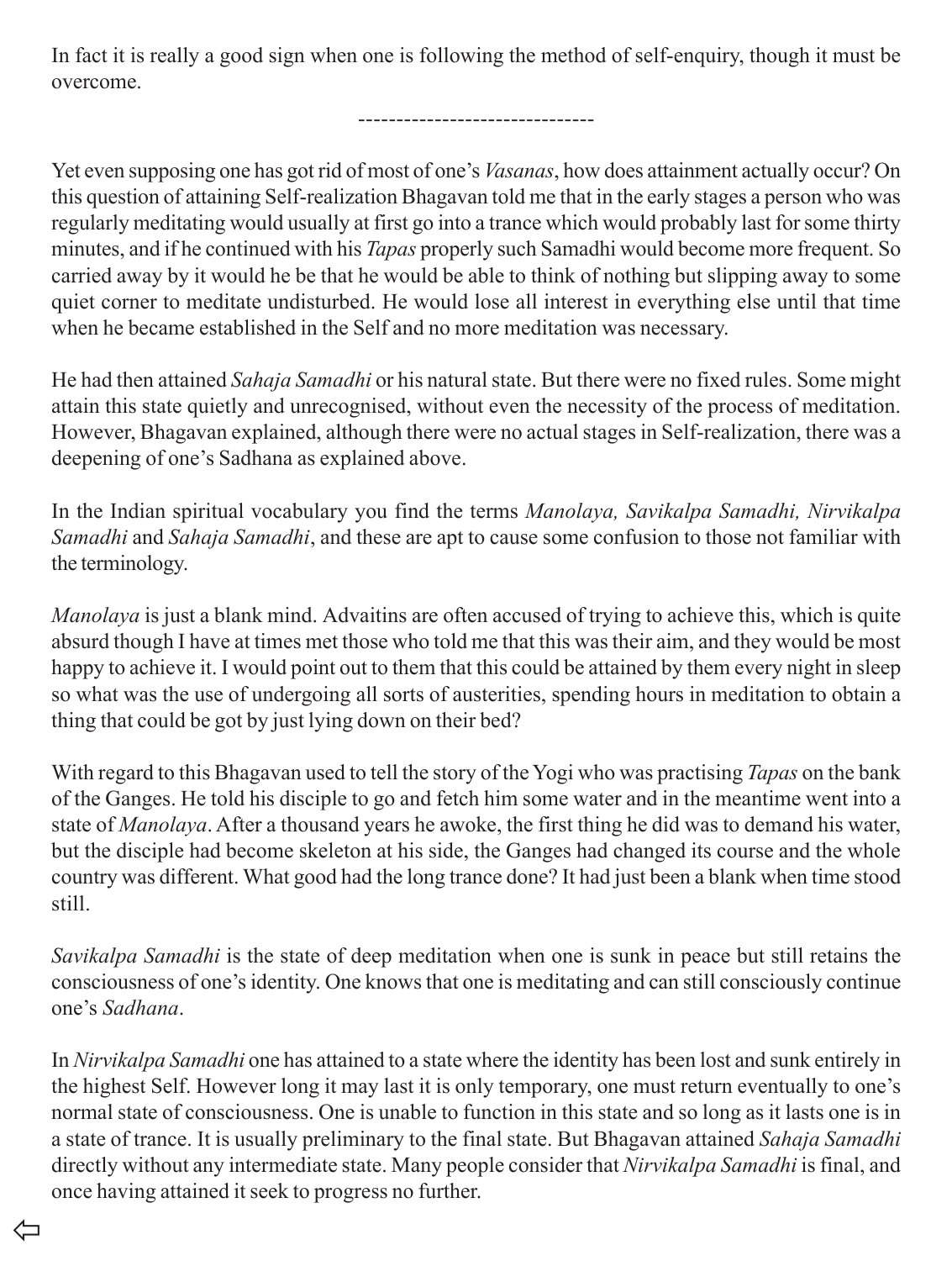*Sahaja Samadhi* is the final and most blessed state, the goal of all Yogis. In this state the individual has become completely merged in the Supreme Self. His identity which became lost in *Nirvikalpa Samadhi* has become enlarged and is now the Supreme Self and knows itself as such. Trances are no longer necessary, a person can still carry on with the ordinary day to day business but he no longer identifies himself with the activities, but watches them like a dreamer watching a dream. There is no more to do, and no more to be attained. This is the Supreme State of Absolute Bliss. But in the simple words of Bhagavan, it is the SELF and it can be realized by one and all by Self-enquiry.

-------------------------------

He never asked us what had brought us to him, but what had brought us again to Arunachala. He had so completely identified himself with the Mountain. This answer, though caused by a mistake, was very gratifying to me, as Bhagavan admitted the old connection between us. So must I always be with him until Self-realization, after which there will be no more he and I. I used to say that I must attain Self-realization in this life or Bhagavan would have to be born again so that I might be with him. So for his own good he must see that I gain my end in this life. Bhagavan would just smile. Though this was only said as a joke, there was a fundamental truth behind it.

On another occasion I asked Bhagavan about suicide. I had been cycling round the Hill and on meeting a bus the thought had come into my head: "Why should I not concentrate on the Self and throw myself in front of the bus, so that in this way I may attain Moksha!" I told this to Bhagavan, but he said that it would not work. Thoughts would spring up involuntarily as I fell, fear and the shock would cause them, and thoughts coming, life would continue so that I would have to take another body. If I could still my mind sufficiently so that such a thing would not happen, then what was the need of suicide?

-------------------------------

-------------------------------

## **EPILOGUE**

I cannot do better than conclude with an article I wrote for the celebration of Bhagavan's eightieth birthday which fell on December 17th 1959:

I feel that I should not let the occasion pass without saying a word to those who doubt the continued presence of our beloved Guru amongst us. Though we talk as though he were dead, he is indeed here and very much alive, as he promised, in spite of appearances.

Many will contend that his presence is in no way limited to this single spot, that he permeates everywhere and is to be found in the home of every devotee just as certainly as in his Ashram. But though I must admit the correctness of this view as a theory, in practice I find personally that it does not work out quite in this way.

Once Self-realization has been attained, all the world is the same for us; no spot can be selected as more congenial and powerful than another. Without doubt there are many who had the blessing of His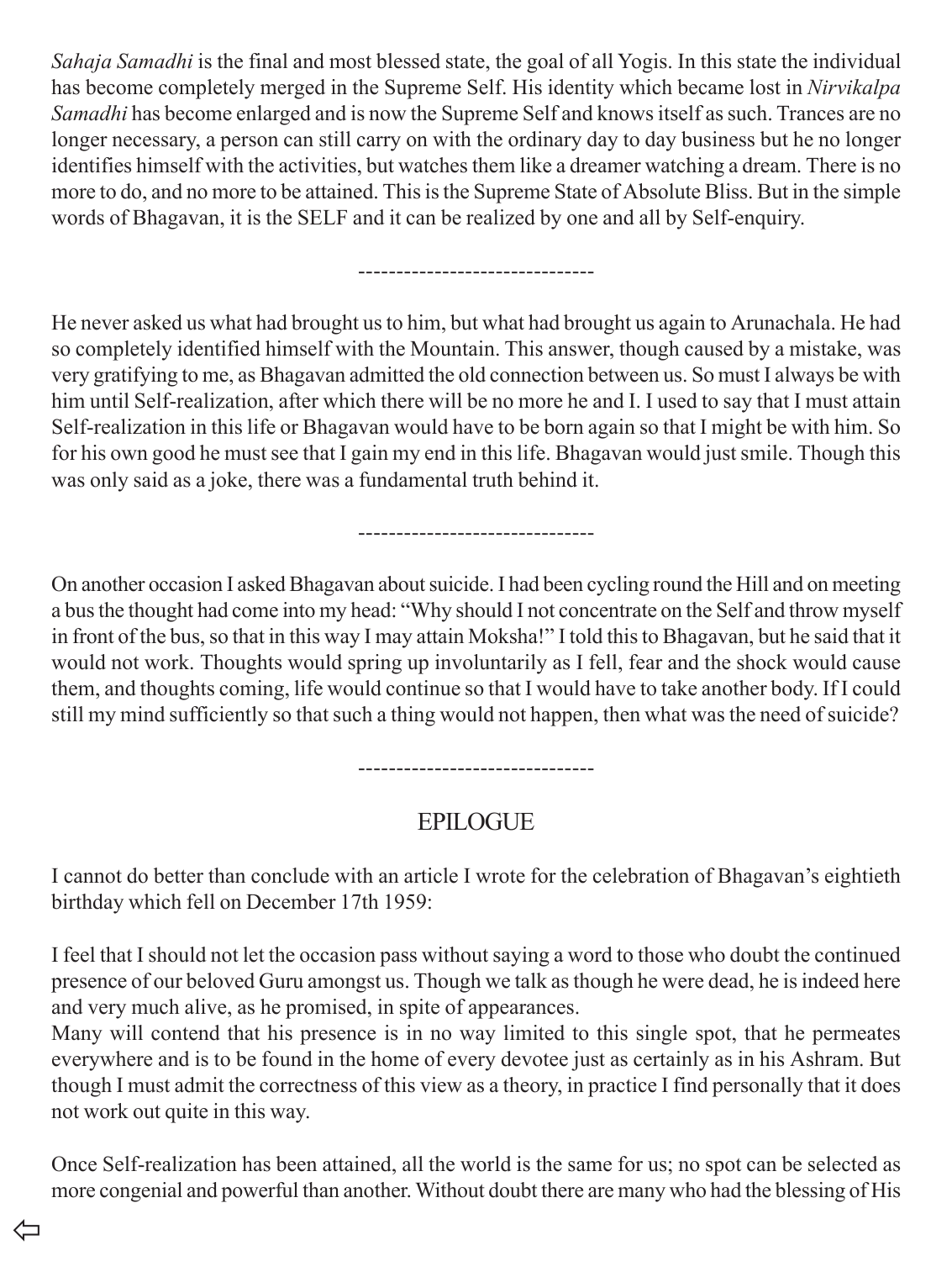Grace and are Self-realized and live their lives always conscious of his beatific presence wherever they happen to be. And these can vouch for the truth that he is, in fact, to be found everywhere. But for others, like myself, less blessed beings, things are not quite so easy. For many of us find that the world, our families, business troubles, sickness and poverty absorb all our time and attention, so that we cannot even put in a few minutes a day for realizing that he *is* in truth everywhere and very much alive. For such, a visit to the Ashram acts as a refreshing draught and gives renewed zest to their Sadhana.

But people may say that I am hardly the one to judge fairly; I am prejudiced. So I will not restrict myself to my own experience, but rather to the witness of the many visitors who return here after some years of absence. "There is no point in going there," they had argued previously, "he is no longer there."

"Where has he gone?" one asks them. But they are vague in their reply, they haven't much faith that he is anywhere at all, one feels. In spite of this, something draws them back here, they don't really know what, and then those who will sit quiet for a while and try to forget for a few moments their little worries are amazed at the potency of the atmosphere.

Often visitors have remarked, "But one can feel him more strongly than ever. Of course one misses the physical presence, the opportunity to ask questions, the delight of his greeting, the humour of his approach, and most of all his understanding and sympathy."

Yes, one certainly misses all that, but one never doubts for a moment that he is still here, when once one has taken the trouble to visit his tomb.

"Propaganda!" you will retort, thinking that as I live here I have an axe to grind. But actually the truth is exactly the reverse. Everyone knows that I prefer to shut myself off and avoid visitors, so why should I now be so foolish as to encourage them if I did not feel compelled to do so by some force beyond my control?

But there is no need for me to speak. Rather let the Hindu scriptures bear their own witness.

It is distinctly stated in the Upanishads that the life-force of a *Brahmanishtha* never leaves his body, but inheres in the heart itself. If the *Samadhi* (tomb) is properly maintained and approached, it will confer inestimable bliss on the devotee, granting him boons. This view is supported by Tirumular's "*Tiru-mantram*", a Tamil classic, which states that the Jnani, whether in the embodied or disembodied state, is Brahman Himself and, as the Guru of all his children, personally takes care of them and blesses them. This authoritative work also proclaims the omnipresent character of the Jnani after giving up his body. Again, the Agamas state that, even if the *Brahmanishtha* has decided to cast off his coat and take up his abode elsewhere, he leaves in his old body one of his sixteen *kalas*, which is all powerful, to shed forth his blessing.

If it is felt that Sri Ramana is still actually in our midst and his presence is to be found most easily at the spot where he lived so long and his body is buried, surely this is only natural. Is it not the tradition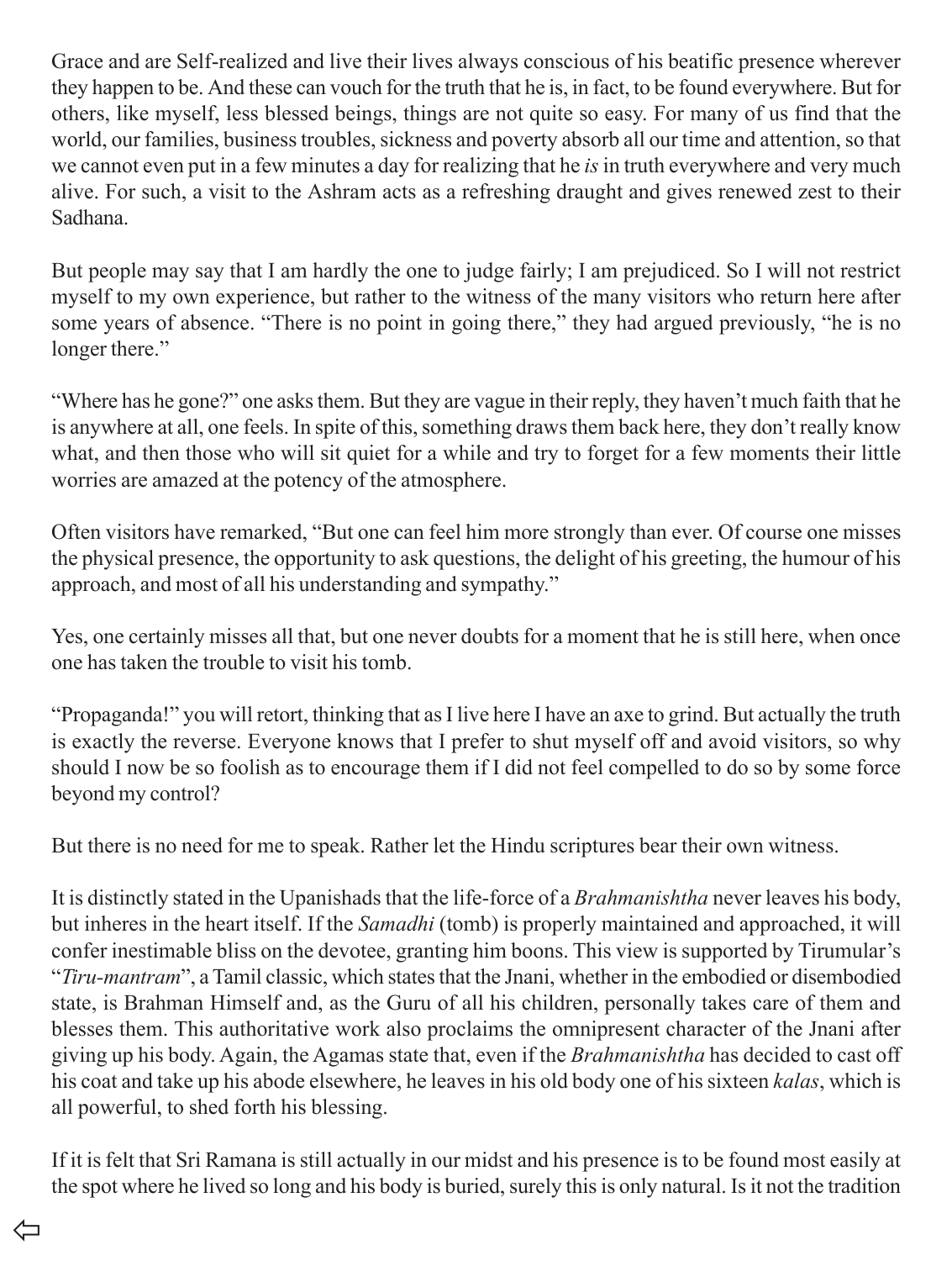amongst all great religions of the world, with no exception? Even the Muslims revere the graves of accredited saints, while the Buddhists go on tiresome pilgrimages just to pay reverence to some relic. People do not take all this trouble unless they feel there is a very good reason.

When Sri Ramana lay dying, people went to him and begged him to remain for a while longer as they needed his help. His reply is well known.

"Go! Where can I go? I shall always be here."

 $\Leftrightarrow$ 

The power of Sri Ramana, who gave up his physical form has not diminished. He is everywhere, like the light in a room shed by an electric bulb. But the light is found to be far stronger near the bulb, the source of light, than in any other part of the room, though no spot is in darkness. What wonder, then, if the power of our Guru is found near the place where his body is interred?

There is no need for me to lay down the law, even though my personal experience can vouch for the truth of what I say. I am satisfied to rely on the words of the Scriptures. Or, if you prefer it, on your own testimony after you have visited the Ashram and found out for yourself.

And so I end the few personal reminiscences I have of my Guru. These are doubtless inadequate as I never thought that I should write anything, but my friends have been urging me on, telling me that it was my duty to put on record my experiences of Bhagavan. When I did eventually sit down to write, I found that it was easier than I had expected as I had often talked with others of the various incidents recorded here and in this way kept my memory green. I have mentioned as few names as possible, only when it seemed that the content required it. Personalities did not count before him. He was unique, for a Self-realized soul is a rarity and can be met only over long periods of time. In the *Bhagavad Gita* (VII. 3. Besant Trans.) Sri Krishna says:

"Among thousands of men scarce one striveth for Perfection; of the successful strivers scarce one knoweth Me in essence."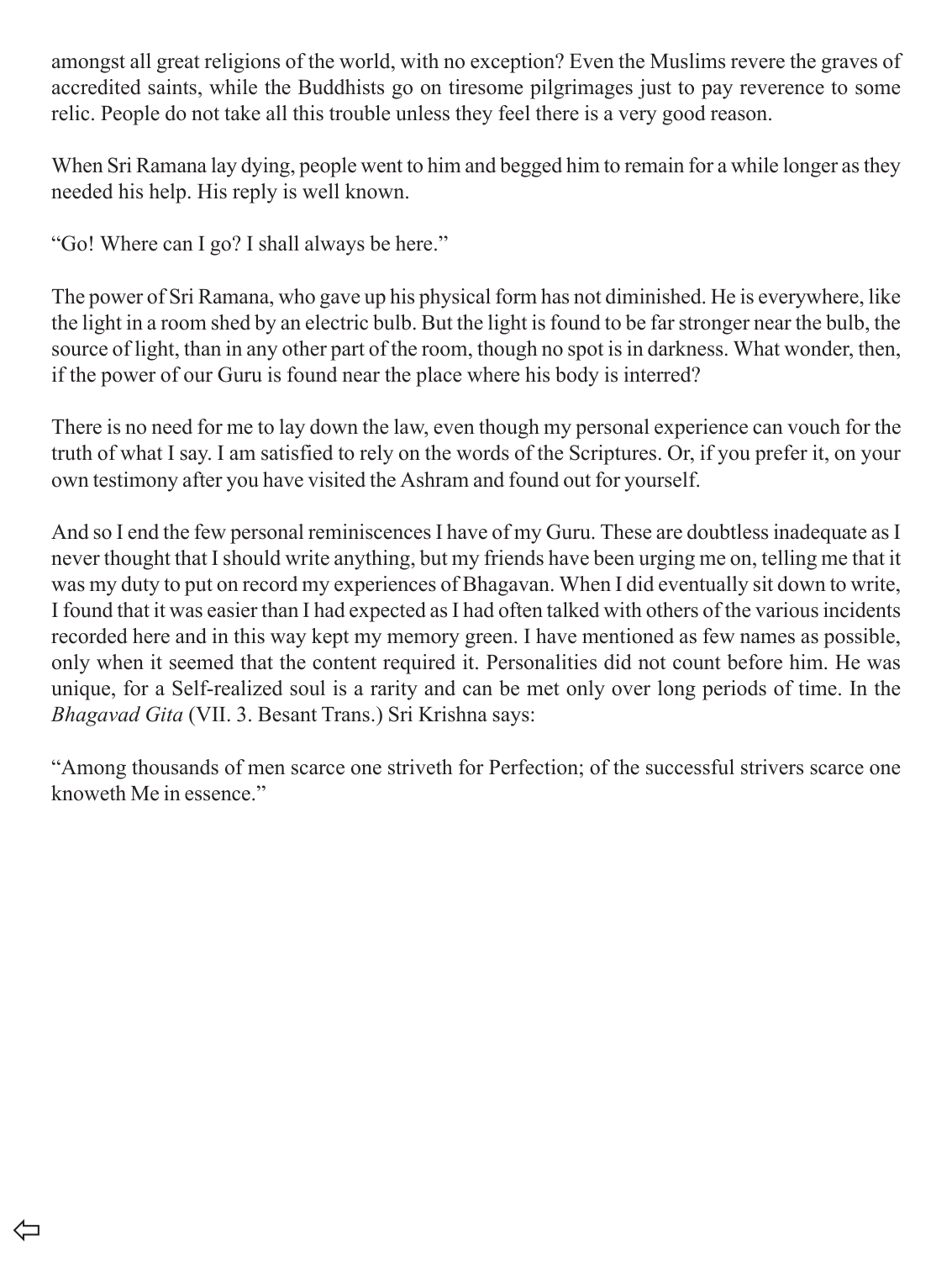# <span id="page-12-0"></span>ADVAITA BODHA DEEPIKA

## [LAMP OF NON-DUAL KNOWLEDGE]

### FOREWORD

Originally Sri Shankaracharya and other great Sages had written several works like the commentary on the *Vedanta Sutras* and thus furnished the methods for those engaged in Self-enquiry to accomplish their purpose.

From those, Sri Karapatra Swami later condensed the salient points into Sanskrit verse in a work of twelve chapters, called *Sri Advaita Bodha Deepika*. Still later, some great man seems to have translated this into Tamil prose. For some unknown reasons only some eight chapters of the same are found published. They are:

- (1) *Adhyaropa* = Super-imposition.
- (2) *Apavada* = Its removal.

 $\Leftrightarrow$ 

- (3) *Sadhana* = The means of accomplishment.
- (4) *Sravana* = Hearing, reading, talking about God.
- (5) *Manana* = Reflecting on sravana.
- (6) *Vasanaksaya* = Annihilation of latencies.
- (7) *Sakshatkara* = Direct Realisation.
- (8) *Manolaya* = Extinction of the mind.

In this work the author has explained how Ignorance obscures the true nature of the Self which is non-dual only; how by its veiling aspect it covers It (the Self) with two effects - 'that It does not exist' and 'that It does not shine forth', how by its other aspect, in the shape of the mind, projecting individuals, *Iswara* and the world and presenting them as real, thus giving rise to illusion; how one fully qualified is alone fit to obtain this knowledge; how a bare scholar of the *sastras* cannot be fit; how enquiry is the chief means for knowledge; how this enquiry consists in hearing of, reflecting upon and contemplation of TRUTH, and *Samadhi*; how the indirect knowledge gained by hearing puts an end to the idea that 'It does not exist' and the direct knowledge gained by reflection, which means enquiry 'WHO I AM' and seeking within, destroys the wrong notion that 'It does not shine forth'; how the knowledge of THOU in THAT THOU ART is identical with the knowledge of THAT; how by meditation the different latencies perishing which were the obstacles on the way and the mind which is the limiting adjunct *(upadhi)* of the individual perishes too and by the eventual unobstructed realisation of BRAHMAN (God) the Seeker becomes free from the bondage of the three kinds of *Karma* which form the cycle of births and deaths; how in truth there is neither bondage nor release for the SELF and in what way to extinguish the mind.

Thinking that this will be helpful to Seekers of Liberation Sri Ramanananda Saraswathi (formerly Munagala Venkataramiah) a devotee of Bhagavan has by the grace of Sri Ramana rendered into English the eight chapters of the work now available. The last four chapters, *Savikalpa Samadhi*, *Nirvikalpa Samadhi, Jivan Mukti,* and *Videha Mukti* not being found in Tamil, Telugu or Sanskrit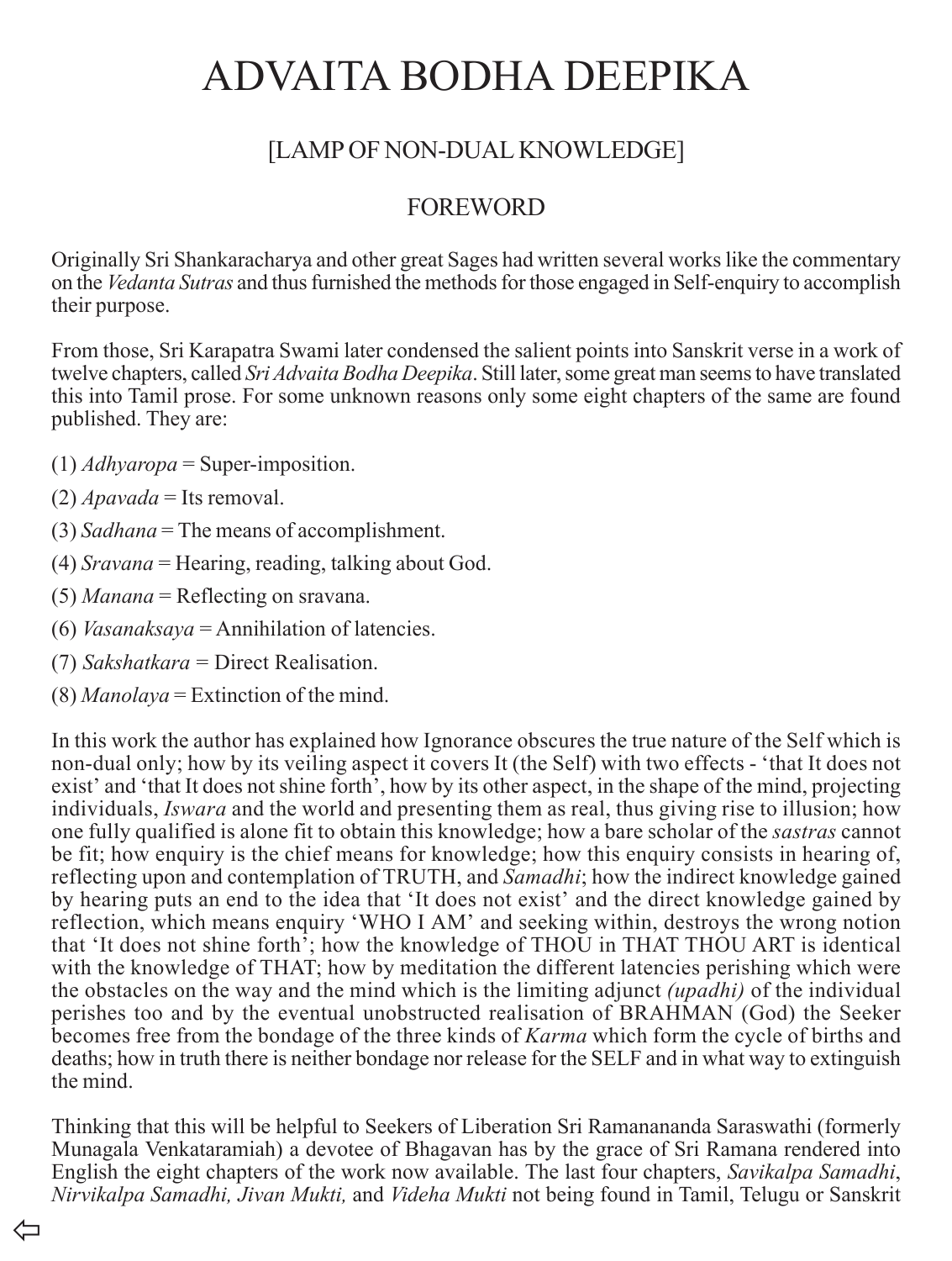Mss., could not be translated into English. Information on the missing chapters is earnestly sought and will be gratefully acknowledged by the publisher.

Our grateful thanks are due to H. H. Smt. Shanta Devi Maharani of Baroda and H. H. the Maharaja of Travancore for sending us the original Sanskrit Mss. of this work from the State Libraries for Maharshi's consultation and return.

This book is one of the few esteemed by Sri Maharshi and this translation was thoroughly revised in His Presence. So we are encouraged to present this small volume to the public with full confidence that the reader will benefit by it.

PUBLISHER.

 $\ddot{x}$ श्रीरमणायनमर्ड

## ADVAITA BODHA DEEPIKA OR THE LAMP OF NON-DUAL KNOWLEDGE

## **INTRODUCTORY**

1. I salute the holy feet of the Supreme Lord, the Refuge of all the universe, the One Means to kill the *samsara (*the cycle of births and deaths), the Eternal God Ganesa of elephant-face!

2. I meditate on the holy master known as Chidambara Brahman, the very being of the non-dual Supreme Self, Its very Bliss and the foremost *yogi* among men by whose light glance I, a fool blinded by the massive darkness of beginningless Ignorance, gained the precious jewel of *Jnana* (Wisdom)!

3. I meditate on that holy master, by contact with the dust of whose lotus-feet men are able easily to cross the shoreless ocean of *samsaraa,* as if it were only a span.

4-5. To those who are fitted (by all) their sins having been burnt off by austerities (practised) in several past births, their minds made pure, their intellects discriminating the real from the unreal, themselves indifferent to the pleasures of either this or the other world, their minds and senses under control, passions held down, actions given up as a worthless burden, faith firm and minds tranquil, eagerly seeking release from bondage, this work - SRI ADVAITA BODHA DEEPIKA - is presented in twelve short chapters.

6. Many different works on *Advaita* have already appeared from Masters of yore, like Sri Sankaracharya and Vidyaranya; yet as a fond parent loves to hear the broken words of the lisping child, so also good people with large hearts can read this work as well, imperfect as it may be.

**′⊐**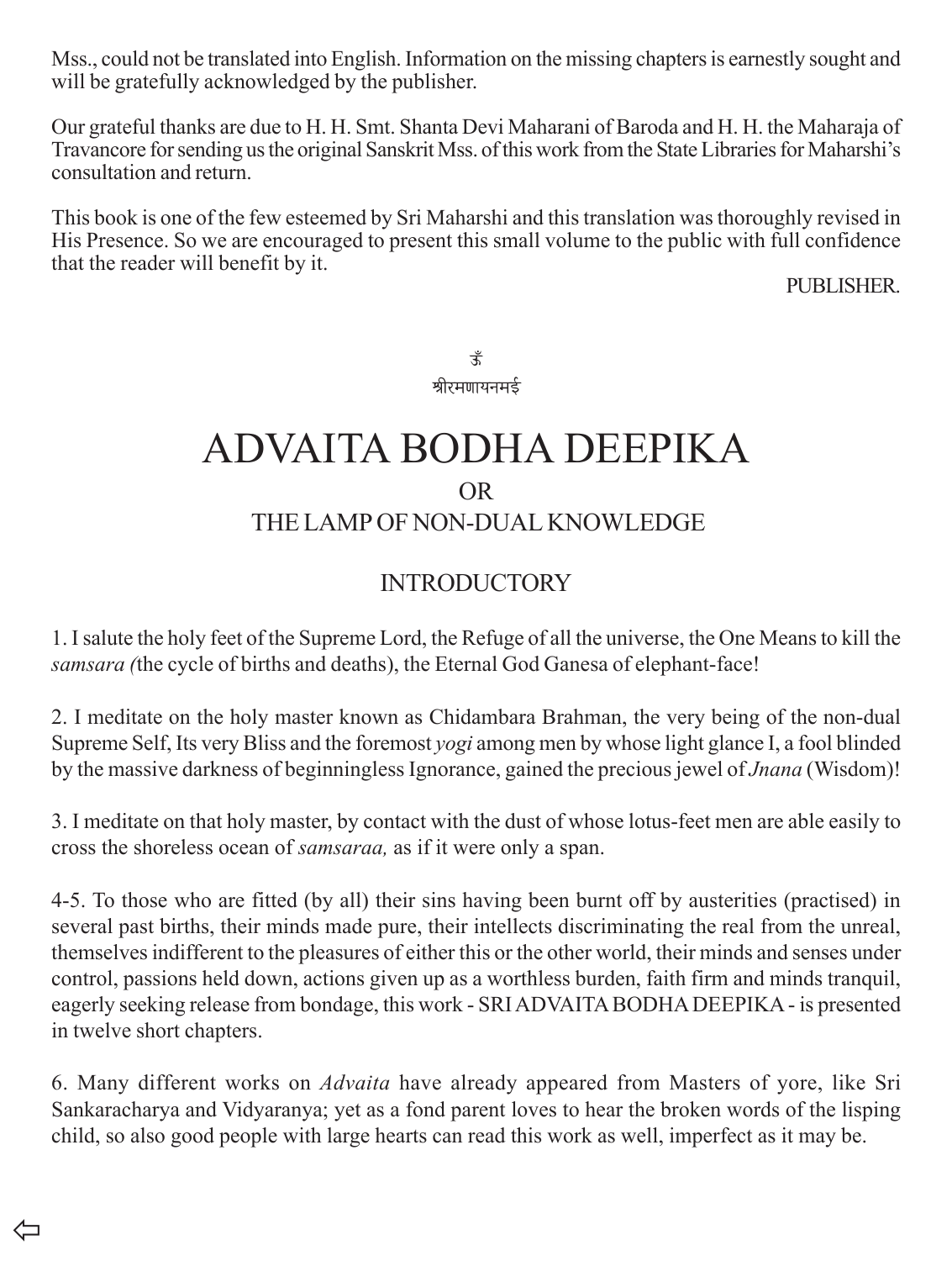#### **CHAPTER I**

### ON SUPERIMPOSITION

7. Greatly afflicted by the three kinds of distress *(tapatraya),* intensely seeking release from bondage so as to be free from this painful existence, a disciple distinguished by long practice of the four-fold *sadhana,* approaches a worthy master and prays:

8-12. Lord, master, ocean of mercy, I surrender to you! Pray save me!

*Master:* Save you from what?

*Disciple:* From the fear of recurring births and deaths.

*Master:* Leave the *samsara* and fear not.

*Disciple:* Unable to cross this vast ocean of *samsara,* I fear recurring births and deaths. So I have surrendered to you. It is for you to save me!

*Master:* What can I do for you?

*Disciple:* Save me. I have no other refuge. Just as water is the only thing to put out the flames when the hair of one's head is on fire, so also a sage such as you are, is the sole refuge of people like me who are on fire from the three kinds of distress. You are free from the illusion of *samsara,* calm in mind and sunk deep in the incomparable Bliss of Brahman which is beginningless and endless. Certainly you can save this poor creature. Pray do!

*Master:* What is it to me if you suffer?

*Disciple:* Saints like you cannot bear to see others suffer, as a father his child. Motiveless is your love for all beings. You are the *Guru* common to all, the only boat to carry us across this ocean of *samsara.*

*Master:* Now, what makes you suffer?

 $\Leftrightarrow$ 

*Disciple:* Bitten by the cruel serpent of painful *samsara,* I am dazed and I suffer. Master, pray save me from this burning hell and kindly tell me how I can be free.

13-17. *M.:* Well-said, my Son! You are intelligent and well-disciplined. There is no need to prove your competence to be a disciple. Your words clearly show that you are fit. Now look here, my child!

In the Supreme Self of Being-Knowledge-Bliss who can be the transmigrating being? How can this *samsara* be? What could have given rise to it? And how and whence can it arise itself? Being the non-dual Reality, how can you be deluded? With nothing separate in deep sleep, not having changed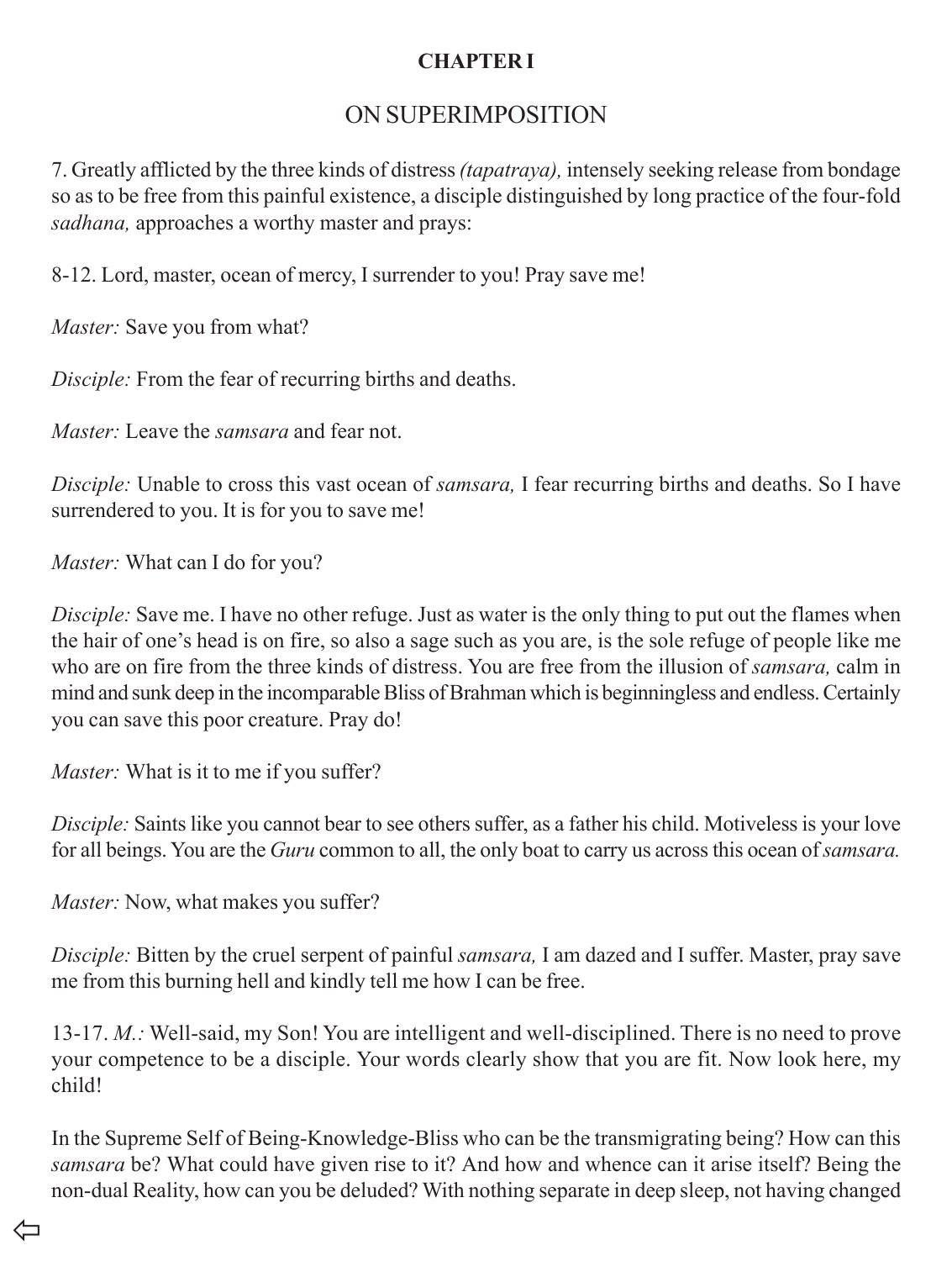in any manner, and having slept soundly and peacefully, a fool on waking shouts out "Alas, I am lost!" How can you, the changeless, formless, Supreme, Blissful Self shout forth "I transmigrate - I am miserable!" and so on? Truly there is neither birth nor death; no one to be born or to die; nothing of the kind!

*D.:* What does exist then?

*M*.: There exists only the beginningless, endless, non-dual, never-bound, ever-free, pure, aware, single, Supreme, Bliss-Knowledge.

18. *D.:* If so, tell me how this mighty massive delusion of *samsara* veils me in dense darkness like a mass of clouds in the rainy season.

19-20. *M.:* What can be said of the power of this Illusion (Maya)! As a man mistakes a post for a man, so also you mistake the non-dual, perfect Self for an individual. Being deluded you are miserable. But how does this illusion arise? Like a dream in sleep this false *samsara* appears in the illusion of ignorance which is itself unreal. Hence your mistake.

21-24. *D*.: What is this ignorance?

*M.*: Listen. In the body appears a phantom, the 'I-Conceit', to claim the body for itself and it is called *Jiva.* This *Jiva* always outward bent, taking the world to be real and himself to be the doer and experiencer of pleasures and pains, desirous of this and that, undiscriminating, not once remembering his true nature, nor enquiring "Who am I?, What is this world?", is but wandering in the *samsara* without knowing himself. Such forgetfulness of the Self is Ignorance.

25. *D.:* All the *sastras* proclaim that this *samsara* is the handiwork of *Maya* but you say it is of Ignorance. How are the two statements to be reconciled?

*M.:* This Ignorance is called by different names such *as Maya, Pradhana, Avyakta* (the unmanifest), *Avidya,* Nature, Darkness and so on. Therefore the *samsara* is but the result of Ignorance.

26. *D.: How* does this Ignorance project the *samsara?*

*M*.: Ignorance has two aspects: Veiling and Projection (*Avarana - Viksepa).* From these arises the *samsara.* Veiling functions in two ways. In the one we say "It is not" and in the other "It does not shine forth."

27-28. *D.:* Please explain this.

 $\Leftrightarrow$ 

*M.*: In a discourse between a master and a student, although the sage teaches that there is only the non-dual Reality the ignorant man thinks "What can be non-dual Reality? No. It cannot be." As a result of beginningless veiling, though taught, the teaching is disregarded and the old ideas persist. Such indifference is the first aspect of veiling.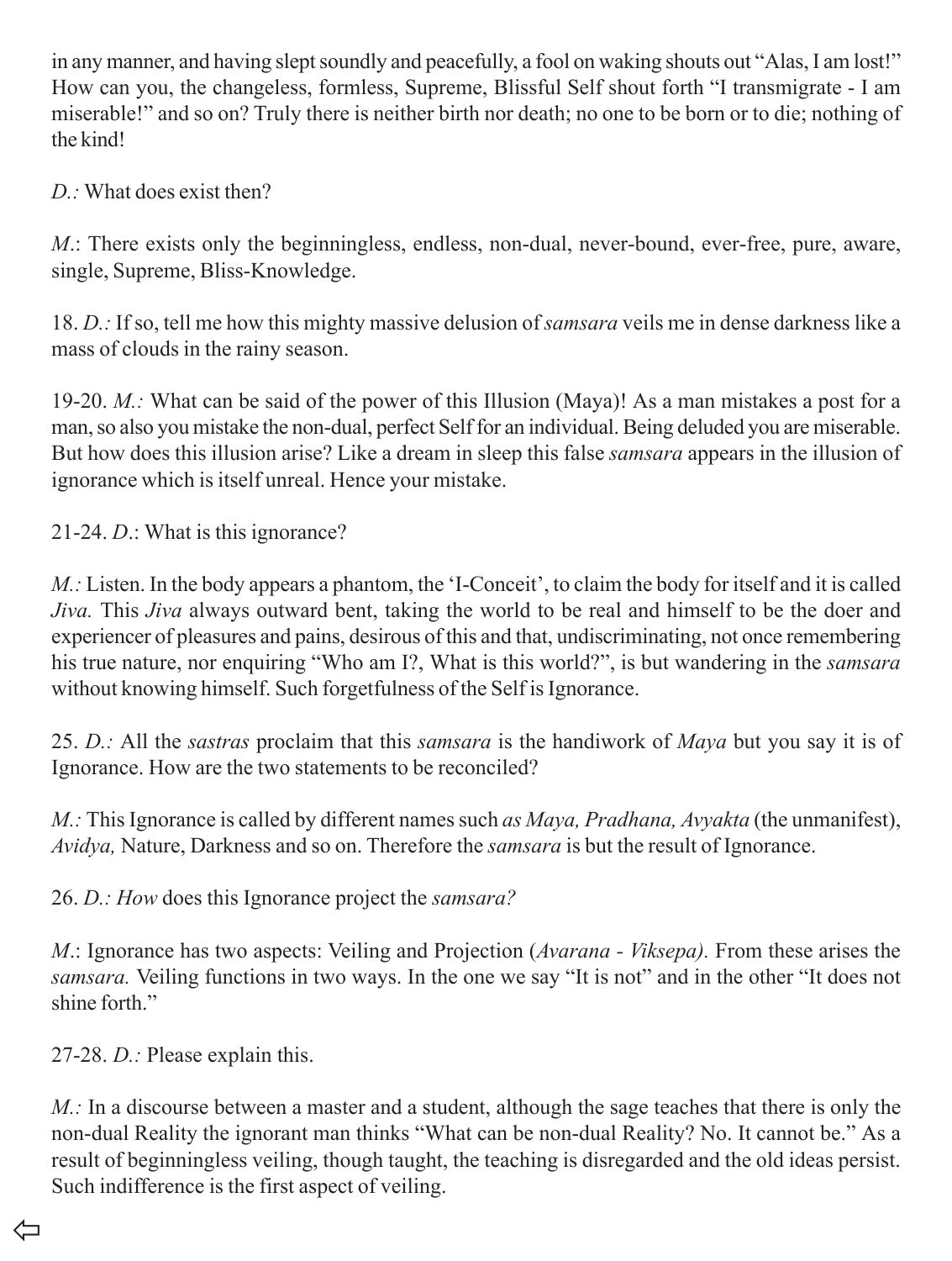29-30. Next, with the help of sacred books and gracious masters he unaccountably but sincerely believes in the non-dual Real, yet he cannot probe deep but remains superficial and says "The Reality does not shine forth." Here is knowledge knowing that It does not shine forth yet the illusion of ignorance persists. This illusion that It does not shine forth, is the second aspect of veiling.

#### **CHAPTER II**

#### **APAVADA**

#### THE REMOVAL OF SUPERIMPOSITION

1*. D.:* Master, Ignorance is said to have no beginning; it follows that it will have no end. How can the beginningless Ignorance be dispelled? Being the ocean of mercy you can please tell me this.

2. *M*.: Yes, my child; you are intelligent and can understand subtle things. You have said right. Truly Ignorance has no beginning, but it has an end. It is said that the rise of knowledge is the end of Ignorance. Just as the sunrise dispels the darkness of night so also the light of knowledge dispels the darkness of Ignorance.

3-4. To avoid confusion, everything in the world can be considered by analysing its individual characteristics under the categories: cause, nature, effect, limit and fruit. But the transcendental Reality being non-dual is beyond all these whereas all else, from *Maya* onwards, being wrongly seen on It, are subject to the above analysis.

5. Of these, *Maya* has no antecedent cause because it is not the product of anything preceding it, but remains in Brahman, self-evident and without beginning. Before creation there could be no cause for its manifestation, yet it manifests and it must be by itself. 6*. D.:* Is there any authority for this statement?

*M*.: Yes, Vasishta's words. He says: Just as bubbles spontaneously arise in water so also the power to manifest names and forms rose up from the all-powerful and perfect transcendental Self.

7-9. *D*.: *Maya* cannot but have a cause. Just as clay cannot become a pot without the agency of a potter so also the Power all along remaining unmanifest in Brahman can manifest only with *Isvara's* will.

*M.:* In dissolution there remains only the non-dual Brahman and no *Isvara*. Clearly there cannot be His will. When it is said that in dissolution all are withdrawn from manifestation and remain unmanifest, it means that the *jivas,* all the universe, and *Isvara* have all become unmanifest. The unmanifest *Isvara* cannot exercise His will. What happens is this : just as the dormant power of sleep displays itself as dream, so also the dormant power of *Maya* displays itself as this plurality, consisting of *Isvara*, His will, the universe and the *jivas. Isvara* is thus the product of *Maya* and He cannot be the origin of His origin. *Maya* therefore has no antecedent cause. In dissolution there remains only Pure Being devoid of will, and admitting of no change. In creation *Maya* hitherto remaining unmanifest in this Pure Being, shines forth as the mind. By the play of mind, plurality appears as *Isvara*, the worlds and the *Jivas,* like magic. *Maya* manifest is creation, and *Maya* unmanifest is dissolution. Thus of its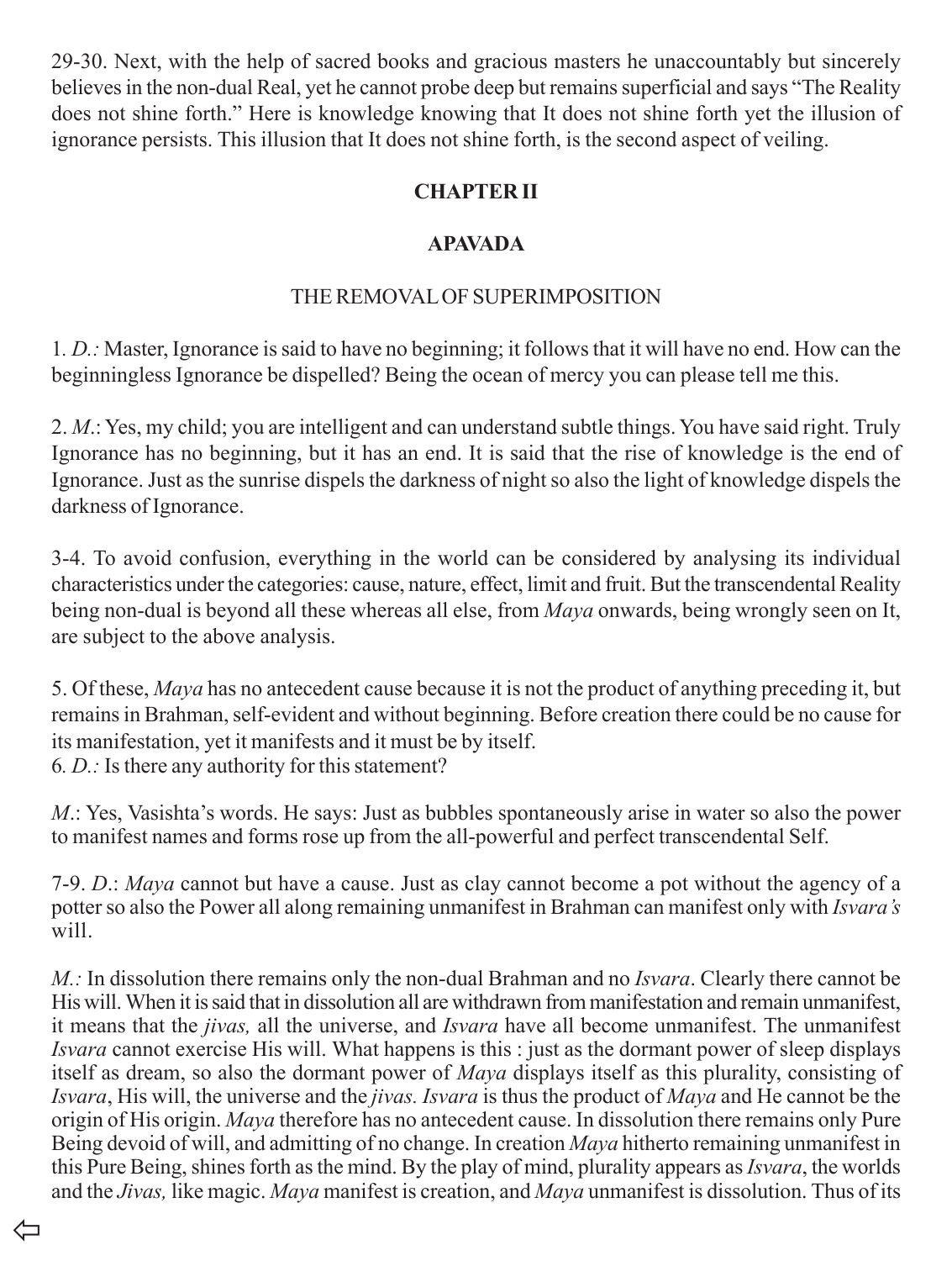own accord, *Maya* appears or withdraws itself and has thus no beginning. Therefore we say there was no antecedent cause for it.

18-20. *D.:* What is the 'effect' of *Maya*?

*M.:* It consists in presenting the illusion of the *jiva, Isvara* and *jagrat* on the non-dual substratum of Brahman, by virtue of its veiling and projecting powers.

 $D \cdot How?$ 

[Õ](#page-0-0)

*M.:* As soon as the power laying dormant shows forth as mind, the latencies of the mind sprout forth and grow up like trees which together form the universe. The mind sports with its latencies; they rise up as thoughts and materialise as this universe, which is thus only a dream vision. The *jivas* and *Isvara* being its contents are as illusory as this day-dream.

*D.:* Please explain their illusory character.

*M.:* The world is an object and seen as the result of the sport of mind. The *jivas* and *Isvara* are contained in it. Parts can be only as real as the whole. Suppose the universe is painted in colours on a wall. The *jivas* and *Isvara* will be figures in the painting. The figures can be only as real as the painting itself.

30-32. *D.:* What is the limit of *Maya*?

*M.:* It is the knowledge resulting from an enquiry into the sense of the *Mahavakya.* Because *Maya* is Ignorance, and Ignorance subsists on non-enquiry. When non-enquiry gives place to enquiry, right knowledge results and puts an end to Ignorance.

Now listen. Ailments in the body are the results of past *karma;* they subsist on wrong diet and increase with its continuation. Or, the ignorance of rope, so long as it is not enquired into, projects a snake into view and other hallucinations follow in its wake. In the same manner although *Maya* is self-evident, beginningless and spontaneous, yet it subsists in the absence of enquiry into the nature of the Self, manifests the universe etc., and grows more massive.

33-35. With the rise of enquiry, *Maya* hitherto grown strong by its absence, loses its nourishment and gradually withers away with all its effects, namely the *jagrat* etc. Just as in the absence of enquiry the ignorance factor of rope made it look a snake but suddenly disappeared with the rise of enquiry, so also *maya* flourishes in ignorance and disappears with the rise of enquiry. Just as the rope-snake and the power which produces this illusion persist before enquiry, but after enquiry end in simple rope, so also *Maya* and its effect, the *jagrat,* persist before enquiry, but end in pure Brahman afterwards.

36-38. *D.:* How can a single thing appear in two different ways?

*M.:* Brahman, the non-dual Pure-Being, presents itself as the *jagrat* before enquiry, and shows Itself in Its true form after enquiry.

See how before proper consideration clay appears a pot and afterwards as clay only; or gold appears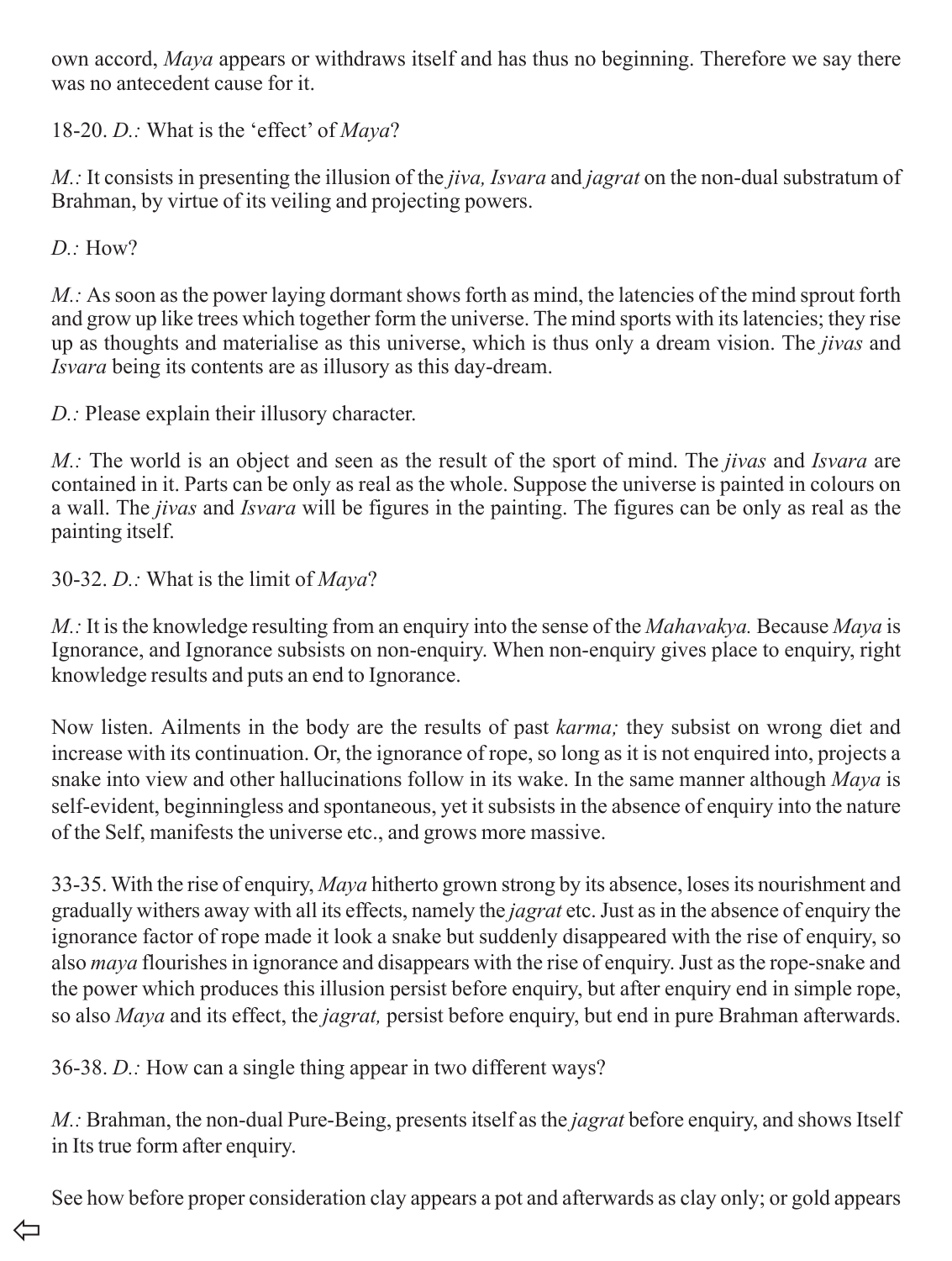as ornaments and then is found to be only gold. Similarly with Brahman too. After enquiry Brahman is realised to be unitary, non-dual, impartite, and unchanged in the past, present or future. In It there is nothing like *Maya*, or its effect, such as the *jagrat.* This realisation is known as the Supreme Knowledge and the limit of Ignorance. Thus is described the 'limit' of *Maya*.

39. *D.:* What is the 'fruit' of *Maya*?

*M.*: That it fruitlessly vanishes into nothing, is its fruit. A hare's horn is mere sound having no significance. So it is with *Maya*, mere sound without any meaning. Realised sages have found it so.

#### **CHAPTER III**

#### **SADHANA**

#### THE MEANS OF ACCOMPLISHMENT

1. To the question "How can there be *samsara* for the Supreme Self of Being-Knowledge-Bliss?", the sages answer "When unmanifest, the power of the Self is called *Maya*, and when manifest, the same is mind. This mode of *Maya*, the inscrutable Mind, is the sprout of *samsara* for the self".

*D.:* Who has said that mind is indescribable?

2-3. *M.:* Vasishta has said to Rama. In the non-dual Consciousness the *bhava* which, different from knowledge that is real and different from insentience that is unreal, tending to create, projects the latencies as this thing and that thing, mixes together the conscious and unconscious, and makes them appear under the categories, "the sentient" and "the insentient", itself of the nature of both the sentient and insentient; always vacillating and changeful is mind. Therefore it is indescribable.

4. Though itself unchanging, the Supreme Self associated with the wrongly superimposed mind, appears to be changeful.

*D.:* How is that?

 $\Leftrightarrow$ 

*M.*: Just as a Brahmin who is drunk, behaves strangely when in the power of liquors, so too the Self though unchanged by nature, associated now with mind, appears changed as the *jiva* wallowing in this *samsara.* Hence, the Self's *samsara* is not other than mind. The *srutis* say so.

5. Mind being the *samsara,* must be investigated. Associated with mind which according to its modes assumes the shapes of objects, the man seems to undergo the same changes. This eternal secret is disclosed in the *Maitrayinrya Upanishad*. This also is confirmed by our experience and by positive and negative induction.

6-7. *D.:* How is it confirmed by our experience?

*M.*: When in deep sleep the mind lies quiescent, the Self remains without change and without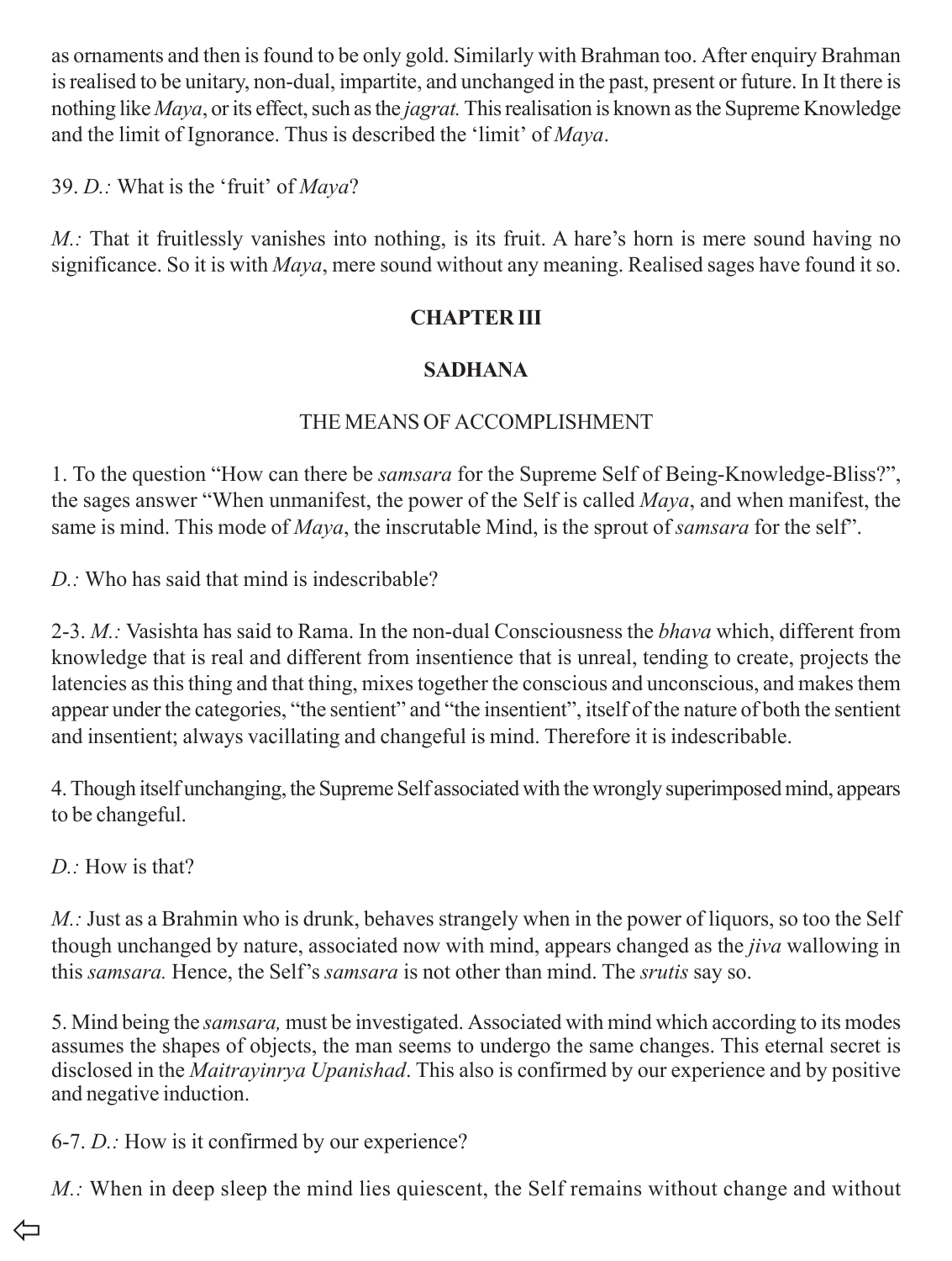*samsara.* When in dream and waking, the mind manifests, the Self seems changed and caught up in the *samsara.* Everyone knows it by experience. It is evident from *sruti, smriti,* logic and experience that this *samsara* is nothing but mind itself. How can any one dispute this point which is so obvious?

29-30. *D.:* How can the mind be made still?

*M.:* Only by *Sankhya. Sankhya* is the process of enquiry coupled with knowledge. The realised sages declare that the mind has its root in non-enquiry and perishes by an informed enquiry.

*D.:* Please explain this process.

*M.:* This consists of *sravana, manana, nididhyasana* and *samadhi, i.e.*, hearing, reasoning, meditation and Blissful Peace, as mentioned in the scriptures. Only this can make the mind still.

31-32. There is also an alternative. It is said to be *yoga.*

*D.:* What is *yoga?*

 $\Leftrightarrow$ 

*M.:* Meditation on Pure Being free from qualities.

*D.:* Where is this alternative mentioned and how?

*M.:* In the *Gita*, Sri Bhagavan Krishna has said: What is gained by *Sankhya* can also be gained by *yoga.* Only he who knows that the result of the two processes is the same, can be called a realised sage.

33-34. *D.:* How can the two results be identical?

*M.*: The final 'limit' is the same for both because both of them end in stillness of mind. This is *samadhi* or Blissful Peace. The 'fruit' of *samadhi* is Supreme Knowledge; this remains the same by whichever process gained.

*D.*: If the 'fruit' is the same for both, the final purpose can be served by only one of them. Why should two processes be mentioned instead of only one?

*M.:* In the world, seekers of truth are of different grades of development. Out of consideration for them, Sri Bhagavan has mentioned these two in order to offer a choice.

35. *D.:* Who is fit for the path of enquiry *(Sankhya)?*

*M.:* Only a fully qualified seeker is fit, for he can succeed in it and not others.

36-37. D.: What are the *sadhanas* or requisites for this process?

*M.:* The knowers say that the *sadhanas* consist of an ability to discern the real from the unreal, no desire for pleasures here or hereafter, cessation of activities *(karma)* and a keen desire to be liberated. Not qualified with *all these four* qualities, however hard one may try, one cannot succeed in enquiry.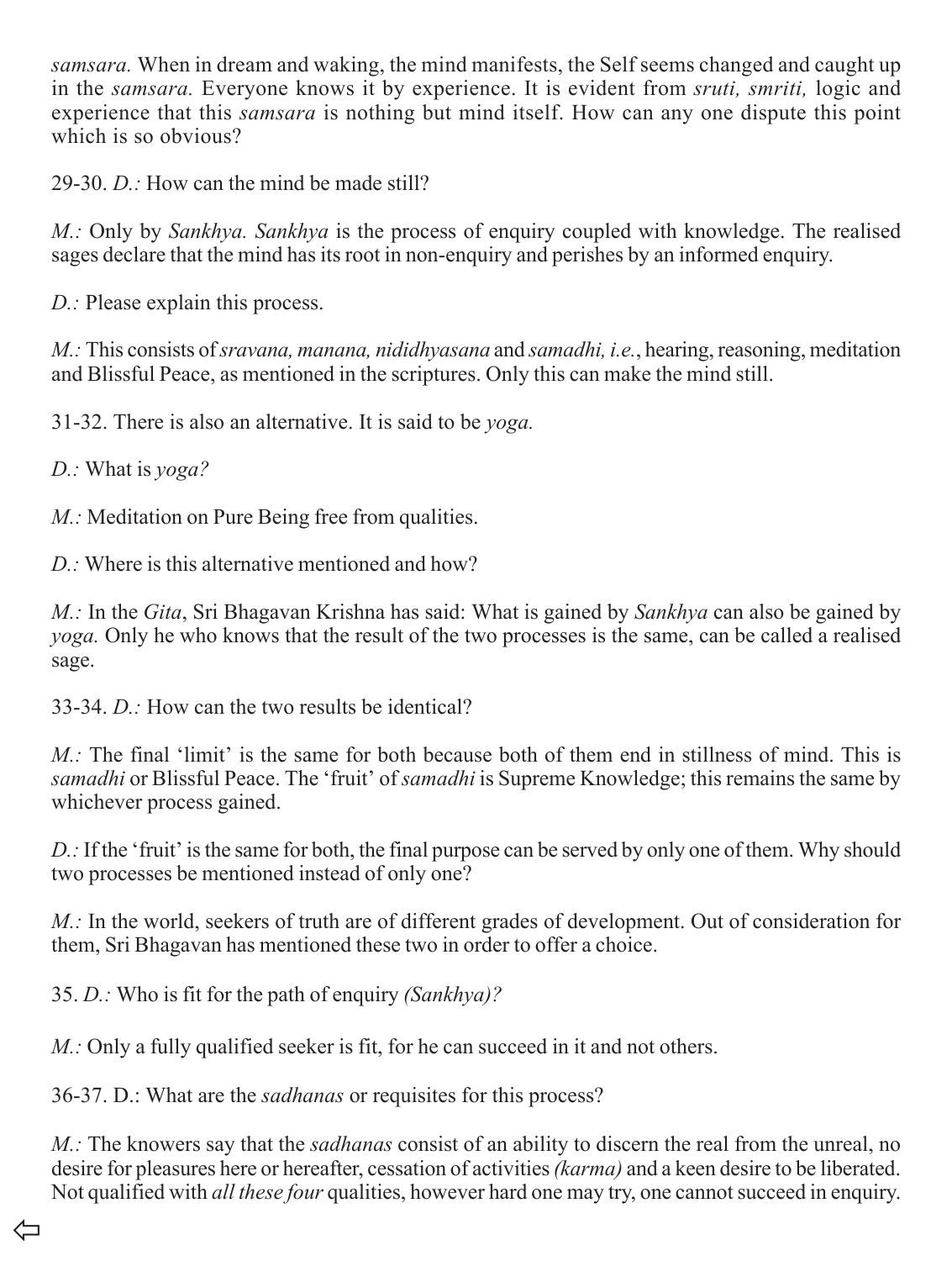Therefore this fourfold *sadhana* is the *sine qua non* for enquiry.

38. To begin with, a knowledge of the distinctive characteristics of these *sadhanas* is necessary. As already pointed out, these distinctive characteristics are of the categories (हेत, खभाव, कार्य, अवधि, फल) cause, nature, effect limit and fruit. These are now described.

39-44. Discernment *(viveka)* can arise only in a purified mind. Its 'nature' is the conviction gained by the help of sacred teachings that only Brahman is real and all else false. Always to remember this truth is its 'effect'. Its end *(avadhi)* is to be settled unwavering in the truth that only Brahman is and all else is unreal. Desirelessness *(vairagya)* is the result of the outlook that the world is essentially faulty. Its 'nature' is to renounce the world and have no desire for anything in it. Its 'effect' is to turn away in disgust from all enjoyments as from vomit. It ends *(avadhi)* in treatment with contempt of all pleasures, earthly or heavenly, as if they were vomit or burning fire or hell.

Cessation of activities *(uparati)* can be the outcome of the eight-fold *yoga (astangayoga),* namely, *yama, niyama, asana, pranayama, pratyahara, dharana, dhyana* and *samadhi, i.e.*, self-restraint, discipline, steady posture, control of breath, control of senses, mind collected to truth, meditation and peace. Its 'nature' consists in restraining the mind. Its 'effect' is to cease from worldly activities. It ends *(avadhi)* in forgetfulness of the world as if in sleep, owing to the ending of activities. Desire to be liberated *(mumuksutva)* begins with the association with realised sages. Its 'nature' is the yearning for liberation. Its 'effect' is to stay with one's master. It ends *(avadhi)* in giving up all study of *sastras* and performance of religious rites.

When these have reached their limits as mentioned above, the *sadhanas* are said to be perfect.

131-133. Similarly by enquiry, the mind readily gains peace and *samadhi.*

*D.:* What is this enquiry?

 $\Leftrightarrow$ 

*M.:* After hearing from the *Guru* about the nature of the Self which in the *sastras* is spoken of as Brahman or Being-Knowledge-Bliss, to gain a clear indirect knowledge, then according to *upadesa* and by intelligent reasoning to enquire and find out the Self which is Pure Knowledge, and the non-self which is objective and insentient like the ego, to discern and sift them, then directly to experience them as different from each other, later on by meditation to extinguish all that is objective, *and to absorb into the Self the residual mind left over as non-dual,* ends in the direct experience of Supreme Bliss.

Here it has been described in brief, but the *sastras* deal with it elaborately.

134. This chapter on *Sadhana* has dealt with these two means, Enquiry and *Yoga,* for making the mind still. According to his merits an intelligent seeker should practise either of them.

135. This Chapter is meant for the earnest student in order that he may study carefully and analyse his qualifications to ascertain what he already has and what more are wanted After properly equipping himself he can find out which of these two methods suits him and then practise it till success.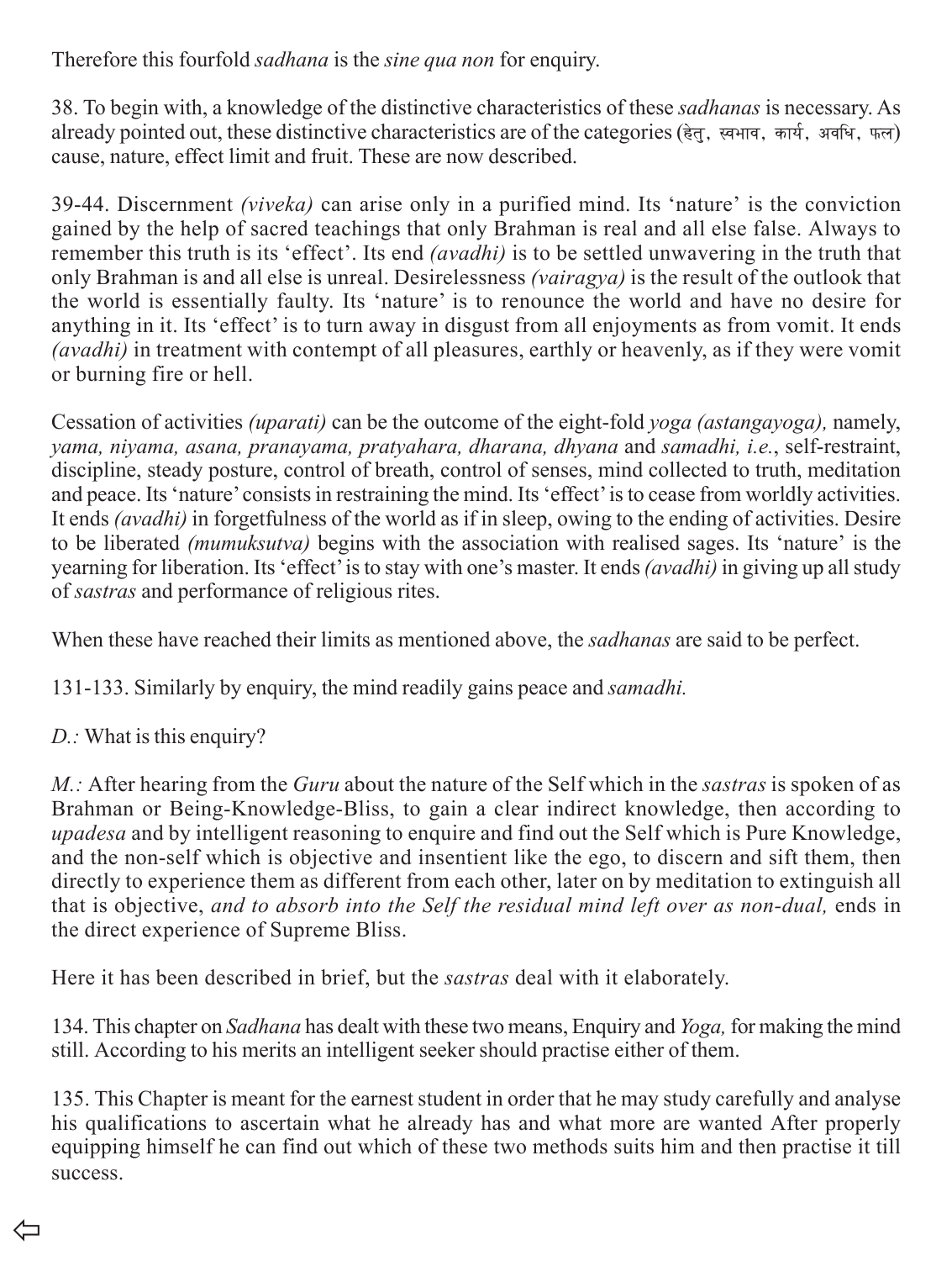#### **CHAPTER IV**

#### **SRAVANA**

#### **HEARING**

1. In the foregoing chapter we had seen that *yoga* is suited to the lower grade of seekers and enquiry to the higher. In this chapter we shall consider the path of enquiry which effortlessly leads to Knowledge of Brahman.

2-4. *D.:* What is this path of enquiry?

*M.:* From the *sastras* it is well-known to consist of *sravana, manana, nidhidhyasana* and *samadhi i.e.*, hearing the Truth, reflection, meditation and Blissful Peace. The *Vedas* themselves declare it to be so. "My dear, the Self must be heard from the master, reflected and meditated upon." In another place it is said that in Blissful Peace the Self must be realised. The same idea has been repeated by Lord Sri Sankaracharya in his *Vakyavrtti,* namely that until the meaning of the sacred text "I am Brahman" is realised in all its true significance, one must be practising *sravana* etc.

5-7. In *Chitra Deepika,* Sri Vidyaranyaswami has said that enquiry is the means of knowledge and it consists in hearing the Truth, reflection and meditation; only the state of blissful Peace of awareness in which Brahman alone exists and nothing else, is the true 'nature' of Knowledge; the non-revival of the knot of the ego parading as 'I' which has been lost once for all, is its 'effect'; always to remain fixed as 'I am the Supreme Self' just as strongly, unequivocally and unerringly as the heretofore ignorant identification "I am the body" is its 'end'; liberation is its 'fruit'. From this it follows that only hearing etc. is the enquiry into the Self.

8-10. To hear the Supreme Truth, reflect and meditate on it, and to remain in *Samadhi* form together the enquiry into the Self. They have for their 'cause' *(Hetu)* the aforesaid four *sadhanas,* namely, discernment, desirelessness, tranquillity and desire to be liberated. Which of these is essential for which part of enquiry will be mentioned in its appropriate place. Here we shall deal with *sravana.*

*M.: Sravana* consists in ascertaining, by means of the six proofs considered together, that the *Vedas* aim at the non-dual Brahman only.

11-12. To analyse *sravana* under the five categories: Intense desire to be liberated gives rise to it; always to be hearing of the non-dual Brahman is its 'nature'; the complete removal of that aspect of the veiling power of Ignorance which says, "It (Brahman) does not exist" is its 'effect'; non-recurrence of this veiling power is its 'limit'; a firm indirect knowledge is its 'fruit'.

13*. D.:* How can the desire to be liberated be said to be its 'cause'?

 $\Leftrightarrow$ 

*M.:* In the *sruti* it is said, "In the state of dissolution before creation there was only the non-dual Reality." This Reality is the same as the Self. Only he who is eager to be liberated will seek the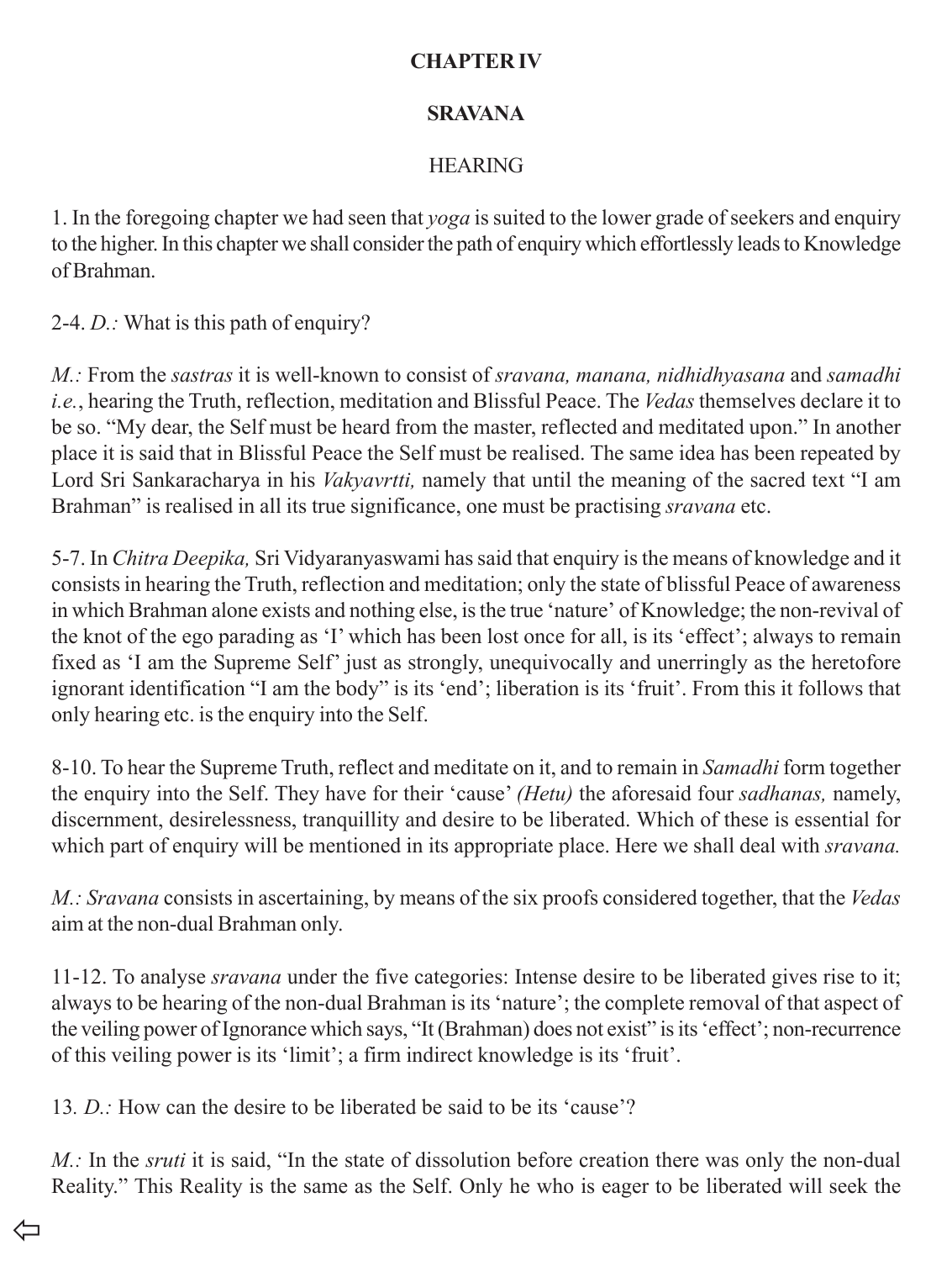knowledge of the Self and take to hearing it. No other is interested in It. Therefore eagerness to be liberated is the essential requisite for this part of enquiry, namely *sravana.*

14*. D.:* Just now you said that always to be hearing of the non-dual Self is the 'nature' of *sravana.* Who is this non-dual Self?

*M.:* He is famous in the *srutis* as the Consciousness beyond the gross, subtle and causal bodies, apart from the five sheaths and witness of the waking, dream and sleep states.

#### **CHAPTER V**

#### **MANANA**

#### **REFLECTION**

1. *D.:* Master, on hearing it from you, the nature of the Self is now clear to me, but the knowledge remains only indirect. Kindly instruct me in reflection, by practising which the darkness of Ignorance now hiding the Self may vanish and direct experience result.

2. *M.*: Always to direct the thought with subtle reasoning upon the non-dual Self that is now known indirectly, is called reflection.

3-4. *D.:* Please tell me its 'cause', 'nature', 'effect', 'limit' and 'fruit'.

*M.:* Discernment of the real from the unreal is its 'cause'; enquiry into the Truth of the non-dual Self is its 'nature'; to tear off that veiling aspect of Ignorance which makes one say: "It does not shine forth" is its 'effect'; the non recrudescence of this veiling is its 'limit'; and direct experience is its 'fruit'. So say the sages.

*D.:* Why is discernment said to be its 'cause'?

[Õ](#page-0-0)

*M.*: Only he who, by discernment of the real from the unreal has acquired indirect knowledge, is fit to seek by enquiry the direct knowledge of experience. No other can succeed in the search for it.

6. *D.:* Why should not the Desire for Liberation be the 'cause' of reflection?

*M.:* A mere desire to be Liberated cannot make a man fit for enquiry into the Self. Without *sravana* one cannot have even an indirect knowledge. How can one succeed in one's enquiry? Only after knowing the nature of the Self, should one proceed to seek It. Ignorant of Its true nature, how can one investigate the Self? Simple desire to be liberated will not suffice.

7. *D.:* Should not this desire lead to enquiry? With the rise of this desire the man will begin to hear about the nature of the Self and gain indirect knowledge which must enable him to undertake the enquiry.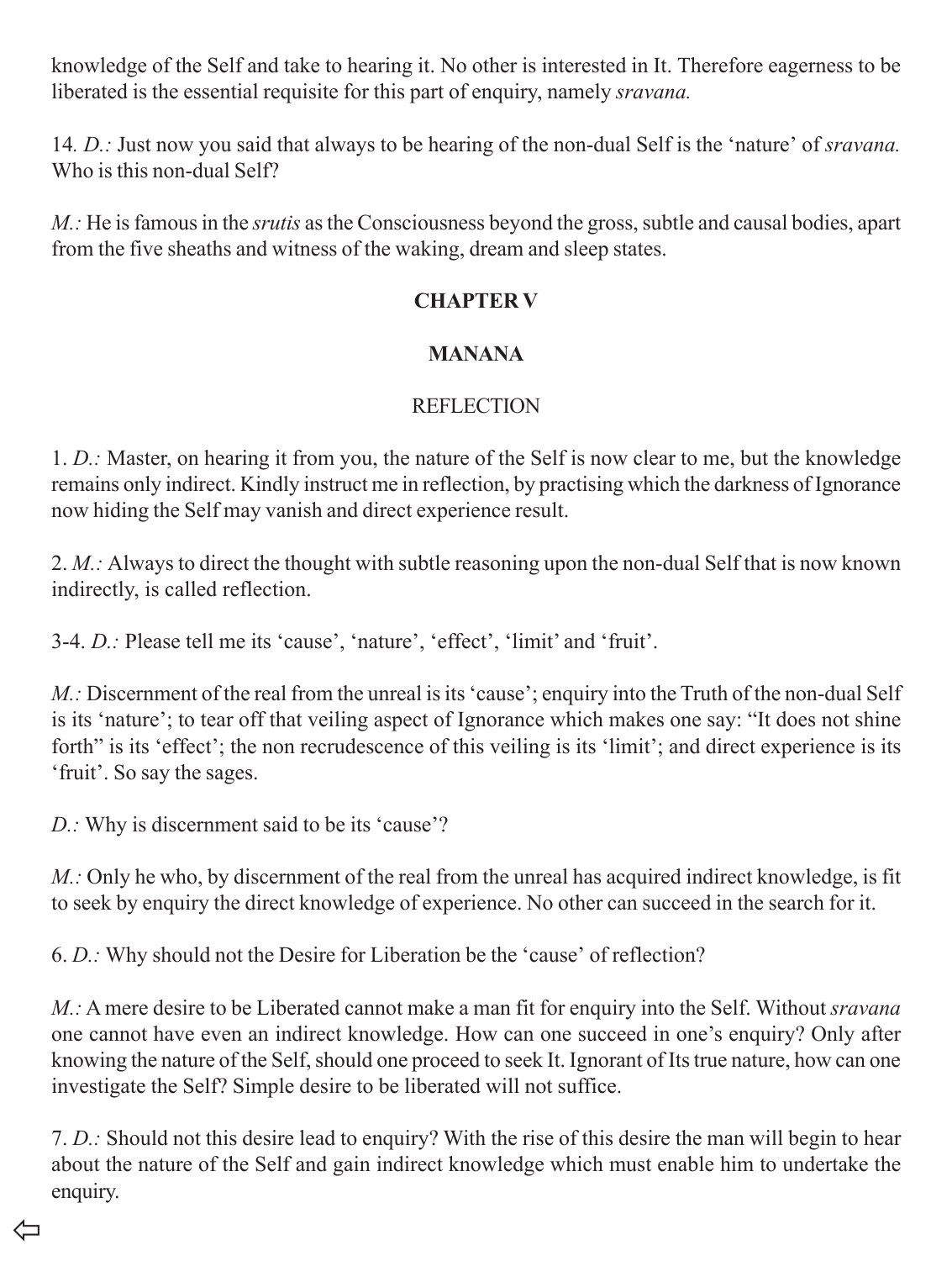*M.*: This amounts to saying that the seeker possesses discernment. He is not only desirous of Liberation but also discerning in intellect. With *sravana* comes this faculty of intellectual discernment of the real from the unreal, or the Self from the non-self. This is called indirect knowledge. The *sastras* say that only he who possesses indirect knowledge can discern the real or the Self from the unreal or the non-self, and is fit for enquiry into the Self. Therefore discernment is the *sine-qua-non* for enquiry.

8-12. *D.:* Even if the desire for Liberation be not the particular (*visesha*) cause of Reflection, could not either desirelessness or tranquillity be the cause of it?

*M.*: All these are only general aids for reflection but not its particular causes. A desireless and tranquil man need not necessarily have the indirect knowledge of the Self and is therefore unfit for enquiry into the Self. There are men of austerities who are desireless and tranquil but not anxious for Liberation. Having no desire for Liberation they have not heard at all about the Self.

*D.:* How can they be said not to be desirous of Liberation?

*M.:* Inasmuch as they engage in austerities without taking to *sravana* etc., which is the only gateway to Liberation, the absence of the desire for Liberation is inferred.

*D.:* No, they too can be desirous of being Liberated.

*M.*: If so, they must give up their austerities, always remain with a master and engage themselves in hearing of the Self. If it be said that they have already done *sravana* also, then since they will have gained indirect knowledge, they should be engaged in reflection. Not having done *sravana*, though endowed with desirelessness and tranquillity, they are incapable of discerning the real from the unreal and therefore unfit for enquiry into the Self. Desirelessness etc., can only be aids to this enquiry but not its chief causes. Discernment of the real from the unreal is the only chief cause.

13-14. *D.:* Can the Self not be realised by austerities accompanied by desirelessness and tranquillity, without enquiry?

*M.:* No. By non-enquiry the Self has been lost sight of; to regain It enquiry is needed. In its absence how can even *crores* of austerities restore the sight? Always to enquire into the Self is the only remedy for the blindness of the ignorant whose mental eye has been bedimmed by the darkness of non-enquiry spreading its veil. Unless by the eye of knowledge gained through enquiry, the Self cannot be realised.

15-16. *D.:* What is this enquiry into the Self?

 $\Leftrightarrow$ 

*M.*: With one-pointed intellect to seek within the five sheaths the Self which is shining forth as 'I' in the body, senses, etc., considering "who is this Self?, where is It? and how is It?", is the nature of the enquiry into the Self. With subtle intellect the enquiry into the Reality, namely the Self within the unreal sheaths must always be pursued.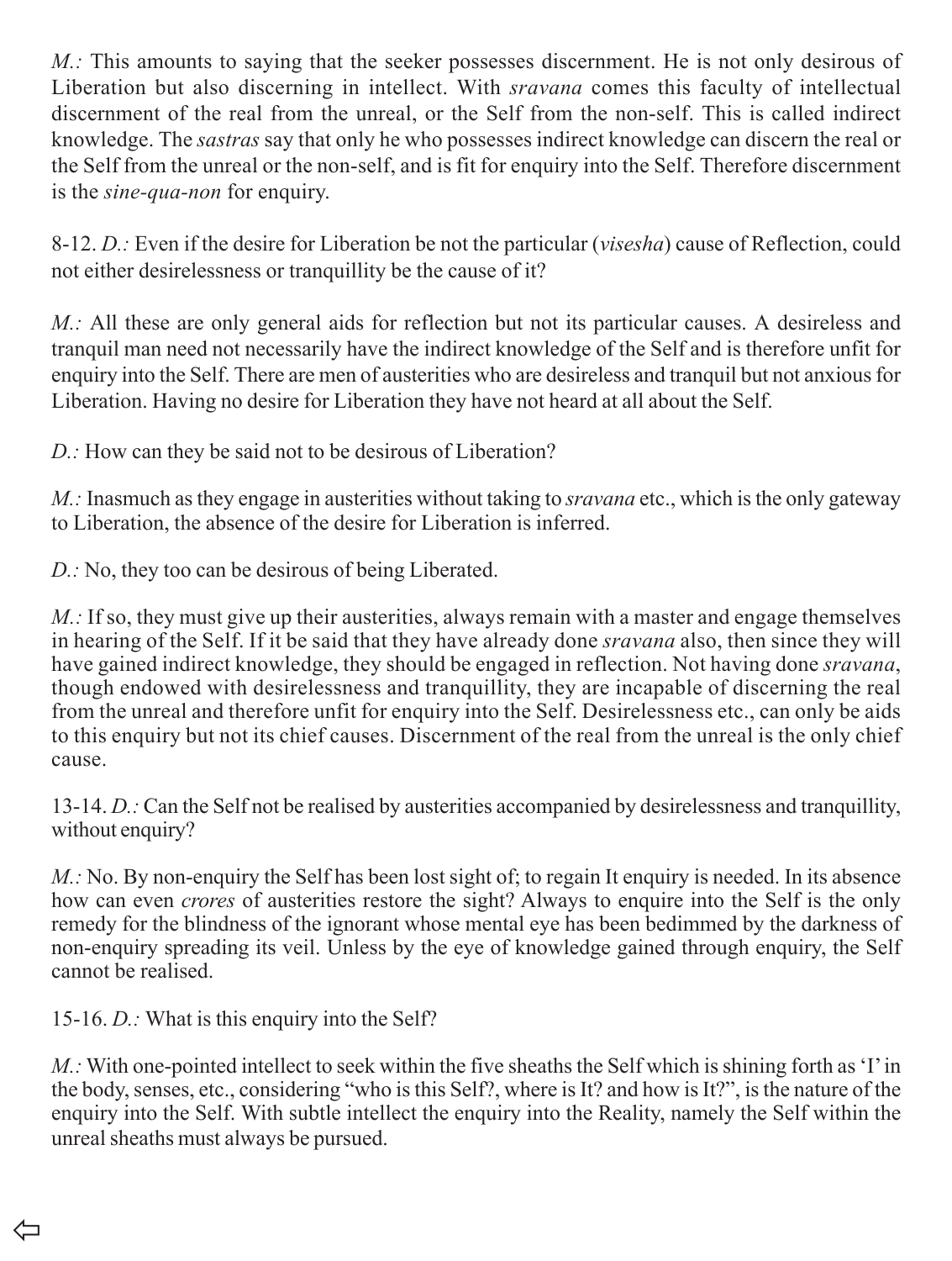#### **CHAPTER VI**

## **VASANAKSAYA**

#### THE ANNIHILATION OF LATENCIES

1. This chapter succeeds the five earlier ones on Superimposition, its withdrawal, the requisites of the seeker, hearing, and reflection. To the disciple who after reflecting on the Self has gained direct knowledge, the master further says as follows:

2. Wise son, the *sastras* have nothing more to teach you; you have finished with them. Henceforth you must meditate on the Self. The Scriptures say: 'Dear! the Self must be heard of, reflected and meditated upon'. Having finished reflection, you must proceed with meditation. Now give up the *sastras*.

3 - 6. *D.:* Is it proper to give them up?

*M.:* Yes, it is proper. Now that by enquiry you have known what need be known, you can unhesitatingly give them up.

*D.:* But the *sastras* say that to the last moment of death, one should not give them up.

*M.:* Their purpose is to teach the truth. After it is gained, of what further use can they be? A further study will be so much waste of time and labour. Therefore leave them aside. Take to unbroken meditation.

*D.*: Is this statement supported by scriptures?

*M.:* Yes.

*D.:* How?

 $\Leftrightarrow$ 

*M.*: They say: After repeatedly hearing from the master about the Self, reflecting on It and directly knowing It, the seeker should give up the *sastras* even as the pole used to stir up the corpse in the burning ground is finally consigned to the burning fire of the corpse. From a study of the *sastras* let the seeker of Liberation gather an indirect knowledge of the Self and put it into practice by reflecting on It until by experiencing It a direct knowledge is gained; later, like a gatherer of grains who takes the grain and rejects the chaff, let him leave the *sastras* aside. The man desirous of liberation should make use of *sastras* only to gain knowledge of the Self and then proceed to reflect on It; he should not be simply talking *vedanta*, nor even be thinking of it. For talk results only in so much strain on speech; similarly thinking, on the mind; no useful purpose can be served by either. Therefore only know just what need be known and give up tiresome study. Controlling his speech and mind a sensible seeker should always engage in meditation. This is the teaching of the *sastras*.

7. Wise son, now that you have known what need be known from them, you should efface the impressions left by your studies.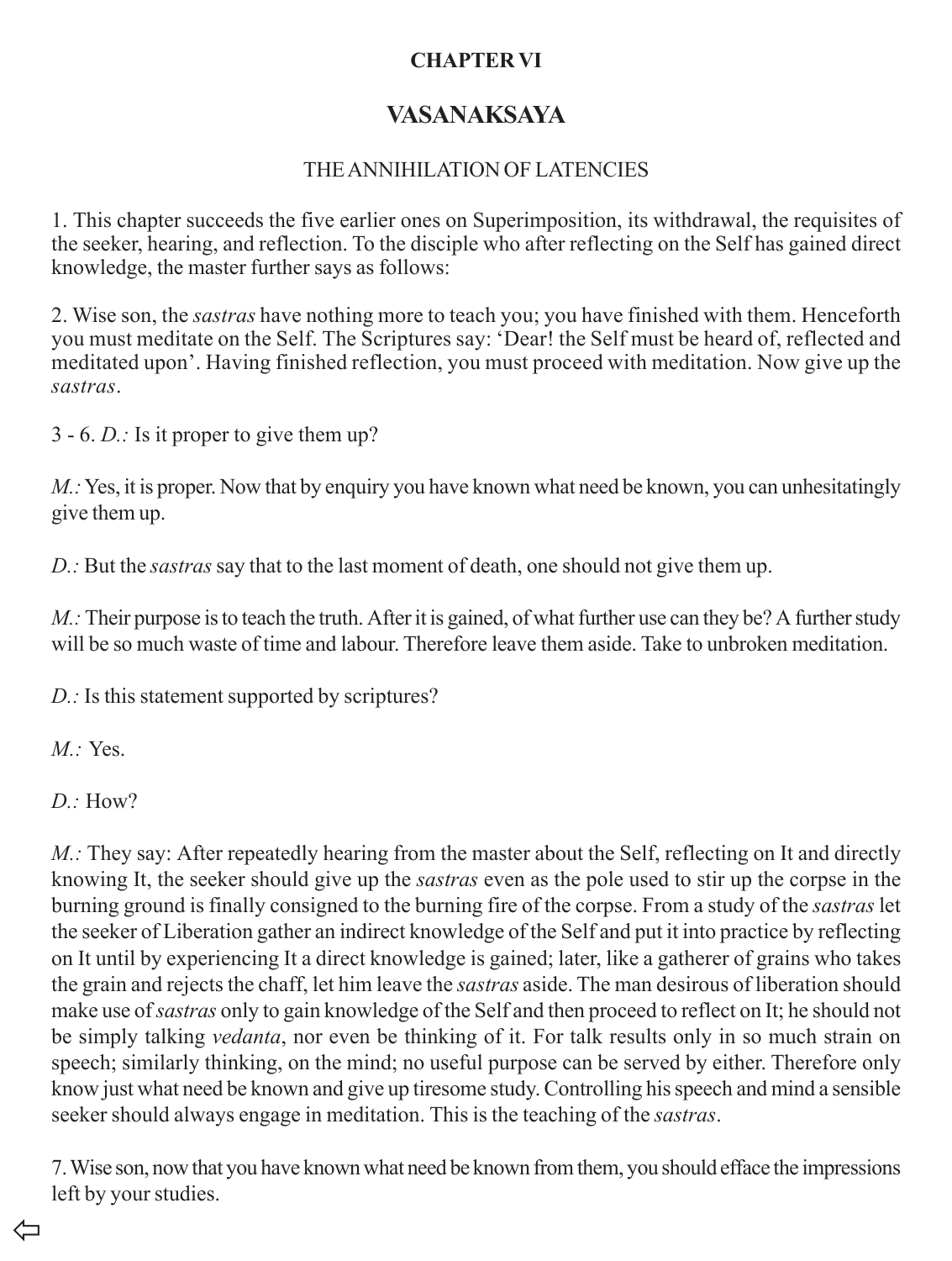*D.:* What constitutes these impressions?

*M.:* It is the inclination of the mind always to study *vedantic* literature, to understand the meanings of the texts, to commit them to memory and constantly be thinking of them. Since this inclination obstructs meditation, a wise man must overcome it with every effort. Next the latencies connected with the world (*lokavasana*) must be eliminated.

8. *D.:* What are these latencies?

*M.*: To think, this is my country, this is my family pedigree and this is the tradition. Should any one praise or censure any of these, the reactions of the mind denote the latencies connected with the world. Give them up. Later on, give up the latencies connected with the body also (*dehavasana*).

9 -13. *D.:* What are they?

*M.*: To think oneself to be of such and such age, young or old and desire the full span of life with health, strength and good looks. Generally thoughts pertaining to the body indicate these latencies. Ambition in the world and love for body distract the mind and prevent meditation on Brahman. Since all objects are ephemeral, they must be eschewed. Then the latencies connected with enjoyments (*bhogavasana*) must be given up.

*D.:* What are these?

*M.*: These are made up of thoughts like : this is good and I must have it; this is not so and let it leave me; now I have gained so much and let me gain more, and so on.

*D.:* How can this be overcome?

*M.*: By looking with disgust upon all enjoyments as on yomit or excreta and developing dispassion for them, this can be overcome. Dispassion is the only remedy for this mad craving. After this, the mind must be cleared of the six passions, namely, lust, anger, greed, delusion, pride and jealousy.

*D.:* How can this be done?

 $\Leftrightarrow$ 

*M.:* By (*maitri, karuna, mudita and upekssha*) friendship with the holy, compassion for the afflicted, rejoicing in the joy of the virtuous and being indifferent to the shortcomings of the sinful.

Next must be effaced the latencies connected with the objects of the senses (*vishayavasana*) such as sound etc. These latencies are the running of the senses such as hearing etc., after their objects.

*D.*: How can these latencies be effaced?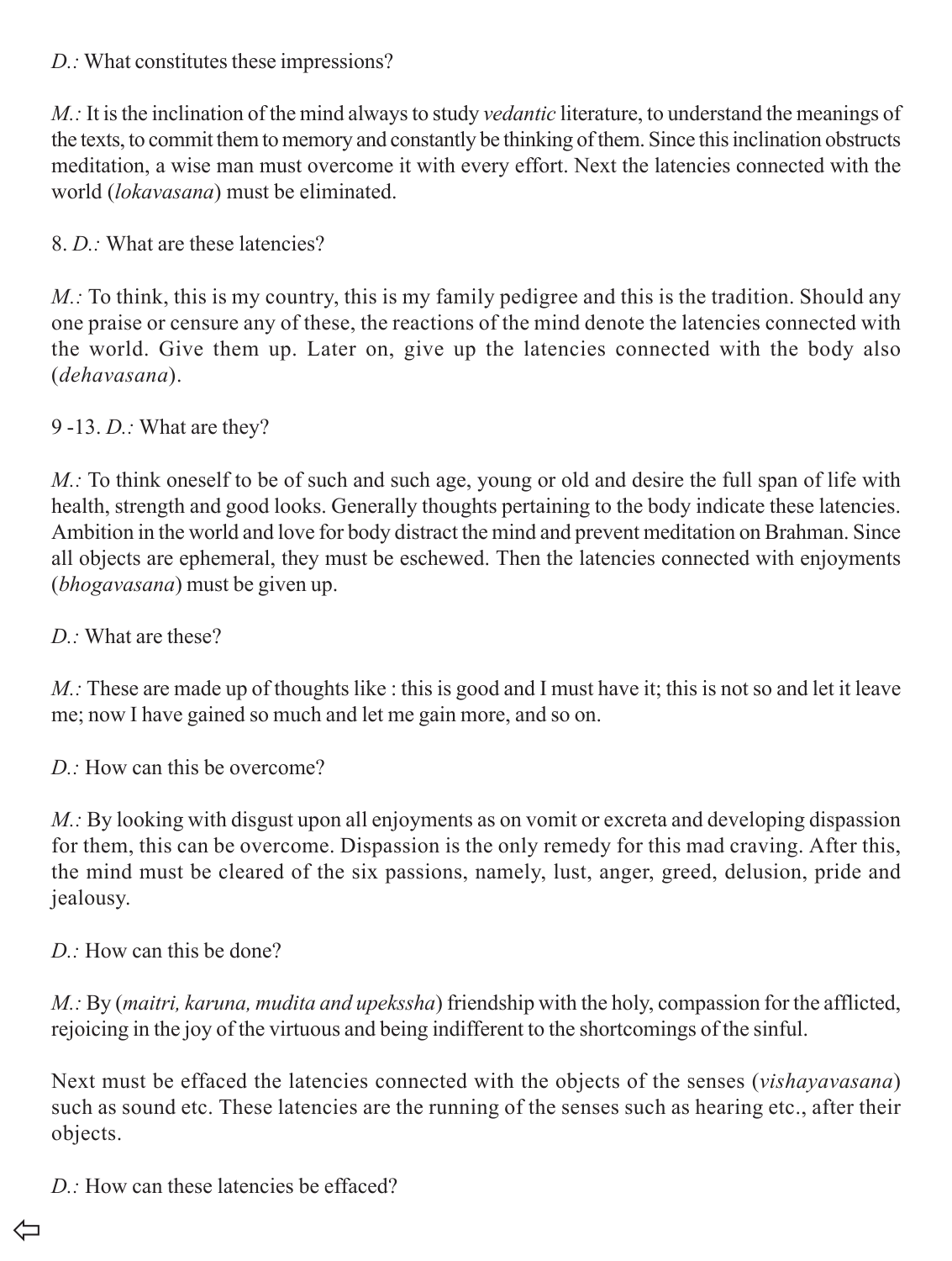*M.:* By a practice of the six-fold discipline consisting of *sama, dama, uparati, titiksha, samadhana* and *sraddha*., withdrawing the mind from going outwards, controlling the senses, not thinking of the objects of the senses, forbearance, fixing the mind on the Reality and faith.

Next all latencies connected with mutual attachments must be overcome.

#### **CHAPTER VII**

#### **SAKSATKARA**

#### REALISATION

1. In the foregoing chapter it was said that direct knowledge must first be gained and then the latent tendencies of the mind wiped out so that Brahman may be realised. Now Realisation is dealt with.

The master says : Wise son, now that you have gained direct knowledge by enquiry into the Self, you should proceed with meditation.

2. *D.:* Master, now that I have gained direct knowledge by enquiry and my task is finished why should I meditate further and to what end?

3-4. *M.:* Though by reflection, direct knowledge of the Self has been gained, Brahman cannot be realised without meditation. In order to experience 'I am Brahman' you must practise meditation.

5-6.: *D.:* You ask me to pursue meditation for realising Brahman. I have already gained direct knowledge by enquiry into the Sacred text. Why should I now practise meditation?

*M.*: If you mean to say that enquiry into the sacred text results in realising Brahman, who can deny it? No one. Truly this enquiry must end in the realisation of Brahman.

Let us now enquire into the meaning of the text. Whose identity with whom is implied in it? It must be of the consciousness witnessing the five sheaths of the individual, the implied meaning of 'thou', with Brahman, the implied meaning of 'That', it cannot be of the *Jiva*, *i.e.*, the personal soul with Brahman. By enquiry the identity of the witnessing consciousness with Brahman has certainly been found. Of what use can this identity of the witness with Brahman be to you?

7. *D.:* On enquiry into the meaning of the Sacred text, when one has realised that the witness is Brahman and *vice versa*, how can you raise the question 'Of what use can it be to the person?' Its use is evident. Formerly the seeker was ignorant of the identity and now by enquiry he is aware of it.

*M.*: By enquiry you have certainly known that the witness is Brahman and that the unbroken, allperfect Brahman is the witness. Still this knowledge is not the end and cannot serve your purpose. Suppose a poor beggar who was ignorant of the fact that a king resident in a fort was the emperor of the world, later knew it. How does this newly acquired knowledge improve his position? It cannot serve any useful purpose for him.

8. *D.:* Before enquiry, ignorance prevails. After enquiry, knowledge is gained that the witness is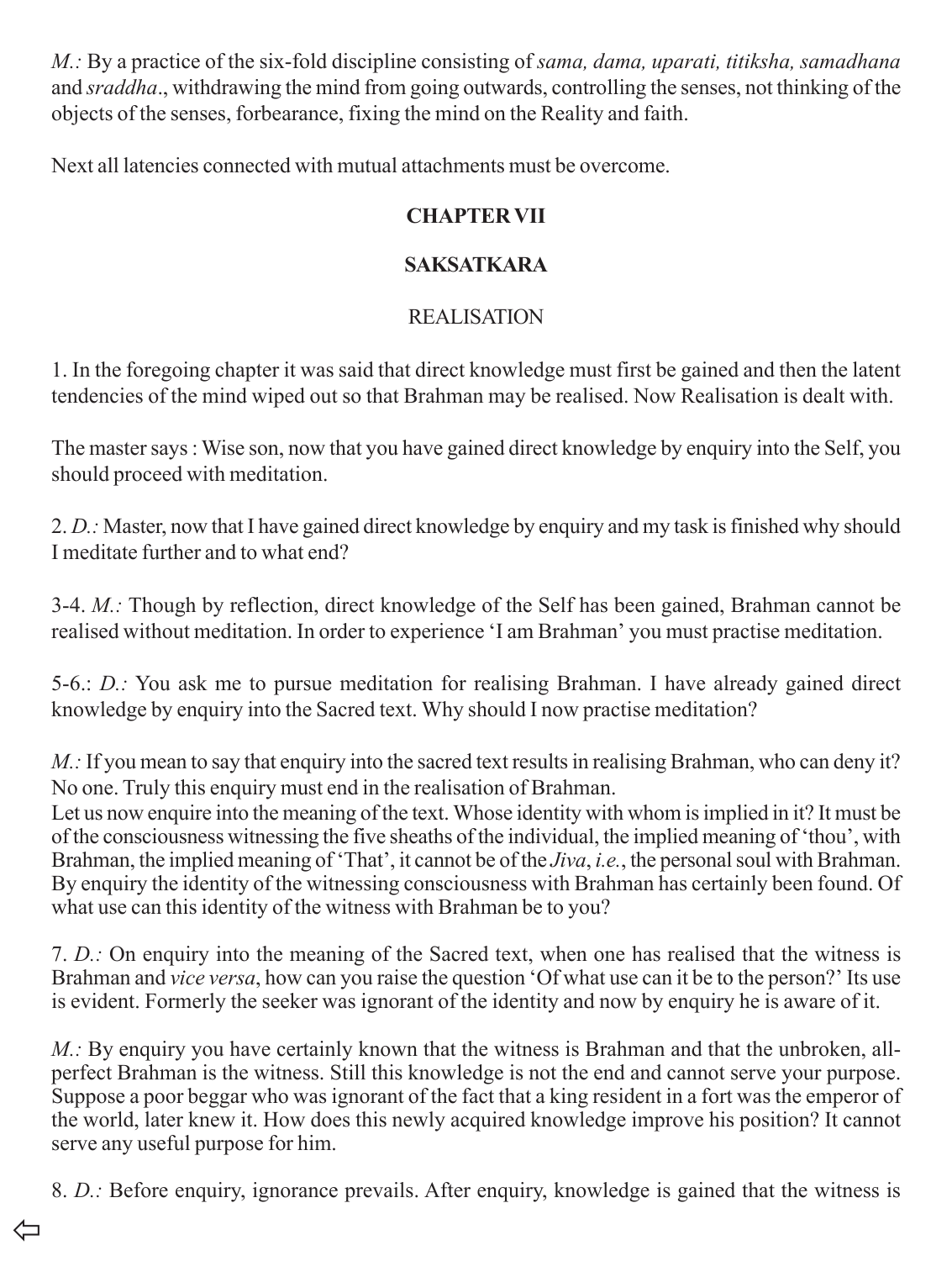Brahman. Now knowledge has taken the place of ignorance. This is the use.

*M.*: How does this affect the fact? Whether you have known it or not, the witness ever remains Brahman. Your knowledge of the fact has not made Brahman of the witness. Whether the poor beggar knew it or not, the king in the fort was the emperor. His knowledge did not make an emperor of the king in the fort. Now that you have known the witness to be Brahman, what has happened to you? Tell me. There can be no change in you.

9. *D.:* Why not? There is a difference. The sacred text teaches 'That thou art'. On enquiring into its significance I have found that the witness of the five sheaths in me is the same as Brahman. From this I have known that I am Brahman, which forms another sacred text. To me who was ignorant of the witness being the same as Brahman, this knowledge has dawned, with the result that I have realised Brahman.

*M.*: How can you claim to have realised Brahman? If by the text 'I am Brahman' you understand yourself to be Brahman, who is this 'I' but the *Jiva*, the personal soul or the ego? How can the ego be Brahman? Just as even with his knowledge of the king, the beggar cannot himself be the king, so also the changeful ego can never be identical with the changeless Brahman.

10-14. *D.:* Certainly so. But on enquiring 'Who am I?' it becomes plain that by non-enquiry the unchanging witness had mistaken the changing ego for himself. Now he knows 'I am not the changing ego but remain its unchanging conscious witness'. Now it is but right that the witness should say, 'I am Brahman'. What can be discordant in this?

*M.*: How can you hold that the witness says 'I am Brahman?' Does the unchanging witness or the changing ego say it? If you say that it is the witness, you are wrong. For the witness remains unchanging as the witness of the I-conceit. He is not the conceit itself. Otherwise he cannot have the quality of being the witness for he will himself be changing. Being unchanging the witness is free from the least trace of any notion such as 'I' or Brahman and cannot therefore know 'I am Brahman'. There is no ground for your contention that the witness says so.

*D.:* Then who knows 'I am Brahman'?

*M.:* From what has been said before, it must follow that the individual soul, the *jiva*, or the I-conceit must have this knowledge.

#### *D.:* How does this follow?

[Õ](#page-0-0)

*M.*: In order to be free from the repeated cycle of births and deaths, the ignorant man is obliged to practise the knowledge 'I am Brahman'. There is no ignorance for the witness. When there is no ignorance, there can be no knowledge either. Only the ignorant must seek knowledge. Who but the Iconceit can be the subject of ignorance or of knowledge? It is self-evident that the witnessing Self being the substratum on which knowledge or ignorance appears, must itself be free from them. On the contrary the I-conceit is known to possess knowledge or ignorance. For ask him 'Do you know the Self witnessing you?' And he will answer 'Who is that witness? I do not know him'. Here the ignorance of the I-conceit is obvious.

On hearing the *vedanta* that there is an inner witness to him, indirectly he knows that the Self is his witness. Then enquiring into the Self, the veil of Ignorance that It does not shine forth, is drawn off and directly he knows the witnessing Self. Here again the knowledge of the I-conceit is also clear.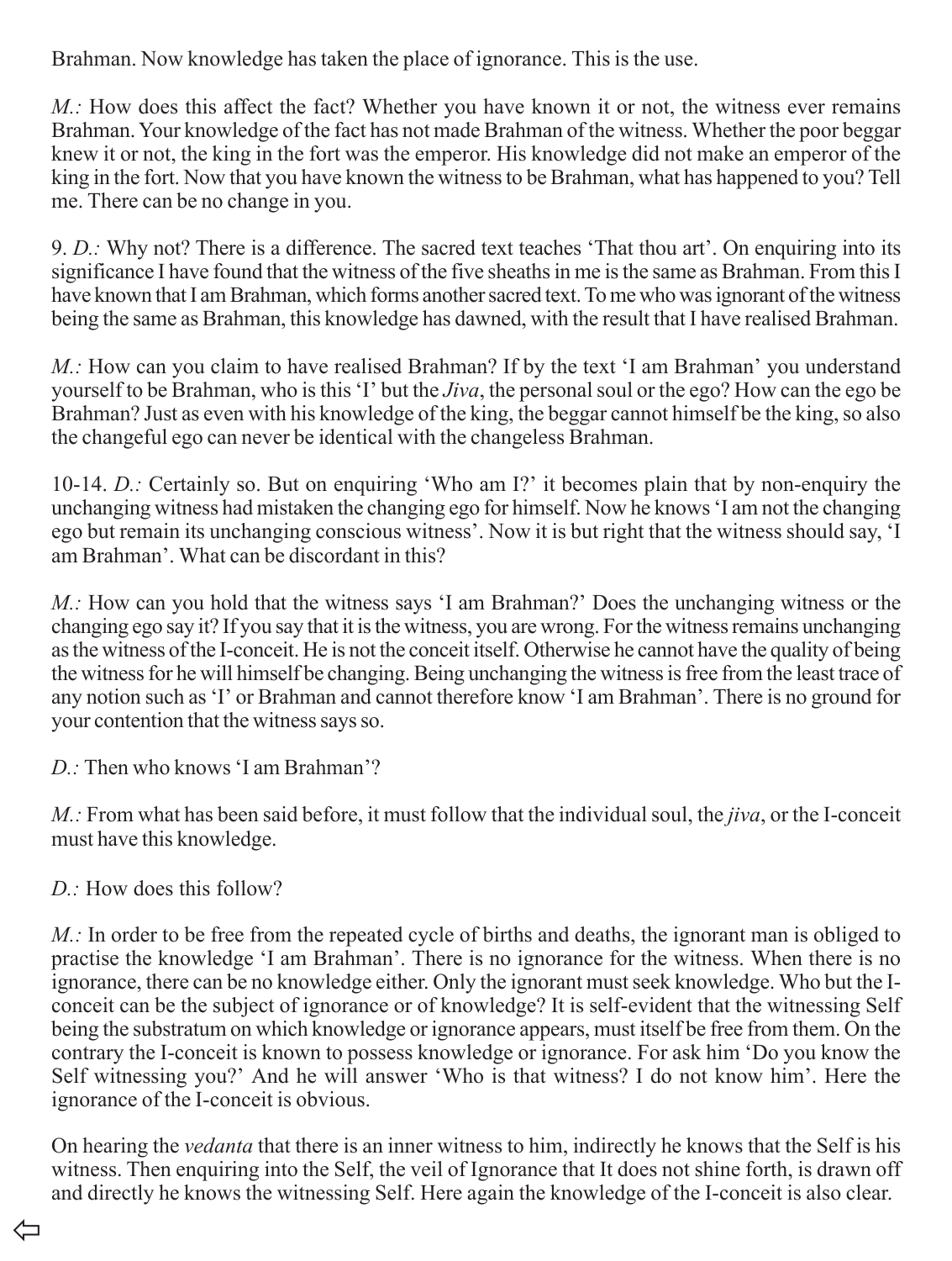It is only the *jiva* and not the witness who has the knowledge or ignorance that there is, or is not, the inner witness. You must now admit that the *jiva* has the knowledge that 'I am Brahman'. Now for the reason that the changing *Jiva* has become aware of the unchanging witness, he cannot be the same as the witness. Because he had seen him, the poor beggar cannot be the king. So also the changing *Jiva* cannot be the witness. Without being the witnessing Self, the changing entity cannot be Brahman. So this experience 'I am Brahman' is impossible.

#### **CHAPTER VIII**

#### **MANONASHA**

#### THE EXTINCTION OF THE MIND

1. In the previous chapter, having taught the realisation of the non-dual Brahman, the master now treats of the extinction of the mind as the sole means of realising Brahman.

*M.*: Wise son, leave off the mind which is limiting adjunct giving rise to individuality, thus causing the great malady of repeated births and deaths, and realise Brahman.

2. *D.:* Master, how can the mind be extinguished? Is it not very hard to do so? Is not the mind very powerful, restive and ever vacillating? How can one relinquish the mind?

3-4. *M.:* To give up the mind is very easy, as easy as crushing a delicate flower, or removing a hair from butter or winking your eyes. Doubt it not. For a self-possessed resolute seeker not bewitched by the senses, but by strong dispassion grown indifferent to external objects, there cannot be the least difficulty in giving up the mind.

*D.:* How is it so easy?

*M.*: The question of difficulty arises only if there is a mind to leave off. Truly speaking, there is no mind. When told 'There is a ghost here' an ignorant child is deluded into believing the existence of the non-existent ghost, and is subject to fear, misery and troubles, similarly in the untainted Brahman by fancying things that are not, as this and that, a false entity known as the *mind* arises seemingly real, functioning as this and that, and proving uncontrollable and mighty to the unwary, whereas to the selfpossessed, discerning seeker who knows its nature, it is easy to relinquish. Only a fool ignorant of its nature says it is most difficult.

5-10. *D.:* What is the nature of mind?

*M.*: To think this and that. In the absence of thought, there can be no mind. On the thoughts being extinguished the mind will remain only in name like the horn of a hare; it will vanish as a non-entity like a barren woman's son, or a hare's horn, or a flower in the sky. This is also mentioned in the *Yoga Vasishta*.

 $D \cdot$  How<sup>?</sup>

 $\Leftrightarrow$ 

*M.:* Vasishta says : 'Listen, O Rama, there is nothing to speak of as *mind*. Just as the ether exists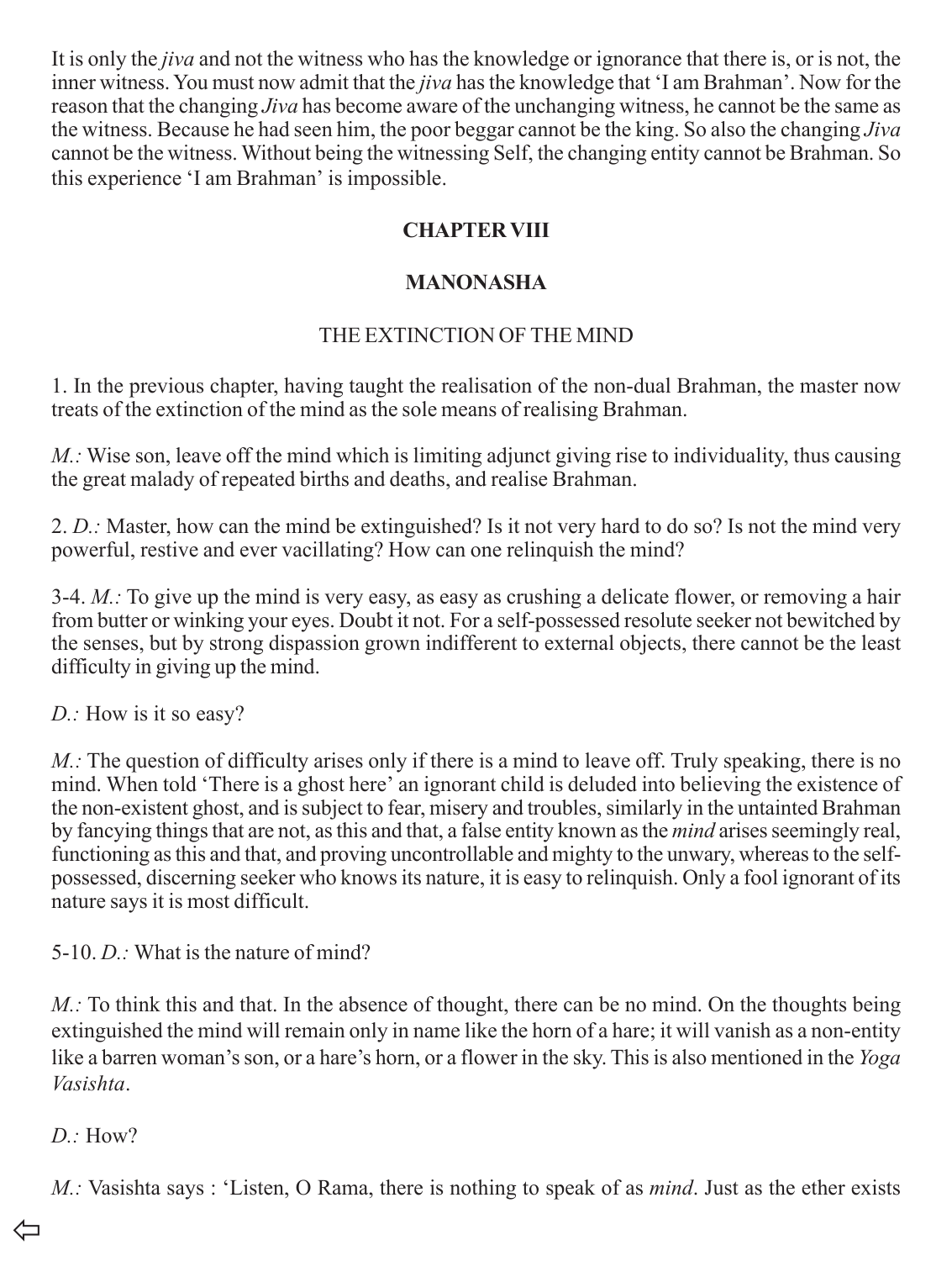without form, so also the mind exists as the blank insentience. It remains only in name; it has no form. It is not outside, nor is it in the heart. Yet like the ether, the mind though formless fills all'.

*D.:* How can this be?

*M.:* Wherever thought arises as this and that, there is the mind.

*D.:* If there be mind wherever there is thought, are thought and mind different?

*M.:* Thought is the index of the mind. When a thought arises mind is inferred. In the absence of thought, there can be no mind. Therefore mind is nothing but thought. Thought is itself mind.

*D.:* What is 'thought'?

 $\Leftrightarrow$ 

*M.:* Thought is imagination. The thought-free state is Bliss Supreme (*Shivasvarupa*). Thoughts are of two kinds; the recalling of things experienced, and unexperienced.

11. *D.:* To begin with, please tell me what is 'thought'.

*M.:* Sages say that it is nothing but to think of any external object as this or that, is or is not, this-wise or that-wise, etc.

12-13. *D.:* How is this to be classified under the heads of things experienced and unexperienced?

*M.:* Of objects of senses, such as sound, already experienced as 'I saw - I heard - I touched etc.' to think of them as having been seen, heard, touched is the recollection of things already experienced. To call to mind unexperienced objects of senses is the thought of unexperienced things.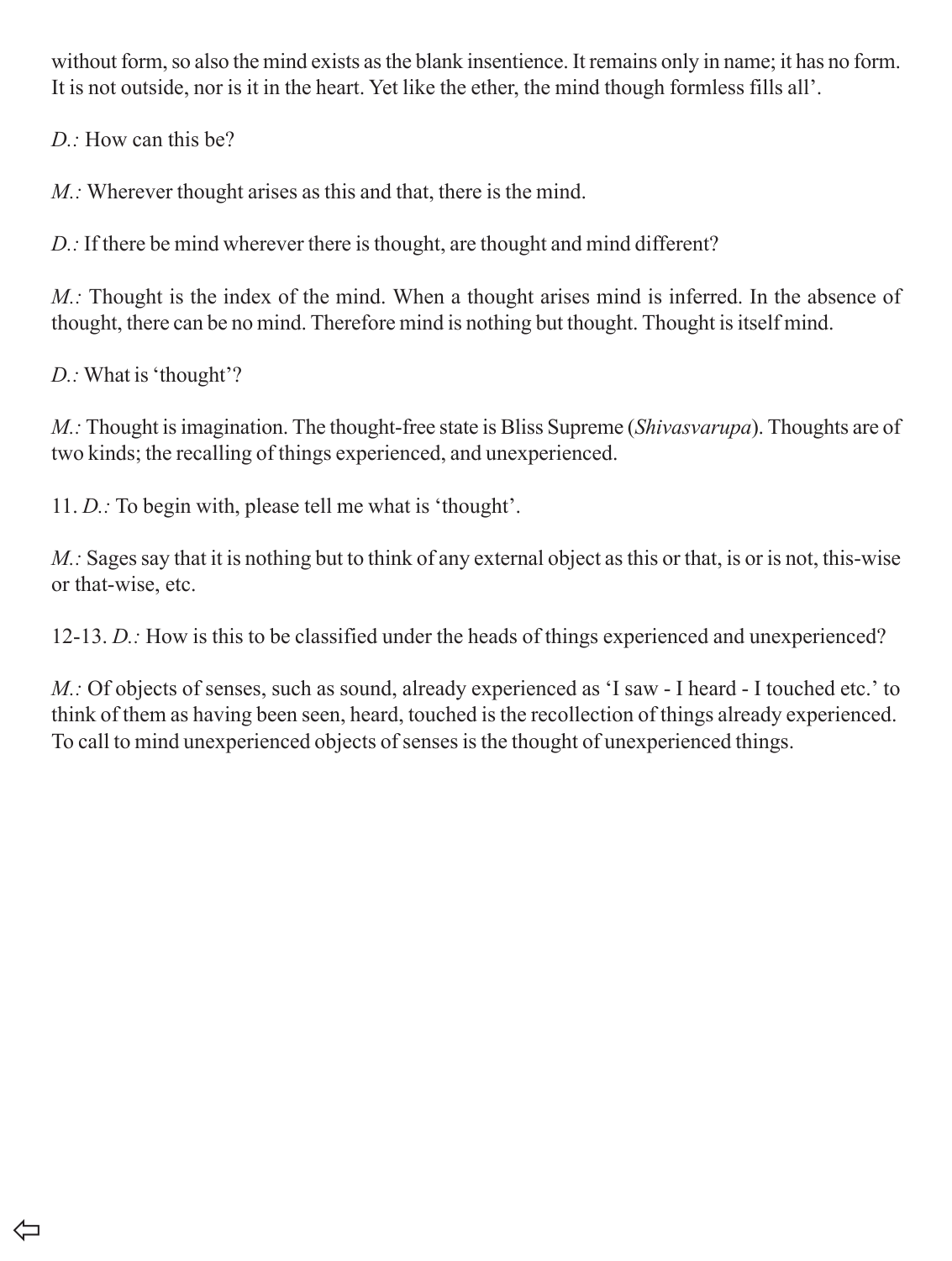## <span id="page-30-0"></span>At the Feet of Bhagavan

*Leaves from the Diary of* T. K. Sundaresa Iyer

*Edited by Duncan Greenless Sri Bhagavan's Birth Centenary Offering, 1980*

#### **PREFACE**

It is my proud privilege to write about my teacher, Sri T. K. Sundaresa Iyer. He was not only a *bhakta* of the highest order but also an erudite scholar, though he did not possess any academic qualifications. His knowledge of English, Sanskrit and of course Tamil, was vast and deep. Added to these, Sri T. K. S., as he was addressed affectionately by all, acted as an interpreter to English-speaking visitors in their conversations with Sri Bhagavan. He also replied to correspondence received by the Ashram on spiritual matters, consulting Sri Bhagavan every time he had to reply to specific spiritual questions. Thus he acquired a full and comprehensive knowledge of Sri Bhagavan's teachings which have been incorporated in this book. His reminiscences of the Master portray the beauty, tenderness and compassion of Sri Bhagavan's personality. The narration of Sri Bhagavan taking care of the cracked egg is, perhaps, the standing example for this. His language is simple but in content its richness does not lag behind any similar spiritual literature.

He has helped many seekers, including myself, in clarifying the path of Ramana. There are still many who unhesitatingly express their deep debt to Sri. T. K. S. for their spiritual maturity. I can, without hesitation, affirm that he was not only a Rishi in appearance but also in experience.

September 1, 1980 Holy day of Sri Bhagavan's Advent at Arunachala Sri Ramanasramam

 $\Leftrightarrow$ 

V. Ganesan *Managing Editor The Mountain Path*

PART ONE

#### Guru's Grace

#### **1. Introduction - 'A Lifetime with Bhagavan'**

One day I wondered why I was visiting him at all. What was the use? There seemed to be no inner advancement. Going up the hill was meaningless toil. I decided to end my visits on the hill. For one hundred days exactly I did not see Bhagavan. On the hundred and first day I could suffer no longer and I ran to Skandasramam, above Virupaksha Cave. Bhagavan saw me climbing, got up and came forward to meet me. When I fell at his feet, I could not restrain myself and burst into tears. I clung to them and would not get up. Bhagavan pulled me up and asked: "It is over three months since I saw you. Where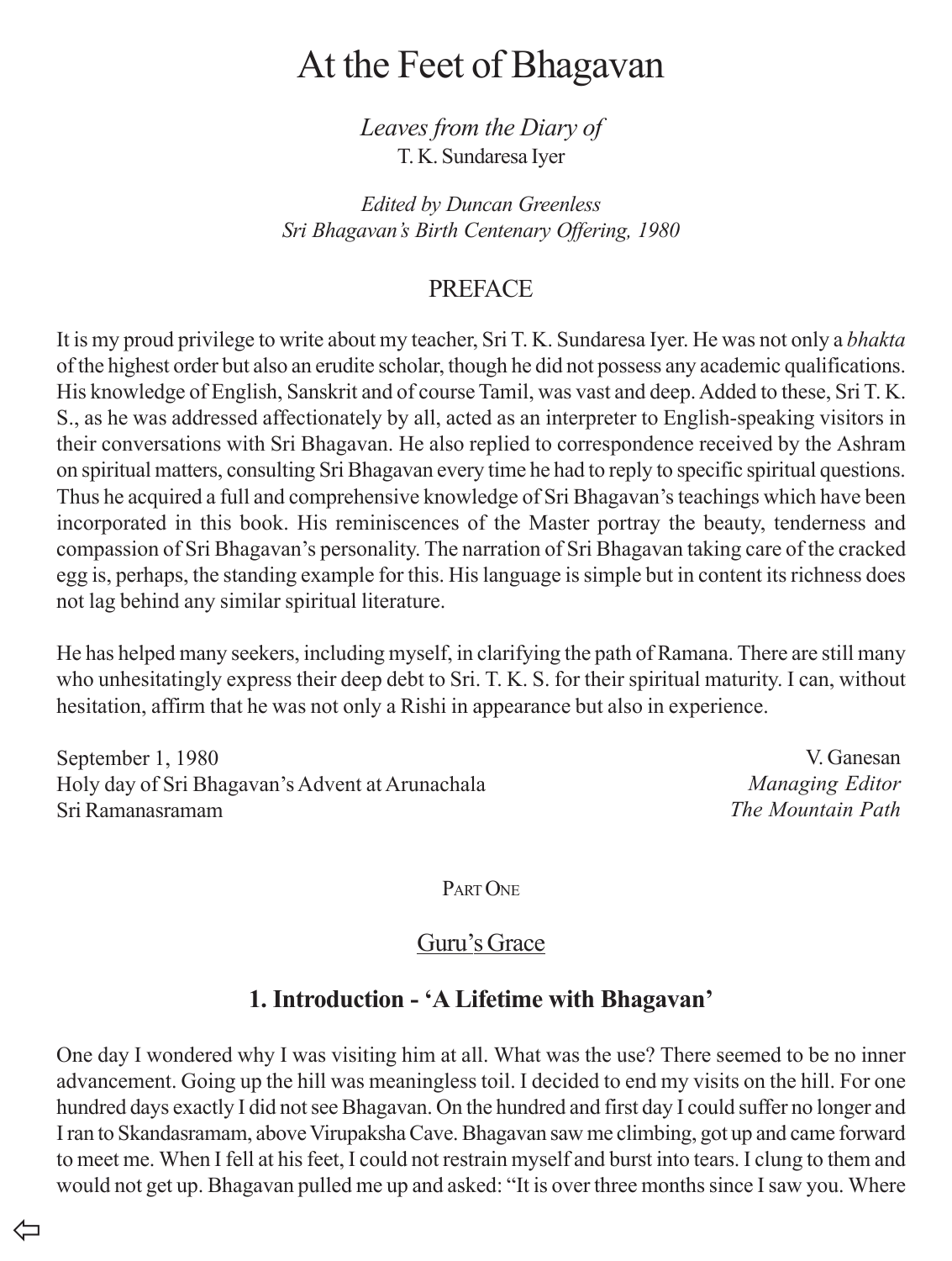were you?'' I told him how I thought that seeing him was of no use. "All right,'' he said, "maybe it is of no use, so what? You felt the loss, did you not?'' Then I understood that we did not go to him for profit, but because away from him there was no life for us.

Whenever I went up the hill to see Bhagavan, I used to buy something to eat and take it with me as an offering. One day I had no money. I stood before Bhagavan in a dejected mood and said: "This poor man has brought nothing.'' Bhagavan looked at me enquiringly and remarked: "Why you brought the main thing. All else is unimportant.'' I wondered, not knowing what I brought. "Don't you understand? You brought yourself," laughed Bhagavan.

#### PART TWO

#### Reminiscences

## **(4) Sri Ramana gives Rama Darsan**

In May 1933, on my 36th birthday, after the usual bath and prayers, I sat in Sri Bhagavan's presence in a pensive mood. I addressed a prayer in the Tamil Viruttam style to Sri Bhagavan, complaining: "O Bhagavan, I have completed three and half decades, and yet have not had the experience of the real You. Pray let me have this day the touch of Your Grace.'' Handing over this slip of paper I prostrated to Him.

Bhagavan bade me sit down and gazed steadily at me; I was still in a pensive and meditative mood. All of a sudden I lost body-consciousness, and was absorbed in Sri Maharshi. I was turned inward, and the voice of Sri Bhagavan bade me see whatever I desired. I felt that if I could have the *darshan* of Sri Rama my life would have been fruitful, as I was very much devoted to Sri Rama. I had then immediately a *darshan* of Sri Rama, with Sita, Lakshmana, Bharata, Satrugna and Hanuman. The ecstasy of the vision defied description; I simply sat on, with Maharshi perhaps gazing on me without my being aware of His gaze. Two hours may thus have passed in pin-drop silence, lost in the vision, until it vanished. I prostrated at the feet of Sri Maharshi, with tears of ecstasy in my eyes and my hairs standing on end. To Bhagavan's enquiry I replied that I of course had seen my dear Rama.

## **(7) Introduction to the Collected Works**

It was about 1927 when Sri Bhagavan's *Nool Thirattu* in Tamil was under preparation to be published. At about 10-30 in the night, as I was passing beside the Hall, Sri Bhagavan looked at me and said, "Why not you write the preface yourself?'' I was taken aback at His proposal, but meekly said, "I would venture to write it only if I had Bhagavan's blessing in the task.'' Bhagavan said, "Do write it, and it will come all right.''

But as I had taken the written sheets of paper only a few steps away, Sri Maharshi beckoned me to show them to Him once again. I had concluded the Preface in the following way: "It is hoped that this work in the form of Bhagavan's Grace will give to all who aspire to eternal Truth, the Liberation in the form of gaining supreme Bliss shaped as the taking away of all sorrow.'' Maharshi said, "Why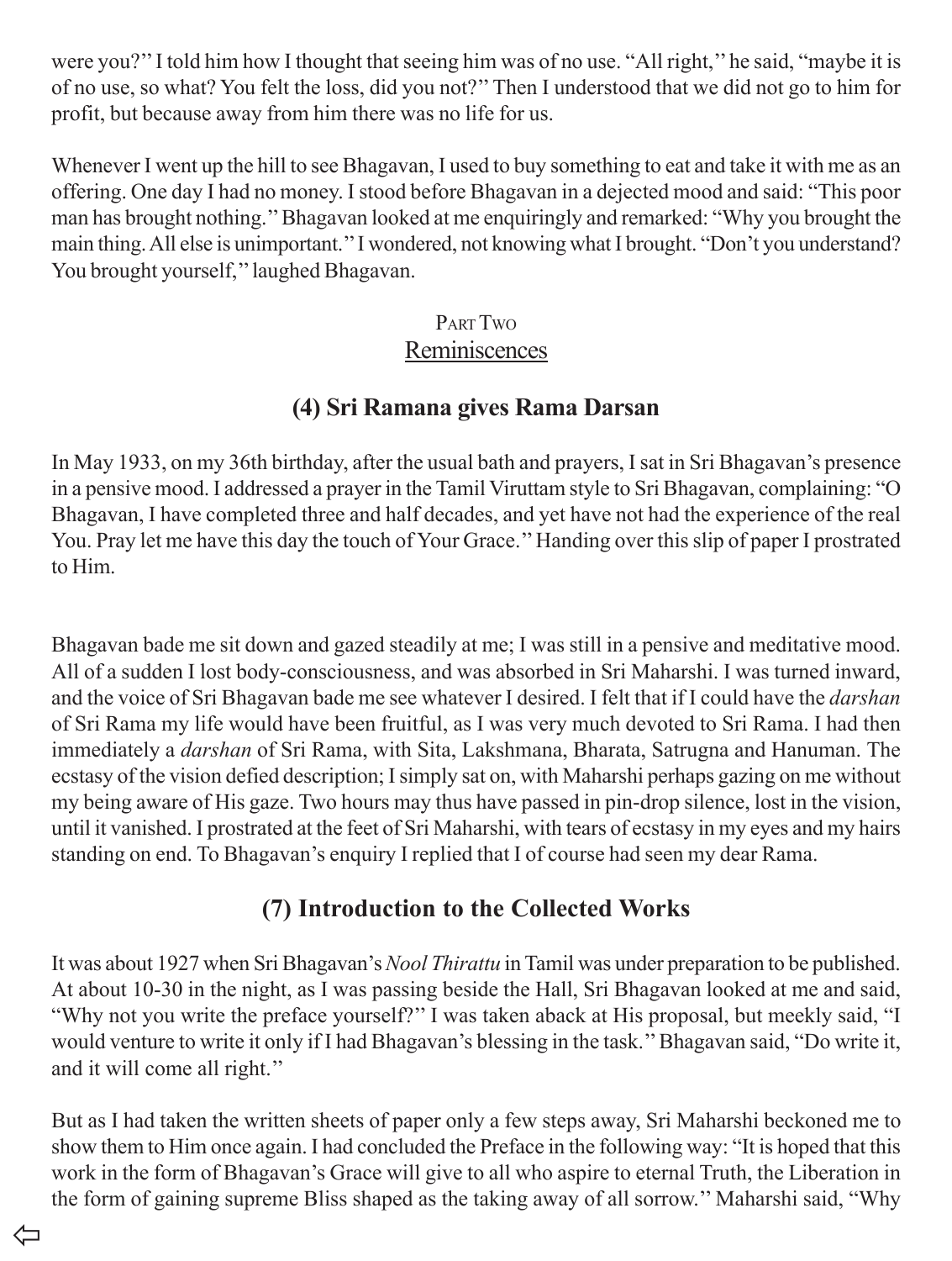have you put 'It is hoped'? Why not say 'It is certain'?" So saying, He corrected with His own hands my '*nambukiren*' into '*tinnam*'.

Thus Sri Maharshi set His seal of approval to the book, giving to His devotees that great charter of Liberation, in the form of His Teaching (*upadesa*) which leaves no trace of doubt about it in the mind.

## **(8) Bhagavan Tells of Kannappar the Saint**

Bhagavan began to read the life of Kannappar, the great devotee-saint. He went on reading incidents in his early life, and how he went to the forest and found Kudumi Dever, the Sivalinga, his Lord, up the Kalahasti Hill in the Chittoor district (of Andhra State). Then he told how Kannappar worshipped the Sivalinga with water carried in his mouth, flowers taken from his own hair, and the well-cooked and tasted beef prepared from his own meal - knowing no better and having no better to offer his beloved Lord. The way in which the ordained priest, Siva Gochariar, resented the intruding defiler of the sacred Sivalinga was so characteristically brought out by Bhagavan, who with his own explanations of the rites and the meaning of the *mantras* used in the worship, that it enriched the recital greatly to the benefit and admiration of the devotees.

Then came the scene of scenes, when the Lord in that Sivalinga tested Kannappar and incidentally revealed to Siva Gochariar the intensity of the forest hunter's worship from a place of hiding. He saw the unexpected trickling of blood from one of the eyes on that Sivalinga; he saw Kannappar running to and fro for herbs, and treating the Lord's eye with them. Then he saw how, finding them all useless, Kannappar plucked out one of his eyes and applied it to that in the Sivalinga; then, seeing the treatment was effective, he ran into ecstasies of joyful dance.

When Bhagavan came to the story of how Kannappar was plucking out his second eye to heal the second of the Lord, and of how the Sivalinga extended a hand to stop him, saying "Stop, Kannappar!'' Bhagavan's voice choked, His body perspired profusely, His hairs stood on end, tears gushed out from his eyes; He could hardly utter a word, and there was silence, pin-drop silence in the Hall. All there were dumbfounded that this great *Jnani* could be so much overpowered by emotion and ecstasy at the great hunter-saint's devotion. After a while Sri Bhagavan quietly closed the book, dried his tears in His eyes with the ends of His towel, and laid aside the book, saying, "No, I can't go on any further.''

Then we could realise the import of His words in the *Aksharamanamalai*: "Having become silent, if one remains like a stone, can that be called real silence?'' His blossomed Heart had in it the perfect warmth of devotion, no less than the supreme light of Knowledge.

## **(15) Thought Travels Too**

Mr. and Mrs. S. were visitors from Peru to the Ashram.

 $\Leftrightarrow$ 

The couple narrated all their story to Bhagavan, all the privations they had undergone to have a look at Sri Maharshi. Bhagavan was all kindness to them; He heard their story with great concern, and then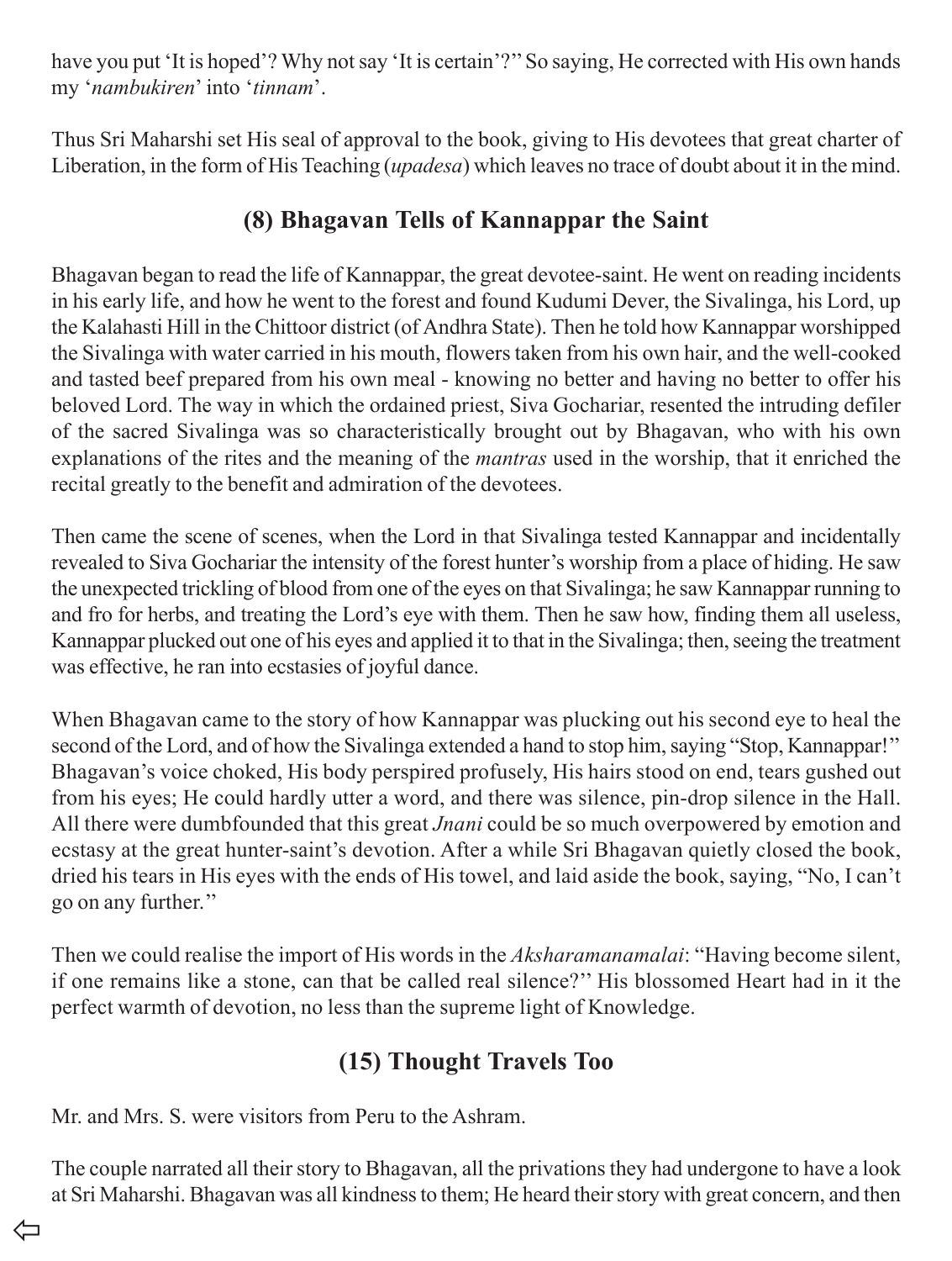remarked: "You need not have taken all this trouble. You could well have thought of me from where you were, and so could have had all the consolation of a personal visit.'' This remark of Sri Bhagavan they could not easily understand, nor did it give them any consolation as they sat at His feet like Mary. Sri Maharshi did not want to disturb their pleasure in being in His immediate vicinity, and so He left them at that.

Later in the evening Sri Maharshi was enquiring about their day-to-day life, and incidentally their talk turned to Peru. The couple began picturing the landscape of Peru and were describing the seacoast and the beach of their own town. Just then Maharshi remarked: "Is not the beach of your town paved with marble slabs, and are not coconut palms planted in between? Are there not marble benches in rows facing the sea there and did you not often sit on the fifth of those with your wife?'' This remark of Sri Maharshi created astonishment in the couple. How could Sri Bhagavan, who had never gone out of Tiruvannamalai, know so intimately such minute details about their own place?

Sri Maharshi only smiled and remarked: "It does not matter how I can tell. Enough if you know that in the Self there is no Space-Time.''

## **(21) "Who Am I, Nayana?''**

Sri Bhagavan was in the Virupaksha Cave on the Hill. One evening after 7 p.m. they were all coming down the Hill to go round Arunachala. The other devotees had all gone in advance; only Sri Kavyakanta Ganapati Muni was in the company of Sri Maharshi, and they were slowly climbing down the steps from the cave.

When they had walked a few steps, all of a sudden Sri Maharshi stopped, and with Him Sri Kavyakanta as well. The full moon was shining bright in the East in the starry sky. Pointing to the moon and the beautiful sky, Sri Bhagavan said: "Nayana! If the sun, the moon, and all the stars have their being in ME, and the Sun himself goes round my hip with his satellites, who am I? who am I?''

This remark of Sri Maharshi made His blessed disciple envisage the Master as the Great Person of the Vedas, as described in *Sri Rudra*, the *Purusha Sukta*, and the *Skamba Sukta*, of the *Atharva Veda*. He is verily all these, and That beyond; there is nothing that is not He.

Sri Kavyakanta later made this revelation known to all the devotees.

 $\Leftrightarrow$ 

## **(22) Bhagavan as a Classical Sanskrit Poet**

Sri Kavyakanta had composed 700 stanzas on Uma in some thirty different metres, and had announced to his devotees in various parts of the country that this poem would be dedicated on a certain Friday in the Shrine of Sri Uma in the great Temple of Sri Arunachaleswara. Over a hundred persons gathered at the Pachaiamman Temple so as to be present on the occasion. Now these Sanskrit verses were not a mere intellectual display by Sri Kavyakanta, great as he was in Sanskrit composition. Proof of his great intellectual capacity may be had from the very fact that in the presence of the heads of the Udipi *Maths* he composed extempore in a single hour the hundred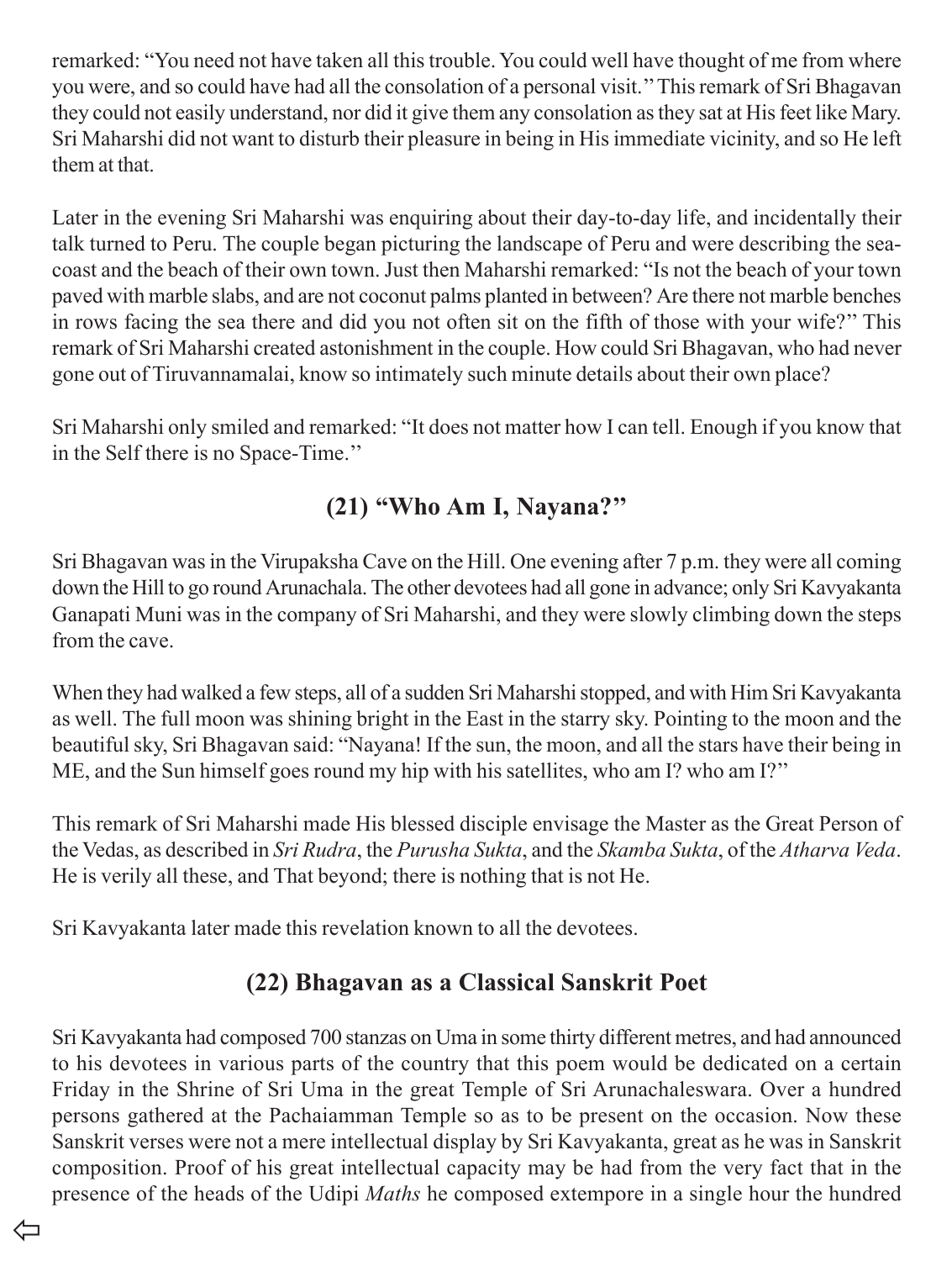verses of the '*Ghanta sataka*', giving the cream of the teaching of the three main schools of Hindu Philosophy. His '*Uma Sahasram*' is different from other compositions in that it is *pasyanti vak*, *i.e.,* revealed by the Divine Mother to one who is adept in the *Kundalini* Yoga and in her own words.

At about 8 p.m. on the evening before the dedication day, after supper, Sri Maharshi asked Sri Kavyakanta whether the dedication would have to be postponed to some other Friday as 300 verses were still to be composed to complete the thousand. But Sri Kavyakanta assured Bhagavan that he would complete the poem immediately.

The scene that followed can hardly be believed by one who did not actually witness it. Sri Maharshi sat silent and in deep meditation like the silent Lord Dakshinamurthy. The eager disciples watched in tense admiration the sweet flow of divine music in Sanskrit verse as it came from the lips of the great and magnetic personality of Sri Kavyakanta. He stood there delivering the verses in an unbroken stream while disciples eagerly gathered the words and wrote them down. Oh, for the ecstasy of it all! Life is indeed blessed if only to experience those divine moments.

The '*Sahasram*' was finished in several metres - *Madalekha, Pramanika, Upajati, Aryagiti*, etc. For a while the disciples present enjoyed the deep ecstasy of the silence pervading the atmosphere, as Sri Kavyakanta concluded with the normal type of colophone. Then Sri Bhagavan opened His eyes and asked, "Nayana, has all I said been taken down?'' From Sri Ganapati Muni came the ready reply and grateful response: "Bhagavan, all that Bhagavan inspired in me has been taken down!''

It is thus clear that Sri Bhagavan inspired the final 300 verses of the '*Uma Sahasram*' through the lips of Sri Kavyakanta, without speaking a word, as usually understood, or rather in the silence characteristic of the Silent Sage of Arunachala. It is noteworthy that whereas Sri Kavyakanta revised the first 700 verses of this monumental work some six times; he did not revise any of the last 300. This being Sri Bhagavan's own utterance, there was no need to 'polish them'. These 300 verses are to be considered as Sri Bhagavan's unique contribution to Sanskrit poetry.

#### Part Three

## The Guru's Teaching

## **(34) The Ribhu Gita**

An anecdote about the translation by Bhikshu Sastri is worth relating. Deeply struck by pure Advaita of the teachings in this *Gita*, the translator held so steadfastly to that glorious doctrine that he denied the truth or reality of all phenomena, including the Gods themselves; he said their existence is as true only as that of the barren woman's son, the hare's horn and the flowers seen in the sky. Teased too much by his atheism, the manifest Gods put the translator to the test, and he lost his eyesight; only when he wrote verses in praise of Lord Nataraja was his sight restored to him. To have this punishment for daring to defy the Form-aspect (*saguna*) of the Formless (*nirguna*) Divine excused, he had to write a verse in praise of Sri Nataraja at the end of each of the 44 chapters of the *Ribhu-Gita*.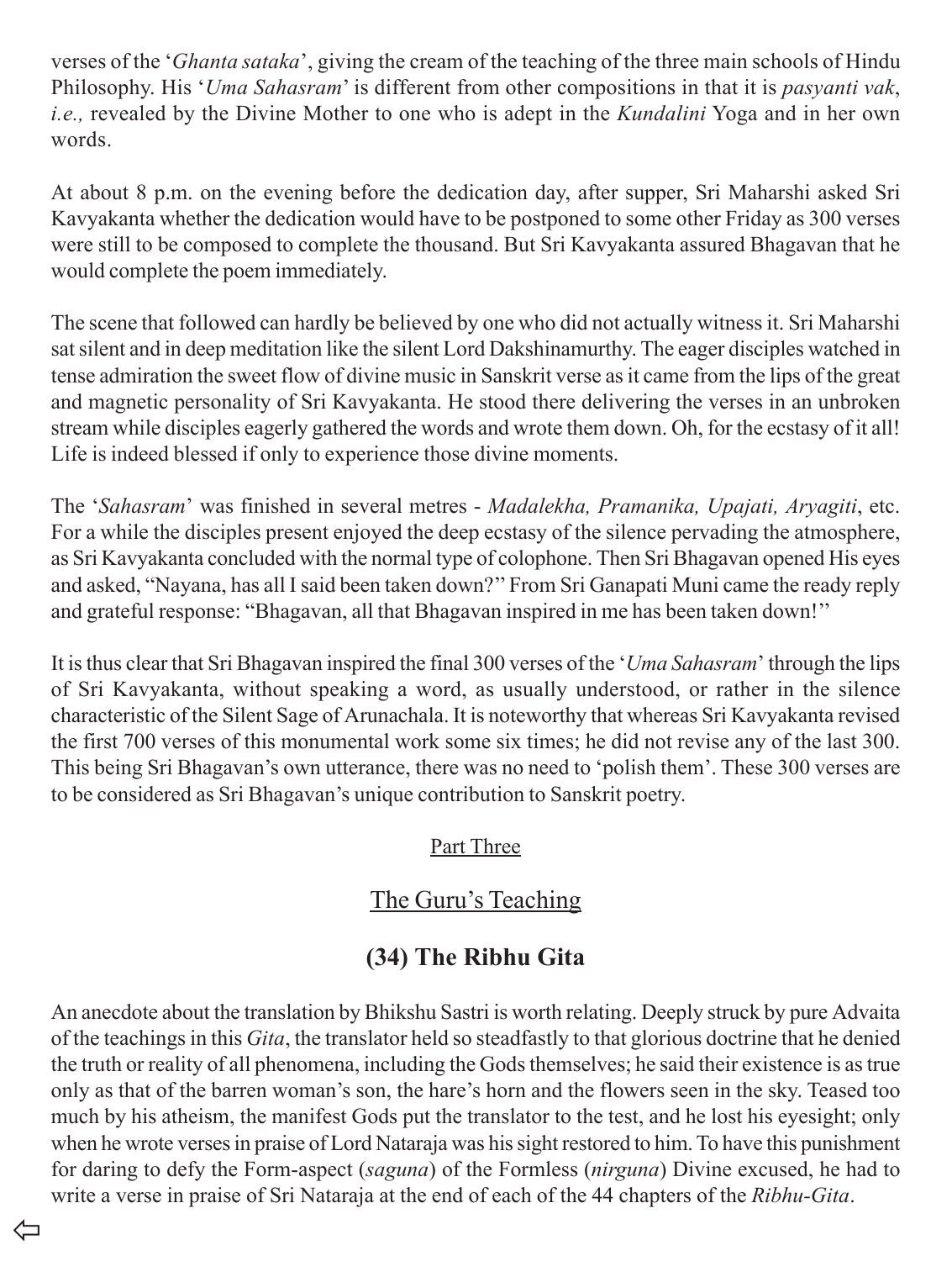This is the essence of the teaching of this precious *Gita*, so often referred to by Sri Bhagavan:

"The Self is One and Whole, Self-awareness. This is the Divine (*brahman*) the Indestructible, the Existent, Beginningless and Endless Many. There is nothing apart from the Self (*atman*), nor anything else worthy of meditation. All that is manifest - the 'I', the 'you', the 'he', the Lord, and the all - all is the Divine. There is not even an atom apart from the Self that IS, the Single Unbroken Essence (*akhanda eka rasa*). Therefore the surety "I am the Divine'' (*aham brahmasmi*) is the endless True Knowledge. Know: "I am Being-Awareness-Bliss, of the nature of my own Self. I am without any differentiation of caste, clan, birth, and the like. I am the Divine Absolute shining eternally in all splendour as the All, the Full, spotless, intelligent, ever unbound, true and still. Beyond the body, senses, life-current, thought, intellect, mind and ego-sense; unattached to the five sheaths (*kosa*), unaffected by the incidents of birth and death, void of a world that is lifeless and animate, you are That. This is experienced as 'I am the Divine' by negating through stainless enquiry the whole concept of individual, the world and beyond.

"The maya of the world is not for you; you are the bliss of spotlessness, without either purpose or uncertainity. You are the purport of Vedanta. You are the indivisible form beyond the three clouds. You are yourself the One Self, without attributes or changes, which cannot be experienced by mind or speech. Here, there, this, that, I and he - all such thoughts convey is only mind; the elements and their compounds are only mind. The concepts of time, space, objects, the triads and their appearances, celestials and men, Hari and the Creator Brahma, the Guru and the disciple - all are mind alone.

"Here is the true form of worship: 'I am the ocean of Bliss that is ever full!' - this beatitude is the true bath in holy water (*abhisheka*) for the divinity of the Supreme Lord. 'I am the unbounded Expanse!' this beatitude is the offering of cloth to the Supreme Lord Siva. 'I am the Self!' - this beatitude is the real offering of ornaments to the Supreme Lord Siva. Discarding the thought-form leading to the qualities (*gunas*) - this is the offering of the boundless to Siva the Supreme Lord. The annihilation of all sense of difference between the Self, the Guru, and the Lord - that is the offering of *bel* leaves to Siva, the Supreme Lord. Casting away the tendencies of the past (*vasanas*) - this is the burning of incense to Parasiva, the Supreme Lord. 'I am the attributeless Parasiva, the Supreme Lord!' - this beatitude is the waving of Light (*arati*) before the Supreme Lord, Siva. The realising that the Divine and the Self are one - is the burning of the fragrant gums before Siva, the Supreme Lord. That alone is the offering of flowers, in which one abides as the Self, the Supreme Bliss. That alone is the singing of the Name in harmony (*namasankirtan*), wherein one conceives himself as being without names and forms.

"I am the Supreme Knowledge determined by the scriptures on spiritual wisdom (*vedanta*). I am the solid Bliss abiding as in the universal Great Silence. I am the single impartible Own Form (*swarupa*).

"Abidance in the Void is firmness; that itself is wisdom (*Jnana*), liberation, Siva and the Alone (*kaivalya*). The forms of thought are impurity, creating time-space and the differentiation of the world and individual, very harmful. Mind takes the form of intention and uncertainity. The egoic self does not really exist; the Truth is "I am the Divine (*ahambrahmasmi*)''. Meditate on this, practise the wisdom-yoga, destroy all sense of difference, be freed from the disease of mind, obtain the Stillness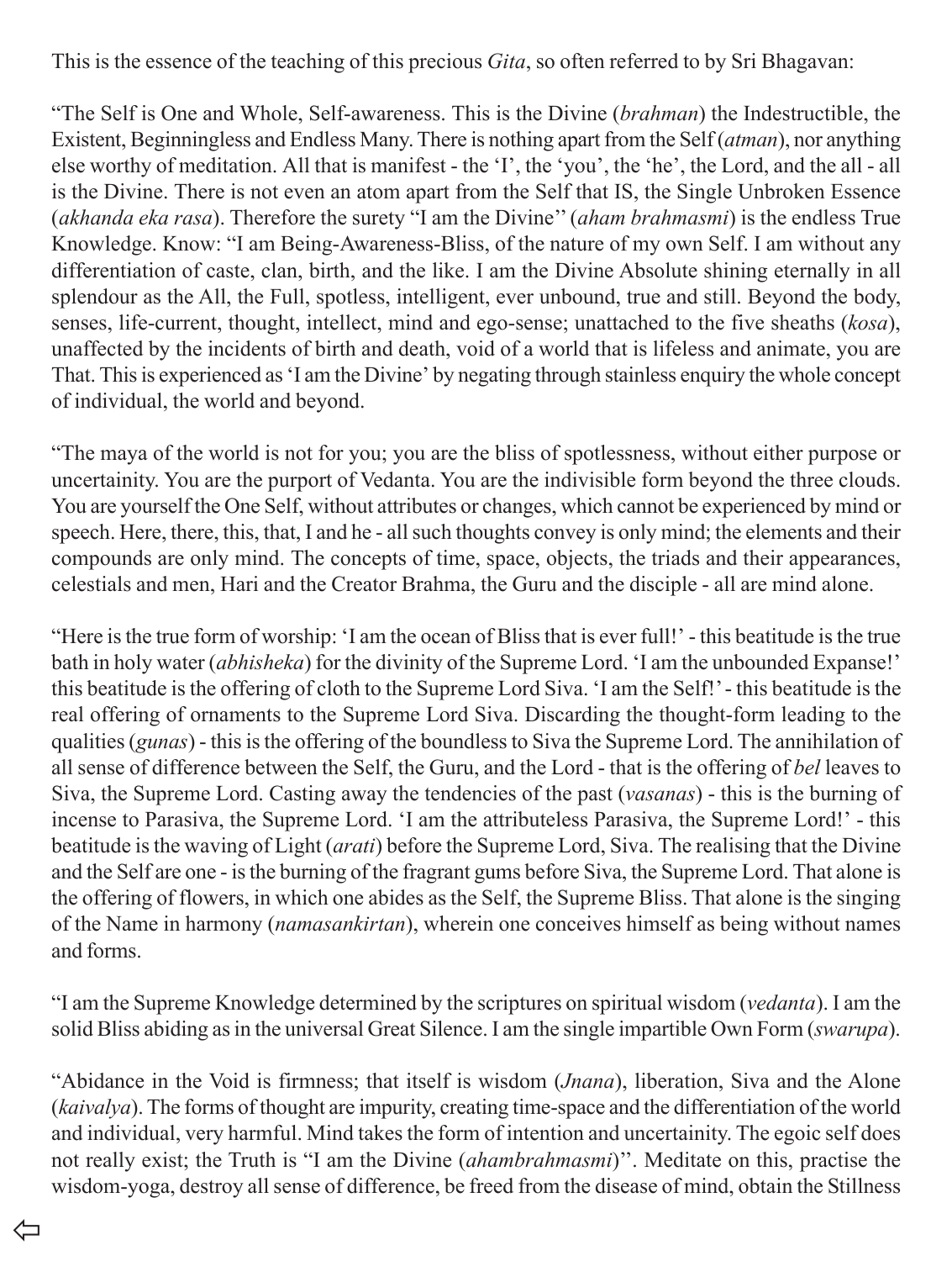of the tangible experience, and come to realize the release from bondage. Abiding in the Self as "I am the Divine'' is the real ablution; the determination of the Self as the ever-realized Divine is the real heaven.

"He is freed while alive (*Jivanmukta*) who, motionless like the Hill, is still and immaculate, the Self in Itself, absolute Existence experienced as Bliss. Rid of individuality, rid of all concepts, he who is still, as pure Light, immaculate, peaceful solid Bliss is free without a body (*Videhamukta*). Knowing, feeling, thinking, praying, determining, mingling, abiding - all these must be in the Self Itself. Meditate incessantly on '*Aham brahmasmi*' until it becomes permanent; later on, be freed from even this thought and be the Self Itself alone.

"Seeing any thing apart from the Divine is the cause of the sense of difference and so of fear. The thought-waves that rise in the mind are the cause of bondage. When there is no mind, there is neither world nor individual soul. The conquest of the mind is the greatest of all conquests. It is the Divine Himself who appears as world, individual and the beyond. So abidance as the Divine all times and in all places will result in conquering the mind. Then will you come to realize "All is the Divine; I am that Self;'' and you will attain the natural state.

"The view 'That am I' is the surest way to conquer the mind. "There is nothing apart from me; the three states, the five sheaths, the three qualities, the separate and the crowd (*vyashti, samashti*) - all these are not apart from me. All that is seen is the Seer, the Self; be at peace by the feeling "That am I''. Cast off the idea 'I am the body'; be firm in the feeling 'I am' - the Self.

"The conclusions of the Four Vedas - Rig, Yajur, Sama and Atharva - are all the same; the 'well known Divine,' the 'I am the Divine', the 'That art thou', and 'I am the Self Creative *Brahma*, you are the Divine Knowledge'. He who teaches you thus is the real Guru. After obtaining this teaching (*upadesa*), throw off all other books and be firm in meditating on 'I am the Divine.'

"Let the Pure Existence of the Divine alone be realized; if the sun of this Knowledge arises, how can the darkness of ignorance prevail? The mind of him who is certain that the Divine is one and whole cannot be shaken by the Great Illusion (*maya*) even if the vast Mount Meru be shaken by tying it to a thread. Practice "That am I'' (*soham*); the experience 'I am Siva' (*Sivoham*) will make you into Siva. Therefore sing 'Sivoham, Sivoham, Sivoham!''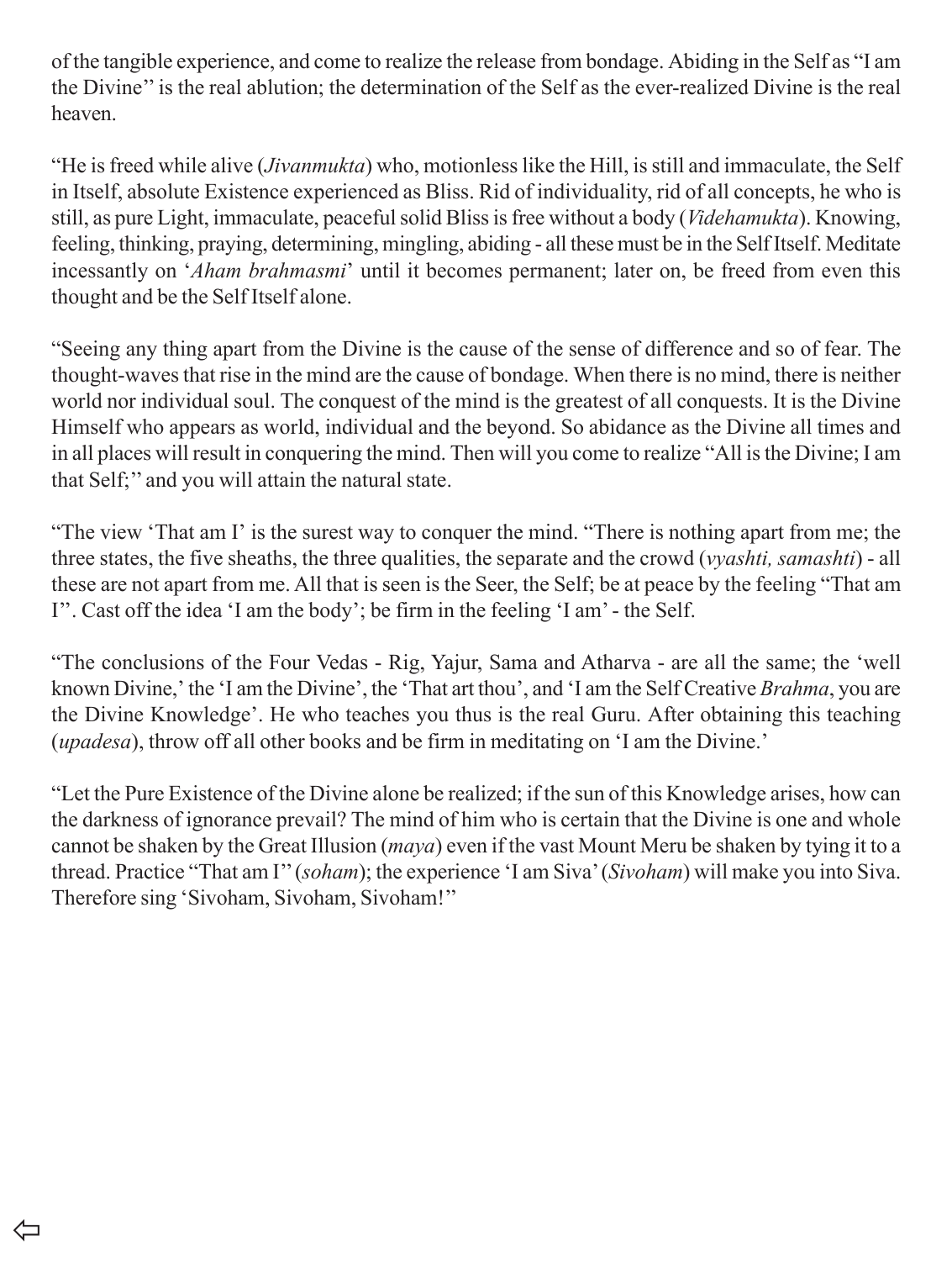# Conscious Immortality

# Conversations with Sri Ramana Maharshi

*By Paul Brunton and Munagala Venkataramaiah*

### *Revised Edition 1996*

# Note to the Second Edition

The book does not purport to be a comprehensive exposition of the Maharshi's teachings, nor is it a day by day account of life or conversations with the Maharshi. Rather, it is a compendium of topics as remembered and recorded by two devotees over a limited period. Some portions of the text have appeared in other Ashram publications, but the directness and lucidity of the teachings as presented here, inspires us to publish it in this form.

To facilitate fluency of reading, the language has been revised where appropriate, while remaining true to the content's meaning. For authenticity, in cases when the Maharshi was asked the same question by different people, we have repeated the question and the Maharshi's answer, and grouped such questions together. Readers can then see for themselves how the Maharshi's response varied, depending on who was talking. As he himself said, 'Questions are asked from a certain viewpoint and given from the same.' For this reason, when the Maharshi has used the same simile or story more than once, but in a different context, this has also been repeated.

However, in publishing this collection of the Maharshi's words, we would not wish to give the impression that he spoke as copiously as the format may suggest. As Brunton was at pains to point out, the Maharshi's main teaching was in silence.

# 1. On Daily Life

*Q:* Has the body any value to the Self?

*M:* Yes, it is through the body's help that the Self is realized.

*Q:* What about diet?

 $\Leftrightarrow$ 

*M*: Food affects the mind. The right food makes it more sattvic. For the practice of any yoga, vegetarianism is absolutely necessary.

*Q:* What about those not accustomed to a vegetarian diet?

*M:* Habit is only adjustment to the environment. It is the mind that matters.

The fact is that the mind has been trained to think certain foods tasty. Nourishment may be obtained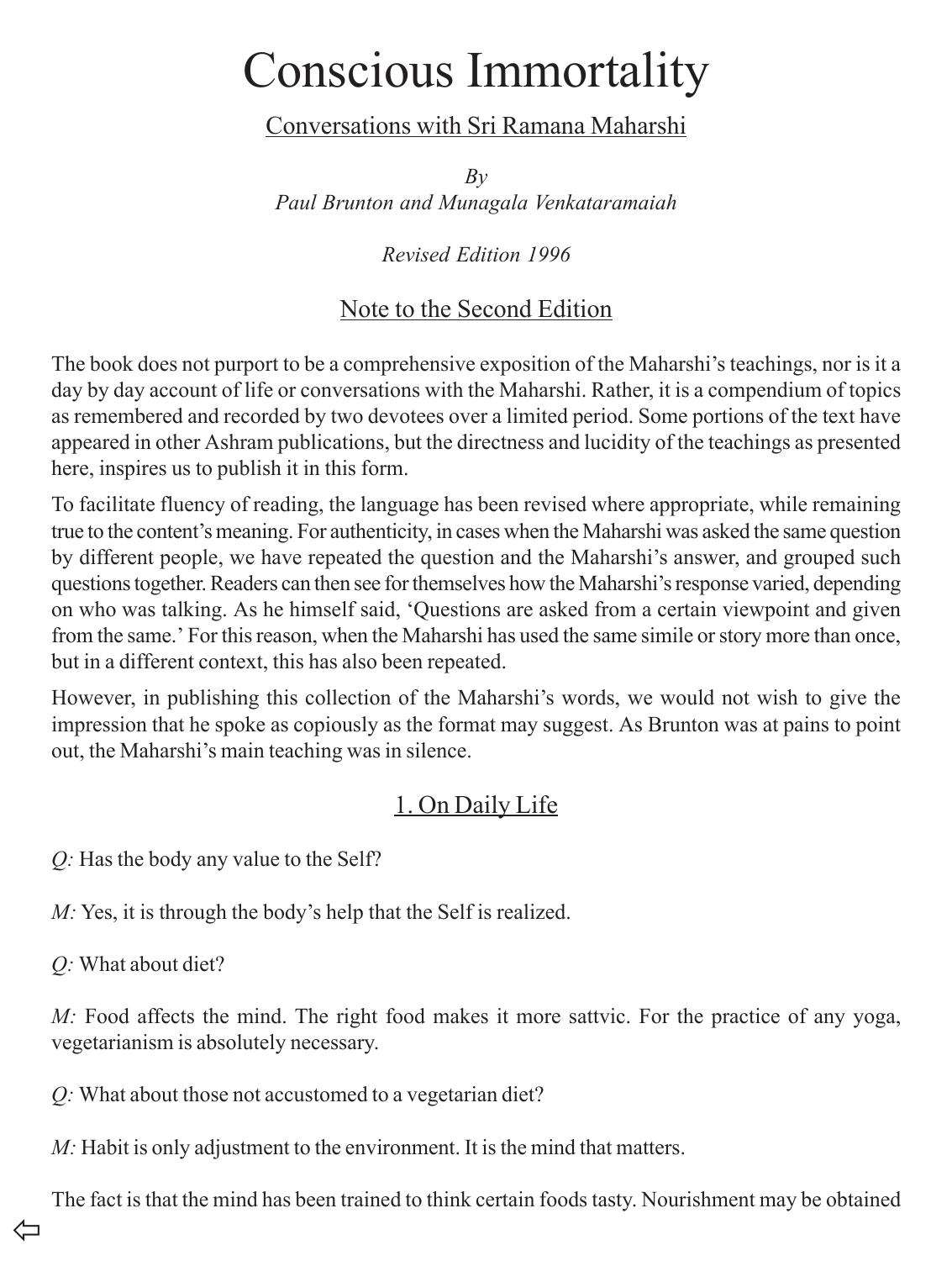from vegetarian food no less than from flesh. But the realized person's mind is not influenced by the food eaten. However, get accustomed to vegetarianism gradually.

*Q:* How can we root out the sex idea?

*M:* By rooting out the false idea of the body being the Self. There is no sex in the Self. Be the real Self, then there will be no trouble with sex.

*Q:* What is renunciation?

*M:* Giving up the ego.

*Q*: Is it not giving up possessions?

*M:* The possessor too.

 $\Leftrightarrow$ 

*Q:* I have committed a sexual sin.

*M*: Even if you have, it does not matter, so long as you do not think afterwards that you have done so. The Self is not aware of any sin and renunciation of sex is internal, not merely of the body.

# 3. The Practice of Meditation

*Q:* How can the mind be controlled?

*M*: There are two methods. One is to see what the mind is, then it will subside. The second is to focus on something else - the predominant idea will eliminate all others. The object is up to the individual.

It is necessary to be aware while controlling thoughts, otherwise it will lead to sleep. Awareness is the chief factor, as indicated by the emphasis on pratyahara, dharana, dhyana and samadhi, even after pranayama. Pranayama makes the mind steady and suppresses thoughts. Why is this not enough? Because awareness then is the one necessary factor. Such states are imitated by taking morphine, chloroform etc, but they do not lead to liberation.

Meditation is one approach that will drive away other thoughts. The one thought of God will dominate others. That is concentration. The object of meditation is thus the same as that of vichara.

*Q:* What is the difference between meditation and Self-enquiry?

*M*: Meditation is possible only if the ego is retained; there is the ego and the object meditated upon. This method is indirect. However, if we seek the ego-source, the ego disappears and what remains is the Self. This method is the direct one.

*Q:* (On another occasion) What is the difference between meditation and vichara?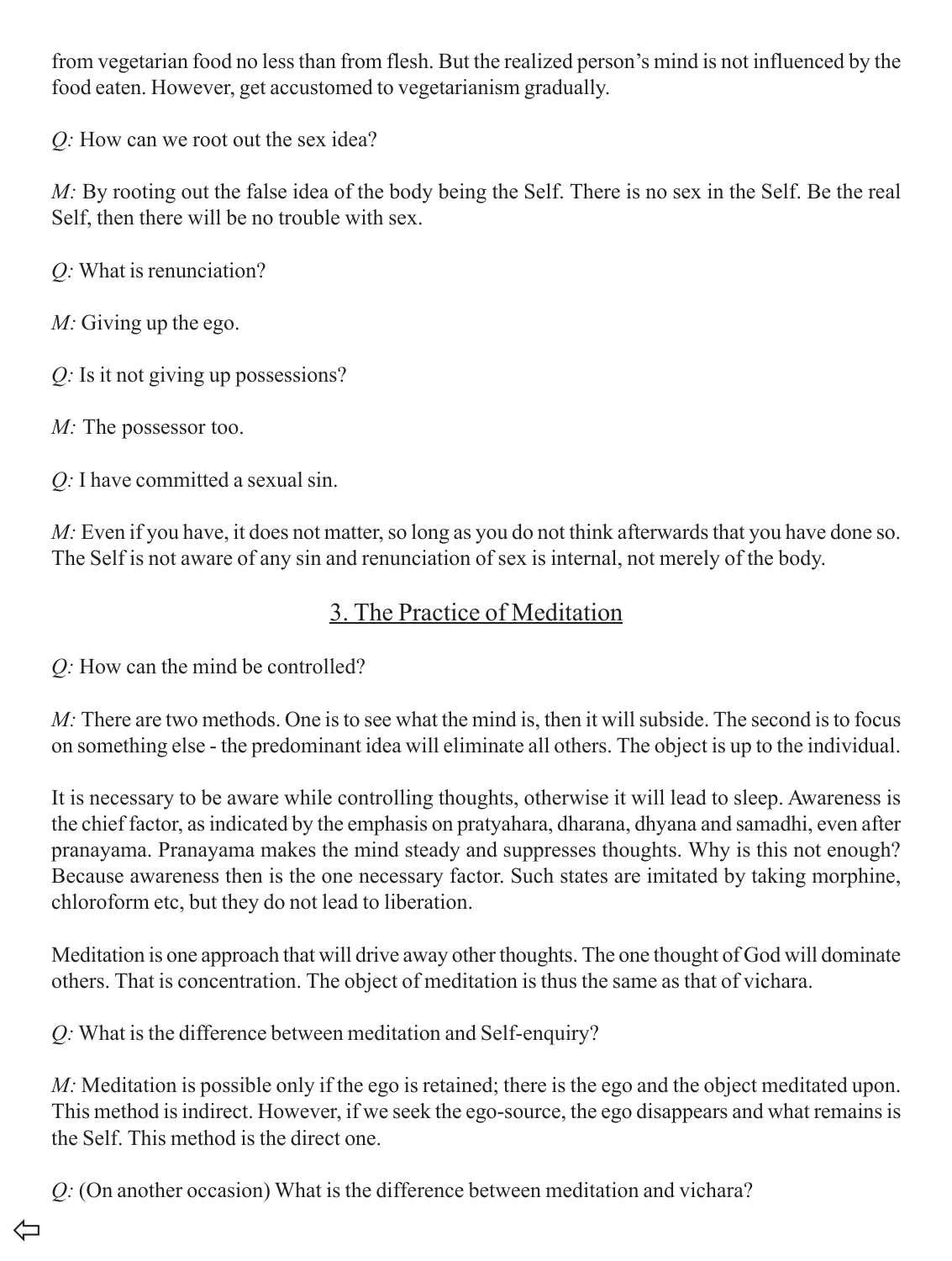*M*: Meditation can be upon an object, external or otherwise. Thus subject and object differ. In vichara, both subject and object are the same - the Self.

# 5. The Mind

*Q:* How can the mind be made to go?

*M*: No attempt should be made to destroy it. To think or wish is in itself a thought. If the thinker is sought, the thoughts will disappear.

*Q:* Will they disappear by themselves? It seems so difficult.

*M*: They will disappear because they are unreal. The idea of difficulty is itself an obstacle to realization. It must be overcome. To remain as the Self is not difficult. This thought of difficulty is the chief obstacle. A little practice in discovering the source of 'I' will make you think differently. Absolute freedom from thoughts is the state conducive to such recognition of the Self. Mind is but an aggregate of thoughts.

*Q:* I begin to ask myself 'Who am I?' and eliminate the body as not 'I', the prana as not 'I', the mind as not 'I' and I am not able to proceed further.

*M:* Well, that is as far as the intellect goes. Your process is only intellectual. Indeed all the scriptures mention the process only to guide the seeker to know the truth. The truth cannot be directly pointed out, hence this intellectual process. You see, the one who eliminates all the 'not-I' cannot eliminate the 'I'. To say 'I am not this,' or 'I am that', there must be the 'I'. This 'I' is only the ego or the 'I' thought. Once the 'I'-thought has arisen, all other thoughts follow. The 'I'-thought is therefore the root-thought. If the root is eliminated all others are uprooted. Ask yourself 'Who am I?' Find its source. Then all these will vanish and the pure Self will remain. The 'I' is always there - there is always the feeling of 'I', otherwise could you deny your existence?

The reality of yourself cannot be questioned. The Self is the primal reality. The ordinary person unconsciously takes reality to be their true inner reality plus everything which has come into their consciousness as pertaining to themselves - body, etc. This they have to unlearn.

# 11. The Guru and Sagehood

*Q:* Does the guru have to have a human body?

 $\Leftrightarrow$ 

*M*: Because you identify yourself with your body you ask this question. Find out if you are the body. The Bhagavad Gita says that those who cannot understand the transcendental nature of Sri Krishna are fools, deluded by ignorance. The master appears in order to dispel that ignorance. As Tayumanavar puts it, he appears to dispel a person's ignorance, just as a deer is used as a decoy to capture another deer in the jungle. The master has to appear with a body in order to eradicate our ignorance, the 'I am the body' idea.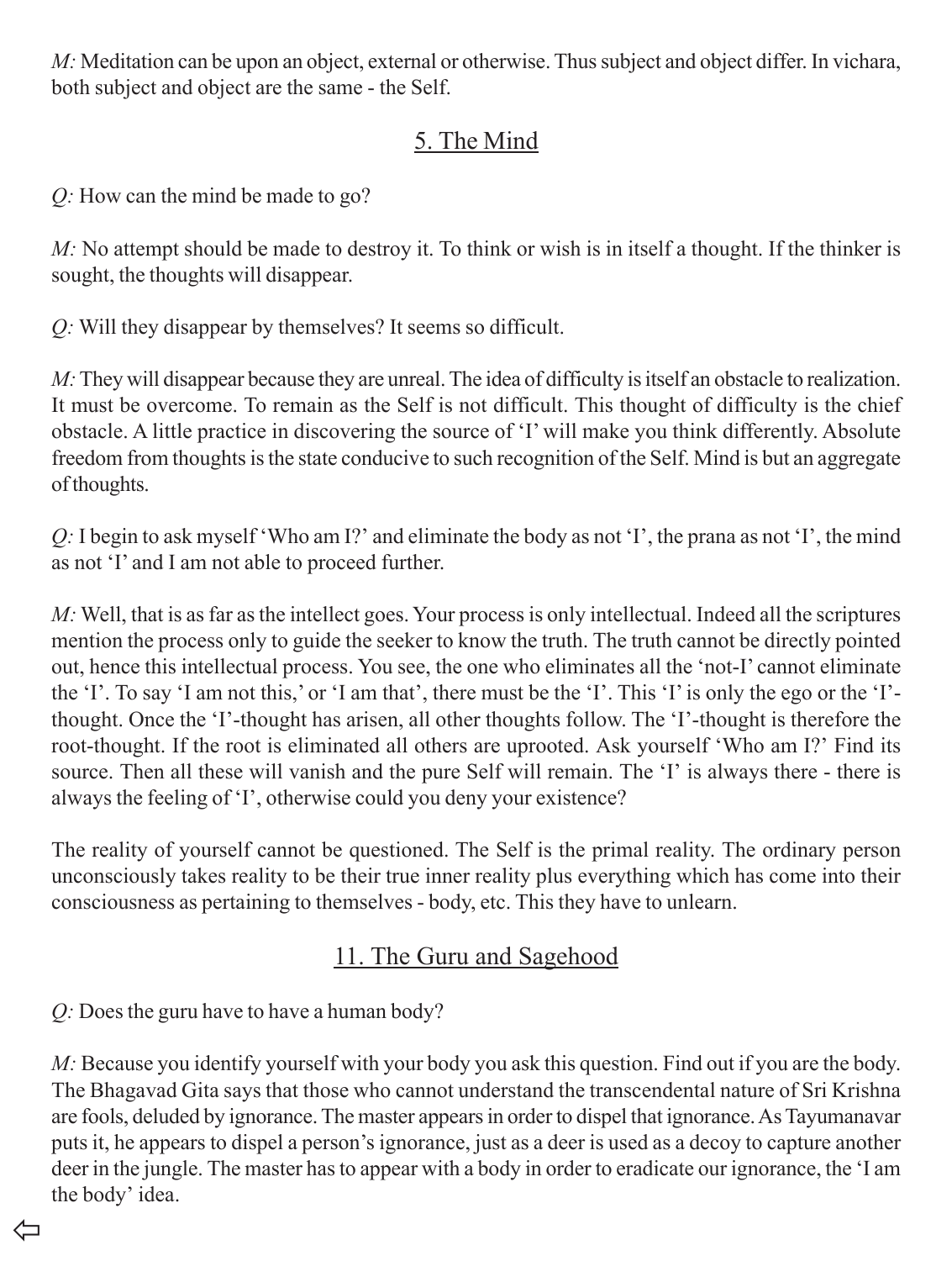*Q:* Is a teacher necessary?

*M:* With any kind of physical and mental training we look for a competent teacher - the same rule applies to spiritual matters.

*Q:* Is a guru needed for spiritual progress?

*M:* Yes, but the guru is within you; he is one with your own Self.

*Q:* Is the guru necessary?

*M*: Yes, the guru is necessary. He shows the road to the Self and carries a light for you. The guru sees all people as the Self. To him there are none who are ignorant; he finds no difference between them and himself.

*Q*: Is a guru absolutely necessary?

*M*: So long as duality persists in you, a guru is necessary. Take the guru to be the Self, and yourself to be the individual self. Because you identify yourself with the body you think the guru is also somebody, but you are not the body and neither is the guru. This knowledge that you are the Self and so is the guru is gained by what you call realization.

*Q:* How can we meet the appointed guru?

*M*: Intense meditation brings about the consummation. The sage's glance has a purifying effect. If you understand your own reality, the rishi's reality will be clear to you. There is only one Master and that is the Self. The One Initiator works through all the gurus in the world, thus there is no difference between them and Him. He bestows His teaching and initiation - which is the highest - in silence.

*Q:* How can one identify a competent guru?

 $\Leftrightarrow$ 

*M*: By the peace of mind in his presence and by the sense of respect you feel for him.

# 12. The Self

*Q:* How can the all-immanent God reside in the Heart?

*M:* Do we not reside in one place? Do you not say you are in your body? Similarly, God is said to reside in the Heart. The Heart is not one place. Some name is mentioned for the place of God because we think we are in the body. This kind of instruction is meant for those who can appreciate only relative knowledge. Being immanent everywhere, there is no place for God. Because we think we are in the body, we also believe that we are born. However, we do not think of the body, of God, or of a method of realization in our deep sleep. Yet in our waking state, we hold onto the body and think we are in it. Paramatman is that from which the body is born, in which it lives and unto which it revolves. We, however, think that we reside within the body, hence such instruction is given. The instruction means, 'Look within.' The Heart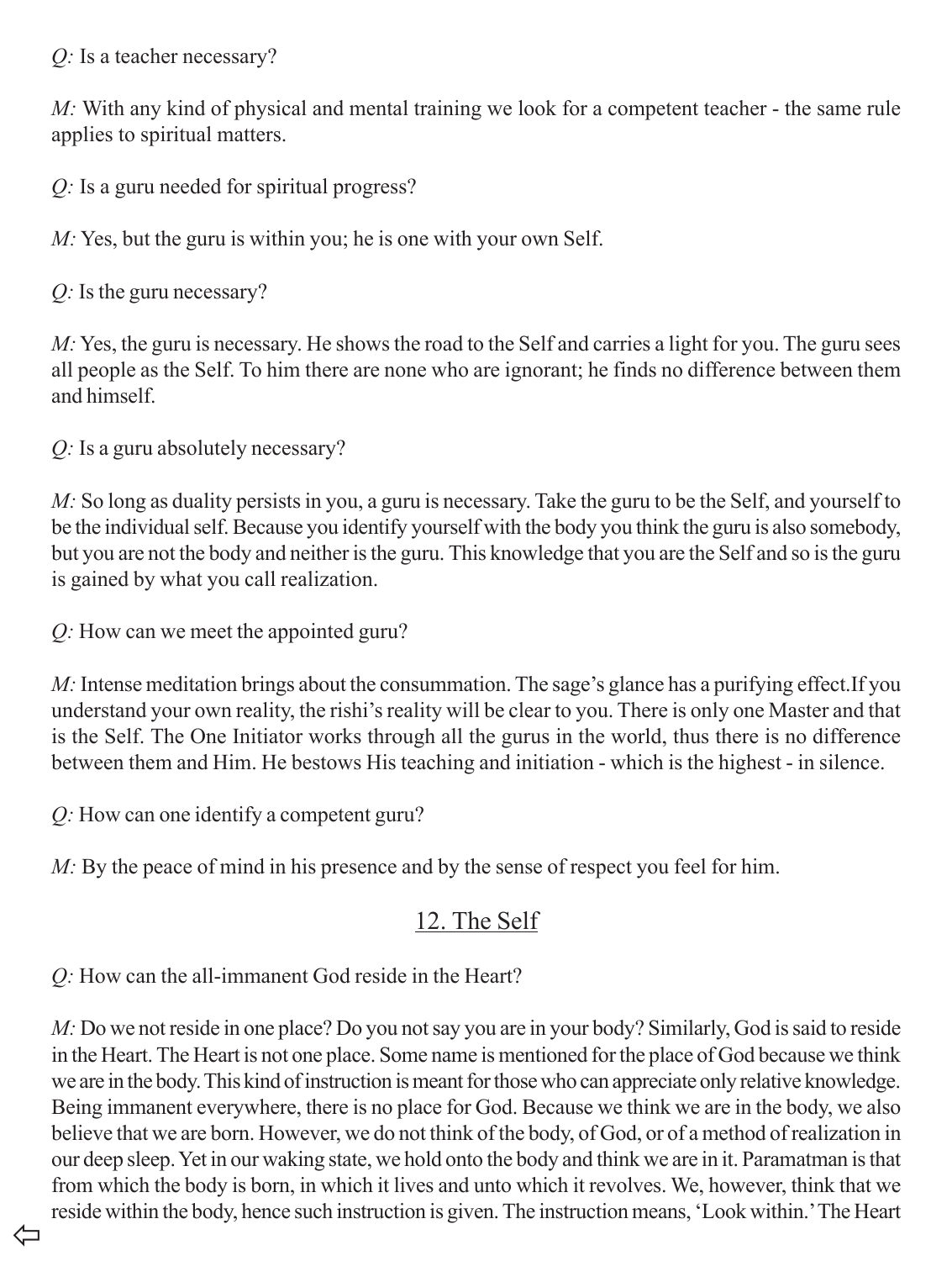is not physical. Meditation should not be on the right or the left. Meditation should be on the Self. Everyone knows 'I am'. Who is the 'I'? It will be neither within nor without, neither on the right nor the left. 'I am,' that is all. The Heart is the centre from which everything springs. Because you now see the world, the body etc, it is said that there is a centre for them called the Heart. But when actually in it, the Heart is neither in the centre nor at the circumference as then there is nothing else.

# 13. Realization

*Q*: If 'I' am always here and now, why don't I feel it?

*M*: That's is the point! Who says that it is not felt? Does the real 'I' say it or the false 'I'? Examine it. You will find it is the wrong 'I'. The wrong 'I' is the obstruction. It has to be removed in order that the true 'I' might not be hidden.

The feeling, 'I have not realized,' is the obstruction to realization. In fact, you are already realized; there is nothing to realize. If there were, it would have to be something new, not existing so far, that would occur sometime in the future.

What has birth will also die. If realization were not eternal it would not be worth having. Therefore, what we seek is not that which must happen afresh. It is only that which is eternal and which is not known, due to obstructions, that is what we seek. Ignorance is the obstruction. Remove it, and all will be well.

The ignorance is identical with the 'I'-thought. Find its source and it will vanish. The 'I'-thought is like a spirit which is not palpable, and it rises up simultaneously with the body, flourishes on it and disappears with it. The body-consciousness is the wrong 'I'. Give it up! This is done by seeking the source of the 'I'. The body does not say 'I am'. It is you who says, 'I am the body.' Find out who this 'I' is. Seeking its source, it will vanish.

*Q:* What is to be our sadhana?

 $\Leftrightarrow$ 

*M*: The sahaja of siddha! Sahaja is the original state so that sadhana amounts to the removal of obstacles for the realization of this abiding truth.

By repeated practice one can become accustomed to turning inwards and finding the Self. One must always and constantly make an effort, until one has permanently realized. Once the effort ceases, the state becomes natural and the Supreme takes possession of the person with an unbroken current. Until it has become permanently natural and your habitual state, know that you have not realized the Self, only glimpsed it.

The soul that realizes the Self may still be connected with a working body, senses, and mind, without identifying itself with that body.

There can be satisfaction only when you reach the source, otherwise there will be restlessness.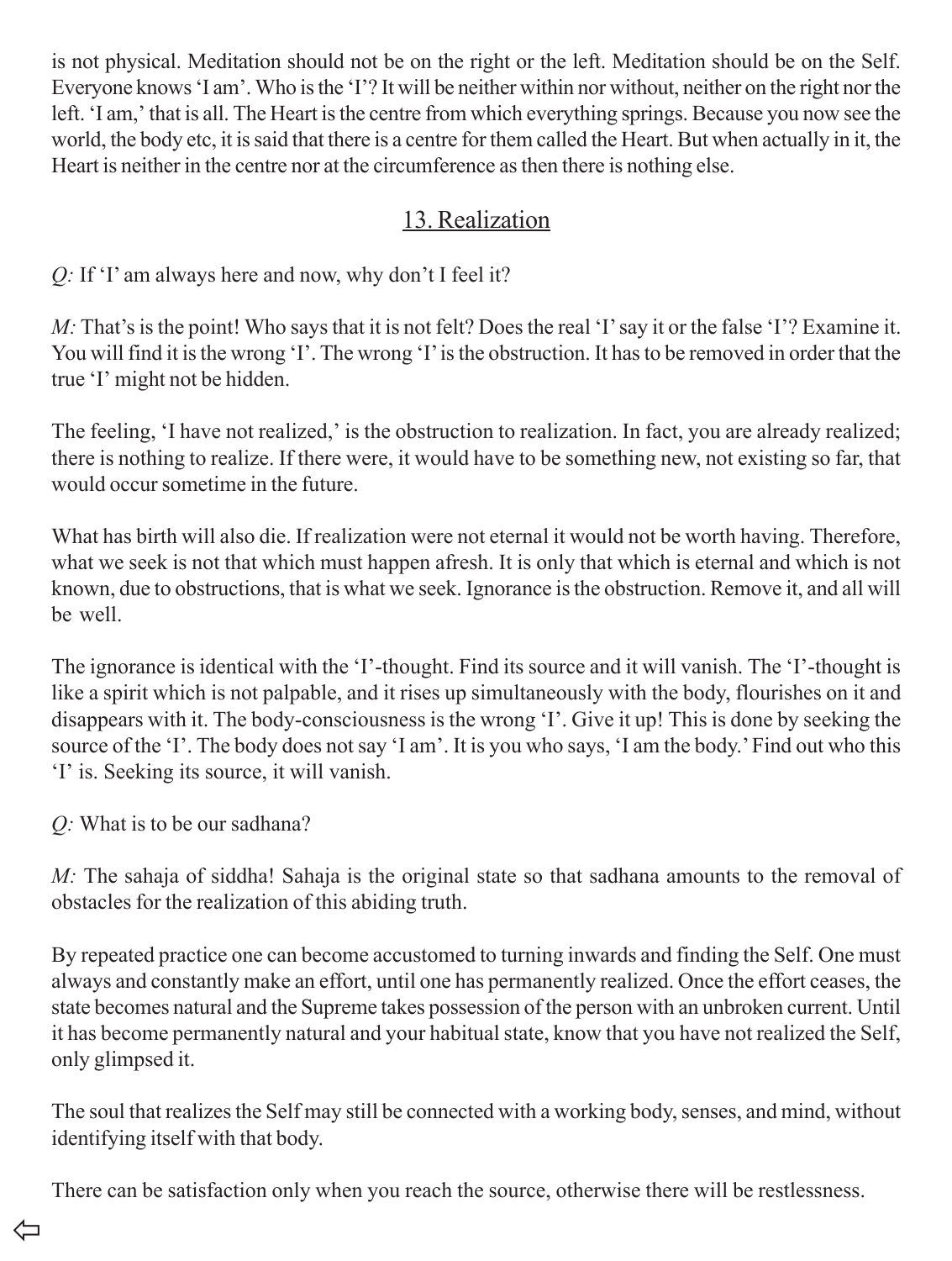# CRUMBS FROM HIS TABLE

*by*

# RAMANANANDA SWARNAGIRI

# *Dedication to Sri Ramana*

O Thou Spiritual Guide of Guides! O Thou Teacher of Teachers! O Thou Sankara Incarnate! O Thou Rama Krishna Incarnate! Thou who dost dispel the cloud of ignorance - nay, the arch-destroyer of the illusion - the *Dehatma Buddhi* - by mere sight, who dost manifest Thyself in the form of Sri Sadguru to Thy humble devotee, be pleased to accept this humble dedication to Thy Holy Feet, and lead me, O Thou Shining Light, on to my goal and make me one with Thee.

RAMANANANDA SWARNAGIRI

### Publisher's Note To The Third Edition

On the insistence of several devotees we have great pleasure in now reprinting this precious gem of a book which has been out of print for over twenty years. Sri Bhagavan used to like this book and often asked some devotees to read it. We are confident that readers will derive both pleasure and benefit out of this little treasure.

84th Jayanthi of Sri Bhagavan, 31st December, 1963. *Publisher.*

 $\Leftrightarrow$ 

### **PREFACE**

In December, 1936, I issued a small pamphlet containing some of the conversations I had had with Sri Ramana Bhagavan at Tiruvannamalai, as well as some which some of my friends had with Him in my presence, especially those which contained His spiritual teachings and which I was able to pick up as they fell from His sacred lips, during the few months I stayed at Sri Ramana ashram in 1935. That the instructions reported were not only those imparted to me but also those conveyed to other enquirers explains to some extent the apparent inconsistency and perhaps illogical sequence in the questions and answers and in some cases repetitions also. I have attempted, in this book, to weave them as much as I can into some order, but I am afraid a certain amount of mix-up and inconsistency (either in this book itself or other published or reported versions of Sri Bhagavan's teachings) is unavoidable, due to various reasons, chief amongst which are: firstly, the enquirers belong to different schools of thought and varying stages of practice and progress, and the answers depend on the nature of their enquiry; secondly, Sri Bhagavan's attitude of indifference to assertions and affirmations; and above all, thirdly, the capacity of the enquirers to obtain a correct record of His answers and their subsequent ability to give good expression to them.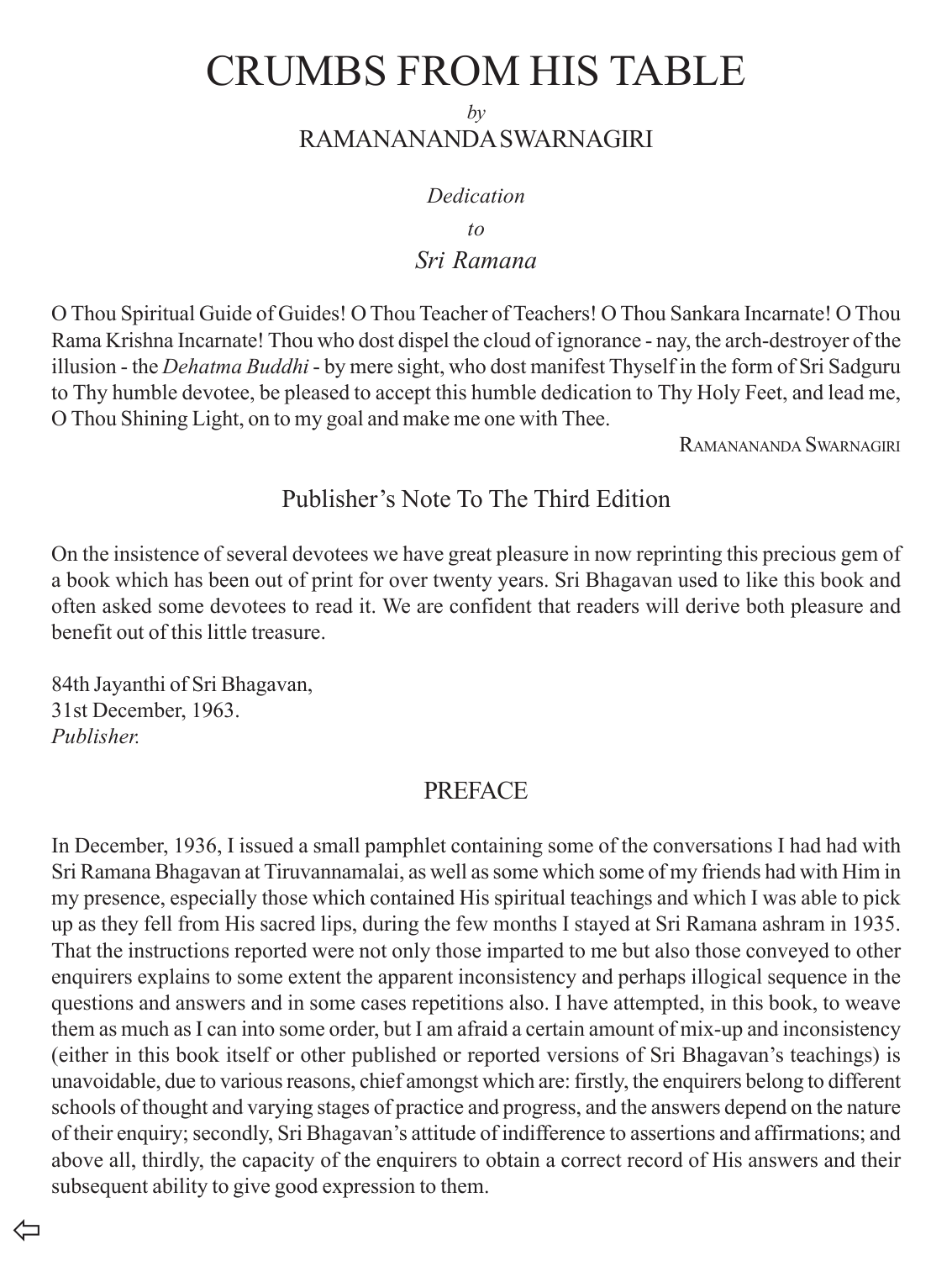Though Sri Bhagavan has repeatedly said in His authenticated publications and in reply to enquirers that the method of "Enquiry" *i.e*., "Who am I?" is *the easiest and the most direct path* leading to salvation, yet He has also nowhere and at no time deprecated other methods and paths, *Karma Yoga, Bhakti Yoga, Ashtanga Yoga* and so on, as will be seen from his reply to a query under the head "Selfrealization".

Whether or not one were intent upon the quest of the Self or Truth or God, Sri Bhagavan's directions to me, to enquire within, as to "Who I am", appeared to be the most rationalistic and the first thing that I should do and know, rather than run after places of pilgrimage, which I otherwise contemplated, especially with the gift of free travel by rail that He has so kindly placed at my convenience. Remarking about a short trip to Tirupati Hills, in August, 1936, which I had to take on account of compulsion from a brother of mine, Sri Bhagavan said I might do it, because I could afford it, the obvious meaning of the remark being, that these visits were unwarranted and that I need not do so, in spite of the availability of concession of free travel.

The uniqueness of His teaching consists in the fact of his insistence on the enquiry method from the very beginning instead of waiting till eternity for the purification of body, mind and intellect and of the enquiry straightaway giving one that mental quiet, as it were in a trice, which one does not get, till after some years of Japa. Even such practitioners as know the meaning of Gayatri, the highest mantra, and repeat it a crore of times admit this. If, on the other hand, one said Gayatri, with meaning and *bhav, only once* and instead of repeating "I will meditate thus, I will meditate thus" *remained still, confirmed in the meaning of the mantra*, namely *that the Power which induces one's intellect in the various pursuits of life is the same as that in the Sun, which, by its illumination, removes the darkness of this earth and is the cause of the existence and growth of all living beings on earth*, he would soon *find himself as the light itself*, bereft of body and form, perfectly still and thoughtless a pleasurable experience indeed is this - and what one would attain in this manner is also attained by merely probing the source of thought, the "I" thought, being the first thought, by asking "Who am I?" and waiting 'still' for an answer, *carefully guarding against obtrusion* of the sneaky intruder (the thought monkey). Sri Bhagavan's teaching can be practised in addition to, and without detriment to, other practices, *and that from the very beginning*, with immense and incalculable advantage.

I issued, on the first occasion, a brief report containing the main instructions only and not the illustrative stories, as I hoped that the taste of a few crumbs would alone be sufficient to induce the readers to seek the bread of life itself at His hands, and serve my ambition to create such an interest in Him and His teachings. Since the issue of that leaflet however, I have been urged by some of my friends and others to issue if possible a more detailed account of my experiences, and more especially of Sri Bhagavan's teachings, and I am therefore issuing this now to satisfy their very sincere demand and to enable others, who have not had the opportunity of reading the first edition of the book, to do so now.

*December 1937 Ramanananda Swarnagiri*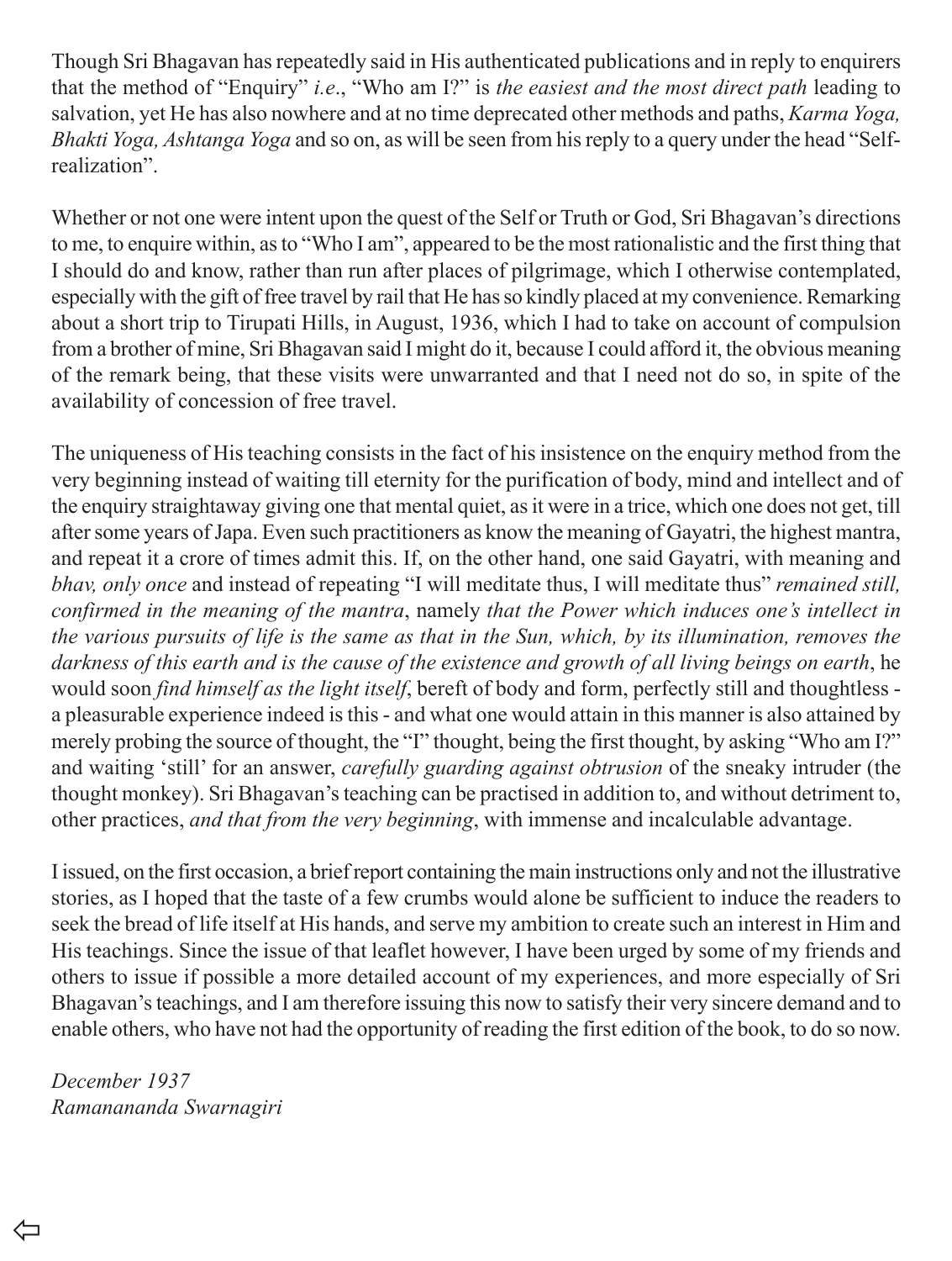# 8 - Control of Mind vs. Destruction of Mind

*D:* When I am engaged in enquiry as to the source from which the 'I' springs, I arrive at a stage of stillness of mind beyond which I find myself unable to proceed further. I have no thought of any kind and there is an emptiness. a blankness. A mild light pervades and I feel that it is myself bodiless. I have neither cognition nor vision of body and form. The experience lasts nearly half an hour and is pleasing. Would I be correct in concluding that all that was necessary to secure eternal happiness (i.e. freedom or salvation or whatever one calls it) was to continue the practice till this experience could be maintained for hours, days and months together?

*B:* This does not mean salvation; such a condition is termed *manolaya* or temporary stillness of thought. *Manolaya* means concentration, temporarily arresting the movement of thoughts; as soon as this concentration ceases, thoughts, old and new, rush in as usual and even though this temporary lulling of mind should last a thousand years it will never lead to total destruction of thought, which is what is called salvation or liberation from birth and death. The practicer must therefore be ever on the alert and enquire within as to who has this experience, who realises its pleasantness. Failing this enquiry he will go into a long trance or deep sleep (*Yoga nidra*). Due to the absence of a proper guide at this stage of spiritual practice many have been delude and fallen a prey to a false sense of salvation and only a few have, either by the merit of good acts in their previous births, or by extreme grace, been enables to reach the goal safely.

*Sadhakas* (seekers) rarely understand the difference between this temporary stilling of the mind (*manolaya*) and permanent destruction of thoughts (*manonasa*). In *manolaya* there is temporary subsidence of thought-waves, and, though this temporary period may even last for a thousand years, thoughts, which are thus temporarily stilled, rise up as soon as the *manolaya* ceases. One must therefore, watch one's spiritual progress carefully. One must not allow oneself to be overtaken by such spells of stillness of thought: the moment one experiences this, one must revive consciousness and enquire within as to who it is who experiences this stillness. While not allowing any thoughts to intrude, he must not, at the same time, be overtaken by this deep sleep (*Yoga nidra*) or Self-hypnotism. Though this is a sign of progress towards the goal, yet it is also the point where the divergence between the road to salvation and *Yoga nidra* takes place. The easy way, the direct way, the shortest cut to salvation is the Enquiry method. By such enquiry, you will drive the thought force deeper till it reaches its source and merges therein. It is then that you will have the response from within and find that you rest there, destroying all thoughts, once and for all.

This temporary stilling of thought comes automatically in the usual course of one's practice and it is a clear sign of one's progress but the danger of it lies in mistaking it for the final goal of spiritual practice and being thus deceived. It is exactly here that a spiritual guide is necessary and he saves a lot of the spiritual aspirant's time and energy which would otherwise be fruitlessly wasted.

The writer now realised that it was to get this important lesson at the right point of his progress, that he was taken, even unknown to himself and against his will to Sri Ramana, through the intervention of his superior. He had come exactly to the position where the road bifurcates, one side leading to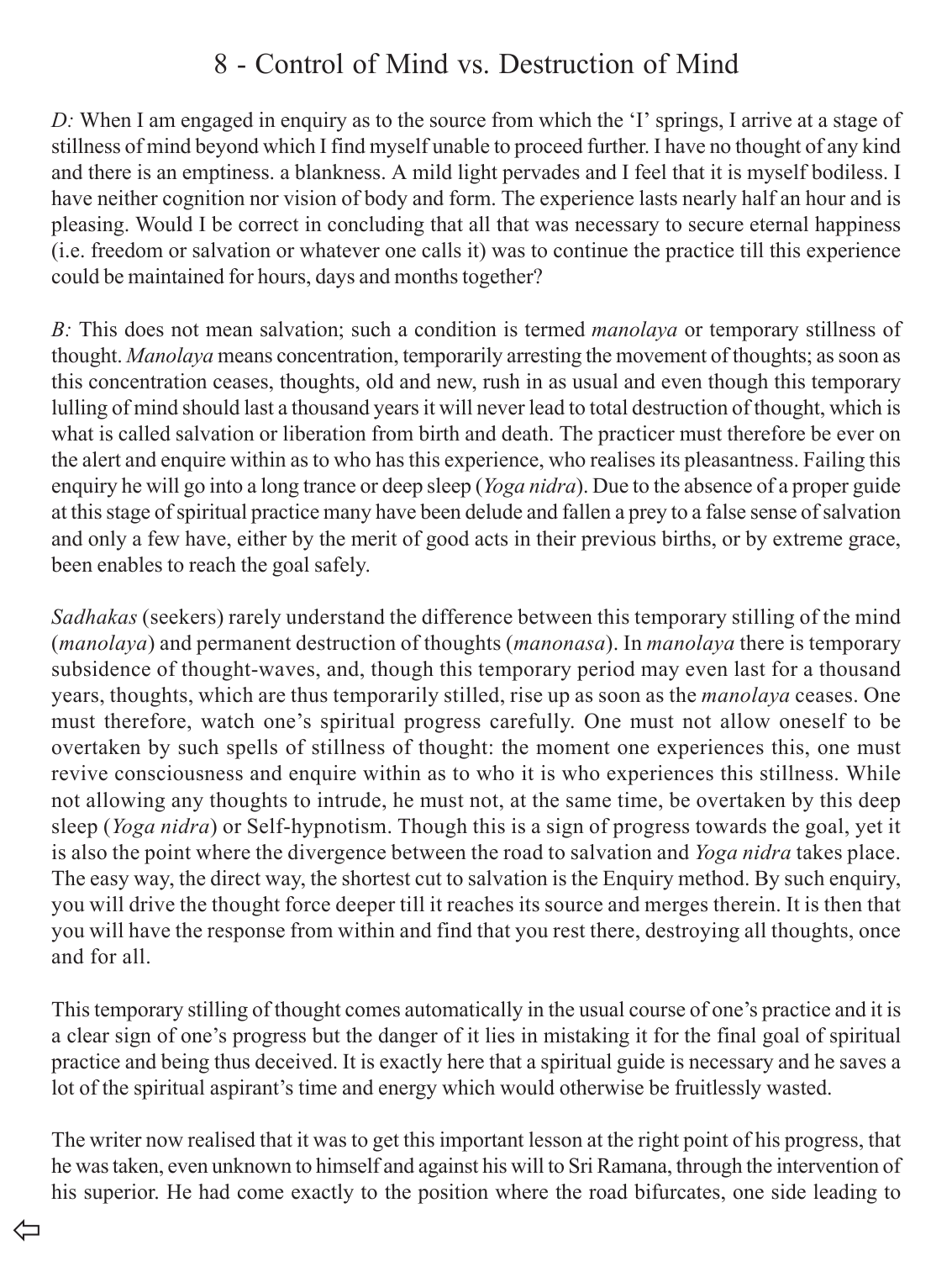destruction of thought (salvation) and the other to *Yoga nidra* (prolonged deep sleep). A way-shower or a road sign-post was necessary at this stage and the way-shower must necessarily be in the shape of a personal Guru, a realized soul, and perhaps by sheer acts of merit in his past birth and no ''known special merit'' of his own in this birth, he was brought before such a realized soul, in the person of Sri Ramana, to obtain these instructions from him, failing which he would have been probably groping in the same manner as the sage on the banks of the Ganges, in the story narrated above.

# 11 - Dream, Sleep and Samadhi

*D:* What is *Maya*? Illusion?

*B:* Seeing ice without seeing that it is water is illusion, Maya. Therefore saying things like killing the mind or anything like that also has no meaning, for after all mind also is part and parcel of the Self. Resting in the Self or inhering in the Self is *mukti*, getting rid of *Maya. Maya* is not a separate entity. Absence of light is called darkness, so also absence of Knowledge, Illumination etc., is called ignorance, illusion or *Maya*.

*D:* What is *samadhi*?

*B:* When the mind is in communion with the Self in darkness, it is called *nidra* (sleep) i.e. the involution of the mind in ignorance. Involution in a conscious or wakeful state is called *samadhi*. *Samadhi* is continuous inherence in the Self in a waking state. *Nidra* or sleep is also inherence in the Self but in an unconscious state. In *sahaja samadhi* the communion is continuous.

*D:* What are *kevala nirvikalpa samadhi* and *sahaja nirvikalpa samadhi*?

*B:* The involution of the mind in the Self, but without its destruction, is *kevala nirvikalpa samadhi*. There are four obstacles in this, namely, vacillation of:

i. mind ii. life breath or *prana* iii. body,

iv. *drishti*.

 $\Leftrightarrow$ 

In *kevala nirvikalpa samadhi* one is not free from *vasanas* and does not, therefore, attain *mukti*. Only after the *samskaras* have been destroyed can one attain salvation.

*D:* When can one practice *sahaja samadhi*?

*B:* Even from the beginning. Even though one practices *kevala nirvikalpa samadhi* for years together, if one has not rooted out the *vasanas*, he will not attain salvation.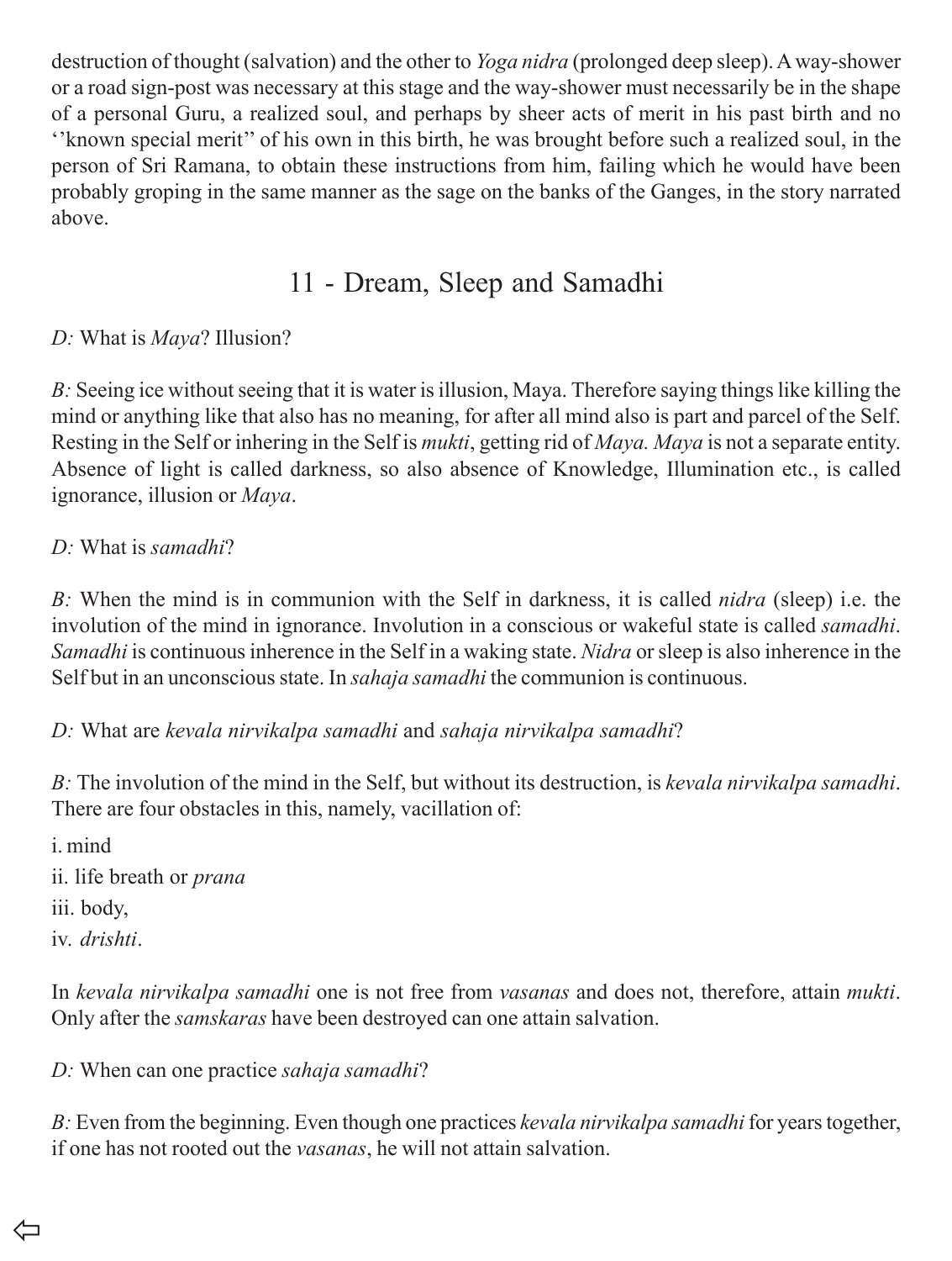# 13 - Some Surprising Incidents

One day when all the visitors went to the dining hall for the midday meal a Brahmin youth was ejected from there. At the sight of this the writer felt disinclined to sit down for his meal; however he consoled himself and took his food. He was, however, so badly upset by the incident that he did not take any of the *prasadham* (small gifts of eatables frequently distributed at the Asramam, after having been presented to Sri Bhagavan and a small quantity thereof accepted by Him) given to him later that day. At about 3 p.m., a monkey came and sat opposite to him in the Hall, and he attempted to give it all the prasadham so far collected. Sri Bhagavan, looking at him, remarked that if he fed that one fellow hundreds of other idlers would pour into the Asramam and it would be converted from a place of retreat for *sadhakas, Jnanis* and Yogis, to an idlers asylum. Anyone connecting such a plain remark as this with the writer's mental attitude cannot but conclude that Bhagavan wanted to convey consolation to his disturbed mind and convince him that He has destined everything for everybody, and it was utterly useless for him to identify himself with such miseries and worry himself in vain over His actions.

2. The writer was about to put a question to Sri Bhagavan and just as he began doing so, Sri Bhagavan answered him by referring him to page 73, para 2 of Mr. Brunton's ''Secret Path'' and remarked that, as stated therein, speech only beclouded argument and disturbed the silent communication of thought.

3. Sri Bhagavan was correcting and aiding some youngsters of not more than ten years of age in memorising His Sanskrit verses *Upadesa Saram* and the writer was laughing, so to say, up his sleeve, at the futility of coaching these youngsters who could not understand the A, B, C of this highly metaphysical poetry. Without the utterance of a single word, Sri Bhagavan turned to him and remarked that though these children might not understand the meaning of these poems then, yet they could be of immense help to them, and would be recalled with great relief and pleasure, when they came up of age and were in difficulties.

# 15 - Conclusion

There are several more anecdotes, of an instructive character which have not been recorded herein for fear of enlarging this volume; and, as Sri Bhagavan is very sparing of his words. It would really be a hard task to collect voluminous material, however long one might attend the Asramam and however eager one may be to collect all that falls from His lips; so if any aspirant has been stirred by the few episodes and conversations, which have been recorded here, the writer can only invite him in the words of the author of the *Katha Upanishad* (III - 14) to :-

*Awake! Arise! (and) Seek the Great One, Sri Ramana, the Great, Taste the bread of life at His hands, And obtain wisdom.*

### OM TAT SAT Sri Ramanarpanamastu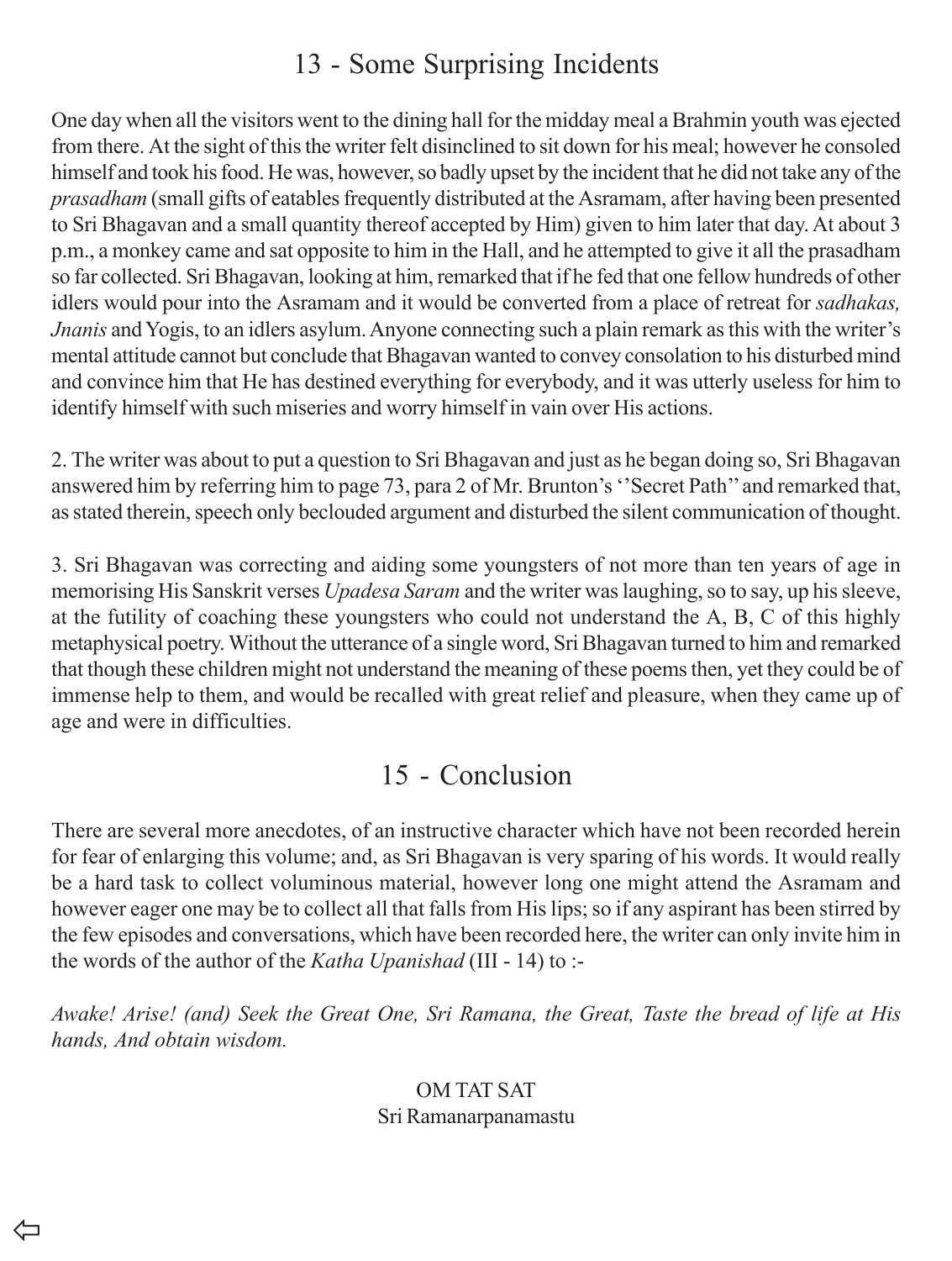# DAY BY DAY WITH BHAGAVAN

#### From a Diary of

#### A. DEVARAJA MUDALIAR

*(Covering March 16, 1945 to January 4, 1947)*

V. S. RAMANAN *President, Board of Trustees* SRI RAMANASRAMAM TIRUVANNAMALAI S. INDIA

#### **PREFACE**

 $\mathcal{L}_\text{max}$ 

A word as to the origin of this work may not be out of place. It was my great good fortune to live for more than four years, from August 1942 till the end of 1946, at Sri Ramanasramam and to have the inestimable benefit of daily contact with our Bhagavan. After I had been there for some months various people who visited the Asramam began to suggest that it would be a good thing if I recorded Bhagavan's utterances on spiritual topics, either in answer to questions from visitors or in any other context. For a long time, however, I was too lazy to make the effort. Nevertheless, whenever I read the 'Gospel of Sri Ramakrishna Paramahamsa', as I used to now and then, I felt how desirable it was that a similar book should be compiled in the case of our Bhagavan. When I had drifted on like this for some years, on the morning of January 1st, 1945, within the space of about an hour, three different persons - a lawyer's clerk, son of Sankara Ammal doing service in the Asramam, a businessman of Madras by name M. V. P. Sastri, whom I had known since his boyhood at Chittoor, and O. P. Ramaswami Reddi, who later became Chief Minister of Madras - all urged me to undertake the task as, in their kind opinion, I was best fitted for it besides having the necessary facility of constant close contact with Bhagavan.

The appeal coming from such widely different persons on the first day of the year and all of them approaching me in such quick succession and without any previous consultation amongst themselves made such a deep impression on me that I took it as a call really from Bhagavan. So, that very day I started keeping an Asramam Diary. My idea was to preserve for Bhagavan's devotees all that took place in the Asramam that might be of interest or importance from one point of view or another, and mainly Bhagavan's answers to questions addressed to him by visitors from all quarters of the globe, for many of whom I acted as a sort of official translator in Bhagavan's Court.

I told Bhagavan of the circumstances under which I started the work, thus asking for his blessing on it. Then I obtained permission from the *Sarvadhikari*. Also, for the first few days I read out to Bhagavan whatever I had recorded so that he could correct me anywhere where I had gone wrong. Even when I was interpreting Bhagavan to visitors, if I made the slightest mistake Bhagavan would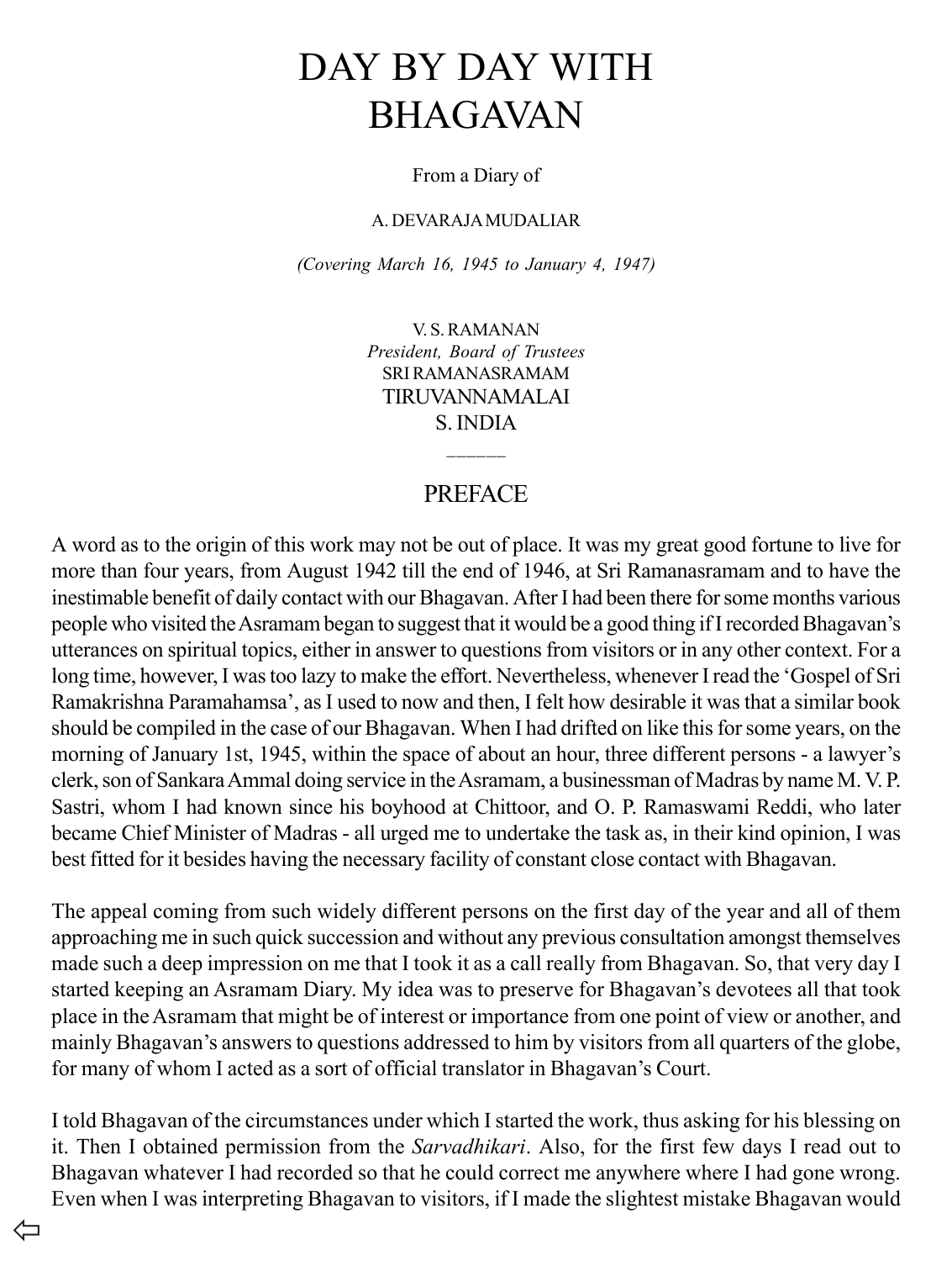pull me up. Whenever I myself was in doubt as to what Bhagavan meant I used to ask for further clarification and Bhagavan willingly explained things again for my benefit. After the first two or three days I gave up reading my entries to Bhagavan daily, but on any day when I was in doubt whether I had accurately recorded what Bhagavan had said, I would read out my entry for the day and correct it wherever he indicated that it was necessary.

Only a part of these records of mine seems to be available to the Asramam authorities for publication just now. I am glad that at least so much is to be published by them immediately. I believe they came into existence because Bhagavan willed it and I believe it is his will that at least a part of them should now appear in print. I hope and pray to Bhagavan that the publication may prove not merely of interest but of great use to those who read it and that he may bestow his Grace on all who go through it in earnestness and faith.

> *1st January 1952.* A. DEVARAJA MUDALIAR

### **8-11-45 Morning**

When (on 2-11-45) Mr. Roy asked Bhagavan the best way of killing the ego, Bhagavan said, "To ask the mind to kill the mind is like making the thief the policeman. He will go with you and pretend to catch the thief, but nothing will be gained. So you must turn inward and see where the mind rises from and then it will cease to exist." In reference to this answer, Mr. Thambi Thorai of Jaffna (who has been living in Palakothu for over a year) asked me, whether asking the mind to turn inward and seek its source is not also employing the mind. So, I put this doubt before Bhagavan and Bhagavan said, "Of course we are employing the mind. It is well known and admitted that only with the help of the mind the mind has to be killed. But instead of setting about saying there is a mind, and I want to kill it, you begin to seek the source of the mind, and you find the mind does not exist at all. The mind, turned outwards, results in thoughts and objects. Turned inwards, it becomes itself the Self. Such a mind is sometimes called *arupa manas* or *suddha manas*."

Today, the doorway on the south facing Bhagavan's seat has been closed and a window constructed in its place; and the middle window on the northern wall has been replaced by the doorway removed from the southern wall. Going through this doorway, Bhagavan need not climb any steps.

### **2-1-46 Afternoon**

Mr. Joshi has submitted what Bhagavan calls a question paper, and Bhagavan answers the same.

First about the *jnani's* doing work, without the mind: "You imagine one cannot do work if the mind is killed. Why do you suppose that it is the mind alone that can make one do work. There may be other causes which can also produce activity. Look at this clock, for instance. It is working without a mind. Again suppose we say the *jnani* has a mind. His mind is very different from the ordinary man's mind. He is like the man who is hearing a story told with his mind all on some distant object. The mind rid of *vasanas*, though doing work, is not doing work. On the other hand, if the mind is full of *vasanas*, it is doing work even if the body is not active or moving."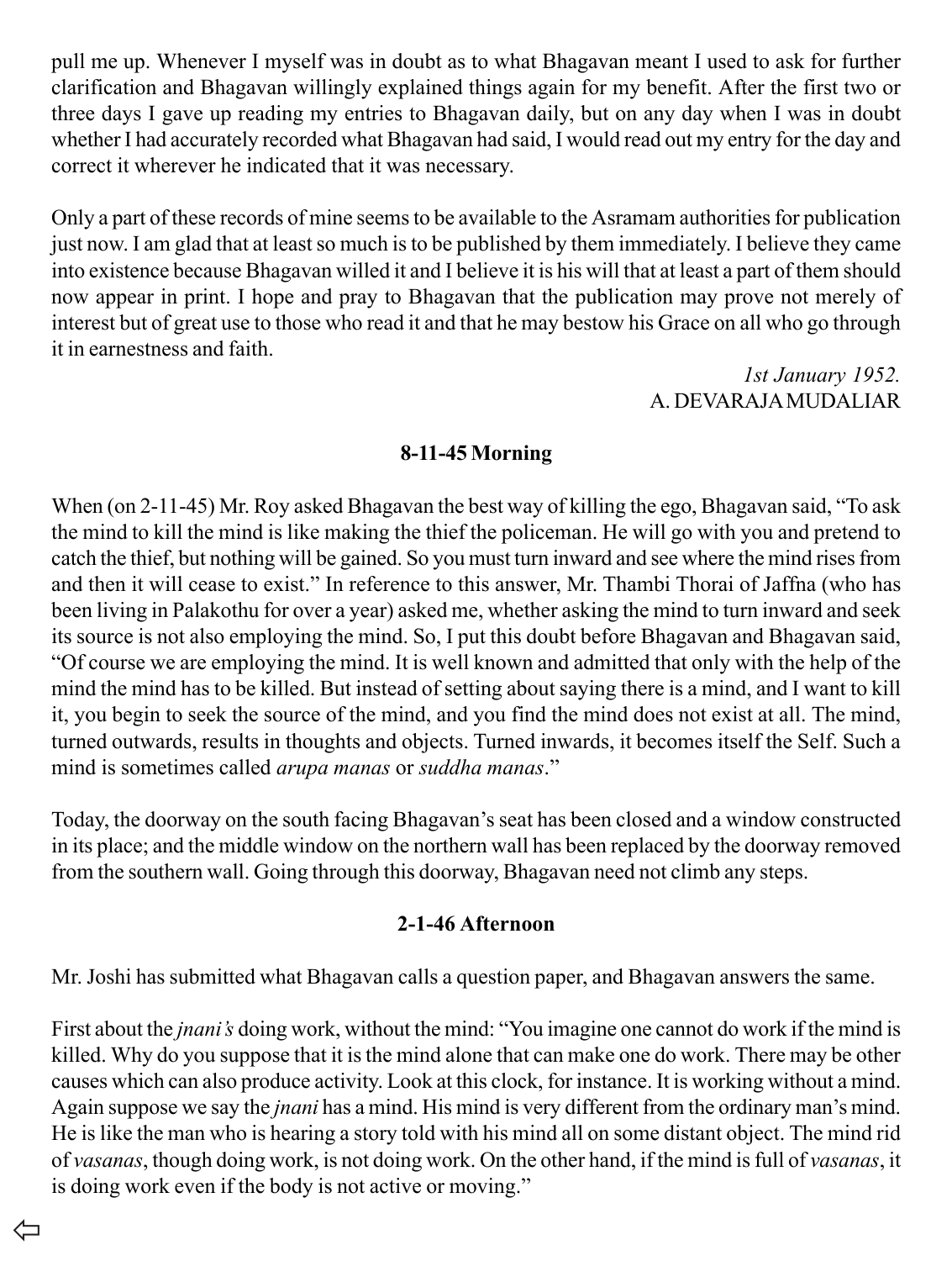*Question 2:* "Is *soham* the same as 'Who am I?'"

 $\Leftrightarrow$ 

*Answer:* "*Aham* alone is common to them. One is *soham*. The other is *koham*. They are different. Why should we go on saying *soham*? One must find out the real 'I'. In the question 'Who am I?' by 'I' is meant the ego. Trying to trace it and find its source, we see it has no separate existence but merges in the real 'I'."

Question 3: "I find surrender is easier. I want to adopt that path."

*Answer:* "By whatever path you go, you will have to lose yourself in the One. Surrender is complete only when you reach the stage 'Thou art all' and 'Thy will be done'."

"The state is not different from *jnana*. In *soham* there is *dvaita*. In surrender there is *advaita*. In the reality there is neither *dvaita* nor *advaita*, but That which is, is. Surrender appears easy because people imagine that, once they say with their lips 'I surrender' and put their burdens on their Lord, they can be free and do what they like. But the fact is that you can have no likes or dislikes after your surrender and that your will should become completely non-existent, the Lord's Will taking its place. Such death of the ego is nothing different from *jnana*. So by whatever path you may go, you must come to *jnana* or oneness."

*Question 4:* "How am I to deal with my passions? Am I to check them or satisfy them? If I follow Bhagavan's method and ask, 'To whom are these passions?' they do not seem to die but grow stronger."

*Answer:* "That only shows you are not going about my method properly. The right way is to find out the root of all passions, the source whence they proceed, and get rid of that. If you check the passions, they may get suppressed for the moment, but will appear again. If you satisfy them, they will be satisfied only for the moment and will again crave satisfaction. Satisfying desires and thereby trying to root them out is like trying to quench fire by pouring kerosene oil over it. The only way is to find the root of desire and thus remove it."

Another visitor asked Bhagavan, "If I try to make the 'Who am I?' enquiry, I fall into sleep. What should I do?"

*Bhagavan:* "Persist in the enquiry throughout your waking hours. That would be quite enough. If you keep on making the enquiry till you fall asleep, the enquiry will go on during sleep also. Take up the enquiry again as soon as you wake up."

Another visitor asked Bhagavan if it was not necessary that the *varnasrama* differences should go if the nation was to progress.

*Bhagavan:* "How can one say whether it is necessary or not necessary? I never say anything on such subjects. People often come and ask me for my opinion on *varnasrama*. If I say anything they will at once go and publish in the papers, 'So and so also is of such and such an opinion.' The same scriptures which have laid down *varnasrama dharma* have also proclaimed the oneness of all life and *abheda buddhi* as the only reality. Is it possible for anyone to teach a higher truth than the Unity or oneness of all life? There is no need for anyone to start reforming the country or the nation before reforming himself. Each man's first duty is to realise his true nature. If after doing it, he feels like reforming the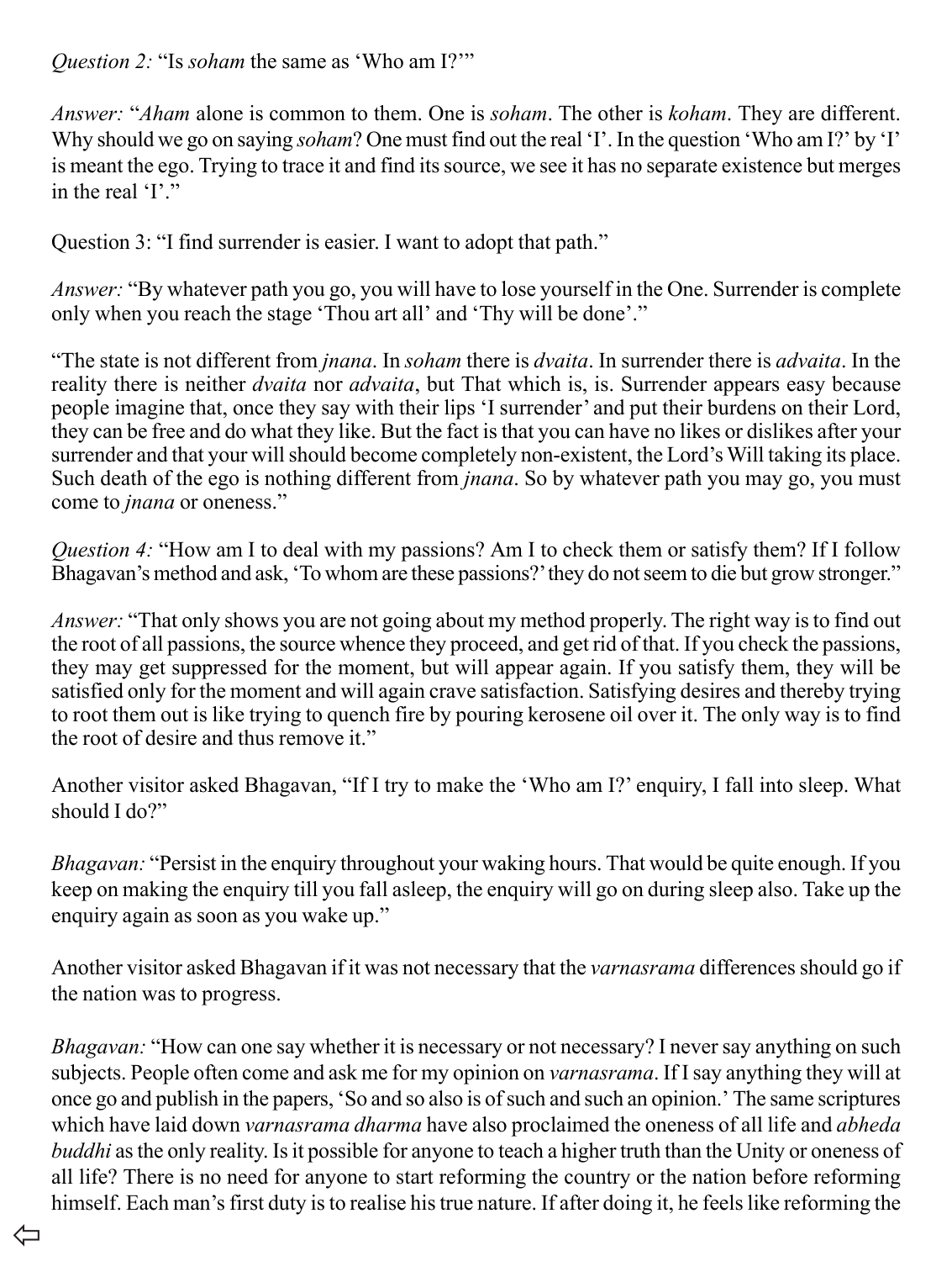country or nation, by all means let him take up such reform. Ram Tirtha advertised, 'Wanted reformers - but reformers who will reform themselves first.' No two persons in the world can be alike or can act alike. External differences are bound to persist, however hard we may try to obliterate them. The attempts of so-called social reformers, to do away with such classes or divisions as *varnasrama* has created, have not succeeded, but have only created new divisions and added a few more castes or classes to the already existing ones, such as the Brahmo-Samajists and the Arya-Samajists. The only solution is for each man to realise his true nature."

Another visitor said, "*Jnanis* generally retire from active life and do not engage in any worldly activity."

*Bhagavan:* "They may or may not. Some, even after realising, carry on trade or business or rule over a kingdom. Some retire into forests and abstain from all acts except those absolutely necessary to keep life in the body. So, we cannot say all *jnanis* give up activity and retire from life."

*Visitor:* I want to know if Bhagavan can give concrete examples, like the butcher *Dharmavyadha* mentioned in our books of *jnanis* now living and doing their ordinary daily work in life.

Bhagavan did not answer.

 $\Leftrightarrow$ 

*Visitor:* "Is renunciation necessary for Self-realisation?"

*Bhagavan:* "Renunciation and realisation are the same. They are different aspects of the same state. Giving up the non-self is renunciation. Inhering in the Self is *jnana* or Self-realisation. One is the negative and the other the positive aspect of the same, single truth. *Bhakti, jnana, yoga* - are different names for Self-realisation or *mukti* which is our real nature. These appear as the means first. They eventually are the goal. So long as there is conscious effort required on our part to keep up *bhakti, yoga, dhyana*, etc., they are the means. When they go on without any effort on our part, we have attained the goal. There is no realisation to be achieved. The real is ever as it is. What we have done is, we have realised the unreal, *i.e.*, taken for real the unreal. We have to give up that. That is all that is wanted.

*Visitor:* How has the unreal come? Can the unreal spring from the real?

*Bhagavan:* See if it has sprung. There is no such thing as the unreal, from another standpoint. The Self alone exists. When you try to trace the ego, based on which alone the world and all exist, you find the ego does not exist at all and so also all this creation.

### **13-2-46 Morning**

After *parayana*, Bhagavan was talking to a bearded gentleman past middle age and yet looking sturdy and strong. I went and sat by the side of the visitor. Bhagavan told me, "This is Gajanan, alias Devarata, the answers to whose questions have been recorded in Chapter III of *Ramana Gita*. He was with us at Skandasramam in 1917." I thereupon said, "I know. The same who was in Nepal and whose photo and letter arrived immediately after Bhagavan was making enquiries about him once." For the benefit of those who might not know the incident, Bhagavan said, "Some years ago, when Naina's son Mahadevan came here, I was enquiring about this Gajanan. We had not heard from him for about ten years. So I was making enquiries. When we were talking, the post arrived and with it a parcel of books. I perused the letters first and laid aside the parcel. When we were talking about this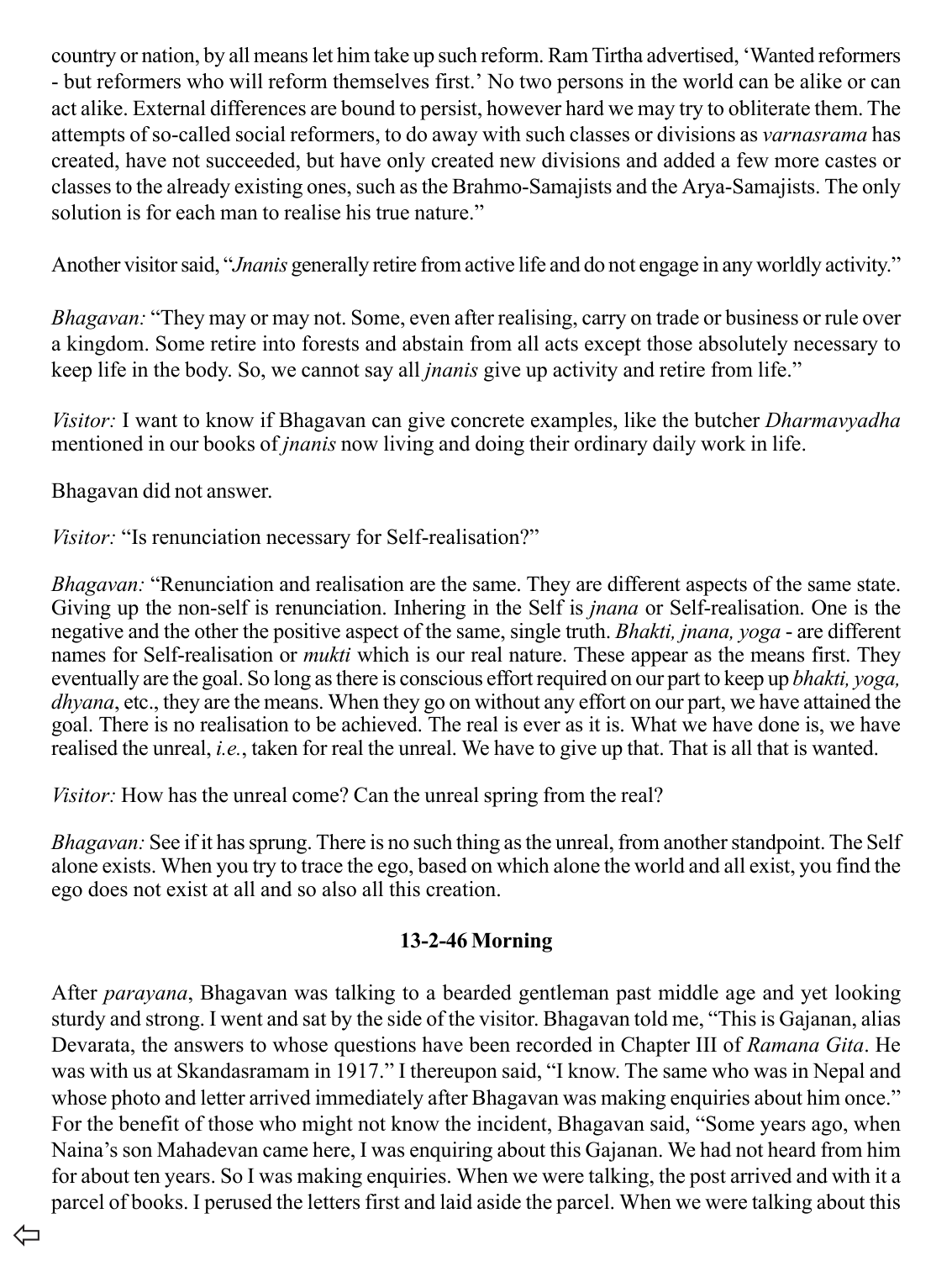G., the parcel was by my side. After talking to Mahadevan, I opened the parcel and found G's letter and photo and books, and in the letter he had written that, though he was in Nepal, yet he was always at my feet. It looked as if, in answer to my question to Mahadevan as to where G. was, G. was saying, 'Here I am (*i.e*., in the picture) at your very feet'."

The Cocanada party requested Bhagavan to give them *hastha diksha*, or to permit them to touch his feet. Bhagavan only replied as usual, 'Touch with your mind'.

At breakfast, Bhagavan enquired where G. was staying and what he was going to take. It was reported G. had gone for his bath. Bhagavan then said, "He would eat anything. If you give him a quantity of tender *margosa* leaves and a *chembu* of cow's urine, he would breakfast on them. He had lived on things like that."

About 10-30 a.m. S. G. was in the hall showing a picture of a Pasupati image in Nepal and explaining its esoteric significance. A Swami in orange robes, called Jagadiswarananda, from Ujjain arrived this morning and a little after, the letter announcing his coming here, reached Bhagavan. The person was here before the letter.

In the night again G. was telling Bhagavan about Nepal. He said, among other things, "There are three important shrines in Nepal, all very sacred. The King is a very religious man and it is the custom and tradition there for the King not to do anything or go anywhere without first going and taking permission from the gods in these temples. In that State, cow-killing used to be punished with death sentence. Now the sentence is transportation for life. If a bull is beaten and blood appears, the offender will be punished with imprisonment for three months or so. The State has its own coins." Here G. showed some coins to Bhagavan. Mr. Balaram said, "He does *bhajan* with great spirit and enthusiasm. We should have it one day here." G. said, "Oh, yes. I can do even now. No fear, no shyness. So I can sing away. Can we get some tinkling beads ( $\bigoplus$   $\bigotimes$ ) for my ankles, and some accompaniment?" Bhagavan also said, "He must have some *sruti* like harmonium, some accompaniment like *mridangam* or *ganjira* and some cymbals ( $\epsilon$ gnevryn)." Then the talk drifted to Bhagavan and his party going round the hill in those days. Balaram asked if G. used to do these *bhajans* while resting on the way or during walking. Bhagavan replied, "Oh, he would do his *bhajan* while walking. He would jump from one side of the road to another. He was so full of life and enthusiasm." G. said, "I was much younger then. But I can do it even now." Discussing where and when we should arrange for such a *bhajan* by G. we found out that he would require a big space himself for moving about singing and that it would be better to arrange it in the dining hall.

### **24-2-46 Morning**

About 10-30 a.m. Mrs. Taleyarkhan came near Bhagavan, stood at his feet and asked, "May I say a few words, Bhagavan?" and continued, "I have a great friend, Mrs. W., wife of a prominent official in Los Angeles. In 1942, when I was here, I received a letter from her while I was sitting in this hall. It was a heart-rending letter in which she detailed how her husband fell in love with another woman, got a divorce decree and married the new woman. She was a most beautiful woman, Bhagavan, and they had already a girl about seventeen years old. She was a great society woman and it was impossible that any event of any social importance would take place without her being there. So she felt the grief

[Õ](#page-0-0)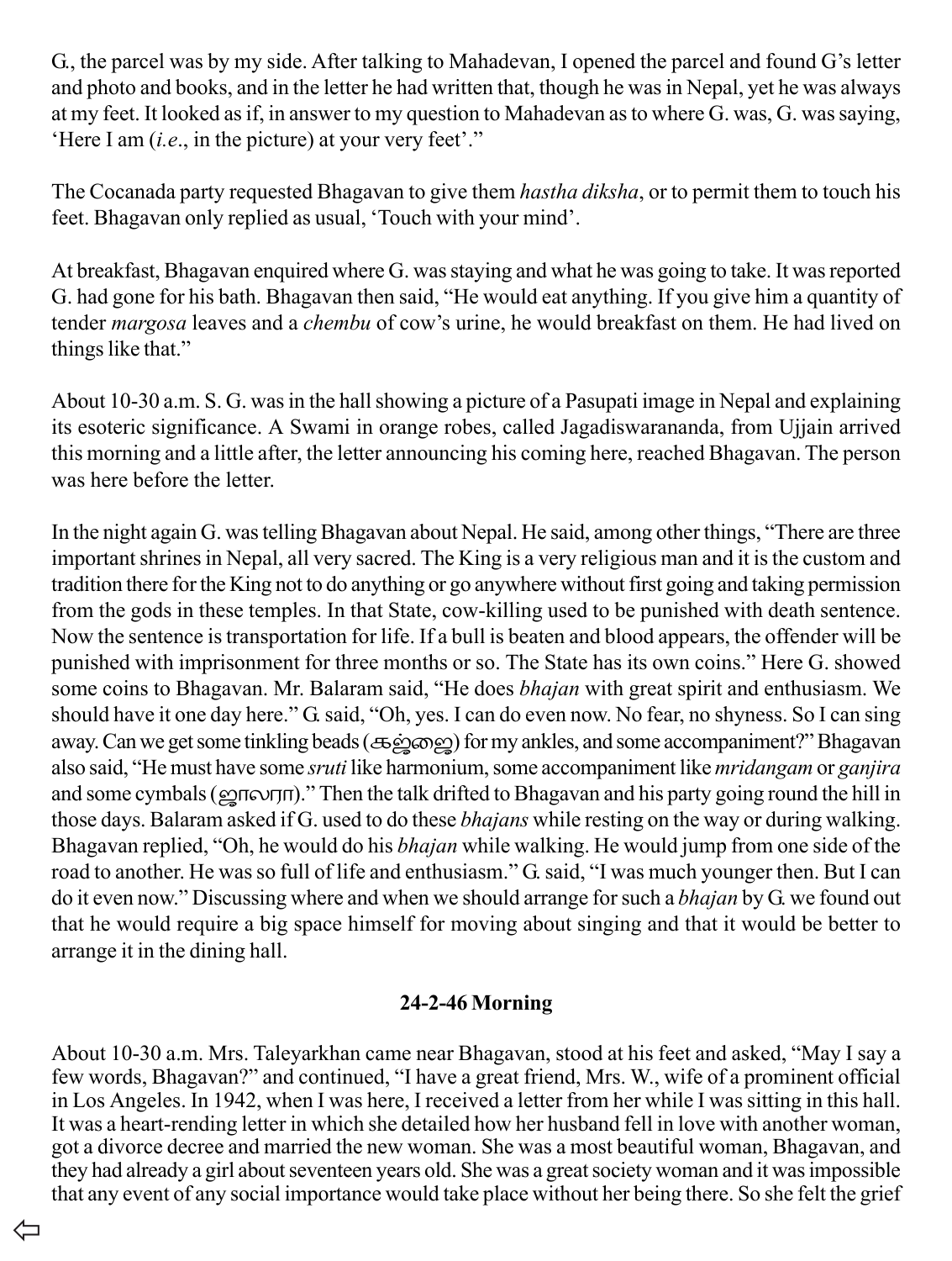immensely and wrote it all. I was moved terribly and keenly felt for her and prayed mentally to Bhagavan for her relief. I wrote back to her, sending her a small photo of Bhagavan, and told her, 'Don't be downcast. Your husband will come back to you. I am now with such and such a great personage. I am sending you a small picture of him. Have it on your table. I shall daily pray to him on your behalf. You too pray to him. You will see that you get relief.' But the friend - what do they know about Bhagavan and such things - was disconsolate. She wrote back, 'What you say is impossible. He won't come back.' I wrote again, 'Nothing is impossible with our Bhagavan. So just go on as I have advised you to do.' And now, Bhagavan, I have her letter by air-mail today that her husband has come back to her and she is going to set up a new home again. She writes, 'The impossible has happened. Your "gentleman" (meaning Bhagavan) has really worked a miracle. Now, I and my husband must come and see him. We want to fly and visit your Master, though the passage costs a lot. Please let me know whether there is a hotel there where we can come and stay'. I have always been praying to Bhagavan for this friend and I am glad Bhagavan has done this for her. I feel so grateful and was moved to tears when reading this letter here now."

I added, "What is there impossible for Bhagavan?" and told Bhagavan, "Only last evening Shroff was complaining to me about his having to go to Delhi. He said, 'It is the hopelessness of the situation that pains me most. There does not seem to be any chance of my coming here again. If I was certain that once in six months or even once a year, I could be visiting here, I would not feel the separation so much. It is the impossibility of it all that worries me'." And I told Shroff the same thing that Mrs. T. told her friend:

"There is nothing impossible at all where Bhagavan is concerned. You may get transferred to Madras. You may grow so rich suddenly as to possess a small aeroplane of your own. What is there that cannot happen by His Grace?"

Mrs. Osborne told Bhagavan, "Kitty has written a letter and in it has sent her love to Bhagavan." Bhagavan, turning to me, said, "She has become shy now. When she was going she made her father come and tell me her message 'I hope Bhagavan won't forget me'. And I told her, 'You don't forget Bhagavan and Bhagavan won't forget you'."

### **12-4-46 Morning**

I told Bhagavan: "Last evening when I went into the town, a lady, who met me on the road, accosted me and asked me if I was doing well. I could not recognise her. She felt offended and told me she also claimed to be connected with Bhagavan. It seems her mother one Unnamalai Ammal was giving milk regularly to Jadaswami when Bhagavan used to frequent Jadaswami's place, that then this Unnamalai Ammal would give milk to Bhagavan also, that her father used to fan Bhagavan, that she herself as a child of two or three had even clung to Bhagavan's back, that her name Rukmani was given to her by Bhagavan and that even now whenever she goes to the Asramam, Bhagavan enquires about her, and so on. I wonder if all this is true." Bhagavan said. "Yes. Yes. I knew the mother who was attending on Jadaswami. I have known this lady from her childhood. She comes here now too. They are a Komutti family. The father died long ago."

#### **Afternoon**

A visitor had given Bhagavan a piece of paper on which he had scribbled in pencil a number of questions. When I went into the hall about 3 p.m., Bhagavan was trying to decipher them and turning round to me said, "Here is a question paper."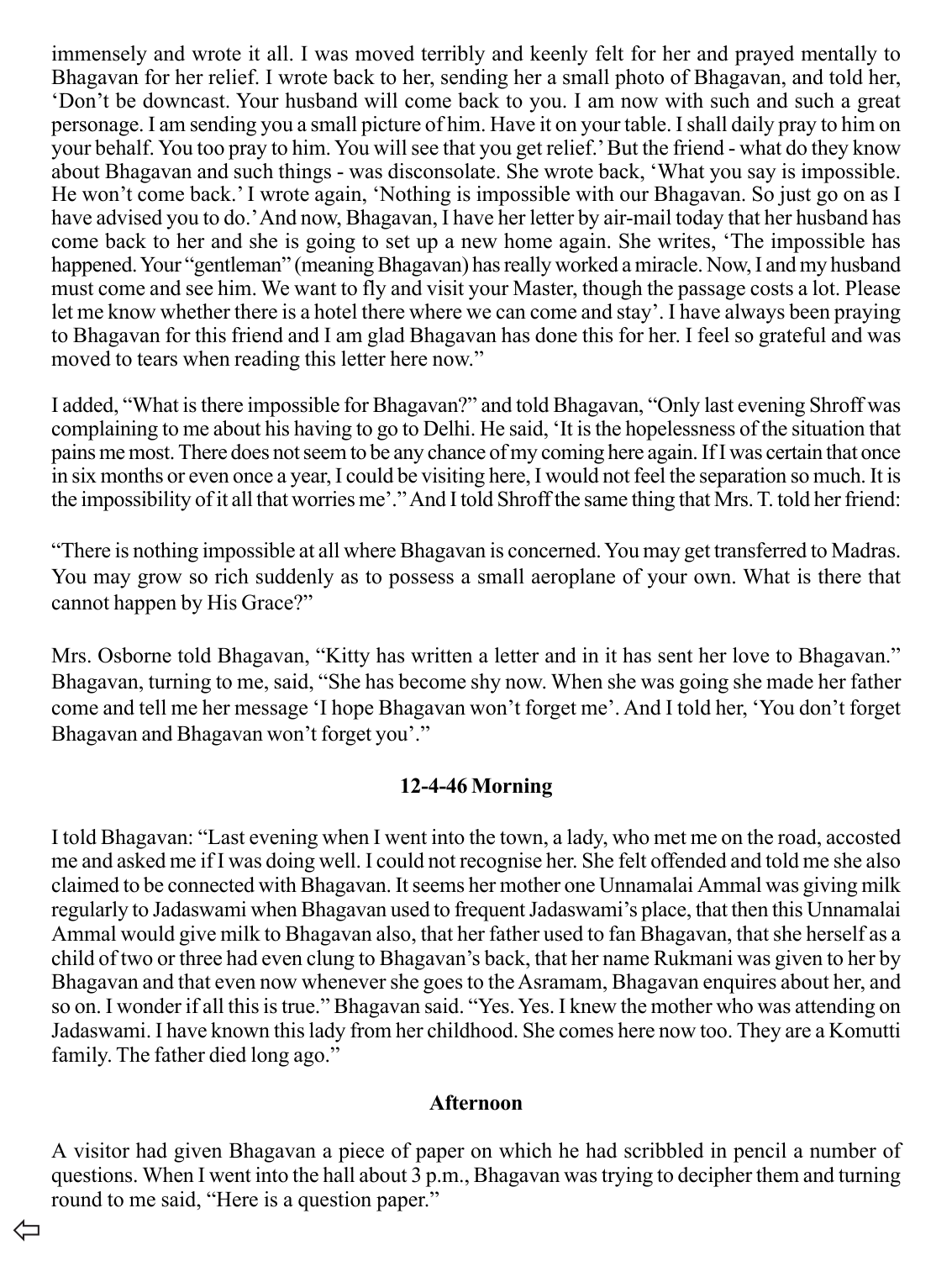*Question 1:* How to get rid of credulousness? The visitor's problem was that he starts with some ideal recommended to him, but when others come and recommend other ideals, he feels inclined to believe them and give up his old ideals.

*Bhagavan:* Yes. Yes. Our whole trouble is that we are credulous. We believe in everything except the reality. We must give up all our false beliefs, and that is the only thing we have to do. Then the reality will shine by itself.

*Question 2:* I start with great keenness towards some ideal. But gradually I get slack. What should I do to prevent it, and what is the reason for this happening?

*Bhagavan:* Just as there must have been a reason for your keenness at one time, there must be a reason for getting slack also later on.

*Question 3:* There are a number of spiritual teachers, teaching various paths. Whom should one take for one's Guru?

*Bhagavan:* Choose that one where you find you get *shanti* or peace.

*Question 4:* What is the best way of dealing with desires, with a view to getting rid of them satisfying them or suppressing them?

*Bhagavan:* If a desire can be got rid of by satisfying it, there will be no harm in satisfying such a desire. But desires generally are not eradicated by satisfaction. Trying to root them out that way is like pouring spirits to quench fire. At the same time, the proper remedy is not forcible suppression, since such repression is bound to react sooner or later into forceful surging up with undesirable consequences. The proper way to get rid of a desire is to find out "Who gets the desire? What is its source?" When this is found, the desire is rooted out and it will never again emerge or grow. Small desires such as the desire to eat, drink and sleep and attend to calls of nature, though these may also be classed among desires, you can safely satisfy. They will not implant *vasanas* in your mind, necessitating further birth. Those activities are just necessary to carry on life and are not likely to develop or leave behind *vasanas* or tendencies. As a general rule, therefore, there is no harm in satisfying a desire where the satisfaction will not lead to further desires by creating *vasanas* in the mind.

*Question 5:* What is the meaning of '*Om*'?

 $\Leftrightarrow$ 

*Bhagavan: 'Om'* is everything. It is another name for Brahmam.

I was looking into the January issue of *Vision* and came across a story about Kulasekhara Alwar. Having heard during a *kalakshepam* that Ravana had taken away Sita, Kulasekhara identified himself so much with the situation in the story that he thought it was his duty as a worshipper of Rama at once to hasten to Lanka and release Sita, that he ran up and had entered the sea to cross over to Lanka, that then Rama appeared with Sita and Lakshmana showered His grace on him. I remembered another version, that Kulasekhara started on a campaign with his army to succour Rama, that meanwhile the Bhagavatar doing the *kalakshepam,* sensing the situation, passed on at once to Rama emerging victoriously from the battle, killing all his enemies, etc. Bhagavan also thought the version I had in mind was the correct one and that the matter referred to Rama's battle with Khara and Dushana and not with Ravana for Sita.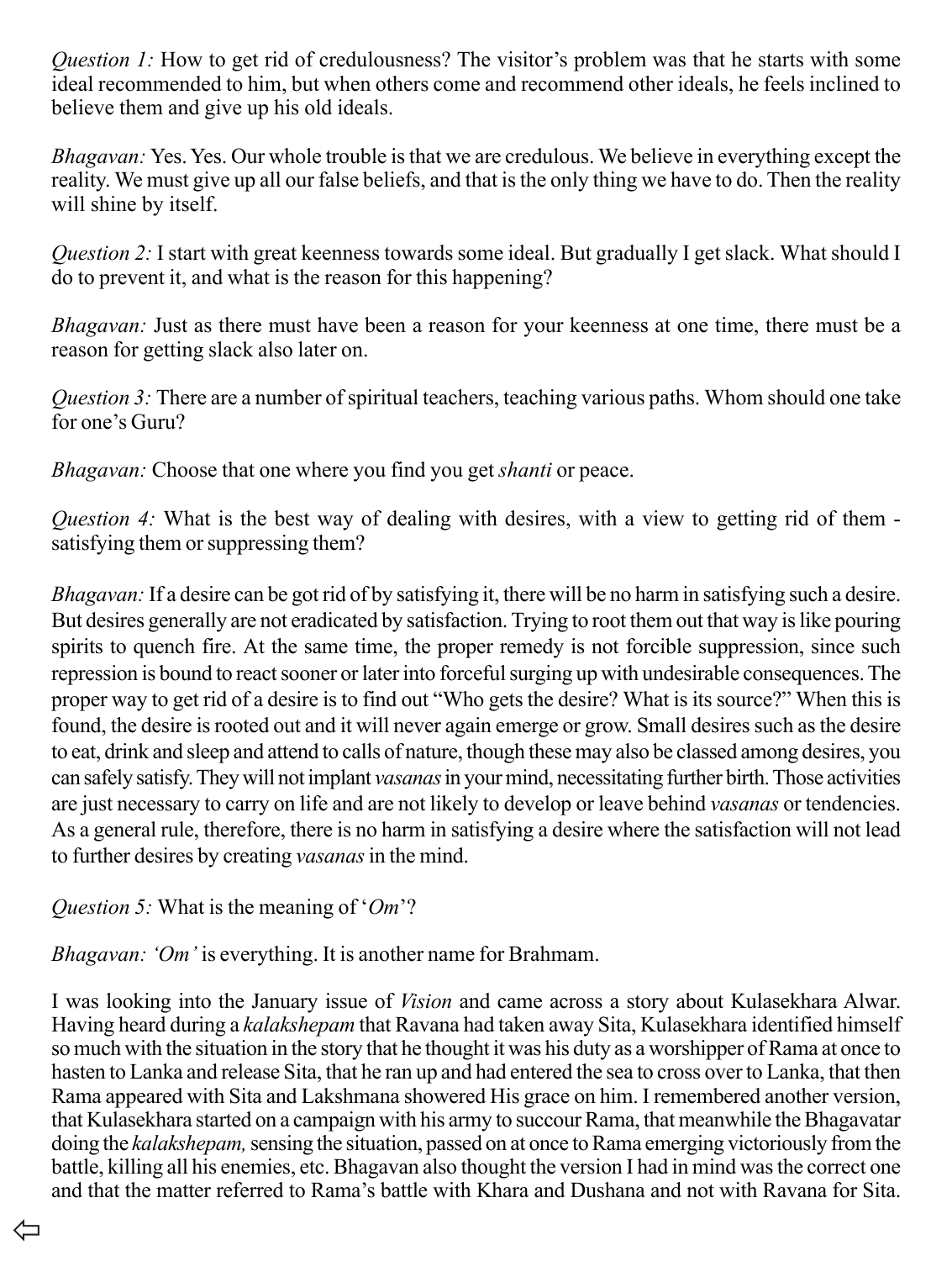Bhagavan looked up a history of the Alwars and told us that both incidents are found in Kulasekhara's life. This led me to make the following remark, "Some Maratha Saint also did a similar thing. He leaped up to the roof, I think." Thereupon, Dr. S. Rao asked Bhagavan, "I don't know that story. What is that story?" Thereupon Bhagavan said, "Ekanath was writing the Ramayana and when he came to the portion in which he was graphically describing that Hanuman jumped across the ocean to Lanka, he so identified himself with his hero Hanuman, that all unconsciously he leaped into the air and landed on the roof of his neighbour. This neighbour had always a poor opinion of Ekanath, taking him for a humbug and religious hypocrite. He heard a thud on his roof and, coming out to see what it was, discovered Ekanath lying down on the roof with the cadjan leaf in one hand and his iron stile in the other, and the cadjan leaf had verses describing how Hanuman leapt across the sea. This incident proved to the neighbour what a genuine *bhakta* Ekanath was and he became his disciple."

After a pause, Bhagavan also related, "God appeared in a dream to Ekanath and asked him to go and repair the tomb of Jnaneswar. When Ekanath went there accordingly, he found a contractor ready to do all the work and take payment at the end. The contractor opened a big account, in which all expenses were entered, with the names of all the workmen and wages paid to them. Everything went on systematically and when the work of repairs having been completed, the accounts had to be looked into and the contractor paid his dues, the contractor and his big account book totally disappeared. Then alone Ekanath came to know God was his contractor and did the work. Such things have happened."

### **25-4-46 Morning**

When Bhagavan returned from his stroll about 7-30 a.m. and entered the hall, he said, "As I was getting up the steps to get into he Asramam compound I was saying, 'How is it Dr. T. N. K. has not arrived? If he came by the morning train, he should have arrived by now.' Before I closed my mouth, I find T. N. K. before me. I wonder if it was his being here that made me think of him. I think of him and there he is before me." Then Bhagavan told T. N. K., "It must have been a great inconvenience for you to rush up like this now. These people wouldn't listen to me. They wired to you. They wired to the *sthapati.* The *sthapati* replied he could not come now. They have now sent a man to fetch him. I don't know if the *sthapati* is going to come after all. All this is quite unnecessary. But they won't heed me."

When discussing some days ago the meaning of *dakshina parsam* occurring in "Asal Neevu Evaru", Bhagavan wanted to know if the image of Dakshinamurti in the Madras Museum has its head turned to the right, looking at the heart-centre there. Bhagavan then remarked, "If we write to Dr. T. N. K., he will at once take a photo of the image and send it." Nagamma reminded Bhagavan of this in the hall this morning, soon after Dr. T. N. K. left the hall. So, soon after, I brought Dr. T. N. K. again into the hall and Bhagavan asked him to take and send a photo of the image or images of Dakshinamurti in the Museum. Bhagavan also enquired if the Museum authorities would object. Dr. T. N. K. replied they would not, and that they might even have photos of the image or images already with them. He also wanted to have for reference with him, the sentence in the article describing the image of Dakshinamurti. So I gave him the extract, with a translation in Tamil.

A visitor asked Bhagavan, "When I try to be without all thoughts, I pass into sleep. What should I do about it?"

*Bhagavan:* Once you go to sleep, you can do nothing in that state. But while you are awake, try to keep away all thoughts. Why think about sleep? Even that is a thought, is it not? If you are able to be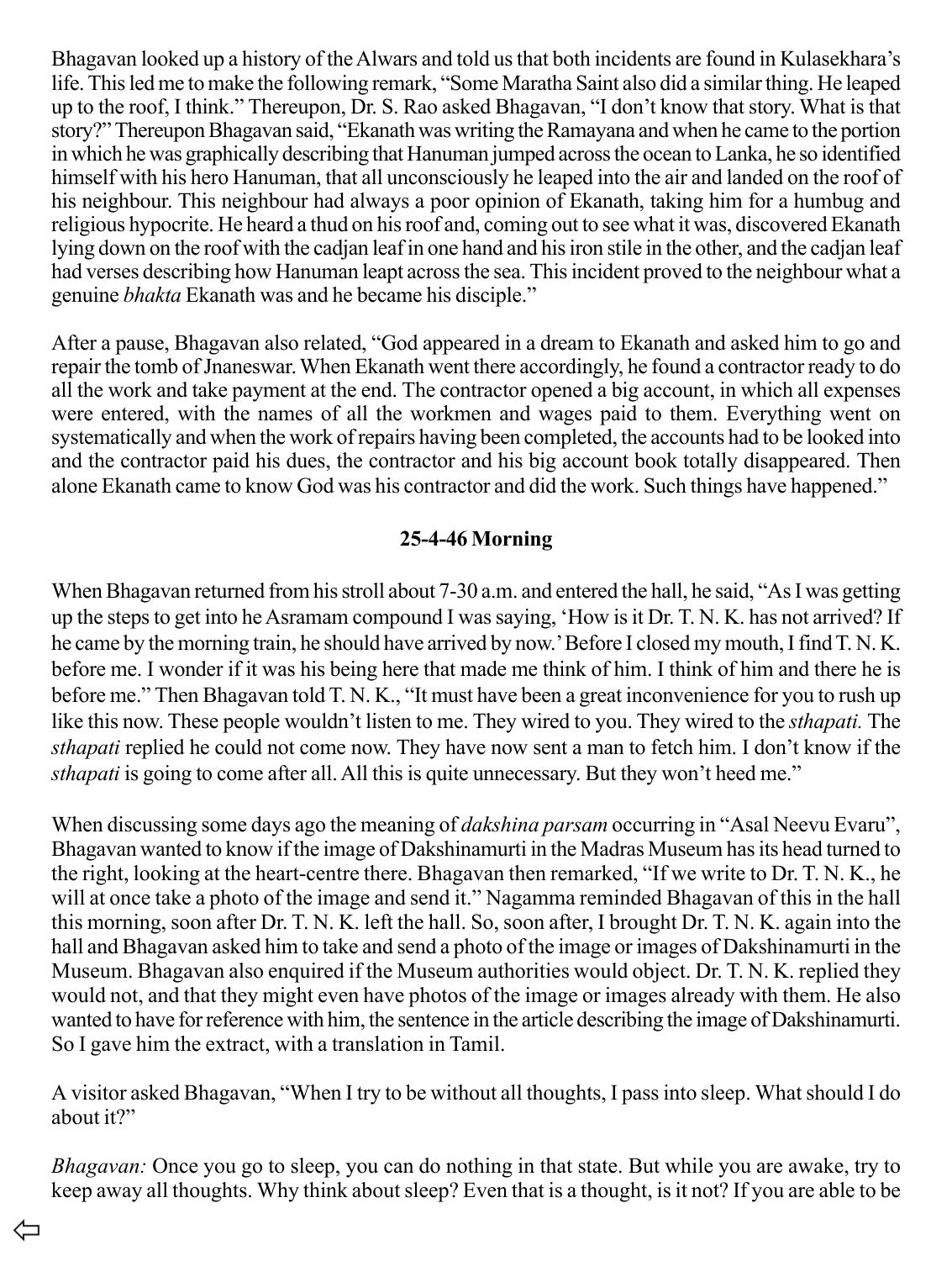without any thought while you are awake, that is enough. When you pass into sleep, that state, in which you were before falling asleep, will continue and again, when you wake up, you will continue from where you had left off when you fell into slumber. So long as there are thoughts of activity, so long would there be sleep also. Thought and sleep are counterparts of one and the same thing.

Bhagavan quoted the *Gita* and said, "We should not sleep very much or go without it altogether, but sleep only moderately. To prevent too much sleep, we must try and have no thoughts or *chalana* (movement of the mind), we must eat only *sattvic* food and that only in moderate measure, and not indulge in too much physical activity. The more we control thought, activity and food the more shall we be able to control sleep. But moderation ought to be the rule, as explained in the Gita, for the *sadhak* on the path. Sleep is the first obstacle, as explained in the books, for all *sadhaks.* The second obstacle is said to be *vikshepa* or the sense objects of the world which divert one's attention. The third is said to be *kashaya* or thoughts in the mind about previous experiences with sense objects. The fourth, *ananda,* is also called an obstacle, because in that state a feeling of separation from the source of *ananda*, enabling the enjoyer to say 'I am enjoying *ananda*' is present. Even this has to be surmounted and the final stage of *samadhana* or *samadhi* has to be reached, where one becomes *ananda* or one with the reality and the duality of enjoyer and enjoyment ceases in the ocean of sat-chit-ananda or the Self."

### **29-5-46**

*Bose:* When the Upanishads say that all is Brahman, how can we say, like Shankara, that this world is *mithya* or illusory?

*Bhagavan:* Shankara also said that this world is Brahman or the Self. What he objected to is one's imagining that the Self is limited by the names and forms that constitute the world. He only said that the world does not exist apart from Brahman. Brahman or the Self is like the screen and the world is like the pictures on it. You can see the picture only so long as there is a screen. But when the seer himself becomes the screen only the Self remains. *Kaivalya Navaneeta* has asked and answered six questions about *maya.* They are instructive.

The first question is : What is *maya*? And the answer is : It is *anirvachaniya* or indescribable.

The second question is : To whom does it come? And the answer is : To the mind or ego who feels that he is a separate entity, who thinks : 'I do this' or 'this is mine'.

The third question is : Where does it come from and how did it originate? And the answer is : Nobody can say.

The fourth question is : How did it arise? And the answer is : Through non-*vichara*, through failure to ask : who am I?

The fifth question is : If the Self and *maya* both exist does not this invalidate the theory of Advaita? The answer is : It need not, since *maya* is dependent on the Self as the picture is on the screen. The picture is not real in the sense that the screen is real.

The sixth question is : If the Self and *maya* are one, could it not be argued that the Self is of the nature of

[Õ](#page-0-0)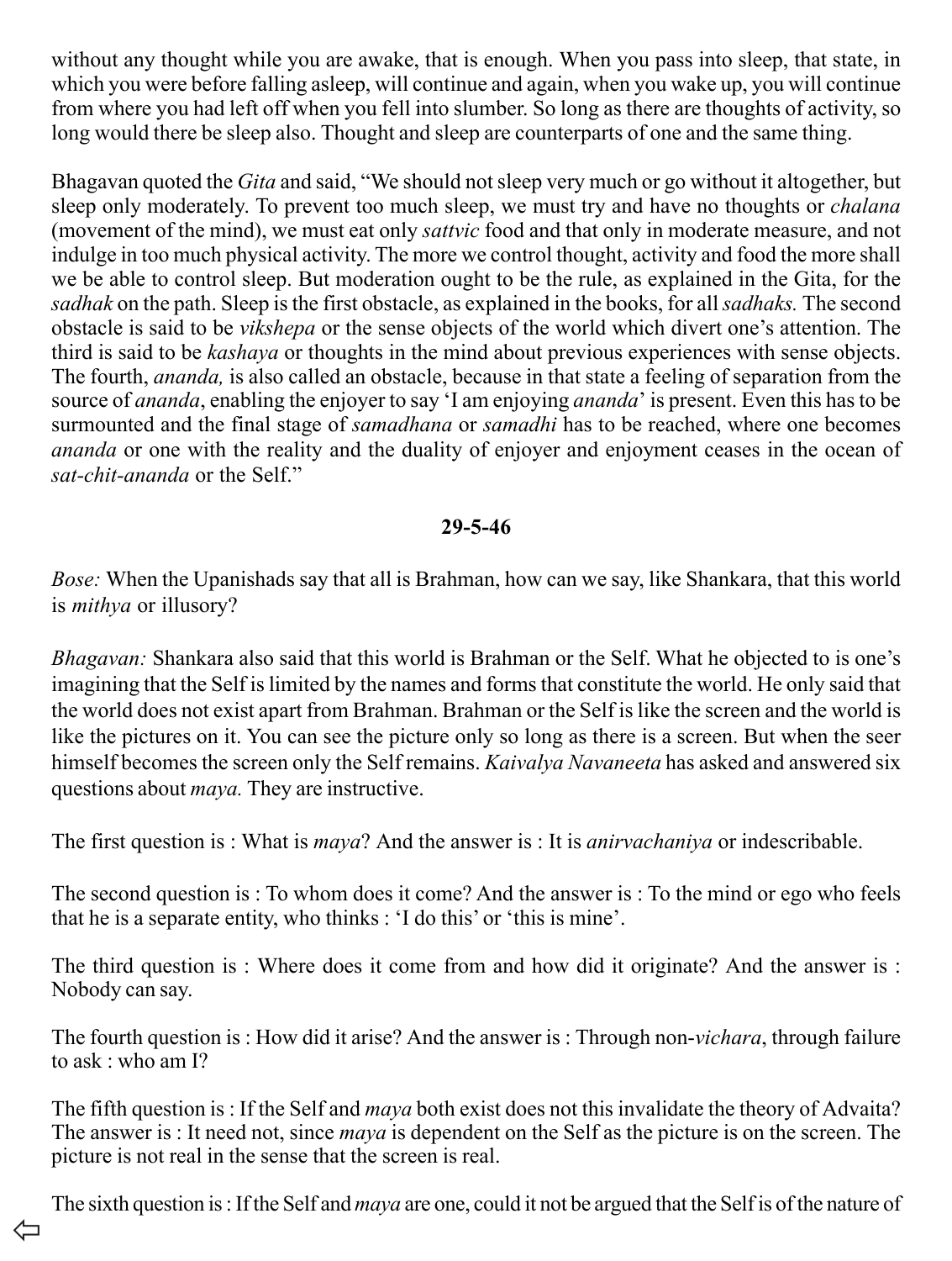*maya*, that is illusory? And the answer is : No; the Self can be capable of producing illusion without being illusory. A conjuror may create for our entertainment the illusion of people, animals and things, and we see all of them as clearly as we see him; but after the performance he alone remains and all the visions he had created have disappeared. He is not a part of the illusion but is real and solid.

#### **28-6-46**

In the afternoon Khanna's wife appealed to Bhagavan in writing : "I am not learned in the Scriptures and I find the method of Self-enquiry too hard for me. I am a woman with seven children and a lot of household cares, and it leaves me little time for meditation. I request Bhagavan to give me some simpler and easier method."

*Bhagavan:* No learning or knowledge of Scriptures is necessary to know the Self, as no man requires a mirror to see himself. All knowledge is required only to be given up eventually as notSelf. Nor is household work or cares with children necessarily an obstacle. If you can do nothing more, at least continue saying 'I, I' to yourself mentally all the time, as advised in *Who am I?*, whatever work you may be doing and whether you are sitting, standing or walking. 'I' is the name of God. It is the first and greatest of all *mantras.* Even OM is second to it.

*Khanna:* The jiva is said to be mind plus illumination. What is it that desires Self-realization and what is it that obstructs our path to Self-realization? It is said that the mind obstructs and the illumination helps.

*Bhagavan:* Although we describe the *jiva* as mind plus the reflected light of the Self, in actual practice, in life, you cannot separate the two, just as, in the illustrations we used yesterday, you can't separate cloth and whiteness in a white cloth or fire and iron in a red-hot rod. The mind can do nothing by itself. It emerges only with the illumination and can do no action, good or bad, except with the illumination. But while the illumination is always there, enabling the mind to act well or ill, the pleasure or pain resulting from such action is not felt by the illumination, just as when you hammer a red-hot rod it is not the fire but the iron that gets the hammering.

*Khanna:* Is there destiny? And if what is destined to happen will happen is there any use in prayer or effort or should we just remain idle?

*Bhagavan:* There are only two ways to conquer destiny or be independent of it. One is to enquire for whom is this destiny and discover that only the ego is bound by destiny and not the Self, and that the ego is non-existent. The other way is to kill the ego by completely surrendering to the Lord, by realizing one's helplessness and saying all the time : 'Not I but Thou, oh Lord!', and giving up all sense of 'I' and 'mine' and leaving it to the Lord to do what he likes with you. Surrender can never be regarded as complete so long as the devotee wants this or that from the Lord. True surrender is love of God for the sake of love and nothing else, not even for the sake of salvation. In other words, complete effacement of the ego is necessary to conquer destiny, whether you achieve this effacement through Self-enquiry or through *bhakti-marga.*

*Khanna:* Are our prayers granted?

 $\Leftrightarrow$ 

*Bhagavan:* Yes, they are granted. No thought will go in vain. Every thought will produce its effect some time or other. Thought-force will never go in vain.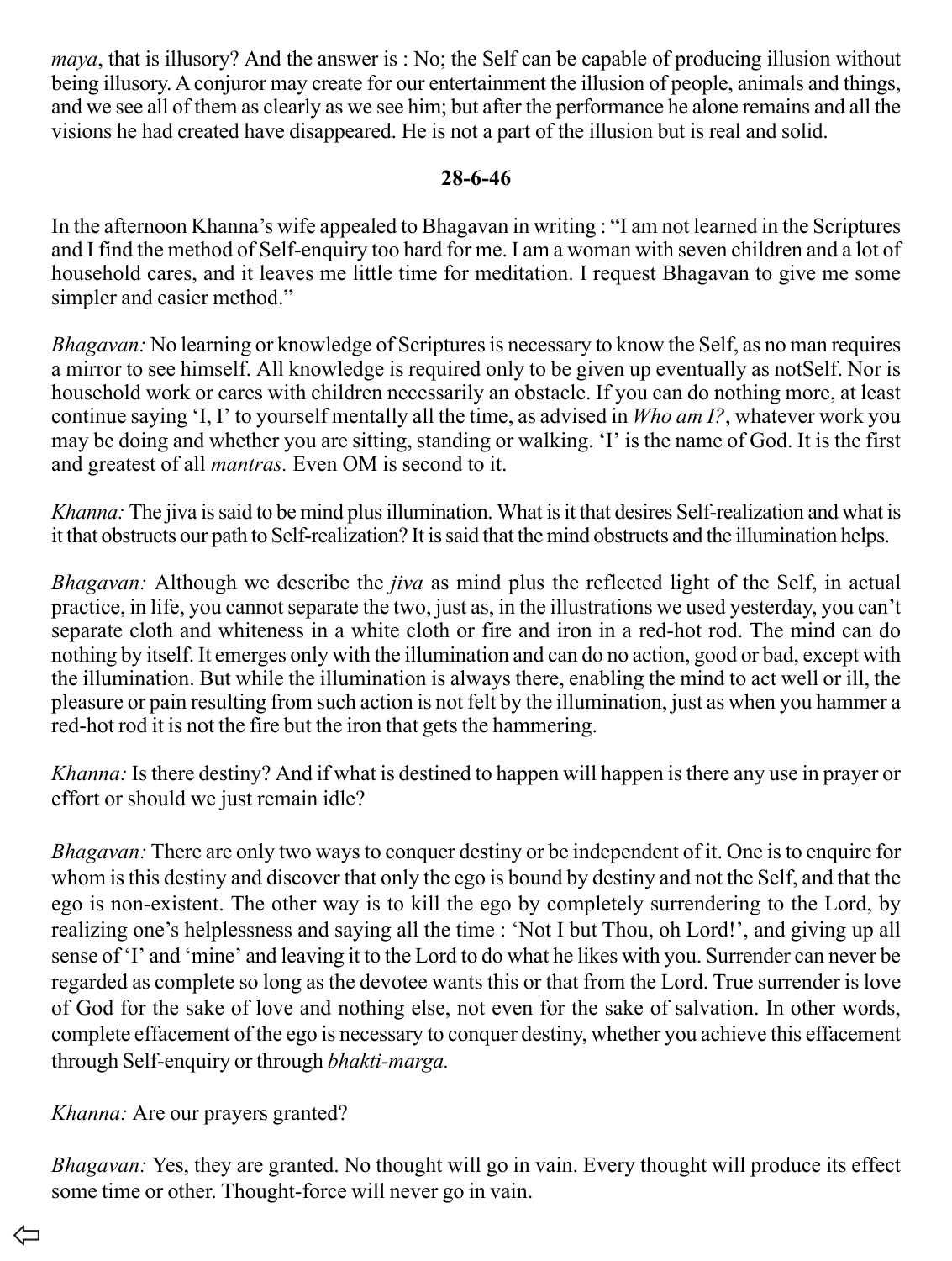#### **10-10-46**

This morning, after his usual stroll, Bhagavan arrived in the hall about 7-35 and, sitting on the couch, stretched out his legs. But immediately, he drew them back and folded them saying, "I am forgetting", recounted yesterday's incident, and ended, "My conscience pricks me. I cannot keep my legs stretched out in front of all." Still he kept his legs folded. In the afternoon too, he had not forgotten this and was trying to keep to this new resolve of his. But before the evening he relaxed a bit, as all of us entreated him that it should be given up.

This afternoon, Mr. Subba Rao said that some incidents in Bhagavan's life had not at all been recorded in any book so far; for instance, he said, nobody knew that Bhagavan was for some time nude, but he found out by reading Bhagavan's horoscope that he must have been nude for some time. It was then discovered in the Telugu biography the above fact about Bhagavan was mentioned. This led Bhagavan to say, "It is true I was nude for some time in the early days, when I was under the *illuppai* tree in the temple compound. It was not because I had a *vairagya* that I should have no clothing of any sort. The cod-piece I was wearing used to bring on sores where it touched the skin. When the sore became bad, I threw away the cod-piece. That is all. There used to be an old Gurukkal who for the first time arranged for some regular food for me either by supplying some from his house or by sending the *abhisheka* milk from the temple to me. After I had been nude for about a month, this old Gurukkal told me one day, 'Boy, the Kartigai Deepam is approaching. People from all the 24 districts will be flocking here. Police from all the districts will also be here. They will arrest you and put you into jail if you are nude like this. So you must have a cod-piece.' So saying, he got a new piece of cloth, made four people lift me up and tied a cod-piece round me."

Bhagavan also related today that on the morning of the day after his arrival he had his first meal at Tiruvannamalai. Apparently, he ate nothing at all on the first day. He said, "The next day I was walking up and down in the sixteen-pillared *mantapam* in front of the temple. Then a Mauni Swami who used to be living in the old days in the Kambathu Ilaiyanar temple came there from the temple. Another Palni Swami, a well-built man with long matted hair who used to do a lot of service, by clearing and cleaning the temple precincts with the help of a band of *sannyasis*, also came to the sixteen-pillared *mantapam* from the town. Then the Mauni looking at me, a stranger here, being in a hungry and exhausted condition, made signs to the above Palni Swami that I should be given some food. Thereupon the above Palni Swami went and brought some cold rice in a tin vessel which was all black, with a little salt strewn on top of the rice. That was the first *bhiksha* which Arunachaleswara gave me!"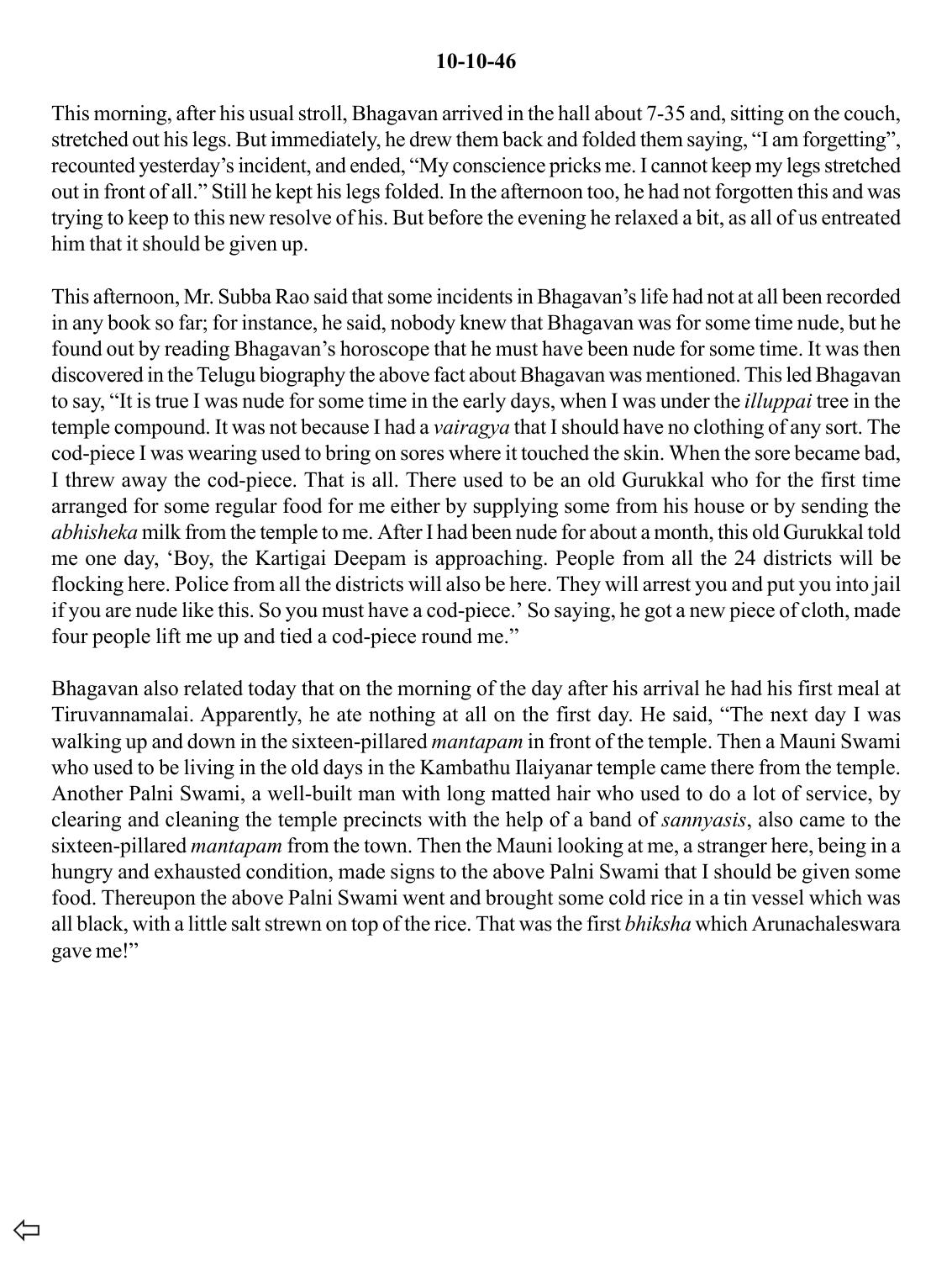# FIVE HYMNS TO SRI ARUNACHALA

### TRANSLATED INTO ENGLISH FROM THE ORIGINAL OF

### SRI RAMANA MAHARSHI *Sixth edition*

# INTRODUCTION

The Five Hymns to Arunachala are the earliest poems of the Maharshi except for a few short verses. They were written about 1914, that is when he was about thirty-five years of age (he was born in December 1879). He was still living in a cave on the hill. Some of his followers who were sadhus used to go into the town of Tiruvannamalai daily to beg for food and one day they asked him to make a song for them to sing as they went. At first he refused, saying that there were plenty of songs already made by the ancient Shaivite saints. They continued to press him, however, and one day he walked round the Hill, composing the first hymn, *The Marital Garland of Letters*, as he went. It tells in glowing symbolism of the love and union between the human soul and God and is among the most profound and moving poems in any language. Although he who wrote it was established in the Bliss of indissoluble Union, it was written for the sake of devotees and expresses the attitude of the soul that still aspires.

The second, third and fourth poems were written at about the same time, and they also adopt the same attitude. Whereas the later poems of the Maharshi are more doctrinal, these hymns are more emotional, expressing more the attitude of devotion and aspiration.

The *Ten (really Eleven) Verses* and the *Eight Verses* are among the very few poems of the Maharshi that were written quite spontaneously without any request. As he himself said when speaking of them:

"The only poems that came to me spontaneously and compelled me, as it were, to write them without any one urging me to do so are the *Eleven (Ten) Stanzas to Sri Arunachala* and the *Eight Stanzas to Sri Arunachala*. The opening words of the *Eleven Stanzas* came to me one morning and even though I tried to suppress them saying 'What have I to do with these words?' they would not be suppressed till I composed a song bringing them in; and all the words flowed easily, without any effort. In the same way the second stanza was made the next day and the succeeding ones the following days, one each day. Only the tenth and eleventh were composed the same day."

He went on to describe in his characteristically vivid way how he composed the *Eight Stanzas*:

"The next day I started out to go round the hill. Palaniswami was not with me for a while but caught me up later. That day, before I got back to Virupaksha, I wrote six of the eight stanzas. Either that evening or the next day Narayana Reddi came. He was at that time living in Vellore as an agent of Singer & Co., and he used to come from time to time. Aiyasami and Palani told him about the poems and he said, "Give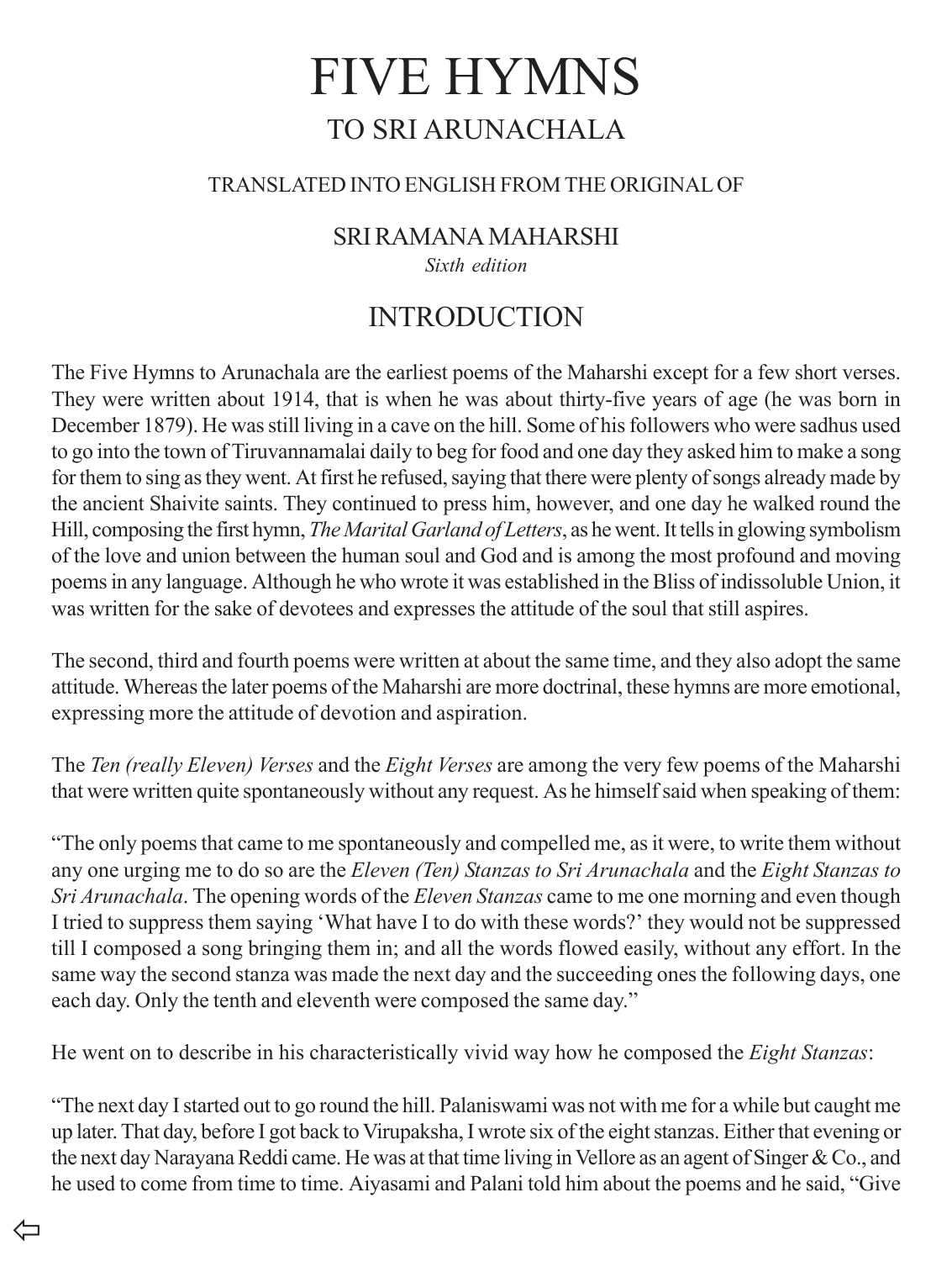them to me at once and I will go and get them printed." He had already published some books. When he insisted on taking the poems I told him he could do so and could publish the first eleven as one poem and the rest, which were in a different metre, as another. To make up the required quota I at once composed two more stanzas and he took all the nineteen stanzas with him to get them published."1

The fifth hymn is of a different nature to the first four. The great Sanskrit poet and devotee Ganapati Sastri, who was a follower of Bhagavan, begged him to write a poem in Sanskrit. Bhagavan replied, laughing, that he scarcely knew any Sanskrit and no Sanskrit metres. Sastri, however, explained a metre to him and repeated his request. When he returned the same evening this hymn had been written in perfect, flawless Sanskrit.

It is to be understood that in all these hymns the word *Arunachala* means God and nothing less. It also, however, means the physical hill of Arunachala in South India where God is peculiarly manifested for the Maharshi and his disciples. From ancient times various spiritual centres in India have represented various paths and modes of doctrine, and Arunachala among them the doctrine of Advaita and the path of Self-enquiry. Although the ultimate doctrine and the supreme and most direct path, this, throughout the ages, has not been the most popular, because for most people it seemed too austere and difficult. The Maharshi attained Realization through a spontaneous act of Self-enquiry, with no human Guru. There is no place to do more than touch upon the mystery of this here. It is sufficient to note that the Maharshi agreed with all other Masters that a Guru is necessary, adding however that the Guru need not necessarily take human form. When he left home as a youth who was already a Sage, Arunachala drew him like a powerful magnet. He went straight there and stayed there for the rest of his life. It was Arunachala that he regarded as his Guru, and these hymns are written to Arunachala, to the Guru, to God Manifested, to the Absolute.

Through the potent Grace of Bhagavan Ramana Maharshi, the path of Self-enquiry was brought within the competence of men and women of this age, was indeed fashioned into a new path that can be followed anonymously in the conditions of the modern world, with no forms or ritual nothing to distinguish a person outwardly from the world wherein he moves. This creation of a new path to suit the needs of the age has made Arunachala the spiritual centre of the world. More than ever, now that he has shed his physical body and is one with Arunachala, the Grace and guidance that emanates from him to those who turn to him and seek his aid is centred at Arunachala. It is the holy place and many are drawn there, both those who were disciples of the Maharshi in his lifetime and those who have come later.

It remains to be said that the literary Tamil in which the hymns were written can be used in an extremely cryptic manner and the first hymn especially abounds in passages which can be understood in more than one manner. In such cases the alternative readings are given.

Before coming to the Five Hymns we print first a verse that Sri Bhagavan wrote on Sri Ganesa, as being an auspicious opening to the poems. After this comes a verse that he wrote on the significance of Arunachala and one on the significance of the beacon that is lighted on its summit every year at the feast of Deepam. This is followed by an extract from the *Skanda Purana* on the glory of Arunachala, which Sri Bhagavan rendered into Tamil verse. only after this follow the Five Hymns.

<sup>&</sup>lt;sup>1</sup> Ramana Maharshi and the Path of Self-knowledge pp. 171-2 by Arthur Osborne, (Rider & Co.)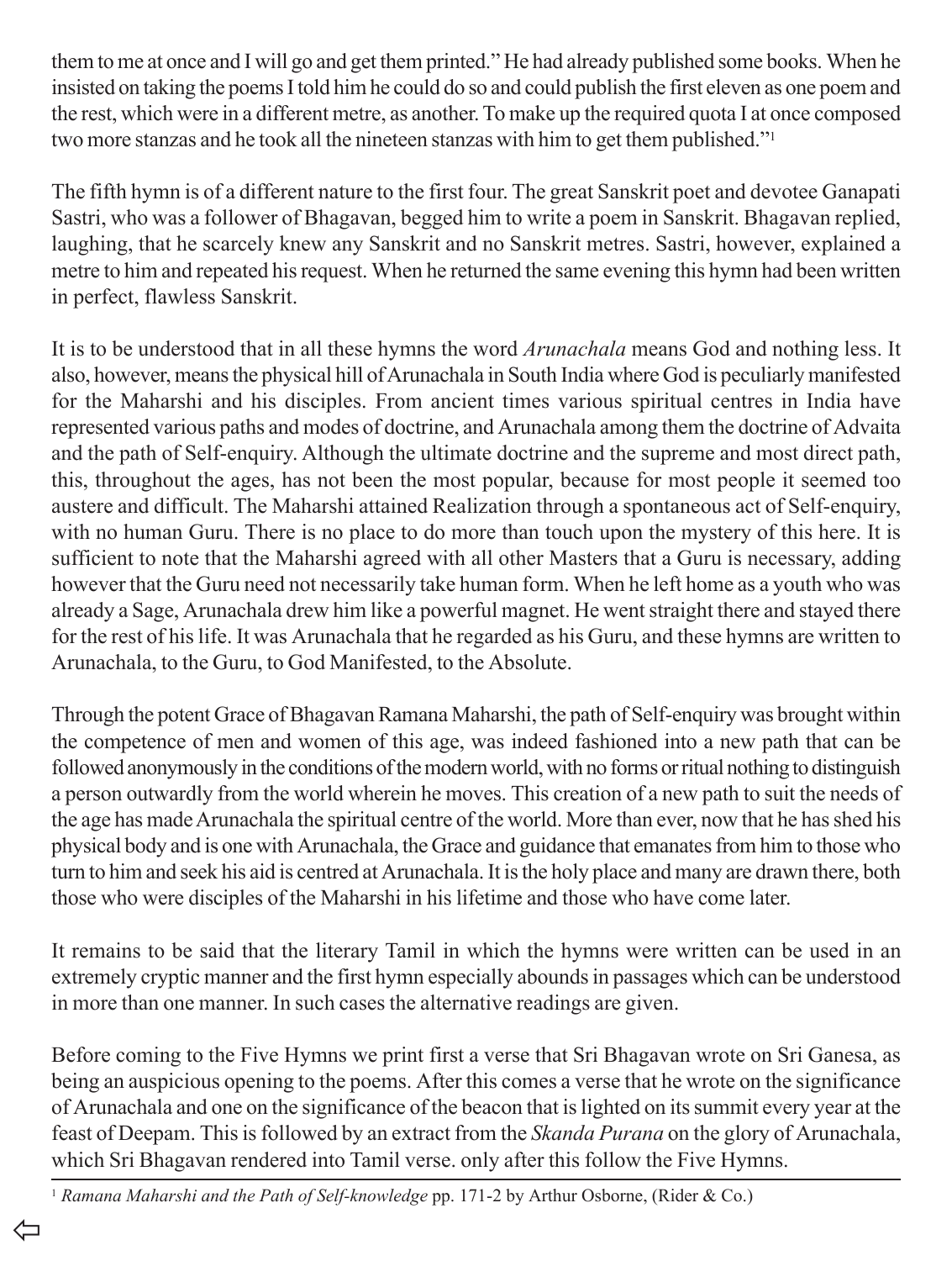# **BENEDICTORY**

Arunachala Ramana is the Supreme Being who sports within the lotus-hearts of all beings, beginning with Hari, in the form of consciousness. If one enters, with a heart melting with devotion, the abode in which the Supreme Being is shining, his eye of knowledge will be opened and he will become consciousness itself. The truth will become clear to him.

Note:- This appears as a stray stanza in Sri Bhagavan's Collected Works and it is adopted here as an auspicious introduction to the following Five Hymns.

# TO SRI GANESHA

One day in l912 a potter came to the Virupaksha cave with a small image of Sri Ganesa that he had made and presented it to Sri Bhagavan. A disciple suggested that both he and Sri Bhagavan should write a verse to celebrate the occasion, and this is what Sri Bhagavan wrote.

Him who begot you as a child you made Into a beggar; as a child yourself You then lived everywhere just to support Your own huge belly; I too am a child. Oh Child God in that niche! Encountering one Born after you, is your heart made of stone? I pray you look at me!

 $\mathcal{L}=\{1,2,3,4,5\}$ 

# **THE GLORY OF SRI ARUNACHALA** SRI ARUNACHALA MAHATMYA

**---------------------------**

Shiva said:

 $\Leftrightarrow$ 

3. "Though in fact fiery, my lack-lustre appearance as a hill on this spot is an act of grace for the maintenance of the world. I also abide here as the Siddha. Within me there are many glorious caves filled with all kinds of enjoyments. Know this.

4. "Action naturally binds the entire world. One's refuge (from such bondage) is this glorious Arunachala by seeing which one becomes itself."

5. "What cannot be acquired without great pains - the true import of Vedanta (viz. Self-realization) can be attained by any one who looks at (this hill) from where it is visible or even mentally thinks of it from afar"

6. "I, the Lord, ordain that those who reside within a radius of three *yojanas* of this place (Arunachala) shall attain union (with the Supreme) which removes bondage even in the absence of initiation, etc."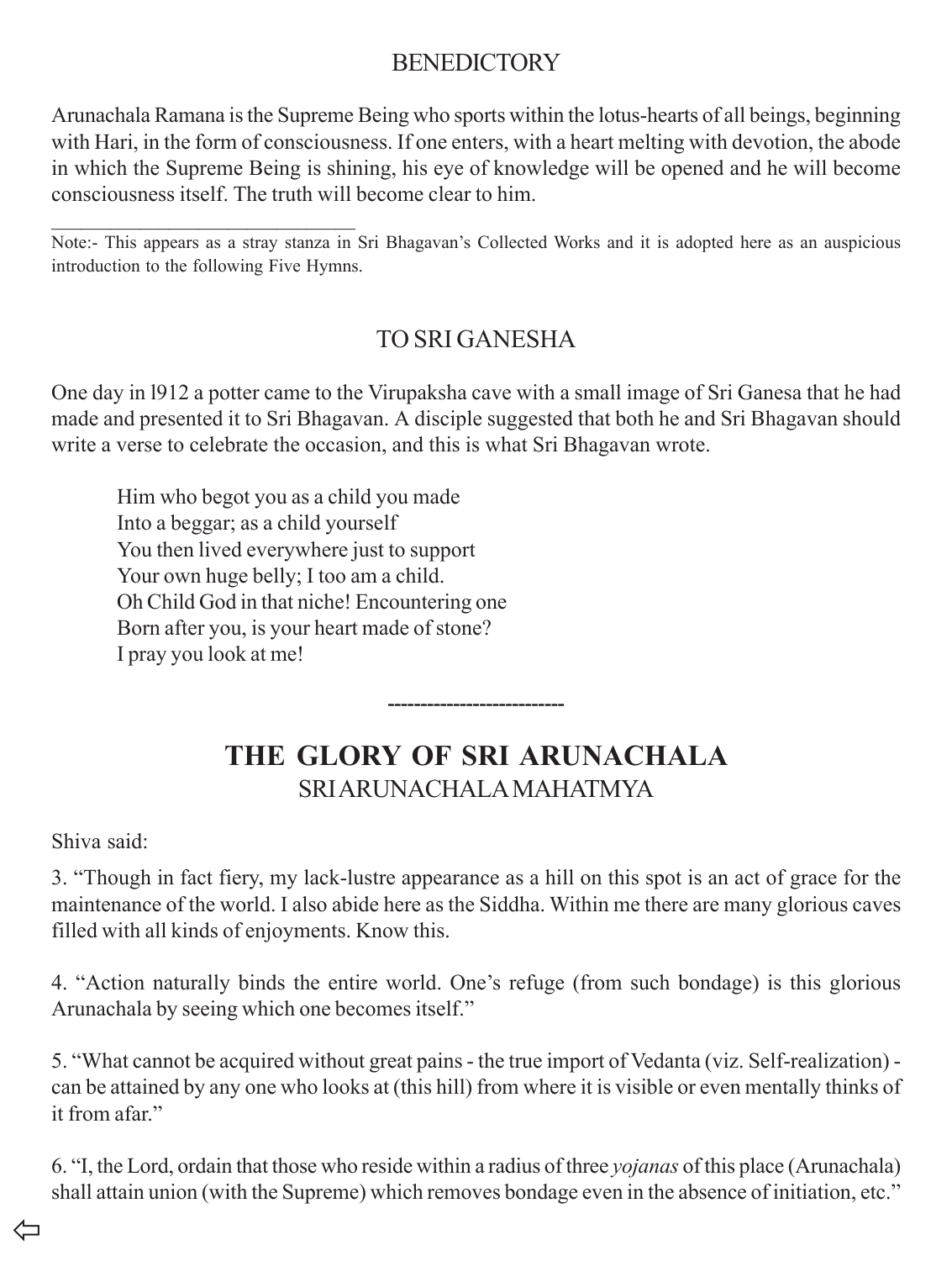# **A MARITAL GARLAND OF LETTERS FOR SRI ARUNACHALA** ARUNACHALA AKSHARA MANA MALAI

### *Invocation by Sri Bhagavan*

Gracious Ganapati! with Thy (loving) hand bless me, that I may make this a marital garland of letters worthy of Sri Arunachala, the bridegroom!

### **REFRAIN**

Arunachala Shiva! Arunachala Shiva! Arunachala Shiva! Arunachala! Arunachala Shiva! Arunachala Shiva! Arunachala Shiva! Arunachala!

1. Thou dost root out the ego of those who meditate on Thee in the heart, O Arunachala!

9. After abducting me (i.e. after destroying my ego) if now Thou dost not embrace me, where is Thy chivalry, O Arunachala?

19. Making me free from faults and endowing me with virtues accept me (as Thy devotee), O Arunachala that shinest as the Guru!

30. Tear off these (worldly) robes, expose me naked, then robe me with the robe of Thy Grace, O Arunachala!

52. O Undefiled, show Thy Grace and unite with my heart so that there may be everlasting joy, O Arunachala!

70. When I merely thought of Thee Thou didst draw me to Thee; who can realize Thy Glory (in Itself), O Arunachala?

94. Didst Thou not call me in? I have come in. Now measure out for me, (my maintenance is now Thy burden). Hard is Thy lot, O Arunachala!

108. O Arunachala! my Loving Lord! Throw Thy garland (about my shoulders) wearing Thyself this one (strung) by me, O Arunachala!

# **THE NECKLET OF NINE GEMS**

ARUNACHALA NAVAMANIMALAI

7. Annamalai! As soon as Thou didst claim me, my body and soul were Thine. Can I then lack anything? (What else can I desire?). I can think only of Thee (hereafter), not of merit and demerit, O my Life. Do as Thou wilt, then, my Beloved, but grant me only ever increasing love for Thy (dear) Feet!

[Õ](#page-0-0)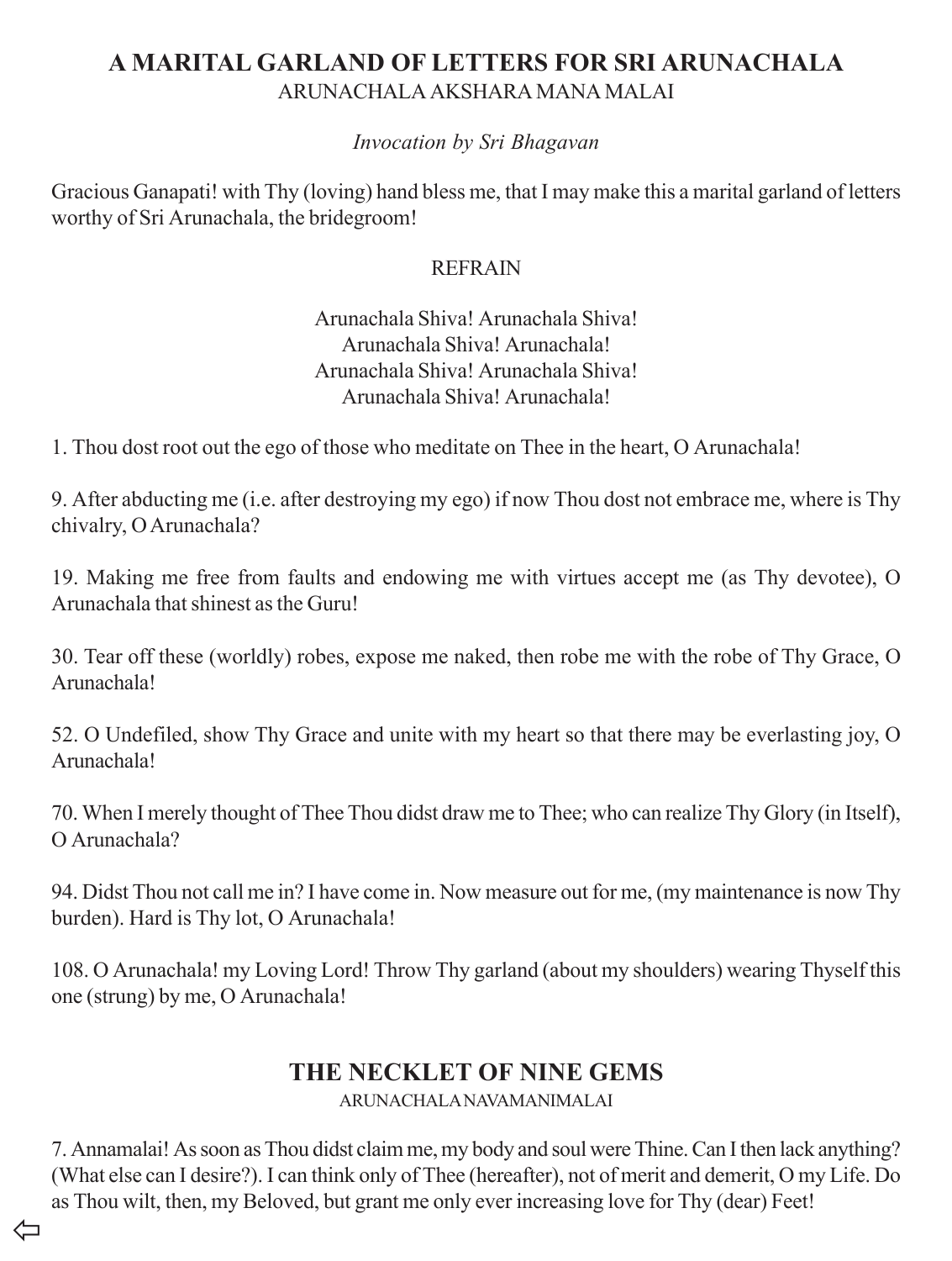## **TEN VERSES ON ARUNACHALA** ARUNACHALA PATIKAM

9. O Transcendent! I am the first of those who have not the Supreme Wisdom to clasp Thy Feet in freedom from attachment. Ordain Thou that my burden be transferred to Thee and my free will effaced, for what indeed can be a burden to the Sustainer (of the Universe)? Lord Supreme! I have had enough (of the fruits) of carrying (the burden) of this world upon my head, parted from Thee. Arunachala, the Supreme Itself! Think no more to keep me at a distance from Thy Feet!

10. I have discovered a new Thing! This Hill, the lodestone of lives, arrests the movements of anyone who so much as thinks of it, draws him face to face with It, and fixes him motionless like Itself, to feed upon his soul thus ripened. What (a wonder) is this? O souls think upon it and be saved! Such a destroyer of lives is this Arunachala, which shines within the Heart!

11. How many are there who have lost their ego for having thought this Hill to be the Supreme. O men! disgusted with this life of intense misery, ye seek a means of giving up the body. There is on earth a rare drug which without actually killing him, will annihilate anyone who so much as thinks of it. Know that it is none other than this Arunachala.

### **EIGHT STANZAS ON SRI ARUNACHALA** SRI ARUNACHALA ASHTAKAM

"The Hill which draws to Itself those who are rich in *jnana tapas*<sup>1</sup> is this Arunachala." (*Annamalai Venba* by Guru Namasivaya, disciple of Guha Namasivaya)

2. "Who is the seer?" When I sought within, I watched what survived the disappearance of the seer (viz. the Self). No thought arose to say, "I saw", how then could the thought "I did not see" arise? Who has the power to convey this in words, when even Thou (appearing as Dakshinamurti) couldst do so in ancient days by silence only? only to convey by silence Thy (Transcendent) State Thou standest as a Hill, shining from heaven to earth.

3. When I approach Thee regarding Thee as having form, Thou standest as a Hill on earth. If with the mind the seeker looks for Thy (essential) form as formless, he is like one who travels the earth to see the (ever-present) ether. To dwell without thought upon Thy (boundless) nature is to lose one's (separate) identity like a doll of sugar when it comes in contact with the ocean (of nectar); and when I come to realize who I am, what else is this identity of mine (but Thee), O Thou Who standest as the towering Aruna Hill?

# **FIVE STANZAS TO SRI ARUNACHALA** ARUNACHALA PANCHARATNA

1. Ocean of Nectar, Full of Grace, engulfing the universe in Thy Splendour! O Arunachala, the Supreme Itself! be Thou the Sun and open the lotus of my heart in Bliss!

3. He who turns inward with untroubled mind to search where the consciousness of 'I' arises, realizes the Self, and dissolves in Thee O Arunachala! like a river when it joins the ocean.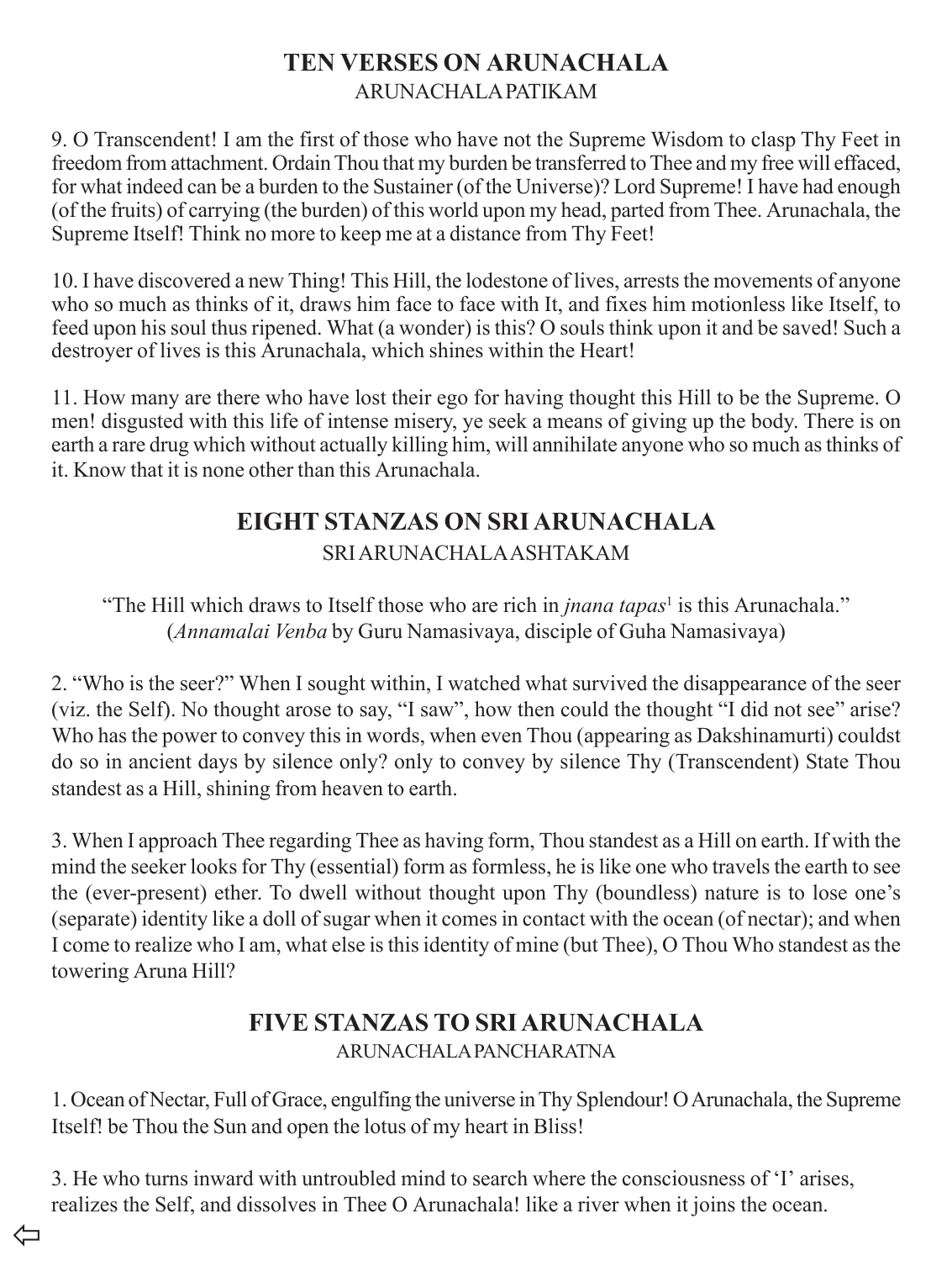# GEMS FROM BHAGAVAN

*A necklace of sayings by* BHAGAVAN SRI RAMANA MAHARSHI *on various vital subjects*

> *Strung together by* A. DEVARAJA MUDALIAR

AUTHOR OF *Day by day with Bhagavan*



*Third Edition* 1978

*Published by* V. S. RAMANAN PRESIDENT, BOARD OF TRUSTEES Sri Ramanasramam, SRI RAMANASRAMAM P. O. TIRUVANNAMALAI, S. INDIA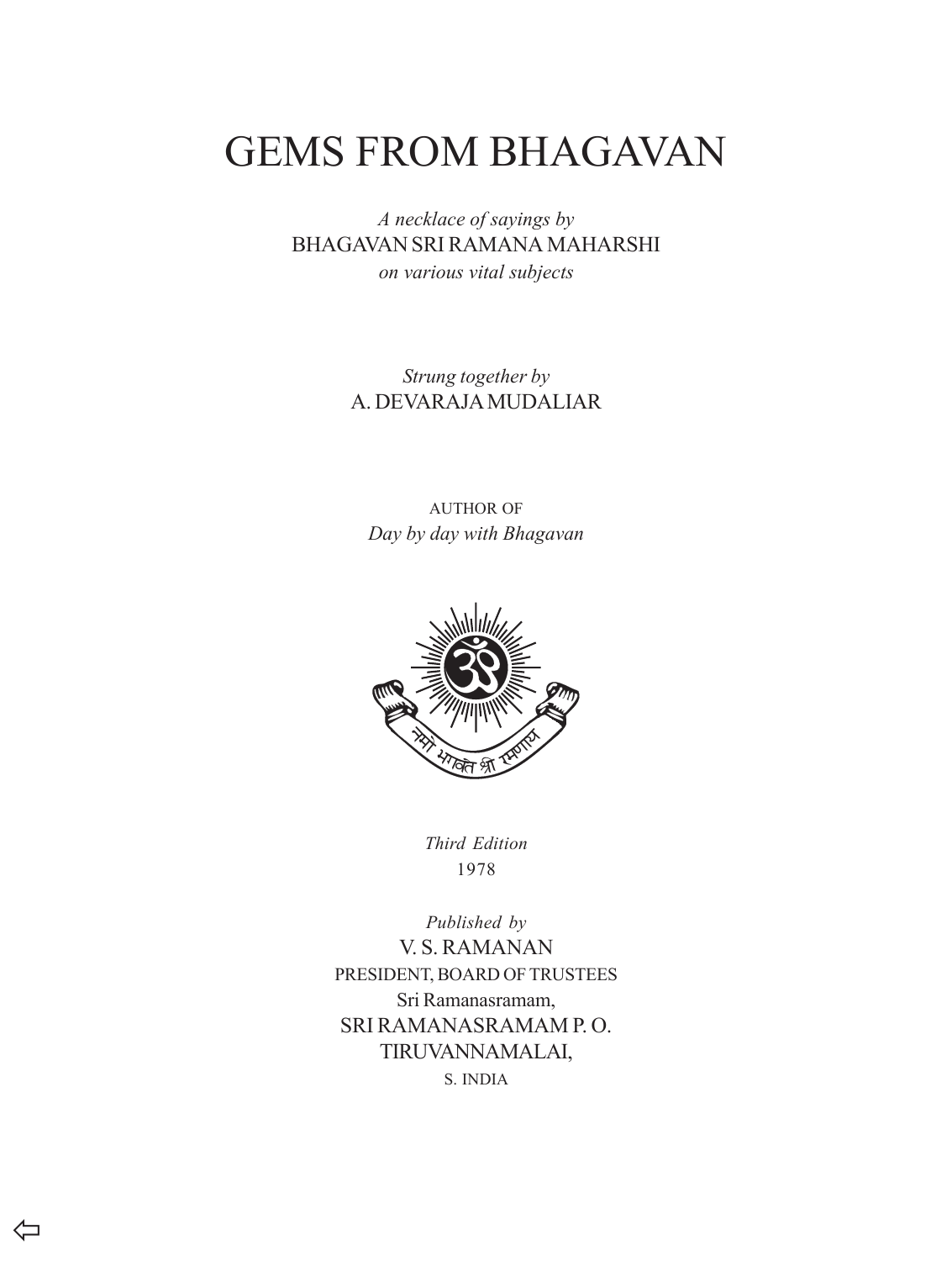# 1 - Happiness

All beings desire happiness always, happiness without a tinge of sorrow. At the same time every body loves himself best. The cause for love is only happiness. So, that happiness must lie in one. Further that happiness is daily experienced by every one in sleep, when there is no mind. To attain that natural happiness one must know oneself. For that Self-Enquiry 'Who am I?' is the chief means.

# 2 - The Self and Non-Self

The self and the appearances therein as the snake in the rope can be well illustrated like this. There is a screen. On that screen first appears the figure of a king. He sits on a throne. Then before him on that same screen a play begins with various figures and objects and the king on the screen watches the play on the same screen. The seer and the seen are mere shadows on the screen which is the only reality, supporting all the pictures. In the world also, the seer and the seen together constitute the mind and the mind is supported by or based on the Self.

Questions about the reality of the world and about the existence of pain or evil in the world will all cease when you enquire, 'Who am I?' and find out the seer. Without a seer the world and the evils thereof alleged do not exist.

The world is of the form of the five categories of sense objects, and nothing else. These five kinds of objects are sensed by the five senses. As all are perceived to the mind through these five senses, the world is nothing but the mind. Is there a world apart from the mind?

If the mind, the source of all knowledge and activity subsides, the vision of the world will cease. Just as knowledge of the real rope does not dawn till the fancied notion of the serpent disappears, vision (experience) of the Reality cannot be gained unless the superimposed vision of the universe is abandoned.

That which really exists is only the Self. The world, *jiva* (individual Self) and *Isvara* (God) are mental creations like the appearance of the pearl in the oyster. All these appear at the same time and disappear similarly. The Self alone is the world, the ego and *Isvara*.

# 3 - Mind

Mind is a wonderful force inherent in the Self.

That which rises in this body as 'I' is the mind.

 $\Leftrightarrow$ 

When the subtle mind emerges through the brain and the senses the gross names and forms are cognized. When it remains in the Heart names and forms disappear .... If the mind remains in the Heart, the 'I' or the ego which is the source of all thoughts will go, and the Self, the Real, Eternal 'I' alone will shine. Where there is not the slightest trace of the ego, there is the Self.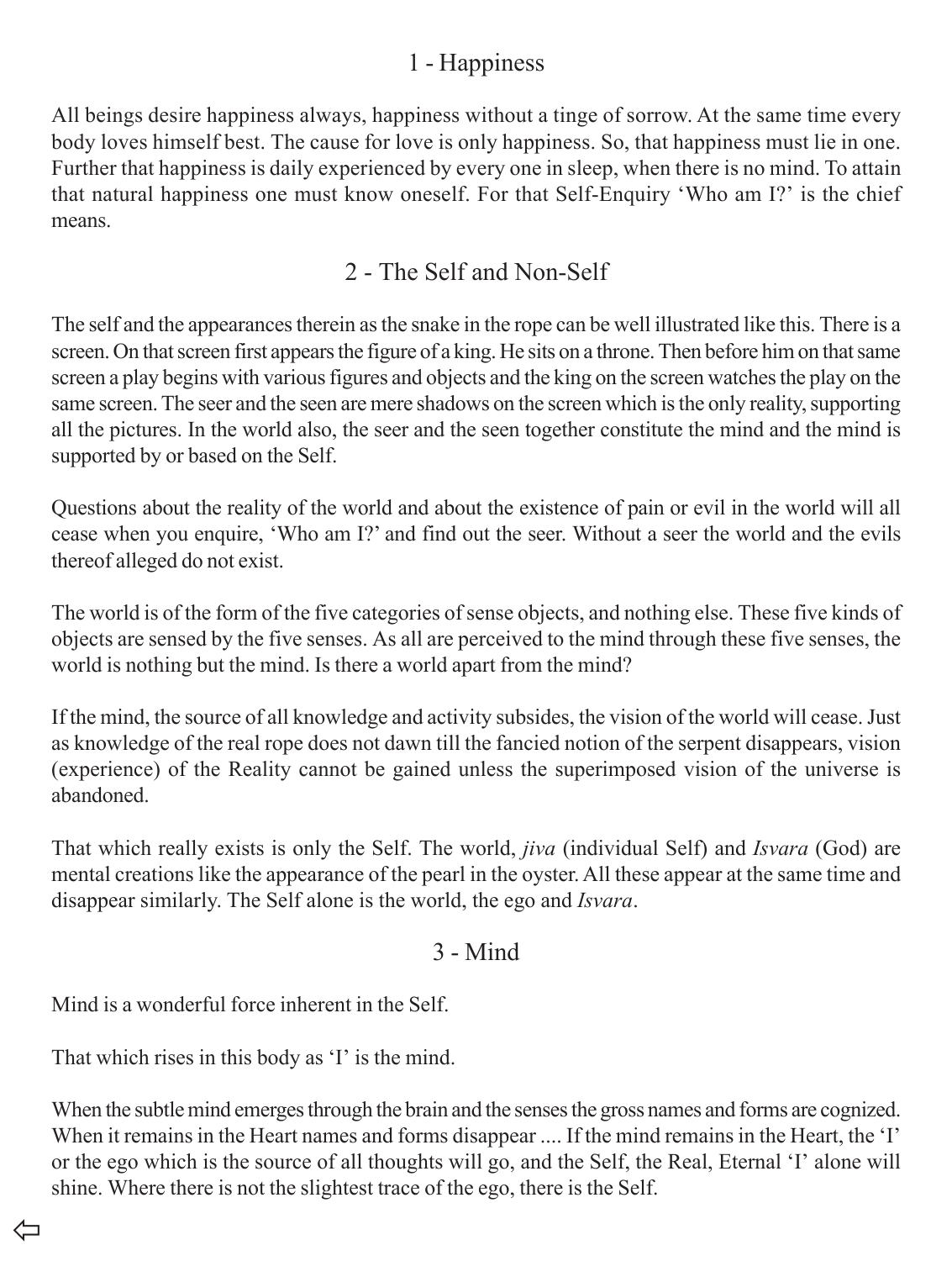There is no other way of controlling the mind except as prescribed in the books like the Gita, drawing in the mind as often as it strays or goes outward, and fixing it in the Self. Of course it will not be easy to do it. It will come only with practice or *sadhana*.

God illumines the mind and shines within it. One cannot know God by means of the mind. One can but turn the mind inwards and merge it in God.

# 4 - "Who am I?" - Enquiry

Thoughts alone constitute the mind; and for all thoughts the base or source is the 'I' thought. 'I' is the mind. If we go inward questing for the source of the 'I', the 'I' topples down. This is the *jnana* enquiry.

Where the 'I' merges, another entity emerges as 'I' - 'I' of its own accord. That is the perfect Self.

There is no use removing doubts. If we clear one doubt another arises and there will be no end of doubts. All doubts will cease only when the doubter and his source have been found. Seek for the source of the doubter, and you find he is really non-existent. Doubter ceasing, doubts will cease.

It is no doubt said in some books that one should go on cultivating one good quality after another and thus prepare for moksha; but for those who follow the *jnana* or *vichara marga*, their *sadhana* is itself quite enough for acquiring all *daivic* qualities; they need not do anything else.

## 5 - Surrender

To a devotee who was praying she should have more frequent visions of Siva, Bhagavan said, "Surrender to Him and abide by His Will whether He appears or disappears; await His pleasure. If you ask Him to do as you like it is not surrender but command to God. You cannot have Him obey you and yet think you have surrendered. He knows what is best and when and how to do it. His is the burden. You have no longer any cares. All your cares are His. Such is surrender. That is bhakti."

# 7 - Grace and Guru

Contact with *Jnanis* is good. They will work through silence. A Guru is not the physical form. Hence his contact remains even after the physical form of the Guru vanishes.

One can go to another Guru after one's Guru passes away. But after all, Gurus are one, as none of them is the form. Always mental contact is the best.

Sat sang means association with Sat or reality. One who knows or has realized Sat is also regarded as Sat. Such association is absolutely necessary for all. Sankara has said, in all the three worlds there is no boat like sat sang to carry one safely across the ocean of births and deaths.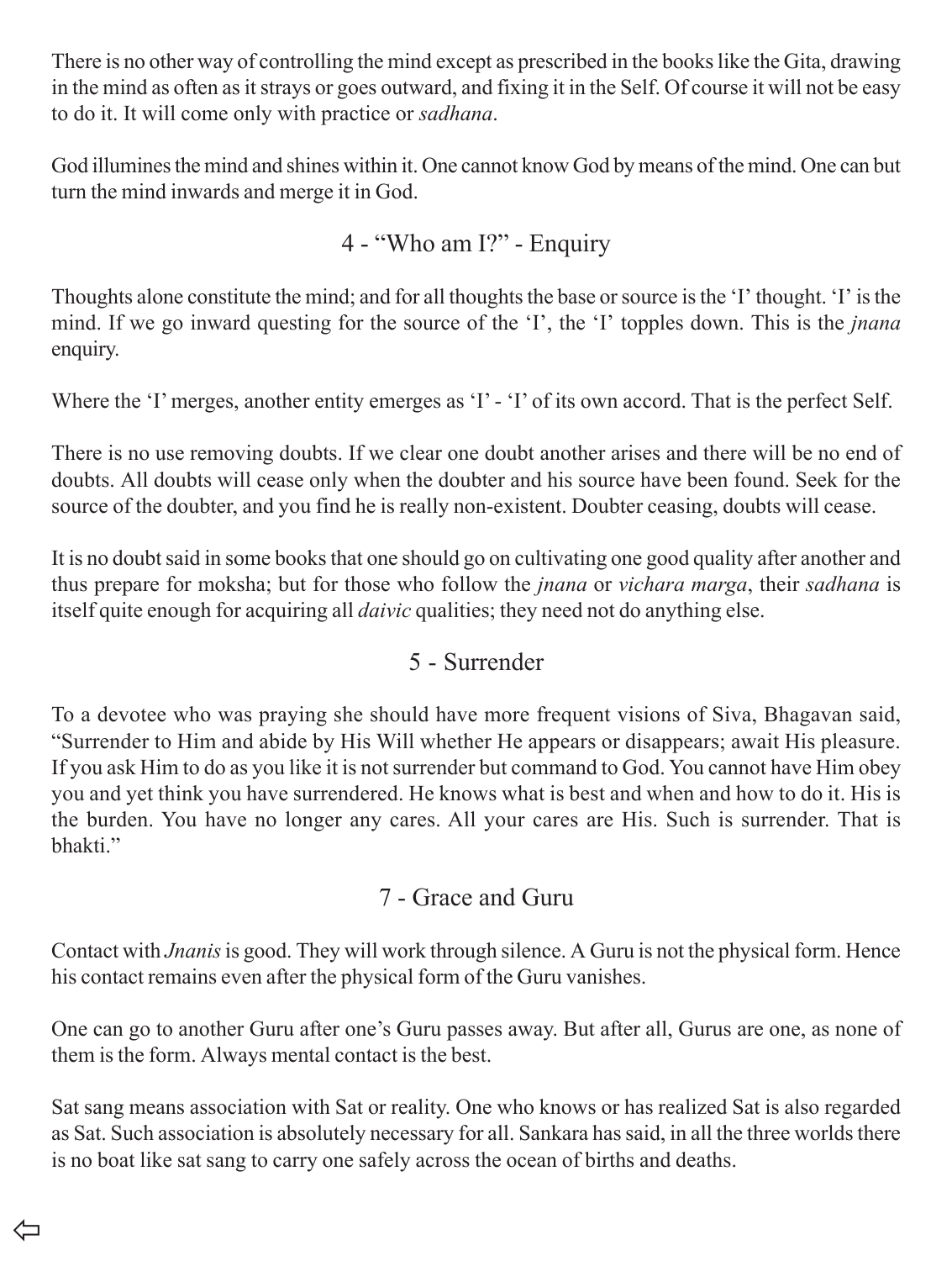# 8 - Self-Realization

It is false to speak of realization. What is there to realize it? The real is as it is, ever. How to realize it? All that is required is this. We have realized the unreal i.e., regarded as real what is unreal. We have to give up this attitude. That is all that is required for us to attain jnana. We are not creating anything new or achieving something which we did not have before. The illustration given in the books is this. We dig a well and create a huge pit. The akasa (space) in the pit or well has not been created by us. We have just removed the earth which was filling the akasa there. The *akasa* was there, then, and is also there now. Similarly, we have simply to throw out all the age long *samaskaras* (innate tendencies) which are inside us. When all of them have been given up the Self will shine alone. Effortless and choiceless awareness is our real state. If we can attain it or be in it, it is all right. But one cannot reach it without effort, the effort of deliberate meditation. All the age long *vasanas* (impressions) carry the mind outwards and turn it to external objects. All such thoughts have to be given up and the mind turned inward. For that effort is necessary, for most people. Of course, everybody, every book says 'Be quiet or still'. But it is not easy. That is why all this effort is necessary. Even if you find one who has at once achieved the *mouna* (silence) or supreme state indicated, you may take it that the effort necessary has already been completed in a previous life. Such effortless and choiceless awareness is reached only after deliberate meditation.

You may go on reading any number of books on Vedanta. They can only tell you 'Realize the Self'. The Self cannot be found in books. You have to find if for yourself.

The whole of Vedanta is contained in the two Biblical statements 'I am that I am' and 'Be still and know that I am God'.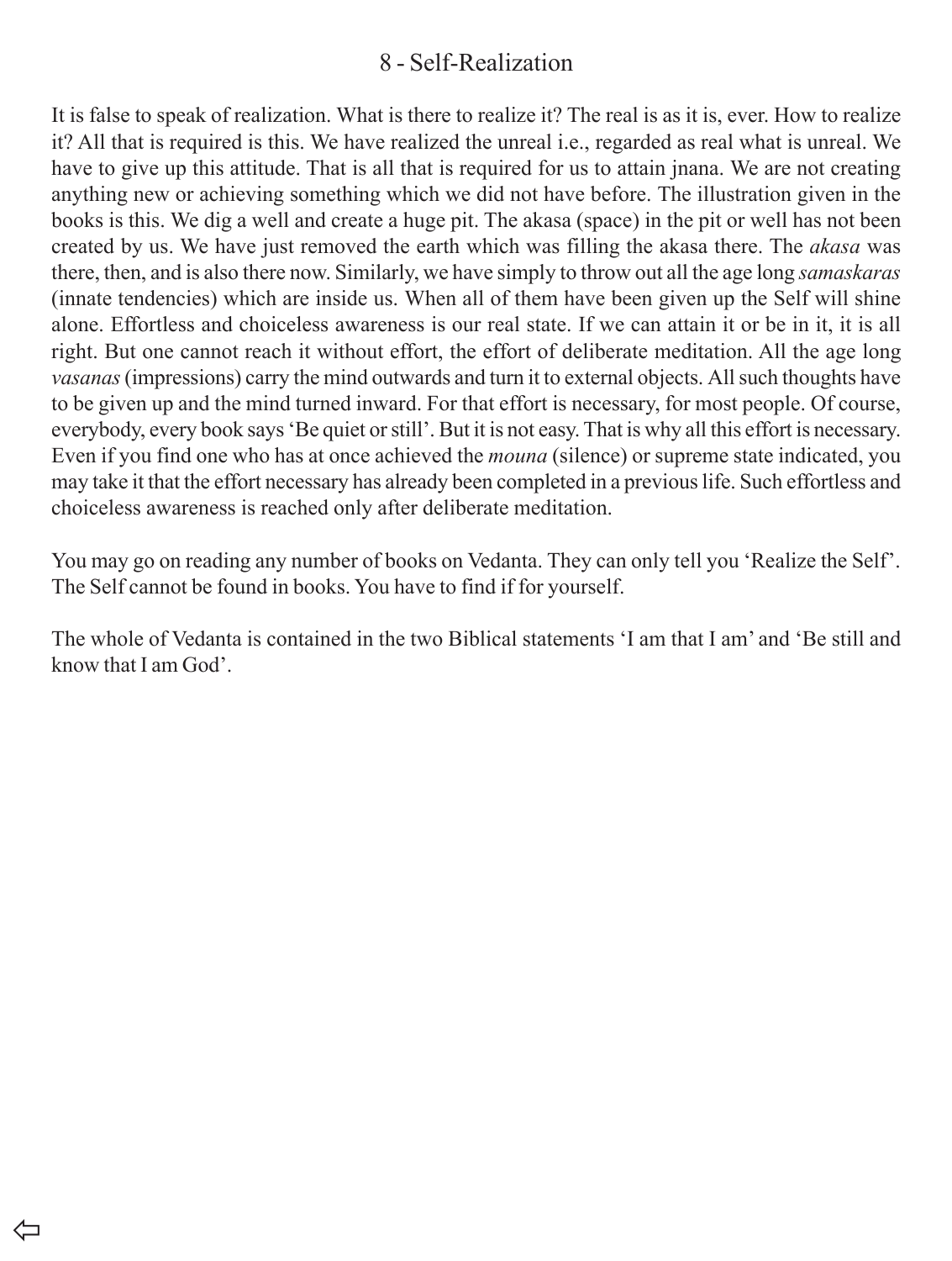# Glimpses of the Life and Teachings of Bhagavan Sri Ramana Maharshi

*By Frank H. Humphreys, R. F. C.*

# Prefatory Note

Humphrey's narration of his experiences with Sri Bhagavan is so simple and arresting that the readers find in it an excellent presentation of Bhagavan's teachings - - - *Publisher*

# Introduction

This is an impressive and instructive description by a young man (eager in search of Mahatmas for enlightenment) of his visit to, and experiences with Mahatma Sri Ramana Maharshi.

I took to him a bundle of photographs of great men including those of our Maharshi and Ganapathi Muni. I silently placed the bundle before him on his table and quietly went to Mr. L. Clift, another police gentleman whom I was then teaching. When I returned to the writer of this booklet an hour later, he invited me with the words: "There is the likeness of your Guru. Is he not your preceptor? Tell me.'' Thus saying, he pointed to me the photograph of our Ganapathi Sastriar separated from others. This act of his surprised me. I was caught and I could not hide me or my master. I had regarded (and I do still regard) Ganapathi Sastriar as My Guru.

About the end of 1911, he returned from the hills. One day when I was teaching him Telugu in Vellore, he asked me for paper and pencil and drew a picture of a mountain cave with some sage standing at its entrance and a stream gently flowing down the hill in front of the cave. He said he saw this in his sleep and asked me what it would be. Immediately the thought of our Maharshi, then dwelling in the Virupaksha Cave came to my mind and I told him about Sri Ramana Paramatma. From the day he saw Ganapathi Sastrigal in his dream, he had been asking and urging me to take him to the Sastriar. How he happened to meet Ganapathi Sastriar and how he was taken to the Maharshi, he has himself clearly explained in his book. Subsequently he took several independent trips to our Master whenever there was a doubt to be cleared or a question to be asked.

Now I shall relate what transpired in the presence of the Maharshi during his first visit to him. He saluted the Mahatma and remained in silent prayer and meditation for a few minutes. When permitted to talk, the first question he asked was, "Master, will I, be helpful to the world?'' The Mahatma's answer was "Help yourself, you will help the world''. The same question repeated had the same reply with observation that he was in the world but not different (separate) from it, nor was it different from him, and that therefore by helping himself, he would help the world - (meaning thereby the oneness of *Jiva* with *Atman*).

The next and the last question was: "Master, can I perform miracles as Sri Krishna and Jesus did?''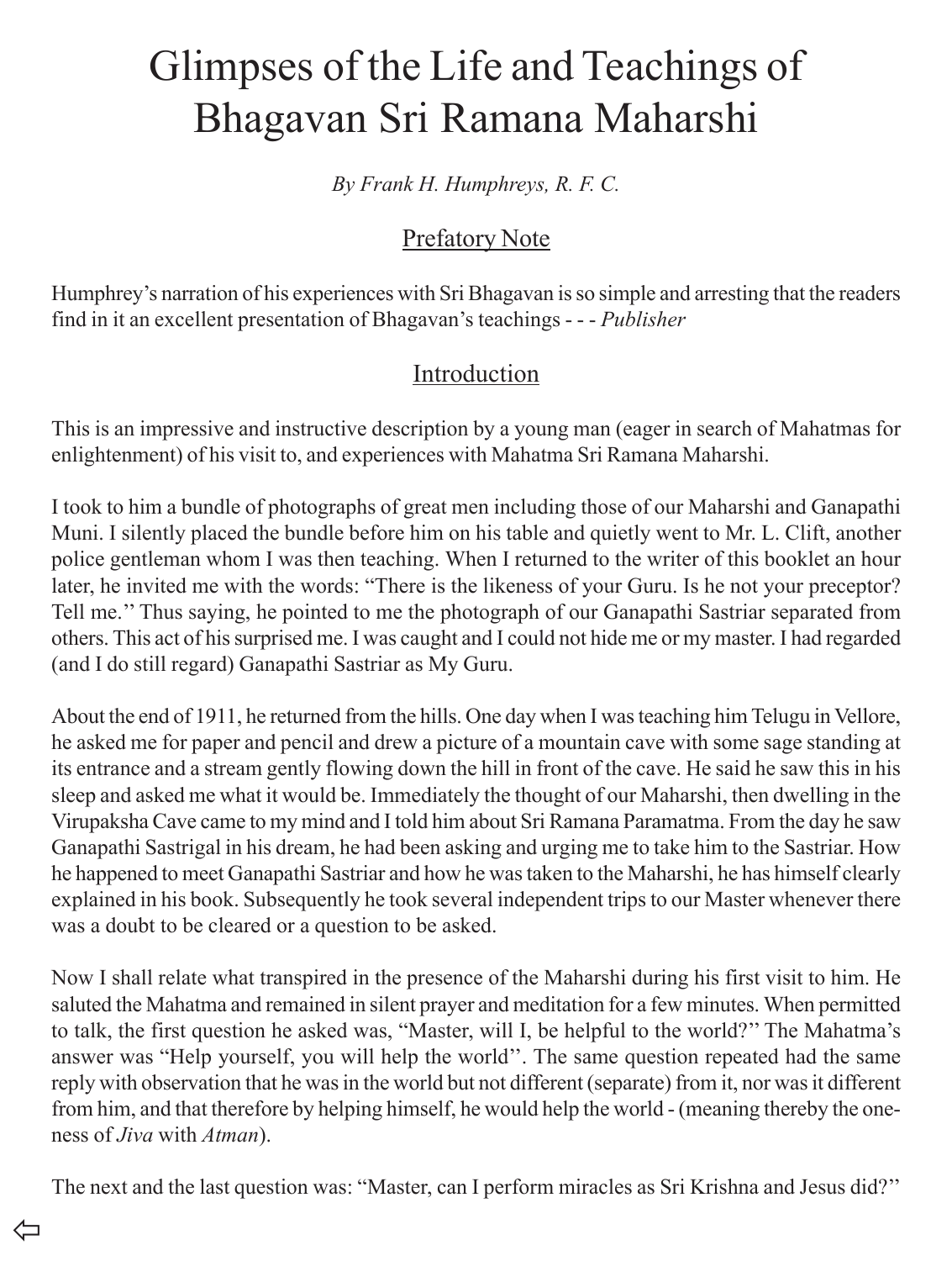This question was met by a counter question: "Were they, at the time when they performed miracles, aware that they were performing miracles?'' Mr. Humphreys, after a minute's silence, replied: "No, Master. They were only the media through which God's power did its work.'' How much importance can be attached to things mystic in nature is vividly explained in this book.

*S. Narasimhayya*

# 2 - Frank Meets His First Master

About three months ago, I met in my sleep a great man. I spoke about it to the Telugu Munshi here. The Munshi brought me some pictures. I picked out the man at once from the others. Last Friday, this man was coming through Vellore to go to a Theosophical Conference, at Tiruvannamalai. He does not belong to the Theosophical Society. All Masters work for the common good.

I learned later that he was the first Sanskrit scholar in India, and that is saying something out here where Sanskrit is the language of the Scriptures and every student of wisdom learns it. He knows the sciences inside out, and many languages. You remember how the Apostles suddenly "spoke with tongues.'' Well, there are people here, who have known this man all his life, and they know that up till one day, he did not speak a word of Tamil, a very difficult language. Fifteen days afterwards, he was able to give a long lecture in pure Tamil and to read it and write it as well as any of the professors.

I asked him how he achieved this feat and he replied, "By meditation.'' Think of that! no book! no grammar! simply meditating on God, as these men know how to, and asking to be taught Tamil.

# 3 - Frank visits the Maharshi

Then Sastriar told me to look the Maharshi in the eyes, and not to turn my gaze. For half an hour I looked Him in the eyes which never changed their expression of deep contemplation. I began to realize somewhat that the body is the Temple of the Holy Ghost. I could only feel His body was not the man, it was the instrument of God, merely a sitting motionless corpse from which God was radiating terrifically. My own sensations were indescribable.

# 6 - Franks Version of the Mahatma's Teaching

The phenomena we see are curious and surprising-but the most marvellous thing of it all we do not realise and that is that one, and only one, illimitable force is responsible for:-

- (a) All the phenomena we see,
- (b) The act of our seeing them.

 $\Leftrightarrow$ 

Do not fix your attention on all these changing things of life, death, and phenomena. Do not think of even the actual act of seeing them or perceiving them but only of that which sees all these things. That which is responsible for it all. This will seem nearly impossible at first, but by degrees the result will be felt. It takes years of steady, daily practice, but that is how a Master is made. Give yourself a quarter of an hour a day. Keep your eyes open, and try to keep the mind unshakenly fixed on That Which Sees. It is inside yourself. Do not expect to find that "That'' is something definite on which the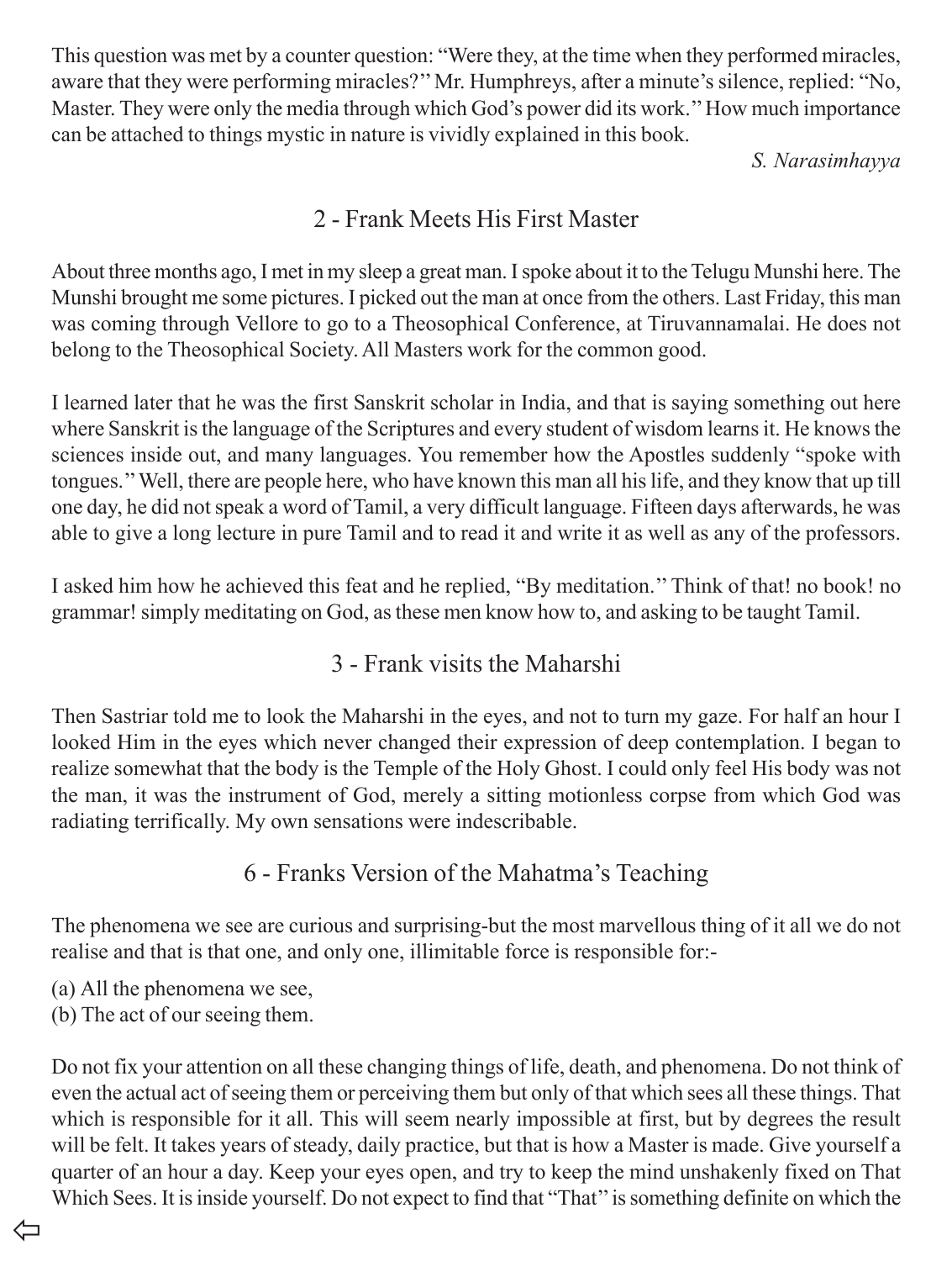mind can be fixed easily; it will not be so. Though it takes years to find that "That'', the results of this concentration will soon show themselves in four or five month's time-in all sorts of unconscious clairvoyance, in peace of mind, in power to deal with troubles, in power all round-always unconscious power. I have given you this teaching in the same words as the Masters give it to their intimate *chelas*. From now onwards let your whole thought in meditation be not on the act of seeing nor on what you see, but immovably on That Which Sees.

# 10 - Realisation

Realisation is nothing but seeing God literally. You must read all I write literally. Our greatest mistake is that we think of God as acting symbolically and allegorically, instead of practically and literally.

Take a piece of glass, paint colours and forms on it, and put into a magic lantern, turn on a white light, and the colours and forms painted on the glass are reproduced on the screen. If that light were not turned on, you would not see the colours of the slide on the screen.

So is it with an ordinary man. His mind is like the screen. On it shines the light, dulled and changed because he has allowed the many-sided world to stand in the way of the Light (God). He sees only the effects of Light (God) instead of the Light (God) Himself, and his mind reflects the effects he sees just as the screen reflects the colours on the glass. Take away the prism and the colours vanish, absorbed back into the white light from whence they came. Take away the colours from the slide and the light shines clearly through. Take away our sight the world of effects we see, and let us look only into the causes, and we shall see the Light (God).

A Master in meditation, though the eyes and ears be open, fixes his attention so firmly on "That which Sees,'' that he neither sees nor hears, nor has any physical consciousness at all - nor mental either, but only spiritual.

We must take away the world, which causes our doubts, which clouds our mind, and the light of God will shine clearly through. How is the world taken away? When, for example, instead of seeing a man you say, "This is God animating a body,'' which body answers, more or less perfectly, to the direction of God, as a ship answers more or less perfectly to her helm.

## 11 - Sins

Jesus, the man, was utterly unconscious when he worked His miracles, and spoke His wonderful words. It was the White Light, the Life, Who is the cause and the effect, acting in perfect concert. "My Father and I are One." Give up the idea "I" and "Mine". Can the body possess anything? Lifeless tools are both, unless the Light of God be shining through. These things which we see and sense are only the split-up colours of the One Illimitable Spirit.

## 12 - Worship

How can you best worship God? Why, by not trying to worship Him but by giving up your whole self to Him, and showing that every thought, every action, is only a working of that One Life (God) - more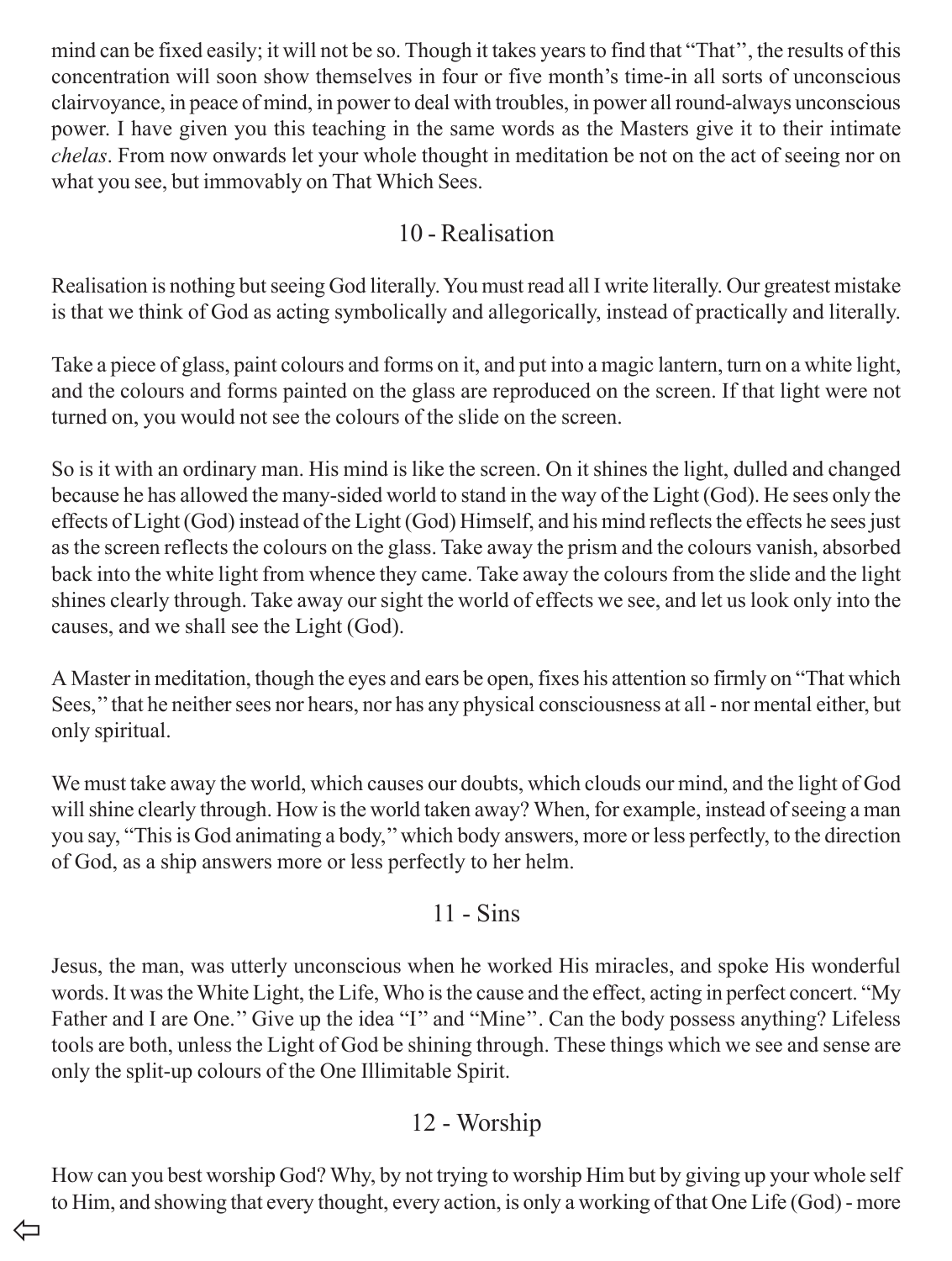or less perfect according as it is unconscious or conscious.

 $\Leftrightarrow$ 

God works perfectly in our unconscious virtuous actions. A Master when instructing is far from any thought of instructing; but to feel a doubt or a difficulty in his presence is to call forth, at once, before you can express the doubt, the wonderful words which will clear away that doubt. The words never fail and the Master with his heart fixed on God, realising perfectly that no action is a personal one, making no claims to have either originated the thought or to have been the means of destroying a doubt, saying never "I'' or "Mine,'' seeing only God in every thought and action, whether they be yours or his, feels no surprise, no especial pleasure to himself in having allayed your doubt. He never desires to feel pleasure. He says:

Who is it that feels pleasure? Why, God. What is pleasure? Why the appreciation - instinctive or otherwise - of God. Who is the so-called "I"? I is God.

God is pleasure. If I desire perpetual pleasure, I must forget myself, and be that which is pleasure itself, *viz.*, God.

A Master sacrifices his whole self, let it down as an artificial idea into the Ocean of God Who Is, and Who is, literally, the Material and the Cause of everything, and becomes the embodiment of happiness. Similarly he flings every personal desire aside, even the desire for virtue. He denies it being his own action and attributes it to God, till he becomes the embodiment of that personal virtue he once desired, and no one can come near him without being blessed. He is the embodiment of all virtues. Such is true worship and its results.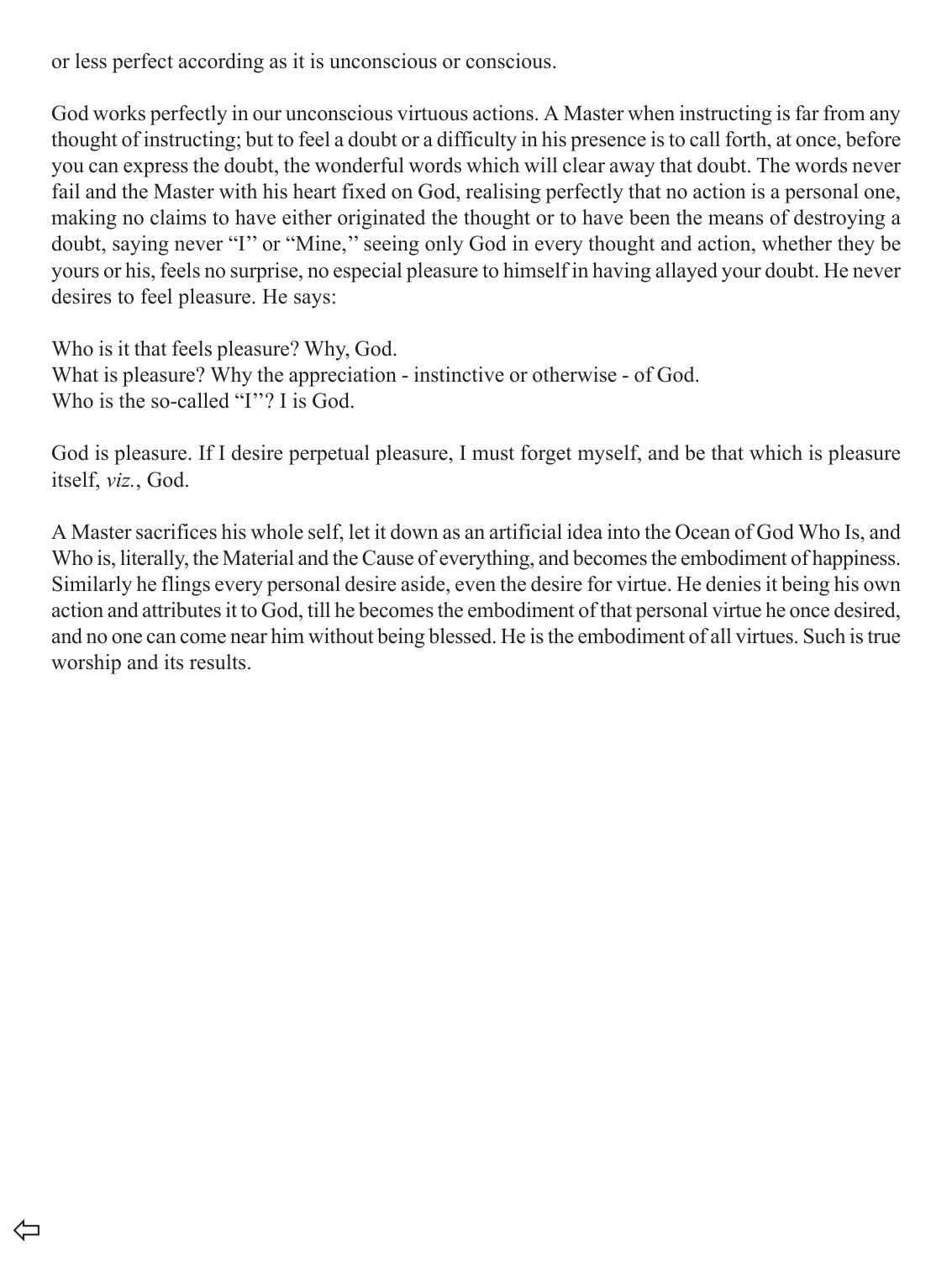# Guru Ramana

### Memories and Notes

*by S. S. Cohen*

"The whole universe is but a tiny ripple on" the infinite ocean of *Sat-chit-ananda* Ramana. I meditate on Him, the Sublime Indweller of the Heart-cavity, transcending all thought." (*Ramana Gita*)

### To BHAGAVAN The Dispeller of Ignorance

## PREFACE

This book, as its sub-title indicates, contains some of my reminiscences as well as the notes which I took down at odd times during my long residence in Ramanashram.

The memories of a close association with its celebrated Master Sri Ramana Maharshi, lasting for more than fourteen years, are vast, indeed, but the majority, being of spiritual nature, must needs remain unexpressed.

Part I contains these reminiscences - my first impressions of the Master, his spiritual influence on his disciples, the conditions prevailing then in the Ashram, some autobiographical reflections and episodes, etc.

Part II consists of extracts from my notebooks, where from time to time I jotted down the English translation of the Master's answers to questions almost as soon as they were given. They cover practically all the questions which a beginner on this path asks himself and which were actually put to him by me or in my presence.

Part III is the diary which I kept of the last two years of the Master's life. It describes, in particular, the closing scenes of his earthly career as an illustrious member of that divine race of Rishis, who for thousands of years have sanctified this land by their presence and by their sublime teaching of the Absolute. Seekers of whatever cast or creed, race or colour, have found in him their ideal of a perfect Master. With the crystal clear reason of Gaudapada and Shankara, and the peaceful, unwavering devotion (Parabhakti) to the supreme Quest, peculiar to the Vedantic Teachers and the path of *Jnana,* he satisfies both head and heart. Above all, the purity and love which radiate from him ceaselessly shed their beatific influence on all around him, justifying the appellation of "Bhagavan" given to him by his very early devotees when he was still in his teens, in consideration of his rigorous *tapas* and the original knowledge of the Absolute which he exhibited at that tender age.

*Vellore S.S.C.*

[Õ](#page-0-0)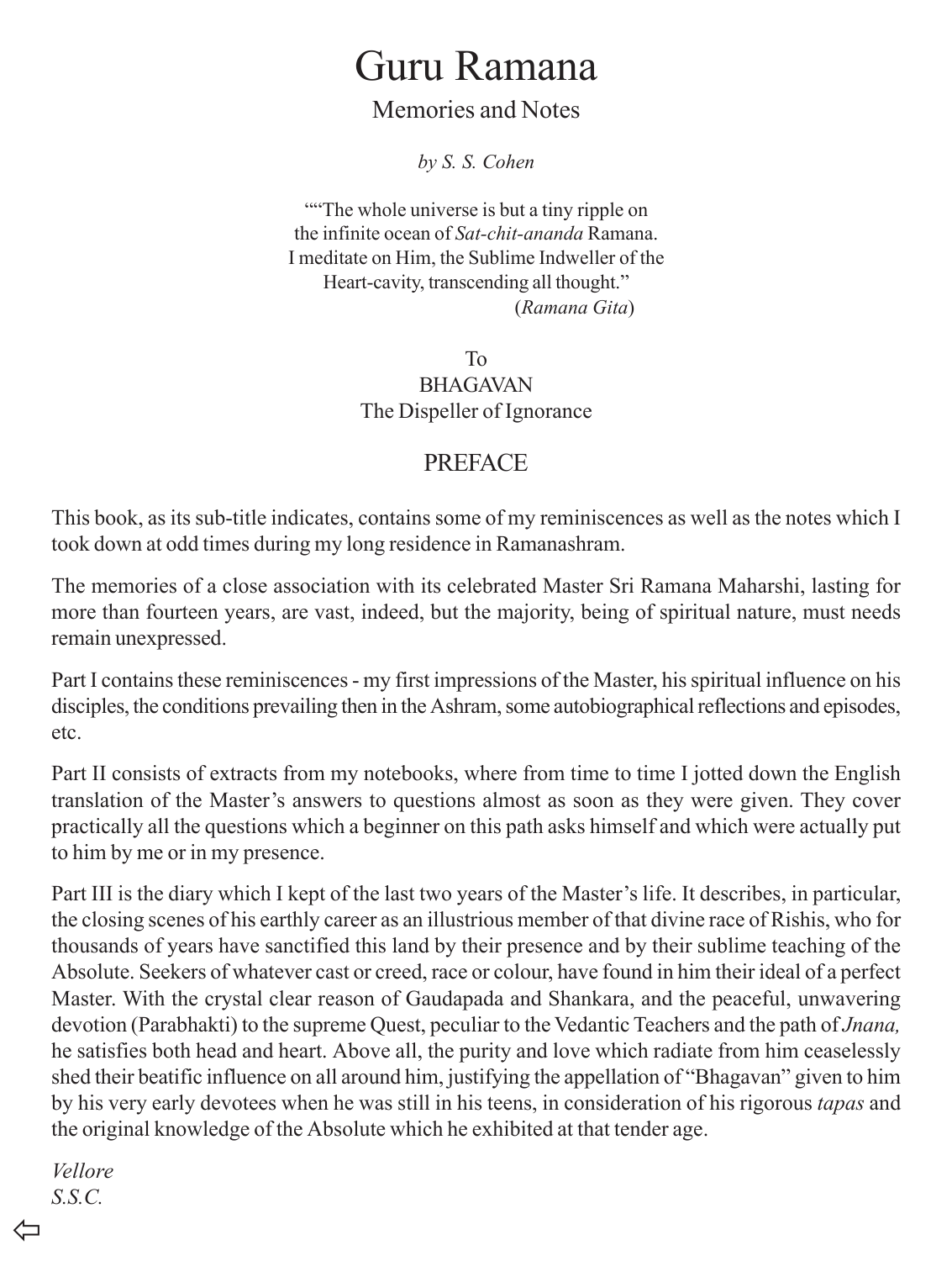#### **Part 1**

### Retrospect: Arrival

The third of February 1936, early morning, saw my horse-cart rolling on the uneven two-and-a-halfmile road from Tiruvannamalai railway station to Ramanashram. I was led to a small dining room, at the door of which I was asked to remove my shoes. As I was trying to unlace them, my eyes fell on a pleasant looking middle-aged man inside the room, wearing nothing but a *kaupina*, with eyes as cool as moonbeams, sitting on the floor before a leaf-plate nearly emptied, and beckoning me with the gentlest of nods and the sweetest smile imaginable.

I was alone in the Hall with him. Joy and peace suffused my being - such a delightful feeling of purity and well-being at the mere proximity of a man, I never had before. My mind was already in deep contemplation of him - him not as flesh, although that was exquisitely formed and featured, but as an unsubstantial principle which could make itself so profoundly felt despite the handicap of a heavy material vehicle. When after a while I became aware of my environment, I saw him looking at me with large penetrating eyes, wreathed in smiles rendered divinely soothing by their child-like innocence. All of a sudden I felt something fall in my lap and heard the jingling of keys - my keys! I looked up at the Maharshi extremely puzzled. The man - Sri Ramaswami Pillai - who had dropped them through the door behind me came in and explained that he had gone to the railway station on a bicycle and found the station master waiting for him. It appears that during the few minutes that the train had stopped at the station a passenger had providentially entered the very compartment I had vacated, and, seeing the keys on the seat, he picked them up, and, wonder of wonders! ran up to the station master and handed them over to him. The latter by an unusual flash of intuition surmised that the keys belonged to an Ashram visitor, whom he might have seen detrain in the morning, and awaited a claim for them. It was a series of miracles which occurred on my behalf in the short space of barely ninety minutes, of which I was blissfully ignorant, absorbed as I was in the entrancing personality of this magnificent human magnet - Sri Ramana Bhagavan. It is needless to say that from that day Ramanashram became my permanent home.

### Yatra: Pilgrimage

Three years, I said, had passed since that *grihapravesham* day, years of great soul-searching, of incessant attempts to penetrate the Master's mind, of reflection, study, meditation, and what not; years of extreme efforts to adjust myself to the entirely new conditions of life, of physical and psychical strain. They were admittedly intense years, in fact so intense, that I then felt that I must quit immediately, and informed the Master accordingly.

"Bhagavan,'' I said on a day then near my hut, "I feel a strong urge to go on a *yatra* (pilgrimage) to the South - Chidambaram, Srirangam, Rameshwaram ....'' but lo! a look on Bhagavan's face struck me forcibly with the thought "*Yatra*! what for? Are you still in doubt?'' I instantly remembered his words of long ago: "Where is the room for doubt? and, as if in reply to a verbal question from him, I continued: "No, Bhagavan, now I feel that I need a change for some months, which I intend spending in Hindu holy places.'' He smiled approval and enquired about the date and time of my starting, and whether I had made arrangements for my stay in the various places I was to visit. Extremely touched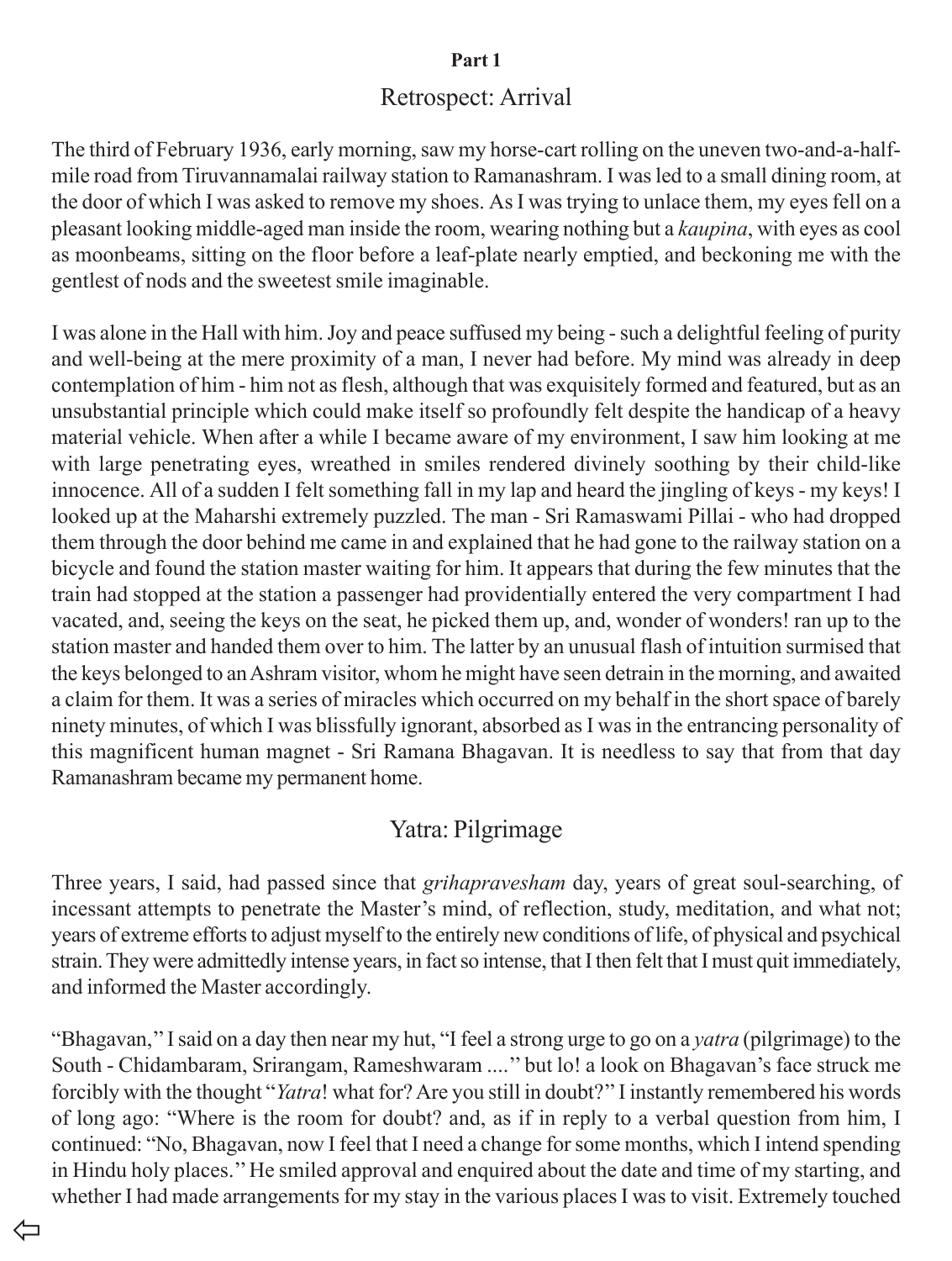by his solicitude, I answered that I was going as a *sadhu*, trusting to chance for accommodation.

For three months thereafter I lay on a mat in Cape Comorin, immensely relieved of the mental tension which the Master's physical form had caused me. In solitude I plunged in reflections of his blissful silence and calm response. The stillness of his mind haunted me everywhere I went - in the beautiful, gem-like temple of the youthful Virgin Goddess, on the shores of the vast blue ocean around me and the sand dunes, in the fishing villages and the endless stretches of coconut groves, which ran along the seashore and the interior of the Cape. I felt his influence in the depths of my soul and cried: "O Bhagavan, how mighty you are and how sublime and all-pervasive is the immaculate purity of your mind! With what tender emotions do we, your disciples, think of your incomparable qualities, your gentleness; your serene, adorable countenance; your cool, refreshing smiles; the sweetness of the words that come our of your mouth; the radiance of your all-embracing love; your equal vision towards one and all, even towards diseased stray animals.

#### **Part Two:**

### **Talks**

In the first year of my stay I was a keen and close questioner, mainly on the technique of meditation. Bhagavan's answers to these questions I recorded particularly carefully. Some of them appear here under my own initial C., or Mr. C. as that of the questioner. I have classified most of the notes subjectwise and, as far as possible, in chronological order, beginning with the light ones, for the convenience of the reader.

### Maya

Of all the aspects of Advaita philosophy that of Maya is the most difficult to understand, still more to explain. Some interpret it as ignorance, others as dream, others still as illusion, and nothing but experience can explain it satisfactorily. In the meantime considerable misunderstanding is created by explanations - the more it is explained, the more obscure it becomes.

*C.* - It is hard to conceive of God, the formless, giving rise to form.

[Õ](#page-0-0)

*Bh.* - Why hard? Does not your mind remain formless when you do not perceive or think, say, in deep sleep, in *samadhi*, or in a swoon? And does it not create space and relationship when it thinks and impels your body to act? Just as your mind devises and your body executes in one homogeneous, automatic act, so automatic, in fact, that most people are not aware of the process, so does the Divine Intelligence devise and plan and His Energy automatically and spontaneously acts - the thought and the act are one integral whole. This Creative Energy which is implicit in Pure Intelligence is called by various names, one of which is Maya or *Shakti*, the Creator of forms or images.

### **Meditation**

*C.* - I suppose efforts have to be made in the waking state, which implies that *moksha* can be gained only in *jagrat*.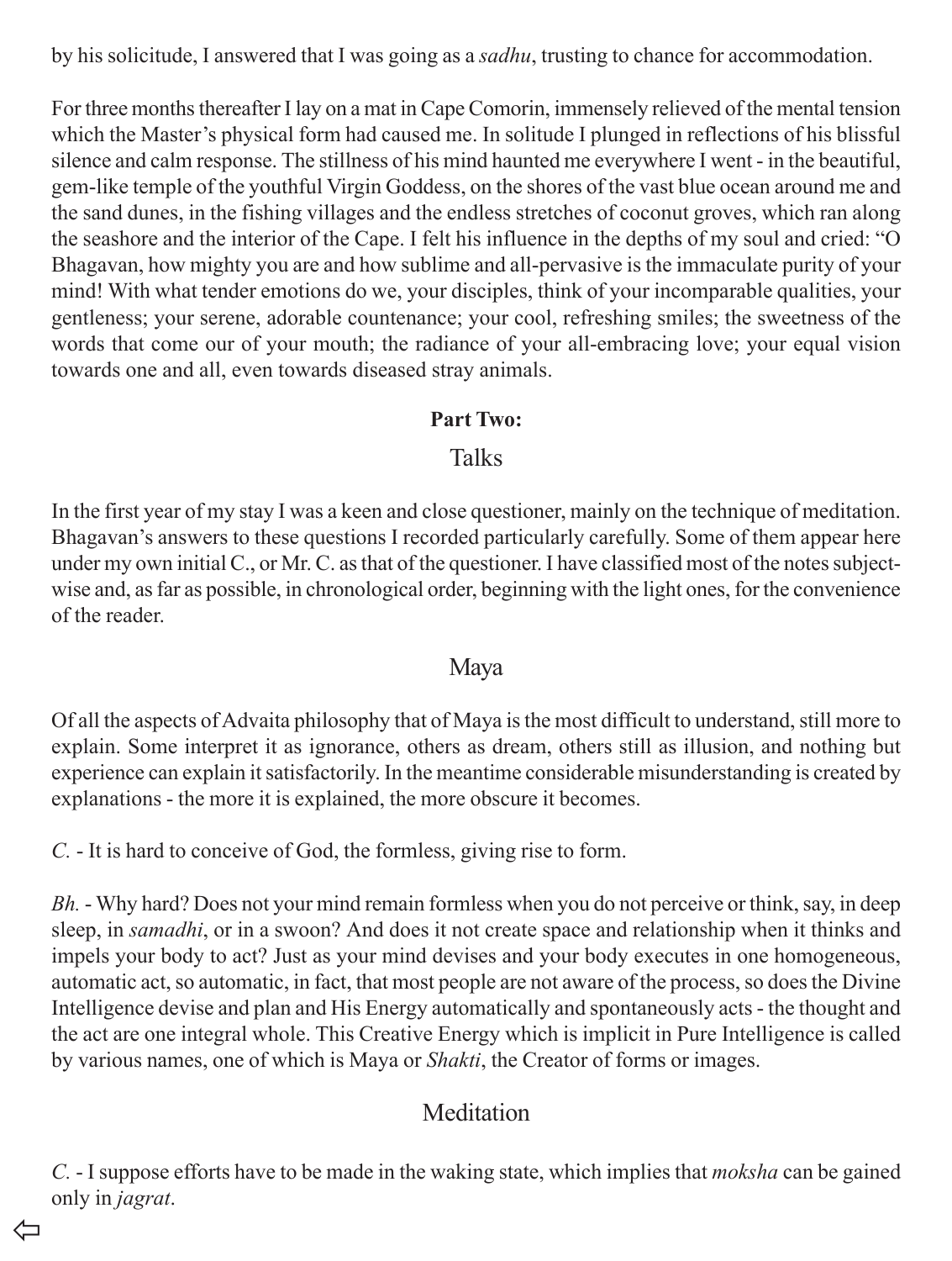*Bh.* - Quite so, awareness is necessary for mind control; otherwise who is to make the effort? You cannot make it in sleep or under the influence of drugs. Also *mukti* has to be gained in full awareness, because the Reality itself is pure awareness.

*C.* - There seems to be nothing but awareness, for to know anything there must be knowledge - we cannot get over that.

*Bh.* - Certainly. Subjective knowledge - knowledge knowing itself is jnana. It is then the subject as the knower, the object as the known and the knowledge which connects them.

*C.* - This last is not clear to me in this case.

*Bh.* - Why so? Knowledge is the light which links the seer to the seen. Suppose you go in search of a book in a library in pitch darkness. Can you find it without light, although you, the subject, and the book, the object, are both present? Light has to be present to unite you. This link between the subject and the object in every experience is chit, consciousness. It is both the substratum as well as the witness of the experience, the seer of Patanjali.

*C.* - Is the vibratory movement of the Centre felt simultaneously with the experience of Pure Consciousness, or before, or after it?

*Bh.* - They are both one and the same. But *sphurana* can be felt in a subtle way even when meditation has sufficiently stabilised and deepened, and the Ultimate Consciousness is very near, or during a sudden great fright or shock, when the mind comes to a standstill. It draws attention to itself, so that the meditator's mind, rendered sensitive by calmness, may become aware of it, gravitate towards it, and finally plunge into it, the Self.

*C.* - Is the I-I Consciousness Self-Realisation?

 $\Leftrightarrow$ 

*Bh.* - It is a preclude to it: when it becomes permanent (*Sahaja*), it is Self-Realisation, Liberation.

### **Part Three:**

## Diary: Introductory

The years 1948-50 saw the evening shadows gathering and closing on the mortal coil of the Master. Advancing age brought a series of mishaps to it - a fall, a nervous hiccup lasting many days, a clinging rheumatism, and lastly a malignant tumour, which inch by inch ate up the flesh of his left arm, poisoned his blood and, finally, rang down the curtain on a life, purer than which there has never been nor will ever be.

### **24 June 1949**

"On the 24th instant at 10-30 a.m. the Master was dozing. A female squirrel leapt on his couch and bit his thumb which he quickly pulled back and stroked, remarking, 'I'll not feed her.' Other squirrels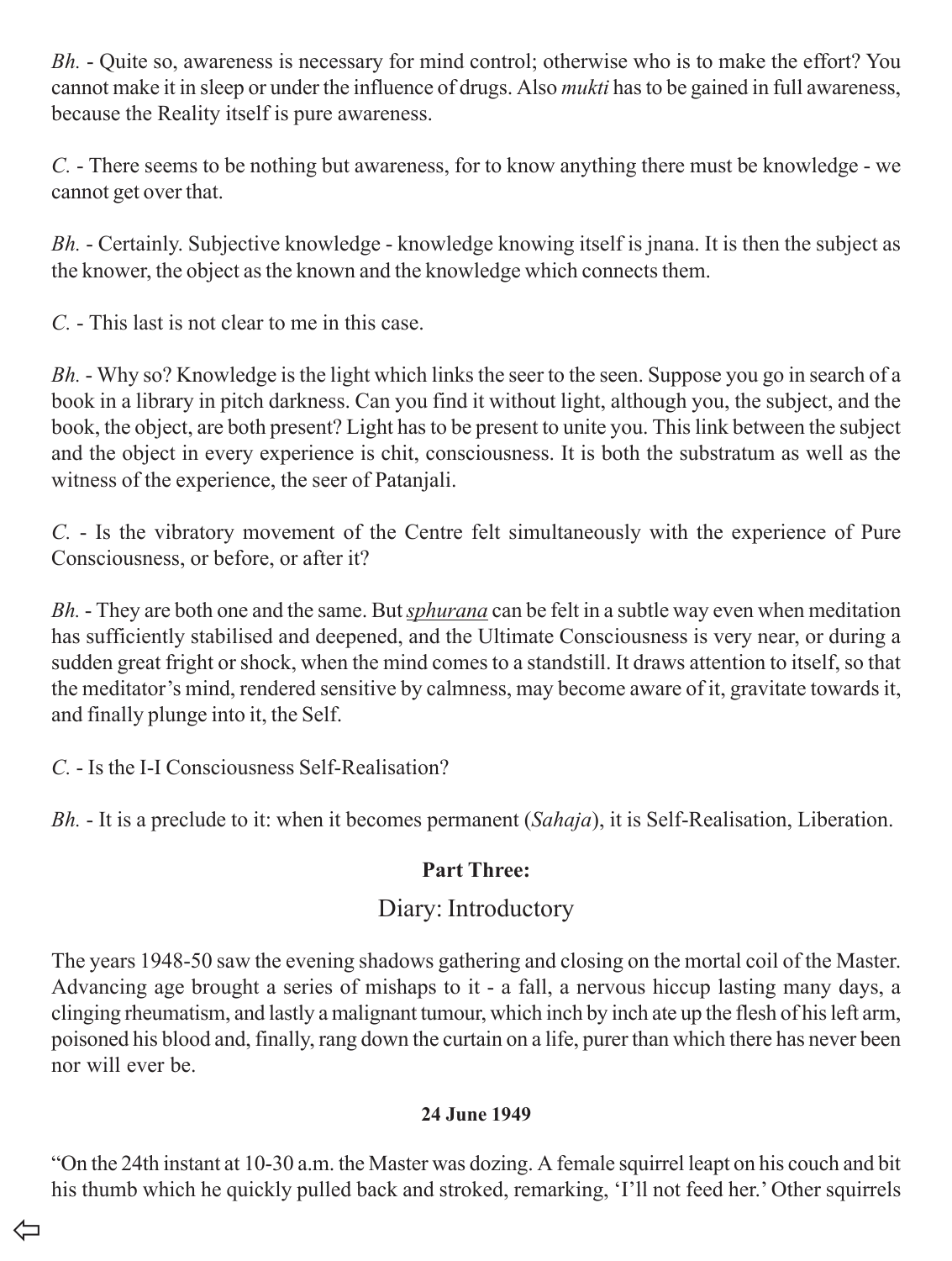crowded on his couch and for half an hour he continued to feed them with cashew nuts, one nut at a time to each. Then he turned to us and, pointing to one of them, said: 'This She-squirrel has been trying to fool me, thinking I do not recognise her, and so shall feed her. Once she comes from this side, once from the other, once from under the couch and once from above it. But I recognise her very well. She shall not have anything,' and laughed. At that the following vague thought crossed my mind: 'Where is the Christ's injunction that if a man slaps you on one cheek offer him the other?'

"Today a squirrel jumped from the window to the couch. The Master looked at it intently. He gave it a nut, then another and addressed it: 'Now go. Have you come to bite me again?' I quickly guessed that that was the guilty squirrel of four days ago and wondered how Sri Bhagavan recognised it and relented. Nevertheless, I asked him if my guess was right, and he confirmed it. After a while the same squirrel came back for more nuts. Usually the Master continues to feed the animals till of their own accord they cease to come. But to this one he refused to give again and, seeing it persisting, he lifted his fan in threat, which made it disappear at once. Then he sat with a pensive look and a faint smile on his face. After a while he turned to my direction, broadened his smile and softly spoke in Tamil in his usual telegraphic brevity to my neighbour:

'Even animals understand a rebuke and, if it is repeated a sufficient number of times, they learn to behave. Some of them are more sensible than some others...' This was immediately translated to me. I laughed, frankly admitted the vague thought I had had on the first day, and added that although I had never doubted Sri Bhagavan's wisdom, that thought needed the explanation, which made the Master nod approvingly.''

### **15 July 1949**

Even in a solemn moment like that, when life hung by the flimsiest thread, Sri Maharshi's solicitude for the guests and devotees occupied the first place in his mind; for he hardly rested than he called attendant Satyananda, who had supported his hip-joints in his journey to and from the bathroom, and whispered something to him, which was later explained as his declared desire that the dining routine should not be altered, which implied that he would not have his dinner alone in the *darshan* hall, as he had suspected such a plan was afoot, but as usual in the dining hall with others. The dining hall is situated at a great distance from the *darshan* hall and its southern entrance, by which the Maharshi usually enters, is preceded by seven steep steps. To go there for dinner would compel Sri Bhagavan not only to make the distance on foot, but also cross the terrible threshold of the hall, as well as climb all the seven steps, which is far more than his state of health would permit. A few of his important disciples went to him one after another and begged of him to consent to dine alone in the *darshan* hall where he sat, but he refused. Our hearts were in our mouths when the dinner bell rang at 7-30 p.m. and we saw him preparing to get down and walk. Walk he did, and with firm steps too, but in order to make him avoid the southern entrance, he was requested to enter by the northern one, which had only two easy steps, but he turned down the request by moving to the southern door and climbing the steep steps. He tottered for a while and, seeing the attendants ready to hold him, he stopped, turned to them and said: "If you leave me alone, I would walk far steadier,'' and entered the dining hall unaided.

#### **14 April 1950**

At about 9 p.m., Monsieur Cartier-Brassen, the French photographer, who has been here for about a fortnight with his wife, related an experience of his to me. "It is a most astonishing experience,'' he said.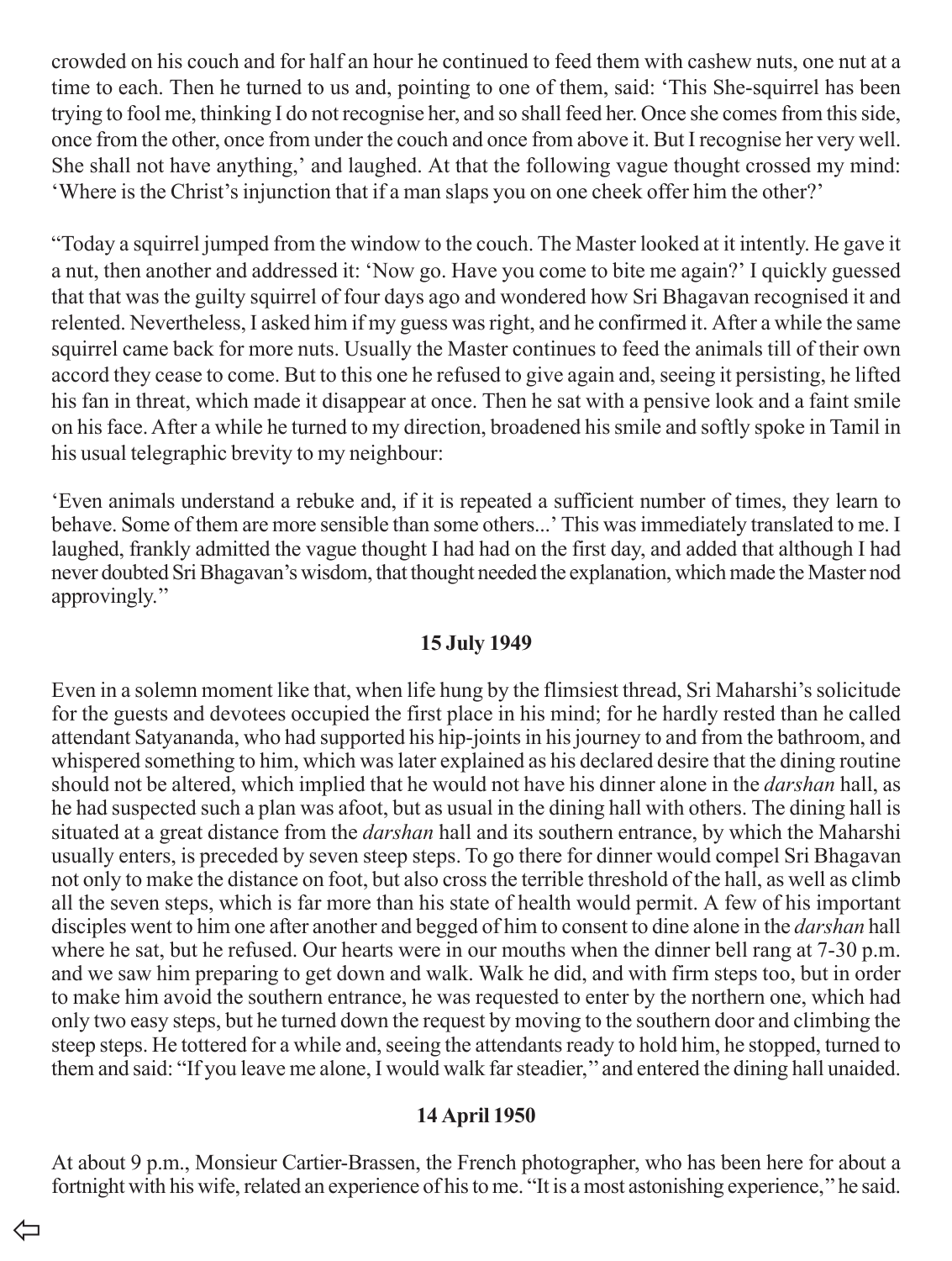"I was in the open space in front of my house, when my friends drew my attention to the sky, where I saw a vividly-luminous shooting star with a luminous tail, unlike any shooting star I had before seen, coming from the South, moving slowly across the sky and, reaching the top of Arunachala, disappeared behind it. Because of its singularity we all guessed its import and then raced to the Ashram only to find that our premonition has been only too sadly true: the Master had passed into *Mahanirvana* at that very minute.'' Several other devotees in the Ashram and in the town later told me that they too had seen the tell-tale meteor.

### **15 April 1950**

At 6-30 p.m., the body, which by then had received the homage of not less than 40,000 persons was carried in a decorated palanquin reserved for the Deity of the temple to the *samadhi*. Here it was placed in the same *yoga-asana* into a bag made of the finest *khaddar*, which was then filled with pure camphor and lowered into the small area reserved for it. Then the pit was filled to the brim with camphor, salt, and sacred ashes to protect the body from worms and rapid disintegration, and closed with masonry work.

All the English and Tamil papers which arrived this morning (16th April, 1950) from Madras gave wide publicity in banner headlines to the passing of the Maharshi. They also referred to the meteor which had been seen in the sky all over the State of Madras, hundreds of thousands of square miles, at 8-47 on the night of April 14, by a large number of people in different places and reported to the Press. These eye-witnesses had been struck by its peculiar look and behaviour, which led them to ascribe the strange phenomenon to the passing of a great spiritual soul. Such a mass of evidence speaks for itself, if evidence need be.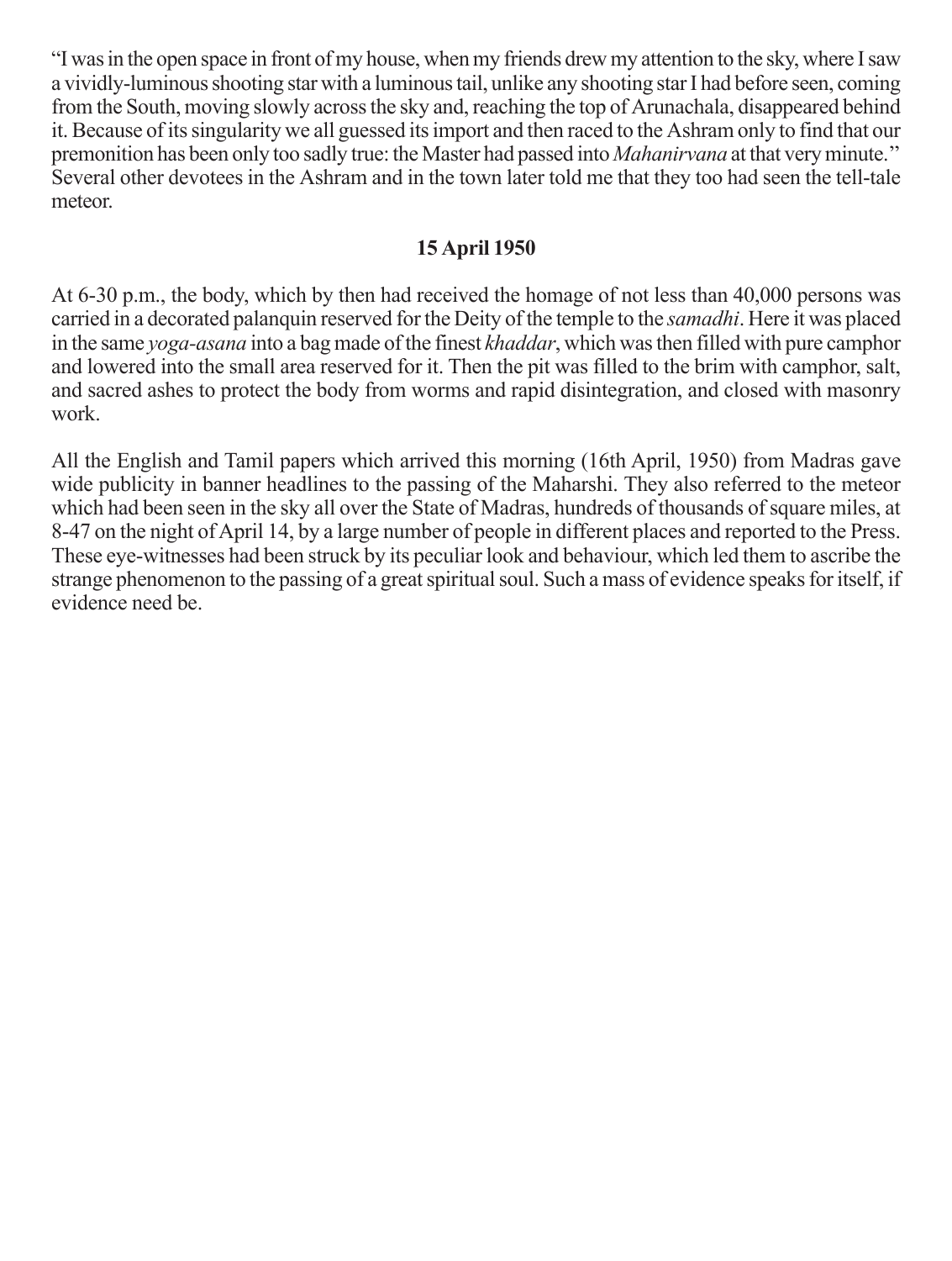# GURU-RAMANA-VACHANA-MALA

### *By Who*

### Publisher's Note

Sri Ramana's words in any shape are always welcome to the intelligent public either in India or elsewhere. The poet-scholar-devotee Sri Muruganar, was a man of retiring disposition and deep understanding. He was a Tamil scholar or rare accomplishments, now leading a saintly life in the neighbourhood of the Asramam. For several years he had been in personal attendance on Bhagavan Sri Ramana Maharshi and ever since 1926 in close touch with Him whose profound teachings were written down by him in his own inimitable way in Tamil. These are now made available in English to the interested public by 'Who' (Sri K. Lakshmana Sarma), who himself had been in close touch with Sri Maharshi for over twenty years and whose book Maha Yoga is still a classical text in Ramana literature. The contents of this book associated with these three names will, I am sure, be eagerly read by all.

*Publisher*

# Guru-Ramana-Vachana-Mala

### **Translation**

*The original of the present translation of Guru-Ramana-Vachana-Mala is mostly a Sanskrit rendering of selected verses from the Guru Vachakakkovai of Sri Muruganar, which is in Tamil, with a few more added, embodying the oral teachings of Bhagavan Sri Ramana.*

### Introductory Verses

1. Obeisance to the unique Being, the One Self in all, namely the serene and unfathomable Bhagavan Ramana, who has no ego and no possessiveness.

2. The compilation of the oral teachings of Bhagavan Ramana, made by the saintly Muruganar, is here rendered into Sanskrit.

3. This work, named Paramartha Dipa, is the essence of the Vedanta and is (hence) worthy to be studied many times over by the seekers of the State of Liberation.

**′⊐**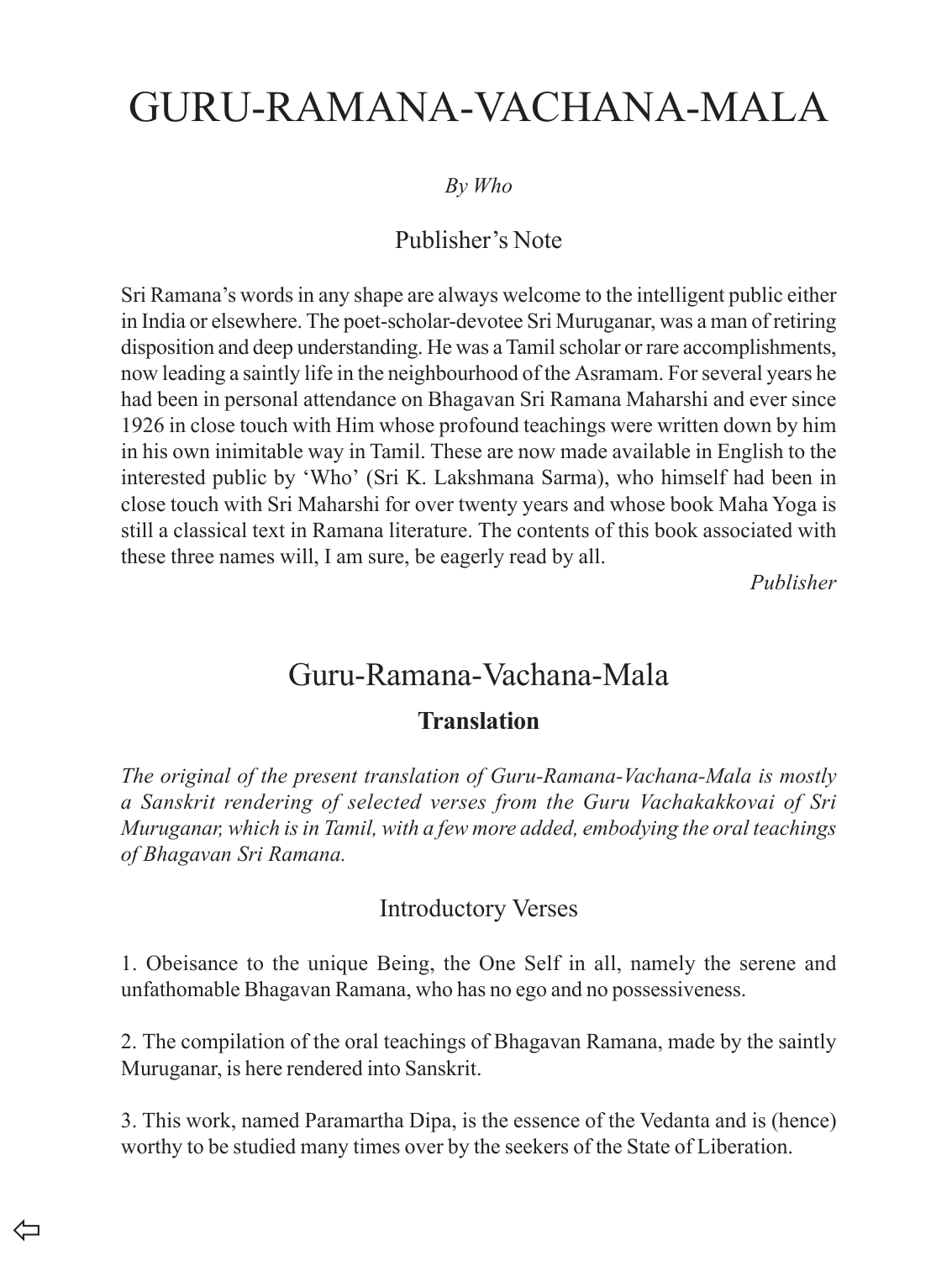### Chapter I - Discrimination

### **1. The Truth about the World**

12. As the dog conceals the stone (of which it is made), when taken to be a (real) dog, and is (seen to be) only stone, and not a dog, when its truth is known, so is this world (in the states of ignorance and of illumination respectively).

13. So long as this world appears, its substance, the Real Self, does not appear; when the world ceases to appear, the Real Self appears as He really is.

### **2. Desirelessness**

29. The seeker of liberation must understand that the truth of desirelessness is the prompt extinguishment of every thought, as and when it arises, in its source (the Heart), by the practice of the Quest.

### **4. The Truth about Bondage**

66. The *jiva* (individual soul) who is called 'I', does not really exist; if he exists at all, then he is just the Supreme Reality, just as the seeming snake is just the rope (in which it appears).

71. This *jiva* who has sprung from the Infinite Being, like a bird springing up from its nest and wandering in the sky (and necessarily returns to its nest), will surely (return and) merge into its Source, namely the Infinite, even in spite of hindrances.

### **5. Inferential Knowledge**

80. When mirage-water serves to quench thirst, and painted fire to cook meals, then deliverance can be had by mere book-knowledge.

### **6. Devotion**

103. God's grace consists in the act that He shines in the heart of every one as the Self; that power of grace does not exclude any one, whether good or otherwise.

### **7. The Truth of the Guru**

125. He that has (himself) crossed the ocean of relativity can (alone) help other men to cross (the same); an unenlightened person elected (as Guru) by another unenlightened one is like a blind guide to another blind one.

143. As a deer seized by a tiger (cannot escape), so a disciple on whom the Guru's gracious looks have rested will never be let go, but will surely be led to the State of Kaivalyam (The State of Liberation).

[Õ](#page-0-0)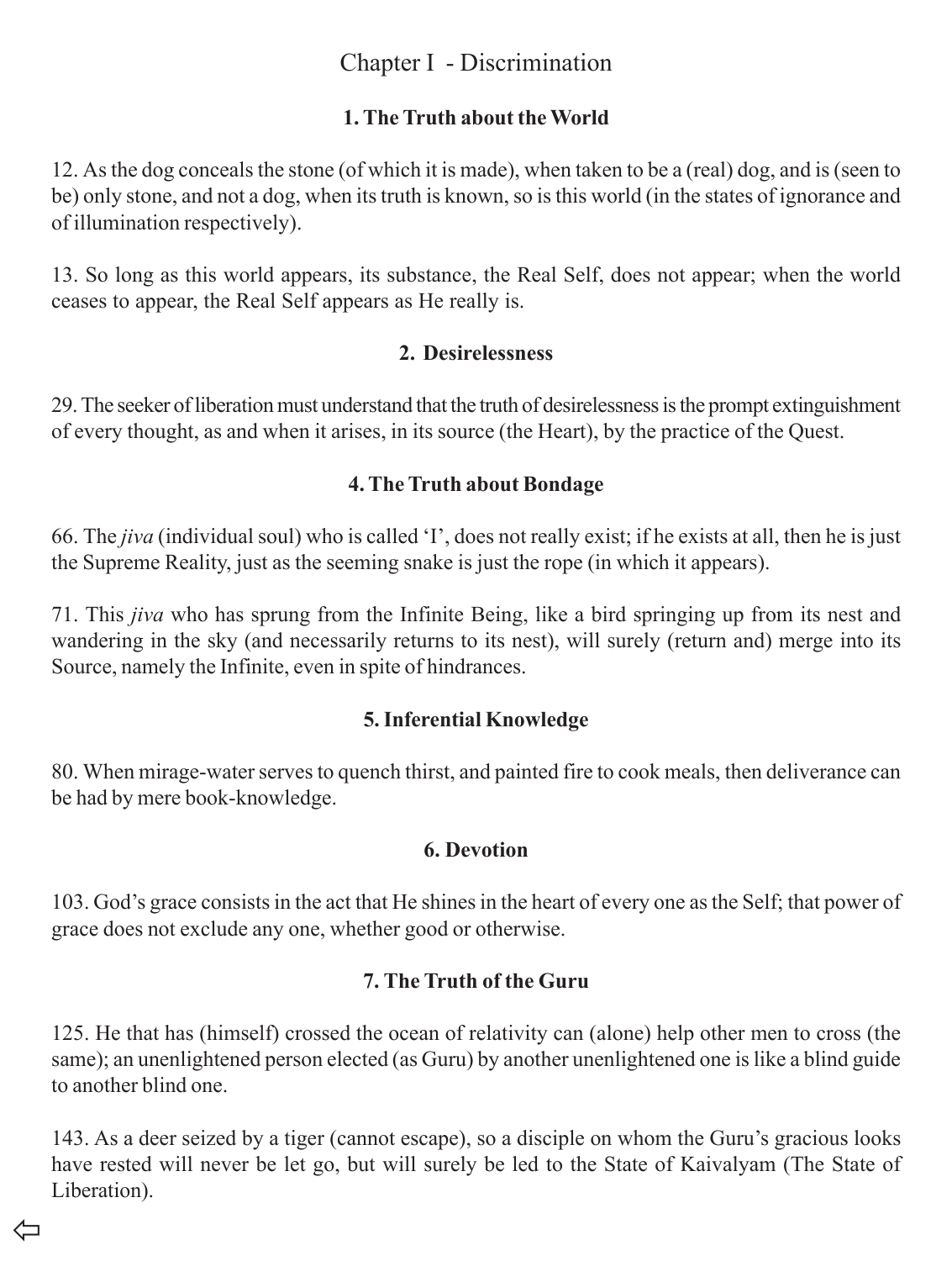### **8. Quest of the Self**

148. Oh mind, thou hast already suffered, thinking 'I am a *jiva*;' do not fall into worse delusion by believing 'I am Brahman;' in the Transcendental State there is no one answering to the name  $\alpha f'$ .

152. The state of liberated Being can be reached only by dying; but dying does not consist in destruction of the body; one should understand that true death is the extinction of the ideas 'I and mine'.

### **9. The Conduct of the Sadhaka**

174. The mightiest *tapas* (mental discipline) is to remain at peace, giving up egotism and the notion of doership (in actions), by the understanding that God does everything.

188. It is better for the *Sadhaka* to be in a worldly position arousing compassion from other men, than for him to be in a state to be envied by them.

### Chapter III - Experience

### **10. Liberation**

219. There never was any bondage for the Self who is the only Reality (there is); He is ever free and aware; the one that is bound is the illusory *jiva* (ego).

238. The Supreme Silence that arises as pure Consciousness on the death of the ego, through the mind becoming free of thoughts in the heart, is the transcendental speech.

### **11. Non-Duality**

247A. Various questions and answers are possible in the language of duality, not in the Silence of Non-Duality; thus did Acharya Ramana set forth the transcendental nature of Non-Duality.

### **12. Consciousness**

263. The triad of knower, knowing and known does not exist in the Transcendental State; Consciousness is the very nature of the Self.

275. This Pure Consciousness, which is the nature of the Real Self, is uncaused, eternal, transcendental, the moveless basis of the bits of objective knowledge coming to living beings.

### **13. The Real Self**

287. That Pure Consciousness which is the Reality, and which shines without a break as 'I am I' when the mind becomes calm, is the Supreme Bliss.

[Õ](#page-0-0)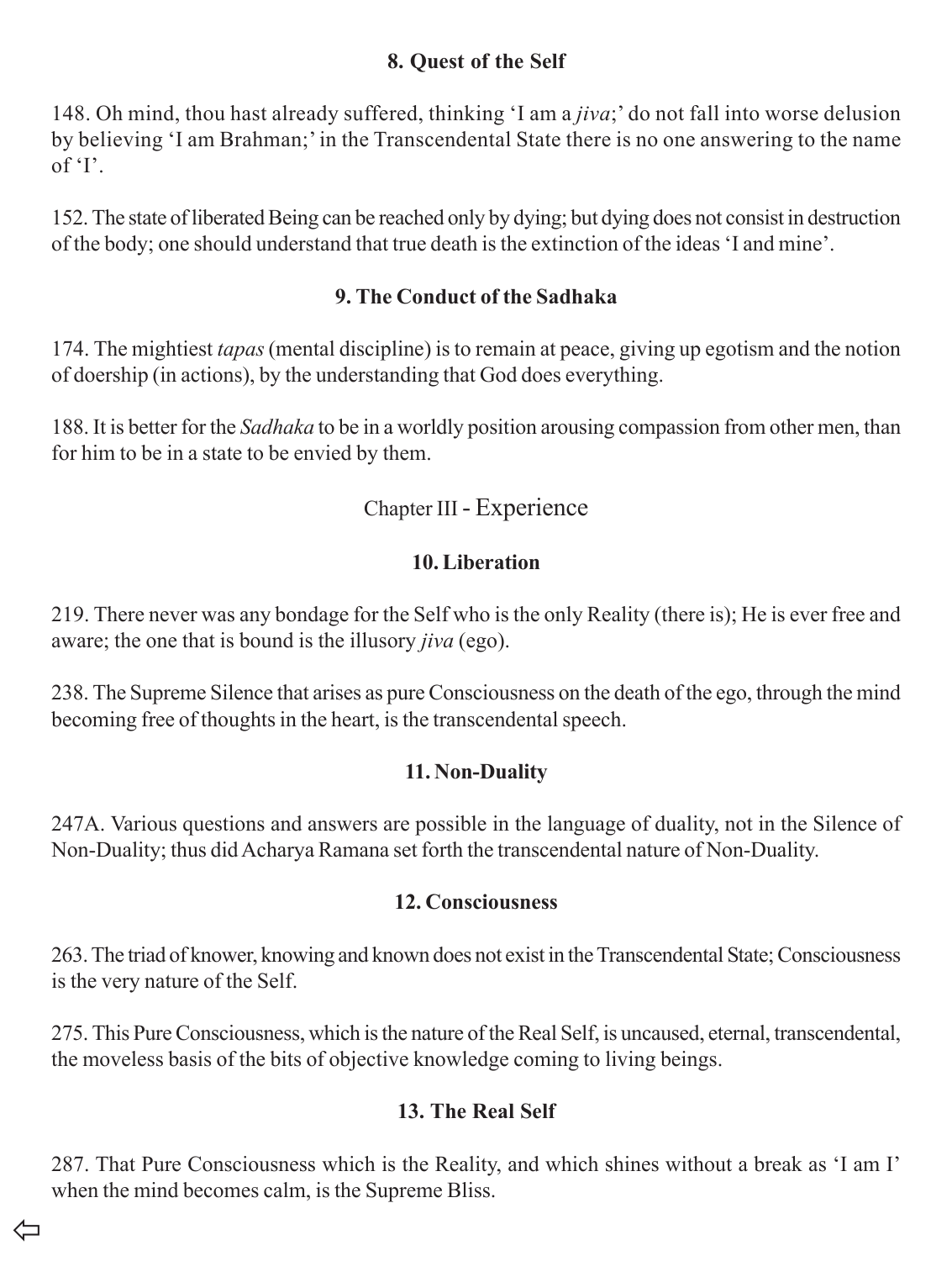299. That sleepless, unwinking Deity who directs the intellects from within, unknown to them, is the Self.

### **15. The Jivanmukta**

312. He whose mind is swallowed by the Light of the Self is not affected as before by anything whatever, though seeing, hearing, smelling, eating foods, breathing and walking (as before).

347. He that meditates on the true nature of the *Jivanmukta* who is identical with Siva as the Self of all through the death of the mind, obtains Experience of the Self.

#### **16. Conclusion**

349. Long live Arunachala; long live Sri Ramana; long live His devotees; long live (also) this Paramartha Dipa, called Guru-Ramana-Vachana-Mala.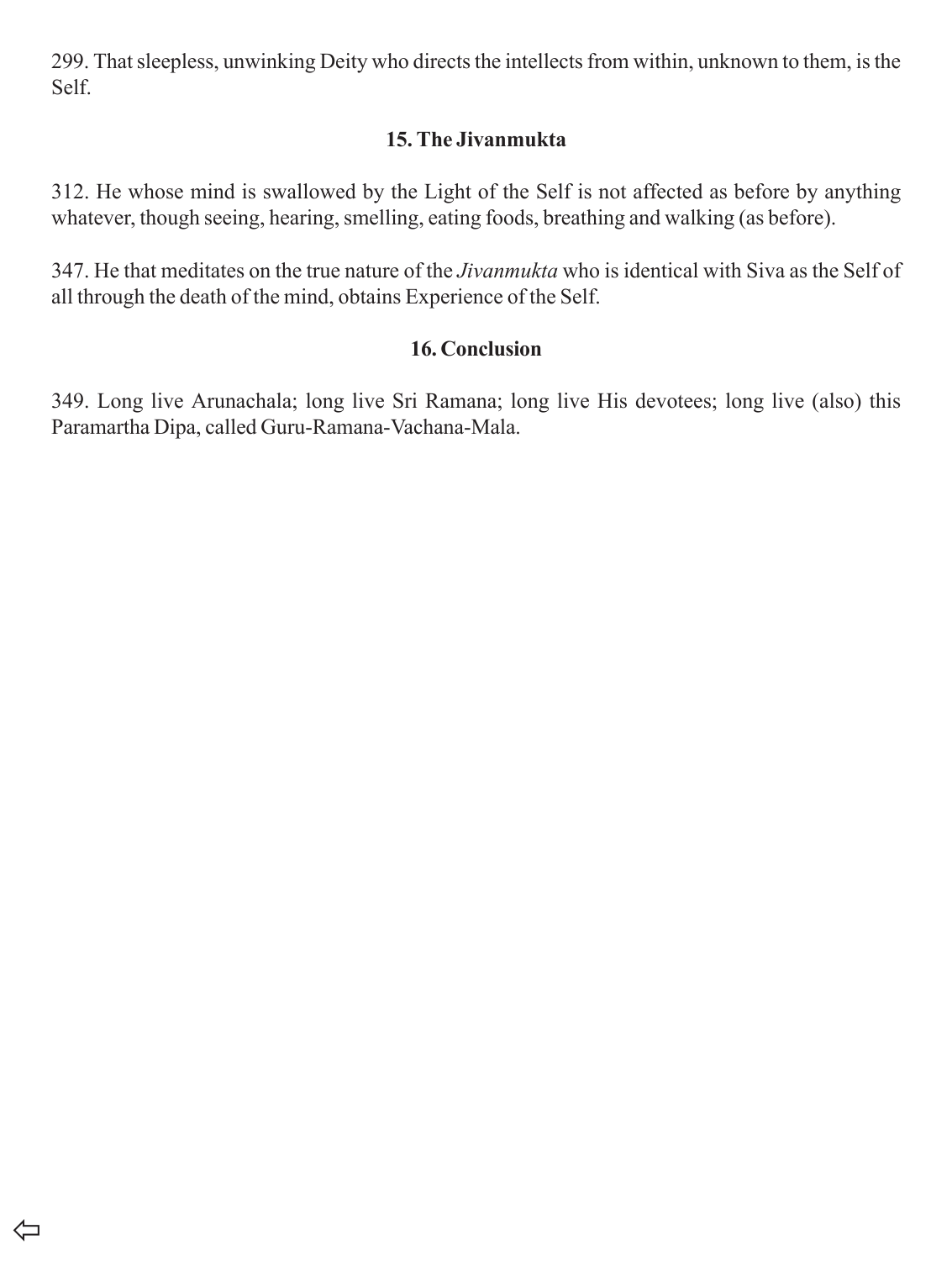# Hunting The I

*by*

*Lucy Cornelssen*

# The Setting

There is a certain mountain, belonging to the Eastern Ghats, about 200 km south-west of Madras, named Arunachala, meaning 'Hill of Fire' or 'Hill of Dawn'. The Puranas claim that it is the most ancient mountain on earth. Folklore, legend, fairy-tale? Well, geological research has confirmed the 'fairy-tale'.

Thus the feet of the Hindus, children of this country, and those of the foreign travellers do not touch merely rocks and sands and mud, but their minds are given to a long and awe-inspiring history of civilisation over many centuries, and their very hearts feel here the touch of a deeper mystery, though wrapped up for ever in the silence of an inscrutable past.

Thousands of Indian legends and parables are at the same time veiling and revealing the living Truth about God, Man and World. In this legend of Arunachala, Brahma stands for buddhi, the reason, Vishnu for ahamkara, the ego of man, Siva for Atman, the secret of man's true Nature. Neither reason nor ego can, of their own talents, reach the Supreme Atman, the Supreme Self, the true nature of man; they have to submit. Only then the Atman reveals Itself.

# Investigation

Is it not our birth right to be happy? It is. Then why have we to struggle and to fight and still miss it? Because of a single error of ours: We do not know ourselves properly, and by that same error everything else is spoiled. Nor do we know what happiness is. Real happiness needs no struggle nor endeavour, no reason nor cause; it is inherent in the real 'I'. However you and I, we live on a wrong 'I', as it were. That is the mistake which has to be removed before we can claim our birthright on real happiness. So says Ramana, the Maharshi. And he advises us to dive deep into ourselves with the question: 'Who am I?' It seems that thinking, feeling and willing are functions of the body, or, to be more specific, of its brain, a biologically reacting mechanism which serves the body properly without needing an 'I' for that purpose. But still there seems to be an 'I', because we are conscious of it vividly even now, at this moment, when it appears to lose its last foothold!

Hold it! Keep very quiet and observe: This 'I' does neither think nor will; it has no qualities, is neither man nor woman, has neither body nor mind; it has no trace of the 'person' which you had in mind during your previous questions about the 'I'. It simply is conscious of itself as "I am''. Not 'I am this', 'I am that'; only 'I am'.... But beware: It's not you who has this 'I' ... Consciousness as an object, but this Consciousness is your real 'I'!

This attitude of aloofness, of detachment, has to be kept and practised as often as possible throughout the day. Because the moment you are perceiving something and re-acting on it, being interested or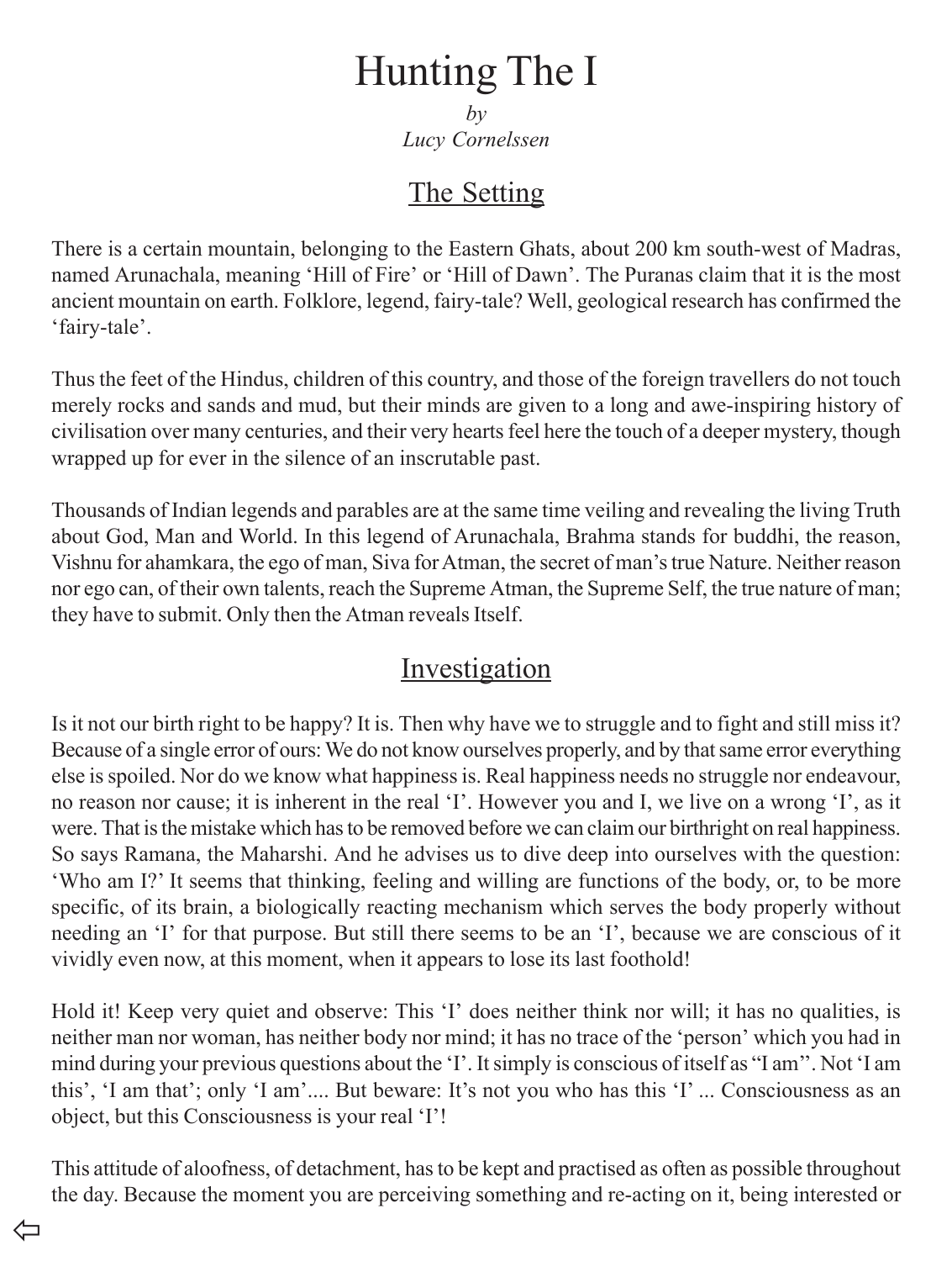emotionally involved, positively or negatively, you have covered up the silent, neutral, pure, witnessing 'I' by the reactive aggressive, personal 'I'.

Accordingly the sadhana of hunting the 'I' includes the practice of attention to our own perceiving, with the purpose of cutting it short just before the stage of reacting sets in. In practicing this kind of detachment the seeker will soon get to a state of pure awareness, which is no longer 'perceiving'.

# Meditation

If we do not resolve to attack the deadly enemy in every nook and corner of our daily life, we shall never get rid of this ghost which we have pampered unconsciously for so long. But what is the means?

There is only one way to overcome the ghost .... to watch it. Do not fight, do not resist. Only try to watch it, quietly but ceaselessly. In other words, develop an unconcerned witness-consciousness towards men, things and happenings without, but particularly towards yourself within. It means to carry on the calmenss of the mind gained in your meditation to cover your whole day. You will distinctly feel it as an undercurrent of peace and detachment.

# Obstacles and Pitfalls

The one which soon will betray itself as a great deposit of obstacles is the so-called mind, with its main qualities, restlessness and dullness. Don't try to attain something! Sadhana is meant to remove only. Deny reality to everything, including yourself. It is not you who realises the Self; the Self reveals only itself. To whom? To Itself only. Don't fight against your 'I'! Every resistance is strengthening the 'I' because the motive-power behind resistance is 'Will'! Don't suppress either! Because a suppressed thought, feeling or intention is bound to rebound! The mark by which this pitfall is recognised is 'I' have realised.... This 'I' can only be a 'wrong I', because it is not the 'I' that realises.

With this idea he gives his 'personal I' a strong chance to develop into a 'spiritual I', which is much worse than his original quite ordinary 'I', strengthened by all his previous spiritual effort. The result is a spiritual pride, the worse the more advanced the sadhaka has become, because his attainments, serve only to confirm his 'right' to be proud of his success.

His is a journey like that in fairy-tales, when the hero has to go through many adventures, to fight against many enemies and even demons, to win the princess at the end. The further he proceeds, the mightier the obstacles. The new and definitive disguise of his ego .... I is 'the Guru', and this last and most powerful pitfall never releases him, because he never recognises that he is its victim. There are nowadays many whose Guru-pitfall caught them even much earlier on their path.

# The Snake in the Rope

The real guru is one who has realised the Self.

 $\Leftrightarrow$ 

If you are ready for him, he will meet you without any searching for him on your part. And only then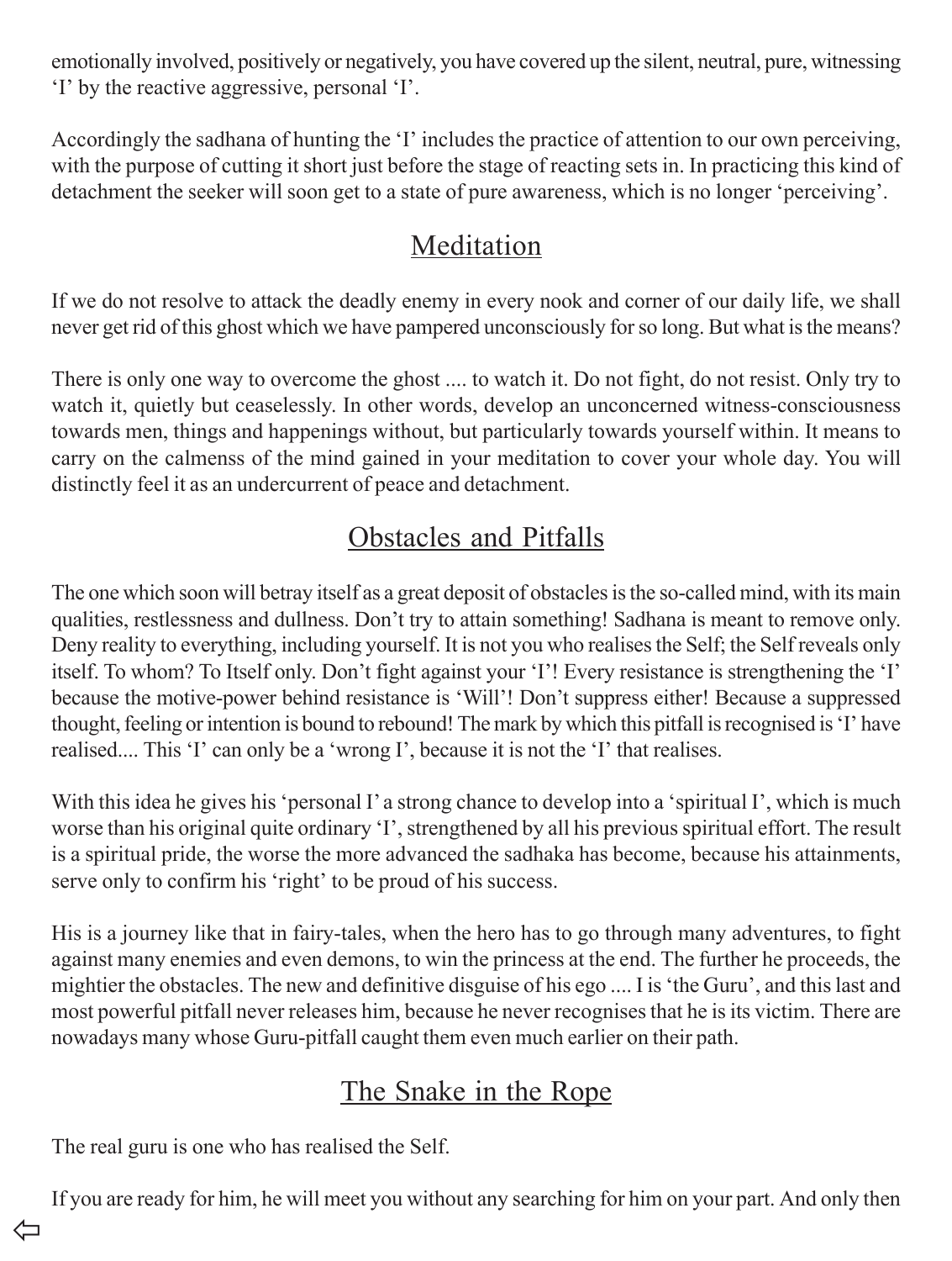can you be sure that he is the guru for you.

Even the first quest after the meaning of life is already prompted by the inner, the real Guru. There is a beautiful experience of Moses, preserved in the tradition of Islam. When he complained, "O Lord, where shall I seek to find these?'' he heard the answer, "Thou wouldst not seek Me if thou wouldst not already have found Me!'' ESP-experience belongs to the 'personal I'. The teachings of the sage of Arunachala revolve around "hunting the 'I''' until it submits. To seek and attain siddhis means to strengthen it. That settles the matter once and for all. Sanyasa is meant for one who is fit. It consists in renunciation not of material objects but of attachment to them. Sanyasa can be practised by any one even at house. Only one must be fit for it (T 588).

It is the sovereign wisdom of this mysterious land, lost in the sea, in the 20th century just as it was milleniums ago, when it was expressed in 'Manu's Law for Sannyasins':

*"He should not wish to die, nor hope to live, But await the time appointed, as a servant awaits his wages. He must not show anger to one who is angry. He must bless the man who curses time. He must not utter falsehood. Rejoicing in the things of the spirit, calm, Caring for nothing, abstaining from sensual pleasure, Himself his only helper, He may live on in the world, in the hope of eternal bliss''.*

 $\Leftrightarrow$ 

Thus sannyasa is neither showy, nor brilliant, nor very attractive a path, but just one on which Truth is likely to meet the wanderer, provided he is a true sannyasi.

## Awakening

The true Jnana-Sadhana is 'hunting the I' until you reach the mysterious 'I am that I am' by which the Supreme Power revealed itself to Moses (Exodus 3, Verse 14). This method was already known to the ancient sages but later neglected. Ramana Maharshi did not pick it up at random. When he awoke in his Great Experience to the real 'I', the Self, he recognised once and for all that 'personal I' belongs to another dimension of consciousness than the true I. He also recognised that to find its source and hold on the wrong 'I' was the way to get beyond this relative consciousness with the pure Awareness of turiya, that Knowledge which is Be-ing.

Going beyond thinking by jnana, beyond feeling by bhakti, beyond self-willed action by karma marga means going beyond 'I' which was from the very beginning, the birth of a genuine reflexive Identity, a 'wrong I'; it means noting more or less than returning to the Source of Pure Consciousness. Thereafter.... "Your efforts can extend only thus far. Then the Beyond will take care of Itself. You are helpless there. No effort can reach It." (T 197)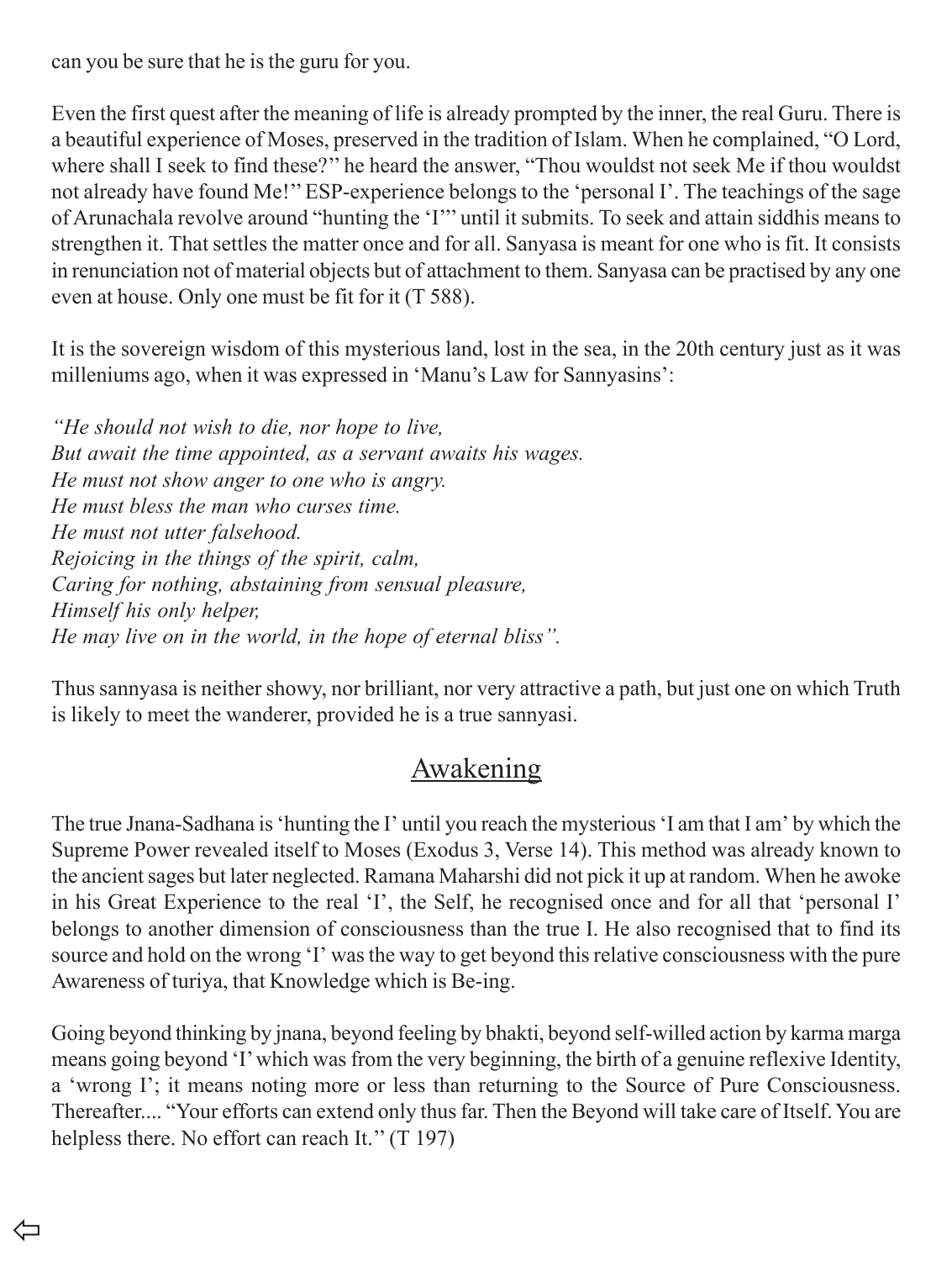# JEWEL GARLAND OF **ENOUIRY**

#### (*VICHARA MANI MALAI*) OF BHAGAVAN SRI RAMANA MAHARSHI

### INTRODUCTION TO THE ORIGINAL TAMIL VERSION

Of the four human ends, namely *dharma* (virtuous and harmonious life), *artha* (material prosperity), *kama* (desires) and *moksha* (Liberation), Liberation is the most important. There are several Vedantic books in the Sanskrit and Prakrit languages which describe this Liberation which is of the cessation of misery and the attainment of bliss. Among these there is a rare book known as *Vichara Sagaram* written in Hindi by Sadhu Nischaldas, a learned and enlightened (*lit.* established in Brahman) Sage. It has been translated into Tamil, but this Tamil version being rather lengthy, the Maharshi, at the request of the late M. R. Arunachala Mudaliar of Tiruvannamalai, the foremost among the pious devotees of Shiva, made a selection of some of the gem-like thoughts in it. Believing that it would be of use to those excellent and calm aspirants whose minds are not distracted by arguments for and against the different religions, the latter printed them in 1909 under the title *Vichara Sagara Sara Sangraham*. As it is now difficult to obtain this small book, the present book has been brought out under a new name, *Vichara Mani Malai* (Jewel Garland of Enquiry).

# Jewel Garland of Enquiry

(*VICHARA MANI MALAI*)

*This is a compilation of the salient points extracted by Bhagavan Sri Ramana Maharshi from a large volume in Tamil known as Vichara Sagara (Ocean of Enquiry), which itself was a translation from the original in Hindi by Mahatma Nischaldas. On being appealed to by a devotee who complained that the volume in Tamil was too difficult to read and understand, Sri Bhagavan graciously made the following extracts therefrom.*

### INVOCATION

I am that Brahman which is bliss, which is eternal, effulgent, all-pervasive, the substratum of names and forms, which is not cognized by the impure intellect, but is cognized by the pure intellect, stainless and boundless. That is to say, when one discards the *Jiva* (individual being) of the form *ahamkara* (ego-sense), which is the apparent meaning of the word 'I', what remains merely as the effulgent and conscious *Atman* (Self), which is the implied meaning of the 'I', is Brahman. This can also be understood from the following words of Arunagiriar's experience: "After swallowing me who had the form of 'I' (ego), that Supreme Being remained as mere Self".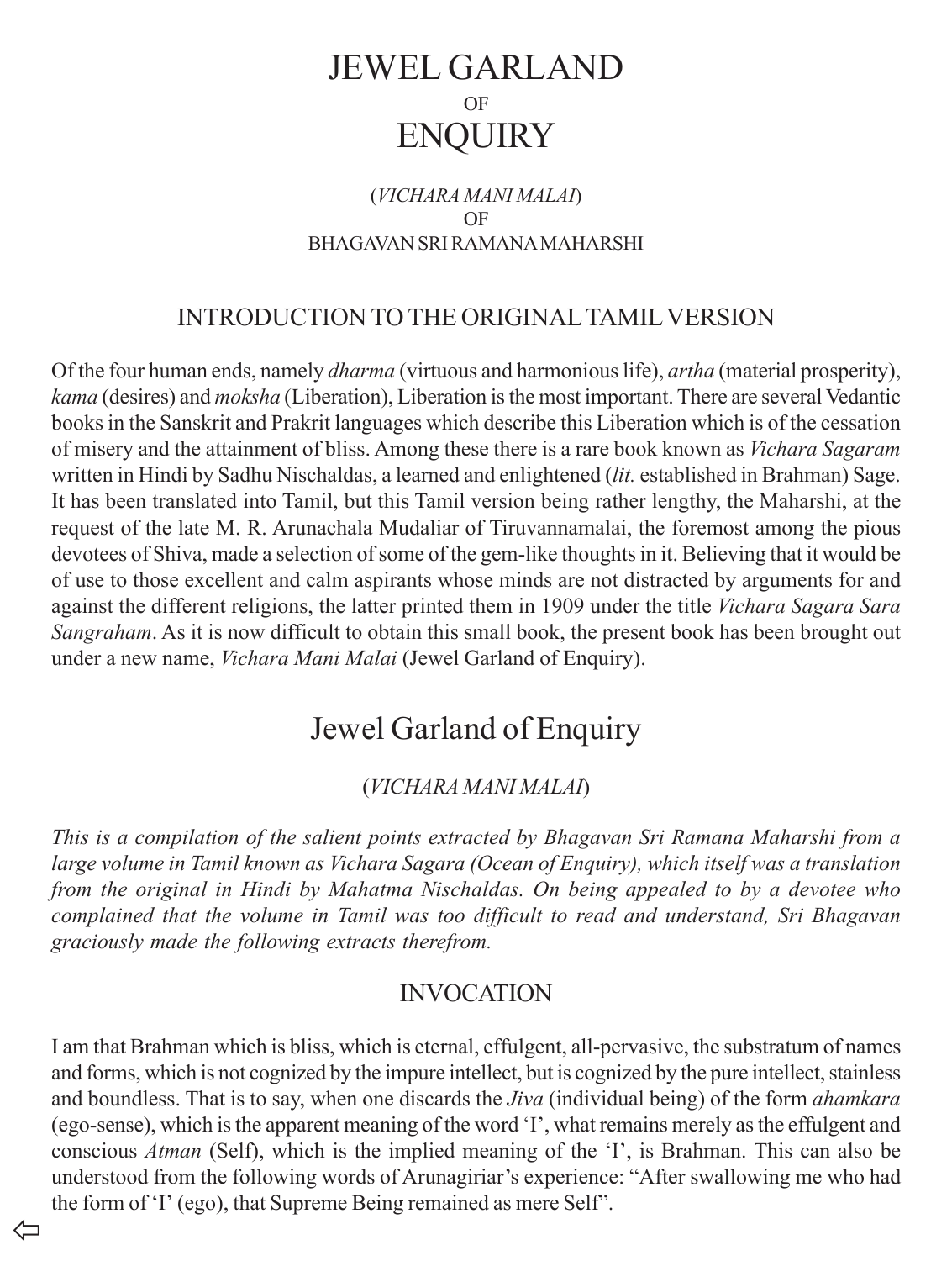### THE TEXT

*Disciple*. Swami, what are the means of putting an end to the miseries of *samsara* like birth and death and of attaining supreme bliss?

*Guru.* O Disciple! What a delusion! You are always of the nature of bliss. There is not the least trace of the miseries of *samsara* in you. Therefore do not take upon yourself the miseries of birth, etc. You are the conscious Brahman which is free from birth and death.

*Disciple*. Is not Liberation the cessation of misery and the attainment of supreme bliss? If I am (already) of the nature of bliss how is it possible for me to attain the bliss which is always attained and similarly to get rid of the misery which never existed?

*Guru.* This is possible just as one can seek and find a bracelet which was on one's arm all the time but which one had forgotten about, and on finding it look upon it as a new acquisition. It is possible as in the case of the serpent which, at no time present in the rope, was mistaken for one, but which seemed to be there and seems to disappear when one discovers that it is only a piece of rope.

*Disciple*. Will the non-existence of misery and the existence of bliss coexist in one and the same state (*lit.* substance) of Liberation?

*Guru.* They will. Just as the non-existence of the imagined serpent is the existence of the rope, the non-existence of the imagined misery is the existence of bliss.

----------

*Disciple*. When the misery of birth, death, etc., is actually experienced how can it be said that it never exists in me?

*Guru.* Know that the world of birth, death, etc., is an illusory appearance like the serpent in the rope and blueness in the sky, or like dreams, due to your ignorance of your Self which is Brahman.

----------

*Disciple*. If the world of the waking state comes into existence and falsely appears like dreams through nescience, why should we speak of any distinction between the waking state and the dream state and say that the waking state has relative (empirical: *vyavaharika*) reality while the dream state has only personal (*pratibhasika*) reality?

*Guru.* Since a dream appears without the help of the appropriate time, space and materials on account of nescience accompanied by the defect (*dosham*) of sleep, it is spoken of as a personal state. Since the waking state appears in the Supreme Self which is free from time, space and materials, owing to nescience alone, it is spoken of as the relative state. They are thus described with reference to the three states of reality (personal, relative and absolute). When we think clearly there is no difference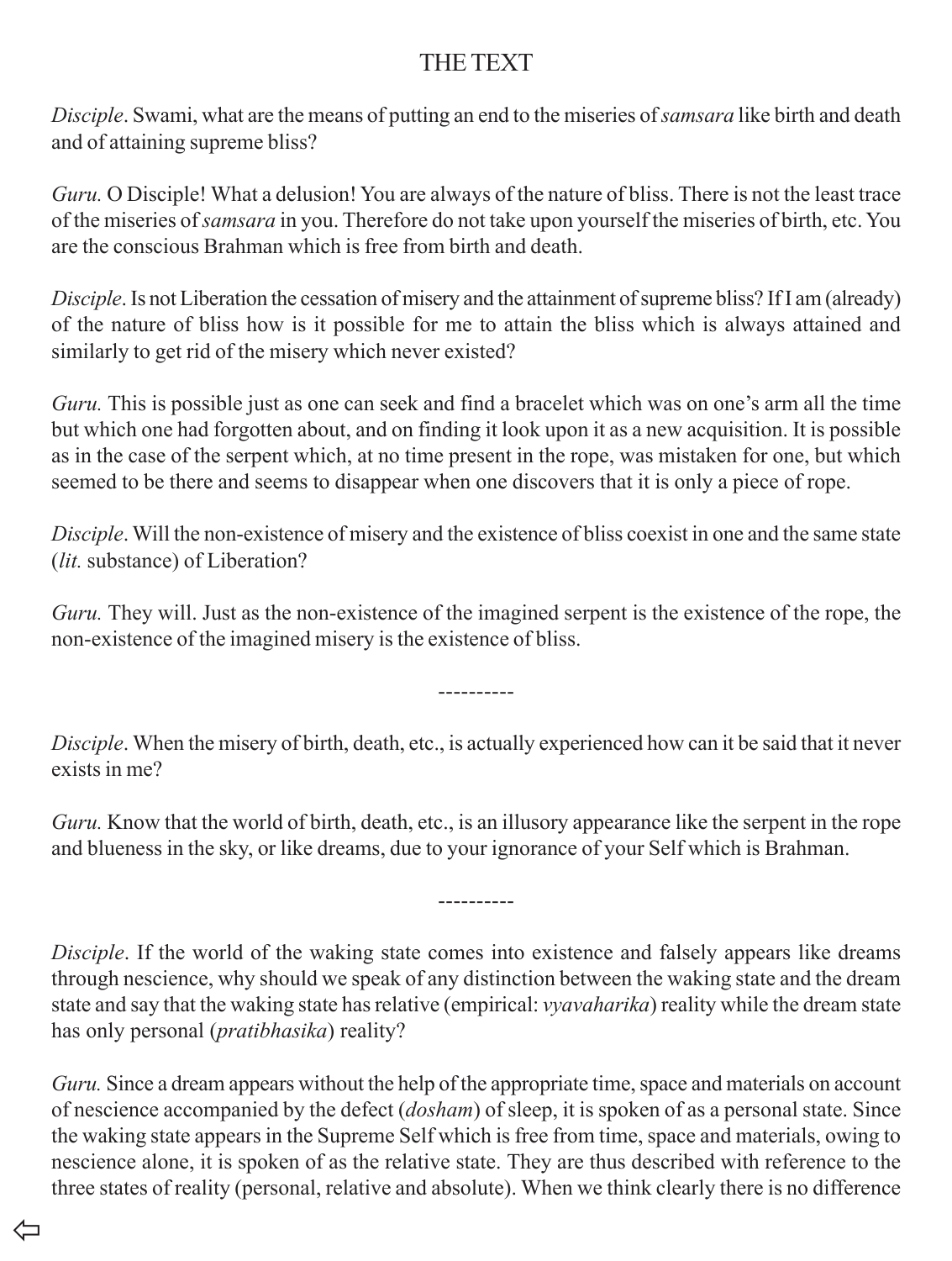between them. Nor is there any difference between the waking and the dream states. Undifferentiated consciousness is the only true reality. Whatever is different from it is personal and has nescience as its material cause and consciousness as its basis.

----------

*Disciple*. How can the individual who is of the form of 'I'-'I' and is numerous and finite and subject to attachment and other forms of misery, be identical with Brahman which is one and all-pervasive, free from attachment and other forms of misery? If the individual and Brahman are the same who is it that acts? And who bestows the fruits of action?

*Guru.* Although Brahman cannot be identical with the individuality (*jiva*) which is limited to the inner organ (*antahkarana*) and which is the apparent meaning of 'I', it can be with the witness (*sakshi*), which is the implied meaning of the word 'I'. It is the reflected part (*abhasa bhaga*) of the *jiva* which performs action. The reflected part in *Isvara* (God), which is the apparent meaning of the word 'Tat' (Brahman), bestows the fruits of action. There is no difference in the consciousness which is the implied meaning of these words (I and Tat). Nor do these two aspects (*jiva* and *Isvara*) really exist.

----------

*Disciple*. For whom is this knowledge? For the *jiva* or for the witness?

 $\Leftrightarrow$ 

*Guru*. Knowledge and ignorance are for the *jiva* alone and not for the witness.

*Disciple*. Will not the knowledge 'I am Brahman' which arises in the *jiva* which is different from Brahman be false?

*Guru.* As the immutable Self (*kutastha*) implied in the term 'I' is always one with Brahman, like the pot space and infinite space, it is completely identical with it. As for the *jiva* implied in the term 'I' it can have identity with Brahman 'by removal of obstruction' (*badha samanadhikaranyam*) through negating the idea of *jiva*, just as the man one imagines one sees in a post (in a dim light) becomes one with the post on the negation of the idea of his being a man.

This is the gist of the important scriptural texts.

----------

On hearing this the disciple experienced the direct knowledge of his Self and, after experiencing Liberation while alive, attained Liberation after death.

### OM TAT SAT

*Sri Ramanarpanamasthu*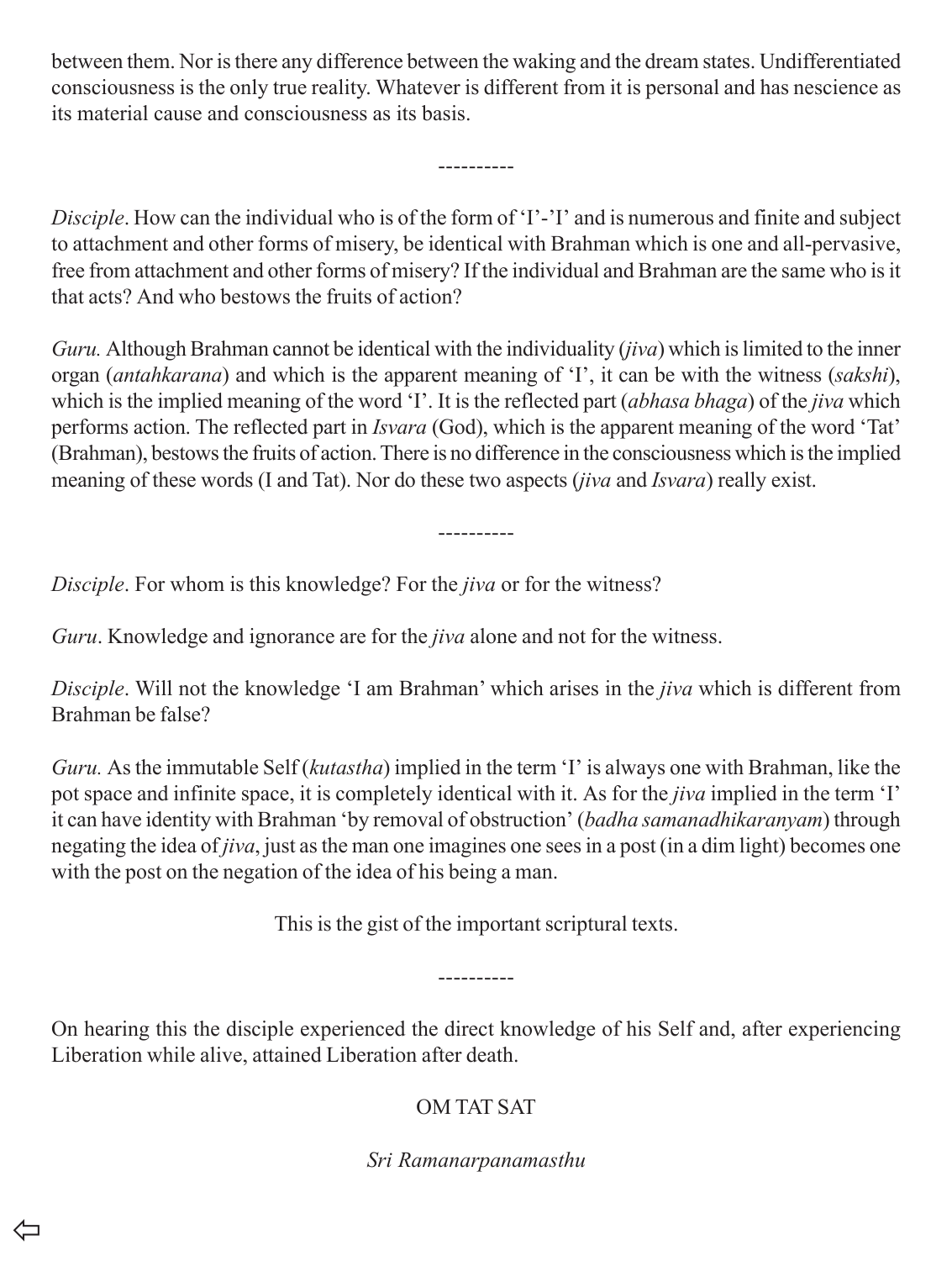## KAIVALYA NAVANEETA (The Cream of Emancipation)

*An ancient Tamil classic*

*Translated into English by* SWAMI RAMANANANDA SARASWATHI

### PUBLISHER'S NOTE

We have great pleasure in offering to the devotees of Sri Bhagavan and the students of Vedanta in general, a valuable little classic. This was one of the works very frequently referred to by the Maharshi.

In the absence of any mention in earlier literature on Vedanta in Tamil we can assume that 'Kaivalya Navaneeta' was probably written at least five hundred years ago. It was translated into German and English by Dr. Charles Graul DD of the Leipzig Lutheran Mission and we have in the Ramanasramam Library a book containing these German and English translations and published in 1855, both in Leipzig and London. We have not come across any other English translation so far.

We are confident that this great little book will prove to be of immense help to all sadhaks.

*The Publisher.*

### INTRODUCTION

The *Kaivalya Navaneeta* is a widely known Advaita classic in Tamil. *Navaneeta* means butter. *Kaivalya* or *Revala* is the state in which the soul exists, isolated from all connection with the body etc. From the vast ocean of milk (the *Upanishads* etc.) the great teachers have drawn the milk of wisdom and filled it in pots (ancient texts). Tandavaraya Swami, the author of the *Kaivalya Navaneeta* says that he has extracted the butter from the milk. Those who have obtained this (being fed on the butter of divine wisdom - *Brahma jnana* - and being eternally satisfied) will not roam about feeding on dust (non-real objects of sense).

Verses 175 and 179 contain references to Narayana Desikar of Nannilam, as the preceptor of the author of this work. The author extols the greatness of his parents who had the prophetic insight to give him an appropriate name. Tandava is interpreted in the present context as one who was beckoned to leap across the sea of births as well as one who dances eternally in the delight resulting from divine wisdom.

The two sections of this work are called 'The exposition of the Truth' (*Tattva vilakkappadalam*) and 'Doubts cleared Away' (*Sandeham telitarppadalam*). They explain the basic philosophical principles and clear doubts which are likely to arise in understanding these principles.

In language easy to understand, the author gives a remarkably clear exposition of the tenets of advaita. Its English translation will serve to make it known to a larger circle of readers and thus extend its usefulness.

University of Madras, 19th. July, 1965. V. A. DEVASENAPATHI, Professor of Philosophy.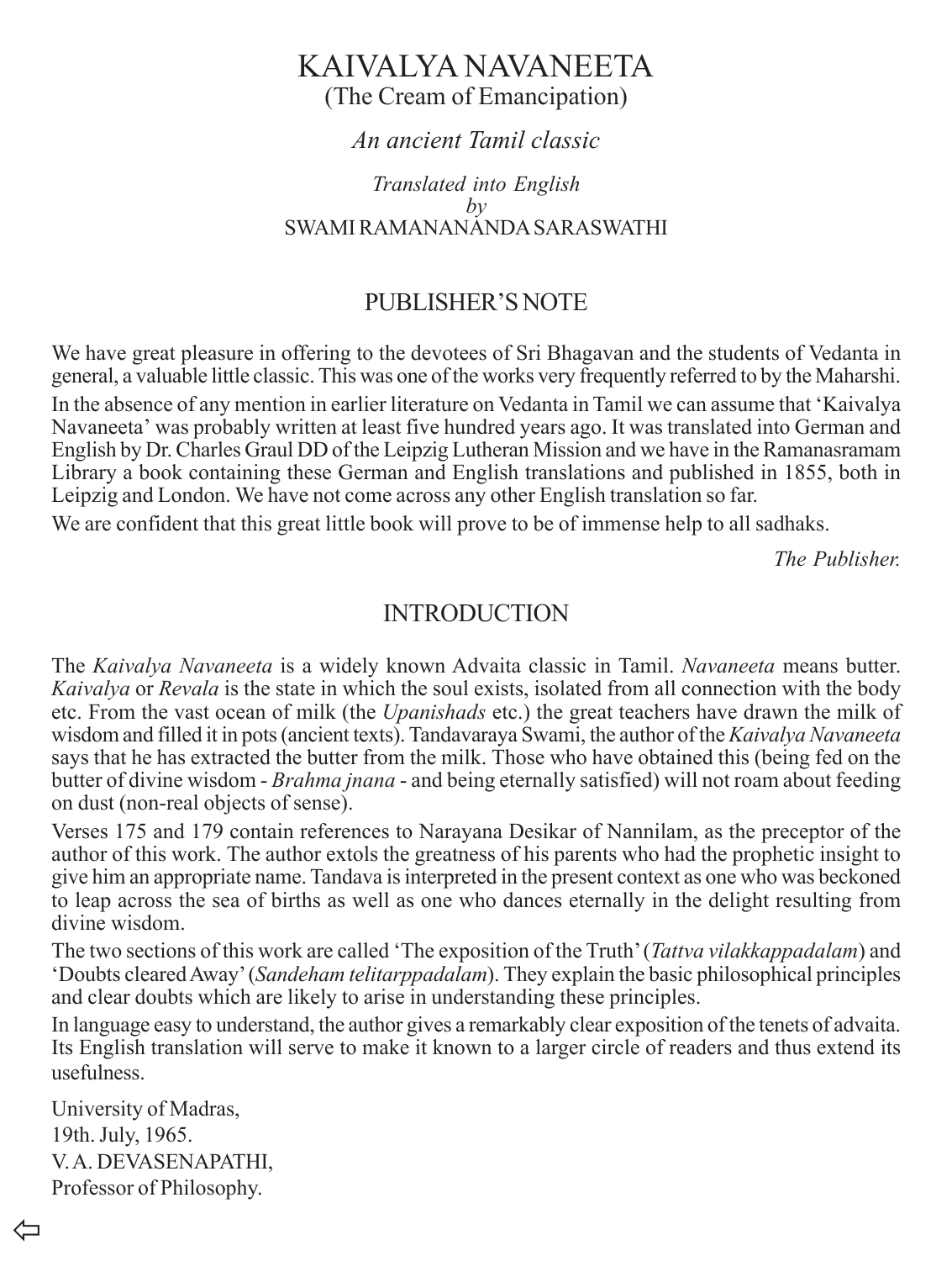# KAIVALYA NAVANEETA

#### THE CREAM OF EMANCIPATION

1. Prostrations to the Holy Feet of the Unique Lord who like ether remains as sole witness in the hearts of all beings, whether they are swayed by desire for wealth, lands, and women, or are free from such desire, and who shines as the towering peak over the seven successive spiritual heights, which are in themselves exalted over all other planes (of mind), or in Nannilam, the holiest of the seven holy places!

5. I adore the feet of the holy master who shines forth for ever as the wide Expanse which has no beginning or end or interval, and I proceed to tell you the true nature of the Absolute Being, to explain bondage and liberation so that even those who are too dull to learn the scriptures, may understand.

7. After adoring my master, Venkatesa Mukunda, who is himself ever-free, and who made me his own, I write this *Kaivalya Navaneeta* divided into two parts, the first of which contains a clear exposition of the Truth<sup>1</sup>, and the second clears away all doubts arising from the former<sup>2</sup>.

 $\mathcal{L}$  , we have the set of  $\mathcal{L}$ <sup>1</sup> *Tattva-vilakkam* .

<sup>2</sup> *Sandehantelithal.*

### THE FIRST SECTION

### THE EXPOSITION OF THE TRUTH

8. The Sages say that there are four prerequisites\* for realisation of the Truth: ( I ) *Viveka*: discrimination between the temporary (therefore unreal phenomena) and the permanent (therefore the Reality, *i.e*., the noumenal); (2) indifference to the enjoyment of pleasures here or hereafter; (3) the group of six qualities and (4) the longing for Liberation.

 $\mathcal{L}_\text{max}$ \* Sadhanas

 $\Leftrightarrow$ 

9 & 10. The six qualities are *sama, dama, uparati, titiksha, samadhana* and *sraddha*. Of these, *sama* is control of mind; *dama* is control of the senses; *uparati* is cessation of activities (relating to caste, creed, family etc.); *titiksha* is control of passions, and includes endurance; *samadhana* is, according to the sages, the settling down of the mind to reflect on the Truth, as revealed (by the scriptures and the sages); *sraddha* denotes faith in the master and the scriptures; such are the meanings of the six terms of this category.

14. After eagerly saluting his master, he stood up and sobbed out his heart, saying "O Lord! I have suffered long the torture of worldly life, which is after all so false! Gracious master, save me by tearing off the cords which bind me to the five sheaths, so that my heart may be at peace!"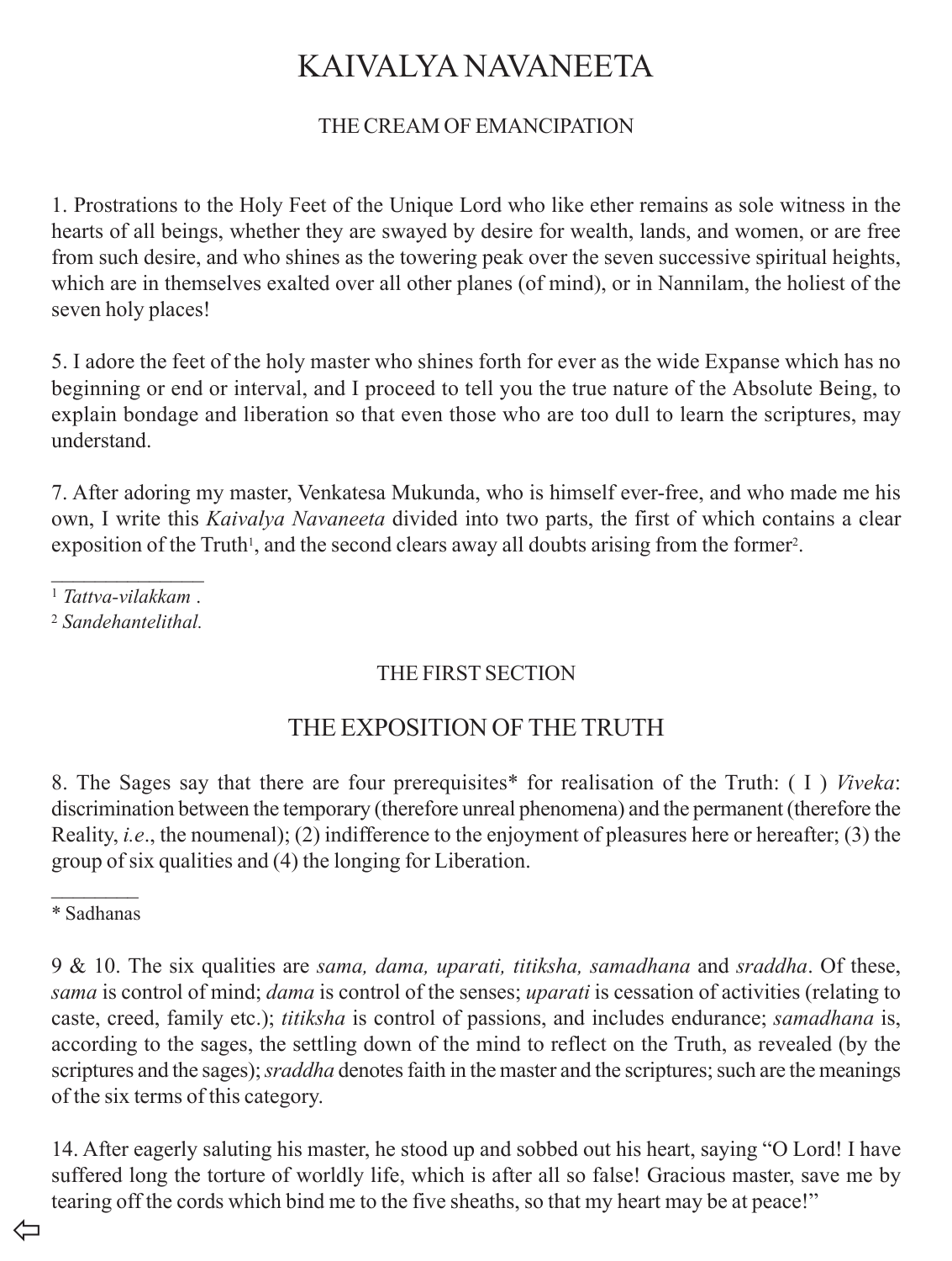19 & 20. "Look here, my son! He who has forgotten his true nature is alternately born and dies, turning round and round in the unceasing wheel of time, like a feather caught up in a whirlwind, until he realises the true nature of the Self. If he comes to see the individual self and its substratum, the Overself, then he becomes the substratum, *i.e*., Brahman, and escapes rebirths. Should you know yourself no harm will befall you. As you asked I have told you this."

*NOTE:* The teaching is complete at this point, and indeed in this verse.

 $\mathcal{L}_\text{max}$ 

 $\mathcal{L}_\text{max}$  and  $\mathcal{L}_\text{max}$  and  $\mathcal{L}_\text{max}$  and  $\mathcal{L}_\text{max}$  and  $\mathcal{L}_\text{max}$ 

 $\Leftrightarrow$ 

51. The question then arises: Whereon does the superimposition rest when the substratum is completely hidden? And how can there be any superimposition if the substratum is not hidden? "(The answer is:) The substratum is twofold, general and particular, of which the general substratum remains continuous and unbroken. Transient superimposition is particular.

52. In the world, the common substratum 'This is' can never be veiled; but only the particular identity - 'This is a rope.' Similarly with the *jiva*, ignorance\* does not veil the substratum - 'I AM'; but it veils the specific knowledge - 'I am Brahman'."

\* The knowledge 'This is' persists whether we see rope or snake. it is unbroken continuous and general, whereas there is no knowledge of rope when it is seen as snake, nor of snake when seen as rope. Such knowledge is real when rope is recognised, and unreal when snake is presumed.

72. By the Lord under the sacred banyan tree! speak the truth: You are the unchanging Witness of the gross, subtle and (causal) ignorance, the waking, dream and sleep states, and the passage of time past, present and future, which endlessly rise and fall, like waves in the ocean of bliss.

80. In the example: 'This is that Devadatta,' the man who was seen in another place and on another occasion, and also known as Devadatta, is this man who is seen in this place and on this occasion. Although the time and place are different, a little consideration reveals the man to be the same.

81. Similarly, in the words 'That' and 'thou', their literal meanings excluded, the Consciousness-Principle is taken as Brahman and the Witness, whose unbroken identity is established by 'art', so that Brahman is the Self, and the Self is Brahman.

82. The ether reflected in water in a pot, and in the clouds\*, are both of them circumstantial and therefore unreal, whereas the space in the pot and the wide expanse are together one and the same. Similarly all-pervading Brahman and the Witness in the individual being are together one and the same. You must experience it so that you may remain fixed in the realisation: 'I am the Reality.'

\* The ether is invisible. But the region in which the clouds are, is marked off in our vision. It is therefore said to be the ether reflected in the clouds.

107. Just as the ether though all-pervading seems to be newly opened in a well which is newly dug, so Brahman though ever-present yet appears as if realised afresh by enquiry into the self as taught by a master or the scriptures Therefore, O son, be at peace that we are always the same limitless Being!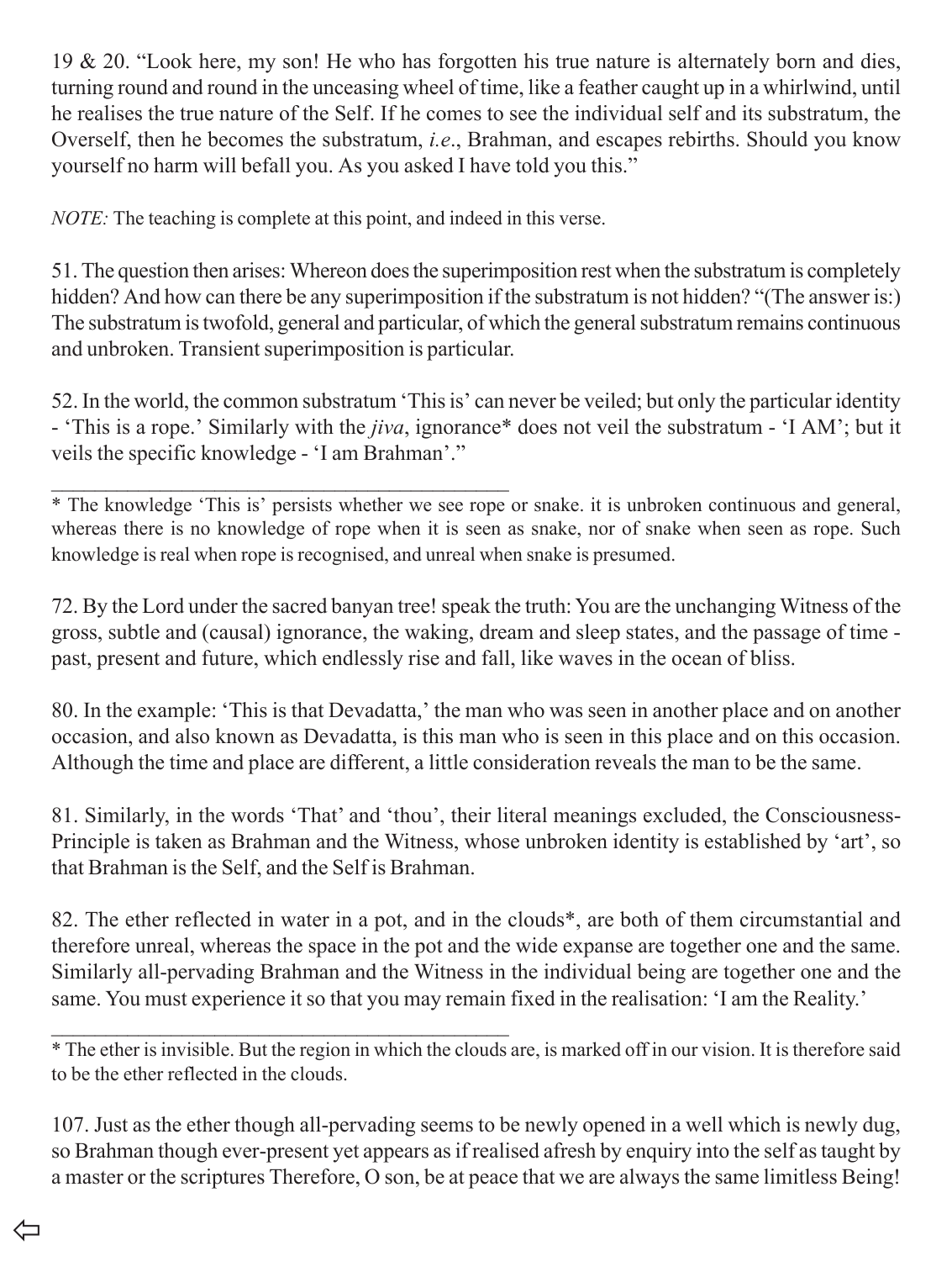108. The whole universe is as unreal as water in a mirage, silver in mother-of-pearl, the city of *Gandharvas* in the air, the dreamland of dream, the blue of the sky, the serpent in a rope, the offspring of a barren woman, the horn of a hare, or the thief in a thick post. O Son! Pure Consciousness is alone real. Do not therefore forget the Self at any moment.

Thus ends the First Section of *Kaivalya Navaneeta*.

### SECTION II

### DOUBTS CLEARED AWAY

1. "Just as men dig a hole, gently plant a long post in it, fill in earth and ram it in, to fix it firmly so too, I take to clearing away doubts that your mind which has realised the Self as being the Supreme Consciousness may remain unshaken."

44. *Disciple:* "O Shiva in the form of my Master! If these powers and deliverance are together the fruits of *tapas*, then all the sages should possess both, as the ancient sages did. We have known that the ancient sages had these *siddhis* and were also liberated at the same time. Why do not all *jnanis* possess such powers as well?"

45. *Master*: "Of the two types of *tapas*, namely, *tapas* for the fulfilment of one's desires<sup>1</sup> and dispassionate *tapas*<sup>2</sup> , the former bestows the powers desired, and the latter wisdom. Each can yield its allotted fruits only. That is the law. The ancient sages had evidently performed both kinds of *tapas*.

 $\frac{1}{2}$ <sup>1</sup> *Sakamya.*

 $\Leftrightarrow$ 

<sup>2</sup> *Nishkamya.*

46. "Sinless son, Janaka, Mahabali, Bhagirata and others got deliverance only. Did they display any *siddhis*? (No). Some of the sages sought *siddhis* only; others sought both *siddhis* and emancipation. These *siddhis* are simply for display and nothing more. They do not make for liberation."

107. *Disciple:* "O master! I do not see the propriety of the statement that all beings are permeated by the single non-dual Self which is all-embracing as Being-Consciousness-Bliss. The existence of the *jivas* is clear because they all say 'I'; Consciousness also is clear because of knowledge which is obvious; why does not Bliss show forth in a similar way?"

108. *Master:* "Son, although there are shape, fragrance and softness together present in the same flower, each of them is cognised by a separate sense only. Otherwise they are not perceived; such is the law of nature. Similarly, though the beatific qualities, Being, Consciousness and Bliss together form the Self, yet the modes vary constantly and give rise to the differences which appear as the world.

109. My son! the three qualities - *Sattva, Rajas* and *Tamas* - give rise to the three modes - repose, agitation and ignorance respectively. Being, Consciousness and Bliss which are themselves glorious, always remain a homogeneous whole, yet appear different.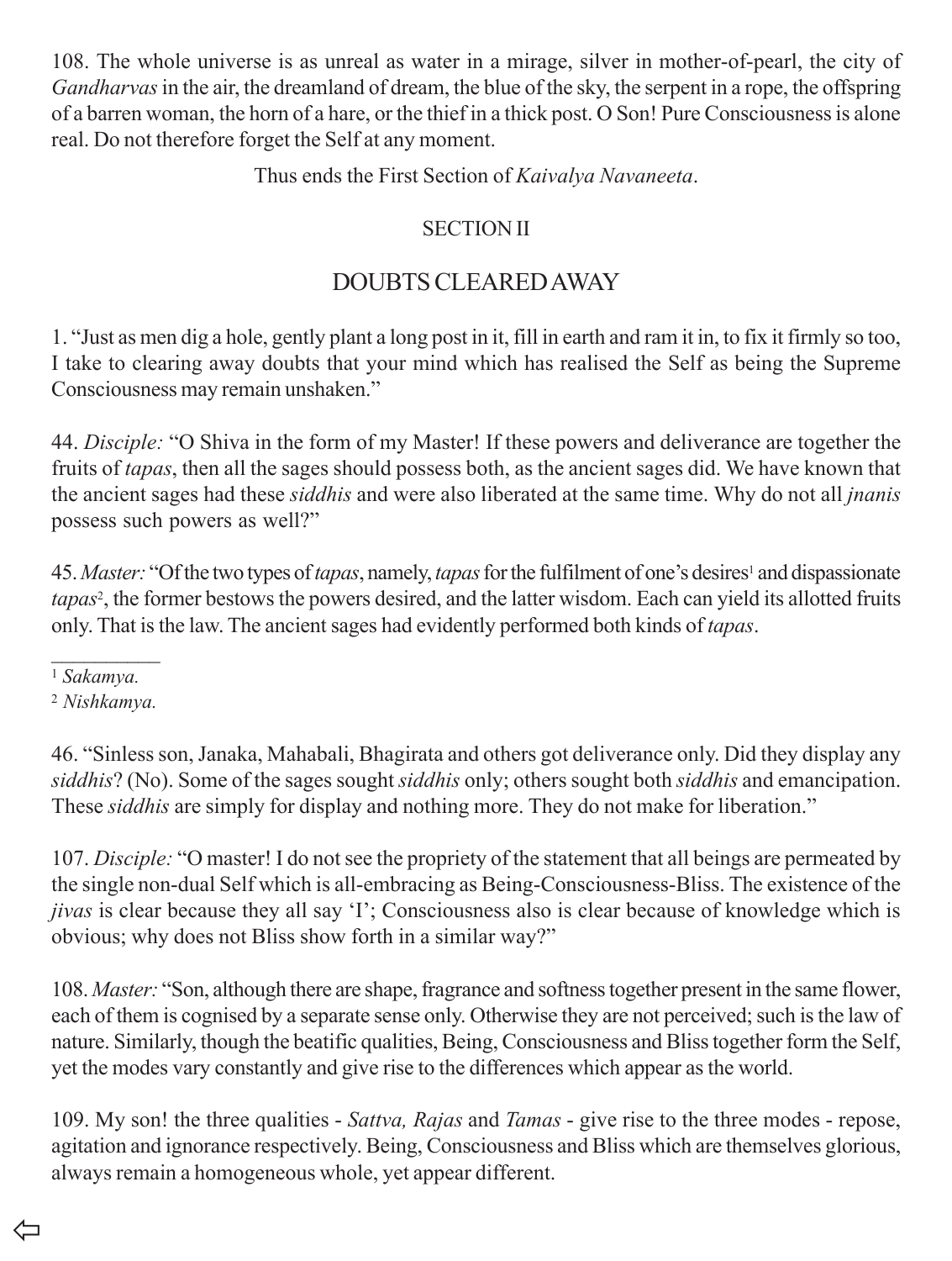110. Bare existence alone is noticed in plants, minerals and the earth which look insentient and are ignorant.

There can be no happiness in the state of disturbance caused by passions, such as lust, which act like poison. But Being and Consciousness are evident in it.

Being, Consciousness and Bliss together become manifest in the state of Peace which is characterised by a stern detachment (from externalities).

Therefore Bliss becomes clear in a peaceful mind rid of ignorance and agitation."

168. *Disciple:* "How should I remain, so that I may experience what you have described as Bliss?"

*Master:* "If you get rid of that mode of mind which gives rise to the states of waking, dream and sleep, you will remain as your true being and also experience Bliss.

169. If you ask how to control the activities of the mind, rising up from its latencies: Rule over the intellect and senses as your slaves. They will become extinct.

170. Also by gentle control of the breath which blows like bellows, the activities of the mind cease. If you are not inclined to practice this yoga, they will cease if you root out the massive ignorance of the causal body. Then too the mind stops its activities."

171. *Disciple:* "By what means can I root out ignorance, the causal body?"

 $\Leftrightarrow$ 

*Master:* "The *srutis* can never mislead one. How can there be ignorance if you firmly fix their teaching in your mind: 'I am the all-perfect being in whom the worlds appear'?"

172. *Disciple:* "How can I remain so when I engage in worldly transactions, with wandering mind?"

*Master:* "There is nothing apart from Me. Whatever is seen, is of Me. I am I who is consciousness which sees all this as fictitious as my dream.

173. If you always remain aware that 'I' am perfect Consciousness, what does it matter how much you think, or what you do? All this is unreal like dream visions after waking. I am all-Bliss!"

174-177. *Disciple:* "I had in my countless past incarnations mistaken the body for the self. High or low, seeing all as a mirage, I have by the grace of my master realised the Self as 'I' and been liberated.

What meritorious work have I done? I cannot describe my good fortune. I am blessed by the grace of my master, Narayana, of Nannilam! In my ecstasy I throw up my cloth in the air, and dance for joy!

How noble have my parents been that they named me Tandava (Dancer) as if they even then foresaw that I would be overpowered by the joy of having realised the Self and therefore dance in ecstasy!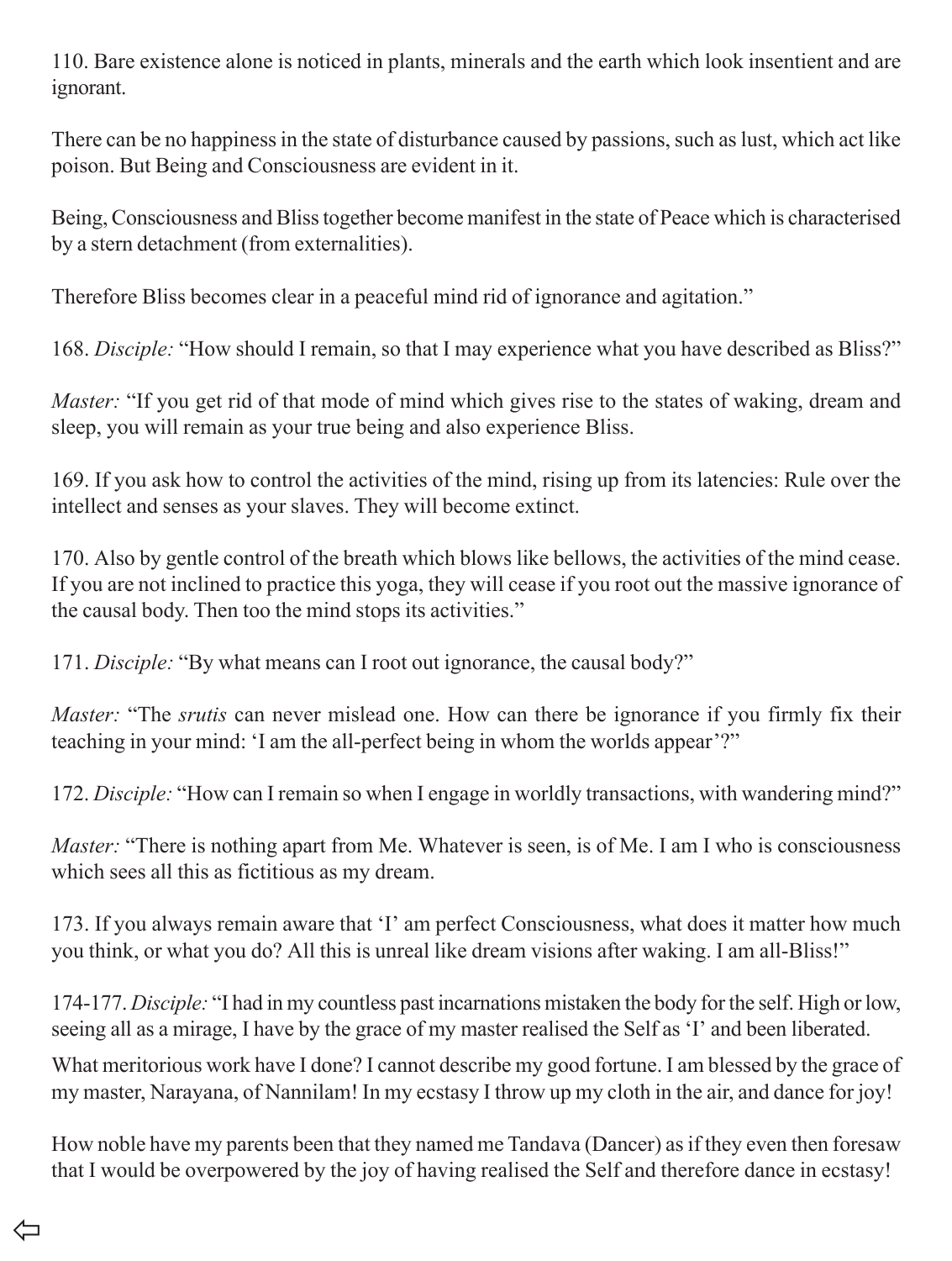Before whom shall I pour forth this ecstatic Bliss of mine! It rises from within, surges up, fills the whole universe and floods unbounded!

I bow to the lotus feet of the Almighty who was so gracious as to bring me into contact with the master who could teach me the Truth according to the holy texts!

-------------------------

178 - 179. Such is *vidyananda*. Those who study this work with devotion will realise the high state of repose and be liberated here and now. In order that all may understand clearly *vidyananda*, the true spirit of the Holy books, in Nannilam master Narayana appeared in my *samadhi* and commanded me to make this *Kaivalya Navaneeta* perfect in every detail, and free from defect.

184. Praise, praise to the author of my salvation! He placed on his head the foot of Narayana, the Infinite Lord, who had made him his slave, and who, by means of the process of negation had destroyed what through imposition had arisen as a mere fictitious appearance, and put me in such a condition that I, with eyes of grace, can remain for ever the Spectator.

185. Just as the refreshingly cool water from the holy feet of one's wise master sprinkled on one's head confers all the merits obtained from all the holy places of pilgrimage, so also the learners of this unique work acquire the merits of all the holy books and live as sages in the world.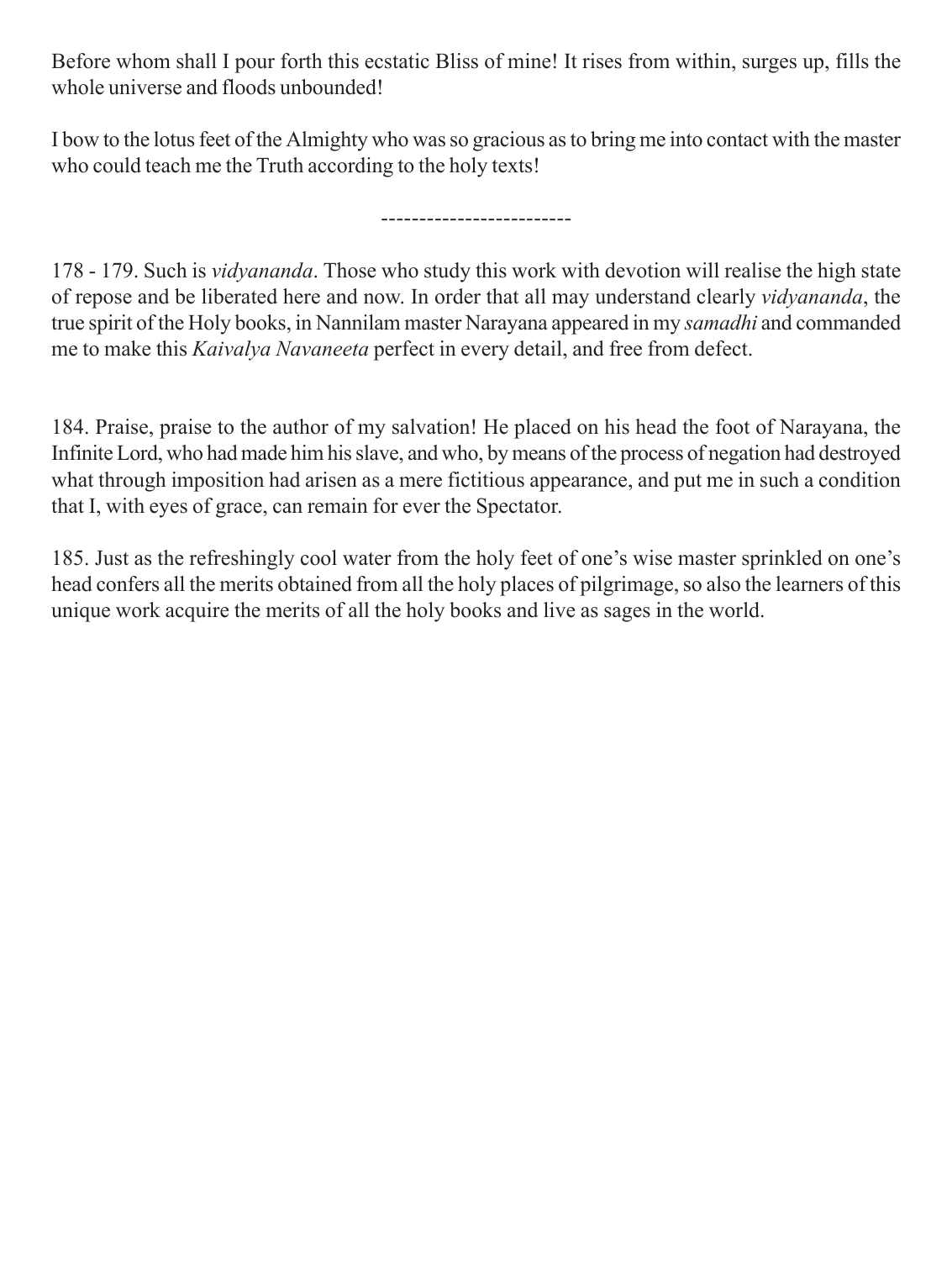# Letters From and Recollections of Sri Ramanasramam

*by*

*Suri Nagamma*

*Translated from Telugu by D. S. Sastry*

### PUBLISHER'S NOTE

It gives us great pleasure in introducing to the devotees of Sri Bhagavan, 31 'Letters from Sri Ramanasramam' by Suri Nagamma (originally, Lekalu in Telugu) which were held back when the English translation was printed. We are sure these will be welcomed by the reading public who have derived pleasure and benefit from the Letters from Sri Ramanasramam.

We are also printing with these, the Recollections of Suri Nagamma, translated from Sri Ramanasramam Smrutulu, from original Telugu. Sri D. S. Sastri has rendered great service to the devotees by translating the text from Telugu to English.

*Sri Ramanasramam 12.12.1978*

*T. N. Venkataraman President, Board of Trustees.*

# Letters From Sri Ramanasramam

18. Kindness to Animals

#### **23-5-49**

 $\Leftrightarrow$ 

One afternoon in 1946, at 2 pm some savouries prepared in the Asramam were distributed amongst the devotees. A few of them were given to Bhagavan also. Bhagavan ate them, drank some water, went out and came back, when some monkeys came to the window near his sofa. Seeing them, Bhagavan asked his attendants to go and bring some of the savoury preparations, saying, that the monkeys would relish them very much. The attendants returned saying that the people in the kitchen refused saying that they had not prepared enough savouries to feed the monkeys also. "Oho! How did we get them then?" said Bhagavan. "This is ration time," said a devotee. "What if it is ration time? When we have rations, why should they (monkeys) not have rations as well? The problem will be solved if a ration card is obtained for the monkeys as well. They also eat these things with greater relish than we. If they do not have it, why should we have it either? When we are eating, see how those children (i.e., the monkeys) are looking at us," said Bhagavan. Thereupon, they also got their share.

From that time onwards, Bhagavan used to accept things only after the monkeys' share were given to them. It seems there was a practice before of taking out their share first before anything was distributed.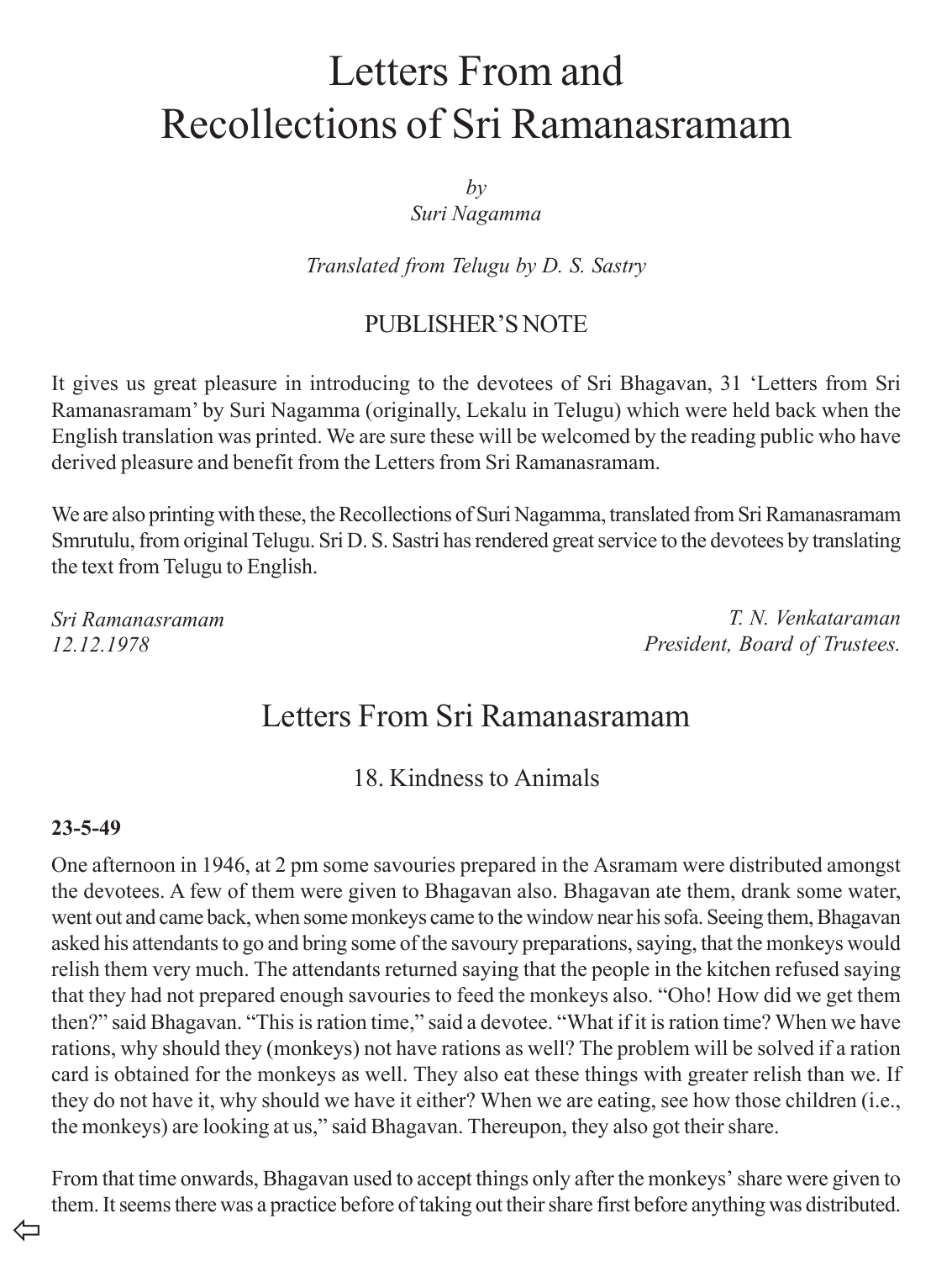The change that had come about in the interim period disappeared with this reprimand from Bhagavan. In the past, on festive occasions like *Jayanti* and *Mahapuja*, Bhagavan used to see that some food was taken out separately, made into balls, placed in a basket and then taken into Palakothu where he used to sit and personally hand over the balls one by one with great joy to the monkeys. A photo was taken of this event at the time of Bhagavan's *Shashtipurthi* festivities in 1939. The radiance on Bhagavan's face at that time can be seen and appreciated if that photo is looked at.

You know what happened one morning in 1946? Squirrels came on to Bhagavan's sofa for cashew nuts. The nuts, which used to be in the tin near Bhagavan, were exhausted. Groundnuts were given instead. The squirrels would not eat them and began to express their discontent in all possible ways. "We don't have them, my dears. What to do?" said Bhagavan, and tried to cajole them. No. They would not be appeased.

They were crawling over the legs and hands of Bhagavan continuously as a sign of their displeasure. So Bhagavan asked Krishnaswami to go and find out if there was any stock of cashew nuts in the store-room. Krishnaswami went and brought a few nuts. "Is that all?" asked Bhagavan. Krishnaswami said they were preparing *payasam* that night and so they could spare only that much. Bhagavan felt annoyed and said, "I see. *Payasam* will not be less tasteful if the cashew nuts are a little less in quantity than usual. What a pity. These squirrels do not like anything less and they are worrying me. The storekeepers have declined to give cashew nuts saying that they will have to put them into the *payasam*. Who will be worried if there are no cashew nuts in the *payasam*? See how these children are worrying themselves for want of cashew nuts?" With that, the cashew nuts which should have gone into *payasam*, went into the stomachs of the squirrels and also into the tin by his side (for future feeding of the squirrels).

The same evening Dr. Ananthanarayana Rao brought from Madras, 2 visa of cashew nuts, saying that he had brought them for the squirrels. With a smile, Bhagavan said addressing Krishnaswami, "Look at this. They are earning whatever they want. There is no need to beg of you. These cashew nuts are their property. Keep them carefully. Note that they should not be given to the store room. Take care."

One morning in January 1947, at about 9 A.M., Lakshmi, the cow, entered the hall hurriedly with her legs, body and tail full of mud, with blood oozing out of her nose and with a half-severed rope round her neck. She went straight to the sofa where Bhagavan sat. The attendants began saying with some disgust that she had come in with mud on her body. Bhagavan, however, said with affection, "Let her come. Let her come. What does it matter how she comes?" Addressing the cow, he said, "Come, my dear, Please come near." So saying he passed his hand over the body lightly, patted her on the neck and looking at the face and said, "What is this? Some blood oozing!" One of the attendants said, "Recently they had put a rope through her nose."

"Oho! Is that the reason? That is why she has come here to complain to me about it. Is it not very painful for her? Unable to bear the pain, she has come here running to complain to me without even washing her body. What to do? Give her some *iddly* or something," said Bhagavan, evincing great solicitude for her welfare. The attendants gave her some plantains and thus managed to send her out. I went to the kitchen, brought some *iddlies* and gave them to her. She was satisfied and went away to her usual place.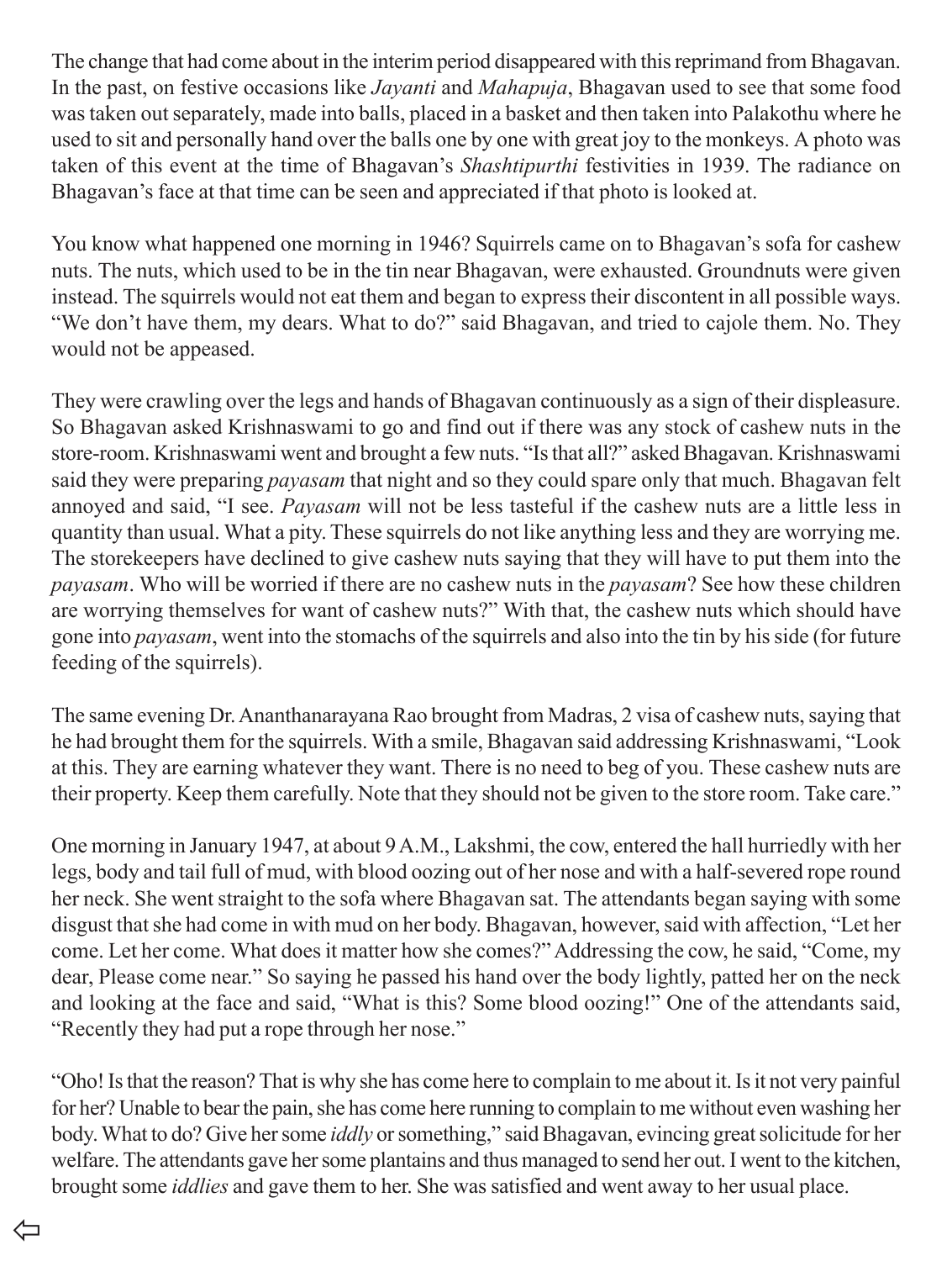After all of us returned to the hall and sat down, Bhagavan remarked, looking at the attendants, "Do not all of you come to me to relate your troubles? She too has done the same thing. Why then you are vexed with her for coming here with mud on her? When we have troubles, do we consider whether our clothes are all right or our hair is properly brushed?"

There is no need to mention the love and affection Bhagavan has towards the peacocks. Not only is he specially considerate towards mild animals like these; he is equally considerate towards beings like snakes which are also given shelter in the Asramam. Not only is this mentioned in his biography but we ourselves have now and then witnessed it here. I have already written to you earlier about the tiger cubs. Recently an incident happened here about snakes.

As the opening ceremony of the Pathala Linga Temple was fixed for the 4th instant and as several visitors were expected at the Asramam on that account and especially the Governor and his wife, it was felt that the available space would not be sufficient and so, a *pandal* was put up to the right side of Bhagavan's sofa in the Jubilee Hall to accommodate them. A week earlier, i.e., towards the end of April, Krishnaswami arranged that the *pandal* should be used for Veda *parayana* and also for the ladies to sit under. It is after all a new erection; and on all its sides crotons were placed, *khus-khus thatties* were tied and water was sprinkled regularly. Hence the place remained comparatively cool. Some four days after the *pandal* was erected I happened to go there in the afternoon a little earlier than usual. Bhagavan had just gone out and come back. There was nobody near him. I prostrated before him and then sat down under the *pandal*. A big green snake came through an opening between the crotons on the side of Bhagavan's sofa, glided along some distance, got up on to the roof of the *pandal* and settled down comfortably there. I was not frightened in any way and so kept quiet looking at the snake and at Bhagavan. He noticed my feelings and said with a smile, "He has come here because it is cool," I said, "Since how long could he have been here?" Bhagavan replied, "He came here about the same time as I returned here after my mid-day meal. He has been going around the *pandal* and also the crotons. He has been coming here like this for the last three days and going away around 2.30 pm."

I said, "He must be a great soul. He must have come here in this shape to serve Bhagavan when he is alone." As I was saying this, Krishnaswami came in.

*Krishnaswami:* "I do not know what to do. He is coming here every day. Bhagavan says he should not chase him away."

*Bhagavan:* "What if he comes? What harm has he done to us?"

*Krishnaswami:* "He has not done anything to us. But this is a place to which several people come. Is it not risky?"

*Bhagavan:* "But he goes away at 2.30 pm, doesn't he?"

 $\Leftrightarrow$ 

*Krishnaswami:* "It is all right now. But during festival days people come in at all times."

*Bhagavan:* "Oho! That is your fear!" So saying, Bhagavan looked at the snake and at me. I too began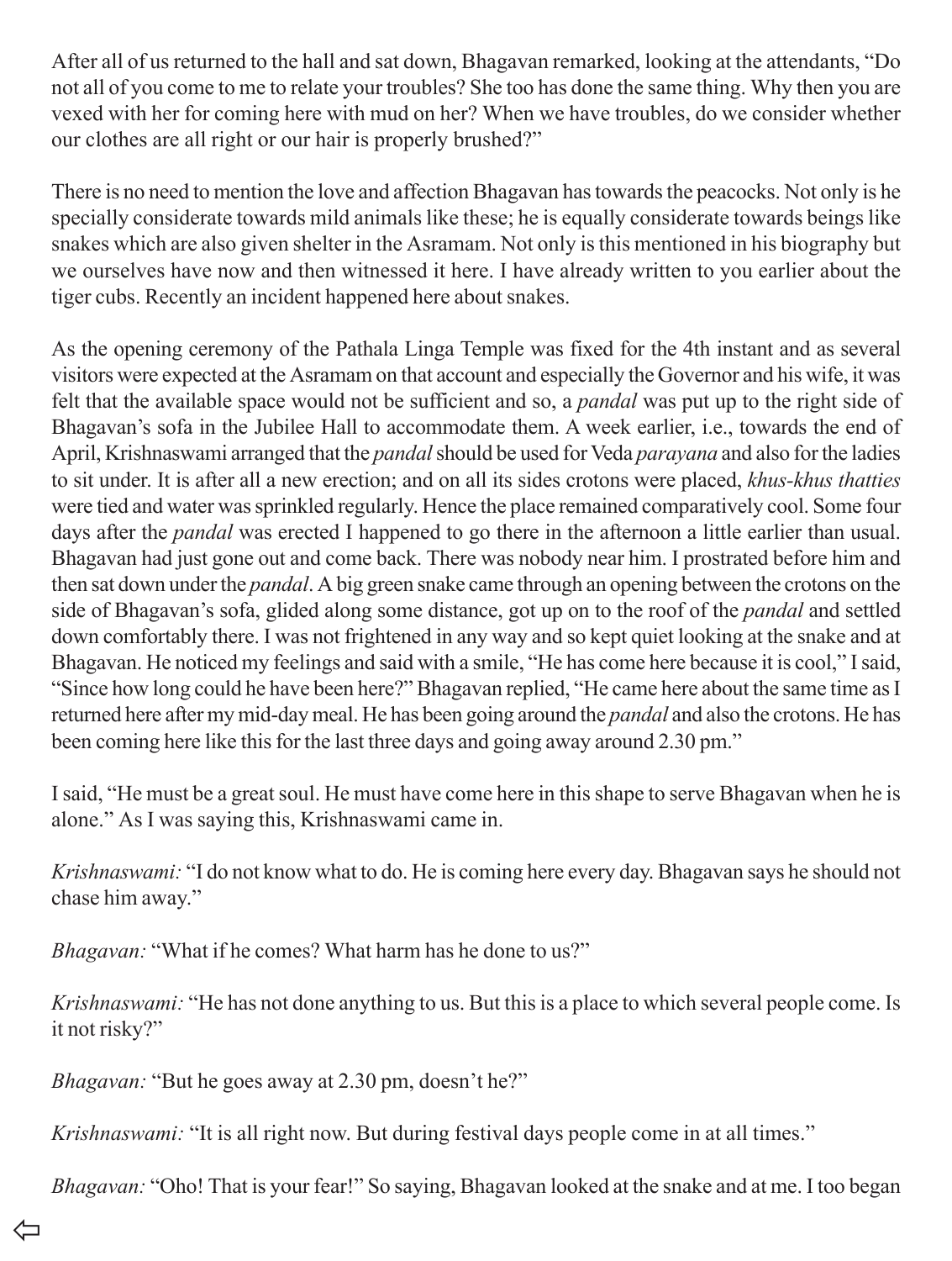looking at the snake and at Bhagavan, and, I said, "He must have come here to serve Bhagavan. But if he comes with this cover (meaning the body), there is likely to be some trouble to him from the people in general and from him to the general public."

*Bhagavan:* "It might be so."

Bhagavan thereupon looked at the snake for a while, steadfastly and graciously. Immediately after that the snake, which was remaining still all the time we were discussing, got down the *pandal* rapidly, went into the flower garden and disappeared. There was no knowing what message he received when Bhagavan gazed at him. The clock struck the half-hour. Devotees began coming in rows and prostrated before Bhagavan. Bhagavan's look thus got diverted and he came back to his normal state. The snake was never seen afterwards.

There are ever so many incidents to show that Bhagavan's abode is a place of safe resort not only for the weaker sex and the poor but also for dumb animals at all times. I shall write to you in another letter some more incidents of this nature.

### 21. Deceptive Appearances

### **8-12-49**

 $\Leftrightarrow$ 

One afternoon in 1944, when devotees were conversing about sundry matters in Bhagavan's presence, the topic of deceptive appearances and talks came up for discussion. Addressing Bhagavan, a devotee said, "Some people put on all sorts of false appearances to deceive the world."

Bhagavan said, "Yes. Not some, but many. What of that? If people put on false appearances, it is their own minds that get troubled ultimately. They begin to be afraid of what others would think of them and so their minds become their own enemies. If people think of deceiving others by putting on false appearances they themselves get deceived ultimately. They think, 'We have planned and have deceived others and thereby have shown great cleverness.' With pride they practise more and more deceptions. The consequences of their actions will be realised only when the deceptions are discovered. When the time comes, they will collapse as a result of their own deceits."

While all were wondering whom Bhagavan had in mind, Rama Yogi said, "Swami, this reminds me of an incident. I remember to have read somewhere that Bhagavan had once put on *Panganamam* (distinctive caste mark of a Vaishnavaite). Is it true?"

Bhagavan replied as follows: "Yes. That was during the early days of my life on the hill. At that time some Vaishnavaites used to come to me, and at their pressing request I used to put on the *namam*, having nothing to lose thereby. Not only that. Do you know what I did once?

Those were the days when a Kalyana Mandapam was constructed in Arunachaleswara temple. It was *Navaratri* time (*Dasara* Festival). A *bhajana* troupe had arranged in the temple a display of dolls for worship. They pressed me to go with them to see the display. As I was afraid that somebody might recognize me and start doing all sort of services, I put on a *dhoti* of Palaniswami and covered my body with another cloth, put on a *namam* like a Vaishnavaite and went with them. The administrators of the temple knew me well. I wanted to avoid them. They however, recognized me at the gate itself, and came after me saying, 'Swami! Swami! You also have come here to see the Swami? You yourself are a Swami, aren't you?' What to do? I felt I was deceiving myself. I somehow managed to evade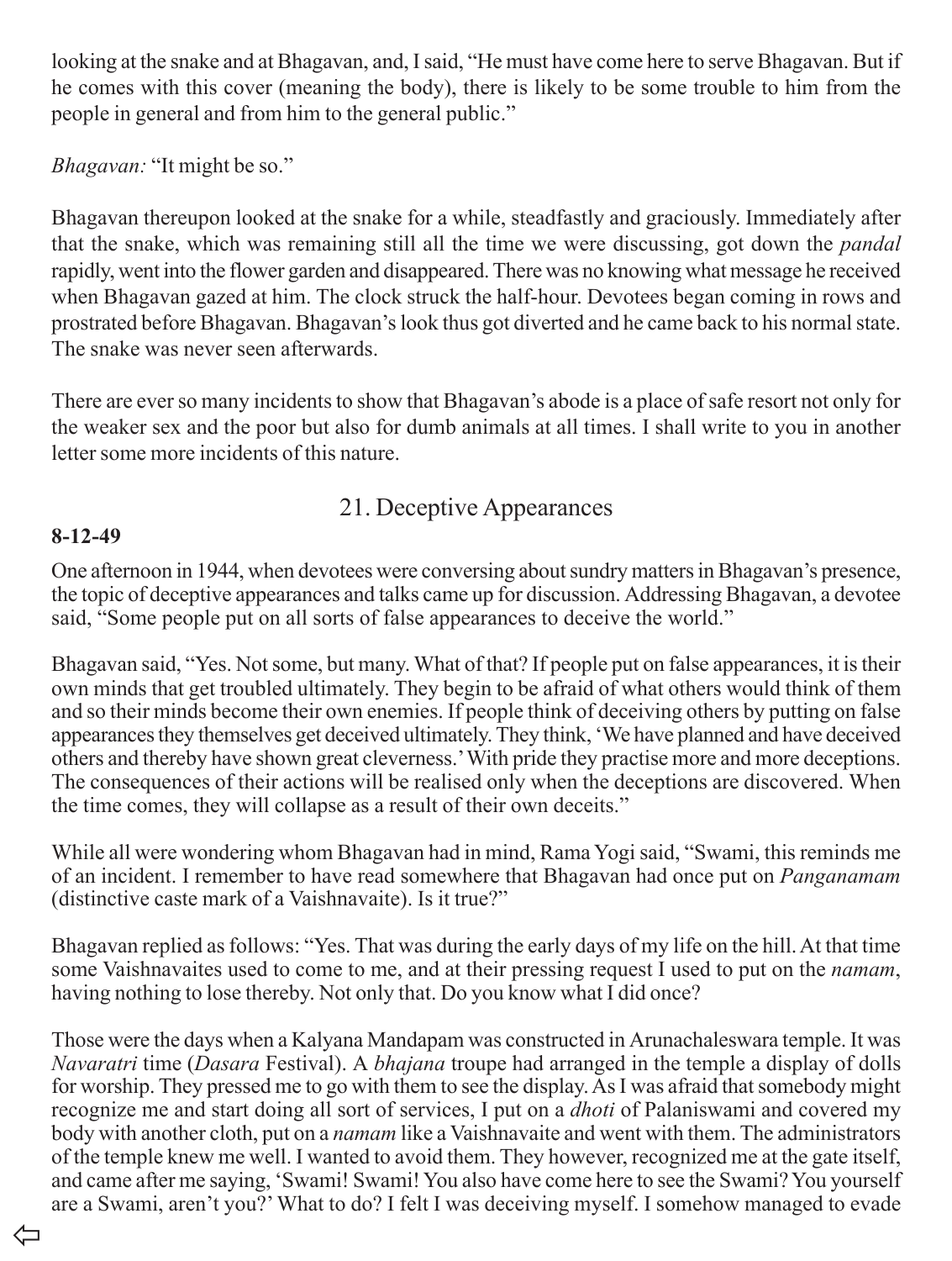them and get inside but I felt that everyone was looking at me only. I did not see the *Mandapam* nor could I see anything else. I turned back intending to return home unnoticed but the chief amongst the *Archakas* caught me again at the gate. "Swami! Swami! You have come in this dress? Aha! How nice it is, Swami! Please wait." So saying he stopped me; and addressing his assistants, he said, 'You fellow! Bring a garland of flowers. Bring sandal paste. Bring *prasadam*. Our Brahmanaswami has come here putting on the dress of Lord Sri Krishna. It is our great luck.' So saying, they began to shower temple honours on me. I somehow managed to escape their attentions and went away. Later on, I tried a number of times to hoodwink them and somehow go to the temple but invariably they used to recognise me and give me all the temple honours. Thereupon I gave up all further attempts and stopped going to the temple altogether. It is the same with everything. You can stay anywhere without fear, if you are in your real form. If you put on a dress to deceive others, you will be afraid every minute that someone might catch you at your deception and so your mind becomes your own enemy and troubles you," said Bhagavan.

# Recollections of Sri Ramanasramam

### **4. How fortunate is this Sabari!**

Sometime in 1946, S. Doraiswamy Iyer came to the Ashram. He was a very successful lawyer practising in Madras, earned a lot of money, gave up practice, donated all the money to the Aravindasram, and lived there as an Ashramite. Off and on, he used to come to Ramanasramam. Once it so happened I was copying in a note book various stotras in Telugu in praise of Bhagavan, when Doraiswamy came into the hall and sat there. He saw how Bhagavan was calling me now and then and giving me instructions about copying the stotras and others in Telugu. Doraiswamy appears to have observed the paternal affection with which Bhagavan was calling me and so when Bhagavan left the hall and when I too was about to leave soon after, he came directly behind me unobserved and began singing the famous *Thyagaraja kirtan*: "How fortunate is Sabari? How fortunate is Sabari!" Startled at the unexpected singing right behind my back, I turned round and found him looking at me smiling. I asked him why he was singing like that. Pointing his hand towards me he said, "Yes, Amma; I am saying how fortunate is this Sabari! Bhagavan does not speak to us even once though we ask him all sorts of questions. In your case Bhagavan himself asks for you saying, 'Where is Nagamma?' and speaks to you every now and then. How luck you are!" I naturally felt very much elated at that.

In 1954 I shifted my permanent residence from the Ashram to Andhra Pradesh and was coming to the Ashram once or twice a year for a few month's stay. On one such occasion, perhaps in 1957, I remained in Bhagavan's hall a little longer than usual and with all thoughts of Bhagavan crowding in on my mind, was going out when all of a sudden I heard a voice from behind similar to Bhagavan's calling "Where is Nagamma?" (Nagamma yedhi?). Startled at that, I looked behind and found Devaraja Mudaliar smiling at me. Noticing the tears that had welled up in my eyes, he said, "Bhagavan used to call you like that, didn't he?" What you have said is perfectly correct. For a fleeting moment I felt it was Bhagavan himself that was calling me. What a delusion! Be it as it may, I have heard those soothing words once again at least through your mouth. What a good day for me! It was only after hearing those words from Bhagavan that Doraiswamy Iyer sang the song 'How fortunate is this Sabari!' Those good days are gone never to return," I said. Mudaliar also felt likewise, and share with me my regrets, being a fellow devotee.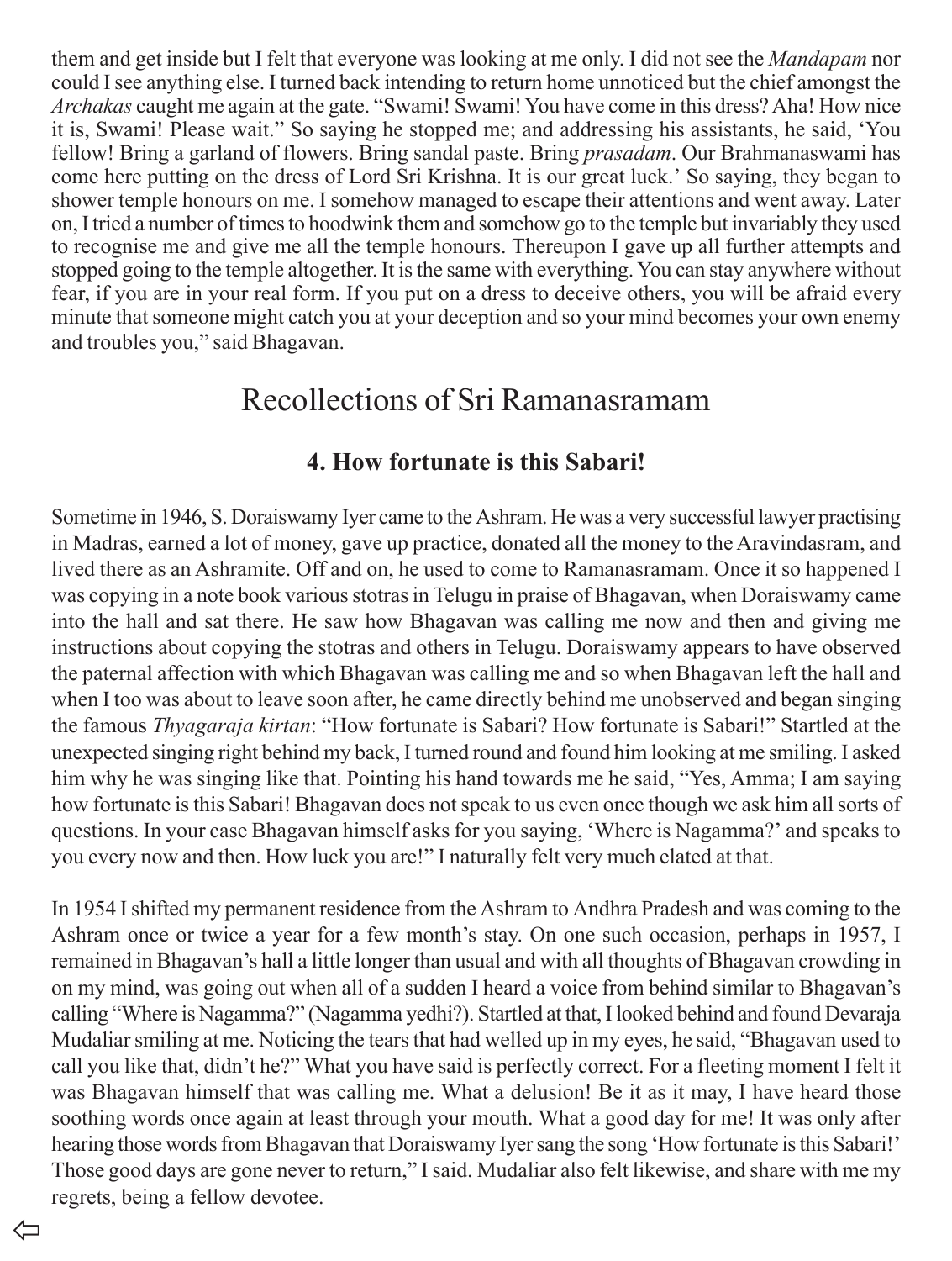# Letters from Sri Ramanasramam

Volumes 1 and 2

*By Suri Nagamma*

*Third Edition 1985*

Introduction (To Volume I)

Nagamma had no school education worth mention and does not know any language other than her mother tongue, Telugu. During her early years, owing to domestic calamities and consequent enforced solitude, she studied books of ancient lore and thereby acquired some literary knowledge which resulted in her writing a few books in prose and poetry. When, however, she became an Asramite, she renounced everything including her literary activities. Sitting at the feet of the Master, day in and day out, she felt an irresistible urge to record the discussions devotees were having with Bhagavan and, as she began recording them, found that the work was a sort of sadhana for herself and so began writing them in the shape of letters in Telugu to her brother in Madras. 273 letters were thus written.

I read these letters over and over again on different occasions but never did I realise the depth of wisdom and knowledge contained in the cryptic sayings of Bhagavan until I had to sit up and translate them. I have also found throughout the letters the great trials and tribulations Nagamma had undergone in trying to live up to the high ideals of the Asramam. The letters are a veritable mine of information presented in a simple and easily understandable manner and are well worth a careful study not only by the spiritual aspirant but also by the lay reader.

*D. S. Sastri*

## Volume 1

### **21st November 1945**

### **(1) The Son is Beholden to the Father**

Brother, you have asked me to write to you from time to time whatever striking happens in Sri Bhagavan's presence and what Sri Bhagavan says on such occasions. But am I capable of doing so? Anyway I will make an attempt and beginning this very day. The attempt will succeed only if Bhagavan's Grace is on it.

The day before yesterday being full moon, the usual Deepotsava (festival of lights) was celebrated on a grand scale. This morning Sri Arunachaleswarar started for *giri pradakshina* (going round the hill) with the usual retinue and devotees and accompaniment of music. By the time the procession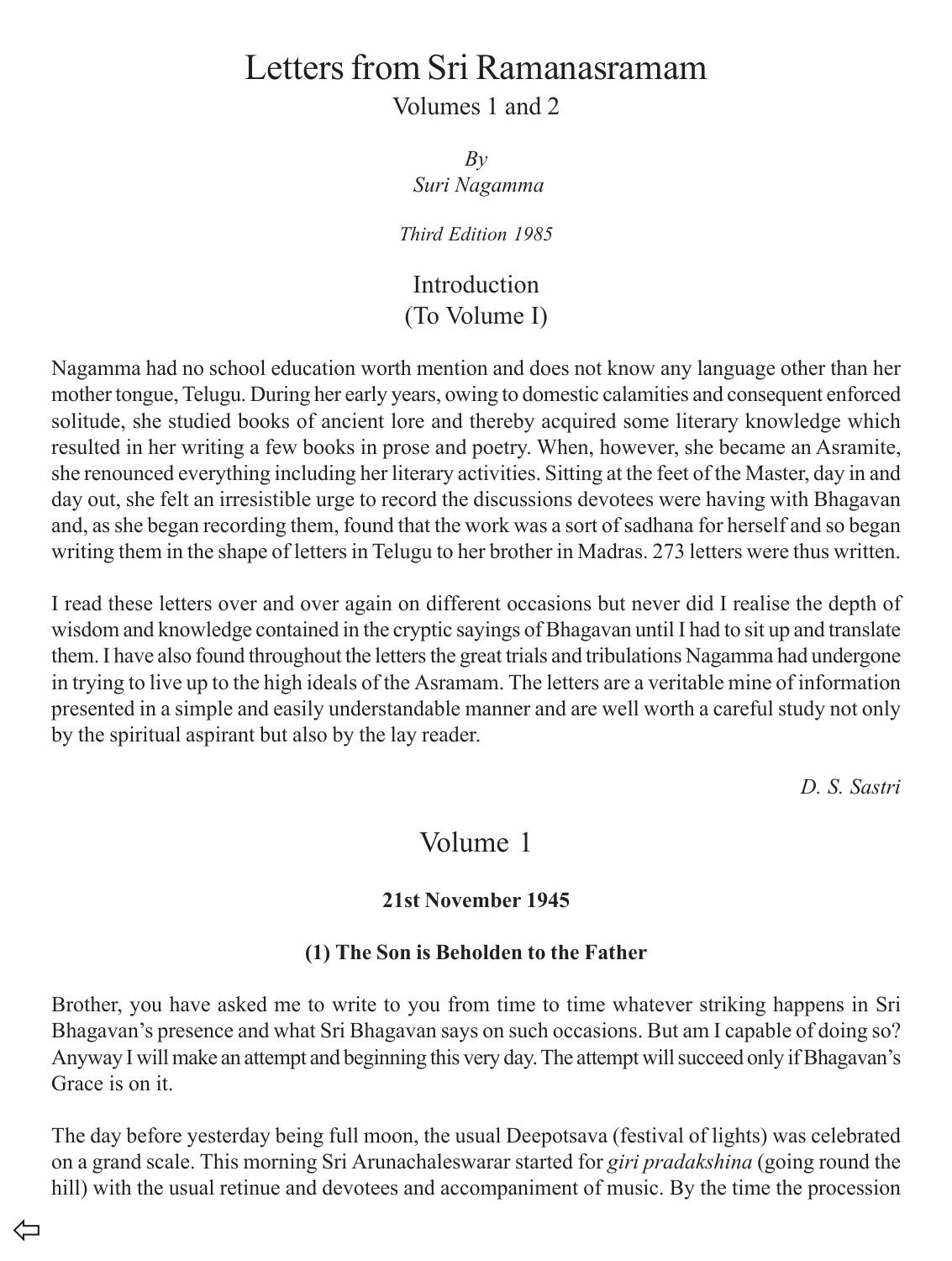reached the Asramam Gate, Sri Niranjanananda Swami (the *Sarvadhikari*) came out with Asramam devotees, offered coconuts and camphor to Sri Arunachaleswarar, and paid homage when the procession was stopped and the priests performed *Arati* (waving of the lights) to the God. Just then Sri Bhagavan happened to be going towards the *Goshala* (cowshed) and seeing the grandeur he sat down on the *pial* near the tap by the side of the book depot. The *Arati* plate offered to Arunachaleswarar was brought to Bhagavan by Asramam devotees and Sri Bhagavan took a little *Vibhuti* (holy ashes) and applied it to his forehead, saying in an undertone "*Appakku Pillai Adakkam*" (The son is beholden to the father). His voice seemed choked with emotion as he spoke. The expression on his face proved the ancient saying "*bhakti poornathaya Jnanam*" (the culmination of Devotion is Knowledge). Sri Bhagavan is Lord Shiva's son. Sri Ganapati Muni's saying, that he is Skanda incarnate, was confirmed. It struck us that Bhagavan was teaching us that since all creatures are the children of *Ishwara*, even a *Jnani* should be beholden to *Ishwara*.

We can never tell how pregnant with meaning are the words of Mahatmas. You ask me to write somehow, but how can I convey the exquisite beauty of his utterances? How can I describe adequately? I wrote in a recent poem that every word that falls from his lips is scripture. Why talk of his words alone? If one has the ability to understand, his very gaze and gait, his action and inaction, inhaling and exhaling - everything about him is full of meaning. Have I the capacity to understand and interpret all this? With full faith in Sri Bhagavan's grace, I shall write to you whatever occurs to me, serving Sri Bhagavan with the devotion of the squirrel to Sri Rama.

### **29th December 1945**

### **(15) Echamma's Demise**

On the night of Thursday the 27th at 2-45 Echamma, who was like a mother to Bhagavan, left her body and attained union with the Almighty at Bhagavan's lotus feet. I feel rather gratified than sorrowful at this news. When I moved from her house to a residence near to the Asramam, she would often say, "I loved you as my child. I thought you would see me out of this world, but you have gone away to a distance. Now you will come to me only after I am dead, to see the body off to the cremation ground, won't you?" When she said this, tears used to well up in her eyes. But it happened just as she had said. I only heard the news of her death, not of her sickness. There is a saying, "The child is firm as a rock, the mother fragile as shellac." I am only sorry it came too true in this case.

You remember on the 25th you and your wife presented her with some clothes and she was busy cooking for guests in the house. That same evening, she was unable to get up and so asked for water and she was given some. After drinking it, she lay quietly and so, all the guests left. I am giving you the details as related by her niece who attended on her. After that drink of water she could not talk or eat, but remained bed-ridden. Next day this news was conveyed to Bhagavan. On the 27th her condition became serious. Telegrams were sent to her relatives. Even though she was almost unconscious she would open her eyes slightly, when anyone called her. At about four in the afternoon one lady wanted to test how far she, was really conscious. So she said, "Food does not appear to have been sent to Bhagavan today." Immediately she heard the word "food" she opened her eyes full and, with an exclamation, cast a questioning look. So as not to disturb her peace of mind, her niece said, "We have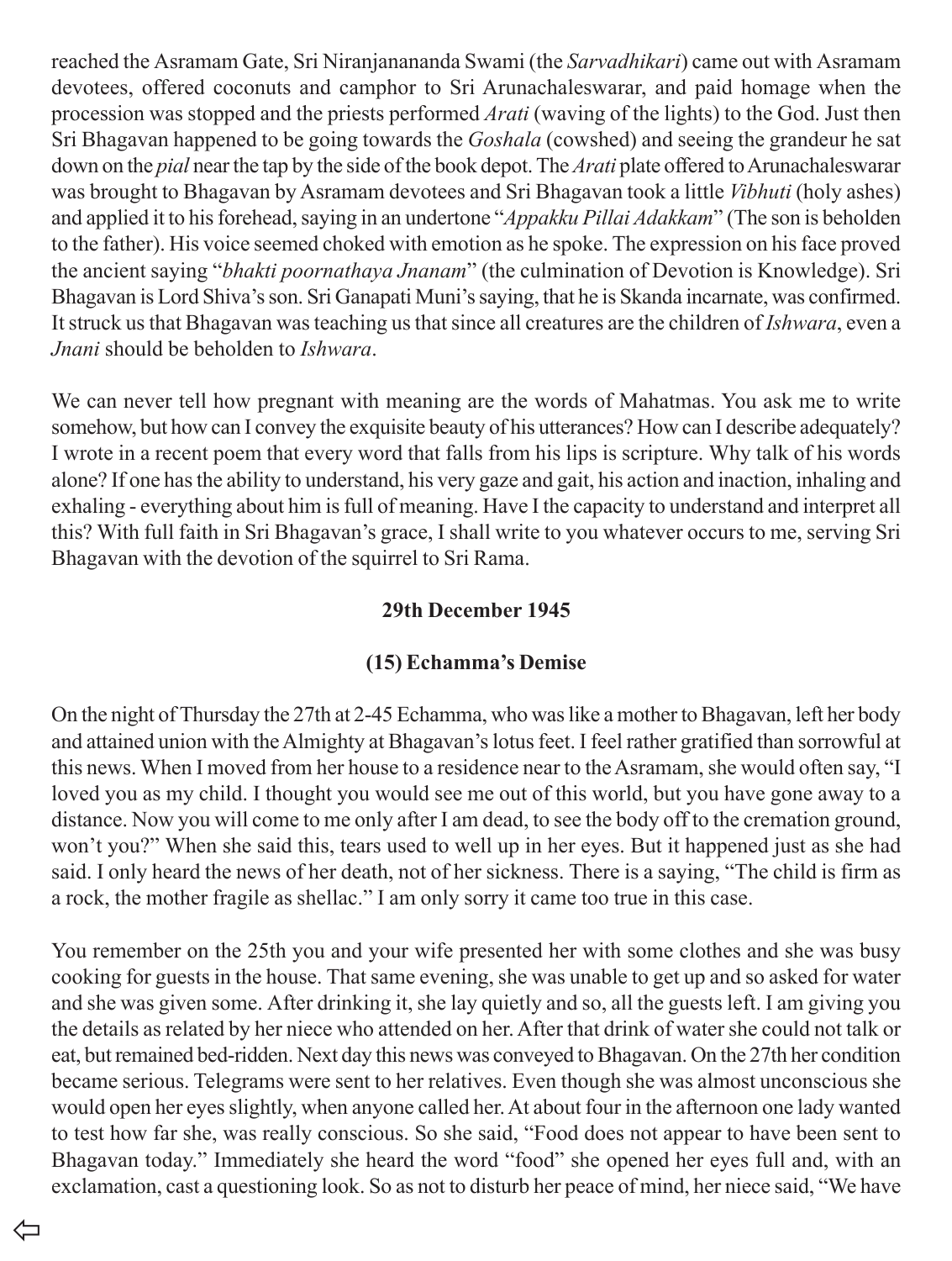sent it," and she nodded her head in approval. That is real *vrita deeksha* (strict observance of a vow). What can one say of the great mother who would not forget her *kainkarya* (service) to Bhagavan, even though she was in the throes of death!

That is all. At 8 o'clock that evening incoherent sounds were coming out of her mouth, her eyes were glazed and she was clearly in the pangs of death. Her nephew came to Bhagavan and brought the news. The Asramam doctor went there, examined her and declared that there was no hope; and then they performed her jeevaprayaschitham (shriving). Anyway, after the news was conveyed to Bhagavan, she had not much suffering, the breathing became easier and feebler and she passed away at 2-45 a.m. I came to know of her illness on Thursday evening and thought I could look her up the next morning but when I came to the Asramam before starting, I heard this sad news. Bhagavan said to me, "Oh, is she dead? I have been waiting to see when she would get away from all these worldly worries. So she has gone away from all these worries. All right, go there and come back."

I went there along with some devotees. I was overpowered with grief when I saw that the body with the face still undimmed. She was undoubtedly a powerful personality and, when I was here alone in my early days, she was my sole support. Though much against her will, I changed my residence, she used to bring me food, along with that of Bhagavan whenever I was unwell. In accordance with her previous instructions, I bathed her body in Ganges water, smeared it with *Vibhuti* (holy ashes) and put on *rudraksha* beads, and then saw her off on her final journey. All her relatives decided that she should be cremated, not buried.

When I prostrated before Bhagavan at 2-30 in the afternoon, he asked, "How did she die? What did they do?" I replied, "They decided on cremation. Her relatives said that she wished her ashes to be buried in her village and a *samadhi* erected over them with a *tulsi* plant for worship." Bhagavan said, "Yes, yes, that is right. The same was done with Ganapati Sastri and others." After I sat down, Bhagavan said in a consoling manner, "I told her quite a number of times not to worry about this food but to stop it. But no! She was adamant and refused to take food until she had served Swami. Even today food was sent to me on her account." I said, "No more now." "That Mudaliar old lady is still there" said Bhagavan. When he said this I was overcome with grief and said, "Whenever Echamma gave me something to eat, she used to get angry if I did not eat it there and then." By this time my eyes were full of tears, and saying, "Yes, yes," Bhagavan changed the subject. The earthly life of a devotee who for thirty eight years kept this vow as her talisman and worshiped God has now come to an end. Another interesting thing: On the evening of the 27th, after *Vedaparayana* and my usual *pradakshina* (round the hall), when I went in to bow before Bhagavan, I saw him seated motionless in *padmasana*, deeply immersed in *dhyana* and with his hands hanging loose at his side. His eyes were glowing with radiance as if they were two celestial lights and I felt that the spiritual lusture of the universe had come down in a concentrated form in the shape of Bhagavan. I wanted to see it closer and longer but I could not stand the powerful glare and so I merely bowed and came home thinking all the while that there must be some deep significance for that deep meditative state of Bhagavan.

In the night after meals and the subsequent short discourse with Bhagavan at his bedside, Krishna Bhikshu came to my place with a friend. When I enquired of Asramam news, he said that Bhagavan had been deeply self-absorbed with a radiant and distant look the whole evening, and that there must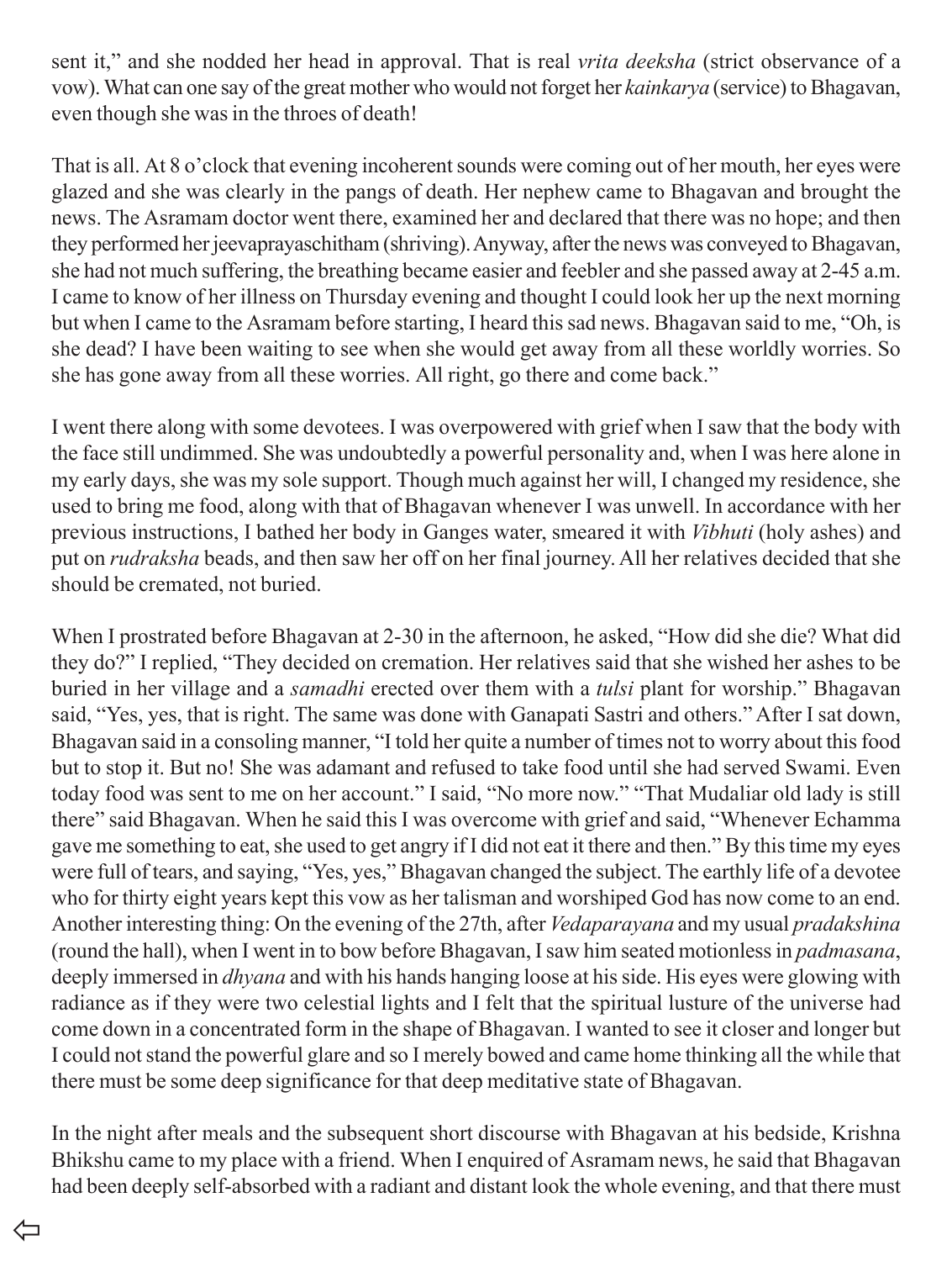be something great and unusual about it. We wondered what it could be. Subsequently when we heard the details of Echamma's demise, we found that from 5 p.m. onwards yesterday she was in the throes of death and that at 9 p.m. when the news was communicated to Bhagavan, all her agony ceased and she had a peaceful end of her life. Then we all thought that it was to release this great devotee from her mortal state that Bhagavan had assumed that superb radiant form the previous evening.

# Volume 2

### **14th September 1947**

### **(8) Mother's Gift**

Last month, Niranjananandaswami sent a bull born and bred in the Asramam to the Meenakshi Temple, Madurai, as a present. People there named it Basava, decorated it nicely and took a photo of it along with Sri Sambasiva Iyer who had accompanied it. Sambasiva Iyer returned with a copy of the photo besides an old fashioned silk-fringed shawl, some *vibhuti, kumkum* and *prasad* given to him by the Temple authorities.

Due to the great crowd of visitors since August 15th, Bhagavan had been spending the days out in the Jubilee Hall. Sambasiva Iyer came into Bhagavan's presence with the shawl, *vibhuti*, etc. on a large plate. The brahmins who had accompanied him recited a mantra while all of us prostrated before Bhagavan, then rose. Looking at me, Bhagavan said, "Our bull has been sent to the Meenakshi Temple, did you know?" "Yes, I knew," I said. "On the day it was going, I saw it decorated with turmeric, *kumkum* etc, and came to know of the purpose when I asked the cattle-keeper."

Holding the plate reverentially and smearing the *vibhuti* and *kumkum* on his forehead, Bhagavan said, "See, this is Meenakshi's gift." And his voice quivered as he said it. Sambasiva Iyer spread the shawl over Bhagavan's feet, and when Bhagavan, deeply moved, removed it with evident feeling of reverence, the attendants took it and spread it over the back of the sofa. Adjusting the shawl properly with his hands, Bhagavan, looking towards us, said, "Mother Meenakshi has sent this. It is the Mother's gift." And, choked with emotion, he was unable to say more and became silent. His eyes were full of tears of joy and his body beccame motionless. Seeing this, it seemed to me that Nature herself had become silent. When, as a boy, Bhagavan was in Tiruchuli and wept, sitting behind the image of Sahayamba; he alone knows how the Mother consoled him and what hopes she gave him.

Three years ago, the Ashram doctor said that hand-pounded rice would be good for Bhagavan's health. Thereupon the Asramites approached Bhagavan with a request to take such rice, which would be specially cooked for him. When Bhagavan asked them whether the same rice would be served to all, they said that it would not be possible, as the supply of such rice was limited. Bhagavan therefore would not agree to having it however much they tried to persuade him. At last they said that they would use the hand-pounded rice for the daily offerings to the deity in the temple, for which rice is usually cooked separately and they requested Bhagavan to partake of that rice. "If that is so, it is all right. I will take it because it is Mother's *prasadam*," said Bhagavan. And from that day onwards, they have been cooking hand-pounded rice separately and, after offering it to the goddess in the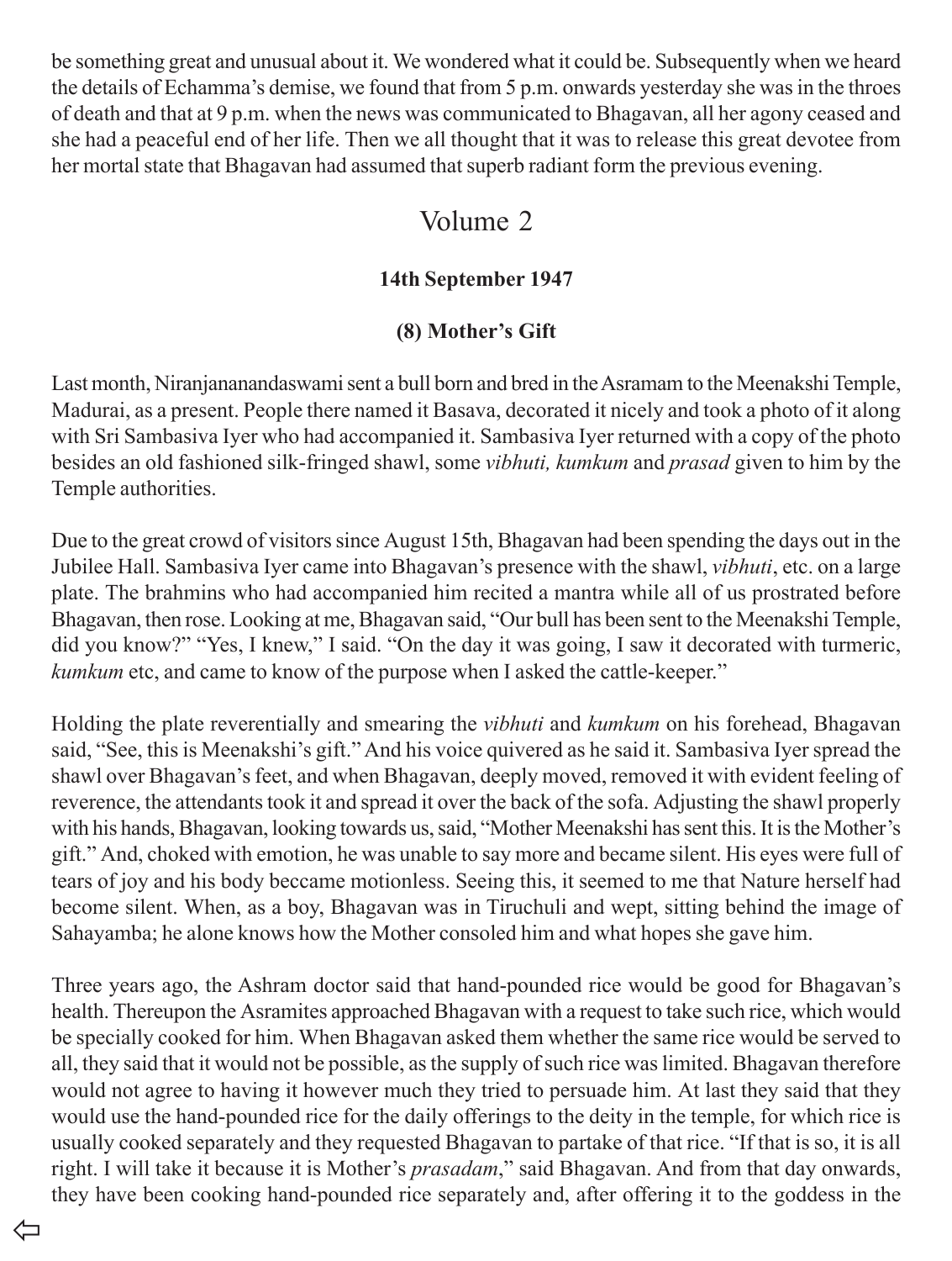temple, have been serving it to Bhagavan, giving what was left over to all others in his company.

Last summer, Ramaswami Iyer's son got married and for the occasion there was a feast here. That day, Iyer noticed that there was white rice on the leaves of all, whereas the rice on Bhagavan's leaf was reddish, and he enquired the reason. Bhagavan smiling, said, "This is Mother's *prasadam*. What is wrong with it? It is cooked specially as an offering to Mother." He then related the above incident. He once again said, "This is Mother's gift; I have accepted it only because of that."

Is this not a great lesson to those who say that they have given up visiting temples and such things?

#### **30th November, 1947**

#### **(24) Poor Man's Mite**

I have already written to you that on the night of the festival of the Holy Beacon, (i.e. the Deepam Festival) when the Beacon at the top of the hill was lighted, we took the permission of Bhagavan and went round the hill. Hitherto, the usual practice had been to go round the hill before the festival, not after. But this time, however we started at night, after the evening meal. There were about a hundred of us. With Bhagavan in our hearts and with the Beacon Light on the top of the hill before our eyes, and with the full moon brightly shining, we started out on foot. Devotees who had had the privilege of accompanying Bhagavan on his walks round the hill in his earlier days, began to tell us about their experiences; "Bhagavan used to sit here"; "here he used to cook"; "this happened here" "Bhagavan told us about this, there". While they were relating such incidents, we did not feel the fatigue of walking, for we were absorbed in the tales. But for the fact that we wanted to get back for the Vedaparayana at 5 a.m., we might only have returned at day-break. As it was, we returned at 3 a.m.

I will now tell you some of the things the devotees told us that night: As we were approaching the Unnamalai tank, a devotee said, "When Bhagavan went round the hill, he used to sit here for some time so that those who were lagging behind might catch up with the party. Let us also sit here and wait for a while". We accordingly all sat there for some time.

"How long ago was it that Bhagavan gave up going round the hill?" I asked.

 $\Leftrightarrow$ 

"Till 1926 Bhagavan used to do it. That was an exhilarating experience," said Kunjuswami, one of the old devotees.

"Why not tell us some of the incidents of those days?" we said. Kunjuswami agreed and began to tell us as follows:

"One day, we all felt like going round the hill with Bhagavan. When we told him, he readily consented and we started that afternoon immediately after food. In was usual for Bhagavan to walk slowly while going round the hill, so Venamma hearing that he had gone and confident that she could catch up with the party in no time, started out with a big basket of provisions.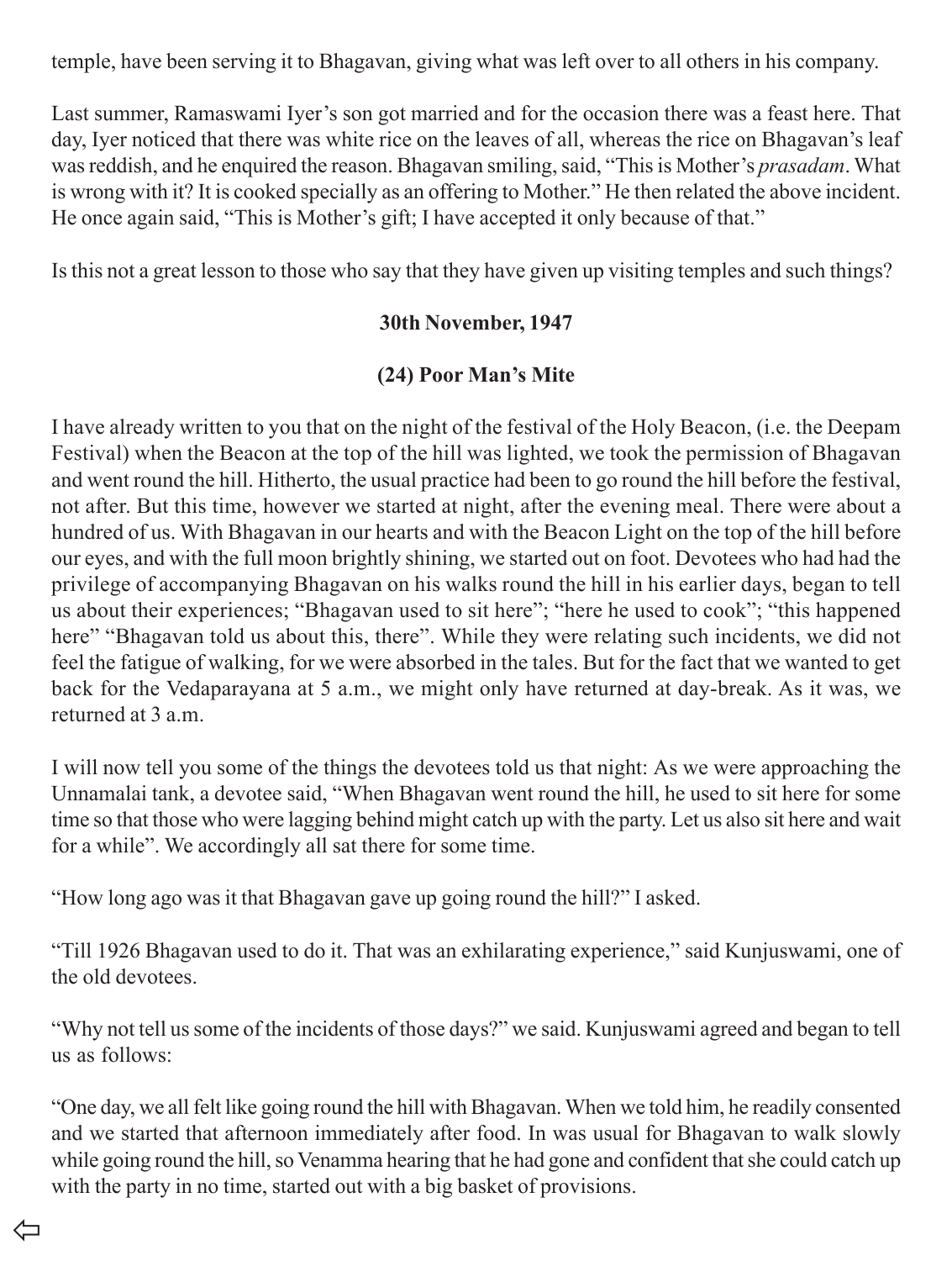"We were passing Sona *Thirtham* when Bhagavan noticed Venamma at a distance, approaching, and he said, 'There, you see, Venamma is coming; someone must have told her and sent her with a basket of food. However much I protest, people will not give up these things. There she is, with a heavy load on her head. All right; this is going to be a punishment for her.'

"So saying, he began to walk fast. Could she overtake him if he walked fast? Let us see. She continued to hurry, panting and fretting all the time, but did not stop walking. Bhagavan continued to walk in this way until we passed the Gautamasram, when we looked back. He could see that she, too, was walking fast, and, his heart melting at the sight, he led us to a mango grove that was nearby the road.

"Standing under the shade of one of the trees, Bhagavan said, 'We will stop here. There is a well, and if not here, we may not get water anywhere else near. I was hoping that she would give us up, but she could not. She is tired and is panting for breath. What a shame!' So saying, he sat down.

"Unable to discover our whereabouts, and coming up to the trees, Venamma began anxiously saying, 'Where has Bhagavan gone? There is no sign of him anywhere'. When Bhagavan heard this, he began laughing, whereupon she traced us to where we were and joined us. After eating what she had brought us, we began our walk again, Venamma now with us. From that day, we named the tree Venamma's mango tree.

"Bhagavan used to tell us that sometimes he started for pradakshina at night and returned by daybreak. It was the usual thing to start so. Sometimes, however, we would start in the morning, with cooking utensils to cook food at noon either at Sona *thirtham* or at Gautamasram or at Pachyamman Shrine, eat, rest and return to the Asramam in the evening. Before the Asramam grew to its present size, we would go round leisurely, sometimes taking two days, or three days or even a week, camping en route.

"On one occasion, we started to go round in the morning with the intention of returning the same evening. We stopped at the Gautamasram, cooked our food, ate it and after taking some rest, packed all the milk, sugar, buttermilk, etc., that remained and started walking again. As we were approaching Adi Annamalai, Bhagavan began walking off on a side road and very fast. Thinking that he wished to avoid the crowds on the main road, we followed him.

"After going along a path for about half a furlong, we came to a tank. At the edge of the tank and under a tree, sat an old man, his body covered by a blanket and holding a small pot in his hand. This old man, whenever he heard that Bhagavan was coming round the hill, would await Bhagavan's arrival on the road and bring him something to eat. Not seeing him on the road, and lest the poor man should be troubled at missing him, Bhagavan had made the detour.

"Bhagavan, on seeing him, called him by name and began talking with him very simply. The old peasant prostrated before Bhagavan, then stood with folded hands, saying nothing. 'What is the matter?' said Bhagavan, 'why is it that I do not see you anywhere these days? Are crops and cattle all right. How are the children?' And then, 'What is in the pot?' queried Bhagavan.

"Very hesitantly, the old man said, 'Nothing particular, Swami. I came to know that you were coming. I wanted to bring something as usual to offer you, but there was nothing in the house. When I asked my old woman, she said, 'There is ample food in the cook-pot; you can take it to them'. Unable to decide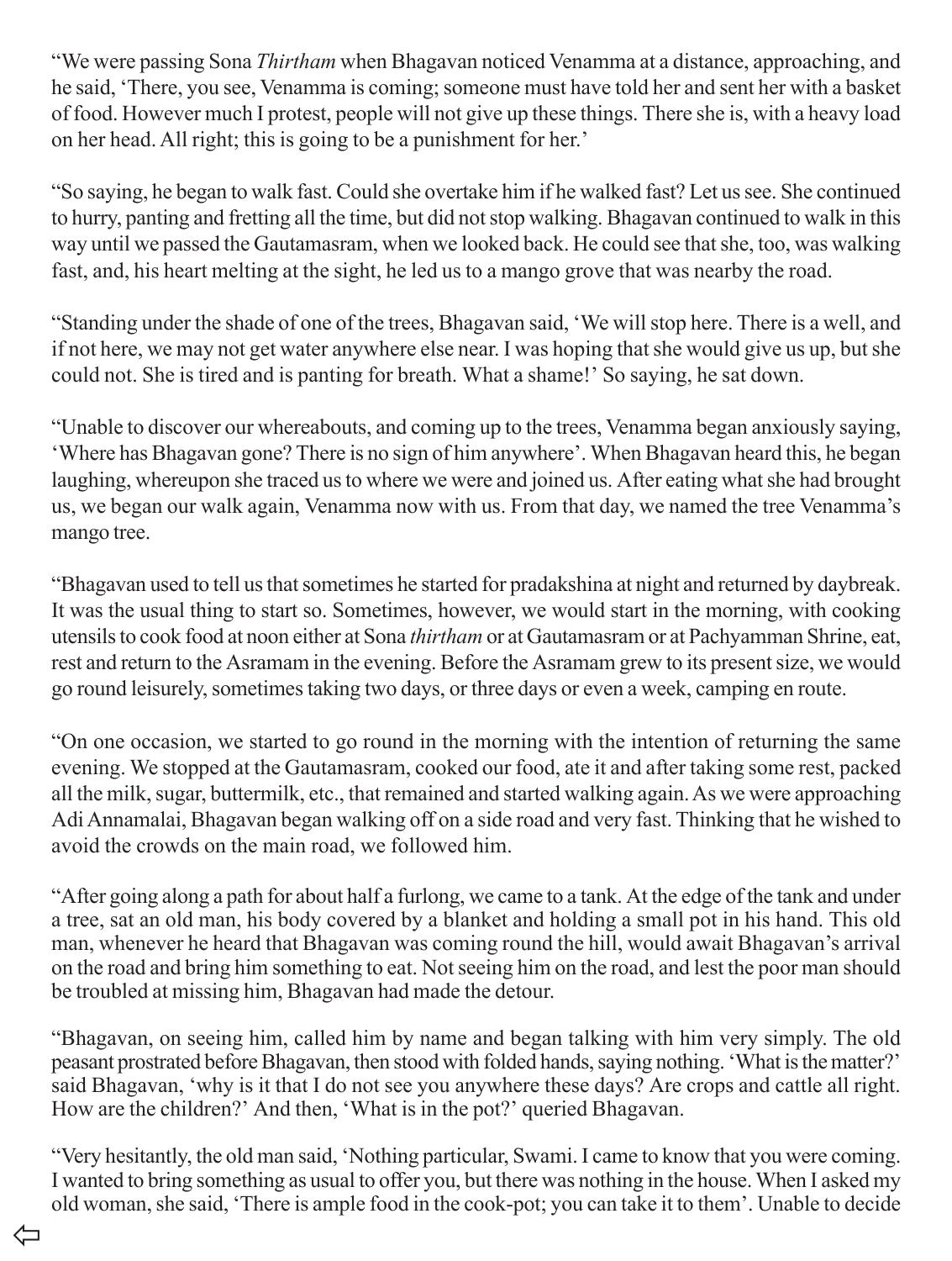what to do, I put some of the food into this small pot, but ashamed to face you with only this sort of food to offer you, I was sitting here, Swami.'

"Bhagavan, seemingly very pleased, exclaimed, 'Oh! Cooked food, is it? That is excellent. Why be ashamed? It will be very good. Let me have it'. As the old man was still hesitating, Bhagavan took the pot from him, sat down under a tree and told his followers to unload all the things they had brought. We unloaded accordingly. Bhagavan took out from among the cooking things, a big open mouthed tinlined vessel into which he put all the food, poured in a lot of water, and mixed it well into a paste with his hand; then from some left-overs amongst our things, he took out some limes and squeezed the juice into the mixture, poured in some buttermilk, and made the whole thing into a liquid. Finally he mixed some salt and dry ginger powder, then took out a tumbler full of the liquid, drank it, and said, 'Oh, this is delicious!' Then looking at us all, he said, 'All of you, mix some sugar with that milk left over and drink it; our luggage will be lighter. I have this food; so what need have I for the milk? This is first rate food for me in this hot weather. It is also very nourishing, and has many other good qualities too. But you wouldn't like it, do drink the milk, and please give my share of it and the sugar to this old man'.

"We accordingly mixed the sugar with the milk and, after giving some to the old man, we drank the rest. Bhagavan was meanwhile talking sociably with the old farmer and taking two or three tumblers full of the liquid preparation saying that it was like nectar. He then said to the old man, 'My stomach is quite full. I feel that I shan't be able to take any food tonight. Take the rest of this liquid food home'. So saying, he gave the remaining food to the old man, who accepted it as though it were nectar. Wiping the tears of joy that were welling up into his eyes, he took leave of us and went off to his cottage.'

"Until recently", I said, "that old man used to come to see Bhagavan every now and then. Vyasa wrote in glowing terms in the Bhagavatam about the beaten rice that Kuchela presented to Lord Krishna. Had he seen this Lord's kindly act, how much more glowingly would he have written!"

#### **Brahmanirvana**

The small tumour which showed itself on the left upper arm of Bhagavan in November 1948, began growing from day to day so that by 1-2-1949 it became as big as a marble. The doctor in charge of the Asramam hospital Dr. Sankara Rao, and a retired surgeon Dr. Srinivasa Rao pointed out to Bhagavan and offered to remove it by a small surgical operation. Bhagavan however did not agree to it. As it continued to grow rapidly, the doctors got perturbed and somehow prevailed upon Bhagavan to agree to its removal. Accordingly the first operation was performed on the morning of 9-2-1949.

All the devotees wanted the bandage to be covered so as not to be visible to outsiders. But then, was there an upper cloth to cover it? Was there a shirt to wear? The only thing Bhagavan had was a white cloth half-a-yard wide and three-fourths of a yard long. He tied it around his neck so as to conceal the bandage. Still the bandage was visible through the gaps. When some people who had the courage to ask him, enquired what was the matter, Bhagavan used to reply with a laugh, that he had worn a bracelet on the arm or that a *Lingam* had been born there, or that it was a Swayambhu *Lingam*. Some time later the bandage was removed. People said that the wound was healing up.

Somehow, everyone forgot about it during the bustle of the *Kumbhabhishekam* which took place on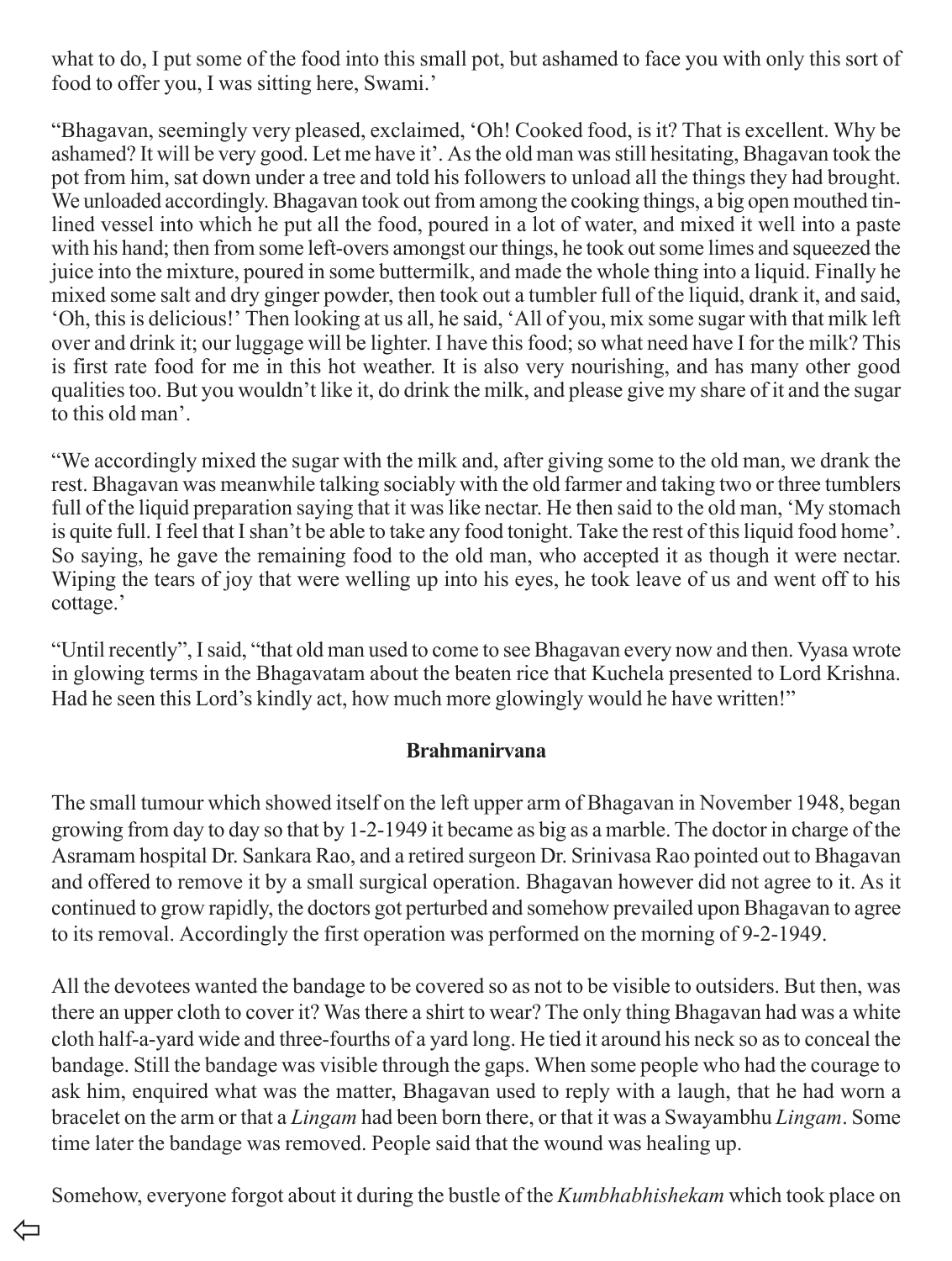17-3-1949. As soon as the festivities were over all people came to know that the tumour had shown itself again. Some suggested treatment with green leaves and milk of the fig tree. Others brought a medicated plaster and put it on. On 27-3-1949, Raghavachari and other doctors who came from Madras, said that none of those remedies would do and that the tumour must be operated upon again. They left after deciding that a second operation should be performed and promised to come back on 3-4-1949 for the purpose.

I was somehow frightened and in a prayerful attitude, entreated Bhagavan saying, "Why all these operations? Why do you not cure yourself by getting some medicine prescribed by yourself and using it, the same as you did when you had jaundice?"

Bhagavan replied, "They are all reputed doctors. Let their treatment be carried out."

When I said that they had already performed an operation which had been found unsuccessful and enquired why Bhagavan should not have his own treatment, Bhagavan said, "Let it go this time. If it appears again, we will see about it."

On the morning 3-4-1949, while we were discussing about the details of the operation in the presence of Bhagavan, the doctors came. Seeing them, Bhagavan said, "Look. The doctors have come," and began arranging his legs preparatory to getting up. Bhagavan was showing in practice in this matter also his *Upadesa* (teaching): Whatever is to happen will happen and whatever is not to happen will not happen. Bhagavan said with a firm voice, "Yes. That which is to happen will not stop even if we say 'no'." So saying he got down from the couch and went into the hospital. Till about the middle of May 1949, everything went on fairly satisfactorily. But afterwards there was an all round anxiety and worry because when the stitches were removed blood began oozing from the place where the operation had been performed. The tumour had not healed and was clearly exhibiting its malignancy.

As it was suggested that it would do good to expose the tumour to the sun's rays, in June 1949, the doctors used to seat Bhagavan behind the *Goshala* (cow-shed), open the bandage, wash the wound and keep it exposed for some time to the sun's rays. On such occasions, devotees who expressed their fear and anxiety were told by Bhagavan, "See how nice it is! It is like a precious ruby. It has become an ornament to my arm. See how red it is! It is glowing brilliantly with the sun's rays falling on it. Look at it!" And when they saw blood oozing out and remarked about it with great grief, he used to say, "Why worry? Let the blood flow out. It is a ruby, you see. Like the *Syamanathakamani* (a kind of valuable gem) this is also producing gold every day. The only difference is, in that case, the gold that was produced was yellow while in this case it is red. See how much is oozing out." And if any devotees prayed to him to heal himself, he used to say "What have I to do with this?" or "What can I do?"

On 5-7-1949, an old man from Valuvai, a village nearby and a reputed Ayurvedic doctor, started applying the juice of some green leaves and bandage the wound. Before he began the treatment, he saw the wound in all its malignancy and remarked with immense grief. "Oh Bhagavan! How serious this is! Swami, this is cancer. This should not be touched at all. Why did you allow it to be operated on? If I had known it in the beginning, I would have dressed it with green leaves containing medical properties and cured it. It is too late now Swami." When Bhagavan was returning to the hall after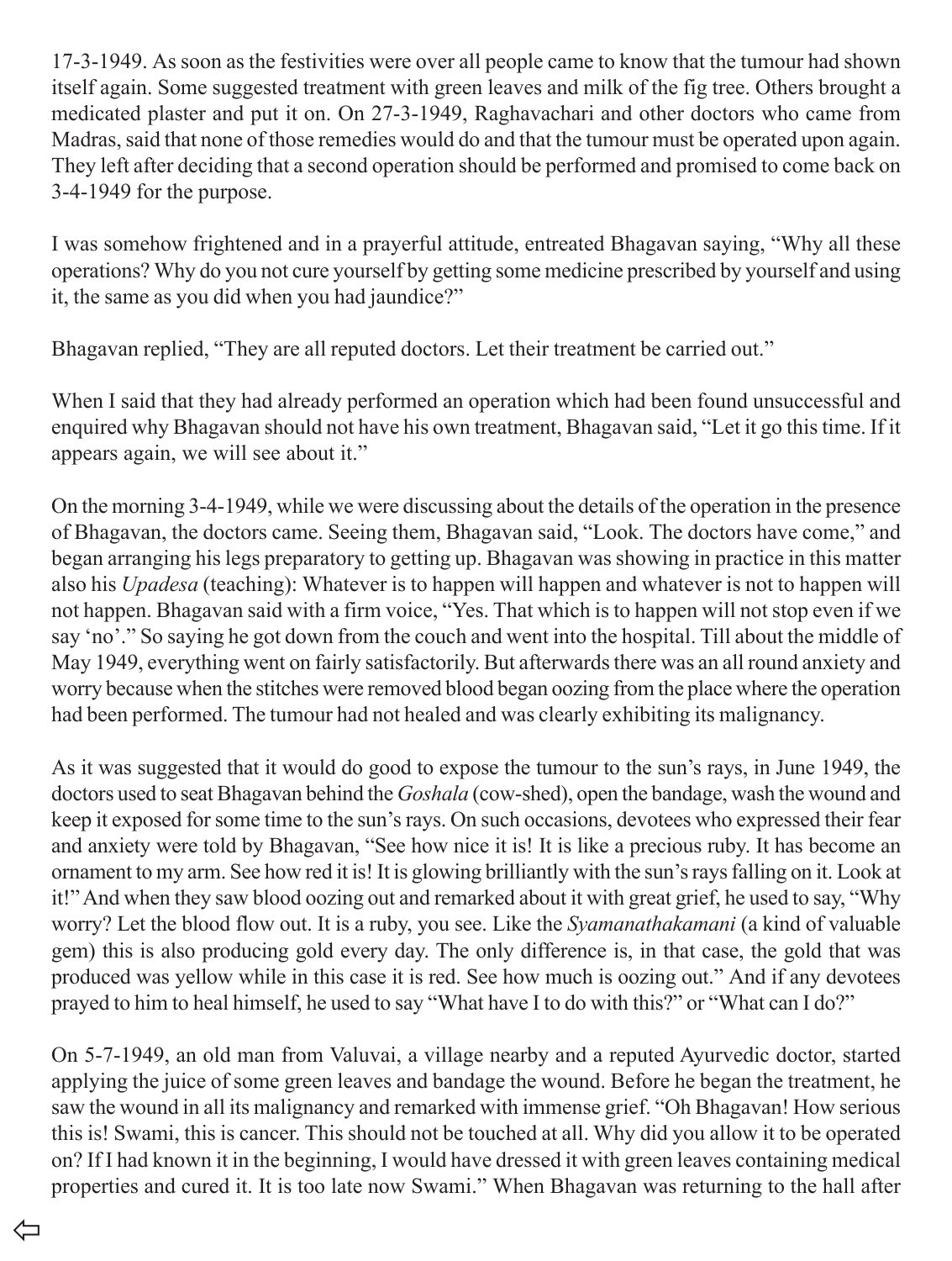leaving the hospital in the evening of 1-7-1949, his body began to shake and his legs began to falter. He had fever. He somehow reached the hall and squatted on the couch. While we were all alarmed and were anxiously looking at him, Santhamma could not contain herself and, being elderly, and a very old devotee, took the liberty of addressing Bhagavan and said, "Oh, the body!" No sooner had she said this than Bhagavan remarked, "Oh, the body? Why? What has happened? It is shaking. What if it shakes?" So saying, he suppressed the shivering, and looking at his attendants, said with a laugh, "That is Nataraja's dance. Why should you be afraid? If every day the body is giving you *darshan* in its static form, today it is giving it to you in a dance pose. Why all this anxiety?" So saying, he sat there in dignified silence. The Vedaparayanam was then done.

On 7-8-1949 Dr. Guruswami Mudaliar was here personally to supervise the third operation. I had already written to you that it was from that date that questions and answers in Bhagavan's presence had become rare. After the final operation was performed on 19-12-1949, Bhagavan did not come into either the new hall or the old hall. He confined himself to the small room opposite to the big hall. After homeopathic treatment was tried *Ayurvedic* treatment began. The Moos (a famous *Ayurvedic* doctor from Kerala) who was treating Bhagavan felt discouraged and on 3-3-1950 he wrote a *stothram* in praise of Bhagavan and arranged for its *parayana* along with *Vishnu Sahasranamam* (thousand names of Vishnu), every day. Some devotees performed *Surya namaskar* (salutation to the Sun) and some began doing *Mrityunjaya Japam* (prayer to Lord Siva, the conqueror of death). Just as he had handed over his body to the doctors to do whatever they liked with it, saying 'Yes, yes' he was accepting the offerings of those devotees in the shape of *tirtha* (consecrated water) and *prasadams* (offerings of food to the gods).

After the *Mrityunjaya Japam* was over, the people concerned asked him if they could proceed with the *Mrityunjaya Homam*. He nodded in assent and as soon as they left turned towards Venkataratnam and said, "Extinction of ego and abidance in Self is the *Mrityunjaya Homam*. In *Devikalottaram*, v.16 and v.17, it is stated that one should not get immersed in *mantrams, homams* and such things. Also in *Sarvajnanottaram*, v.35, it is said that abidance in Self itself is the mantra, the *devata*, the *diksha*, the *tapas*, the *homam* and the *dhyana*." About the same time a lady devotee had *Chandi Homam* performed. Another lady lighted holy candles to appease Sani (Saturn). Some had *Abhisheka* and other *Pujas* performed in Arunachaleswara temple.

On 17-3-1950 Bhagavan had some vomiting with consequent discomfort and so did not take any food subsequently. Hearing that, his sister Alamelu went to him and said, "Oh, Bhagavan! It seems you have not taken anything at all. Today's *payasam* (pudding) is very tasteful. You have not taken even a drop of it." Bhagavan however sent her away with some words of comfort.

From the time the cancer showed itself, I always used to pray to Bhagavan whenever I could manage to see him, "Please get yourself cured of this ailment and remain in this world for our sake." Bhagavan used to console me with some comforting words or other. When the third and the fourth operations were performed and I expressed my fear and anxiety, he used to say that there was no need for worry and there was nothing really seriously wrong. Hence, however serious the ailment was, and however much other people felt anxious and discouraged, I used to think that Bhagavan would hint to me if there was anything imminent. That egoism enveloped my whole being and blinded me to the grim realities of the situation. I was therefore confident that he would get cured ultimately.

[Õ](#page-0-0) On 19-3-1950 was the Lunar New Year's Day. From the time I had come here, it had been usual for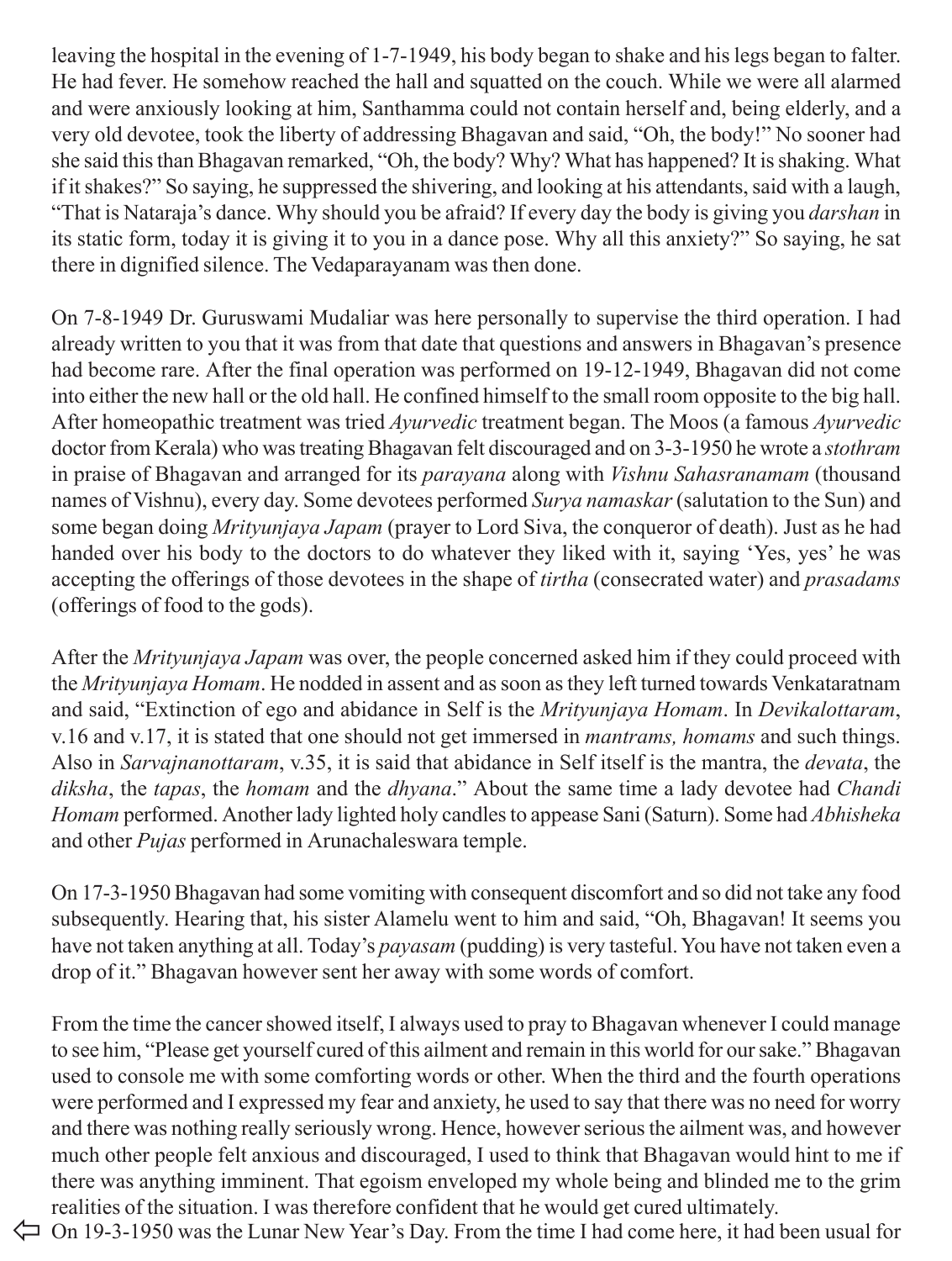me to offer to Bhagavan for his personal wear a *khaddar* towel and a *koupina* and arrange for *bhiksha* in the Asramam that day. As I did not like to give it up this year, I took with me a towel and *koupina* in the evening at about 7 o'clock of 18-3-1950, went into that small room accompanied by our post-master, Raja Iyer. Bhagavan stared at me. I quietly placed the clothes on the table and said the next day was the *Ugadi* (New Year's Day). Bhagavan started at that and said, "Is the *Ugadi* come? Is the *Vikruti* (the name of the new year) come?" There was something strange and perplexing in that voice. And I cannot explain why, but it seemed to forebode something disastrous and it was to me heart-rending. The two attendants stood aghast. I too could say nothing and so mumbled, "I felt it would be inauspicious if I gave up my usual practice." Bhagavan said, "Oh! What is there in that?" and looking at one of the attendants by name Anjaneyalu who was by his side, he said, "Keep those clothes carefully. Nagamma has brought them. Tomorrow it is *Ugadi*, it seems." So saying, in a very gentle manner he gave us leave to go. As the attendants were removing the clothes, I went near the couch and asked Bhagavan, "How is the arm?" Bhagavan said, "What shall I say how it is?" I told Bhagavan, "You must somehow cure yourself." Bhagavan replied, "Ahem. I cannot say anything now." I pleaded with great humility, "How could you say that, Bhagavan?" Perhaps he felt that my hopes would not go unless he told me the bare truth and so looking at me with compassion, he said, "Ahem. Cure? What cure?" I said, "Ayyo! Will it not be cured?" Bhagavan replied, "Ahem. Cure? What cure? How could there be any cure now?" The previous assurance that there was nothing to worry about and nothing would happen - all of them disappeared at that moment and when I heard those words, my whole body shook with fear. My eyes filled with tears and my voice got choked. I wanted to ask about our fate for the future and so was trying to gather some composure of mind and open my lips when someone from the office came in hurriedly on some urgent work. I was startled by that noise and came out without asking what I wanted to ask and slowly retraced my steps to my hut. The next morning I thought of approaching Bhagavan again and ask for his final message, but could not get an opportunity. The resonant voice of Bhagavan that said, "Is the *Ugadi* come?" appeared to me to say, "All is over." With that *Ugadi* the great privilege I had all these years of hearing and enjoying the nectar of Bhagavan's voice ended.

On the evening of 14-4-1950, I went at 6-30 and stood in the queue arranged for an orderly *darshan* of Bhagavan and when I got up on the raised mound opposite the door of the room where Bhagavan was sitting, and stood there for a while with my sight concentrated on him and prayed to him mentally, "Oh Prabho! Won't you for once radiate on me your compassionate look?" Bhagavan's eyes slowly began to open and from those eyes, a mild and compassionate look came on me. That was the last time I had the great fortune of his compassionate look.

At 8-47 that night, Sri Ramana, the embodiment of light and enlightenment, left his mortal coil.

When the mortal body of Gurudev, who was at once my mother, father, Guru and God and who has protected me all these years, ceased to be the abode of that great soul, I remained still as a statue, drowned in inexpressible grief and sorrow.

The writing of these letters was begun on 21-11-1945 and continued uninterrupted all these days through the grace of Bhagavan, and with the end of the Avatar of Bhagavan, I am giving up the writing of these letters.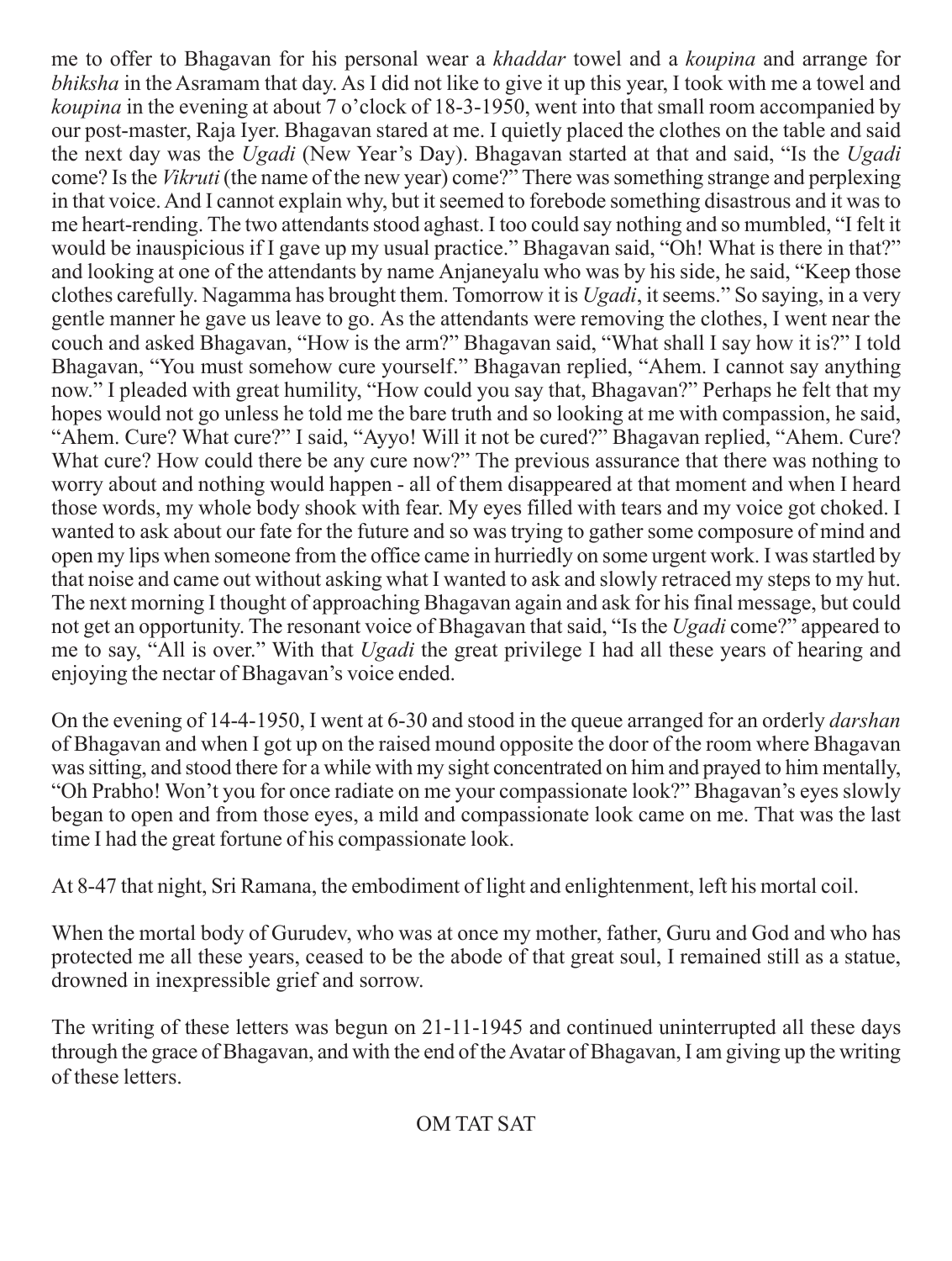# Maharshi's Gospel

#### **BOOKS I & II**

Being Answers of BHAGAVAN SRI RAMANA MAHARSHI to Questions put to Him by the Devotees

> PUBLISHED BY V. S. RAMANAN *President, Board of Trustees,* SRI RAMANASRAMAM SRI RAMANASRAMAM P.O. TIRUVANNAMALAI

> > FIRST PUBLISHED ON THE **OCCASION**

> > > of the

DIAMOND JUBILEE

of Bhagavan Sri Ramana Maharshi

27th. Dec. 1939

#### **CONTENTS**

#### **Book 1**

**′⊐** 

- 1 Work and Renunciation
- 2 Silence and Solitude
- 3 Mind-control
- 4 Bhakti and Jnana
- 5 Self and Individuality
- 6 Self-realization
- 7 Guru and His Grace
- 8 Peace and Happiness
- **Book 2**
- 1 Self-Enquiry
- 2 Sadhana and Grace
- 3 The Jnani and the World
- 4 The Heart is the Self
- 5 The Place of the Heart
- 6 Aham and Aham-vritti

Appendix

Glossary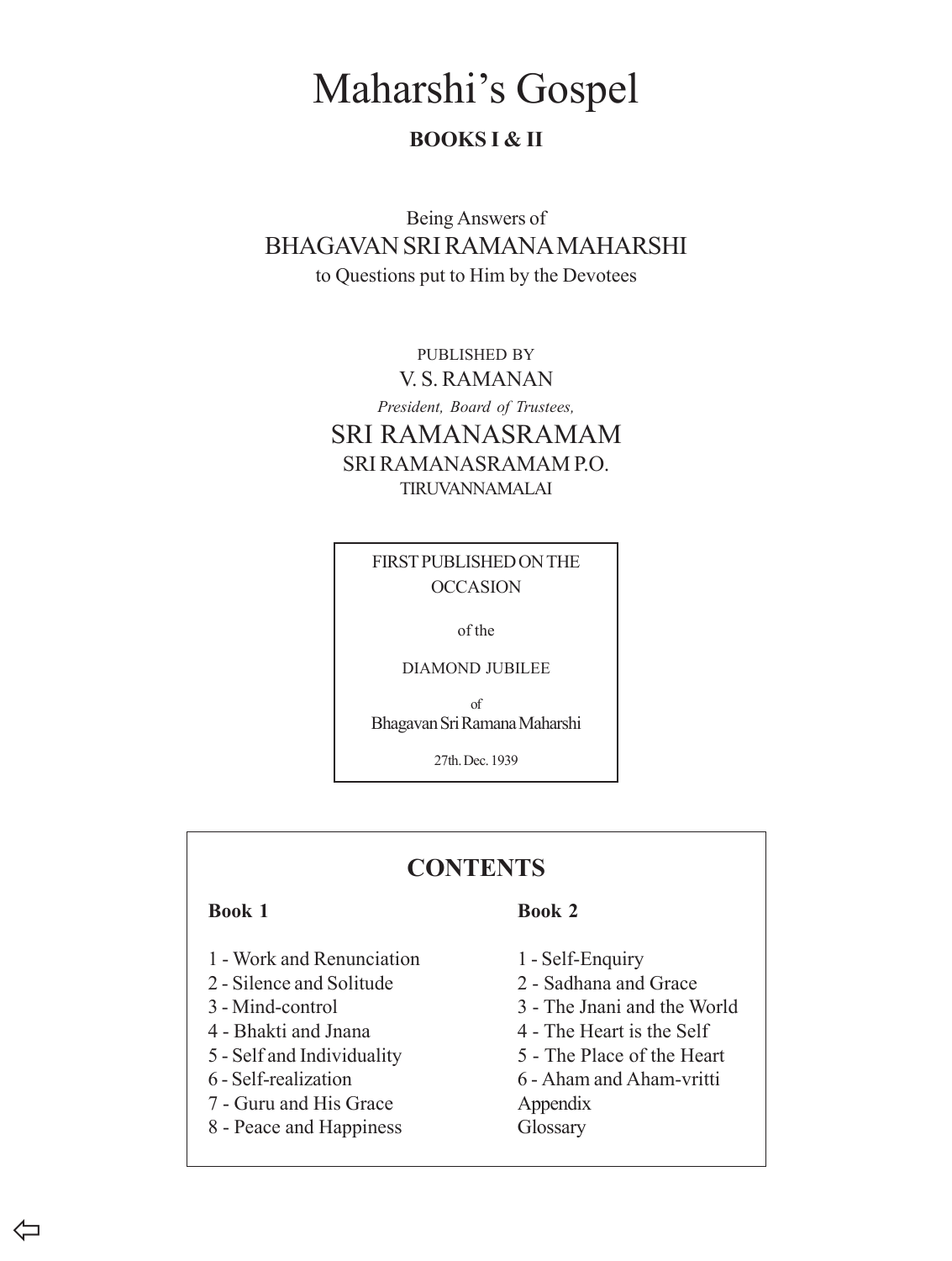#### **Book I**

#### Work and Renunciation

*D.* The work may suffer if I do not attend to it.

*M.* Attending to the Self means attending to the work. Because you identify yourself with the body, you think that work is done by you. But the body and its activities, including that work, are not apart from the Self. What does it matter whether you attend to the work or not? Suppose you walk from one place to another: you do not attend to the steps you take. Yet you find yourself after a time at your goal. You see how the business of walking goes on without your attending to it. So also with other kinds of work.

*D.* It is then like sleep-walking

*M.* Like somnambulism? Quite so. When a child is fast asleep, his mother feeds him: the child eats the food just as well as when he is fully awake. But the next morning he says to the mother, "Mother, I did not take any food last night". The mother and others know that he did, but he says that he did not; he was not aware. Still the action had gone on.

A traveller in a cart has fallen asleep. The bulls move, stand still or are unyoked during the journey. He does not know these events but finds himself in a different place after he wakes up. He has been blissfully ignorant of the occurrences on the way, but the journey has been finished. Similarly with the Self of a person. The ever-wakeful Self is compared to the traveller asleep in the cart. The waking state is the moving of the bulls; Samadhi is their standing still (because Samadhi means Jagrat-Sushupti, that is to say, the person is aware but not concerned in the action; the bulls are yoked but do not move); sleep is the unyoking of the bulls, for there is complete stopping of activity corresponding to the relief of the bulls from the yoke.

Or again, take the instance of the cinema. Scenes are projected on the screen in the cinema-show. But the moving pictures do not affect or alter the screen. The spectator pays attention to them, not to the screen. They cannot exist apart from the screen, yet the screen is ignored. So also, the Self is the screen where the pictures, activities etc. are seen going on. The man is aware of the latter but not aware of the essential former. All the same the world of pictures is not apart from the Self. Whether he is aware of the screen or unaware, the actions will continue.

## Mind-Control

*D.* Other thoughts arise more forcibly when one attempts meditation!

*M.* Yes, all kinds of thoughts arise in meditation. That is only right; for what lies hidden in you is brought out. Unless it rises up, how can it be destroyed? Thoughts rise up spontaneously, as it were, but only to be extinguished in due course, thus strengthening the mind.

*D.* How can the rebellious mind be made calm and tranquil?

[Õ](#page-0-0)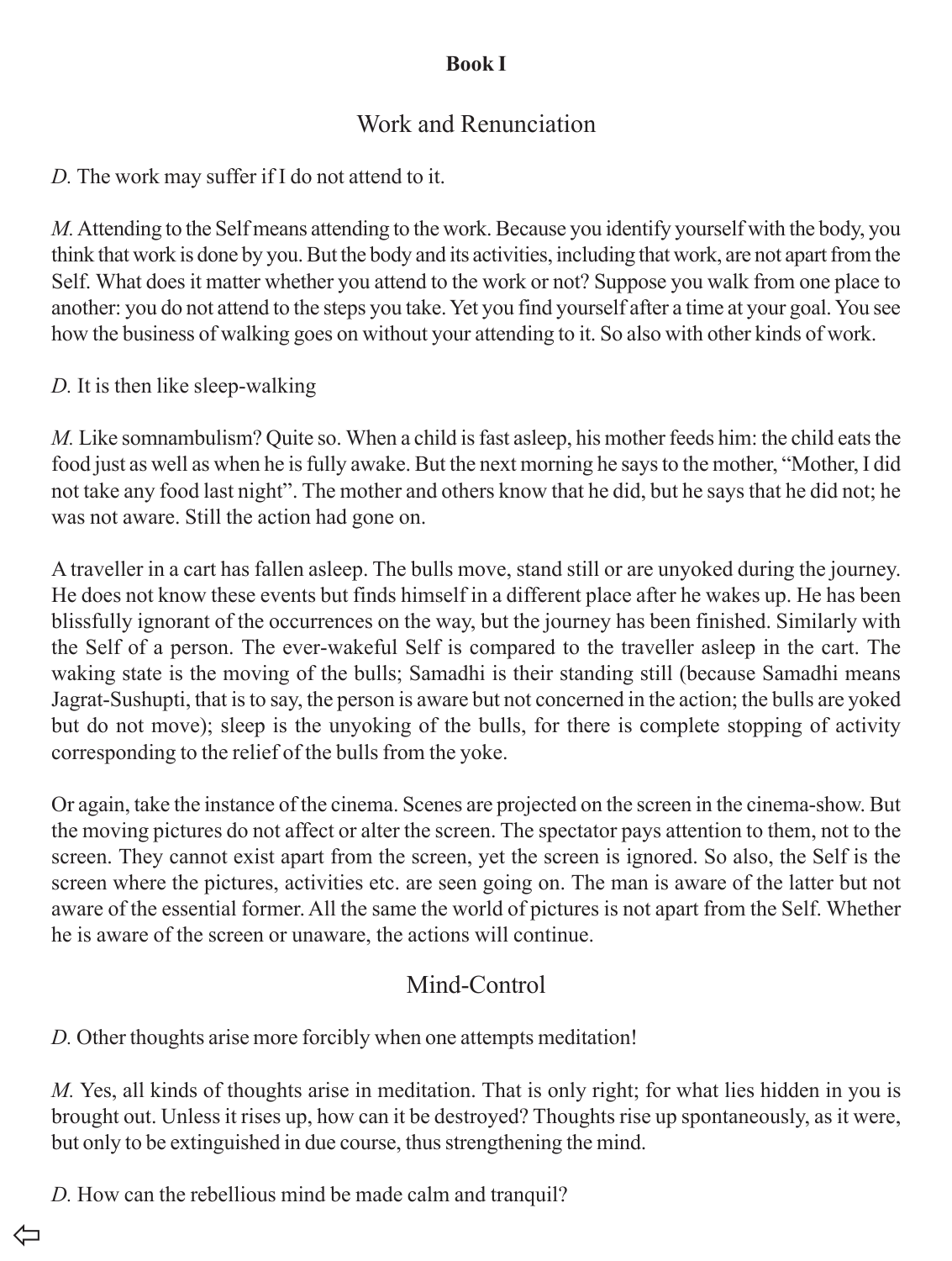*M.* Either see its source so that it may disappear, or surrender yourself so that it may be struck down. Self-surrender is the same as Self-knowledge, and either of them necessarily implies self-control. The ego submits only when it recognizes the Higher Power.

*D.* How is Guru found?

*M.* God, who is immanent, in His Grace takes pity on the loving devotee and manifests Himself according to the devotee's development. The devotee thinks that He is a man and expects a relationship as between two physical bodies. But the Guru, who is God or the Self Incarnate, works from within, helps the man to see the error of his ways and guides him in the right path until he realizes the Self within.

*D.* How can I obtain Grace?

[Õ](#page-0-0)

*M.* Grace is the Self. That also is not to be acquired; you only need to know that it exists.

The sun is brightness only. It does not see darkness. Yet you speak of darkness fleeing on the sun's approach. So also the devotee's ignorance, like the phantom of darkness, vanishes at the look of the Guru. You are surrounded by sun-light; yet if you would see the sun, you must turn in its direction and look at it. So also Grace is found by the proper approach you make, though it is here and now.

*D.* Cannot Grace hasten ripeness in the seeker?

*M.* Leave it all to the Master. Surrender to Him without reserve.

One of two things must be done; either surrender yourself, because you realize your inability and need a Higher Power to help you; or investigate into the cause of misery, go into the Source and so merge in the Self. Either way, you will be free from misery. God or Guru never forsakes the devotee who has surrendered himself.

#### **Book 2**

#### Self-Enquiry

*D.* But is it not funny that the 'I' should be searching for the 'I'? Does not the enquiry, 'Who am I?' turn out in the end an empty formula? Or, am I put the question to myself endlessly, repeating it like some mantra?

*M.* Self-enquiry is certainly not an empty formula; it is more than repetition of any mantra. If the enquiry, "Who am I?" were a mere mental questioning, it would not be of much value. The very purpose of Self-enquiry is to focus the entire mind at its Source. It is not, therefore, a case of one 'I' searching for another 'I'.

Much less is Self-enquiry an empty formula, for it involves an intense activity of the entire mind to keep it steadily poised in pure Self-awareness.

Self-enquiry is the one, infallible means, the only direct one, to realize the unconditioned, absolute Being that you really are.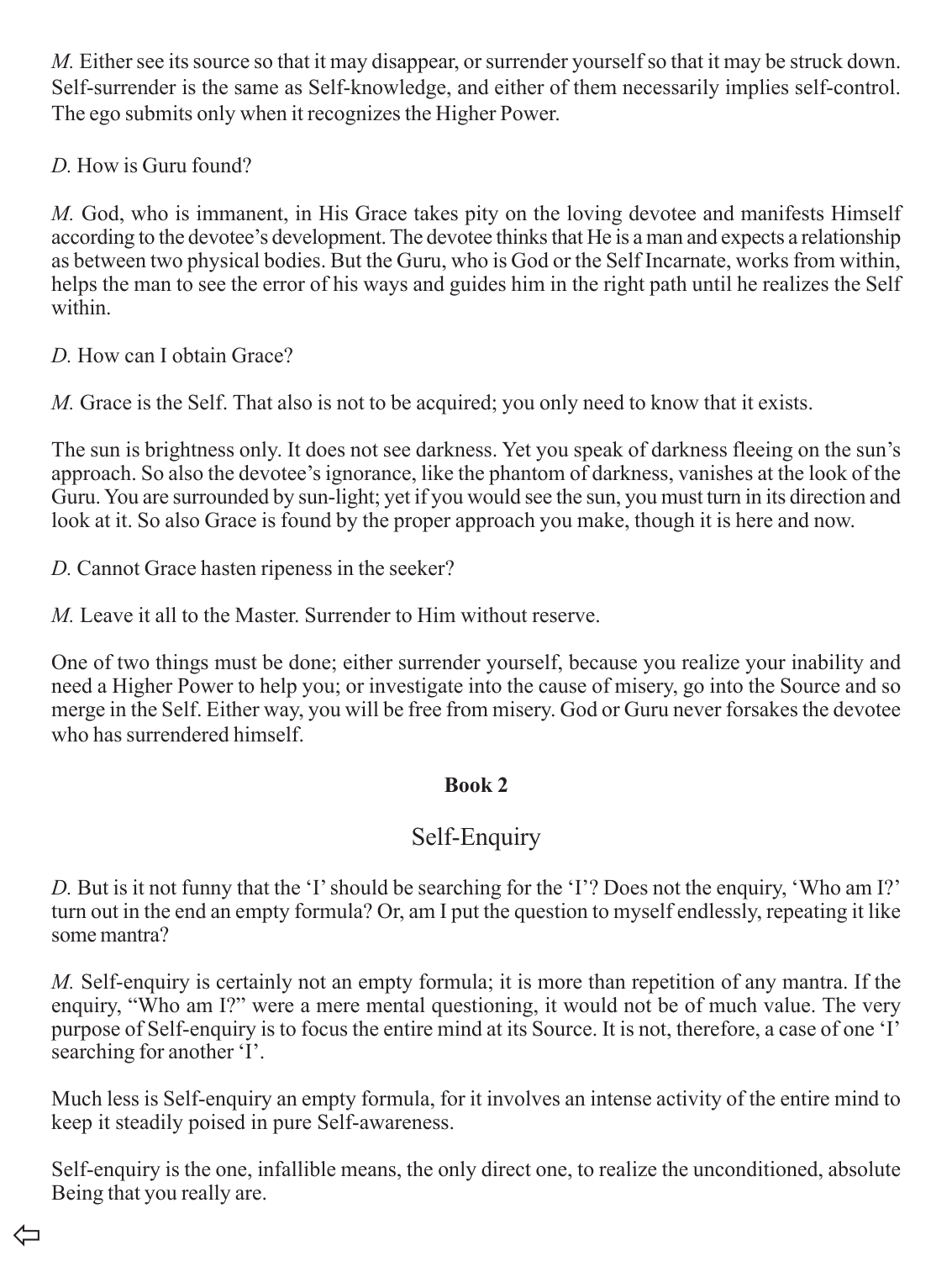### The Heart is the Self

*D.* Sri Bhagavan speaks of the Heart as the seat of Consciousness and as identical with the Self. What does the Heart exactly signify?

*M.* The question about the Heart arises because you are interested in seeking the Source of consciousness. To all deep-thinking minds, the enquiry about the 'I' and its nature has an irresistible fascination.

Call it by any name, God, Self, the Heart or the Seat of Consciousness, it is all the same. The point to be grasped is this, that HEART means the very Core of one's being, the Centre, without which there is nothing whatever.

*D.* But Sri Bhagavan has specified a particular place for the Heart within the physical body, that it is in the chest, two digits to the right from the meridian.

*M.* Yes, that is the Centre of spiritual experience according to the testimony of Sages. The spiritual Heart-centre is quite different from the blood- propelling, muscular organ known by the same name. The spiritual Heart-centre is not an organ of the body. All that you can say of the Heart is that it is the very Core of your being, that which you are really identical (as the word in Sanskrit literally means), whether you are awake, asleep or dreaming, whether you are engaged in work or immersed in Samadhi.

*D.* In that case, how can it be localized in any part of the body? Fixing a place for the Heart would imply setting physiological limitations to That which is beyond space and time.

*M.* That is right. But the person who puts the question about the position of the Heart, considers himself as existing with or in the body. While putting the question now, would you say that your body alone is here but that you are speaking from somewhere else? No, you accept your bodily existence. It is from this point of view that any reference to a physical body comes to be made.

Truly speaking pure Consciousness is indivisible, it is without parts. It has no form and shape, no 'within' and 'without'. There is no 'right' or 'left' for it. Pure Consciousness, which is the Heart, includes all; and nothing is outside or apart from it. That is the ultimate Truth.

From this absolute standpoint, the Heart, Self or Consciousness can have no particular place assigned to it in the physical body. What is the reason? The body is itself a mere projection of the mind, and the mind is but a poor reflection of the radiant Heart. How can That in which everything is contained, be itself confined as a tiny part within the physical body which is but an infinitesimal, phenomenal manifestation of the one Reality?

But people do not understand this. They cannot help thinking in terms of physical body and the world. For instance, you say "I have come to this Asramam all the way from my country beyond the Himalayas". But that is not the truth. Where there is a 'coming' or 'going' or any movement whatever, for the one, all-pervading Spirit which you really are? You are where you have always been. It is your body that moved or was conveyed from place to place till it reached this Asramam. This is the simple truth, but to a person who considers himself a subject living in an objective world, it appears as something altogether visionary!

It is by coming down to the level of the ordinary understanding that a place is assigned to the Heart in the physical body.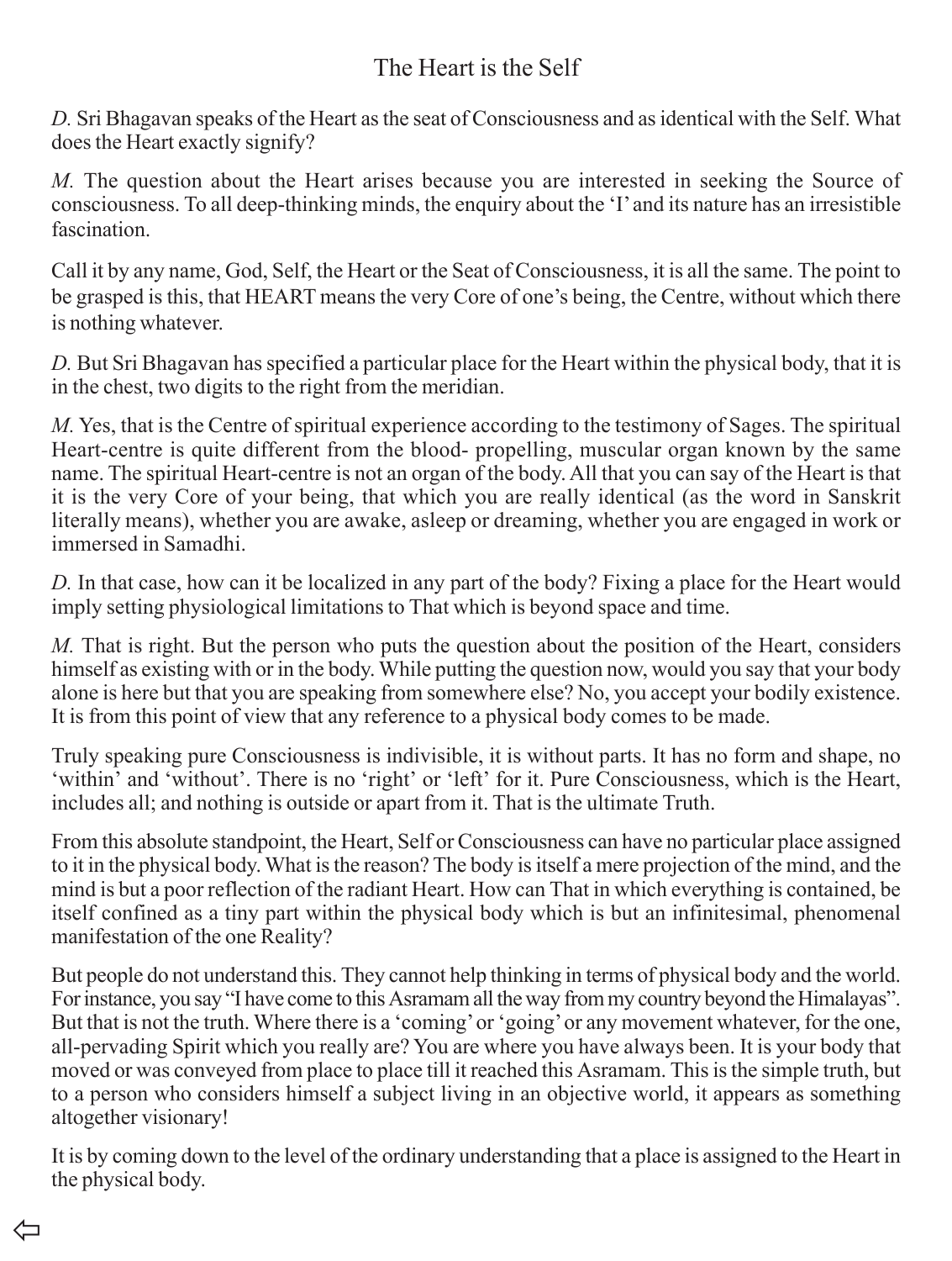*D.* How then shall I understand Sri Bhagavan's statement that the experience of the Heart-centre is at the particular place in the chest?

*M.* Once you accept that from the true and absolute standpoint, the Heart as pure Consciousness is beyond space and time, it will be easy for you to understand the rest in its correct perspective.

*D.* It is only on that basis that I have put the question about the position of the Heart. I am asking about Sri Bhagavan's experience.

*M.* Pure Consciousness wholly unrelated to the physical body and transcending the mind is a matter of direct experience. Sages know their bodiless, eternal Existence just as the layman knows his bodily existence. But the experience of Consciousness can be with bodily awareness as well as without it. In the bodiless experience of Pure Consciousness the Sage is beyond time and space, and no question about the position of the Heart can then at all arise.

Since, however, the physical body cannot subsist (with life) apart from Consciousness, bodily awareness has to be sustained by pure Consciousness. The former, by its nature, is limited and can never be coextensive with the latter, which is infinite and eternal. Body-consciousness is merely a monad- like, miniature reflection of the pure Consciousness with which the Sage has realized his identity. For him, therefore, body consciousness is only a reflected ray, as it were, of the self-effulgent, infinite Consciousness which is himself. It is in this sense alone that the Sage is aware of his bodily existence. Since, during the bodiless experience of the Heart as pure Consciousness, the Sage is not at all aware of the body, that absolute experience is localized by him within the limits of the physical body by a sort of feeling-recollection made while he is with bodily awareness.

### Aham and Aham Vritti

*D.* How can any enquiry initiated by the ego reveal its own unreality?

*M.* The ego's phenomenal existence is transcended when you dive into the Source wherefrom arises the Aham vritti.

*D.* But is not the Aham-vritti only one of the three forms in which the ego manifests itself? Yoga Vasishta and other ancient texts describe the ego as having a threefold form.

*M.* It is so. The ego is described as having three bodies, the gross, the subtle and the casual, but that is only for the purposes of analytical exposition. If the method of enquiry were to depend on the ego's form, you may take it that any enquiry would become altogether impossible, because the forms the ego may assume are legion. Therefore, for purposes of Jnana-vichara, you have to proceed on the basis that the ego has but one form, namely that of Aham-vritti.

*D.* But it may prove inadequate for realizing Jnana.

 $\Leftrightarrow$ 

*M.* Self-enquiry by following the clue of Aham-vritti is just like the dog tracing its master by his scent. The master may be at some distant,unknown place, but that does not at all stand in the way of the dog tracing him. The master's scent is an infallible clue for the animal, and nothing else, such as the dress he wears, or his build and stature etc., counts. To that scent the dog holds on undistractedly while searching for him, and finally it succeeds in tracing him.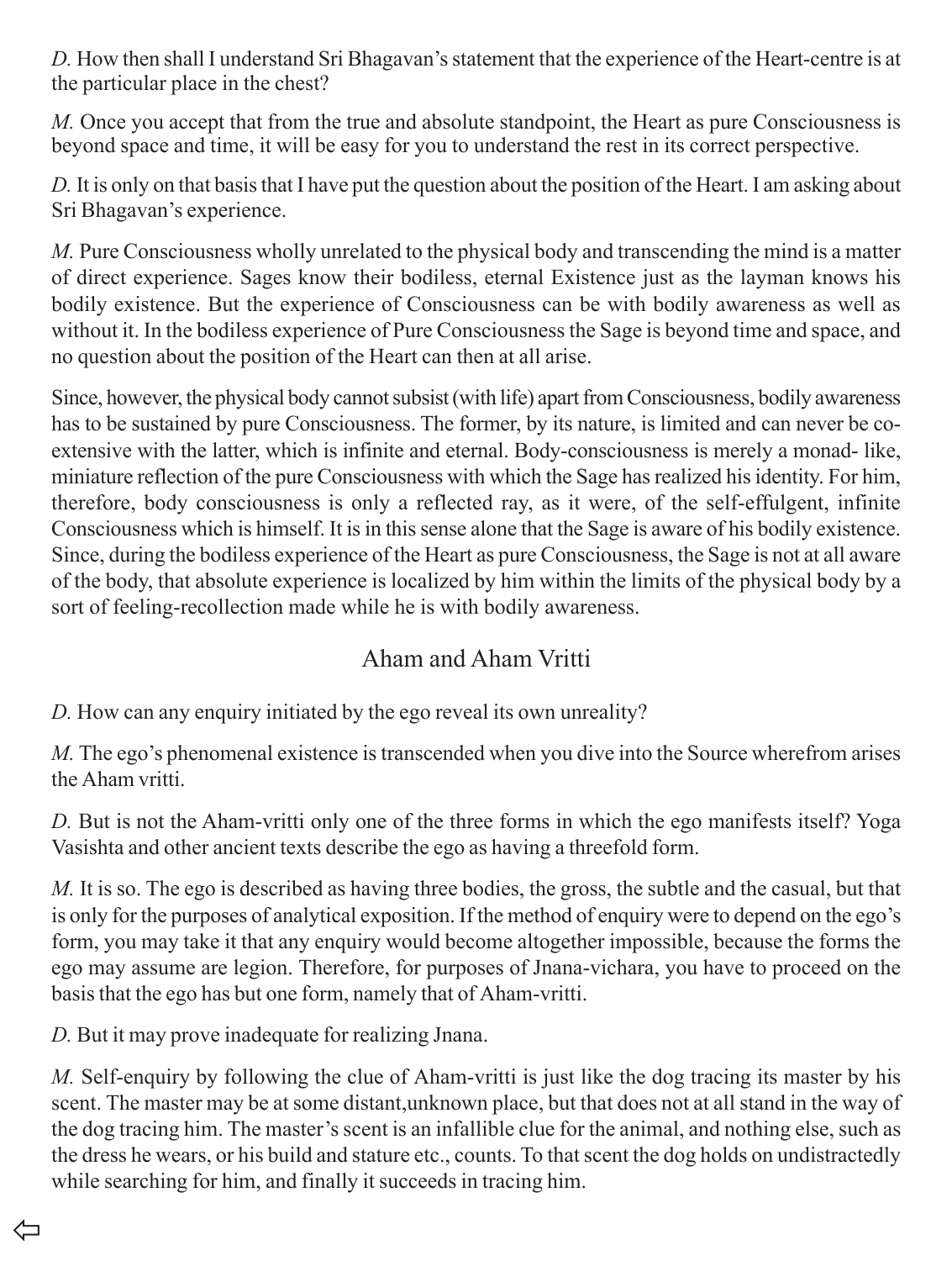Likewise in your quest for the Self, the one infallible clue is the Aham-vritti, the 'I-am'-ness which is the primary datum of your experience. No other clue can lead you direct to Self-realization.

*D.* The question still remains why the quest for the Source of Aham-vritti, as distinguished from other vrittis, should be considered the direct means to Self-realization.

*M*. The word 'Aham' is itself very suggestive. The two letters of the word, namely (A) and (HA), are the first and the last letters of the Sanskrit alphabet. The suggestion intended to be conveyed by the word is that it comprises all. How? Because Aham signifies existence itself.

Although the concept of 'I'-ness or 'I-am'-ness is by usage known as Aham-vritti, it is not really a vritti like the other vrittis of the mind. Because unlike the other vrittis which have no essential interrelation, the Aham-vritti is equally and essentially related to each and every vritti of the mind. Without the Aham-vritti there can be no other vritti, but the Aham-vritti can subsist by itself without depending on any other vritti of the mind. The Aham-vritti is therefore fundamentally different from other vrittis.

So then, the search for the Source of the Aham-vritti is not merely the search for the basis of one of the forms of the ego but for the very Source itself from which arises the 'I-am'-ness. In other words, the quest for and the realization of the Source of the ego in the form of Aham-vritti necessarily implies the transcendence of the ego in every one of its possible forms.

*D.* Conceding that the Aham-vritti essentially comprises all the forms of the ego, why should that vritti alone be chosen as the means for Self-enquiry?

*M.* Because it is the one irreducible datum of your experience; because seeking its Source is the only practicable course you can adopt to realize the Self. The ego is said to have a casual body, but how can you make it the subject of your investigation? When the ego adopts that form, you are immersed in the darkness of sleep.

*D.* But is not the ego in its subtle and casual forms too intangible to be tackled through the enquiry into the Source of Aham-vritti conducted while the mind is awake?

*M.* No. The enquiry into the Source of Aham-vritti touches the very existence of the ego. Therefore the subtlety of the ego's form is not a material consideration.

*D.* While the one aim is to realize the unconditioned, pure Being of the Self, which is in no way dependent on the ego, how can enquiry pertaining to the ego in the form of Aham-vritti be of any use?

*M.* From the functional point of view the form, activity or whatever else you may call it (it is immaterial, since it is evanescent), the ego has one and only one characteristic. The ego functions as the knot between the Self which is the pure Consciousness and the physical body which is inert and insentient. The ego is therefore called the Chit-jada granthi. In your investigation into the Source of Aham-vritti, you take the essential Chit aspect of the ego; and for this reason the enquiry must lead to the realization of the pure Consciousness of the Self.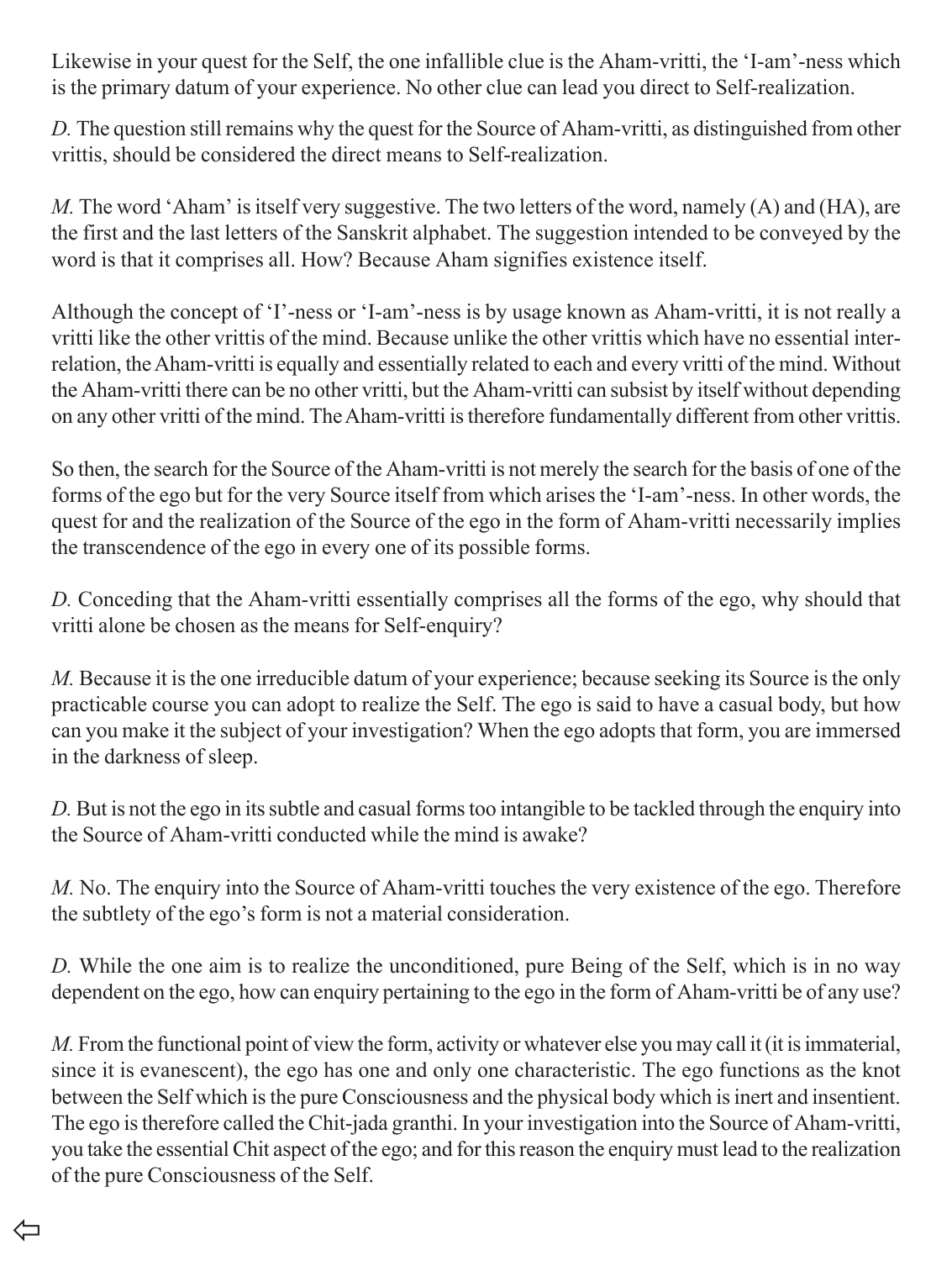# Moments Remembered Reminiscences of Bhagavan Ramana

*By V. Ganesan*

#### Foreword

Moments Remembered form a collection of reminiscences which Sri V. Ganesan lovingly culled from his many years of contact with the seniormost devotees of Sri Ramana. Appearing regularly over the last five years in The Mountain Path magazine, devotees would await and enjoy each instalment of the new reminiscences.

Knowing Ganesan quite closely, my husband and I were fortunate to join him during a number of these story sessions. On many occasions we would join a small group of devotees and listen with rapt attention to even the simplest detail of Bhagavan's life. Sitting on the rocks of the base of Arunachala, the temple bells would ring in the distance while the setting sun illumined the evening sky. As the devotee spoke his face would glow with the radiant presence of Sri Ramana. We were effortlessly transported to that Presence and could even smell the incense wafting through the peace of the Old Hall where the story was often set. It is this special transmission of grace which shines through the collected reminiscences in Moments Remembered.

*Joan Greenblatt Ramana Publications P.O.Box 1326 Sarasota, FL 34230, U.S.A.*

 $\Leftrightarrow$ 

### 4. Darling Ramana

Smt. Subbalakshmi, wife of Dr. M. R. Krishnamurthi Iyer, is a very staunch devotee of Sri Bhagavan. She described another beautiful incident of Bhagavan's overflowing Grace. One day in the streets a portrait of Sri Seshadri Swami was being taken round in a procession, with the usual playing of pipes and beating of drums. On seeing it, Smt. Subbalakshmi got a strong urge to have a large portrait of Bhagavan in her home and to worship it. She then went inside the house and bolted the door. Soon after, someone knocked at the door. When she opened it, to her great surprise, there was a man holding a big framed photo of Sri Bhagavan! He said that he was coming from Tirupattur, that he was an electrician by profession, and that he was directed to leave the photo there. He added that he would return after paying a visit to the Ashram. I garlanded Bhagavan's photo and was in ecstasy. My children returned from school and seeing the beautiful photo of Bhagavan they also jumped with joy, shouting: 'Bhagavan has come to our house'. When my husband returned home, the children reported to him that Bhagavan had come to their home. He was surprised when I told him that I thought that he had sent the photo through the electrician. When we were at lunch, the person returned from the Ashram. He explained: 'I did some electrical work in Major Chadwick's room. When he offered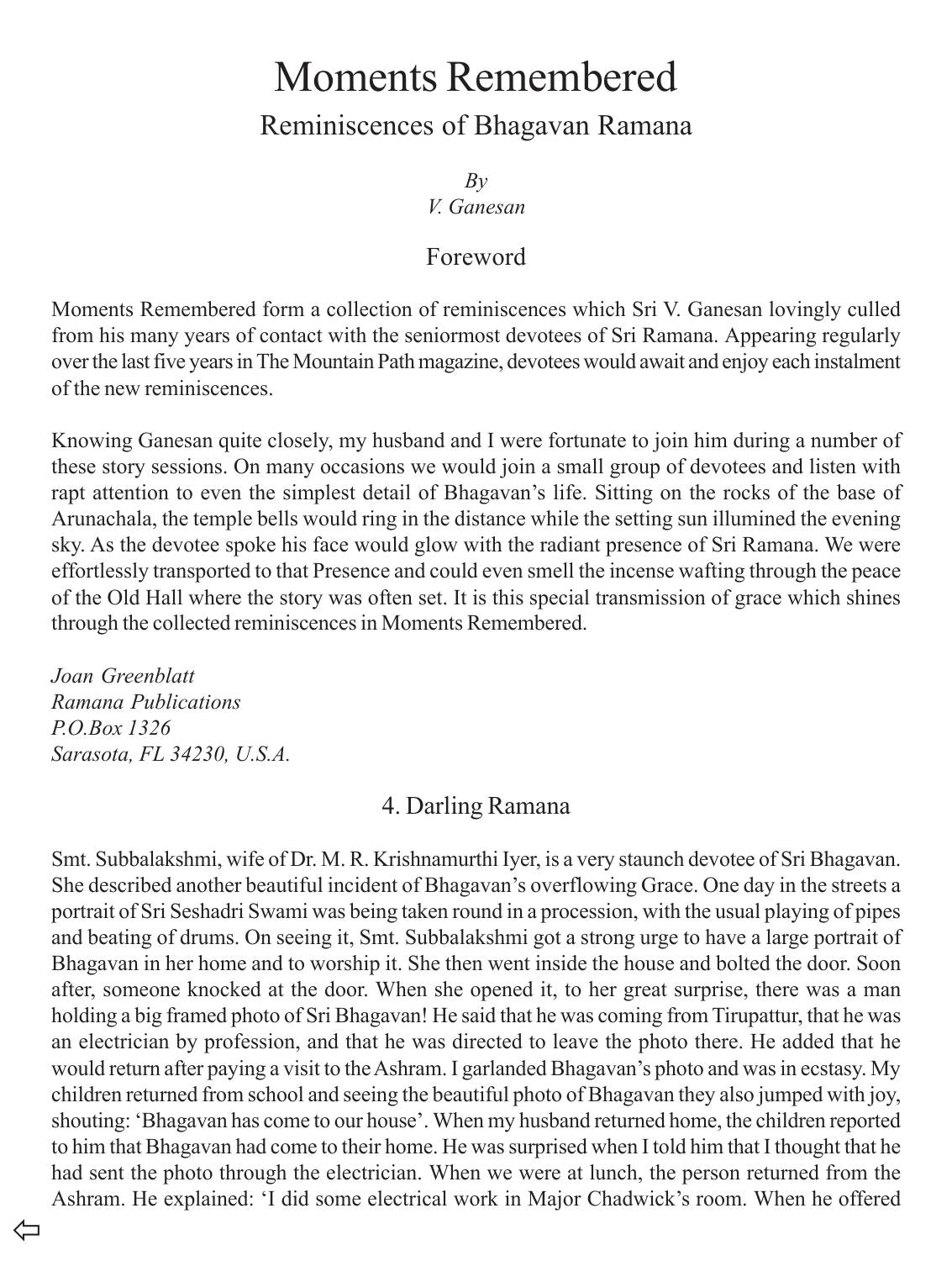money, I pleaded with him to give me instead the large framed photo of Sri Bhagavan, which he did. I was worshiping it in my house, doing regular puja. One day, I got possessed; I was heard shouting: 'Go and give this photo at once to Dr. Krishnamurthi Iyer residing in Avarankattu Street.' My father directed me to you and now I am giving you the photo!' So saying, he went away. The same evening we all went to Bhagavan and told him the whole story. Ramana, the Darling, looked benignly at me and at my family-members, and there reigned only Peace!"

## 10. Joyful Ramana

Long before Rajkumari Prabhavati Raje got married she presented Bhagavan with a pair of bookends with a specific request that Bhagavan should keep them Himself and not give them away to the office or to any one else. Beside Bhagavan was a rotating bookshelf, and He often referred to the books kept there. Books were heaped above it also. Seeing this Prabhavati Raje brought the bookends and insisted that they should be used there. Years passed; she was married and had to live away from Bhagavan.

Those were the days of Bhagavan's bodily existence. Prabhavati came to offer her homage to her Beloved Master. She joined the long queue and waited for the *darshan*. Bhagavan was very weak but He insisted on giving *darshan* to devotees in spite of the medical advice against it. Each devotee could have only a glimpse of Him before moving on to make room for the next. When Prabhavati stood transfixed Bhagavan was compassionate enough to shower His gracious look on her and simultaneously He directed the look towards the inside of the room. Since she did not understand His gesture He took the trouble of raising His right hand (His left hand was afflicted by sarcoma) and stretched it towards the bookshelf or rather above the bookshelf. The bookends presented by her were there put to good use by Him though many years had rolled by. She was thrilled. How the Master fulfilled even the simplest wishes of the devotee! Not only that. The incident assumes greater importance when we take into account Bhagavan's very bad state of health and the effort it would have cost Him to move and point to the bookends. Prabhavati burst into tears and sobbed. Bhagavan blessed her profusely through His gracious look!

### 11. Kinder-Far-Than-One's-Own-Mother-Ramana

In the roof of the Old Hall, squirrels would build nests. Once, some new-born squirrels dropped on Bhagavan's sofa. Their eyes remained yet unopened and the size of each baby may not have been more than an inch; they were very red in colour with fresh flesh, absolutely tender to touch. The mother squirrel ignored them. Now what to do? How to feed and attend to such tender things?

The baby squirrels were in the palm of Bhagavan. Bhagavan's face glowed with love and affection for them. While there was a question mark in the faces of those who surrounded Bhagavan, He Himself was happy and cheerful. He asked for some cotton to be brought. He made a soft bed for them. He also took a bit of cotton and squeezed it to such a tiny end, the end portion looked like a sharp pin. He dipped it in milk and squeezed milk into the tiny mouths. At regular intervals, Bhagavan repeated this act of compassion. He tended them with great care and love till they grew up and ran around. They did not run away, only ran around their 'Mother'. Kinder far than their own mother!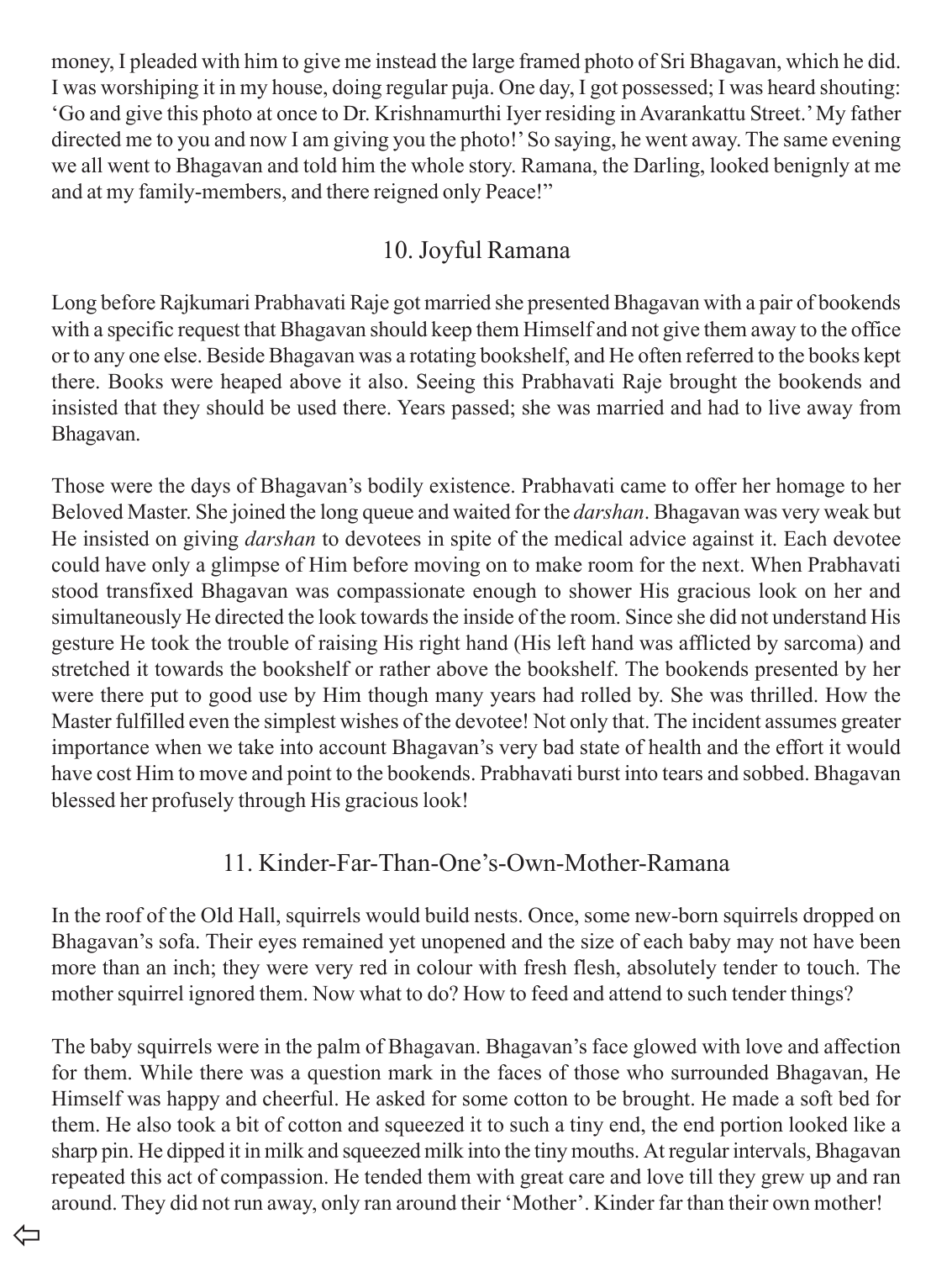#### 12. Lovely Ramana

On another occasion, again when Palani Swami and Perumal Swami had gone to town and when Bhagavan was all alone, a few fierce-looking *bairagis* (wandering *sadhus*) came to Virupaksha Cave. Seeing Bhagavan seated alone they told Him, with vehemence: "We are coming straight from the Vindhya Hills. We had *darshan* of the great *Siddha* there. He has commanded us to bring you over there. So, we are taking you along with us back to Vindhyas, as ordered by the great *Siddha"*. Bhagavan, as usual, remained silent and unmoved. But the *bairagis*, as was their won't, made much noise. Some woodcutters who witnessed this drama went down and told Perumal Swami about the wild-looking *bairagis*. Perumal Swami came and saw them. He then went back to the town, brought a big vessel and tins of oil, put them in front of the ruffians and started gathering fire-wood. The *bairagis* and Bhagavan were astonished at the strange behaviour of Perumal Swami. The former did not know who Perumal Swami was. They enquired who he was and what he was up to. Perumal Swami put the big vessel on the oven and said: "I belong to the next village. I had a vision last night of the great *Siddha* of Vindhyas. He commanded me: 'Go to Virupaksha Cave. You will find some *bairagis* there. They are *Siddhas* too, having great powers. Pour boiling oil on them and they will be alive and untouched by the oil'. To my great surprise when I came to this Cave, as told by the *Siddha*, you were all here. What a fool I was to doubt the holy words of the *Siddha*. Immediately, I rushed to town and brought the vessel and the tins of oil. Would I not incur a curse if I disobey the *Siddha*? When Perumal Swami went inside the cave to put his clothes there, the *bairagis* took to their heels! Bhagavan had a big laugh, and Perumal Swami joined Him.

### 18. Resplendent Ramana

Sri Ramaswami Pillai narrated this moving incident:

 $\Leftrightarrow$ 

"Miracles did take place in the presence of Sri Bhagavan. Strangely people like me, very close to Sri Bhagavan, never cared to notice anything happening, as we were all so thoroughly absorbed in Him, in His Presence!

"However, I am able to recollect a 'Miracle' that took place. But, please don't expect a display of spectacular *siddhi*. Yet, for me, this happening was a perfect *siddhi*, spontaneously performed by Bhagavan.

"A person from a town near Tiruvannamalai lost the sight of both eyes owing to small pox or severe fever. He was advised that if he went to Sri Ramanasramam, Ramana Maharshi would give him back his eyesight. With an assistant he arrived at the Ashram and was enquiring his way to Sri Bhagavan's Hall.

"A few days back two young doctors had arrived for *darshan* of Bhagavan. They were totally captivated by Him. They were about to leave for Madras in their car. They had taken leave of Him and had just gone up to their car when they had an urge to have one more glimpse of Sri Bhagavan and so returned to the Old Hall. Meanwhile the blind man had entered the Hall and was praying to Sri Bhagavan that his eyesight be somehow restored by His Grace. Bhagavan was listening to everything, but kept absolutely silent. The doctors who had witnessed this, voluntarily offered to take the blind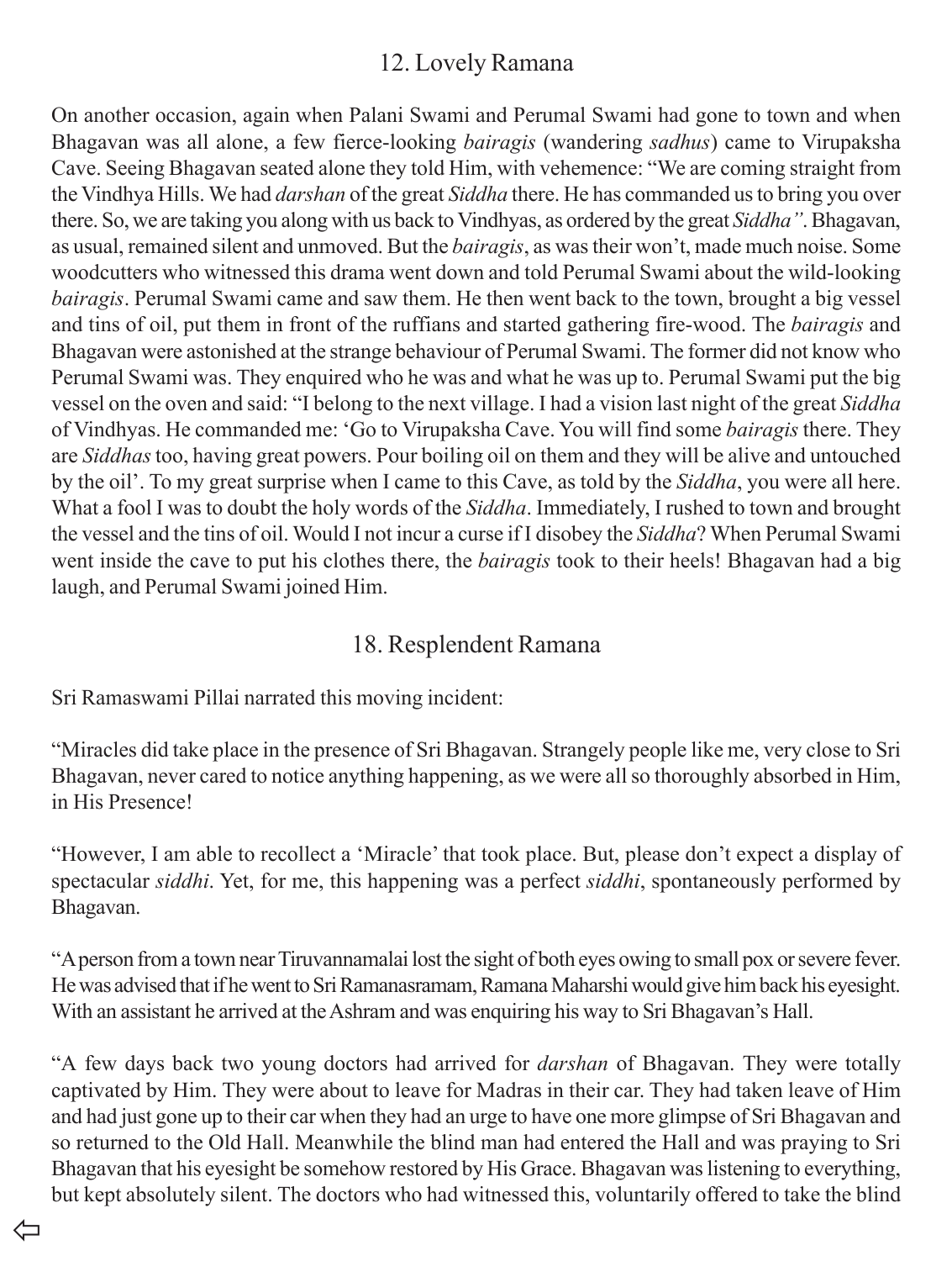man in their car to Madras and treat him. So the blind man went with them eventually to Madras.

"After some months when I was one day in Bhagavan's Hall a man came and prostrated to Him. He happily expressed great gratitude to Bhagavan for having restored his sight in one eye. The doctors, so he reported, took special care of him and did their best but could restore sight only in one eye. Bhagavan, again, listened to him unmoved, as if He had nothing to do with it!

"This is the natural way Bhagavan performed miracles. Rather, in His Presence plenty of miracles occurred daily, but who cared to pay any attention to *siddhis*, which, after all, are only fleeting experiences?"

#### 19. Supreme Ramana

Sri Kunju Swami narrated the following:

 $\Leftrightarrow$ 

"Sri Bhagavan used to go into the kitchen by 4 a.m. and start cutting vegetables; one or two of us would also join and help. Sometime the amount of vegetables used to startle us. Bhagavan managed to cut much more and more quickly than the rest of us. "At such times we would look up at the clock in our impatience to finish the job and try and have another nap. Bhagavan would sense our impatience and say: 'Why do you look at the clock?' We tried to bluff Bhagavan saying: 'If only we could complete the work before 5, we could meditate for an hour.' Bhagavan would mildly retort: 'The allotted work has to be completed in time. Other thoughts are obstacles, not the amount of work. Doing the allotted work in time is itself meditation. Go ahead and do the job with full attention.' Sri Bhagavan thus taught us the importance of right, honest work".

#### 22. Victorious Ramana

I had to be away from the Ashram for nearly two months and when I returned I saw Sri Cohen in a much worse condition and confined to a wheel-chair. His talk was no longer coherent: "See, Ganesan, I am maimed. Yet, the management has suddenly shifted me to a room on the seventh floor and there is no water there. What can I do?" — "They say they have given me an exclusive room for myself, but see, in the night nearly 12 people sleep here, squatting around me." — "Don't think there is only one Kannan (servant), there are nine Kannans, all looking alike!"

I cried on seeing his pathetic condition and told Him: "Mr. Cohen! You are the most intelligent *sadhak* I have met. Why are you talking so incoherently?" He then adjusted himself and squarely looked at my face and said: "When the body becomes old, you lose control over it. And so over the mind also. But you are not the body and you are not the mind! So, don't give any importance to how the body or the mind behaves. They are not 'me'." I was astounded when he said that since just a few minutes back he was talking sheer nonsense! Then, I asked him "If you are not the mind nor the body, who is speaking to me? Who are you? In which state are you, now?"

"I am pure spirit, witnessing what takes place through the body and mind. I have nothing to do with them. I am in the presence of my Master: Guru Ramana, enjoying His benign and blissful presence! I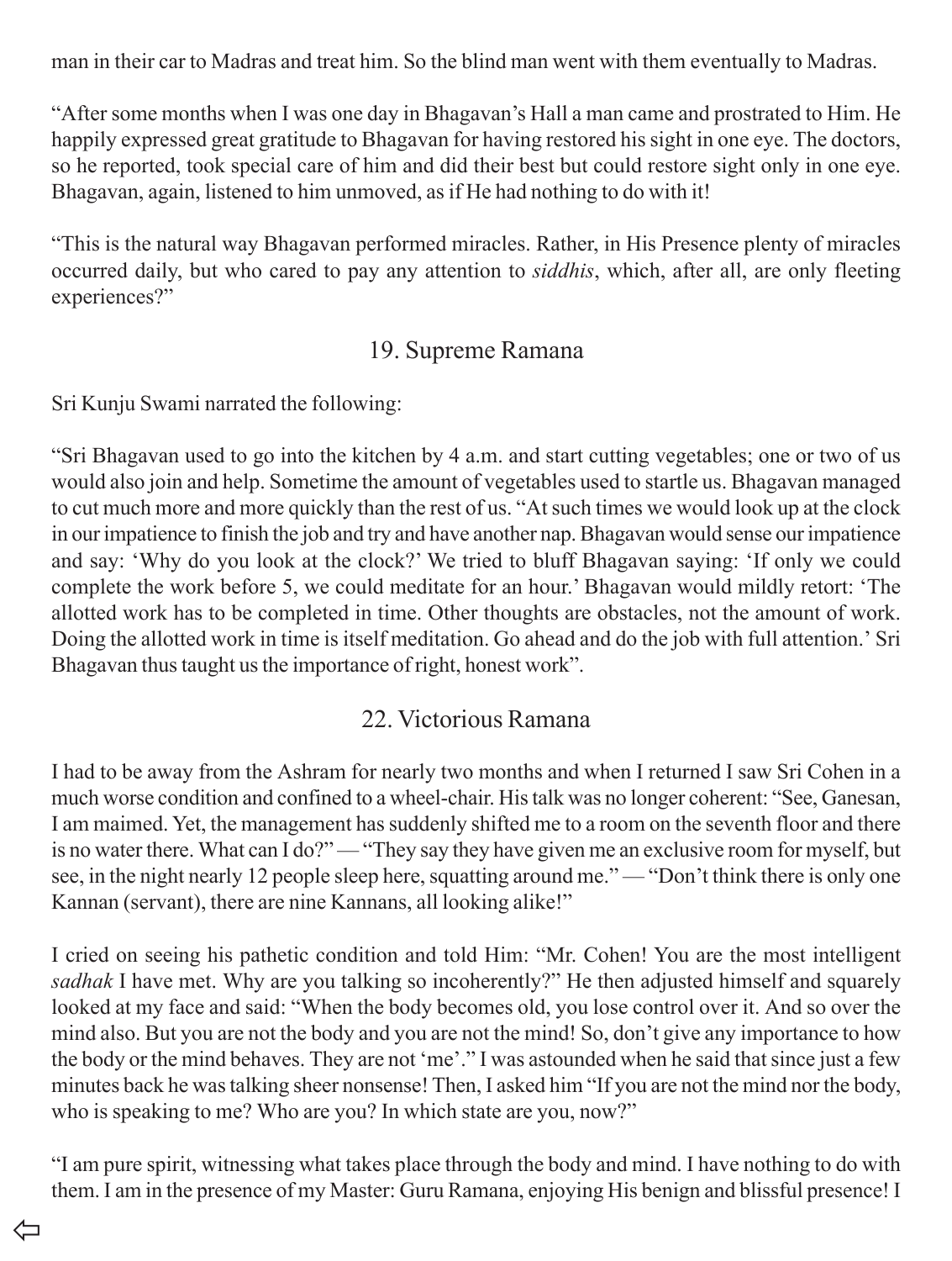am pure ananda!" As he uttered these words I saw a different Mr. Cohen, the one we had known for years with all his brightness and serenity.

After some time, he again started talking incoherently. It was a great revelation, a clinical laboratory demonstration of the fact 'I-am-not-the-body-mind'!

While Mr. Cohen thus saw the light in the midst of darkness, Mr. Chadwick saw life in the face of death. Major Chadwick was admitted in the C.M.C. Hospital in Vellore. His tongue had swollen so much that it filled the entire mouth, preventing him from even making noises. The doctors put questions to him and he could not reply. His end was nearing. A few devotees from the Ashram went to Vellore to see him and comfort him. Surprisingly, Sri Chadwick, started speaking to them: "Today is Easter!" he said. When it was pointed out to him that Easter was a few days hence, he clearly answered them, in his usual loud, clear voice: "Yes! I know. But, for me, today is Easter!"

Yes! That was the day of resurrection for this Ramana *bhakta*. Who spoke those words but the Spirit within?

When Mr. Arthur Osborne was in Bangalore and the end near, he could not speak at all. As a ritual farewell Mrs. Lucia Osborne went round (clock-wise) the prostrate body of her beloved husband. Suddenly, she heard distinctly in her husband's voice: "Thank you!". Who spoke those words if not His Self?

Spiritual being beyond name and form, mind and body, is our real nature, affirms Victorious Ramana, Conquerer of Death.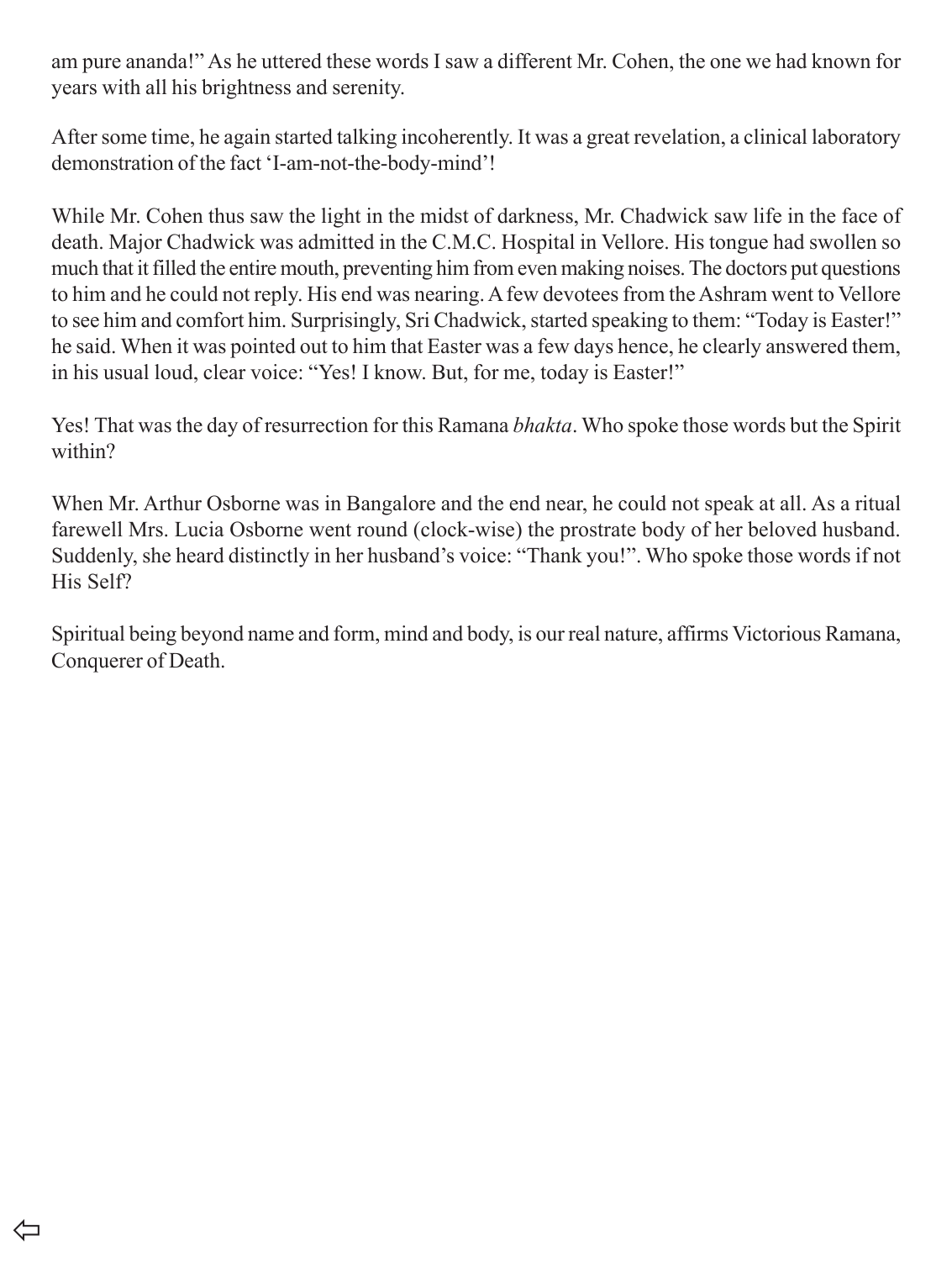# My Life at Sri Ramanasramam

*By Suri Nagamma Translated from Telugu by D. S. Sastri*

#### **PREFACE**

From a perusal of the present book My Life at Sri Ramanasramam it will be noted that Nagamma's early life was full of trials and tribulations. She lost her father when she was four years of age, her mother when she was ten and her husband when she was twelve. As a result of the series of calamities she got drowned in an ocean of sorrow and confined herself to a small room in her parent's house rarely getting out of it, so much so, she did not know what sunshine was for several years. At that time there happened to be in that room some books on ancient lore such as *Mahabaratam, Bhagavatam* and *Bhagavad Gita* which she read over and over again. Her mind thereby got attuned towards God.

After some years she came out of her solitude and began moving about in the midst of the families of her brothers and sister with the intention of serving them by way of *Nishkama Karma*. Soon she got dissatisfied with it and began going about on pilgrimage to various places in the country in search of a Sadguru. That is how she ultimately landed at Sri Ramanasramam.

Life in an Ashram is never smooth sailing; it is beset with hardships, innumerable obstacles and several pitfalls, and Nagamma has had her due share of them. This book gives a detailed description of how Bhagavan, with his advice and guidance, helped her to get over all those difficulties.

This book gives such great details of the life of a *Sadhak* in an Ashram, it can be confidently expected that one who goes through it carefully and does *Sadhana* in the manner indicated therein will be greatly benefited thereby.

*Akhandam Sitarama Sastri*

# Early Years

I was hardly eleven years when I was married. Like ladies mentioned in the *puranas*, I thought I could attain salvation by devotedly serving my husband but, only a year later, he passed away suddenly after an attack of smallpox, conferring on me a lifelong widowhood. I was too young at the time to realise the full implications of the calamity. Even so, I was heartbroken and, brooding over my misfortune, confined myself all alone to one of the rooms in our big house. I had no taste for food and rarely went out of the house. So I became very pale and suffered from stomach disorders. I was lying on the floor all the time on a torn mat, my hand for a pillow, and resembled a lizard clinging to the wall. Whenever anyone came to see me, I wept bitterly. Several months passed thus.

I did not like to remain any more in the family atmosphere I had been long accustomed to. The desire to know from some great soul the path of liberation grew intensively in me. Although I had heard of several eminent men in the spiritual field, no one appeared to have the attributes of the *siddhapurusha*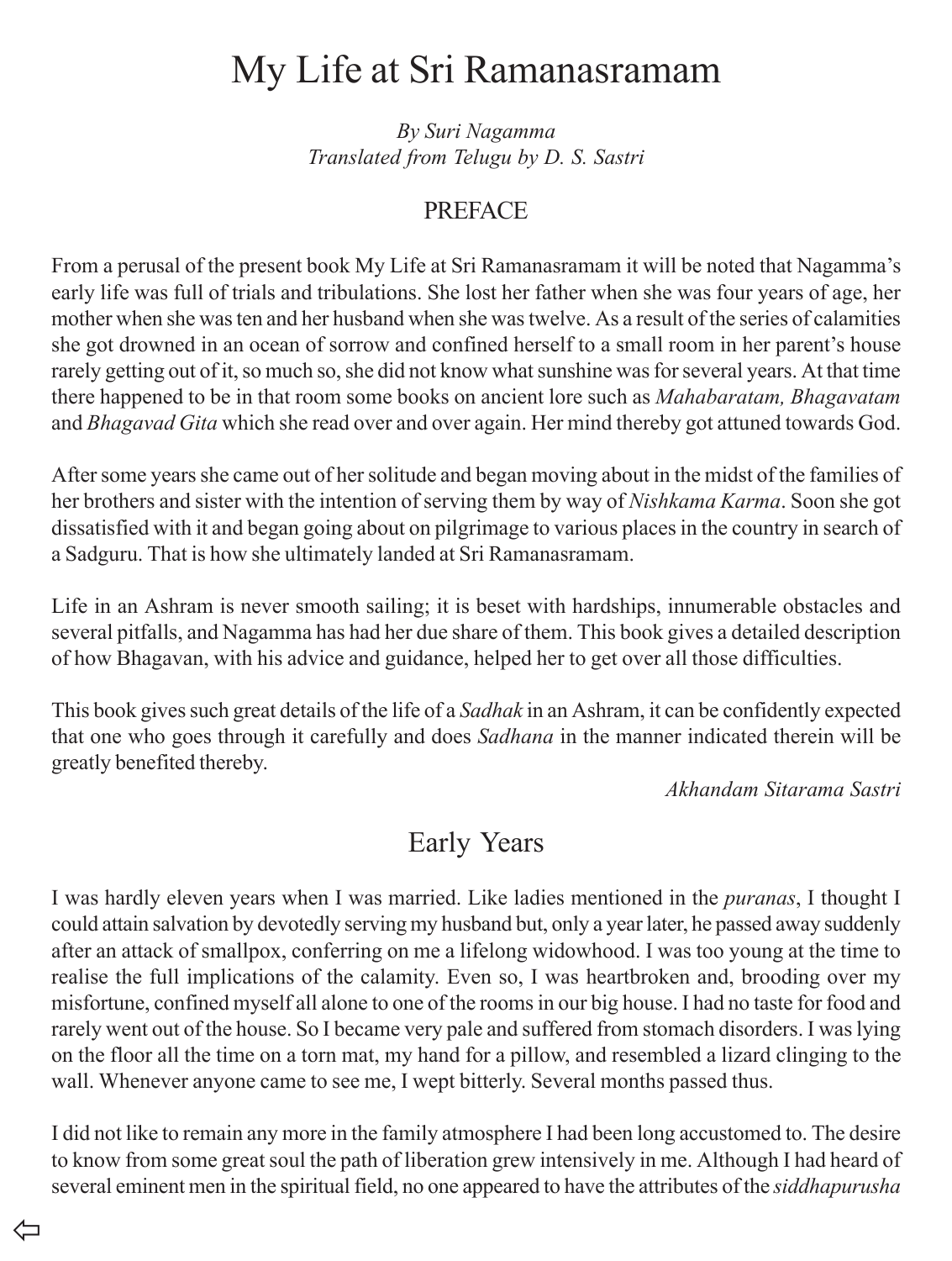I had seen in my dream and so I could not accept any one of them as my Guru. Whenever possible, I used to go to Kanaka Durga temple in Vijayawada and pray to Her as the presiding deity of the place to bestow on me the favour of a *sadguru*. I dedicated to Her my *Manasa Satakam*. In that book there are quite a number of verses about the search for a *sadguru*.

## The First Darshan

Though Bhagavan had not spoken to me at all, I was deeply impressed by him. I found in him a resemblance to the *mahapurusha* who once came into my dream and also saw all the attributes of a *jivanmukta* as described in *Vasishtam* and other *vedantic* books. He seemed unattached to anything, like water on a lotus leaf, sparkling in the sun. As I observed Bhagavan from day to day, I felt convinced that he was the person who could dispel my ignorance and that I should surrender myself into his care. However, I could not summon enough courage to say so in as many words.

## Arpana (Offering)

There was absolute quiet in the hall. I entered trembling all over, placed the bundle at the feet of Bhagavan, folded my hands and with shaky voice said, "Here are the letters. I have been asked to hand them over to the Ashram. I have bundled them and brought them here. It is not merely a bundle of letters. It is my heart's treasure. Bhagavan may do whatever he likes with them. I never did the work for fame or wealth". As I said that, tears rolled down my cheeks in abundance. Bhagavan looked at me with sympathy and received the bundle with both his hands. He turned it over and giving it to Rajagopala Iyer remarked, "Here it is. She has brought all the letters duly bundled. Take them and give them to the office." Meantime, I wiped my tears and sat in the front row reserved for the ladies. My sister-in-law sat by my side. My tears did not stop.

# Resumption of Writing Letters

One day, I felt tired of writing and wished some one would help me in the work. Feeling that way, I went to Bhagavan and sat before him. He proceeded to casually tell the story of the sparrow and Garuda and incidentally remarked:

"People who do good work and have a mind to choose self-enquiry never give up their work, although they feel it to be a burden. As in the case of the sparrow in the story, help comes from somewhere, just as Garuda came to the help of the bird. By God's grace help comes of its own accord." This very timely message came to me most unexpectedly and cheered me up considerably.

Every now and then, people from the Ashram office used to enquire, if I was still writing letters and I used to say no. I was, however, feeling guilty because it was not true. I used to wonder why I should continuously have to speak lies and why I should write letters in that adverse atmosphere; also why I should not give up the work altogether. With these doubts and fears worrying me, I went up to Bhagavan one day only to find him relating incidents of his childhood days. "I too told a lie to my aunt on the day I left Madurai", said Bhagavan. He added, "It is not we that speak the lie. Some force makes us say so. Even Sankara took to *sanyasa* only by telling a lie." In this way Bhagavan cleared all my doubts concerning the letters.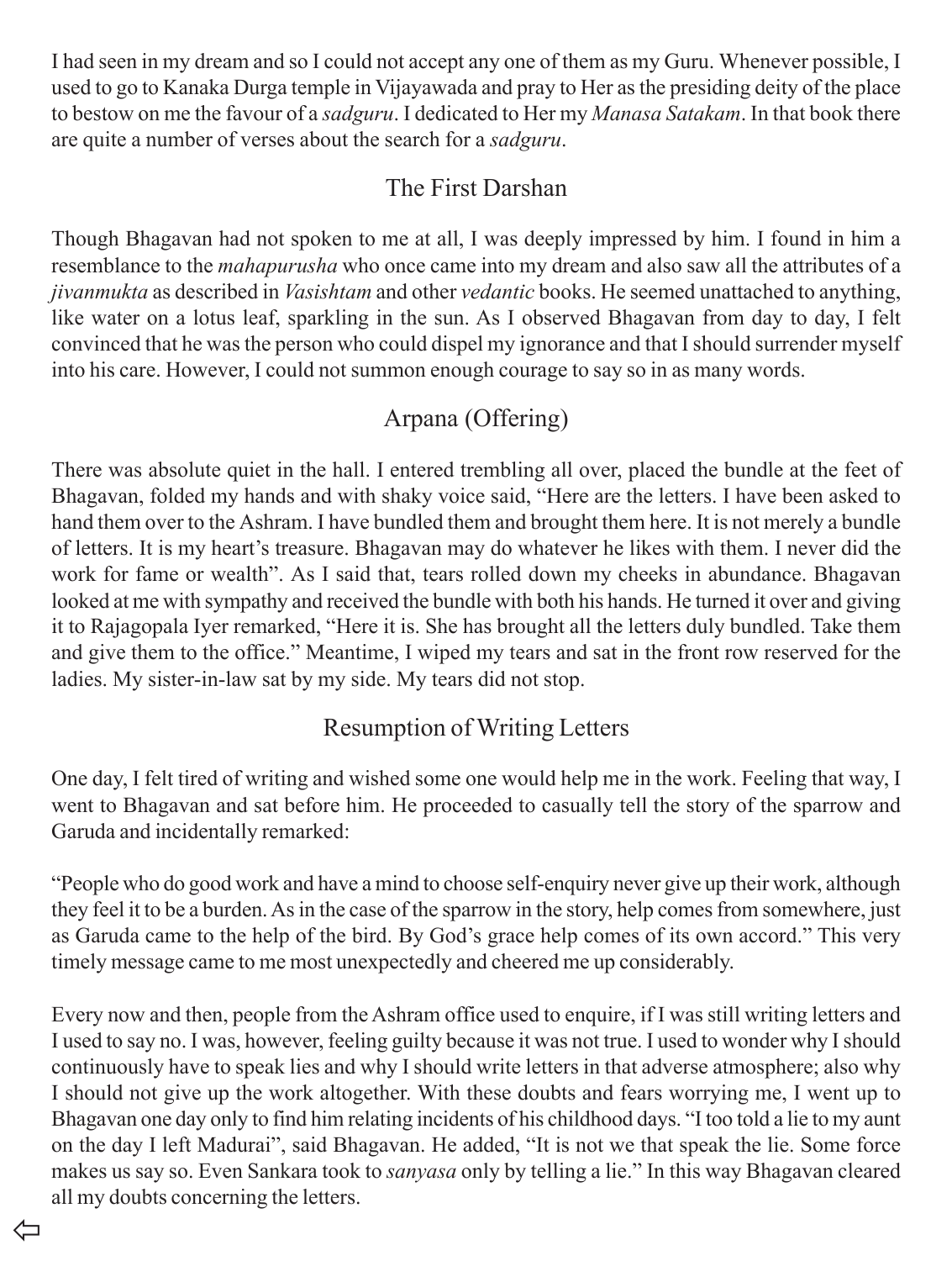## Healing of Another Tumour

Bhagavan had a cousin called Ramaswami. His wife, Ammalamma, came for the Kumbhabhishekam and stayed on for a while. One morning that venerable old lady came to Bhagavan and, after prostrating, told him that a relative was sick and that she had to go. Noticing that she had a tumour as big as a lime fruit on the upper portion of her neck Bhagavan asked her what it was. She said she did not know but that it was slowly increasing in size. She said there was no pain unless it was pressed. "Oh! Yes, Yes," said Ramana. "See. How it is growing. The one on my arm was of the same nature. If the plasters and medicine received from Nellore are applied, that tumour may heal up." Bhagavan looked at one of the devotees sitting near him, asking him to fetch the required items. "It seems it is a good medicine," explained the Master. "Let her at least be cured; it is no use for me as I have been operated upon."

When the devotee brought the tin containing the medicine, Bhagavan took it and looking at me said, "Here is the medicine. Give it to her. Let her at least be cured." As soon as he said this the woman's son, Viswanatha Brahmachari, came in. Bhagavan called him and said, "Look! Give this to your mother. I have been operated upon, you see. So why use this medicine for me? Let her get the benefit of it instead." The lady, took the medicine as *prasadam* ( a holy gift ). It seems she applied the plaster with some green leaves, and cotton lint dipped in milk and finally the tumour disappeared. When I heard Bhagavan saying, "Let her at least be cured," I felt very disheartened. Did it mean he would not get cured? If the doctors had said that they had removed the tumour completely and that it would not recur, why were we hearing such ominous words from Bhagavan? My head began to reel with all sorts of misgivings.

## Where will Bhagavan Go?

On 23rd July, after Bhagavan had read a letter from a Madurai devotee, he said to me, "Look! This devotee asks why there should be so many sorts of treatment for Bhagavan? Would it not be better if one of the devotees took over Bhagavan's ailment?

Overwhelmed with grief, I replied, "Yes. That is correct. Instead of you yourself suffering this pain, why don't you distribute it to all of us? Whenever food is brought to Bhagavan, you distribute it. So why not distribute the illness likewise. We do not have the ability to take it upon ourselves and so Bhagavan himself will have to pass it on to us. I am asking you to give it to me. Why not give it?"

As I said this, I burst into tears and could not say any more. Bhagavan merely looked at me with compassion, nodding his head and remained quiet. All the devotees in the hall shed tears. Bhagavan always conducts himself according to the situation. If anyone slightly familiar with Bhagavan would say in a powerful mood, "Please somehow cure yourself of this ailment," Bhagavan would merely answer, "What can I do? What have I to do? What is there for me to do?"

# Sahanam (Patience)

A similar thing happened three years previously. A great devotee had discussed the matter of Bhagavan's muscular pains with one of his attendants, Rajagopala Iyer. Afraid that the Master may not agree to costly medicines for relief, they purchased costly ingredients instead and prepared an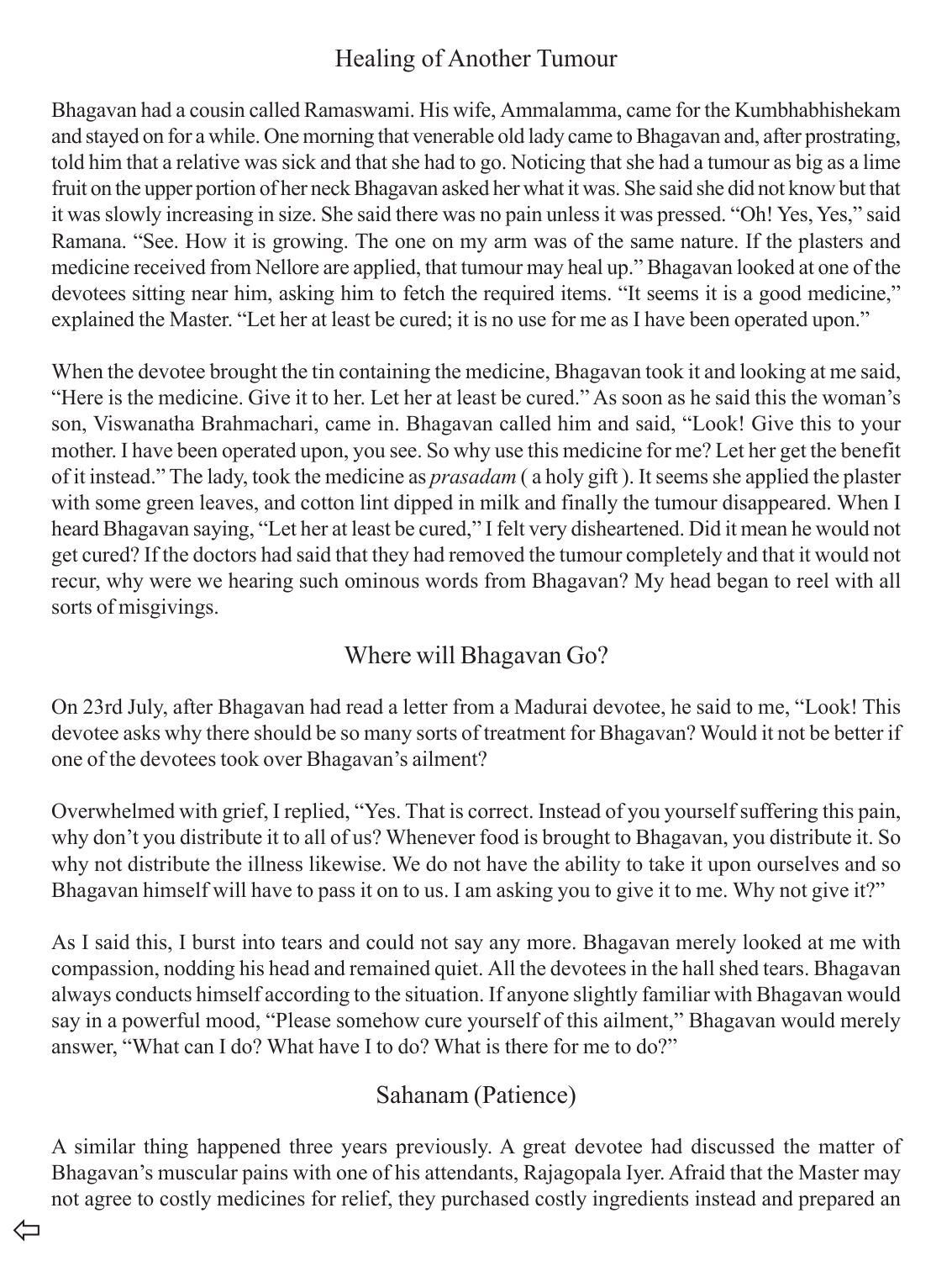ointment. As it was being done without his being told, Bhagavan remained indifferent. After the ointment was ready for application it was used for a day or two and then the devotee went away giving suitable instructions to the attendants. Four or five days later the skin became reddish and fissures developed. Bhagavan never complained about the pain or the fissures on the skin. When the attendants pointed out the cracks in the skin Bhagavan merely said, "That means that whatever is inside is coming out. Let it come out."

About the same time another devotee brought an electric heater. As it was the cold season, the heater was switched on for a day or two. The ointment and the blower further increased the fissures on the legs. All the devotees noticed it. Some began to say that it was due either to the ointment or the heater and that they both should be stopped immediately. Bhagavan remarked, "You see the ointment was prepared with costly ingredients with the idea that the muscular pains would subside quickly. This is the result. It is all right. They felt the usual charcoal stove was no good and so brought a costly and fashionable electric heater. Did they do all these things after asking me? They were afraid I might say 'No' and so they planned it this way. It was all with the best of intentions — mainly to do to decline to use them, would they not think that they took a lot of trouble to serve Bhagavan and I have sighted them? Why should I make them feel slighted?" The devotee said, "Is it so necessary to consider these feelings when your whole body is covered with blisters?"

*Bhagavan:* "What of that? They have spent a lot of money. Will not all of that go waste?"

*Devotee:* "Why waste it? Someone else will use the articles."

 $\Leftrightarrow$ 

*Bhagavan:* "What? A thing that does not suit me — why should it be used for others and make them suffer?"

*Devotee:* "Then we will keep the ointment for use some time later."

The devotee insisted on stopping the use of the ointment and then prayed Bhagavan to suggest some other method of treatment. He suggested that *myrobolams* should be powdered and soaked in oil for some time before being brought to him for application. When that was done all the blisters disappeared in no time.

This time I felt Bhagavan also might be requested to suggest something to cure his condition. If at any time, such a suggestion is made he would say, "They are reputable doctors. They are doing something. Let them do it."

#### Brahma Nirvana

"Oh, Lord! Won't you for once turn your compassionate look on me?" I prayed thus to Bhagavan and stood there looking intently on him. His eyes slowly began to open. Noticing it, the people around him followed the direction of his eyes which turned towards the place arranged for *darshan*. From these eyes a cool look came to me. That look seemed to say, "Here, see me. How long do you want me to be in this damaged body? Won't you give up your fancy for this body?"

Immediately a great change came over my mind. I said to myself "All these days I have been praying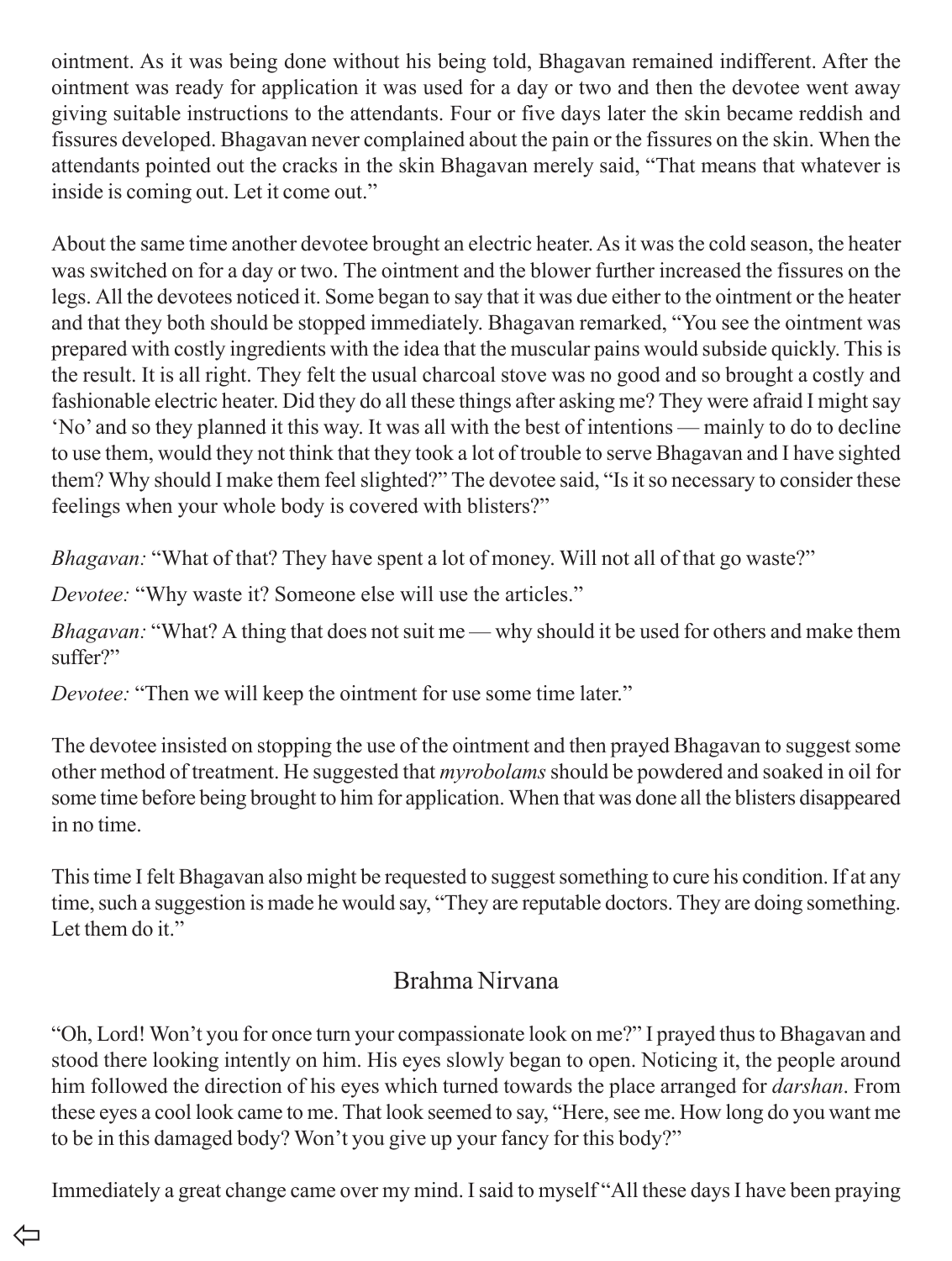to you not to go away leaving us desolate, but now I pray no more to that effect. We cannot bear to see the present condition of your body anymore. You need not bear this burden for our sake."

*Ekaaki Yathachittathma* (Living in Seclusion All Alone and Engaging the Mind in Meditation)

At Ramana Sadhana, I live alone with Bhagavan, as it were. Although there are no facilities for boarding and lodging as at the Ashram, some devotees do stay here for a day or two but that is rare. This solitary life has been my lot ever since 1941, when first I went to Arunachala. At that time, Bhagavan was there in his body; now he is in the photo, and that is all the company I have ever had all these years. People ask me how I manage to live alone and I invariably tell them that Bhagavan is there to protect me. The Master has graciously bestowed on me the fearlessness and courage which enable me to live the life of a *sadhak* as described in the *Gita*, in the following verse:

*The Yogi who has subdued his mind and body and who is free from desire and bereft of possessions, living in seclusion all by himself alone, constantly engages his mind in meditation.*

Chapter VI : 10

I trust in Bhagavan that I will ultimately be united with Him in the depths of peace.

[Õ](#page-0-0)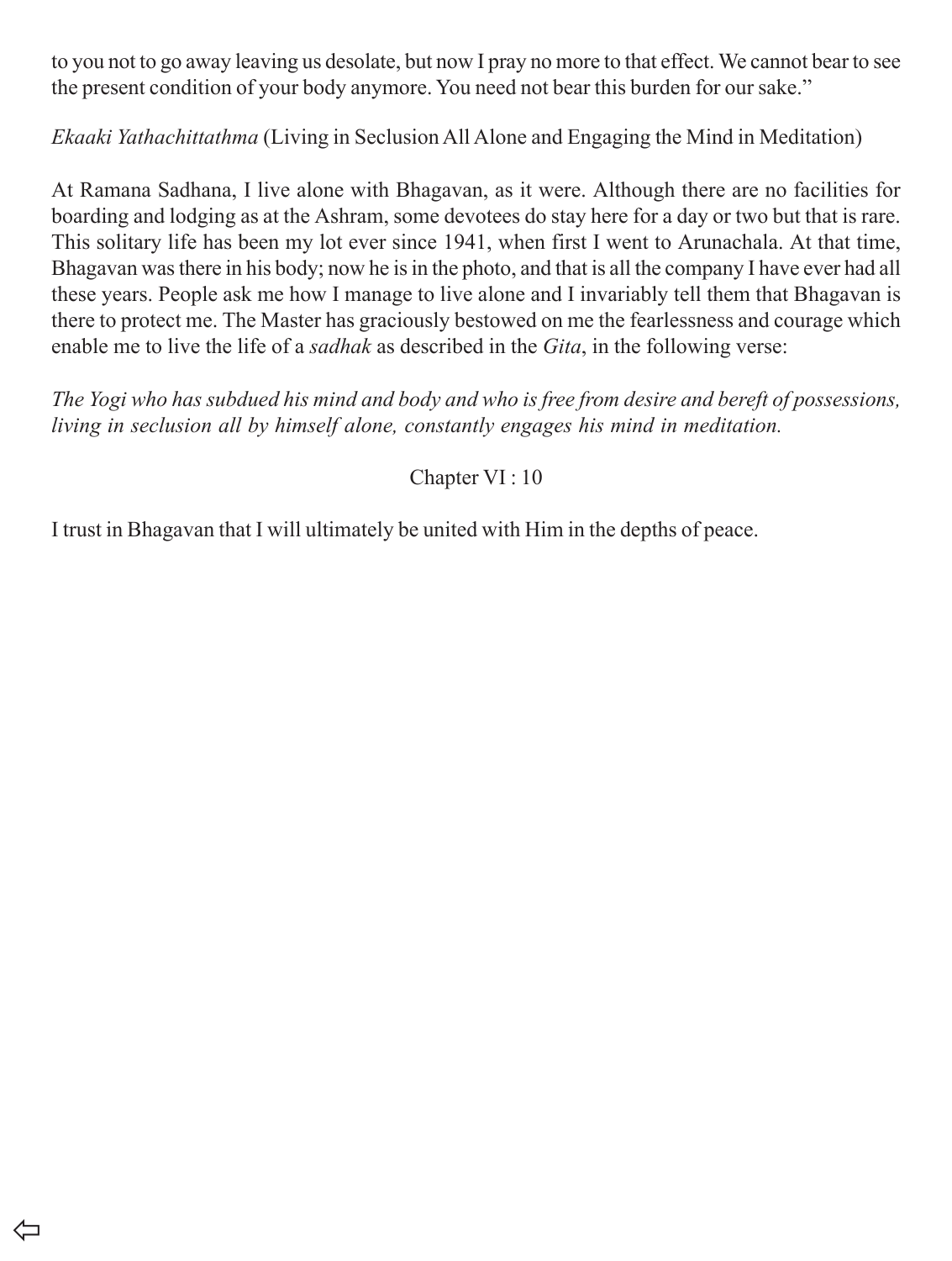# My Recollections of Bhagavan Sri Ramana

*By A. Devaraja Mudaliar*

#### Chapter II

Bhagavan, however, from what little I know of him, was not one who believed in forcing the pace. On the contrary, he gave me the impression that he felt it was not proper and was not for our real good, that he should interfere and do violence to our nature or Prakriti by hurrying us at a faster pace than we are built for, even towards realisation. Compare the following lines of Rabindranath Tagore in Gitanjali:

*"Time is endless in Thy hands, my Lord! Days and nights pass and ages bloom and fade like flowers. Thou knowest how to wait, Thy centuries follow each other, perfecting a small wild flower We have no time to lose and having no time We must scramble for our chances. We are too poor to be late."*

[Õ](#page-0-0)

This seems an appropriate place for referring to another well known characteristic of Bhagavan. To those who have only a very superficial knowledge of him or his works, it might seem that he was a cold, relentlessly logical, unemotional *jnani*, far removed from the *bhakta* who melts into tears in contemplation of God's Grace and love. But to those who had any real experience of Bhagavan and his ways, and works, it was clear that he was as much a *bhakta* as a *jnani*. Often he has told us that only a *jnani* can be a true *bhakta*. The complete extinction of the ego is the end attained either in *jnana* or *bhakti*. Further dissertation on this head is not necessary here; I mean only to refer to the fact that on many occasions when touching songs were recited or read out before him, or when he himself was reading out to us poems or passages from the lives or works of famous saints, he would be moved to tears and would find it impossible to restrain them. He would be reading out and explaining some passage and when he came to a very moving part he would get so choked with emotion that he could not continue but would lay aside the book.

#### Chapter IV

One summer afternoon I was sitting opposite Bhagavan in the old hall, with a fan in my hand and said to him: "I can understand that the outstanding events in a man's life, such as his country, nationality, family, career or profession, marriage, death, etc., are all predetermined by his karma, but can it be that all the details of his life, down to the minutest, have already been determined? Now, for instance, I put the fan that is in my hand down on the floor here. Can it be that it was already decided that on such and such a day, at such and such an hour, I shall move the fan like this and put it down here?"

Bhagavan replied "Certainly". He continued: "Whatever this body is to do and whatever experience it is to pass through was already decided when it came into existence."

In Bhagavan's own case, as in that of his famous fore-runner Sankara, we can see how *Jnana* and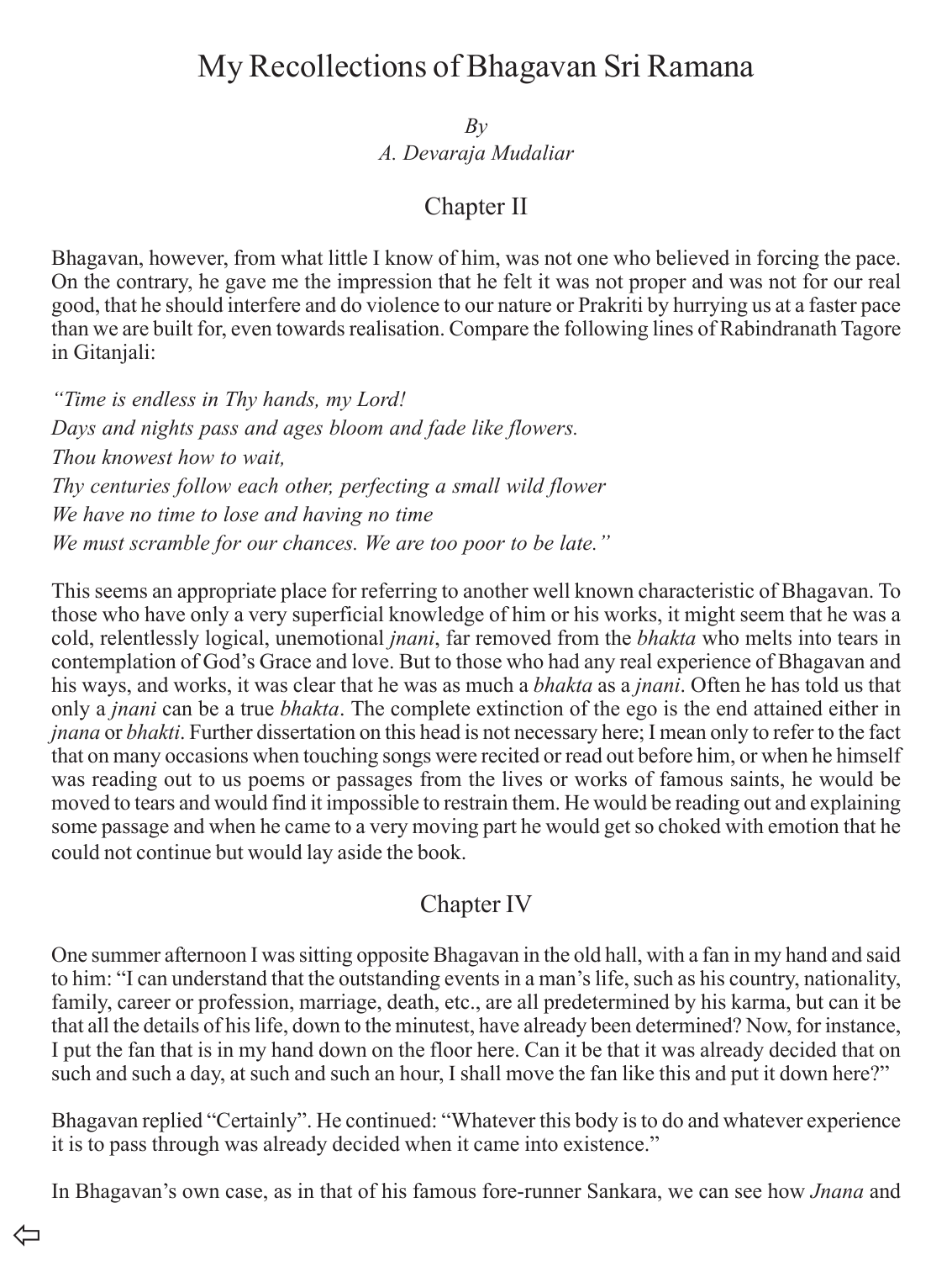*Bhakti* were inextricably blended. Once Krishna Prem ( a learned and devout Englishman who has become an ascetic and is now living in an asramam of his own near Almora in the Himalayas) visited Bhagavan, and when I had a chat with him subsequently at Madras he said: "Many people had told me Bhagavan was a pure *Jnani*. But I consider him a very great *Bhakta*. When I showed him my image of Lord Krishna, which I worship and carry about with me, tears came into his eyes as he handled it and gave it back to me. If this is not *Bhakti*, what else is it?"

When Sri Jagadisa Sastri, the Sanskrit Pandit in Bhagavan's court, was on his death bed, and wrote his final appeal in his poems declaring that he would not accept any plea by Bhagavan that *prarabdha* must follow its course, and that if only Bhagavan willed it His Grace would cancel *prarabdha* and save him. Bhagavan took such compassion on him that he was pulled out of the jaws of death and is now flourishing in Madras. Not only I but many other close devotees of Bhagavan fully believe that it was only Bhagavan's Grace that saved the Sastri from certain death.

Most of the time I lived with Bhagavan, I used to feel peaceful and absolutely free from care. That, as many can testify, was the outstanding effect of his presence. Nevertheless, it did occasionally happen that something disturbed the peace and happiness for a while. On one such occasion I asked Bhagavan: "Why do such interruptions come? Does it mean that we have ceased to have Bhagavan's Grace then?"

With what graciousness did Bhagavan reply: "You, crazy fellow! The trouble or want of peace comes only because of Grace."

On other occasions also Bhagavan has similarly told me: "You people are glad and grateful to God when things you regard as good come to you. That is right, but you should be equally grateful when things you regard as bad come to you. That is where you fail."

Here I must say that the only method, I have adopted to achieve liberation or Self-realisation is simply to throw myself on Bhagavan, to surrender to him as completely as lies in my power, and to leave everything else to him. And Bhagavan's teaching, the last I ever got from him before he attained *Mahasamadhi*, was just this: "Your business is simply to surrender and leave everything to me. If one really surrenders completely, there is no room for him to complain that the Guru has not done this or that."

# Chapter V

Another foreign visitor, an elderly gentleman, set out to explore the hill behind the Asramam after lunch on day and lost his way. What with the heat and the exertion the old man was soon in a sorry plight and did not know what to do to get back to the Asramam or which way to go. At that juncture Bhagavan happened to pass by and showed him the way to the Asramam, and the man returned safely. Friends at the Asramam asked him where he had been all that long while and he replied: "I just went out for a stroll on the hill but got lost. The heat and exertion were a little too much for me and I was in a bad way. I don't know what I would have done but for the fact that Bhagavan happened to come that way and directed me to the Asramam."

The asramites were astonished because they knew that Bhagavan had never left the hall.

 $\Leftrightarrow$ 

There is of course the well known instance of Bhagavan having appeared before Kavya Kanta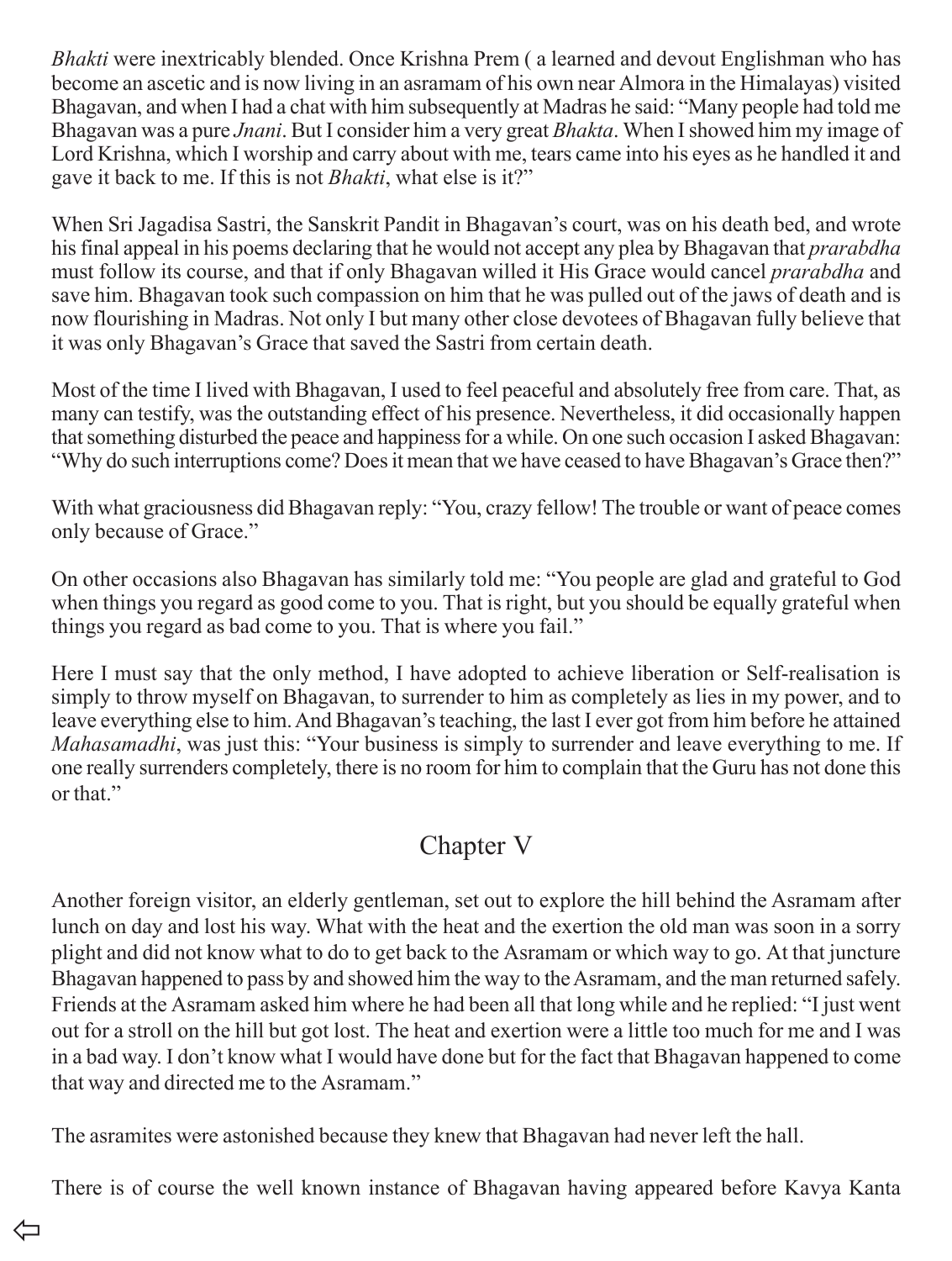Ganapathi Sastrigal at Tiruvottiyur, bodily, when Sastrigal was wide awake. This is mentioned in Bhagavan's biography. Bhagavan was bodily present both at the Asramam and at Tiruvottiyur at the same time. I and others have received confirmation of this incident from Bhagavan's own lips.

# Chapter VII

All *Jnani's* like our Bhagavan regard the body only as a burden to be discarded.

 $\Leftrightarrow$ 

Long before this conversation with Mr. Sastriar, Bhagavan had discussed this question with us. He said: "Suppose you go to a firewood depot, buy a faggot of firewood and engage a coolie there to carry it to your house. As you walk along with him, he will be anxiously looking forward to his destination so that he can throw off his burden and be happy and relieved. In the same way the *Jnani* is anxious to throw off his body". I believe he quoted a Tamil stanza which contains the above statement. However, after explaining this he added: "The above exposition is all right as far as it goes. But strictly speaking even this is not quite accurate. The true *jnani* is not even anxious to shed his body, he is indifferent alike to the existence or non-existence of the body, being almost unaware of it".

From the night of April 13th his state was seen to be critical, nevertheless he insisted on the 14th that the crowd of devotees should not be denied their *darshan* of him. So we all filed past the open doorway of the little room where he lay and had *darshan* in the morning of the 14th and again at about 6-30 in the evening. He attained *Mahasamadhi* at 8-47 p.m. on April 14, 1950 and at the same moment a meteor-like flash, leaving a trail some yards long, appeared in the sky to the south-west and moved north eastwards to Arunachala Hill where it disappeared behind the peak. The light that was Bhagavan thus merged in the Pillar of Light that was and is Arunachala, the Sacred Hill.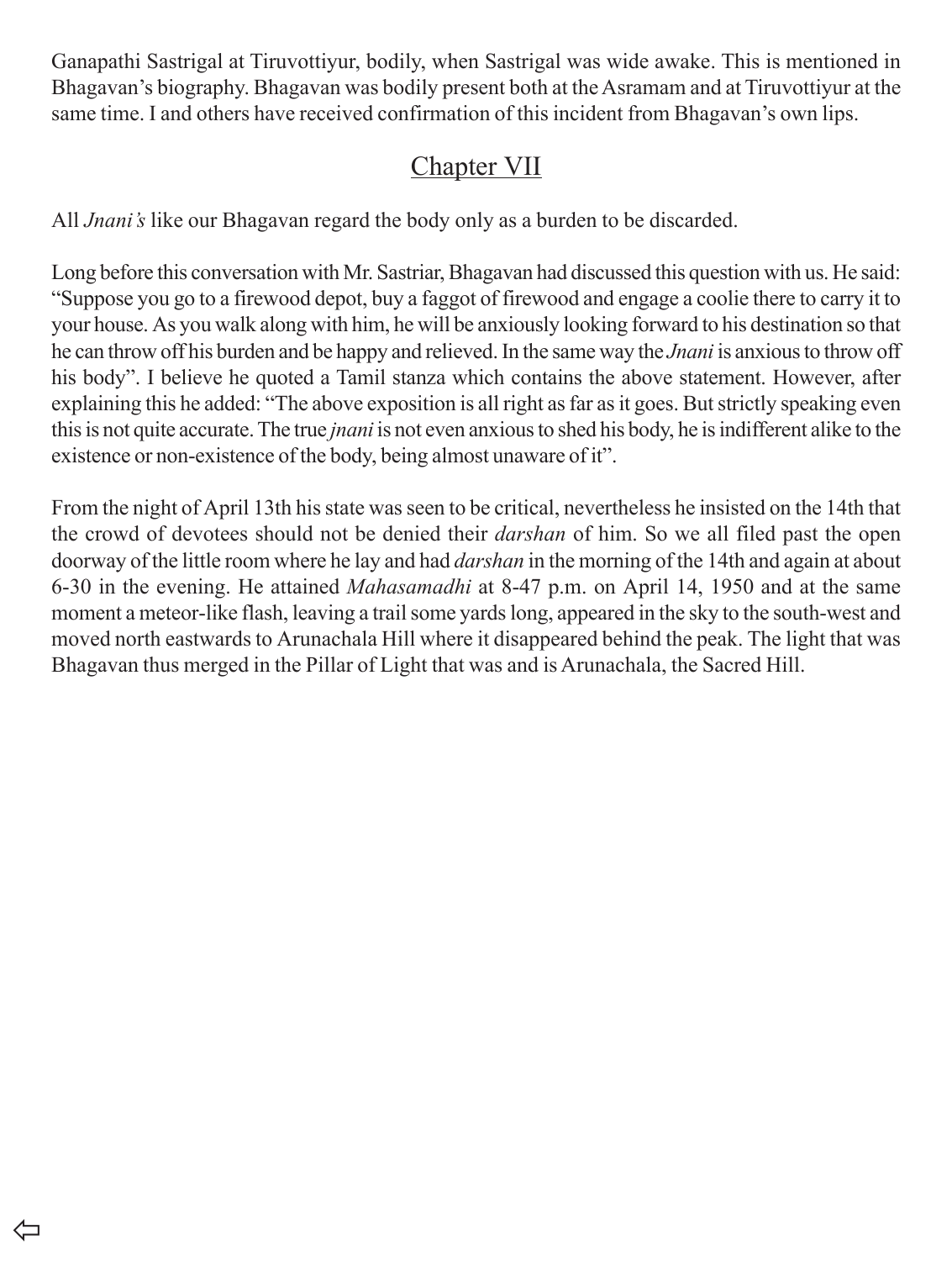# My Reminiscences

 $Bv$ *N. Balarama Reddy*

#### Compiler's Note

Soon after Sri Ramana Maharshi's Mahasamadhi in 1950, a committee was formed to collect written reminiscences from the Master's devotees. Committee members approached those devotees who were intimate with Bhagavan, had firsthand experience of his ways, and understood his teachings. Arthur Osborne and S. S. Cohen, who were members of the committee, met with N. Balarama Reddy and wasted no time in requesting him to write his reminiscences. Balarama Reddy declined. He told them he mostly sat silently meditating in Bhagavan's presence and never took notes of what he heard or saw.

While visiting Sri Ramanasramam in 1993, my name was added to the list of devotees who entreated him to write. After all, he was then in his eighty-fifth year and how much longer could he delay? I reasoned with him. Where would be the Christ of the Christians if not for Mathew, Mark, Luke and John? I pleaded. It was only through his eyes that we, the second generation of devotees, could see and know about the personality that captivated his heart; the same personality that would undoubtedly captivate the hearts of countless future generations. 'After you go, this wealth within you will be lost. You must write now, while you are still able,' I beseeched him.

Balarama Reddy is a kind man, intelligent and wise. If he didn't exactly agree with my argument, he sympathised with my sincerity, and in his goodness agreed - not to write, but to relate to me whatever incidents and experiences with the Maharshi he could remember. These stories went on to include meetings with Ananda Mayi Ma, Swami Ramdas and other personalities. He fixed a time, between 6:30 and 7:30 in the evening, to meet with me. So I began meeting with him in his room every day for the purpose of hearing his reminiscences. After we met I would put down a few brief notes on the topics of our conversations, and in the morning, following breakfast, I would sit in my room and use these notes to recall all I had heard the previous evening.

I found this daily exercise to be an exhilarating experience. I would be so caught up in the flow of incidents relating to Bhagavan, that I felt as if they were taking place before my own eyes. Balarama Reddy has the power to draw out from his memory, like a spider drawing out his web, the dynamic personality of the Maharshi's presence. He easily caught me in this web, and I sincerely hope this little book catches many others.

*Dennis J. Hartel*

### Second Visit to Sri Ramanasramam

When I visited Sri Ramanasramam for the second time in March 1935, I decided to make it a three-day visit. At the end of this three-day visit, I began to feel that perhaps my place was here with the Maharshi. The idea of having Bhagavan as my Guru and Ramanasramam as my home began revolving in my mind.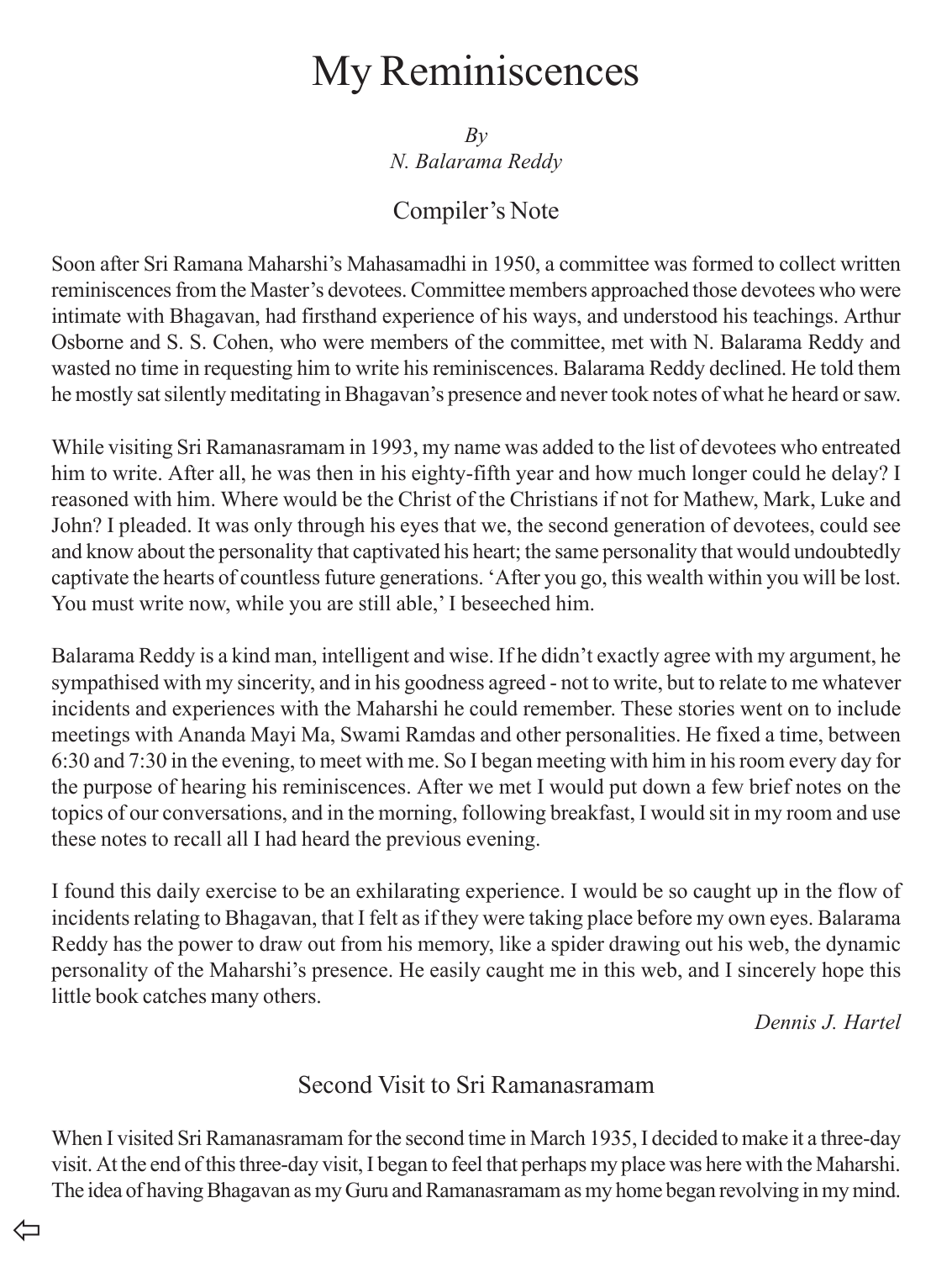Taking leave of the Maharshi, I approached him while he was sitting on his couch, which was then positioned outside on the verandah. His feet were softly resting on the ground. He had just returned from an afternoon stroll, following the mid-day meal. I fell to my knees and bowed before his holy feet. I was aware of the ashram rule that prohibited devotees from touching Bhagavan's body, so I kept a slight distance. But, as I lowered my head near his feet, in the twinkling of an eye, Bhagavan's feet ever so gently rose from the ground and the big toe of each foot very lightly touched the closed eyelids of each eye. It all happened in an instant. I was thrilled.

#### Settling at Sri Ramanasramam

On January 5, 1937, I arrived at Sri Ramanasramam for good. This happened to be the day after the Maharshi's fifty-seventh birthday. On another day, not too long after settling near Sri Ramanasramam, I approached Bhagavan when no one was in the hall and showed him that last letter I had received from Sri Aurobindo. He asked me to read it out. I began reading it and when I came to the sentence, 'Since you are determined to follow a path in which you can achieve only partial realisation...' Bhagavan stopped me and said, 'Partial realisation? If it is partial, it is not realisation, and it it is realisation, it is not partial.'

In the first year of my settling in Tiruvannamalai, I remember one afternoon when I was sitting in the hall and Bhagavan was explaining a particular spiritual point to me. During the discussion he asked me to go to one of the two *almirahs* that were up against the west wall and bring him a certain book. I searched for the book but was unable to find it. I returned to Bhagavan, informed him of my failure to locate the book, and again sat down against the south wall facing him.

Presently, I saw Bhagavan slowly and majestically walk over to the *almirah*, open it, and immediately pull out the book he had asked me to find. He closed the *almirah* and, to my surprise, instead of walking back to the couch, he came and sat on the floor right next to me, on my left. He opened the book to the page he wanted me to read and, holding it in his right hand, held the book before my face and asked me to read the particular passage.

Bhagavan's attendants had told me that his body was like a furnace. Only then, when he sat so close to me, did I understand what they meant. I felt spiritual power emanating from his body like an electric dynamo. I was thrilled to the core of my being.

### Krishnaprem Visits the Ashram

During this visit, Krishnaprem handed over his small Gopala Krishna idol to Bhagavan. Bhagavan tenderly turned it this way and that, looked at it intently and then returned it to him. Krishnaprem's vision and inner experiences while sitting before Bhagavan in the Old Hall has already been recorded in other places.

From Sri Ramanasramam he travelled to the Aurobindo Ashram. After staying there a few days we planned that he and I would rendezvous at Villupuram railway station, from where we would travel south, visiting famous temples and holy places. My train from Tiruvannamalai was scheduled to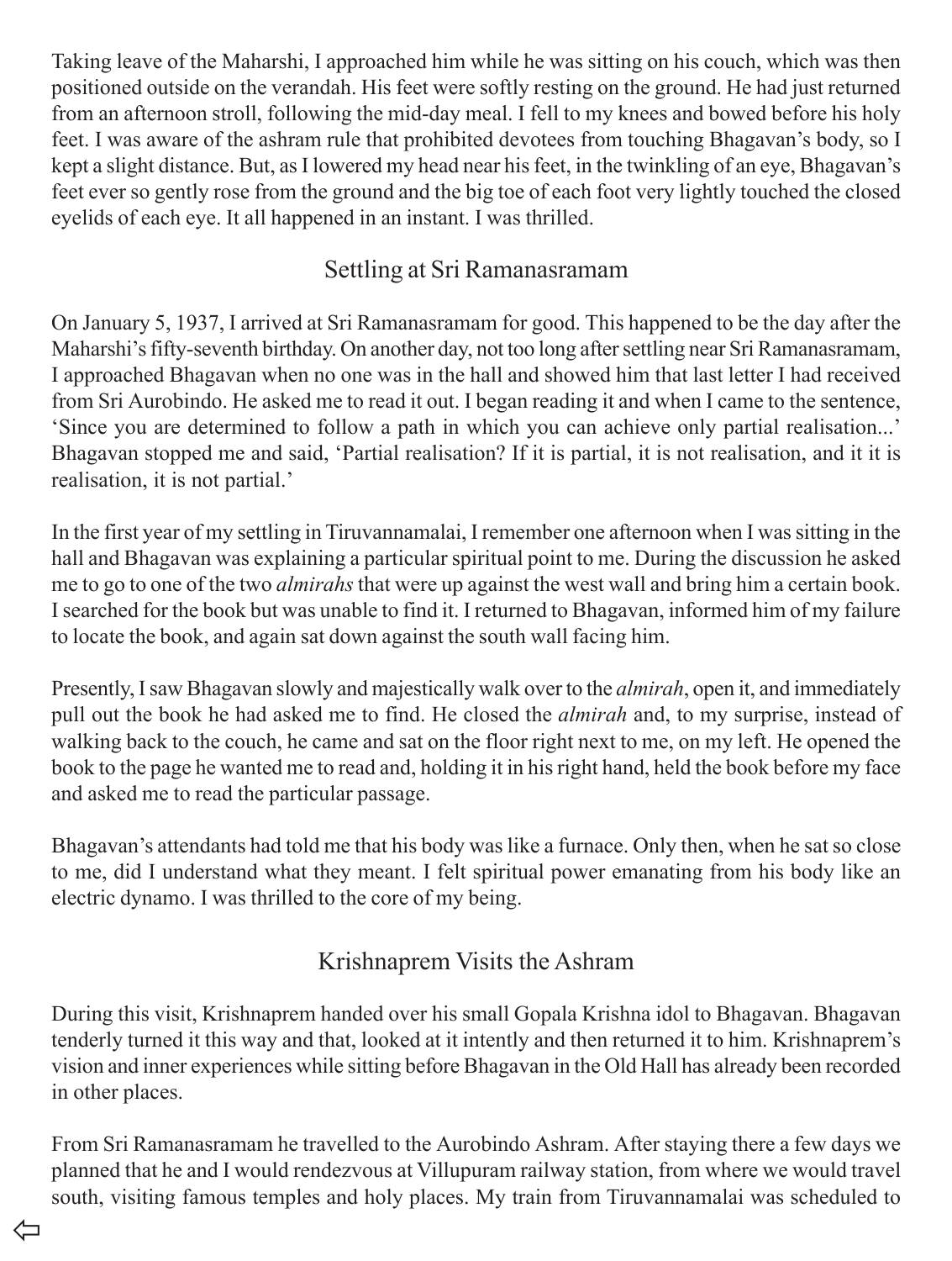leave at 1 P.M. So, immediately after lunch I approached Bhagavan to take his leave. He had just finished his meal and was massaging his rheumatic knees; he had to do this before walking in his old age. I prostrated before him and informed him of my departure. He already knew all the details. He also knew I was planning on visiting Kanyakumari.

He said to me, 'These people (meaning the management) have written to an advocate-devotee of Nagerkoil to send us the three different-coloured sands that are available at Kanyakumari. These are needed for the *Kumbhabhishekam* of the Matrubhuteswara Temple. So far, he has not sent them.' Though Bhagavan did not say specifically that I should bring the sand, I naturally understood what was in his mind. In fact, he often employed this manner of speaking, asking us indirectly, when he wanted something done. Before leaving he also asked me to write and send him details of the pilgrimage.

When I arrived in Kanyakumari I discovered that the government had enforced a law prohibiting the removal of any sand from the beach. Uranium, used for making atomic bombs, had been found there. Nevertheless, I thought I should take my chances and stealthily proceeded to gather the three different sands. I filled three bags and concealed them in my bedroll. At the railway station I hired a man to carry my luggage. I saw the ticket collector and two policemen standing at the gate. The ticket collector was checking tickets and the policemen were checking baggage for illegal sand. I asked my man to stop and we both stood there momentarily as I contemplated the situation. Pondering over my next move, I mentally prayed to Bhagavan, 'You wanted me to bring this sand. Now look at this - police! What am I to do? As soon as I prayed thus, the policemen, for some unknown reason, turned and walked away from the gate. I immediately told my man, 'Let's go.' We passed through the gate and boarded the train.

When I returned to the ashram and brought the bags of sands to Bhagavan, he called everyone around to come and look. Later the sand expected from the advocate arrived by post, but the bags had broken en-route and the three varieties of sands got mixed, making them useless. When Bhagavan heard that, he remarked, 'If Balarama Reddy had not brought the sands, how could we have obtained a fresh consignment in time for the consecration ceremony?"

### In Bhagavan's Hall

Once the private secretary to the Governor of Pondicherry arrived at the ashram with a few of his associates. He came into the hall with a large sheet of paper filled with a long list of questions written in an elaborate, complex style of French. He handed the paper over to Bhagavan, walked to the window opposite Bhagavan's couch and sat on the window sill. Bhagavan looked at the questions and, noticing they were in French, asked me to translate them. I found the French difficult to translate. I was struggling with it, word by word, while translating it to Bhagavan.

Bhagavan, realising my difficulty, said, 'That's not necessary. Just tell me the gist of it. I scanned the list and told Bhagavan that he really didn't want oral answers but rather in the form of an experience.

Bhagavan paused for a moment. He then slowly turned his face in the direction of the questioner and rested his eyes on him. After about thirty seconds, I noticed the man's body began to tremble. Soon he was shaking all over. Then he blurted out, 'Oh no, Bhagavan, not now! Please Bhagavan, not now!'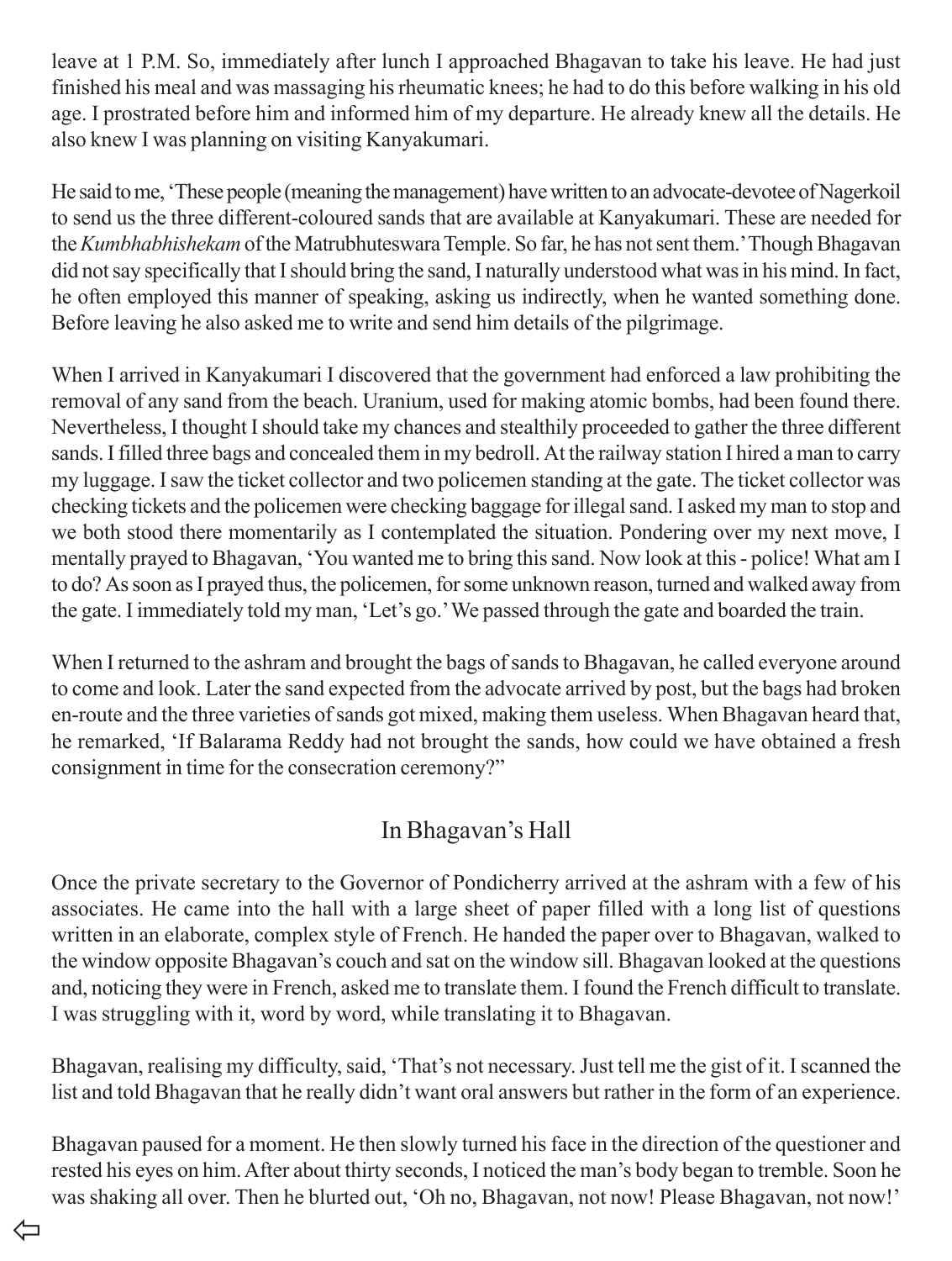#### The Last Days

A government minister from Madras, Sitarama Reddy, arrived at the ashram. This was his first visit and, since he was known to me, I was asked by the management to personally take him to visit Bhagavan in the Nirvana Room.

When we walked into Bhagavan's presence I noticed a peculiar radiance, or a strange kind of soft splendour, pervading the room. I thought I was seeing this because of my devotion to Bhagavan. Rationalizing it in this manner, I even tried to dismiss it.

As soon as we came out of the room the minister turned to me and asked, 'What was that brilliance, or radiance, pervading the Maharshi's room?' When he said this, without any probing from me, I thought there must be something to it. Then, all of a sudden, I remembered Ganapati Muni's second verse from his Chatvarimsat:

*Who is the master and guide of the whole group of learned scholars beginning with Ganapati, Who is the repository of all the highest virtues, Whose beatific effulgence is hidden by the sheath of the gross body, like the blazing sun hidden behind the clouds.*

Dr. Lt. Col. P. V. Karmachandani, the district medical officer, was present. Seeing Bhagavan's critical condition on April 14, he went to Vellore to bring his wife. The Doctor told me: 'I had a great desire to offer orange juice to Bhagavan. As the fruit was not available here, we purchased a few at Vellore, which my wife, with great devotion, made into juice. This we took with us to the ashram. Sri Bhagavan was by then declining all liquids, as movement to and from the bathroom was so troublesome to him. Twice he declined the offer, but asked for water instead. I was feeling sorry for my wife's unfulfilled longing. This time, with all the earnestness in my soul, I conveyed a mute prayer to the Maharshi to spare my wife from heart-breaking disappointment. Bhagavan at once said, "Give me orange juice." And when I offered it, he drank it.' It was nothing but total compassion on Bhagavan's part to have asked for the orange juice, simply to fulfil the desire of a devotee.

On the final evening, thousands were cramped into the ashram grounds around Bhagavan's room. A gloomy mood enveloped the area, as Bhagavan's end was anticipated at any moment. The fan being waved over Bhagavan's body by the attendant was visible through the door, and all eyes were fixed on it. knowing that when it ceased moving, Bhagavan's heart would have ceased beating.

Mrs. Taleyarkhan, an influential devotee with the administration in those days, obtained permission to go into the Nirvana Room and have her last *darshan* at 7 p.m. At this sad juncture, she approached me and asked me to join her. I quietly stood there thinking, and then replied, 'No, You please go ahead. I cannot go.' During that year I had seen Bhagavan's body suffer enough. There was no need for me to see more.

Shortly there after, the fan stopped, the famed meteor slowly floated across the heavens, and it was all over. The light that illumined the earth as Bhagavan Sri Ramana Maharshi had now merged with the Eternal Light, the source of all creation.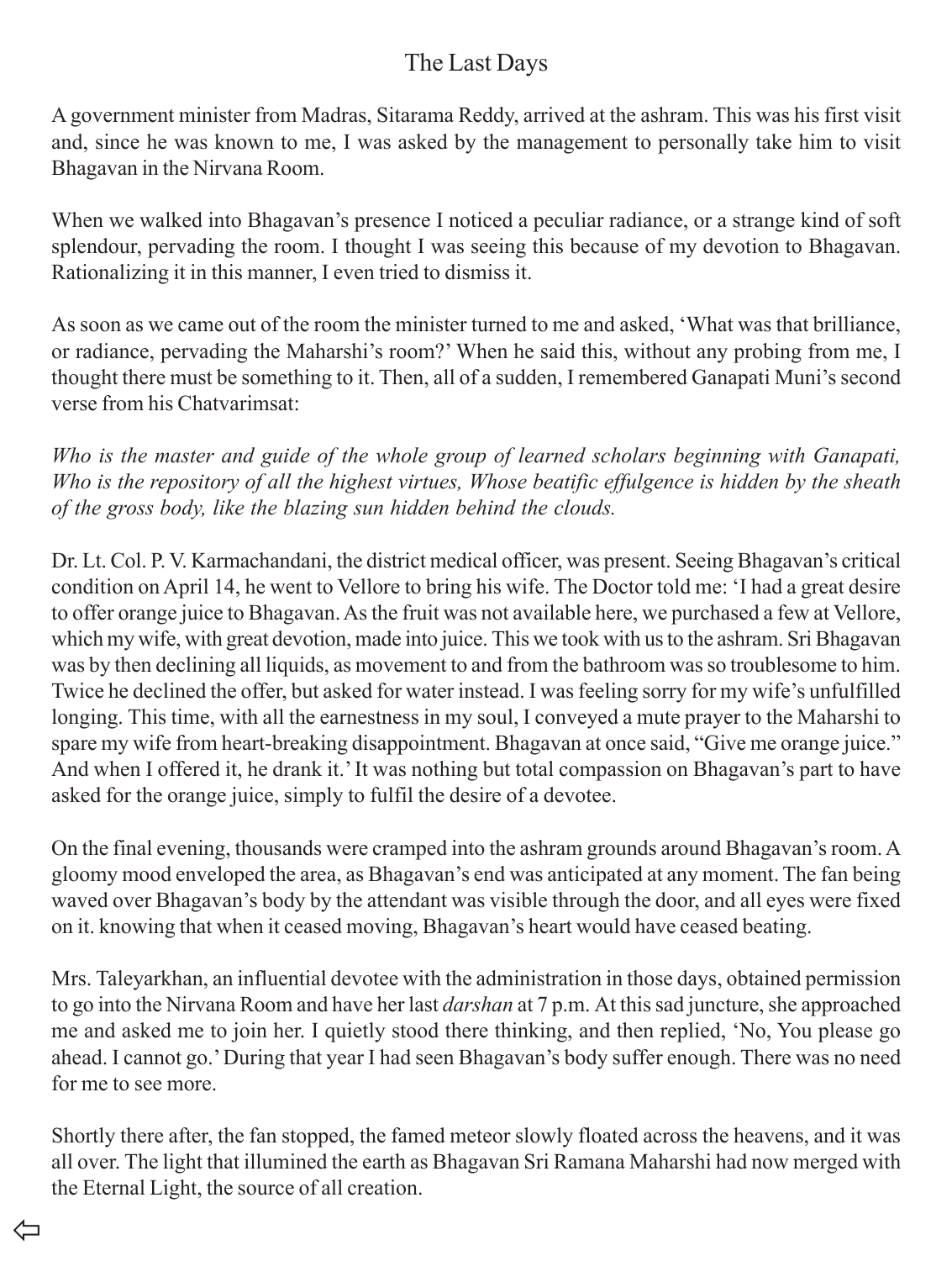# RAMANA ARUNACHALA

#### *By Arthur Osborne*

#### Foreword

Until the evening of *Karthikai* when, each year, a beacon is lit on the summit of Arunachala, or it may have been *Deepavali*, I am not quite sure, there were huge crowds for the festival and we were sitting in the courtyard outside the hall. Bhagavan was reclining on his couch and I was sitting in the front row before it. He sat up, facing me, and his narrowed eyes pierced into me penetrating, intimate, with an intensity I cannot describe. It was as though they said: "You have been told; why have you not realized?" And then quietness, a depth of peace, an indescribable lightness and happiness.

During these years I had felt no need to write about Bhagavan. After his body's death and his reassurance: "I am not going away; I am here; where could I go?", there was a dream in which he called me up to him and, as I knelt before his couch, placed his hands on my head in blessing. At this time an impulse came to write about Bhagavan and especially to explain the accessibility of the path of Self-enquiry which he taught. Most of the chapters in this books were written first as articles in various papers during the months following the *Mahasamadhi* and they have now been collected together and edited to form a book.

#### Chapter One: Ramana Arunachala

He was One with the Being that contains and transcends them. When he continued to wear the human form after transcending the human and all other states, he accepted its limitations - to feel heat and cold, to suffer pain and sickness, to be bound by ignorance of events. Had he worn a human body but set himself free from its conditions of pain and sickness and ignorance of events, people would have said: "It is easy for him to tell us to abide in the heart, unperturbed by events, because he has no pain or uncertainty and we have." But he accepted pain and uncertainty as features of the human form and showed that they cannot touch the equanimity of the *Jnani*, who remains fixed immovably in the Real. This gave force to his teaching, since he was but exhorting his devotees to do as he did.

However, the teaching of Sri Ramana is, by its nature, not intended to cause such an upheaval as that of Buddha or Christ or even Shankara, for he did not come to preach a new religion or to restore an existing one. His work was to open a new spiritual path suited to the conditions of the modern world and accessible to all who turned to him, from whatever religion or community they might be. That is to say that it is an appeal not to whole communities but to those individual among them who can see their own good and pursue it.

#### Chapter Two: The Man who was Ramana

Bhagavan Sri Ramana was meticulously exact, closely observant, practical and humorous. His daily life was conducted with a punctiliousness that Indians today would have to call pure Western. In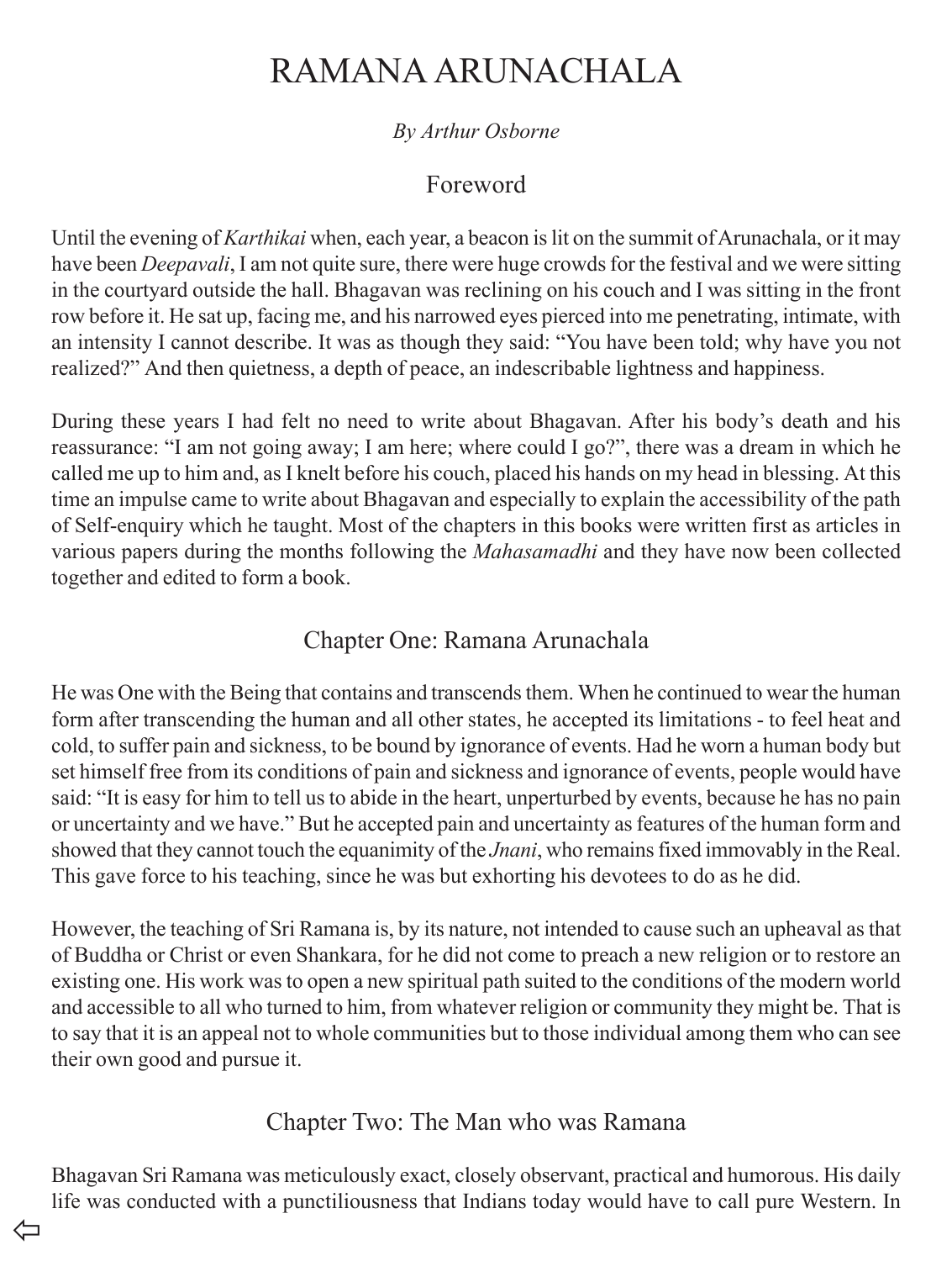everything he was precise and orderly. The Ashram hall was swept out several times daily. The books were always in their places. The clothes covering the couch were scrupulously clean and beautifully folded. The loin-cloth, which was all he wore, was gleaming white. The two clocks in the hall were adjusted daily to radio time. The calendar was never allowed to fall behind the date. The routine of life flowed to a regular pattern.

Although he was an absolute King and all craved to obey him, Bhagavan's life was, notwithstanding, a lesson in submission. Owing to his refusal to express any wish or desire, the Ashram authorities built up their own structure of regulations, and Bhagavan obeyed them without demur; so that if any devotee found them irksome he had before his eyes the example of Bhagavan's own submission. If ever Bhagavan resisted it was likely to be in the interests of the devotees, and even so it was usually in silence and very often in a manner dictated by his shrewd sense of humour. An attendant once rebuked a European woman for sitting with her legs stretched out. Bhagavan at once sat up crosslegged and continued so despite the pain caused by the rheumatism in his knees. When the devotees protested, he replied that the attendant's orders were for every one, and it was only when the lesson had been driven home that he consented to relax.

But it was not only submission to regulations; it was submission to all the conditions of life and to pain and sickness which taught us silently that pain cannot disturb the equanimity of one who abides in the Self. Throughout the long and painful sickness that finally killed his body he submitted loyally, one after another, to the doctors who were put in charge, never complaining, never asking for a change of treatment. If ever there was any inclination to try a different treatment it was only so that those who recommended it should not be disappointed: and even then it was made dependent on the consent of the Ashram authorities. If there is a tendency today to regard submission as spiritless it is only because egoism is regarded as natural.

We shall not again see the Divine Grace in human form or the love shining in his eyes, but in our hearts he is with us and will not leave us. His Grace continues to be poured out, not only on those who knew the miracle of his bodily form, but on all who turn to him in their hearts, now as before.

I have not given a clear picture of the man who was Ramana, but how can one portray the universal? What impressed one was his complete unselfconsciousness like that of a little child, his Divinity and intense humanity. The Divinity was recognized in the act of prostration and in addressing him in the third person as 'Bhagavan'. To have said 'you' would have been a jarring assertion of otherness. In speaking of himself Bhagavan spoke very simply and said 'I' or 'this'. Only occasionally, when the meaning clearly indicated it, did he used the third person: "If you remember Bhagavan, Bhagavan will remember you." "Even if you let go of Bhagavan, Bhagavan will never let go of you."

#### Chapter Three: The Direct Path

The task performed by Bhagavan Sri Ramana was to reopen the direct path of Self-enquiry which had become too arduous for our spiritually dark age. This path, with its theoretical basis of *Advaita*, stands, so to speak, at the source from which the various religions diverge and can therefore be

[Õ](#page-0-0)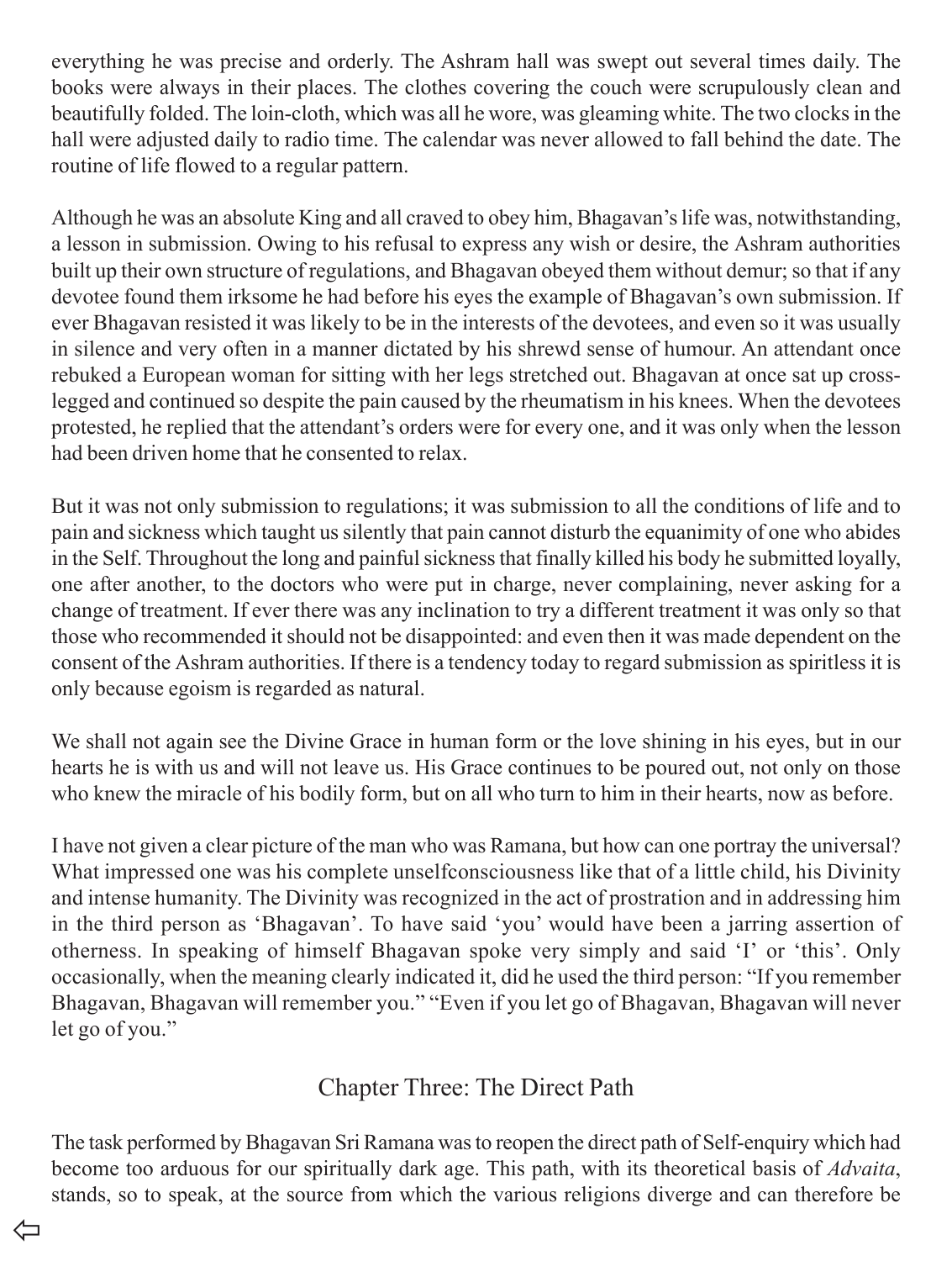approached from any side. Whether there are many or few who take it is not the question, only that it has been made open.

In itself, but for the Grace of Bhagavan, it would be the most inaccessible to modern man on account of its very simplicity and directness; and yet it is the most accessible, and in many cases the only accessible path, from the contingent point of view, since, because of its very directness, it requires no ritual or forms of worship, no priesthood or congregation, no outer signs or special observances, but can be practised in the workshop or kitchen or city office as well as in the monastery or hermitage.

In the same impersonal way a man can attend to all the affairs of life, knowing that he, the real Self, is unaffected by them; and every attack of greed, anger or desire can be dispelled by *vichara*. It must be dispelled, because it is no use repeating that one is the Self and acting as though one were the ego. Real, even partial, awareness of the Self weakens egotism: egotism, whether expressed as vanity, greed or desire, is a proof that recognition of the Self is merely mental.

This means that in adapting an ancient path to modern conditions Bhagavan has in effect created a new path. The ancient path of Self-enquiry was pure *Jnana-marga* to be followed by the recluse in silence and solitude, withdrawn from the outer world. Bhagavan has made it a path to be followed invisible in the world in the conditions of modern life.

Whosoever submits to him will be borne up and never forsaken. "God and Guru are not really different, they are identical. He who has earned the Grace of the Guru will undoubtedly be saved and never forsaken, just as the prey that has fallen into the tiger's jaws will never be allowed to escape. But the disciple, for his part should unswervingly follow the path shown by the Master."

### Chapter Four: Arunachala Ramana

The spiritual power of Arunachala has become active again as it was long ago. Dakshinamurthi has moved down to the foot of the hill. He said, "I am not going away; I am here." He is here at Tiruvannamalai as before and at the same time he is spaceless Arunachala-Ramana, here in the heart of every devotee who turns to him, guiding them as before.

Bodily presence at Arunachala, at the shrine at the foot of the hill, is not necessary. The silent initiation, as before, can strike where it will. But for those who wear a body bodily presence remains a great aid.

If it were not so, Siva would not have needed to manifest as Arunachala or as Sri Ramana. The Grace of Bhagavan radiates from Arunachala and from his shrine there no less than it did from his bodily form. People are often drawn there as they feel their doubts and questions melting away and their wishes dissolved in love. Often enough the Grace poured out upon them affects their circumstances in life also and the inner harmony is reflected outwardly, but to go there for that purpose is to reject the greater good for the lesser. It is in that sense that Arunachala is wish-fulfilling and that it is better not to ask.

[Õ](#page-0-0)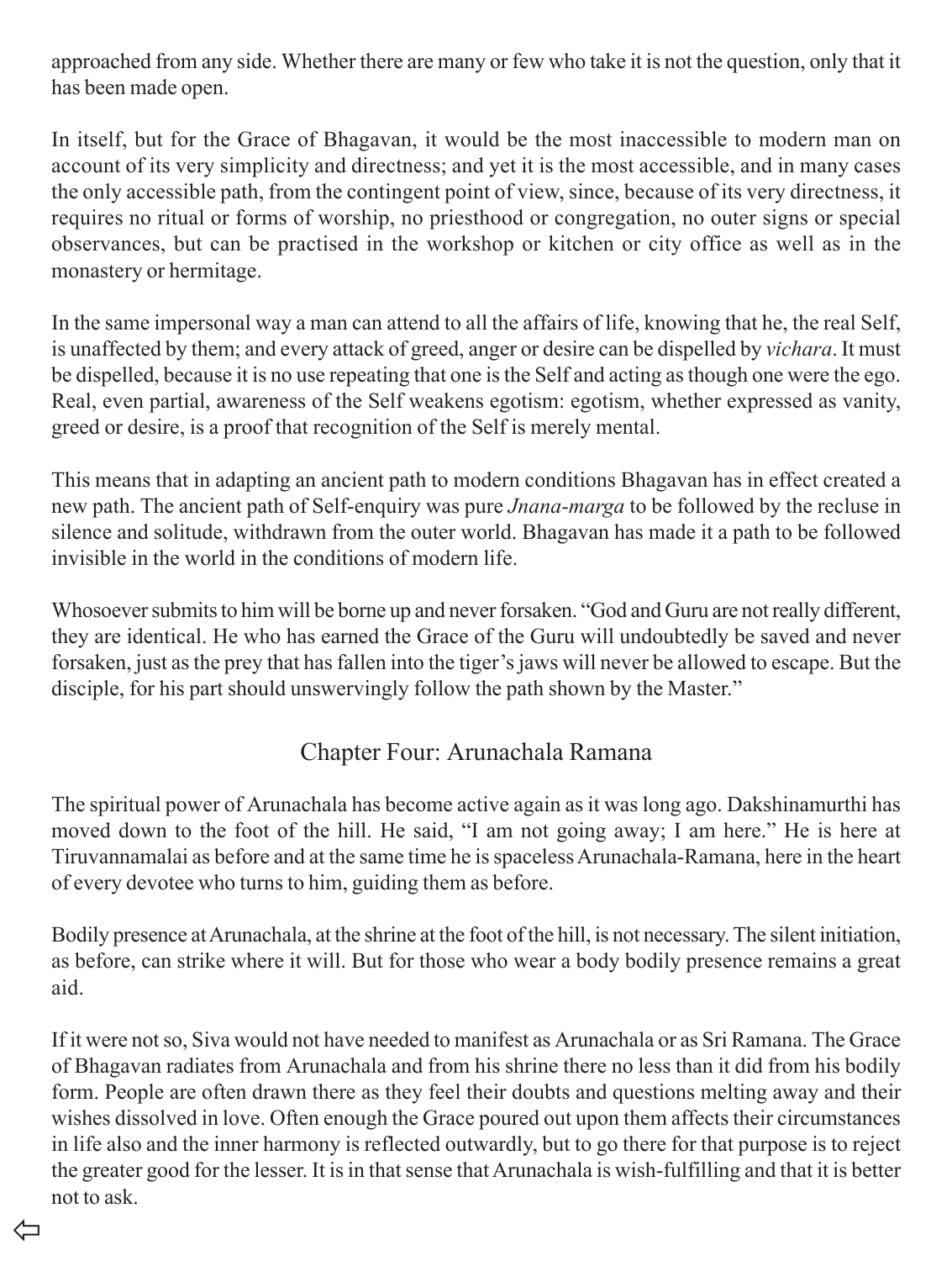#### Chapter Seven: Ramana Sad Guru

There are , moreover, positive indications that the guidance still exists.

[Õ](#page-0-0)

When asked once whether a *Jivanmukta* continues to perform any function after physical death, Bhagavan replied that in some cases it is so.

When his physical death was imminent and devotees complained that he was leaving them without guidance, he replied: "You attach too much importance to the body," indicating thereby that his discarding it would not put an end to their guidance.

In reply to a question by Dr. Masalavala, retired Medical Officer of Bhopal State, Bhagavan replied, as recorded by Devaraja Mudaliar in 'Day by Day with Bhagavan': "Guru is not the physical form, so the contact will continue even after the physical form of the Guru vanishes."

His devotees know that he is still the Guru. They have felt the continuance of a guidance not only as potent but as subtle and detailed as before. For those who seek to turn to him it is best to say as he did to those who questioned the heart centre of which he spoke - that it is not discussion that is needed but trial. Let them invoke his Grace and strive in the way he prescribed and they will find out for themselves whether the Grace and guidance of the Guru are forthcoming.

The silent meditation and the morning and evening chanting of the Vedas continue before the Samadhi of Bhagavan as they did in his body presence. Now as then, access is for all, whatever their caste or religion. The spiritual support that comes in sitting before the Samadhi is not only as strong but as sweet and subtle as it was before the bodily presence.

To all those who turn to Bhagavan in their hearts the response is even more immediate, the support more powerful. Not only that (for that is true wherever they may be) but the spiritual revitalisation that they used to derive from a visit to Tiruvannamalai still continues, even though the beloved face is hidden.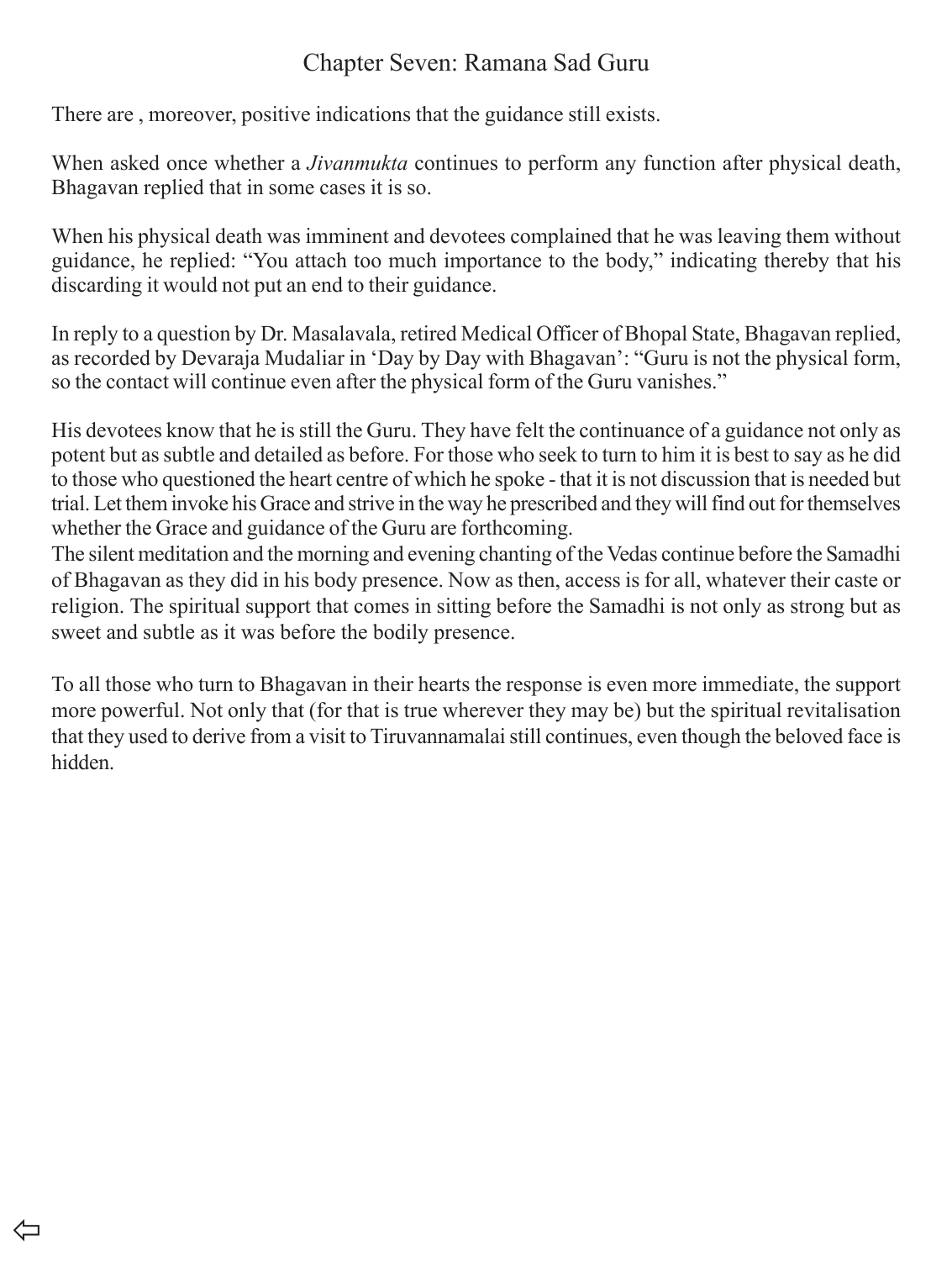# **Reflections**

# On Talks with Sri Ramana Maharshi

#### *By S. S. Cohen*

# Preface

"Now what you should do is to learn what the Self is, and then directly seek it. Do not digress in irrelevant matters, in bodies, *koshas*, involution and evolution, birth and death; in supersensuous sights and sounds, etc., for all these are glamorous irrelevancies which trap and seduce you away from the reality of yourself and retain you in the delusion of the senses from which you are now attempting to escape.

What is of importance is not what you perceive, think or do, but WHAT YOU ARE." Senseperceptions, conceptions, sensations, actions, are mere dreams, mere pictures in the consciousness that perceives them. They rise from it, like dreams from the dreamer, distract its attention for a while and disappear in it. They change incessantly, have a beginning and an end, but he, the thinker and knower, being pure intelligence, remains ever. The knower is thus indestructible. The light of knowledge comes only from him, the subject, never from the object, the body.

What we therefore call our Self is not the body, which is born, grows and dies, which is made of innumerable non-homogeneous parts which do not think, do not seek, do not perceive and do not understand. We are the intelligent indivisible unit 'I' - life itself, - which pervades and uses the body, which sees but cannot be seen, hears but cannot be heard, smells but cannot be smelt, knows but cannot be known; for it is always a subject, never an object. And because we cannot see, hear or smell our 'I', we mistake it for the body which can be seen, heard and smelt. Thus the self-instinct, the 'I'-sense, getting mixed up with the sense-percepts, from which none can save it but the Supreme Guide, the divine Guru.

Thus the knower, or dreamer, is alone real; the known is sheer dream. This sums up the teachings of the *Srutis*, and conforms to the experience of Sri Ramana Bhagavan.

To follow up the Quest till the Self is realised, is the path of *Jnana*, of Supreme Knowledge, of Liberation and Bliss everlasting - a path which has been viewed by the Master from every side and discussed in every detail. He has said everything that needs be said and revealed everything that needs be revealed. And whatever he has not said and revealed is scarcely worth knowing.

*S. S. Cohen*

[Õ](#page-0-0)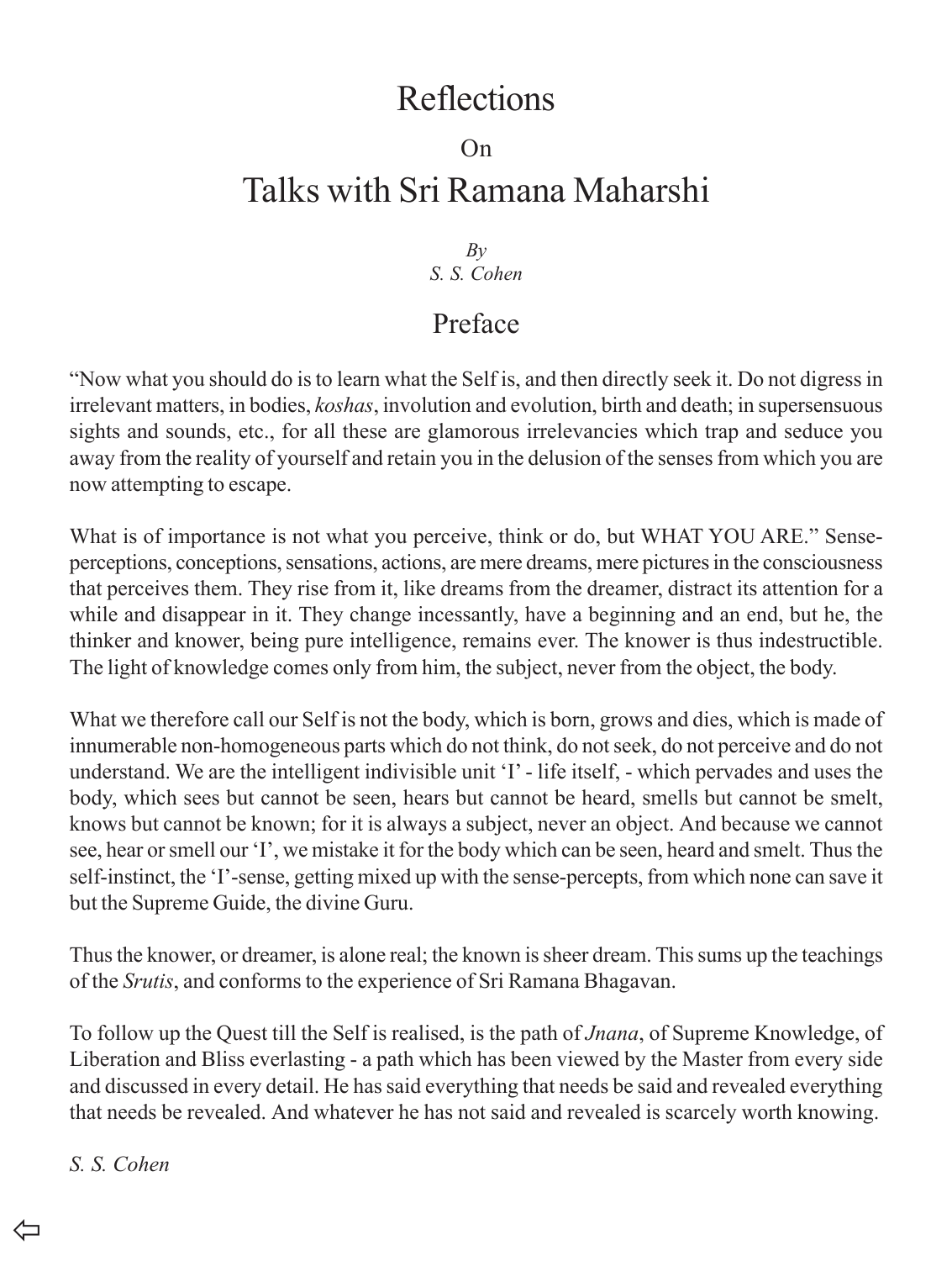#### Chapter 1

## Happiness and Misery

9. "Soul, mind and ego are mere words. These are not real entities. Consciousness is the only truth. Its nature is Bliss. Bliss alone is - enjoyer and enjoyment both merge in it. Pleasure consists in turning and keeping the mind within; pain in sending it outward. There is only pleasure. Absence of pleasure is called pain. One's nature is pleasure - bliss."

*Note:* Consciousness, Self, Being are one and the same reality. As we have already seen, the Self is blissful; we, in our nature, are bliss, but when we "rush out", to use the metaphor of the last note, when we extrovert and take the body for ourselves, giving it a special name, we become other than ourselves - the body and its name; - then we are not bliss. We take upon ourselves the suffering which the body of Mr. So-and-so is heir to. In other words we imagine ourselves the not-Self and likewise imagine in ourselves the suffering and pain of the not-Self. Extroversion is the cause of this false imagination. Instead of looking inwardly at the pure and blissful seer of the world, we look outwardly at the misery - and - disease - laden world and at the perishable body of the seer, which we mistake for the seer himself.

"Soul, mind, ego are mere words: consciousness is the only truth." This is a timely reminder that we should not lose ourselves in sounds that convey no sense at all. Bhagavan is supremely practical. Nobody knows what soul or ego is, although we repeat the words mechanically, but everybody knows what awareness is, what consciousness and unconsciousness mean, for we daily see before our eyes people in an unconscious state - in sleep, swoon, or under anaesthesia. Therefore the Master uses the word consciousness for the Self and for its synonyms - soul, spirit, mind, knowledge, intelligence, and even ego, which is a misnomer for the Self.

#### Chapter 7

#### God

4. "How is all-immanent God said to reside in the Ether of the Heart?"

 $\Leftrightarrow$ 

*Bhagavan:* "Do we not reside in one place? Do you not say that you are in your body? Similarly God is said to reside in the Heart-lotus. The Heart-lotus is not a place. Some place is mentioned as the place of God, because we think we are in the body. This kind of teaching is meant for those who can appreciate only relative knowledge. Being immanent everywhere, there is no particular place for God. The instruction means 'look within'."

*Note:* That the Almighty God, who is infinite and boundless, can squeeze Himself in such a small and uncomfortable hole as the human heart, poses a tremendous problem to the sense-bound person. Bhagavan explains that the heart-lotus is not a physical place, but an apt simile made for the sake of those who "appreciate only relative knowledge," that is, sensuous experience. But the designation of Heart for God is not without foundation: the experience of absolute Being is felt in *samadhi* as pure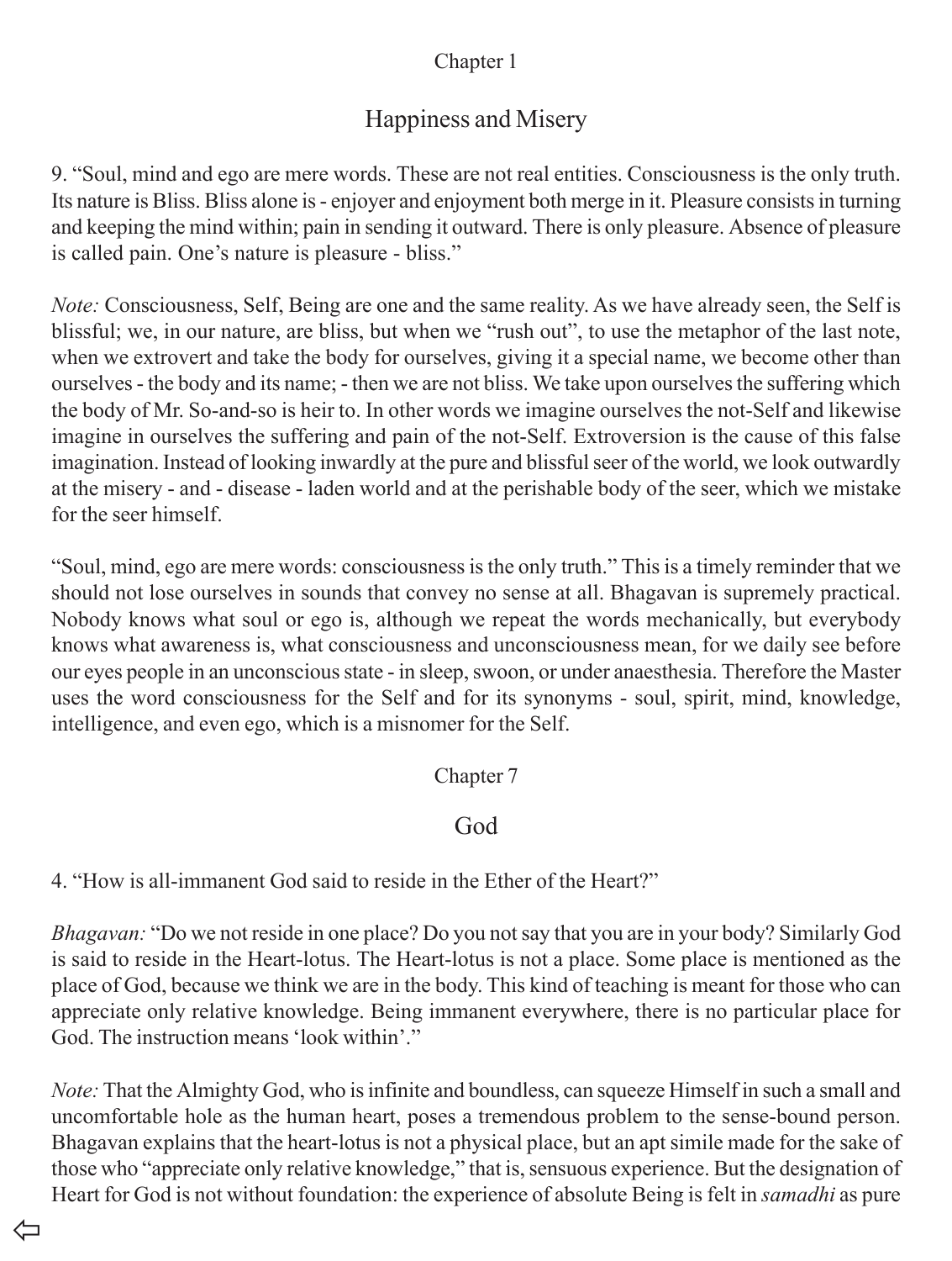consciousness in one's inmost being, rather, to be precise, in the heart of one's being, because it is blissful as well as being. We are all agreed that joy or any emotion is only felt in the heart - not the muscular heart, but somewhere in our being, which we locate in the chest, though not in the flesh and ribs of the chest. It is in this heart, this subtle emotional centre, that the bliss of the pure consciousness or God is felt in *samadhi*. This is the meaning of the saying that God is bliss and resides in the ether of the heart. If the whole universe resides in this consciousness, it follows that consciousness pervades the universe. God is thus immanent and resides in the Heart as well. And if you wish to verify it, Bhagavan exhorts you to "look within."

#### Chapter 9

#### The Self or Reality

15. "There is no being who is not conscious and therefore who is not Siva. Not only he is Siva but also all else. Yet he thinks in sheer ignorance that he sees the universe in diverse forms. But if he sees the Self he will not be aware of his separateness from the universe. Siva is then seen as the universe. But (unfortunately) the seer does not see the background. Think of the man who sees only the cloth and not the cotton of which it is made; or the pictures and not the screen; or the letters which he reads and not the paper on which they are written. Siva is both the Being assuming the forms in the universe as well as the consciousness that sees them. That is to say Siva is the background underlying both the subject and the object - Siva is repose and Siva is action. Whatever it is said to be, it is only Consciousness, whether in repose or in action."

*Note:* It is now evident that Siva is not other than the seer. The last part of this text which makes the absolute consciousness to be "in repose" as well as "in action" is a good answer to the doctrinaire theory that Chaitanya does not include the active senses. If it does not include them, whence then do they arise and enact a world? They answer that the senses do not exist at all - all is Maya, which implies that Maya is the creator of the senses, which is absurd. The senses are, like memory, spacesense, time-sense, etc., undeniable, for they are responsible for the appearance of an external world, whereas Maya is the name given to this appearance, this illusion. Maya is thus not the parent but the offspring of the senses. Therefore, the senses are the activity of Chaitanya, the Pure Consciousness, but, to repeat, an APPARENT activity, which displays a world that does not exist, like a dream. It is an activity which is within the consciousness, though it appears to be without it, an activity which does not affect the consciousness itself. And, being an appearance within the consciousness, it is the consciousness itself, that is, of the same nature as its substratum; for it cannot be of an alien nature, since there exists nothing but pure consciousness. Thus the world is Siva Himself. He is BEING as well as DOING - Repose as well as Action. And this will not be realised as such until Siva is first realised as BEING, because BEING is His very nature, whereas DOING is only an appearance in Him.

Unless action is understood to be a mere appearance in Being, the true nature of the object will ever remain a puzzle to the student of metaphysics. This is of fundamental importance for the proper comprehension of the relation of the perceptions to their seer, of the changeless Self to the everchanging phenomena, of the screen, to use Bhagavan's analogy, to the pictures which move on it.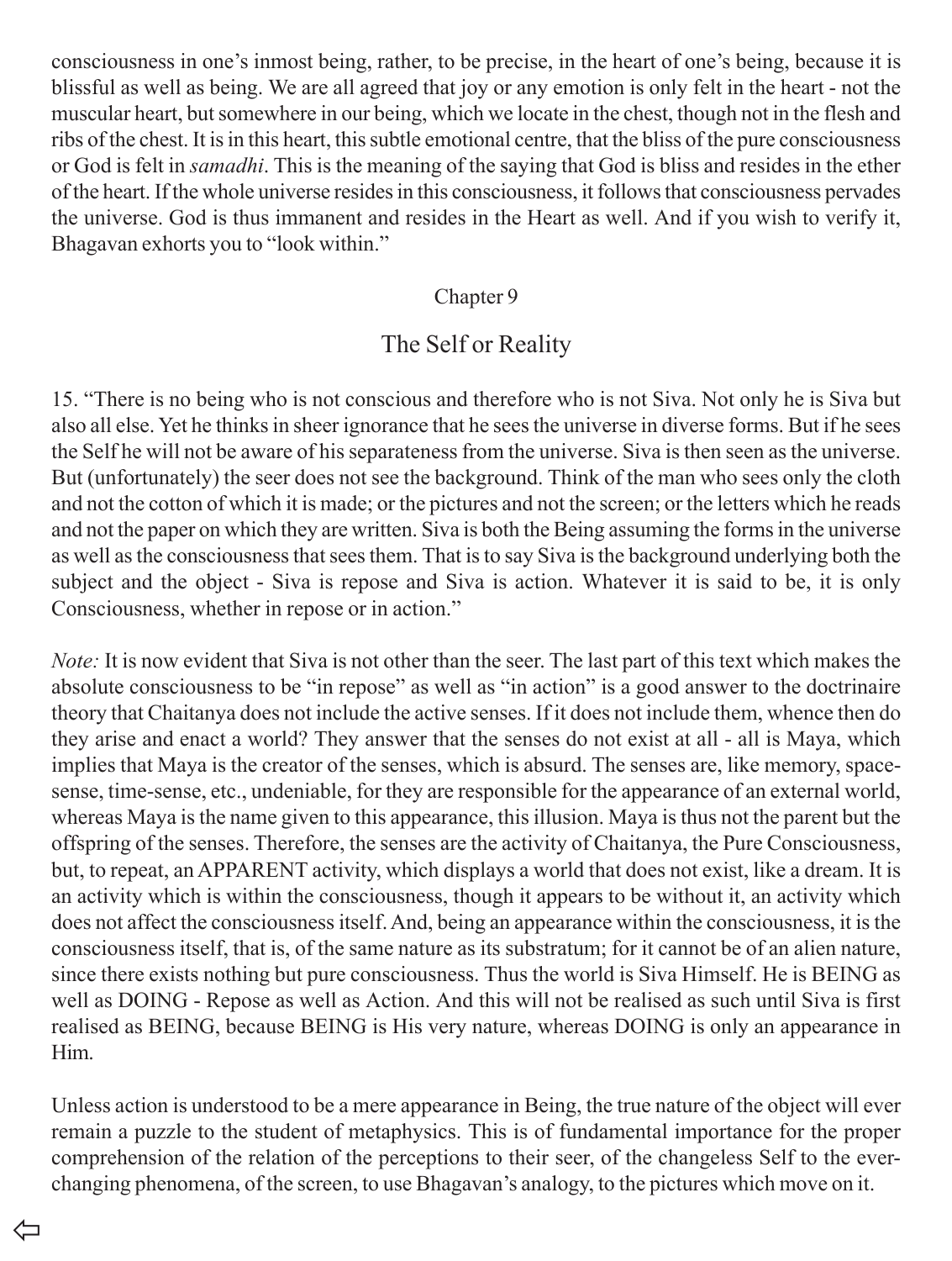#### Chapter 13

## Dharana, Dhyana and Samadhi

9. "The *Srutis* speak of the Self as being of the size of the thumb, the tip of the hair, a spark, subtler than the subtle, etc., etc. They have no foundation in fact. It is only Being. It is simply Being. People desire to see it as a blazing light, etc. How can it be? It is neither light nor darkness. It is only as it is, It cannot be defined. The best definition for it is 'I am that I am'."

*Note:* That settles it: we are not to take literally all the descriptions of the Self found here and there. If we do, then we will be giving form to the formless, name to the nameless, and attributes to the attributeless. All objective descriptions and comparisons of the Self are meaningless, and must stop at a point not too far away. Bhagavan does not wish to slight the *Srutis*, because he himself very often quotes them. What he declares is only the lack of uniformity and cohesion which almost always confounds and confuses the casual student and biased theologian who finds in them a vast field for adverse propaganda. The beginner feels himself honestly lost in what appears to be a maze of inconsistencies and exaggerations, as witness these descriptions of the Self. The *Jnani* knows how to tackle the Upanishads. The veteran seeker likewise skims much of their cream, according to his intuitive maturity. The others take them literally and allow their imagination to run riot, or hold to their letter tenaciously but allow the spirit to slip through their fingers.

Bhagavan is keen that we have a notion of the Self which is divested of all analogies and sensory descriptions. The Self is pure Being. To be, by its very definition, means to exist, which negates nonexistence. Being therefore means eternal existence, which can be said of only an indestructible substance. But all objective things are destructible, being insentient. Therefore eternal existence can be predicted on only the be-ing which is pure sentience. This we call the Infinite Self or Supreme Consciousness which transcends all objectivity. What description or analogy can therefore fit it? Bhagavan finds a single definition which can do so, namely 'I am that I am', that is, the "undefinable Being".

#### Chapter 14

## The Jnani or Jivan Mukta

6. "Is there no 'I-am-the-body' idea for the *Jnani*? If, for instance, Sri Bhagavan is bitten by an insect, is there no sensation?

*Bhagavan:* "There is the sensation and there is also the 'I-am-the-body' idea. The latter is common to both the *Jnani* and the *ajnani* with this difference, that the *ajnani* thinks 'only the body is myself', whereas the *Jnani* knows 'all this is the Self' or 'all this is Brahman'; if there be pain, let it be. It is also part of the Self. The Self is perfect".

"Now with regard to the actions of the *Jnanis*, they are only so called because they are ineffective. Generally the actions get embedded as *samskaras* (impressions) in the individual. That can be only so long as the mind is fertile, as is the case of the *ajnani*. With a *Jnani* the mind is only surmised; he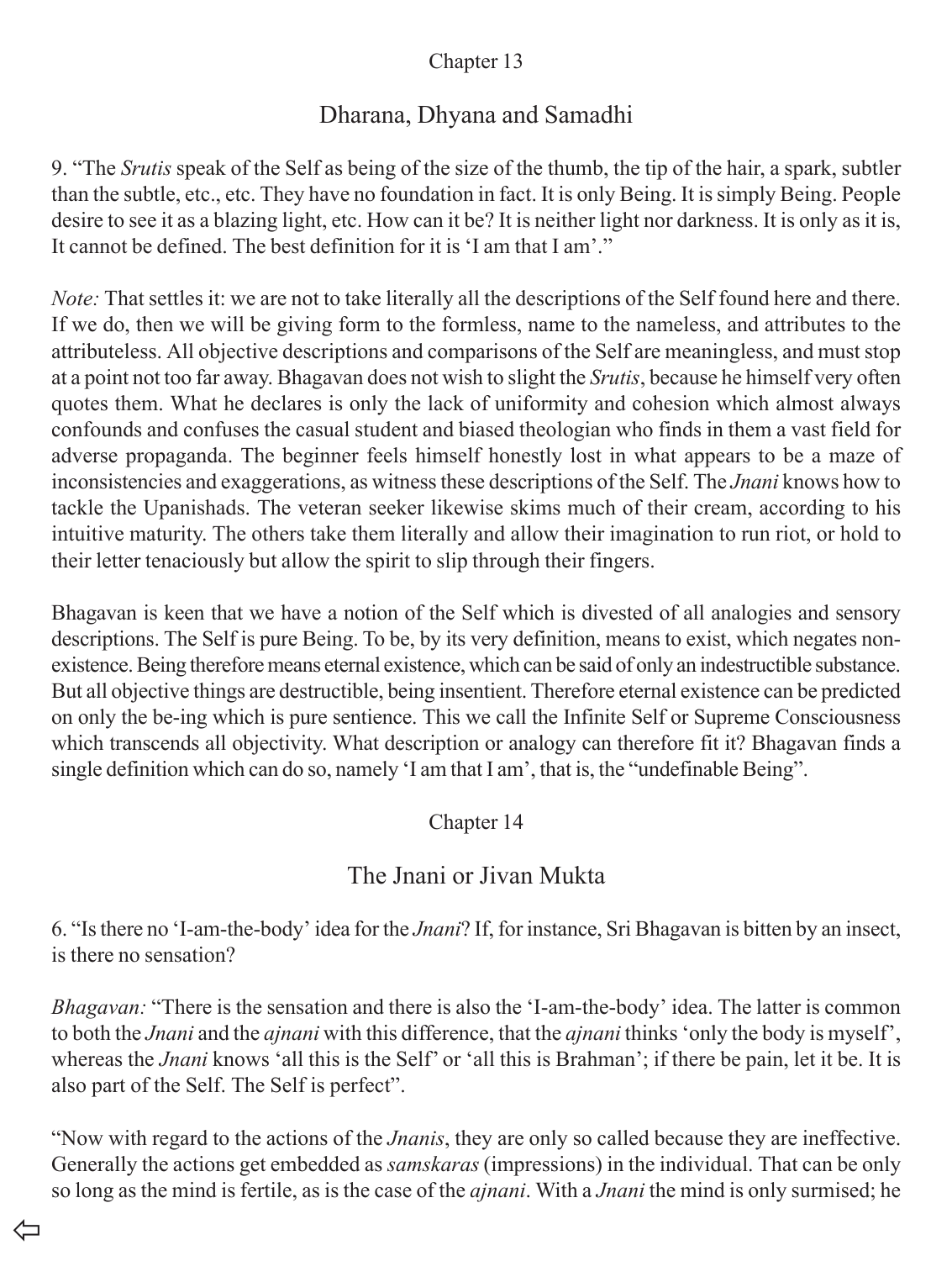has already transcended the mind. Because of his apparent activity the mind has to be inferred in his case, and that mind is not fertile like that of an *ajnani*. Hence it is said that the *Jnani's* mind is Brahman. Brahman is certainly no other than the *Jnani's* mind. *Vasanas* cannot bear fruit in that soil, His mind is barren, free from the *vasanas*, etc.

"However, since *prarabdha* is conceded in his case, *vasanas* also must be supposed to exist. But they are only *vasanas* for enjoyment, leaving no impressions to be the seeds for future karma."

*Note:* In this text we have a full view of the *Jnani's* state: in pains, in action, in the working out of an old, and the generation of a new, karma, etc. It all amounts to this; his perceptions of pain and pleasure and of the world are exactly like those of the *ajnani*, as we have discussed in Note 45 of the last chapter. He sees other bodies and his own exactly as others see them, but, unlike others, he knows the truth about them. A peasant who, for the first time goes to a cinema-show and sees fierce fire raging on the screen, starts screaming and tries to run out of the theatre, taking the fire to be real; whereas the others sit back in their chairs unconcerned. This is the exact difference between the *Jnani* and the *ajnani* in their perceptions. Both see the very same sights, yet their knowledge of them vastly differs.

As for the actions of *Jnani* they are equally productive - often even more so - as those of the *ajnani* (the word 'ineffective' in the text is likely to be misrepresented as qualifying actions, whereas it qualifies the production of *samskaras*, but they are without *vasanas*, although they appear as if they were. They resemble Coleridge's wonderful pen picture of "a painted ship on a painted ocean", though ship and ocean are real. The actual ship is there, the actual ocean is also there, but there is no movement in either on account of the curse. The same are the *vasanas* of the *Jnani* which leave no impressions on his mind. The driving force in an action which produces Karma is its motive, which is absent in the *Jnani's*; hence there is no creation of a new karma for him. The actor is there, the action is also there, but the driving force of the action is, in his case, automatic, being impersonal, *vasana* free. The *Srutis* compare it to the fried seed which can no longer sprout. That is why the action of the *Jnani* is viewed as inaction. The *Jnani* appears to act, and efficiently too, but he is not acting at all. This is the significance of inaction in action and action in inaction. The motiveless mind is Brahman Itself. This is one of the most revealing statements of Bhagavan.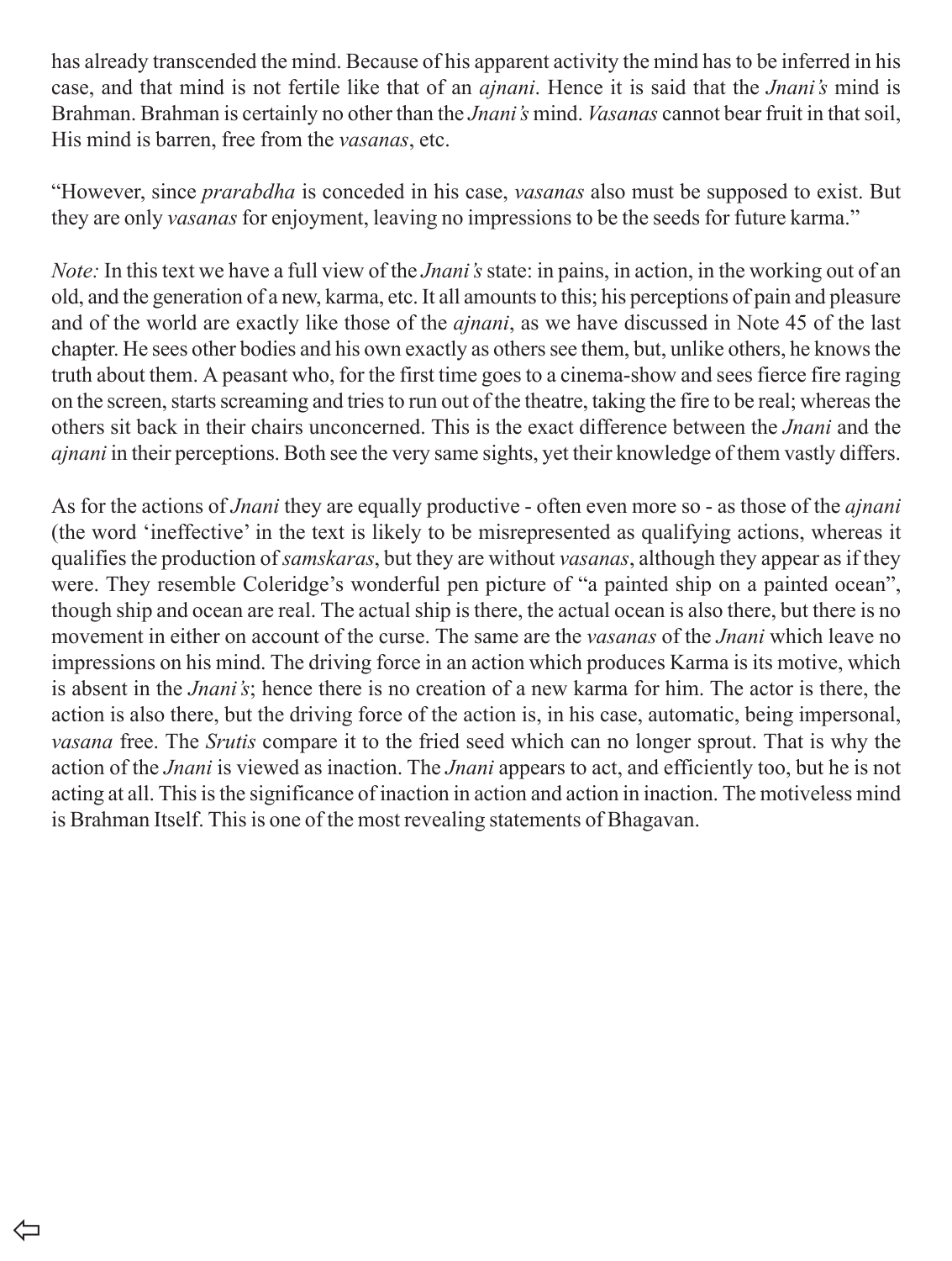# Reminiscences

*Tamil Original - by Sri Kunjuswami English Translation - by K. Subrahmanian*

#### Translator's Note

Sri Kunjuswami is one of the greatest devotees of Sri Bhagavan. He went to Sri Bhagavan in his teens in 1920 and served him till Sri Bhagavan's *nirvana* in 1950. He lives, moves and has his being in Sri Bhagavan. At 95, he talks about Sri Bhagavan and his life with the enthusiasm of a young man. Those who listen to him are transported to a different world altogether. Living a simple and austere life at Sri Ramanasramam, he is rendering invaluable service by sharing his experiences with the seekers.

Reminiscences by Sri Kunjuswami is one of the best books on Sri Bhagavan and his devotees. It is written in simple Tamil. It was dictated by Sri Kunjuswami to Smt. Pankajakshi Ammal at Tiruvannamalai. Devotees of Sri Bhagavan owe a debt of gratitude not only to Sri Kunjuswami but also to Smt. Pankajakshi Ammal.

> *15.4.92 K. Subrahmanian*

#### REMINISCENCES

#### God's Gift of Grace

I was born in January 1897 in Cherakkodu, a village between Palghat and Chittoor in Kerala. I am the third child of my parents, who belonged to the middle class. There was nothing unusual about me till my third year. However, I neither played with other children nor cried petulantly. I used to sit quietly in some place. Observing my unusual behaviour, my father showed my horoscope to my maternal uncle, who was an expert astrologer. After studying the horoscope, he said with delight; "This is not a child we deserve; it is a diving one. In the matter of food and other things, you must be extra careful with this child." My father was very happy to hear this. He had read *Kaivalyam* (*Kaivalya Navaneetha*) and other *Vedantic* works and was a deeply religious person. Hence he was very happy that he had been blessed with a divine child.

On a fine morning in January 1920, I set out for Tiruvannamalai without informing at home. Thinking that I would not return to that house, I prostrated to the house and my parents within and left my village. I thought someone might spot me if I went to Palghat station; so I went to a very small unimportant railway station called Kanjikodu and asked the booking clerk when the train to Tiruvannamalai would arrive. I was told that it would come in the evening. I waited in fear of being recognised by someone known to me. I forgot hunger and thirst in my fervent desire to see Sri Bhagavan. As I had to buy the ticket with the five rupees I had, I did not eat anything till evening.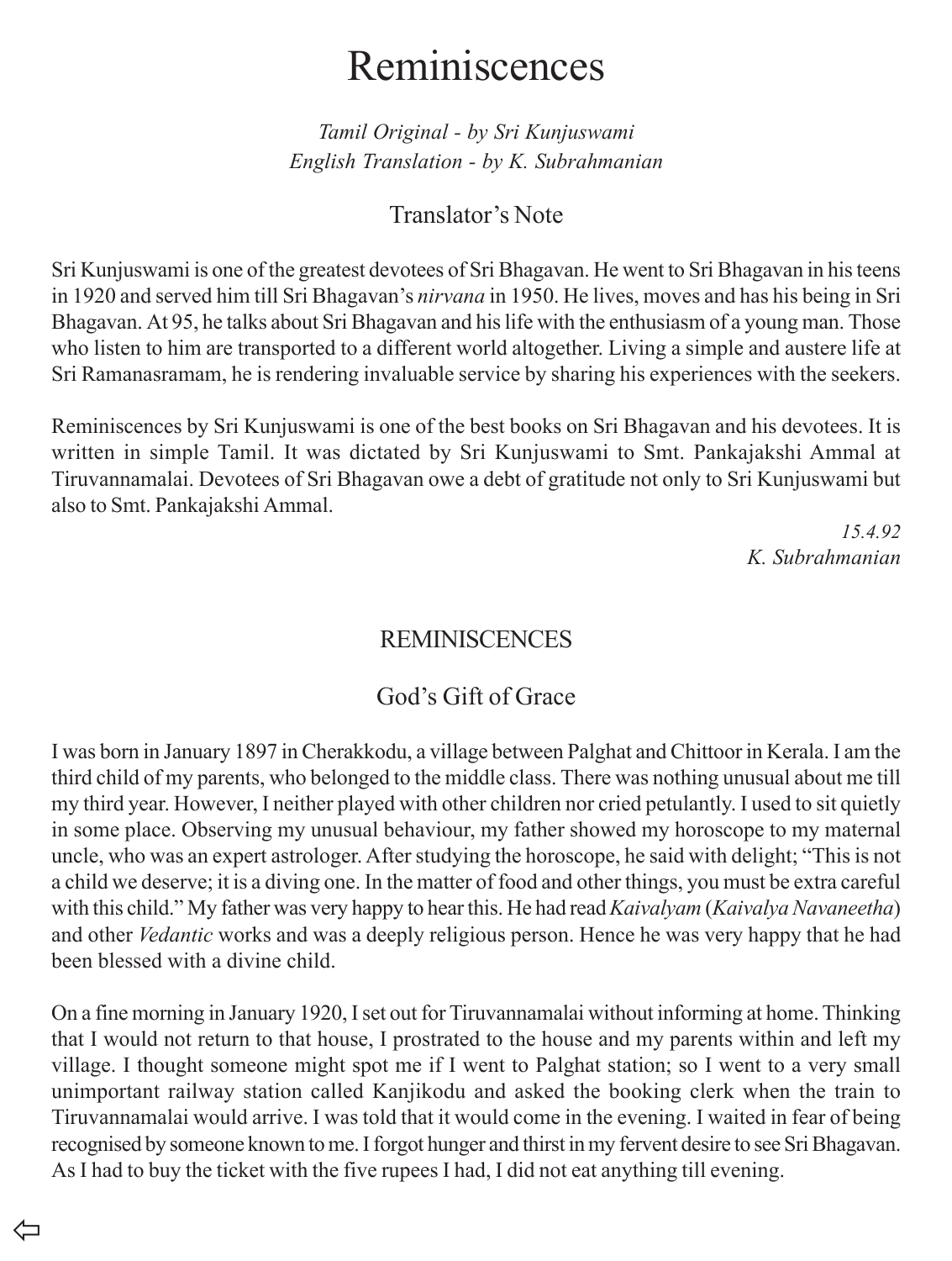### Darshan from a Distance

There was a large stone slab where you now see a tiny wall to the east of Skandasram. Everyday we used to keep tooth powder and water over there for use by Sri Bhagavan. However cold it was, Sri Bhagavan would come and sit on the slab and clean his teeth. In the early morning sun's rays, Sri Bhagavan's body would shine beautifully. When it was very cold, devotees used to request him not to sit there, but Sri Bhagavan would not listen to them. We came to know the reason for this only later.

In Big Street, which is to the north of Arunachaleswara Temple, there was an elderly woman called Sowbagyathammal. She and a few others had taken a vow that daily they would eat only after they had seen Sri Bhagavan and Seshadriswami. Every day they used to climb the hill to have the *darshan* of Sri Bhagavan. One day Sowbagyathammal did not come. Among his devotees, if he found even one missing, Sri Bhagavan would ask whether he was all right. In the same way, he asked Sowbagyathammal the next day why she did not come the previous day. She said, "All the same I had your *darshan*, Bhagavan." Sri Bhagavan said, "But you didn't come yesterday." She replied, "I could not climb the hill because of my weakness. But I was fortunate enough to have your *darshan* from my house." She explained how she saw Sri Bhagavan when he was brushing his teeth sitting on the stone slab. She said if he brushed his teeth at the same place everyday, she would be able to see him every day from her house itself as she found it difficult to climb the hill. From then on, Sri Bhagavan brushed his teeth sitting on the stone, irrespective of weather conditions. It was a boon for other elderly people also.

#### Parayana and Bhagavan's Deep Meditation

At Skandasram we would sit before Sri Bhagavan every evening at 6.30 and recite *Aksharamanamalai*. Sri Bhagavan used to close his eyes reclining on the pillows. We would finish the recitation exactly at 7.30 when we generally had our supper. Once in two or three days, during the *parayana*, Sri Bhagavan would go into deep meditation. Even at the end of the *parayana*, he would not open his eyes. We used to call him gently, but Sri Bhagavan would be completely oblivious to his surroundings. To wake him up, Perumalswami, Akhandananda, Mastanswami and I would take out some conches at the ashram and blow them. The sound of the conch used to penetrate into him and bring him back to the external world slowly. On such days, we would eat only at 9 p.m. This happened frequently. Even after moving to his Mother's Samadhi at the foot of the hill, this used to happen once in a week or ten days. Dandapaniswami used to massage Sri Bhagavan's feet to wake him up, but in vain. He used to become aware of the external world only through our blowing of the conches. It is said in *Vasishtam* that Sri Krishna had to blow the conch to wake Prahladha from his *tapas*.

### Significance of Namaskar

When I returned to the ashram after spending some days at Kovilur Mutt, Sri Bhagavan asked me in detail about what I did, where I went and so on. I said, "Mahadevaswamy made kind enquiries about Sri Bhagavan and the ashramites. The day I went there, Raja Sir Annamalai Chettiar and his relatives came to visit Mahadevaswamy." Sri Bhagavan asked me what Chettiar did there. I said that he prostrated with great reverence before Mahadevaswamy and accepted *vibhuti prasad* from him. Sri Bhagavan asked, "Did you prostrate before Mahadevaswamy?" When I said no, he asked me why. I said, "I don't want to do *namaskar* to anyone except Sri Bhagavan." Sri Bhagavan said, "What an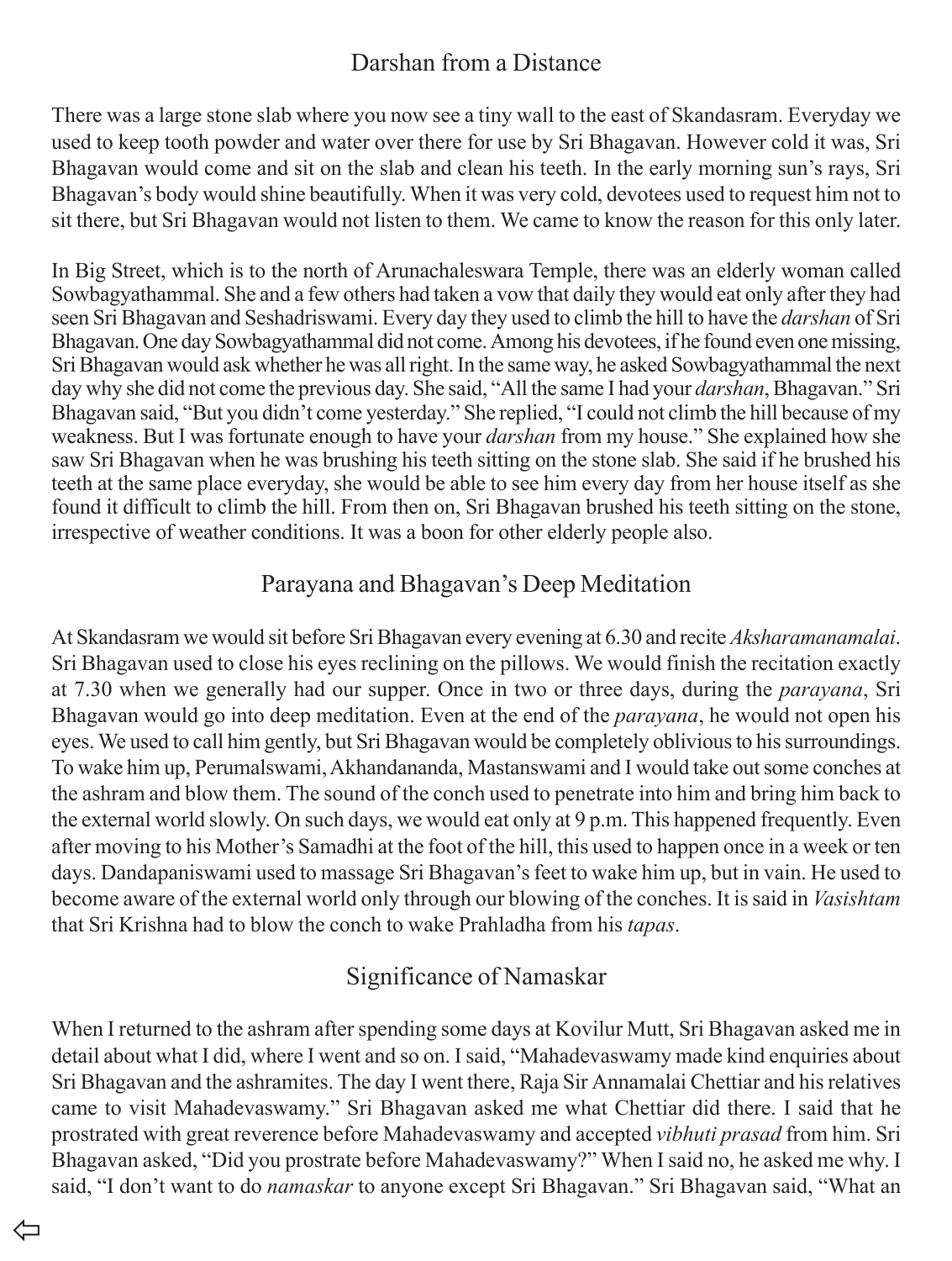intelligent, wise fellow! Is your Bhagavan only within this body on the sofa? Is he not elsewhere? If a person is devoted wholly to one person, he should not go anywhere. If you go to another place, you must do what the people in that place do. Wherever and whenever you prostrate you should think of your guru or your favourite god. If you do like this, your *namaskar* will reach the person you have in mind. That is the proper thing to do." I realised my mistake. From then on I think of Sri Bhagavan whenever I do *namaskar* to anyone.

#### Devotees' Adventure and Sri Bhagavan's Forgiveness

Once we decided to go to the hill top. We engaged four coolies and asked them to carry food for us and wait at the Seven Streams on the way to the top. Mrs. Talyarkhan, Cohen, some devotees from the Bose compound and some devotees from outside, in all about forty, left as a group. We prostrated before Sri Bhagavan before we left. Muruganar, Munagala Venkataramayya, Kalyanasundaram Iyer (who was working in the ashram book depot), an English devotee by name Thompson and his friend, a Zamindar's son, and the friend's bodyguard had planned to go and see first the banyan tree referred by Sri Bhagavan and later join the other party. This was a secret agreement among us and we did not tell either Sri Bhagavan or the other members of the party whom we saw off at Namasivaya Cave.

Keeping in view the three streams mentioned by Sri Bhagavan, we started climbing the hill at 6 a.m. Around noon, we crossed the three streams and reached a steep place. We could not see either the foot or the top of the hill. We were perplexed. We could not see Muruganar. We looked for him and found him in a bush. When we called him, he came crawling on all fours like a child. We asked him why he walked like that. He said, "How should I walk then?" Venkataramayya was lying on the ground breathless. Kalyanasundaram Iyer was speechless. Thompson was sitting absolutely stunned. His friend and the servant were sobbing in fear. I, who was responsible for all this, did not know what to do.

'This is my end,' I thought. I felt wretched that I would be leaving the world without seeing Sri Bhagavan's face. I wept. Even if I was saved, if one of my companions died, how could I go and see Sri Bhagavan? In case such a thing happened, I felt I should give up my life also. The thought that I wouldn't see Sri Bhagavan any more made me feel wretched. Till then I had not prayed for anything. On this occasion a prayer came out of me; "Oh Lord! See that we don't meet our end without seeing you. Please forgive us."

Almost immediately I saw a wood cutter at a distance and shouted to him. He did not respond thinking that we were forest guards. We waved our ochre robe and said we were from the ashram and he need not be afraid of us. He came to us and said, "Why did you come here? You can't go to the hilltop from here." When we said that we wanted to go to the Ezhusunai, he took us by our hand and brought us to the others, who were waiting for us. By Sri Bhagavan's grace, there was a light shower which drenched us and we felt cool and refreshed.

The others had eaten and wondered what had happened to us. Looking at our torn clothes and the scratches on our body, they teased us for attempting to go to the *banyan* tree without telling them.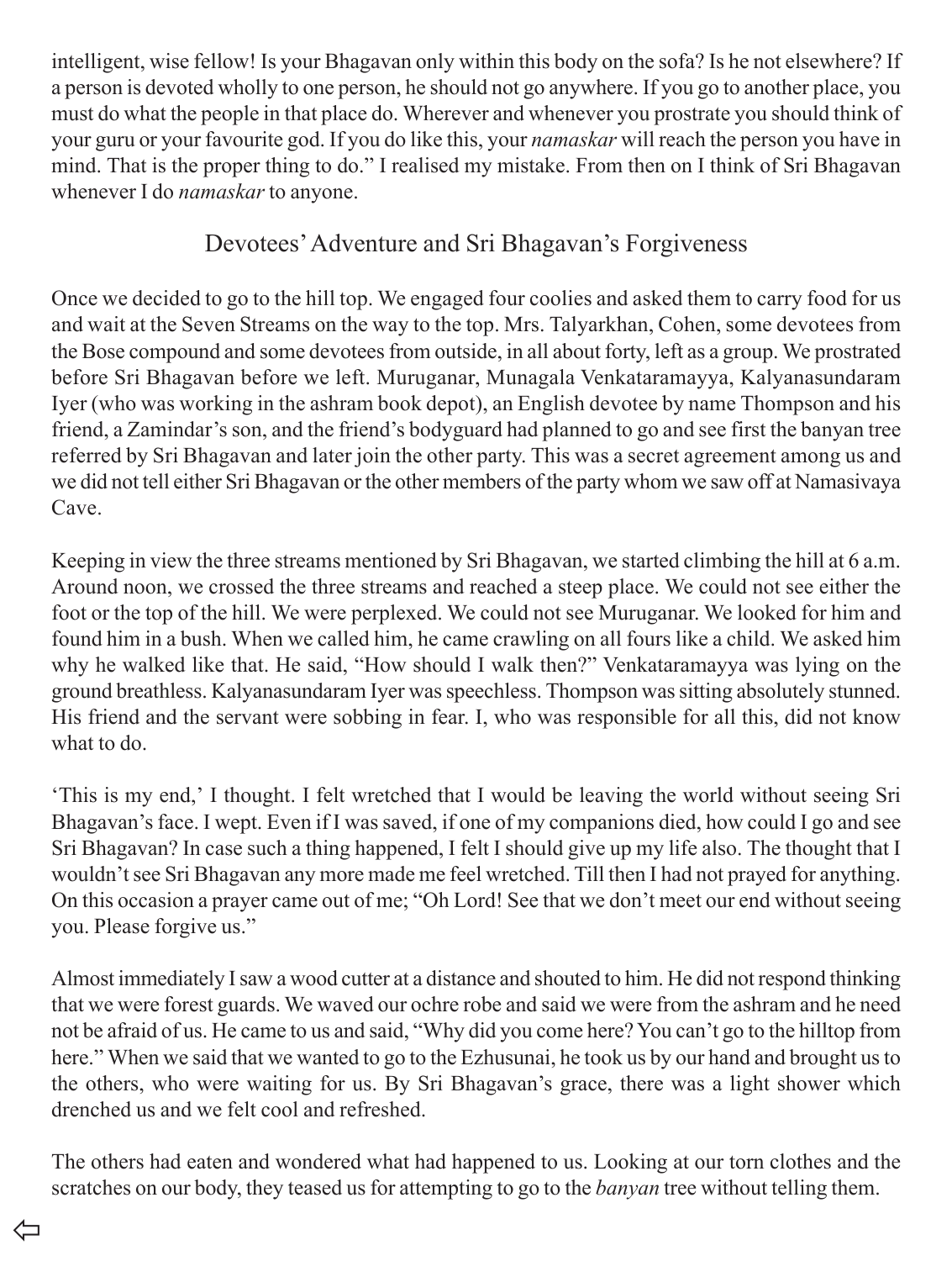## Tirupugazh Sachidananda - Swami of Vallimalai

Sri Bhagavan generally emphasised the path of *jnana* but he used to give different instructions to different people depending on the seeker's maturity level. Sachidananda Swami, known earlier as Ardhanari, worked as a cook in the palace of the Maharaja of Mysore. At that time, he suffered from acute stomach pain. The pain remained despite treatment by eminent doctors. In 1908, at the age of 38, at the instance of a devotee by name Nalla Kothan, he went to Palani and drank the abhishekam milk and was cured of the stomach ailment. He became deeply devoted to Lord Subrahmanya. He devoted himself to the service of Sri Subrahmanya at Palani from 1908 to 1912. In Palani he was called 'Mysoreswami'.

During his pilgrimage, he came to Tiruvannamalai on 21.12.1912, on Tiruvadirai day, to have the *darshan* of Sri Bhagavan. He himself has narrated his experience in the following words: "I joined the crowd waiting to see Sri Bhagavan. Sri Bhagavan came out of the ashram a few minutes later. I saw him with a loin cloth and a walking stick. He saw me and I saw him. Suddenly he appeared to me as the Lord of Palani. My hairs stood on end. I shed tears of joy. I was speechless. I quietly sat down."

One day Sri Bhagavan said to him, "Go down," and he went to the foot of the hill from Skandasram. He was upset that Sri Bhagavan had asked him to move down. As he was coming down with this feeling, Seshadriswami, who was at the foot of the hill, ran to him and hugged him. He recited the fourth *sloka* of Adi Sankara's *Sivamanasa Panchakam* and asked him whether there was anything similar to that in *Tiruppugazh*. Sachidanandaswami quoted a verse which had the same sense. (Grant me the Heart that will not feel itself separate but will see itself in everything.) Immediately Seshadriswami said, *Tirupugazh* is a great *mantra*; everything is in it. Please spread *Tirupugazh*. Go to Vallimalai and I will also come. So saying, Seshadriswami left. Then he realised why Sri Bhagavan had asked him to go down the hill. His mind was filled with joy.

Sachidanandaswami went to Vallimalai and established an ashram and spread *Tirupugazh*. He founded a number of *Tirupugazh sabhas* in Madras. He travelled throughout the country spreading *Tirupugazh*. On the night of 14th April 1950, Swamiji started with his disciples for Tiruvannamalai. At 8.45 when they were crossing a railway track, Swamiji stood stunned. He was about to be knocked down by a railway coach that had got itself detached. Swamiji was pulled back by his disciples. Swamiji intuitively knew of the merging of Sri Bhagavan in Arunachala that night at 8.47. He immediately rushed to Sri Ramanasram. When the *samadhi* rites took place, he sang *Tirupugazh* with great feeling. One of his devotees, S. V. Subramaniam, said, "Swami! You promised to show us Sri Bhagavan. Now we see only his body!" Swamiji said, "You fool! Where has he gone? He is here. He has given up his body, but he is in everybody now."

### Conclusion

When I first heard Sri Bhagavan's name, I was thrilled. I wanted to go to Tiruvannamalai at once leaving my parents. But I could not go immediately. Later when I rushed to Arunachala, I got immersed in the Grace of Sri Bhagavan. He was my Father, Mother, Guru and God. He was and is, everything to me in this world. I don't know what good I have done to deserve his Grace, the Grace that permitted me to serve him. I have tried to communicate the taste and flavour of the nectar of Sri Ramana through my writing. Is it ever possible?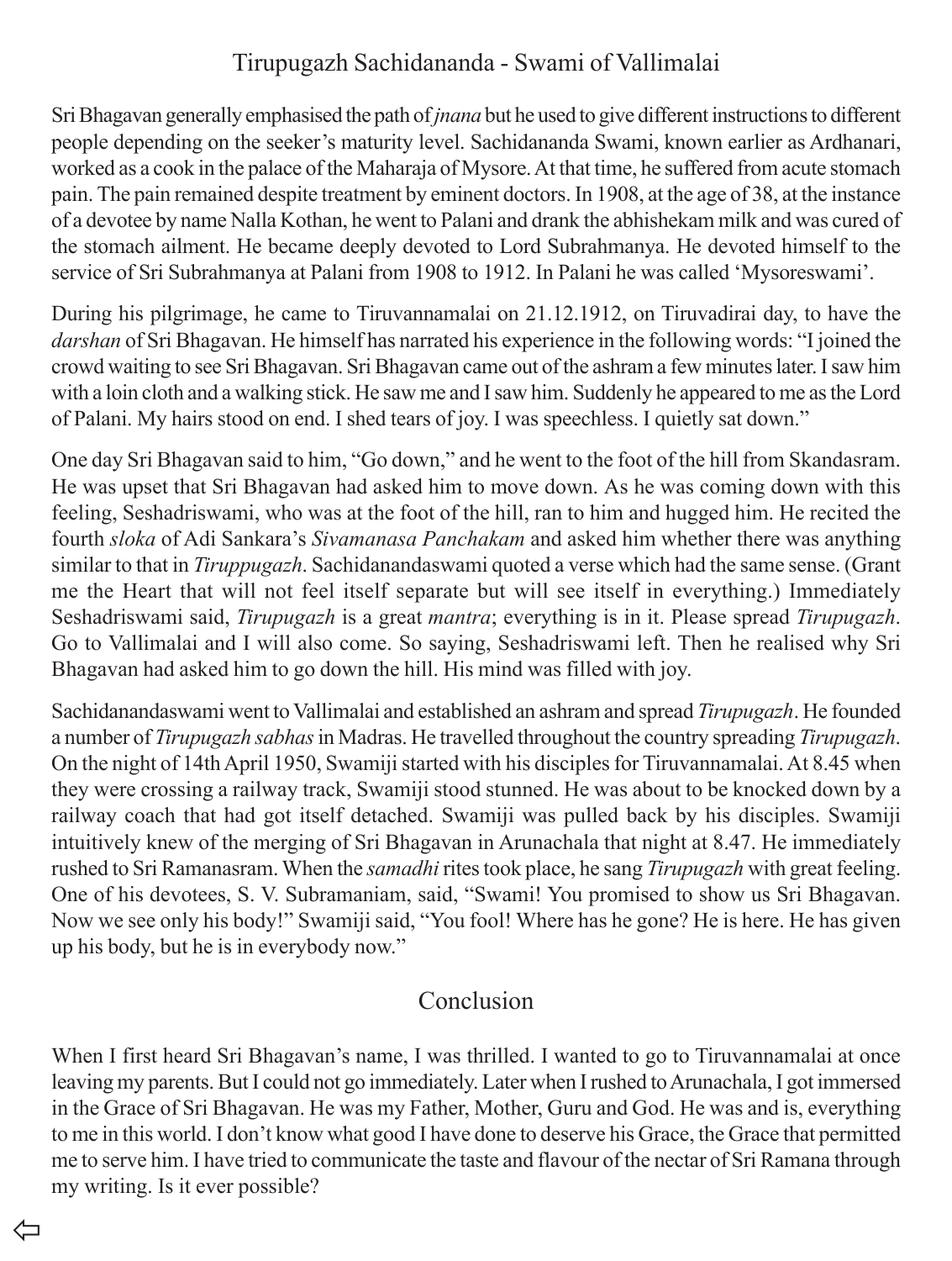## Residual Reminiscences of Ramana

*by S. S. Cohen*

#### Preface

These few pages are the remnant of the memories which have been preserved by the author from his contact with his divine Guru, Sri Ramana Maharshi, who passed into *Mahanirvana* a little more than 25 years ago. The perspicacious reader will not wonder at their fewness but rather at their largeness, taking into consideration the author's age of 80, the long period that has elapsed between the time they were imprinted on his mind and the time (now) he was asked to write them down.

*S. S. Cohen, August 1982.*

 $\Leftrightarrow$ 

#### Residual Reminiscences of Ramana

On the second or third day of my arrival at Sri Ramanasramam at Tiruvannamalai in February 1936, I visited the only other foreigner resident in this place. Still standing on the threshold of his temporary lodging, I spoke loudly to the big, hulking gentleman seated at the table writing. "Good morning, Mr. Brunton." I said, "I bring you greetings from Mr. A. Bose". His answer came booming that he was not Mr. Brunton but Major Chadwick and that nevertheless I could come in, pointing to a chair, and himself turning round in his chair to face me. I entered and addressing him straightaway, I said that I had come for about a week to study the Maharshi's teaching and if I find it skull-racking like the Western philosophy which is all theory and not an ounce of experience, back I go. Major Chadwick answered: "The Maharshi is entirely different: if he is not all experience and practice, he is nothing. Brunton, I hear, is expected in a day or two".

That night in our stroll after dinner, Brunton advised me not to be in haste to judge, the Maharshi's influence and teaching and that the answer the Maharshi had given me in the morning about the Veda *Parayanam* clearly indicated that I should wait. So I waited.

The dust of time gathered round me and I found myself settled down to the quiet life of the Ashram in my newly-built mud hut in Palakottu. Four, five, six months have elapsed since my arrival. I wanted, but began to notice a new turn in the working of my mind, a thing which I had not felt before, a peculiar slow but extremely subtle movement was taking place within my consciousness and I wondered what it could be and whether the Maharshi was aware of it as well.

The strict aloofness which appeared to me at first as sheer callousness on the part of the Maharshi, standing against the traditional concern said to be shown by the gurus to promote the spiritual advancement of their disciples, turned out across the years to be more potent in its action to purify, reform, guide and mature the disciples' consciousness than the guru's conscious interference. Without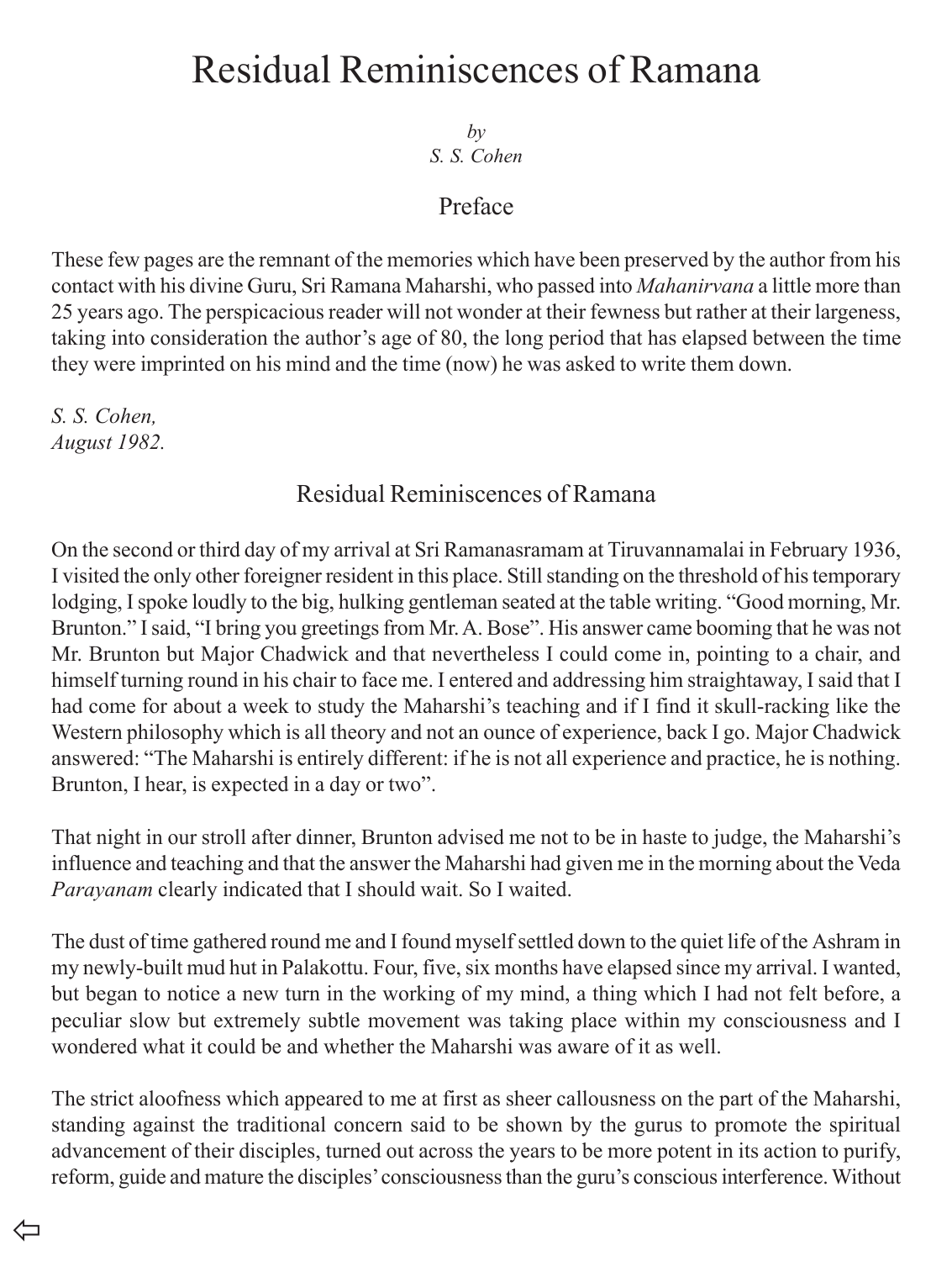this detachment, the guru is bound to grow partial and discriminative which is fatal to the intention of help, for it ends by dissipating the special concentrated power inherent for the purpose in him.

Renunciation or surrender is the cornerstone of *sadhana*, leading directly to *Mukti* itself, and with the Maharshi it was the most complete. No doubt there have always been a number of deluded devotees who tried to ingratiate themselves with him in this Ashram, not less than in other Ashrams, but Bhagavan never deviated from the neutrality in his spiritual attitude towards them, in their own interest and benefit. Answering spiritual questions he always did, but he never attempted consciously to give Self-Realization to any in all the fourteen years of my contact with him, either by touch, mental projection or any other means. Unconscious *siddhis*, the divine powers which are inherent in the Self, follow the *Jnani-Guru* like his shadow, and work out the miraculous transformation in the consciousness of the disciples at the right time, without a call for them by the *Jnani* himself. I do not speak of the conscious *siddhis* which are claimed by the "clairvoyant", "clairaudient", "occultist", "initiate" and their fraternity, for I know nothing about them. The unconscious *siddhis* are all the divine powers which adhere to the Self-Realized man who has surrendered himself completely to God or absolute Reality, and which act of their own accord without an appeal from the *Jnani* himself. The *Jnani* had already divested himself of the personal will and had merged it into that of the Divine, which alone henceforth acts until the end of the lifetime of the *Jnani*'*s* body.

My attitude towards staying or departing was now settled. I stayed and made the aim of my future life clear to myself without planning it and in spite of myself, so to say. The die is cast, as they say, and cannot be uncast. I am not going to be again a part of a world which wallows in the mucky madness after the glittering pleasures of life, even by people who appear to be same and respectable situated.

One day, I got my opportunity and told him that I always understood that Realisation was sudden. He answered that it must not be forgotten that before the suddenness there must be the maturation, which is a slow process, like the ripening of an apple on a tree. It became thus plain to me that it was of this process that I had become simply aware; that was all.

I told him that since some weeks I have been feeling a bit jaded; does Bhagavan advise me to go for a change? He answered that it was the monotony to which I had not been used which was responsible for my tiredness; I had better go for a change. And within a week I was in Bombay. It was as if I was in Ramanasramam. Yet, it was not the same. The nostalgia for Bhagavan after that period grew daily and so, soon after, I returned "home".

Tiruvannamalai at last, after 2½ years of residence is noisy Babylon, godless Bombay, I returned home on the 5th June 1948, at 8 a.m.

#### **25th June 1948, 8-30 a.m.**

 $\Leftrightarrow$ 

I am in a mood for meditation. The hall is quiet and the devotees present are very few. The morning is fresh and Bhagavan seems cheerful. I dip - once, twice, thrice. I look at my wrist watch: it is 9-10 a.m.; Bhagavan is observing. I hear him saying something in English. It must be to me, I look at him. Yes, he is addressing me: "Grant Duff has passed away." I said, "At the age of 87?" "no, 83", he corrected. "Where, in the United States?" "Yes", he answered and fell into silence. I remarked: "I am sorry if he had to suffer before his death", to which Bhagavan answered "I don't know". As there was no further talk I dipped again till 9-40 when I left.

I hear someone from the centre of the hall raise his voice and say, "the whole trouble lies with the fact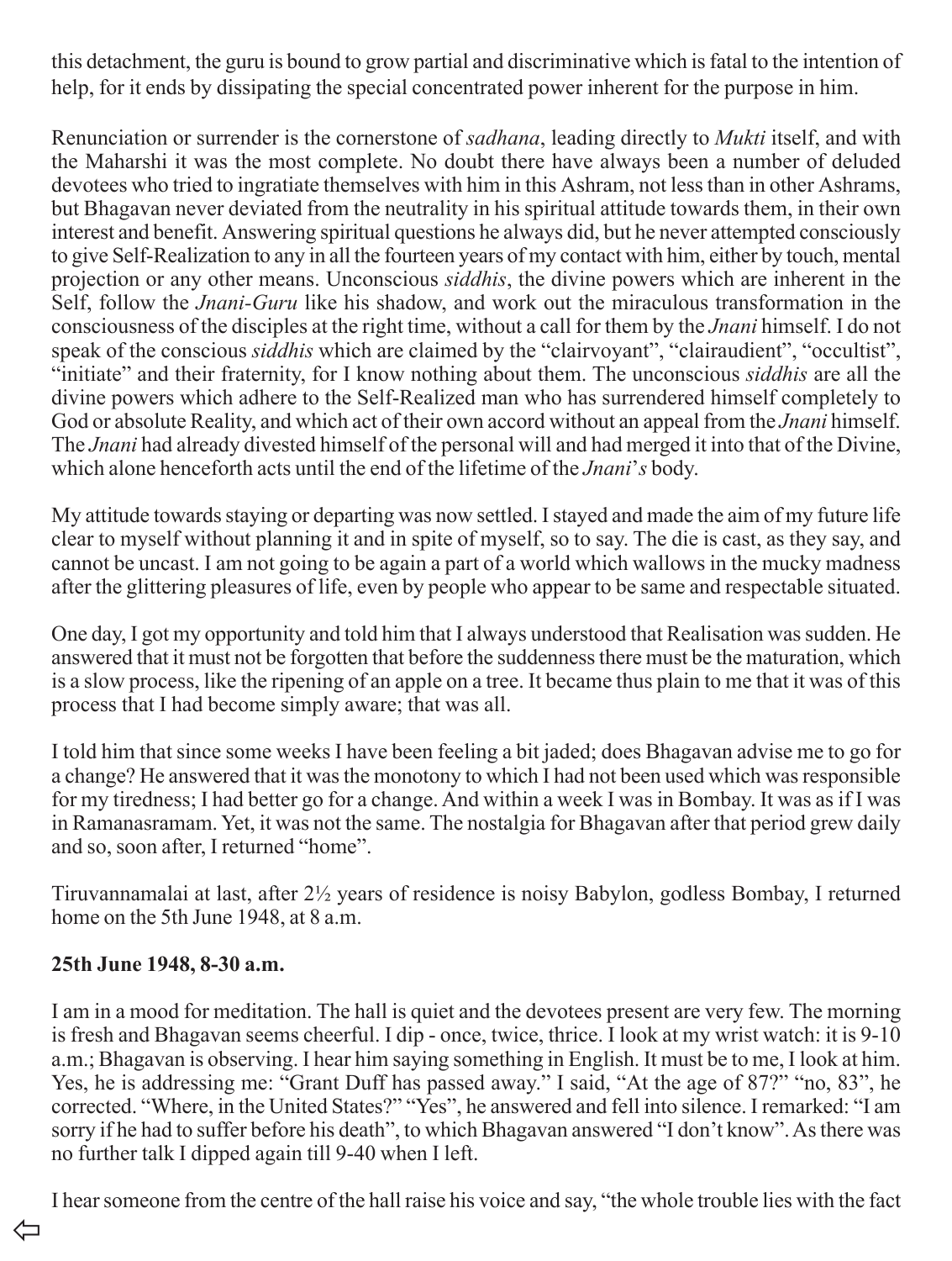that the Self is not perceptible and the body is. We cannot even make a conception of the Self except that it is my "being", whereas we see the body move, talk, think, etc. etc. We learn from the guru that all this is illusion, but we cannot deny our senses which speak the opposite." Bhagavan answered that that is why a trusted Guru is necessary. To the Guru all what I said is crystal clear; hence, he is in a position to teach the right way - from his experience, and you have not to believe your eyes, you have to believe him.

On this 16th day of December 1949 I was passing by the Ashram's office when I saw Major Chadwick entering it. Contrary to his habitual reticence, he was heard speaking about Bhagavan's fourth operation which was fixed for the 19th. After a few preliminary words, he grew heated at the news. Raising his gigantic voice, he admonished the authorities: "How long are you going to cut Bhagavan? Let him go without this torture. So many times you operated, what good did it all do? Let him, let him, let him go...." gathering his vocal momentum at each 'let him'. He stunned all the people present; even the hardy Sarvadhikari was numbed into silence till the Major left after a few minutes.

My sympathy was all with Chadwick, but nobody's advice was worth anything before that of the advisory inner Council which was paying the allopathic piper.

Those who visited the Ashram after the *Mahanirvana* of Bhagavan know that the old hall had since become the most holy meditation hall of the Ashram, due to its longest association with the Master as his reception hall, bedroom, office, study, and the receptacle of his sublime teaching.

And when one raises one's eyes and see his life-sized photograph installed on the very couch he had used, leaning on the very cushions which had supported his back and limbs for a good number of years, one transcends the illusion of time and space and feels as if the physical presence is actually there too, and, so, one cannot but respond in love and adoration of him who used to be called Bhagavan Ramana Arunachala, the Guru of Gurus and Supreme Consciousness and Grace personified.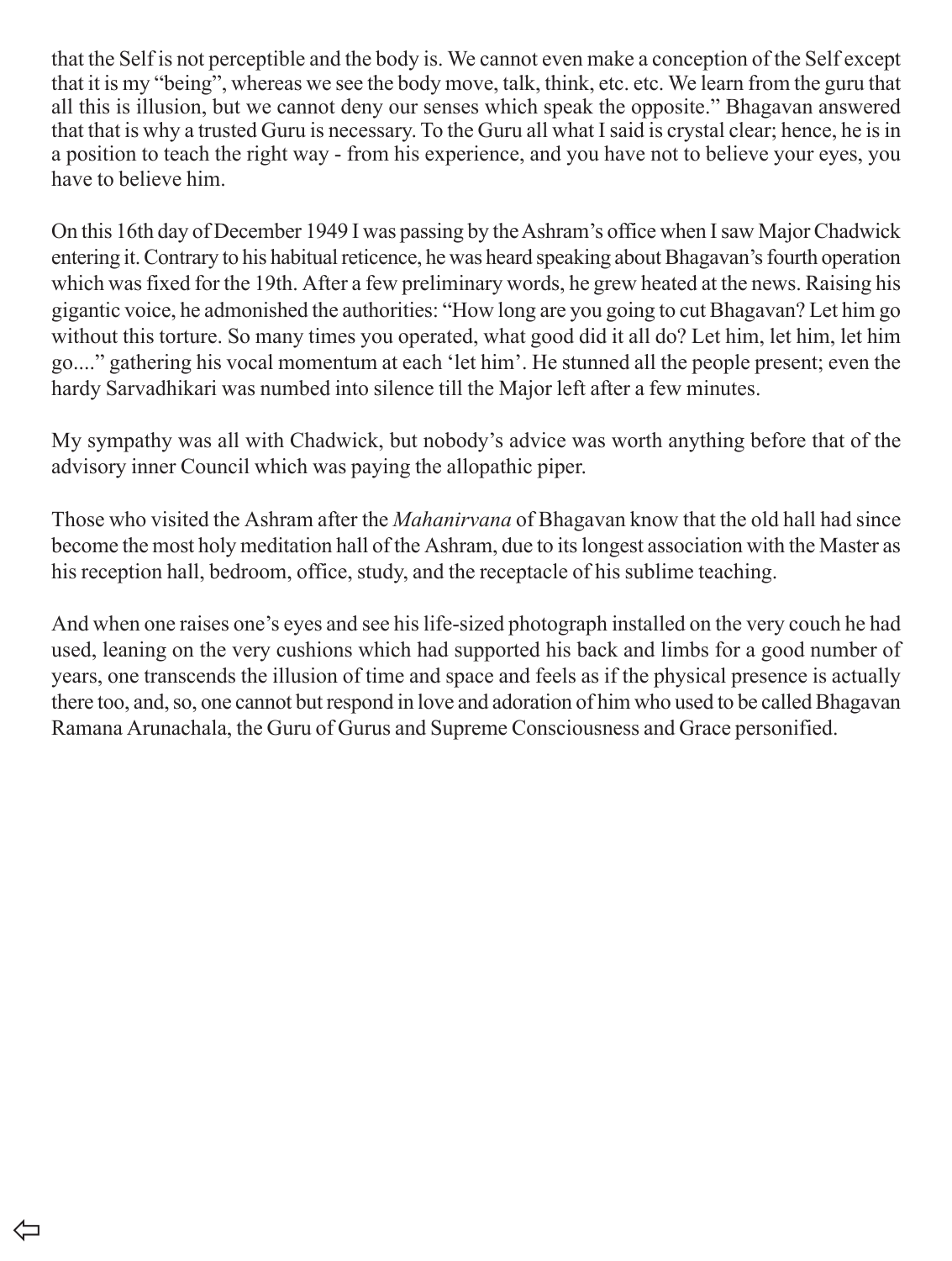## REVELATION

#### *A Sanskrit Version of the* **Ulladu Narpadu of Bhagavan Sri Ramana** *with an English Translation By* K. LAKSHMANA SARMA

#### "WHO"

#### A CENTENARY PUBLICATION

## REVELATION

#### (SRI RAMANA HRIDAYAM)  $\mathcal{L}_\mathrm{max}$

## **INTRODUCTION**

2. Translating into Sanskrit the work which Ramana the Sage composed in Tamil for His devotees' delight, one of His humble devotees, sustained by His grace, composed this work named *Ramana Hridayam* in easy style, for the peace of his own mind.

## BENEDICTORY VERSES

4. Can there be sense of existence without something that is? Is Real Consciousness a thing other than That? Since that (Reality) dwells, thought-free, in the Heart; how can It - Itself named the Heart - be meditated on? And who is there, distinct from It, to meditate on It, the Self whose nature is Reality Consciousness? Know that to meditate on It is just to be at one with It within the Heart.

## 1. DISCRIMINATION

7. All the faiths that prevail in the world affirm, to begin with, (the existence of) the world, the soul and God. The two contentions, namely that One Reality is sensed as threefold, and that they are three distinct entities, are up held (as intellectual convictions) while the sense 'I am the body' persists. But the highest state is being firmly established in one's own real Nature (as the Real Self), by giving up that delusion.

23. The world is real both to the non-knower and to the knower of the Real. He that lacks knowledge of the Real believes the Real to be coextensive with the world. To the knower the Real shines as the formless One, the basic substance of the world. Great indeed is the difference between the knower of That and the non-knower.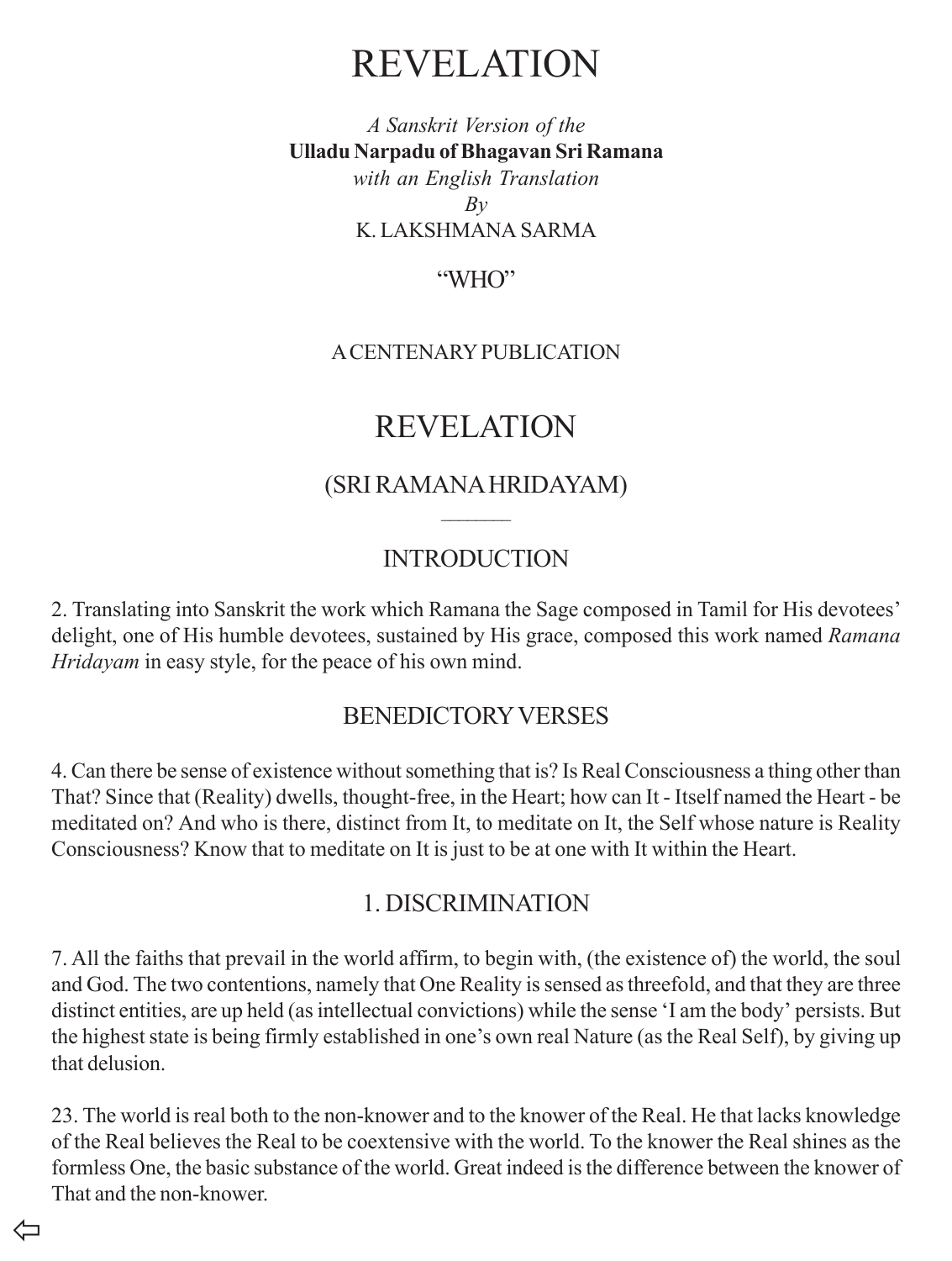## II. THE QUEST.

28. The body, being devoid of consciousness, has no egoism of its own; no one ever says 'I did not exist in dreamless sleep'; all things come into being when this 'I' is risen; therefore search with concentrated mind for the source wherefrom this ego-sense arises.

31. When this thing known as 'I' is risen, then rises all this world; when the 'I' is not, neither does the world exist; therefore this 'I' is itself all the world : therefore (extinction of the 'I' by) the Quest of 'Who is this I?' or 'Whence is he?' is to get rid of the whole (world).

34. Diving into the Heart - restraining both speech and mind and seeking 'where shines the (original) I-Consciousness - is the direct means of winning the Awareness of the Self. The meditation 'I am not this body, I am myself That' is (useful only as) a preliminary to the Quest. Is it itself the Quest of the Self?

## **EXPERIENCE**

35. When the mind, introverted by being engaged in the Quest of 'Who am I?' is lost in the Heart, and the ego bows his head in shame, there shines by Its own light a Pure Consciousness as the limitless 'I'; that (Consciousness) is not the spurious ego; It is the Transcendental, Infinite Reality: It is the blissful Real Self.

42. Even the statement that duality is real so long as one is striving to reach the goal, but that in the goal there is non-duality, is not at all correct. What else but the tenth man was the man in the parable, both when he himself was anxiously seeking for the tenth man as one that was missing, and when he had found himself (to be that missing tenth man)?

44. If there be the thought 'I am bound', then will arise also the thought of deliverance. When, by the Quest of 'Who am I that is bound?' the Ever-Free Real Self alone remains, ageless and deathless, to whom can the thought of bondage come? If that thought cannot arise, then how can the thought of deliverance arise to the Sage who has done with actions?

#### PART II

#### Chapter ii

## NON-DUALITY

53. 'What is the light for thee (for seeing objects)?' 'By day the sun, by night lamps and the like.' 'What is the light for seeing these?' 'The eye.' 'What is the light for seeing that?' 'The mind' 'By what light dost thou perceive the mind?' 'I myself perceive it.' 'Therefore thou art thyself the Light of all lights, infinite and transcending all.' 'True. I am That.'

54. *Inside the cave of the Heart the Pure and Infinite Being Himself shines as the Self, the limitless 'I', Enter thou the Heart diving by the Quest of the Self or by holding the breath and thus be one with the Self.*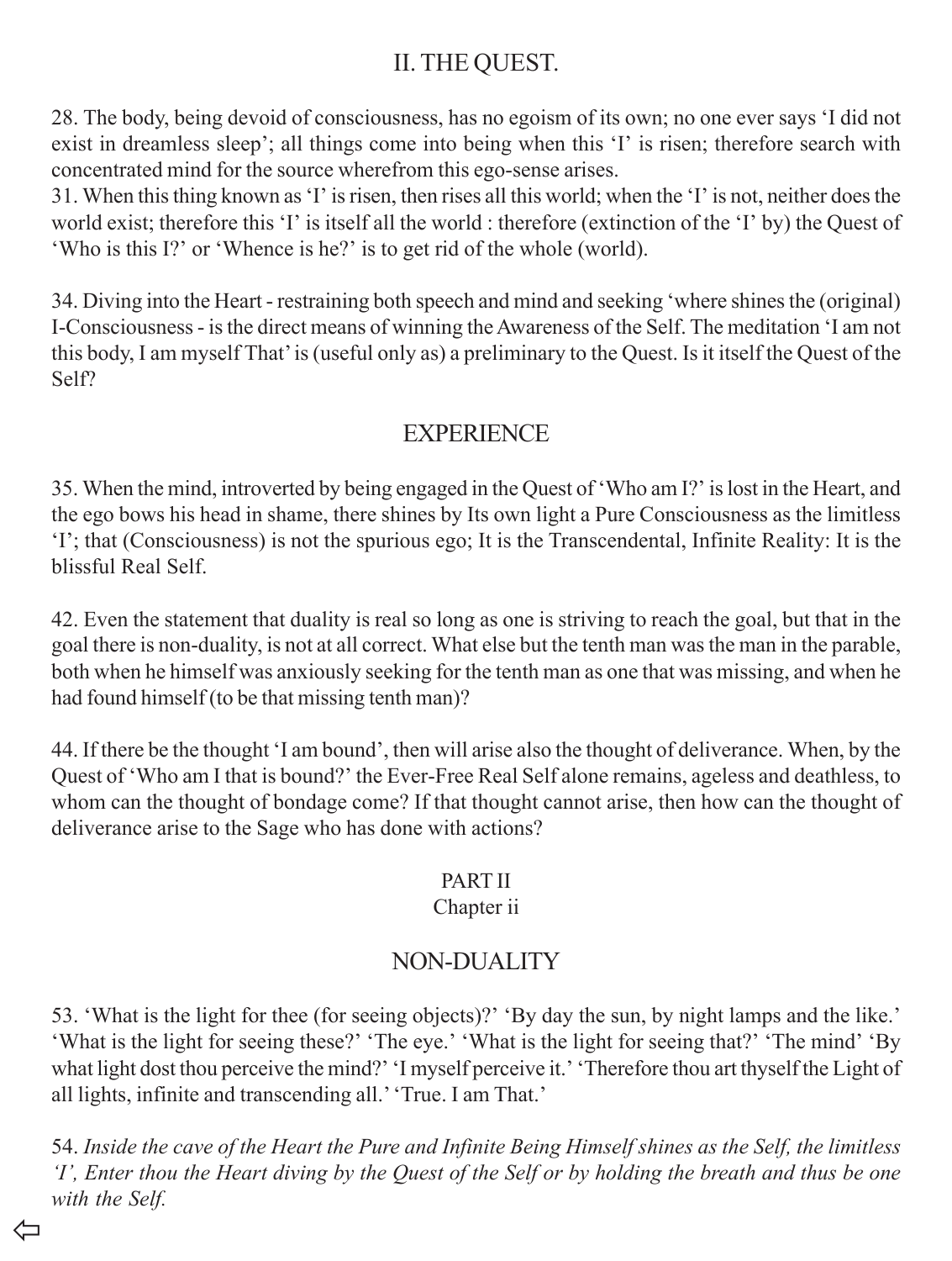56. *The body, like anything made of earth, is insentient; it has no sense of 'I'; therefore I am not that; also because it is certain that the Self exists in dreamless sleep, in which there is no body. 'Who is he that says I?' Or 'Whence is he?' To those that, with pure mind (seeking the Self in this way), become established in the Self, the blissful, perfect Being, namely Arunachala, Himself shines as 'I'.*

#### Chapter iv

## MEDITATION

64. Among the six organs of various colours situated above the belly, there is one, the Heart, resembling a lily bud, two finger-breadths from the centre of the chest.

65 Its mouth is closed; in the space within it there are the (chief) nerves; it is the abode of darkness: of the (acquired) mental habits, the vital force, the mind and the Light (namely Consciousness).

69. "The Heart which is Pure Consciousness, in which the universe is reflected, and which is quite other (than the last mentioned), should be known as the one to be accepted. It is both outside and inside, and it is neither outside nor inside; It is the storehouse of all good things, for all creatures;

70. "When the mind attains fixity in this the real Heart by the Quest of the Self, there occurs the extinction of all mental taints, and the vital air ceases to move also."

#### Chapter vii

## THE TEACHING IN BRIEF

86. I shall now set forth unmistakably the profound secret which is the supreme essence of the conclusions of the *Upanishads*. Understand that when the Self is (realised as) the Reality by the death of the ego, there remains over only that Real Self who is Pure Consciousness.

## **COMMENTARY**

Verse 4 - The meaning of the first benedictory verse is briefly this : The mind is itself bondage; by liquidating the mind in its source - the Real Self - one attains ones own Natural State of being, as the Real Self; and that is Deliverance.

The first sentence was explained by the Master himself as follows : "Everyone is aware of two things, namely himself the seer and the world which he sees; and he assumes also that they are both real. *But that alone is real, which has a continuous existence* : judged by this test the two, the seer and his spectacle, are both unreal. These two, appear intermittently; they are apparent in the waking and dream states alone; in the state of deep sleep they cease to appear; that is they appear whenever the mind is active, and disappear as soon as the mind ceases to function. Therefore the two are but thoughts of the mind. There must be something from which the mind arises, and into which it subsides. That something must have a continuous, uninterrupted existence; that is, It must be the Reality."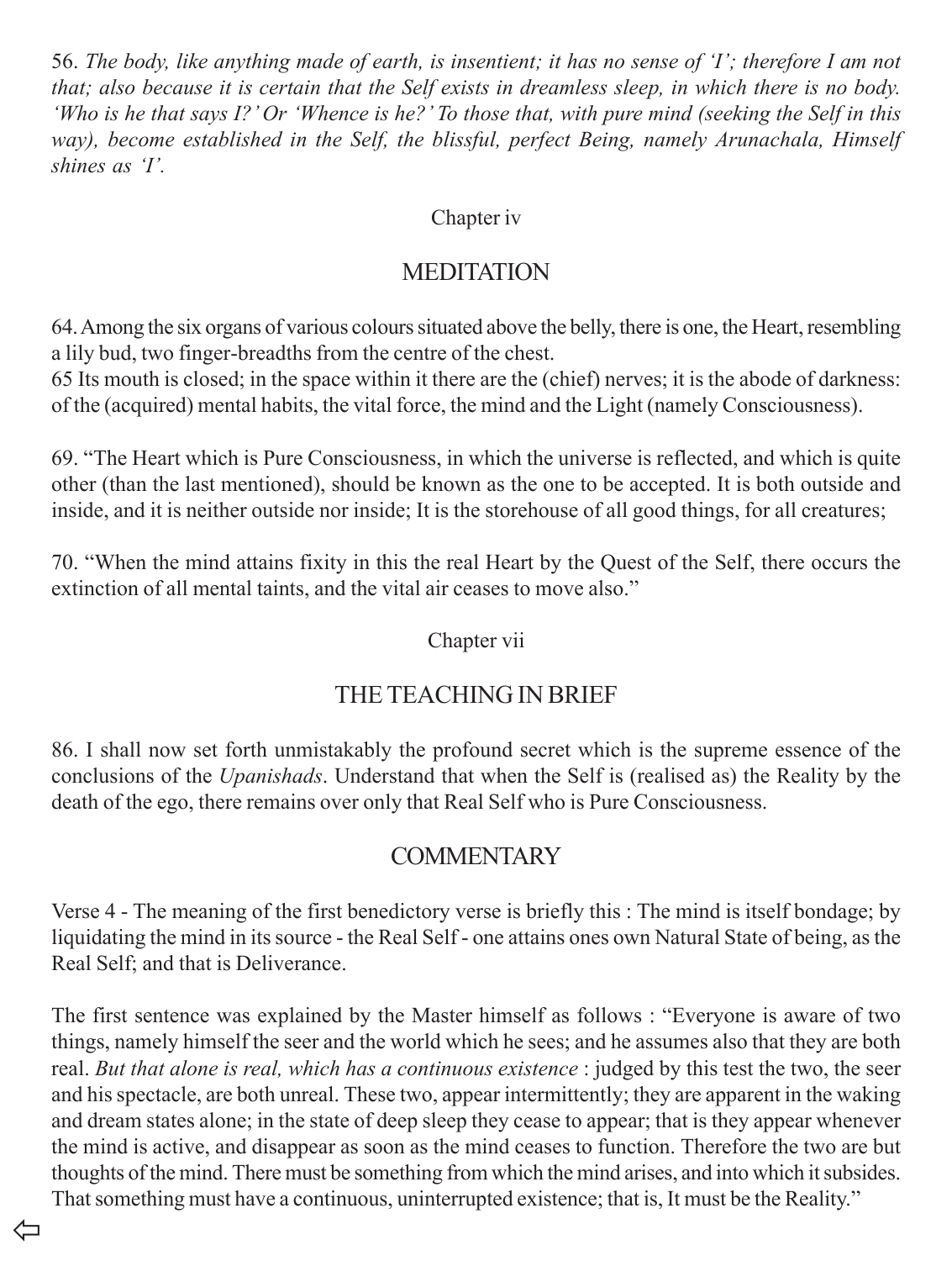The Master conveys in the above the essential teaching of *Revelation*, namely that both the world and the individual soul are unreal appearances arising from a Source, the Reality; they are like the imaginary snake seen in a rope. This is the meaning of the first sentence of the translation : *"Can there be sense of existence without something that is?"*

Then the question arises : 'Is This Reality self-manifest, or otherwise?' Things which are without consciousness are not self-manifest; they become manifest by something else; consciousness alone is self-manifest. Thus the question is whether the Reality established above is consciousness or otherwise. The answer is given by the second sentence; *'Is Real Consciousness a thing other than That?'* The implication is that the Reality is itself Consciousness.

A question may be put - Why should the Reality be described as Consciousness, and not as conscious? The answer is as follows; the mind is conscious; but its consciousness is discontinuous; in deep sleep it loses Consciousness; if the Reality also were only Conscious, and not consciousness as here taught, then It would be discontinuously conscious, just like the mind; that would compel us to imagine another conscious being, into which its consciousness subsides, and so on endlessly; there can be finality only in a being whose very nature is consciousness. Therefore It is consciousness; in fact, Its being consciousness constitutes Its reality.

This teaching is confirmed as follows. The world and its seer are but thoughts in the mind; the mind is unreal, because it has no continuity of existence; but though unreal, it is conscious; that which gives to the mind its appearance of reality is its consciousness; but this consciousness is not its own, but belongs to its source; this source must necessarily be consciousness, as otherwise it cannot be the source of the mind's consciousness; since the mind includes the world, the world cannot have a separate source. To distinguish this Consciousness which is the sole Reality, It is called Pure Consciousness.

The term 'Real Consciousness' also conveys a more intimate revelation than would appear at first sight. What we call the 'soul' is just the seer of the world, who is unreal, being but a thought of the mind. The Self, on the other hand, is an indisputable reality. Therefore, this so-called soul is not the Self. What than is the Self? It must be the Real Consciousness - the Pure Consciousness - which is the source of both the world and its seer, *Revelation* tells us that this is so; the Real Self - as distinguished from the false self, the personal soul - is this Pure Consciousness, which alone is real; therefore in our real nature we are not finite and bound; we are that transcendental Reality; bondage and suffering are delusions arising in the mind.

The question then arises; Why are we not aware of ourselves as this Pure Consciousness, mindless and worldless? Why do we falsely imagine ourselves to be finite selves in this manifold world? The answer is given in the first part of the third sentence, *'Since that (Reality) dwells, thought-free, in the Heart.'*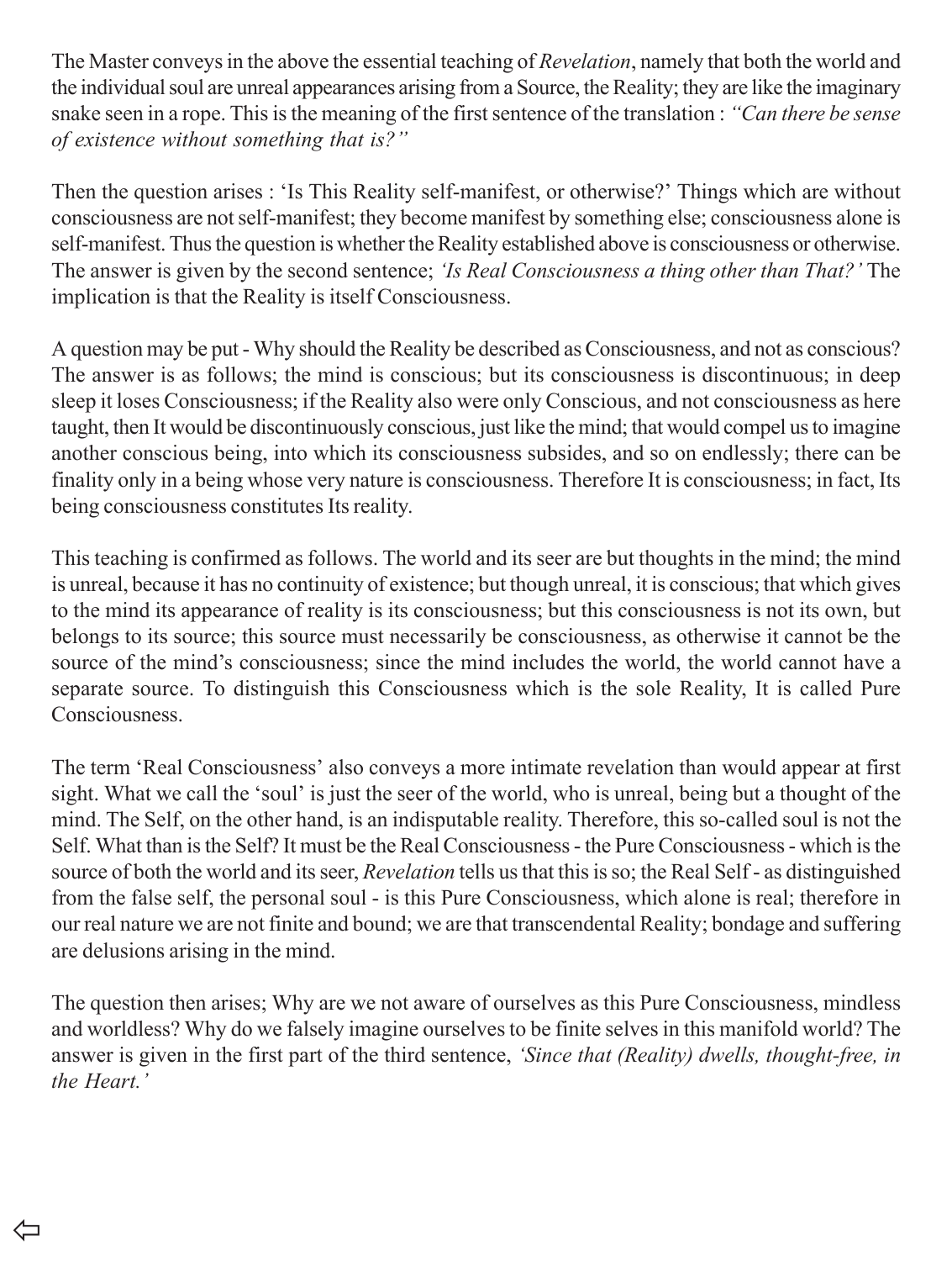# Sat-Darshana-Bashya and Talks with Maharshi

#### *By* 'K'

### Foreword

The "Talks with Sri Maharshi" are mainly selected from conversations that D has had with him since 1912. Some of these were later incorporated into the *Ramana Gita* and one or two booklets. These talks are given with a view to introduce the general reader to the main work, the philosophy of Sat-Darshan. The conversations with Sri Maharshi have been generally in Tamil, intermixed with a few English and Sanskrit words. We do not say 'you' in talking to him, nor does he refer to himself as 'I'. They are used here for the purpose of English version. The name of 'D' is not mentioned as it is considered unnecessary for the purpose of the subject.

## The Talks

## Vichara not Intellectual but Inward and Subtle

*D:* If I go on rejecting thoughts can I call it *Vichara*?

*M:* It may be a stepping stone. But really *Vichara* begins when you cling to your Self and are already off the mental movement, the thought-waves.

*D:* Then *Vichara* is not intellectual?

*M:* No, it is *Anthara vichara*, inner quest.

*D:* That is *Dhyana*?

 $\Leftrightarrow$ 

*M:* To stick to a position unassailed by thoughts is *Abhyasa* or *Sadhana*; you are watchful. But the condition grows intenser and deeper when your effort and all responsibilities are taken away from you; that is *Aroodha, Siddhi* state.

## Is Brahman Beyond?

*D:* This seems to contradict the statements that the Self is beyond the mind, that the mind cannot know Brahman, that it is beyond thought and speech (*avangmanasagochara*).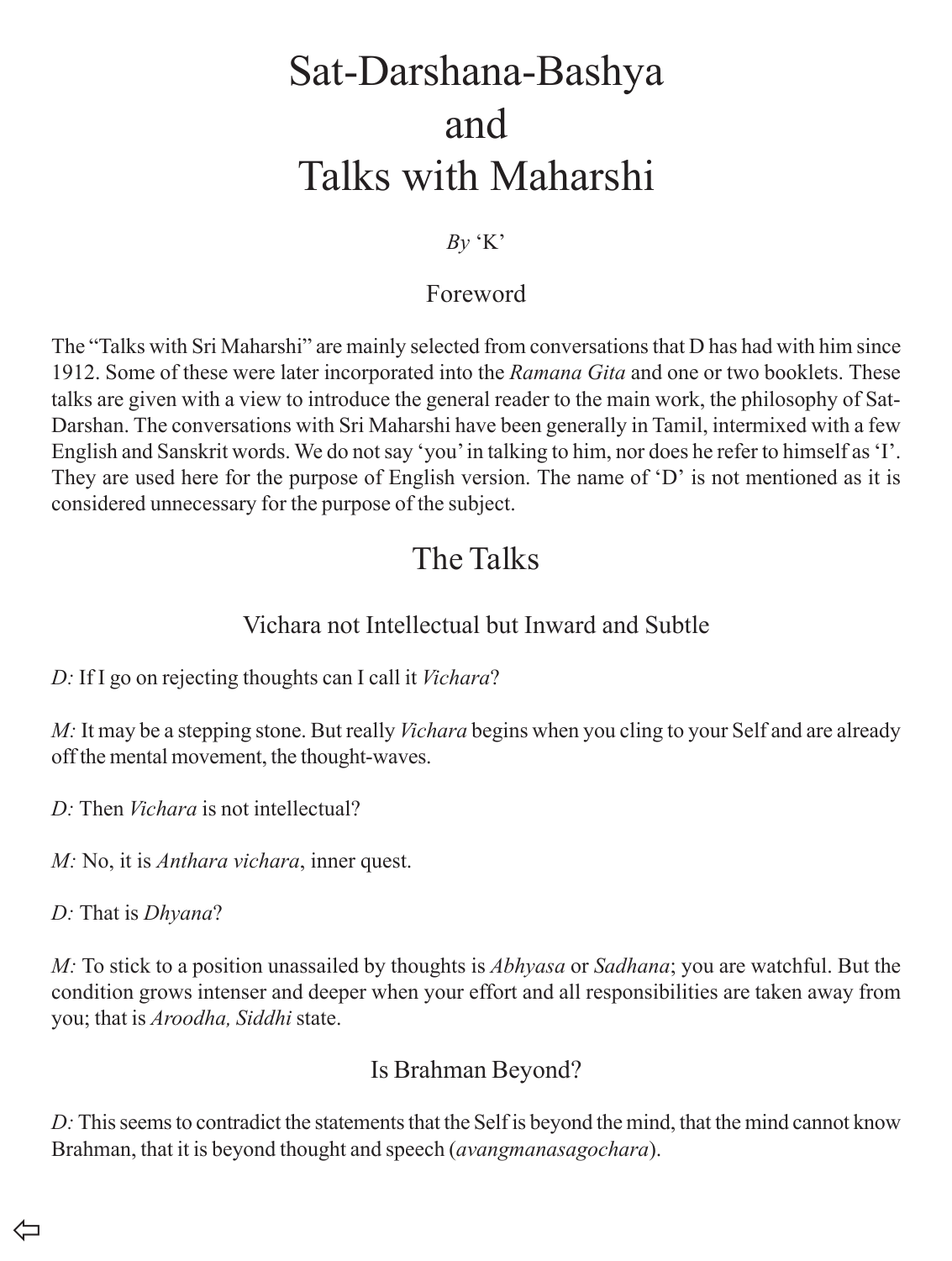*M:* That is why they say that the mind is two fold: there is the higher pure mind as well as the lower impure mind. The impure mind cannot know it but the pure mind knows. It does not mean that the pure mind measures the immeasurable Self, the Brahman. It means that the Self makes itself felt in the pure mind so that even when you are in the midst of thoughts you feel the Presence, you realise the truth that you are one with the deeper Self and that the thought- waves are there only on the surface.

*D:* That means the *manonasha* or the *ahamkara nasha*. The destruction of the mind or of the ego you speak of is then not an absolute destruction.

*M*: Yes. The mind gets clear of impurities and become pure enough to reflect the truth, the real Self. This is impossible when the ego is active and assertive.

## What is My Self Now?

*D:* I want to know what the Heart is and where it is and so forth. But I want to have this doubt cleared first. I am ignorant of my own truth, my knowledge is limited, imperfect. You say "I" means the Self, *Atman*. But the *Atman* is said to be always self-aware whereas I am unaware ...

*M*: People always fall into this confusion. What you call your self now is not the real Self which is neither born nor dies.

*D:* Then you admit that what I call my self is the body or part of the body.

*M:* But the body is matter (*Jada*), it never knows, it is always the known.

*D:* Then, if I am neither the *Atman*, the Self nor the *Anatman*, the not-self....

*M*: I am coming to the rescue. Between spirit and matter, the self and the body, there is born something which is called the *Ahamkara*, the ego-self, *Jiva*, the living being. Now what you call your self is this ego-self which is different from the ever-conscious Self and from unconscious matter, but which at the same time partakes of the character of both spirit and matter Chetana and *Jada*.

*D:* Then when you say "know thyself" you want me to know the ego-self?

 $\Leftrightarrow$ 

*M:* But the moment the ego-self tried to know itself, it changes its character; it begins to partake less and less of the *Jada*, in which it is absorbed, and more and more of the Consciousness of the Self, the *Atman*.

## Introduction to Sat Darshana Bashya

## I - On Non-Duality

Let us take the instance of a pot. When the form of the pot is perceived without the knowledge that the pot is made of clay, no one denies the truth of this form or the validity of its perception on the ground that he has no knowledge of the substance of which it is made, and thus of the true character of the pot.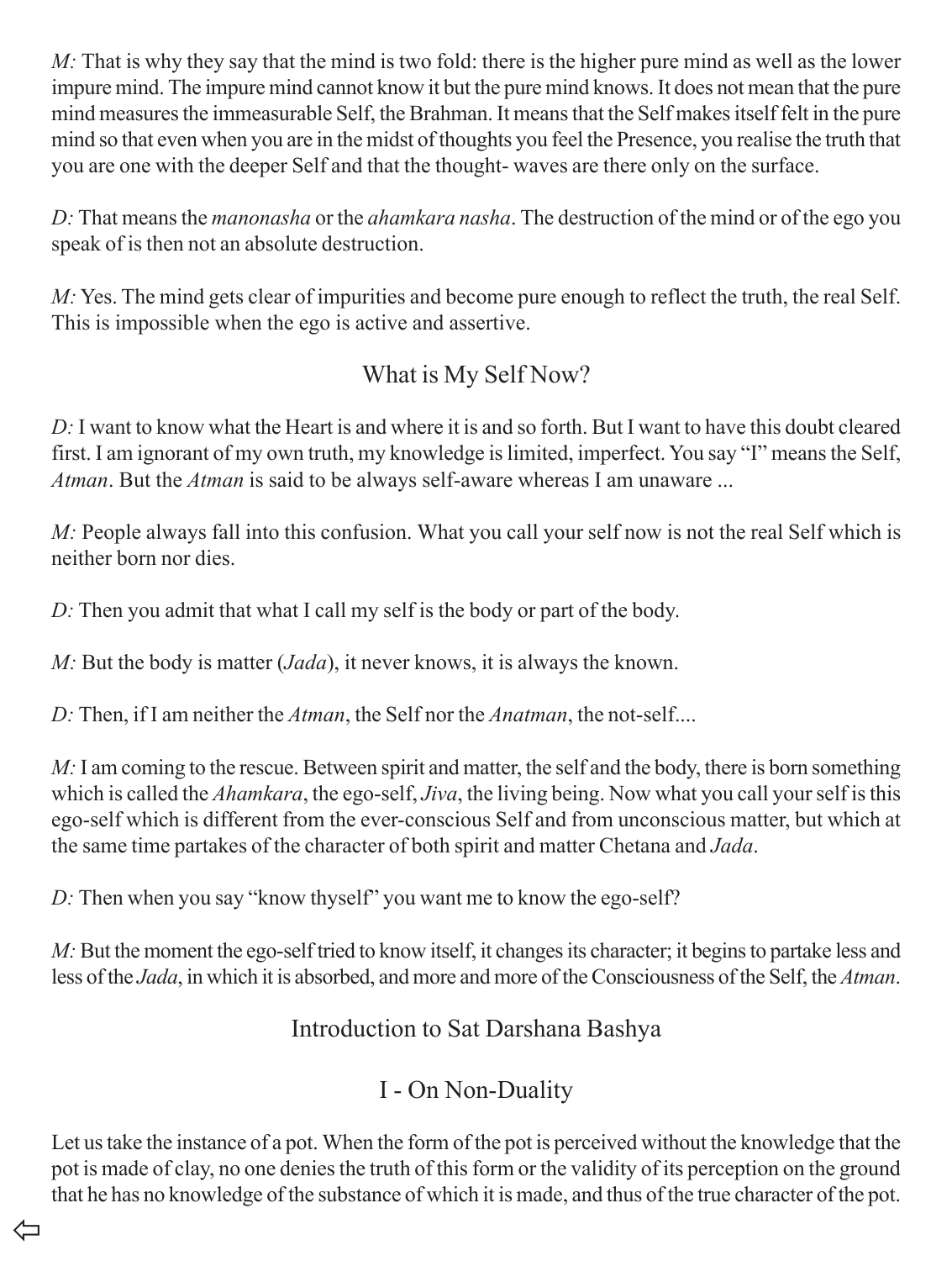Similarly, we do not deny the form or its perception when we gain knowledge of the true nature of the pot, *viz*, that it is made of clay. Both the statements that the material of the pot is clay and that it is of a particular shape, can be truly made of the pot. The knowledge that the pot is of clay neither contradicts nor is incompatible with the knowledge that it has a particular shape. Nor does the predication that the pot has a particular form negate the substantial truth that the pot is of clay. Therefore, it has to be admitted that the truth of the thing is two-fold according to the view-point and understanding capacity of the enquiring mind. That the pot is made of clay may be termed the substantial truth of the pot and that it has a particular shape, its formal truth. Both are true and together give the whole truth of the pot.

To sum up: To know the world as it appears to my imperfect understanding is a partial knowledge which ignores the substance. A knowledge of the world of name and form without knowing its substantial reality is imperfect knowledge. Partial knowledge, as such and in itself, is only imperfect but not false. It is the mistaking of the partial truth for the whole that is false knowledge. As this partial knowledge is an imperfect understanding, too gross to penetrate to subtler truths, it is almost like ignorance. Since it moves in a futile circle, apprehending only the formal without getting at the substantial truth, and often leads to error and mischief, it is referred to by the disparaging term *ajnana* (ignorance). It is when Brahman, the root-substance of all existence, is realised that there is clear realisation of the whole truth that Brahman, the Self of all existence, is not different from its own formation as world- existence and soul-existence. That alone is complete knowledge, that alone is integral truth.

#### IV - The 'I' Sense

As the ego, which is the direct and immediate sense of 'I', is centred and figured in each of the distinct and separate individuals in a subtle movement of life-force and mind-stuff, it is termed *Jiva* here. This sense of 'I' is separate in each individual being and preserving the distinctness of the individual, behaves in a manner that would strengthen the individual's distinct character. But, such a movement of the ego or the apparent self has its root and support in something that is the real basis of individuality and that does not move with or lose itself in the movement of the apparent self. a something that is a continuous conscious principle related to the past, present and future; that is the Real Self signified, the Lakshyartha, in the individual, of which the ego is the apparent self. This latter is different in different individuals and is loosely called the *Jiva Atman*. But, *Atman* the self is really one; the self of all individuals as of all existence is one. But, *Jivas* or living beings are many, as many as the individuals are formed. These are soul-formations that are dissoluble in time, unlike their supporting self which is eternal, being identical with the Infinite Eternal which maintains its many-centred existence in an endless movement of formation and dissolution.

Thus, we see that there are three distinct senses in which 'I' is used. The supreme meaning of 'I', its *Paramartha*, is the *Purusha* who becomes the *Lakshyartha* (the signified sense) in the individual, as it is the same self that presides over individual existence and the immediate or apparent sense of 'I' (*Vachyartha*) is the ego or the apparent self formed temporarily for purposes of individuation. Threefold then is the sense of the Self, the 'I' and in its threefold sense it is to be understood.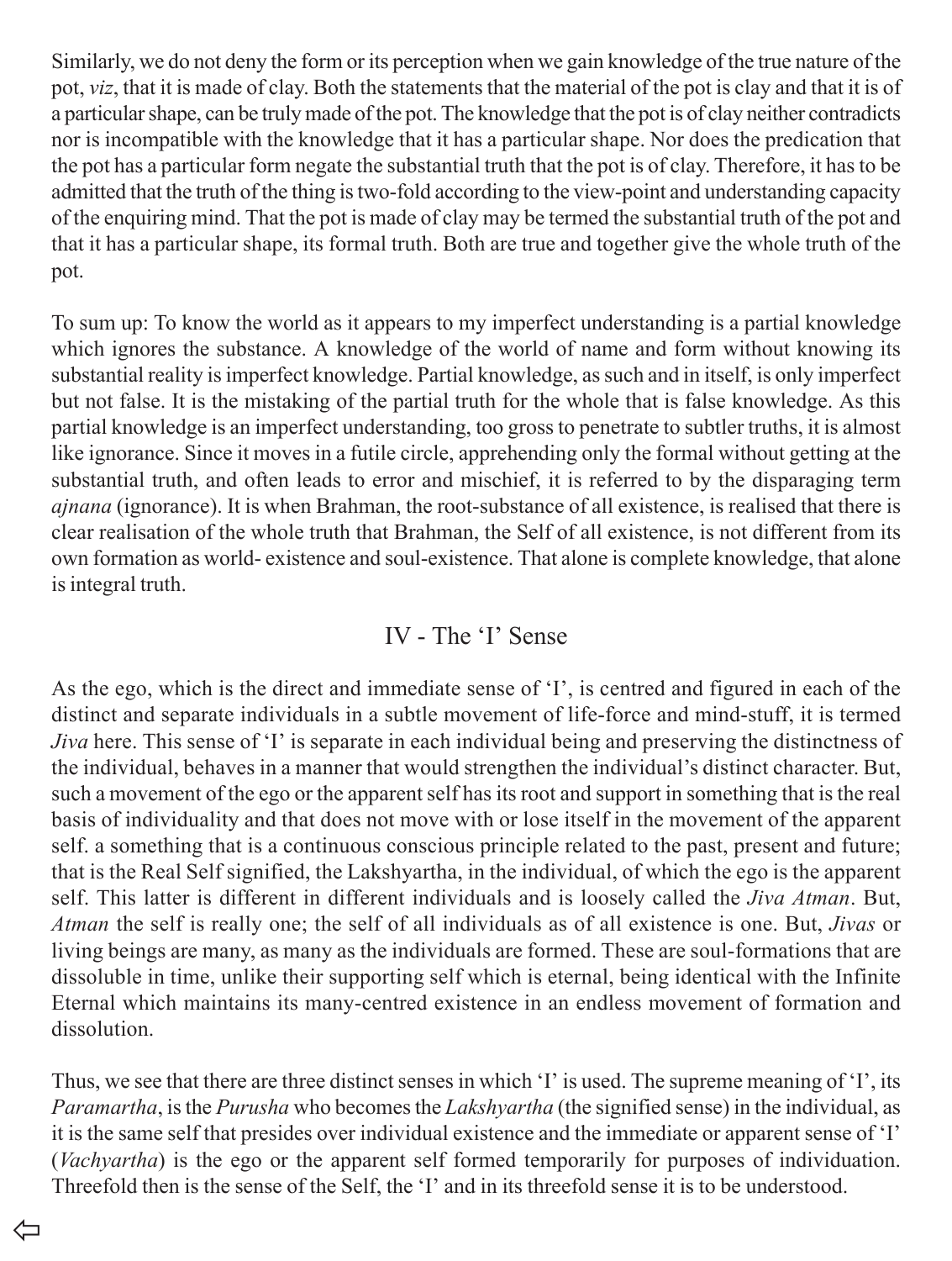## The Bashya

Verse 6:

*To him who holds the self as having form God has form and so has the world. But who is there to see in the formless self? Itself is the Eye - limitless, one and full.*

The question is asked 'Who is there to see in the formless Self?' If the seeing self is formless who is there to see? The infinite Self is itself the Eye, one limitless and full. Here one is reminded of the Upanishad that refers to Brahman as that in which the Self has become all beings (existences).

The Self is the all; it is that which has become all this; and there is nothing for the self to see outside of itself or apart from it as it includes (lit. devours), all forms and transcends them (lit. shines forth). Here, there is no knowledge of distinction between seer and seen; hence the Upanishad describes the character of the One, the Infinite (*Advaita*, *Akhanda*) by putting the question 'whom to see and by what?' (*Tat kena kam pashyet*). Here also the same question is put 'Who is there to see?' The answer is obvious; there is none. 'Why?' 'Itself is the Eye'. The Supreme Brahman is denoted by the third person 'Itself'. It is mentioned as the Eye to denote that it is Consciousness. It is 'One', without a second Infinite. It is 'limitless' or endless 'the full', the all-pervasive. If it is mentioned as 'seer' then the question may arise that there is 'the seen' apart from the seer. To avoid it, the word 'eye' (*drishti*), is used in the sense of sight or awareness (consciousness) and not in the sense that there is a seer apart from the sight.

#### **Verse 10.**

 $\Leftrightarrow$ 

*For perception of the Truth, worship of the Supreme In name and form is means indeed. But the state of being that in natural poise of Self, That alone is perception true.*

And this is the *Nishta*, the settled state in the Supreme Reality, in the one Substance, support and basis of the worshiper and the worshipped, in which is realised the identity of self with Brahman. In this verse, Truth-perception is described to be the highest poise of the Self. In a subsequent verse (the 23rd), Self-perception or God-realisation is said to consist in the *Jiva* or soul becoming food, i.e., object of enjoyment or experience to the Lord. So we have two descriptions of the one exalted state, *Sat-darshan* and *Atma-darshan*, Truth-perception and Self-Realisation. Similarly in the two invocatory verses commencing the work, this Supreme Brahman was described to be both Impersonal and Personal, Impersonal for purposes of *Kaivalya Nishta* (the sole supreme poise), and Personal for *Sayujya*, (conscious union of the soul with Brahman). Thus we are reminded that the two aspects are presented for the two distinct paths of knowledge and devotion, that ultimately culminate in a Supreme Realisation, which, in view of the Oneness of the being in the *Jiva* as well as in the *Ishwara* is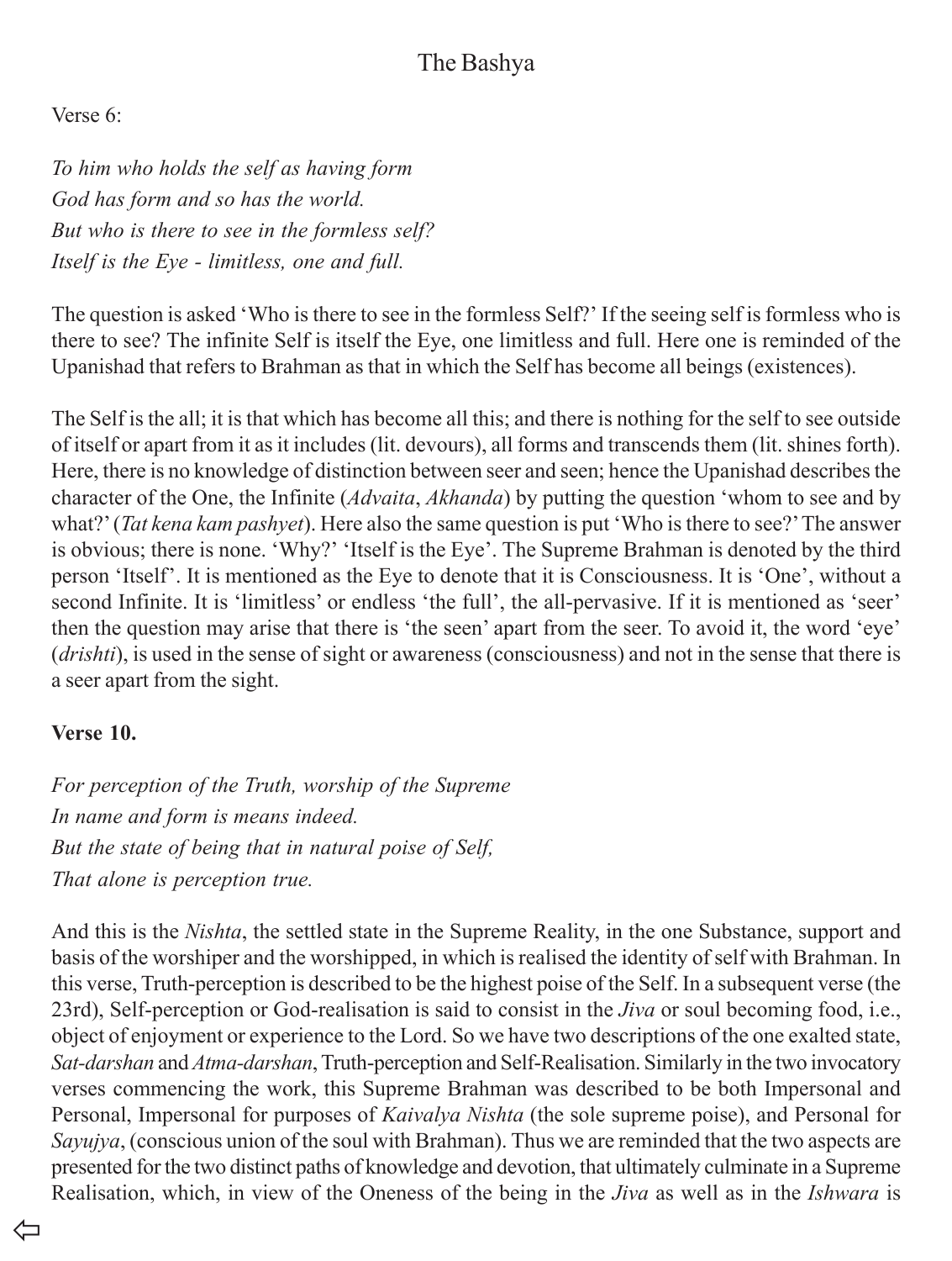mentioned as Sat-darshan (Nishta) and in view of the *Jiva's* relation in world-existence to *Ishwara* is named *Atma Darshan* (*Sayujya*).

#### **Verse 23.**

 $\Leftrightarrow$ 

*'See thyself and see the Lord.' That is the revealed word and hard is its sense indeed. For the seeing self is not to be seen. How then is the sight of the Lord? To be food unto Him, that indeed is to see Him.*

The sense of authoritative utterance 'See the self and see the Lord' is difficult to grasp. For if the Self itself cannot be seen, how can the question of seeing the Lord arise? Here it is the nature of 'seeing', perception or realisation of the Self that has got to be understood. With the object of revealing its true character, the seeing of the Lord is described by an illuminating phrase as being 'food unto Him'. The seeing soul is never seen; it is always the seer, the subject never an object to be apprehended by anything other than itself. If this soul, the ego-self, the (*Jiva*), the subjective being, attempts to know its Lord, its own deepest being, it automatically withdraws itself from its pre-occupations with divergent thoughts in the subjective or divergent forms in the objective existence, and finds itself drawn to something deeper than itself and once it experiences its original being, its source, to deep Self in this manner, it ceases to be cut off in consciousness from its Supreme source to which it thus becomes a food, as it were, an experience and an enjoyment.

## Salutations to Sri Ramana

Kavyakanta Ganapati Muni, the foremost Sanskrit poet and scholar of his time, was universally respected for his austere and pure life, his scathing criticism of misguided usages, his profound yet liberal views regarding temples, women and the depressed classes and his uncompromising crusade against false interpretations of the *Vedas* and *Sastras*. He was loved for the simplicity of his life, his suave company and his generosity. He would not admit any one as his superior nor would he pose himself as any other's superior. He befriended the weak and the oppressed, freely mixed with the intelligentsia of the country and was always free from care or anxiety. His trust in God was unbounded and his love and respect for Sri Ramana Maharshi was remarkable.

## 40 Verses in Praise of Sri Ramana

35. What is the fate of the babe not suckled by the mother? Where is the escape for the sheep with whom the shepherd is enraged? Where is succour for the poor man against the wrath of God? How will these beings of poor understanding conquer misery, if you, O Master! do not relieve the refugees at your holy feet of their burden of errors and doubts?

38. O Lord Ramana! I am now far away from your holy feet when divine grace happens to play on me; yet my strong faith in the space-destroying might of your glory like the rays of the sun, keeps my mind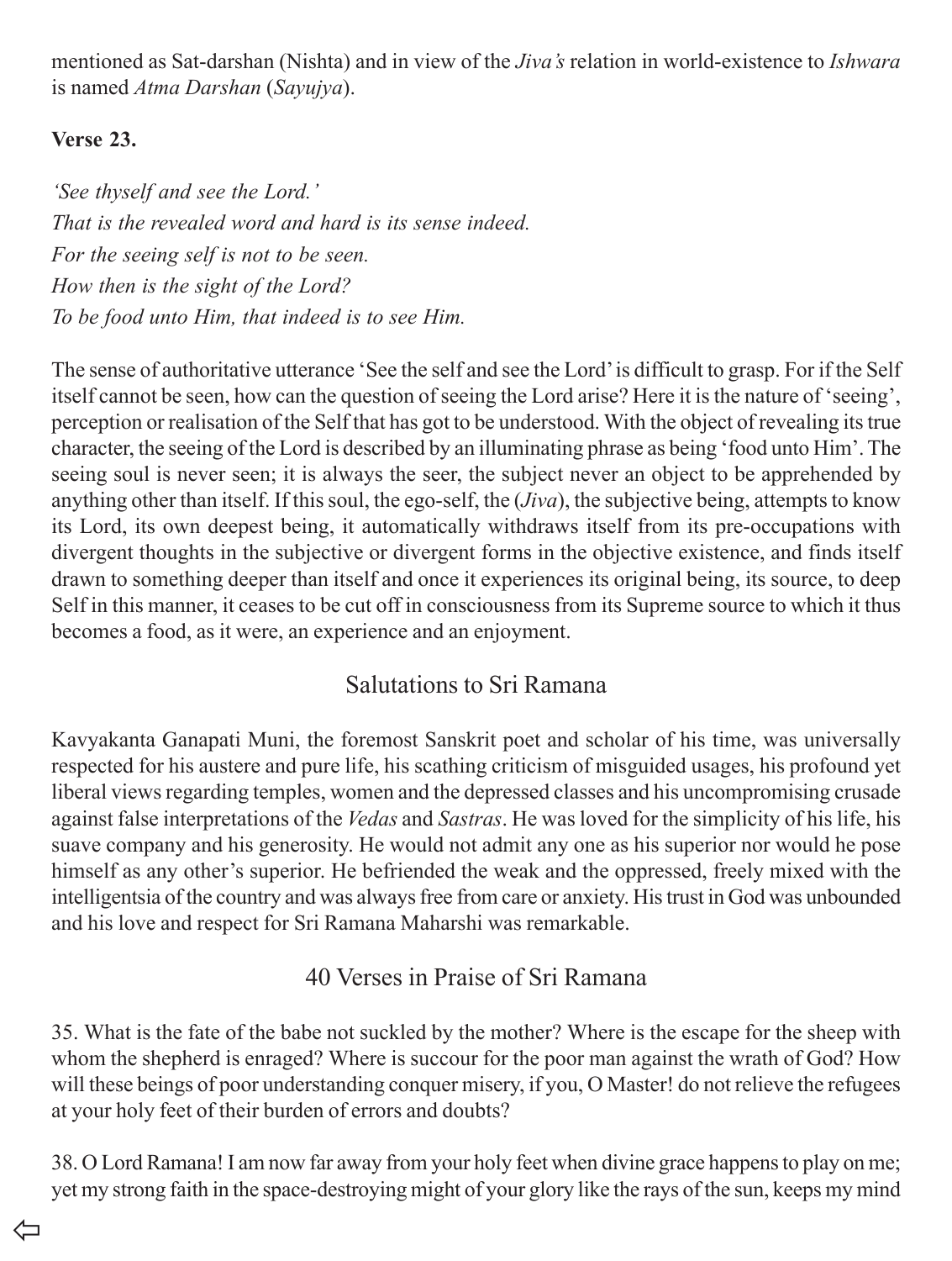in quiet poise in this crucial hour.

 $\Leftrightarrow$ 

39. Good luck accumulated to the Red Mount, Arunachala, for its having sheltered numerous sages in the past, has now grown incomparable because Lord Sri Ramana Maharshi has chosen this hill among many other holy place, for his abode.

40. Sri Ramana Maharshi is an ideal held out before mankind because of his great depth of Peace, his intrepid flow of Power, his extraordinary development of dispassion, his melting love, his bright wisdom which flashes over the encircling darkness of ignorance and his beautific life.

Ganapati, the son of Narasimha, of the lineage of Vasishta has thus adored Sri Ramana Guru in forty slokas.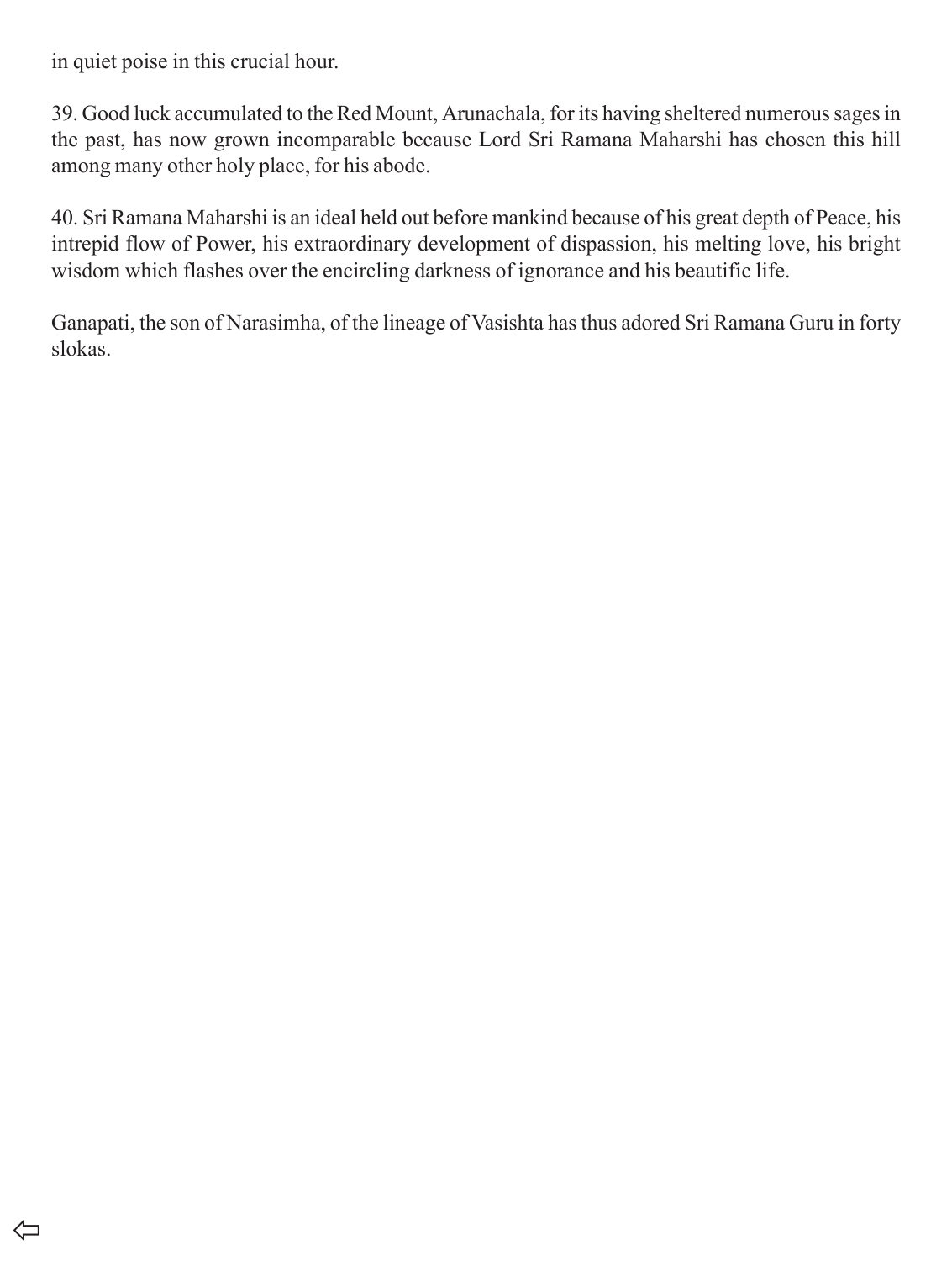## Self-Realization Life and Teachings of Sri Ramana Maharshi

*By B. V. Narasimha Swami*

#### Chapter V - Born Anew

The crisis of Venkataraman's life, the great awakening that converted his listlessness and dull life into one of lofty realisation and devotion to ideals, came about in the middle of the year 1896, when he was in his seventeenth year - the age at which the greatest number of religious persons have experienced their 'conversion' or started a new life. Long after this event, he was often queried by his devotees as to how he was transformed, and the following is substantially what he himself said:

"The shock of fear of death made me at once introspective, or 'introverted'. I said to myself mentally, i.e., without uttering the words - 'Now, death has come. What does it mean? What is it that is dying? This body dies.' I at once dramatised the scene of death. I extended my limbs and held them rigid as though rigor-mortis had set in. I imitated a corpse to lend an air of reality to my further investigation, I held my breath and kept my mouth closed, pressing the lips tightly together so that no sound might escape. Let not the word 'I' or any other word be uttered! 'Well then,' said I to myself, 'this body is dead. It will be carried stiff to the burning ground and there burnt and reduced to ashes. But with the death of this body, am "I" dead? Is the body "I"? This body is silent and inert. But I feel the full force of my personality and even the sound "I" within myself apart from the body. So "I" am a spirit, a thing transcending the body. The material body dies, but the spirit transcending it cannot be touched by death. I am therefore the deathless spirit.' All this was not a mere intellectual process, but flashed before me vividly as living truth, something which I perceived immediately, without any argument almost. 'I' was something very real, the only real thing in that state, and all the conscious activity that was connected with my body was centred on that. The 'I' or my 'self' was holding the focus of attention by a powerful fascination from that time forwards. Fear of death had vanished at once and forever. Absorption in the self has continued from that moment right up to this time. Other thoughts may come and go like the various notes of a musician, but the 'I' continues like the basic or fundamental *sruti* note which accompanies and blends with all other notes. Whether the body was engaged in talking, reading or anything else, I was still centred on 'I'. Previous to that crisis I had no clear perception of myself and was not consciously attracted to it. I had felt no direct perceptible interest in it, much less any permanent disposition to dwell upon it. The consequences of this new habit were soon noticed in my life.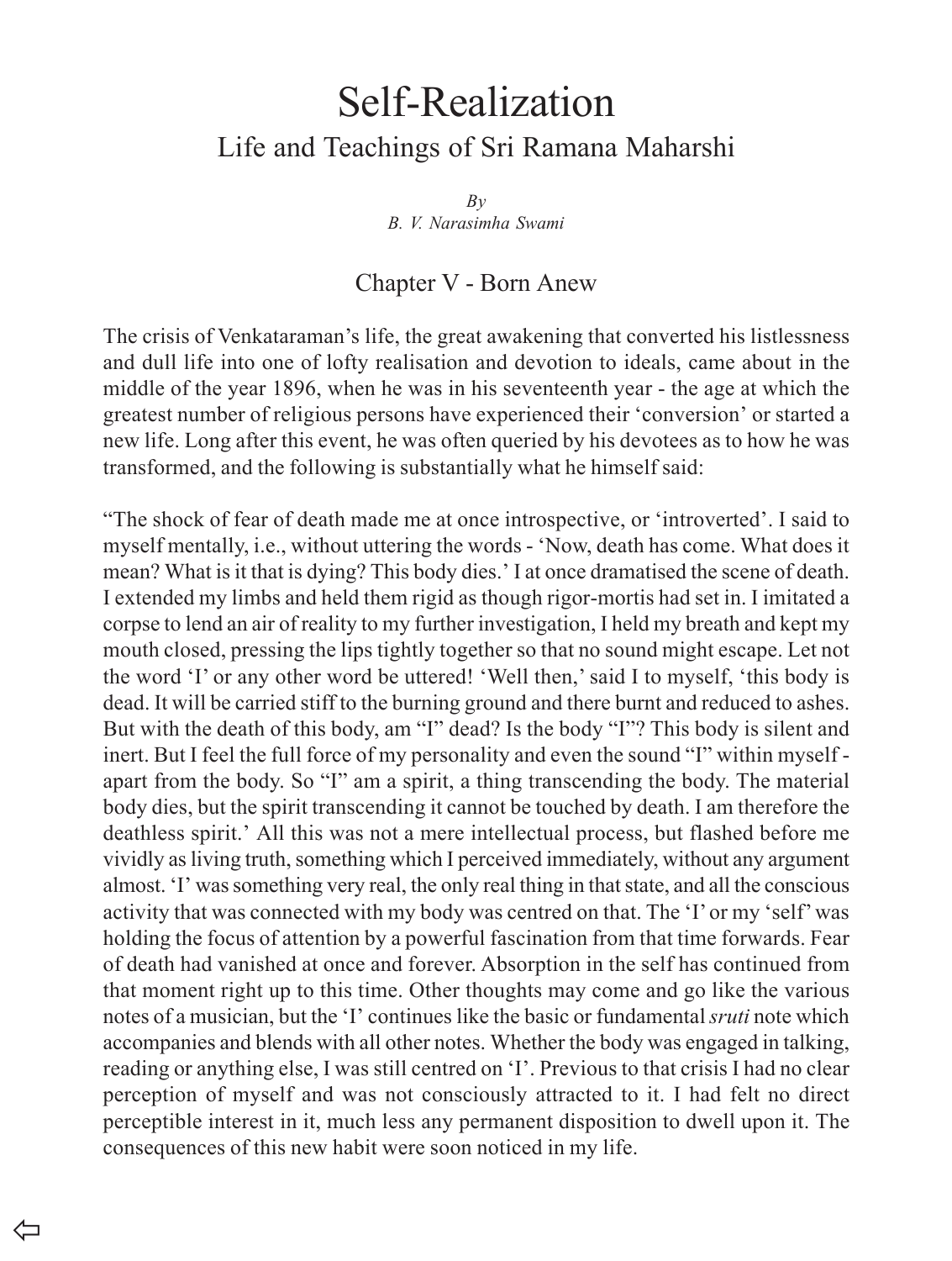The parting letter runs thus:

#### **in search of my Father and**

**"I have ^ in obedience to his command, started from here. THIS is only embarking on a virtuous enterprise. Therefore none need to grieve over THIS affair. To trace THIS out, no money need be spent.**

**Your College fee has not been paid. Rupees two are enclosed herewith."**

**Thus ———-**

The opening sentence blurts out an 'I'. The individual consciousness is then to the fore and clearly noticed by the reader. But in the very next sentence, the philosopher's stone touches and transmutes the baser metal (the individual ego) before the reader's eyes into the gold of an impersonal or expanded 'I'. The next phrase after 'I', in the letter is (my Father). Here leaps the blest ego on to Heaven, asserting a son's right to visit the father. The baseness of the ego is immediately lost, and the survivor is the 'Son of God.' He is like his Father, a spirit, and not a "cunning cast of clay." The removal of *dehatma buddhi* (the idea 'I am the body'), this disappearance of the earth-stain from the writer, furnishes the clue to the otherwise puzzling term (this) in the following sentences. Reference is made by the enlightened soul of the writer in the second sentence, to the journey to Tiruvannamalai; and in describing himself, the third person neuter is employed. Not 'I', but 'this' is what launches on the enterprise. What leaves Madurai for Tiruvannamalai now (i.e., from the second sentence onwards) is not the spirit, that is already getting absorbed in God, but the body, viewed clearly as distinct from the spirit. Then comes the letter to a close with a "Thus ————." Here, in place of the dashes, a signature would have been appended by Venkataraman of earlier years. But on this occasion, the personality which began with an 'I' had melted into 'this' in the succeeding lines, and at the close there was evidently no person remaining at that time and at that place to sign the letter.

Chapter IX - At the Father's Feet

Alighting at Tiruvannamalai station on the morning of 1st September 1896, Venkataraman beheld his "promised land" in the "starry-pointing" towers of Arunachaleswara's Temple from afar. As with the Saint Nanda, the very sight of the towers filled his soul with joy, arising not merely from the sense of achievement but also from the close proximity to Bliss itself. With quick steps and a bounding heart he proceeded straight to the great Temple. The gates of the three high compound walls and all the inner doors were open. There was not a soul beside him there; and it looked as though the Father was thus preparing to welcome his 'beloved son', who marched straight to the inmost shrine, the Holy of Holies without any hindrance and addressed Arunachaleswara (in the shape of a *lingam*) thus:

*O God, obedient to Thy call, Here I have come, deserting all.*

 $\Leftrightarrow$ 

That moment all physical and mental excitement disappeared; he felt a soothing sensation and his cup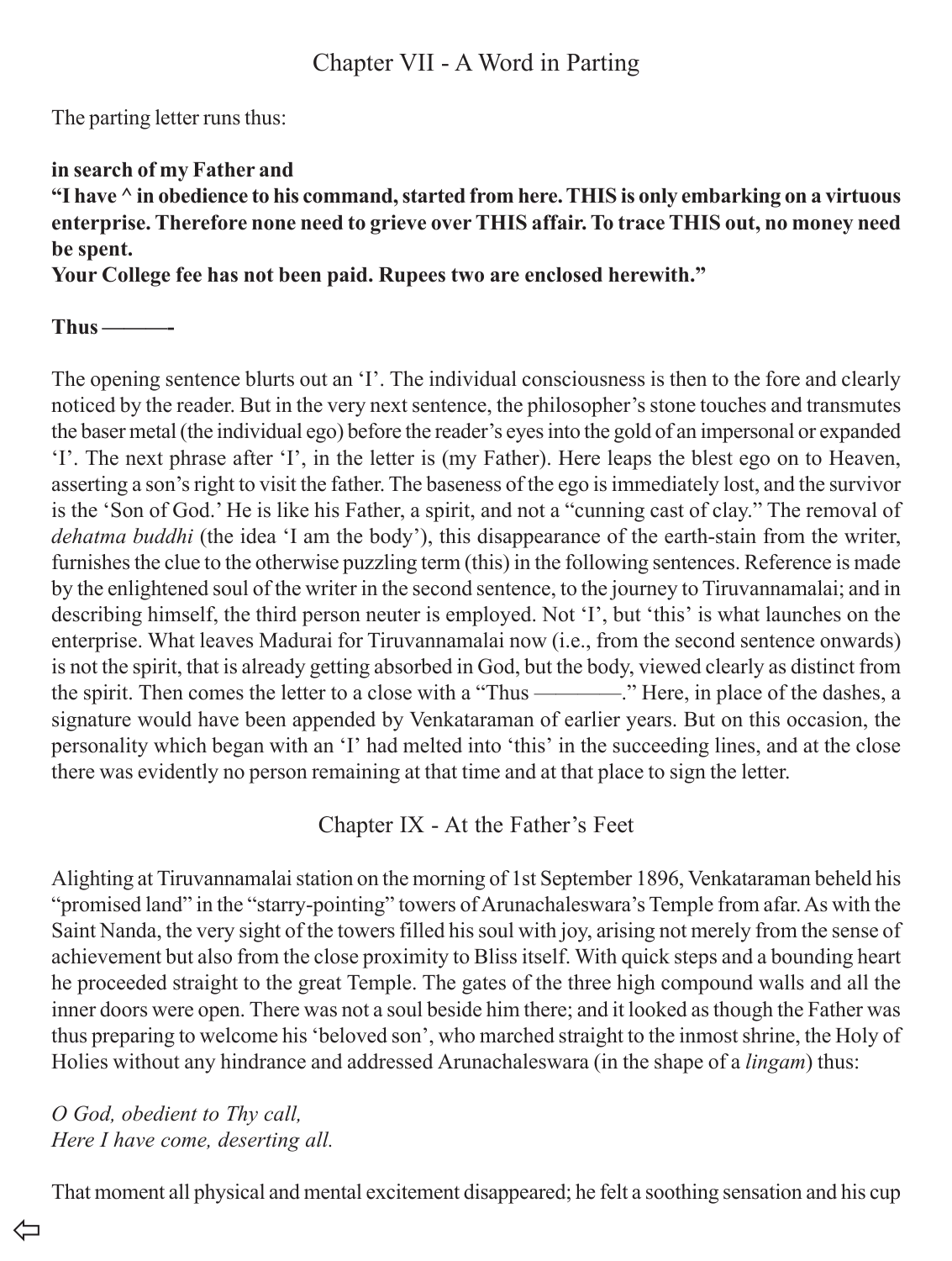of bliss was full to the brim.

 $\Leftrightarrow$ 

On the very day of his arrival he had aimlessly walked to the Ayyankulam Tank and thrown away the bundle of sweetmeats given to him at the Kilur Bhagavatar's house, saying to himself, "To this block (*i.e*., the body) why give any sweetmeat?" As he walked back from the tank and came near the temple some one accosted him and asked, "Do you want to have your tuft of hair shaved off?" "Yes," replied the young Swami, who was immediately taken to a barber and had the entire hair on his head shaved off.

As a boy at Dindigul and Madurai he was noted for the beauty of his hair (fine, long, jet-black locks) and now at one stroke he parted with this without a sigh. A clean-shaven head was the token of asceticism (*sannyasa*), *i.e*., of parting with all the vanities of the world, and entering upon a solemn course of life in which things far higher, far more serious, should occupy every minute of one's attention. He then tore off his cloth to shreds, and, wearing one of them as a loin-cloth, cast away the rest and all his money, amounting to three rupees and a half. He also removed his sacred thread from his body and threw it away. He was not going to touch, and never after did touch, money.

One day when the young Swami was sitting on the central dais of the *mantapam* plunged in meditation, he found stones whizzing from behind and front. Luckily they did not hit his body. But he moved to the dark recess of a large pit (known as Patala Lingam) in the *mantapam*, where he hoped to be free from such attentions. The change, however, proved to be from the frying pan into the fire. The dark pit, despite the sacred images in it, was never lit, or swept or cleaned. It was damp and full of insects. As the young *Mouni* (The silent one) sat there, enjoying the bliss of his soul, scorpions, ants, mosquitoes, and other vermin, the rightful occupants of the pit, attached themselves to the intruder's body and rejoiced in drinking his blood. The nether side of his thighs and legs, as he sat there, were full of sores from which blood and pus issued. The fact that he was completely unconscious of this only goes to prove the depth of his absorption in the Infinite.

## Chapter X - Years of Strenuous Life

As the Swami continued to neglect his comforts, and even cleanliness, he rose in popular esteem. His body was besmeared with unwashed dirt, his hair became a clotted mass, and his finger-nails grew so long and curly that his hands were not useful for any purpose. He sat for some weeks on a floor which was always infested by ants and, despite their constant crawling and biting, he sat for hours with eyes closed, leaning against the wall in *samadhi*, and left on it the imprint of his back. The visitors could not endure for even a few minutes the ants which he endured for hours, days and weeks, losing his body consciousness. The Swami was therefore provided after some time with a stool in a corner, the feet of the stool being placed in water. But even then his leaning on the wall gave the ants their chance and left another impress on the wall which is even now fairly discernible. People swarmed to see this height of self-neglect; some said: "This Swami must be very old," and pointed to the length of his nails as proof. Many people jumped to the conclusion that, being so saintly, he could grant them all the boons they desired, such as wealth, health issue and salvation, and poured praises into his ears and offerings at his feet. All this developed the Swami's humility, patience, endurance, and self-restraint, (*Atma vinigraha*), though to some extent they proved a disturbance to his meditation, which however was minimised by a bamboo palisade placed round him. His fame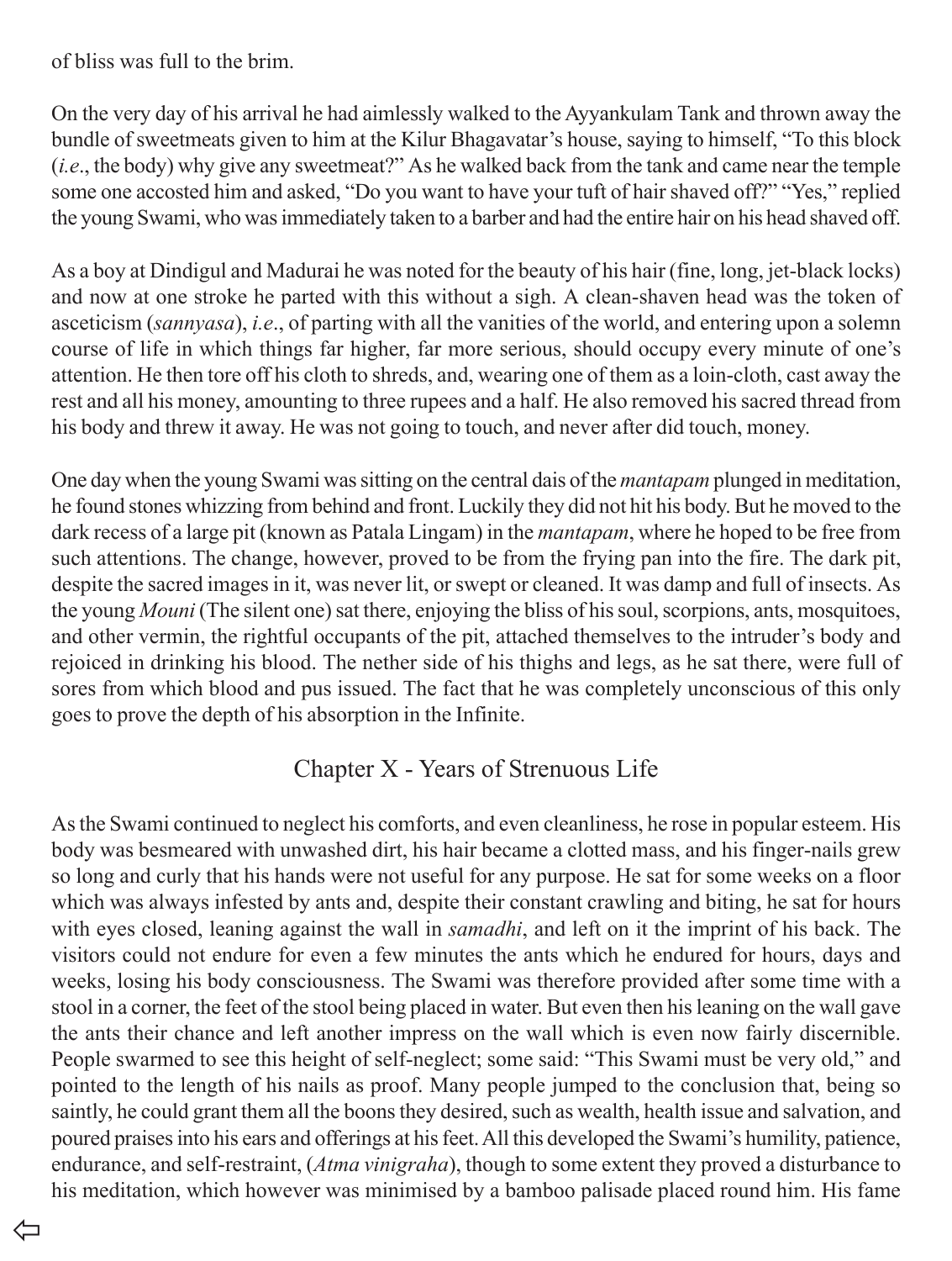steadily increased as days passed; and this meant increased disturbance and increased self-restraint, though the question of food-supply (if it ever was a question) was completely solved.

## Chapter XIV - M. Sivaprakasam Pillai and the Swami

When he thought of going back to his village on 4th May 1913, something remarkable took place. There were many persons with the Swami; Pillai also was sitting nearby. He went on gazing at the Swami; and ere long, he had a strange vision. The Swami's face was no longer the ordinary human face. A dazzling aura was surrounding him. From his head, lo! a golden child gradually emerged and before long re-entered it. This strange phenomenon repeated itself twice or thrice. Sivaprakasam Pillai could hold out no more. He felt deeply agitated at this sudden proof of the existence of a higher benign power. His heart welled up with emotion; tears of ecstasy flowed from his eyes; and he sobbed, unable to express what he felt. Those present did not see any vision and wondered what the matter was with Pillai. When later he communicated his vision, they cracked jokes at his expense. He was in no joking mood however.

Next evening, that is, on the 5th May, he sat before the Swami. This day also he saw a vision. The Swami was suddenly seen surrounded by a halo which was as powerful as a number of full moons thrown together. The Swami's body was shining like the golden morning sun, and again his entire body smeared with holy ashes. His eyes beamed with mercy. There were others in the room at the time, but they did not see any such vision. Pillai did not ask the Swami about these matters, nor did the Swami say anything. Two days later when Pillai went and saw the Swami, the latter appeared like a mass of crystal to Pillai's eyes. Pillai's heart overflowed with joy and he had obtained the grace of the Swami. He resolved to lead a similar life of *tapas* (austere penance) curbing all sex desires and observing *brahmacharya* (celibacy).

## Chapter XV Ganapati Sastri and the Swami

A. Ganapati Sastri, known by his title Kavya Kantha, is the disciple to be mentioned.

Sastri quivered with emotion as he walked up to the Virupaksha cave. Luckily for him the Swami was seated alone on the outer pial. Sastri fell flat on his face and held the Swami's feet with both hands and his voice trembled with emotion as he cried: "All that has to be read I have read. Even *Vedanta Sastra* I have fully understood. I have performed *japa* to my heart's content. Yet I have not up to this time understood what *tapas* is. Hence have I sought refuge at thy feet. Pray enlighten me about the nature of tapas." For fifteen minutes the Swami silently gazed at Sastri as he sat at his feet in anxious expectation. None came to interrupt them at the time. Then the Swami spoke in short and broken sentences in Tamil:

"If one watches whence this notion of 'I' springs, the mind will be absorbed into that. That is *tapas*.

If a mantra is repeated, and attention directed to the source whence the mantra-sound is produced, the mind will be absorbed in that. That is *tapas*.

This instruction filled Sastri's heart with joy. He stayed for some hours and ascertained the Swami's name from the attendant Palaniswami to be Venkatarama Ayyar. Sastri immediately composed five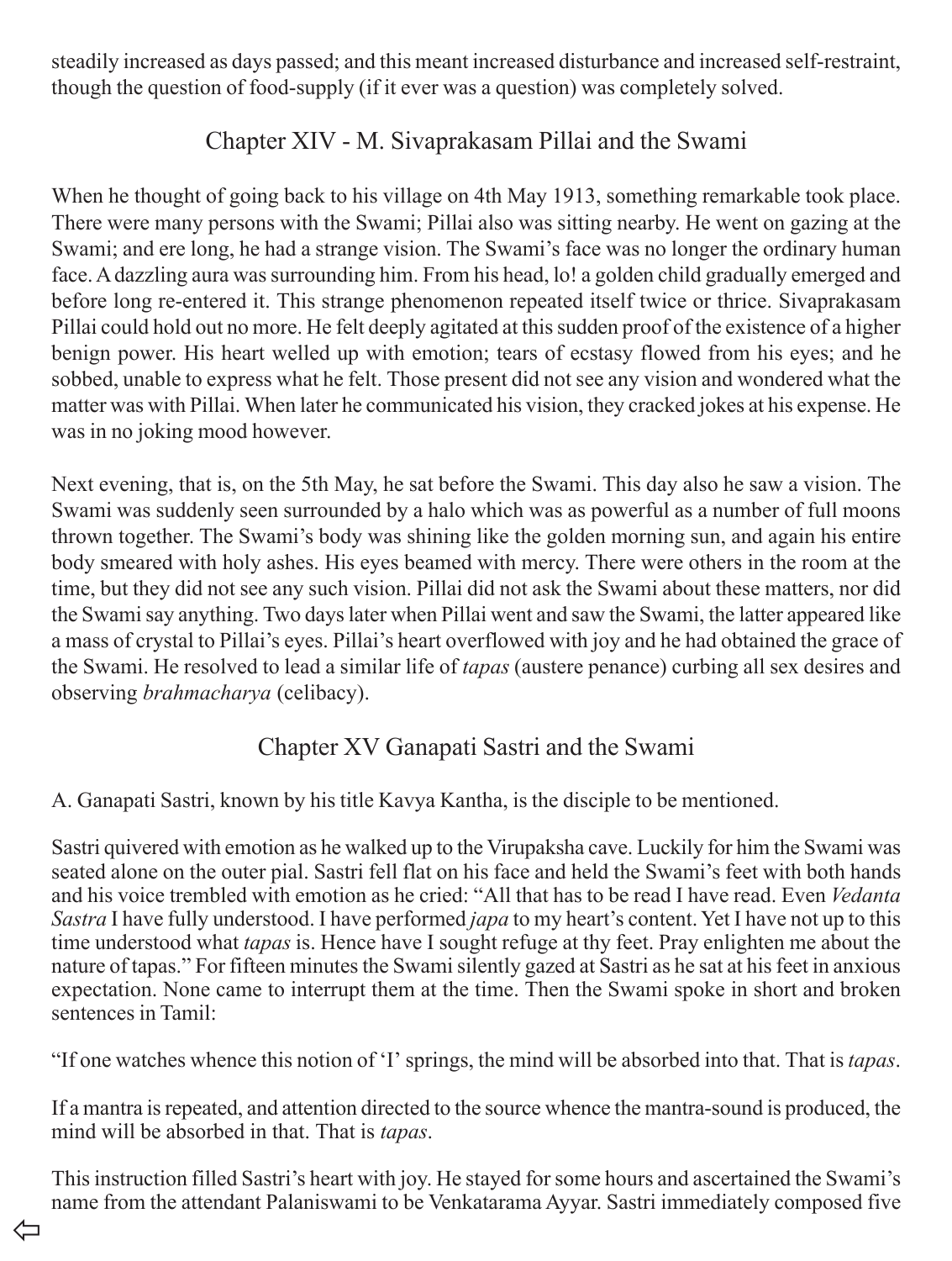stanzas in praise of the Swami in which he contracted his name to Ramana which has stuck to the Swami ever since. In the letter which Sastri wrote next day to his relations and disciples he mentioned the *upadesa* (instruction) he had received from the Swami known as Brahmana Swami on the hill; and added that he must henceforth be called 'Maharshi' since his teaching was quite original, and nothing like what had been found in any book that Sastri had read. He wished all his own disciples to call Brahmana Swami, Bhagavan Maharshi. Since that date this name has come into vogue among his devotees; and to Sastri must be given the credit for its currency.

#### Chapter XXV - Meditation at the Asram

So far mention has been made of how Maharshi helps the ordinary run of devotees who visit him. A few who are more finely strung, perhaps more delicately attuned, mention their experiences with him, which cannot be adequately described to one who has not had a similar experience. Some say that at a glance of Maharshi or because of his mere presence (*vide. e.g.*, the entries in the diary of Ramaswamy Iyer, Ch. XVI) a current from him entered their heart and greatly assisted them in mind and body. Some say that Maharshi, in order to instruct them about the working of 'the Heart' which is said to be the seat of intuition, or Self, has asked them to place their palm on his right breast where they felt the rhythm of this peculiar heartbeat. Some of them felt something like an electric shock coursing through their entire body at the very touch of his body. Whether these phenomena are subjective or objective, the results have been the same in their spiritual course. Some disciples say that they derived similar benefit by their bodies being touched by Maharshi when he appeared before them in dreams or waking visions.

#### *Epilogue by S. S. Cohen*

## Master's Illness and Mahanirvana

He had entered his 70th year, and the chronic complaints which he had acquired during the early years of his absorption in the Ultimate Consciousness, owing to the entire neglect of his body, began to tell on him. Due to exposure to cold, rain, wind and the dampness of the underground cave (*Pathala Lingam*), in various open spaces, and on the hill, he had contracted asthma, and then an arthritic rheumatism which clung to him till the end. Signs of pronounced weakness appeared in 1947, which exposed his system to the invasion of latent or new diseases. The rheumatism itself increased in violence, and spells of nervous hiccup of long duration further weakened him and paved the way to a virulent sarcomatous growth on his left elbow, to which his body finally succumbed, after a severe illness lasting more than a year.

#### **14th April, 1950:**

 $\Leftrightarrow$ 

"Maharshi is in a very precarious condition. The whole morning has been spent by devotees in hushed gloom and bated breaths. After the evening *darshan* which was attended by more then fifteen hundred persons, the unanimous verdict was that it was positively the last. The Master is now propped on large pillows, almost in a sitting posture to enable him to breathe freely. At 7 p.m. oxygen is administered to him for a few minutes, but , seeing it gave him no relief, he feebly asked that it should be stopped. The situation was tense; about five hundred devotees were outside in sad expectation of the solemn last moment. Blood relations, Ashram workers, and a few veteran disciples went in by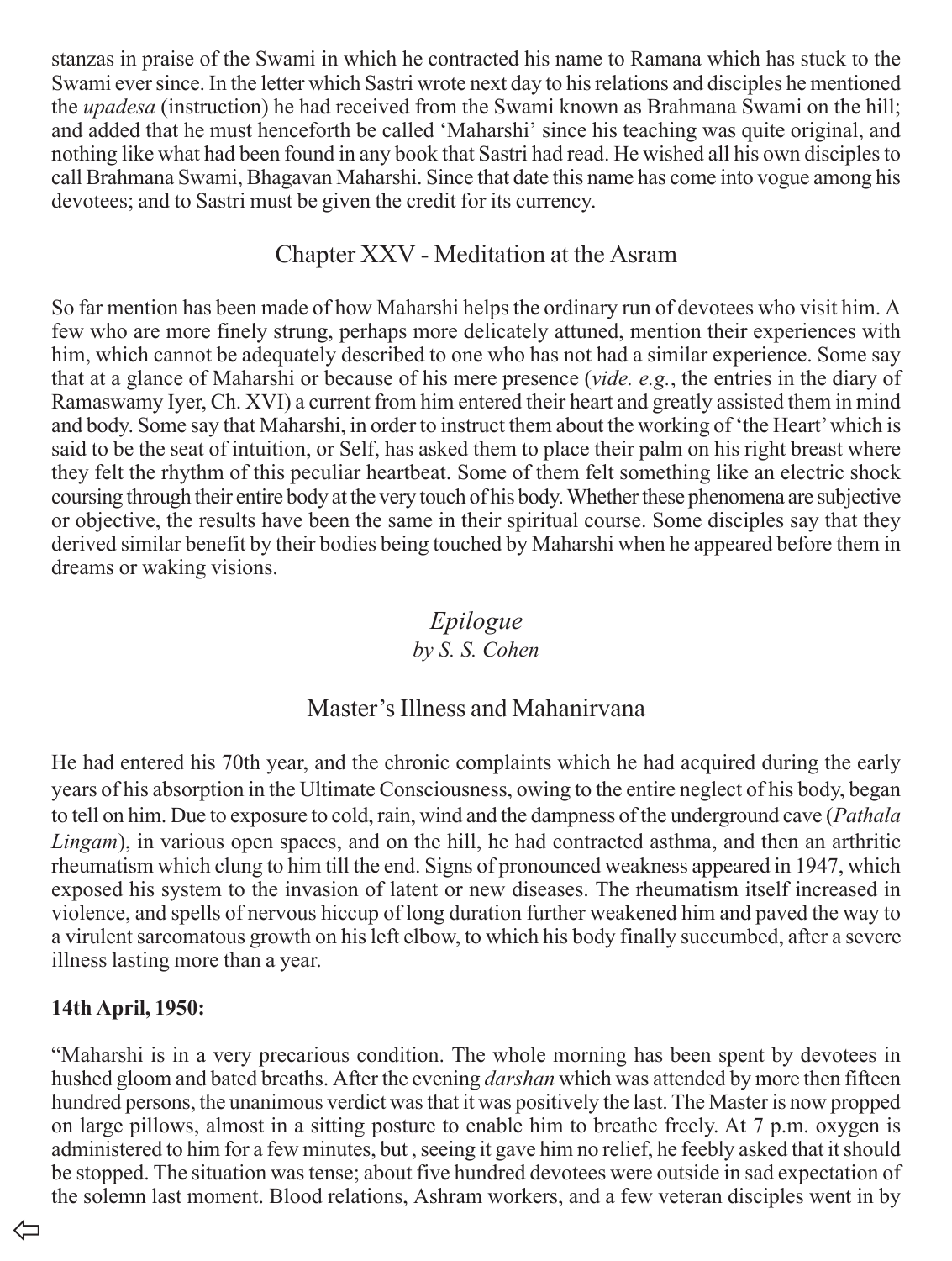turn to have a last sight of him. When the end was known to be approaching the whole congregation with one voice took to chanting the Tamil hymns he had composed in praise of Lord Arunachala: "Arunachala Siva, Arunachala!", till it came at 8.47. Many devotees grief stricken and beating their breasts with agony, rushed to the big *darshan* Hall, to which the sacred body had been brought and made to sit cross-legged in *yoga asana*, to pay their last respects.

#### **15th April:**

 $\Leftrightarrow$ 

At 6.30 p.m. the body which by then had received the homage of not less than about 40,000 persons was carried in a decorated palanquin, reserved for the God of the temple, to the *samadhi*. Here it was placed in the same *yoga-asana* posture into a bag made of the finest *kaddar* (home-spun cloth), which was then filled with pure camphor, and lowered into the area in the pit which had been reserved for it. Then the pit was filled to the brim with camphor, salt, and sacred ashes to preserve the body from worms and rapid disintegration, and closed with masonry work.

## Sri Niranjanananda Swamigal

Feeling that his end was near, on the 28th January 1953, he called T. N. Venkataraman who is his son and successor to the Ashram's seat, his family and some Asram workers and devotees, and with thick speech, said:

"I am departing with a clear conscience and clean hands. I have not used even a pie of the Ashram funds for my own benefit. Everything here belongs to Bhagavan, and should be guarded with care and vigilance. Devote yourselves heart and soul to the service of the Lord, and in return He will shower His grace on you. Be sincere and truthful to the core of your being. Uphold our revered ancient tradition in the working of this Ashram, as I have upheld them all my life."

With him passed away the last living child of Sundaram and Alagammal.

But though this book is finished and the Maharshi, his brother and sister have left the scene, the Asram, as has already been stated, continues as a place in whose sanctity the same peace is still to be found. Pilgrims and devotees come, sit in front of the Holy Samadhi, or in the meditation hall, close their eyes and find that they are once again in the very real presence of the beloved Guru, who meant everything to them and whom for a weak moment they feared they had lost. Surprise is followed by a look of joy and, rising from their place they go on their way convinced that RAMANA LIVES.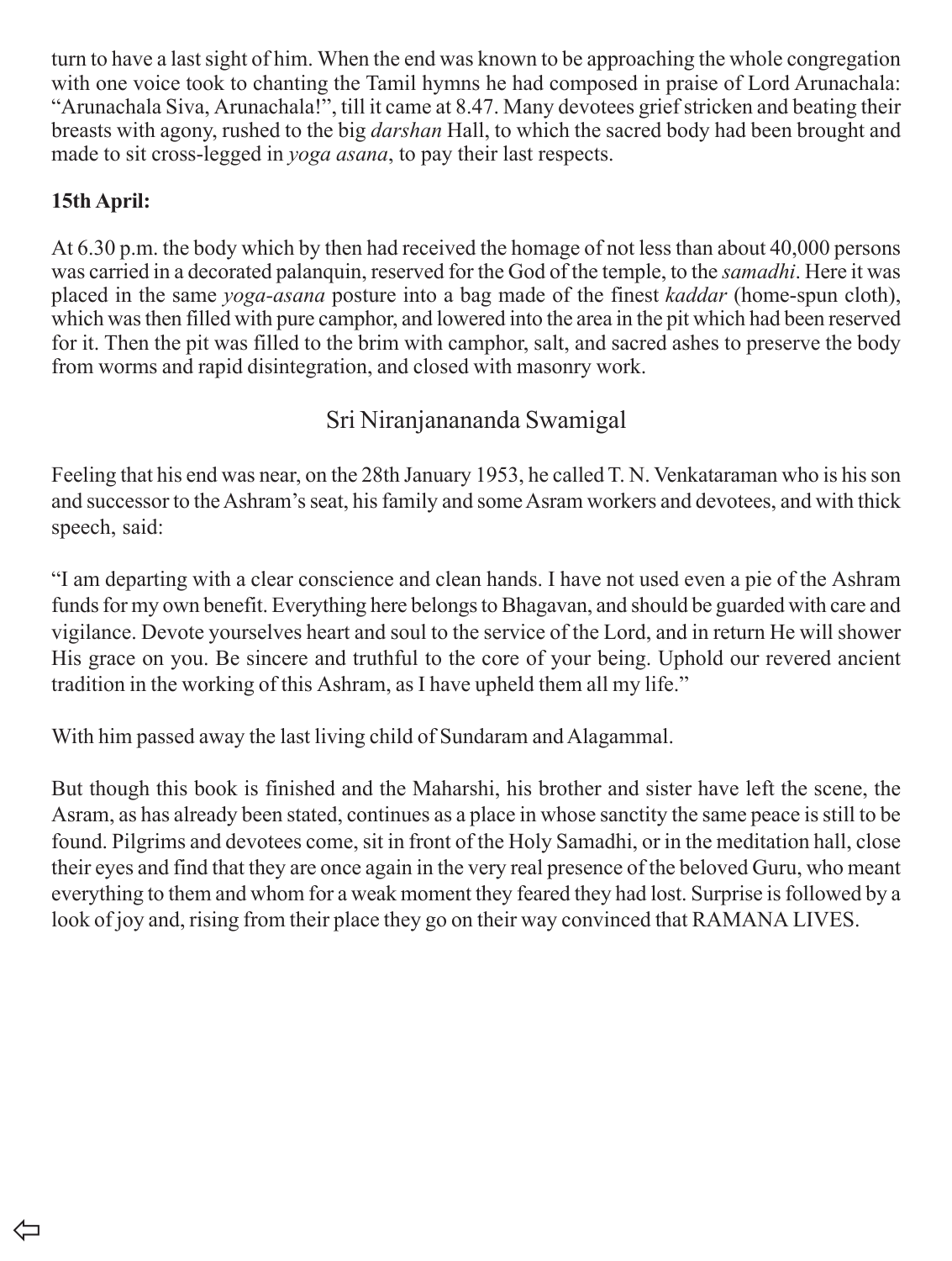# SPIRITUAL STORIES

## As told by Ramana Maharshi

## Preface

Scattered throughout the religious scriptures of India, parables and stories abound, weaving a colorful thread around the most profound spiritual truths of mankind. Handed down from parent to child these religious treasures of India remain a relevant force today.

In Sri Ramana's own words the beauty and wisdom contained in such stories are made ever more beautiful and the essence made even clearer. Sri Bhagavan would not only tell the story but would act out the part to the delight of His devotees. If the story was particularly moving, tears would flow freely from His eyes. "Such was the attraction of these stories".

While Bhagavan was reading and explaining a story about Tara Vilasam His eyes became full of tears and His voice became tremulous. It looked as if the whole drama was being enacted in His presence. Noticing this Suri Nagamma remarked, "Bhagavan appears to have been transformed into Tara herself". Pulling Himself together the Master said with a smile, "What to do? I identify myself with whosoever is before me, I have no separate identity. I am universal".

*Joan Greenblatt*

## Self-Surrender

*D:* I fear that Self-realisation is no easy thing to attain.

 $\Leftrightarrow$ 

*M*: Why impede yourself by anticipating failure? Push on. Self-realisation will come to an earnest seeker in a trice. To illustrate this, Sri Bhagavan told the following story.

King Janaka was listening to a philosophical treatise read by the state *pandit*, where in a passage occurred to the effect that a rider who had placed one foot in the stirrup, contemplating upon realisation. could realise the Self before he lifted the other foot to place it in the other stirrup. That is, the passage taught, that when realisation comes, it comes in an instant. The king stopped the *pandit* from proceeding further, and ordered him to prove the statement. The *pandit* admitted that he was only a bookworm and was unable to impart practical wisdom. Janaka suggested that the text was either false or exaggerated, but the *pandit* would not agree to this. Though he himself was unable to impart practical wisdom, he maintained that the text could not be false or exaggerated, since it contained the words of wise Sages of the past. Janaka was annoyed with the *pandit* and in a fit of rage condemned him to prison. He then inflicted the same punishment on every *pandit* who passed for a wise man but was unable to prove this scriptural text.

For fear of being imprisoned, some *pandits* fled the country in voluntary exile. While two or three of them were running through a thick forest, a Sage called Ashtavakra (*Ashta* means 'eight' and *vakra* means 'bends'. Ashtavakra was so named because his body had eight deformities), who though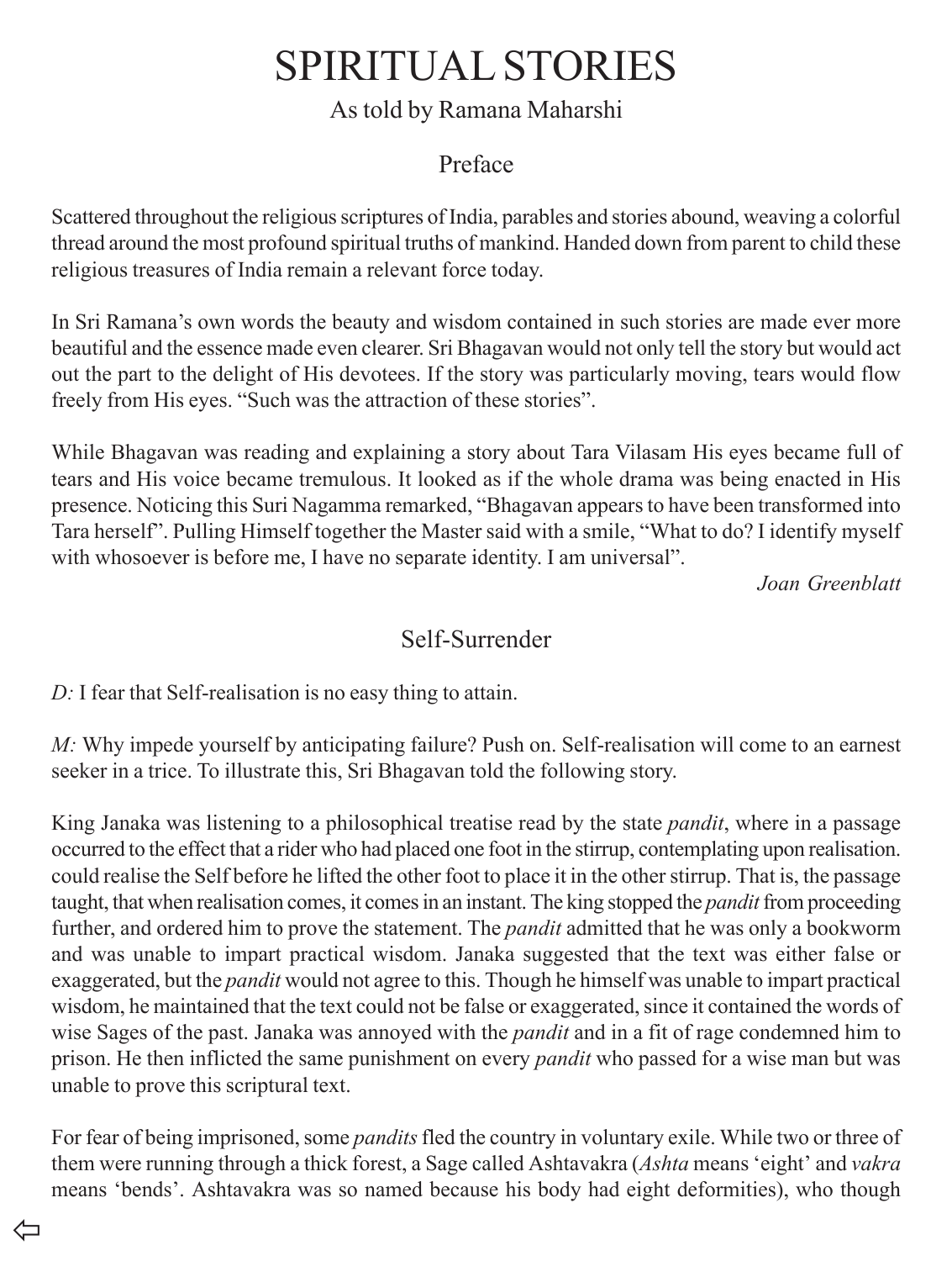young in age was wise in learning, happened to cross their path. Having learnt their plight, Ashtavakra offered to prove the text true to the king and thereby have the imprisoned *pandits* released. Impressed by his bold assurance, they took him in a palanquin to the king. At the sight of the Sage, the king stood up and saluted him with great reverence. Ashtavakra then ordered the king to release all the *Pandits*. Janaka thought that such an order could come only from one who had the capacity to set his doubts at rest, and hence he released all the *pandits* and asked the Sage whether he could summon the horse. The Sage advised him not to be in a hurry and suggested that they should go to a solitary spot. Thereupon the king on his horse and the Sage in a palanquin went out of the city towards the forest.

When they reached the forest the Sage asked the king to send back the retinue. The King did as he was asked, and then placing one of his feet in the stirrup, he requested the Sage to prove the scriptural text. But the Sage replied by asking whether the position in which they stood indicated a proper Masterdisciple relationship. The King then understood that he should show due reverence towards Ashtavakra, and prayed to him for Grace. The Sage then addressed him as 'Janaka', since he was no longer a king and told him that before being taught *Brahma-Jnana*, a true disciple should surrender himself and all his possessions to his Master. "So be it", said the king.

"So be it" replied the Sage and disappeared into the forest. From that moment Janaka stood transfixed with one foot in the stirrup and the other dangling in the air, as if he were a statue. (Saying this Sri Bhagavan imitated the posture of King Janaka).

Time passed by, and the citizens, finding no signs of their King returning, grew anxious and began to search for him. They came to the place where Janaka was standing transfixed and were dismayed to find him unaware of their presence and indifferent to their earnest enquiries. They therefore began searching for Ashtavakra who, they thought, must be a charlatan that had cast a spell upon their king, and vowed vengeance upon him. At the same time, being concerned with the king's condition and wanting to minister to him, they brought him back to the city on a palanquin. The king, however, continued to remain in the same condition.

At last, having found Ashtavakra, the ministers entreated him to remove the alleged spell and bring the king back to his normal condition. At the same time they charged him with the responsibility for having cast the spell. Ashtavakra treated their ignorant remarks with contempt and called the name of Janaka, who immediately saluted him, and responded to his call.

The ministers were surprised. Ashtavakra told the king that he was being maliciously accused by the people of having brought him to some sad plight and asked him to tell the truth. On hearing this, the king angrily asked, 'Who said so?' The Ministers were taken by surprise and pleaded for mercy. Thereupon, the Sage advised the king to resume his normal functions, adding that *Brahma-Jnana* could be taught only to competent persons and that since the king had successfully passed the test, he would now impart it to him.

Then the Sage remained alone with the king during the night and taught him the ultimate Truth, saying "Brahman is not anything new or apart from oneself and no particular time or place is needed to realise it". He finally concluded by saying, "That Thou Art" (*tat tvam asi*). That is the Self, eternal and infinite.

The next morning the ministers found that the king called the assembly and performed his functions as usual. In the assembled Court Ashtavakra asked the king whether his former doubt about whether *Brahma-jnana* could be attained as suddenly and as quickly as mentioned in the scriptures was

[Õ](#page-0-0)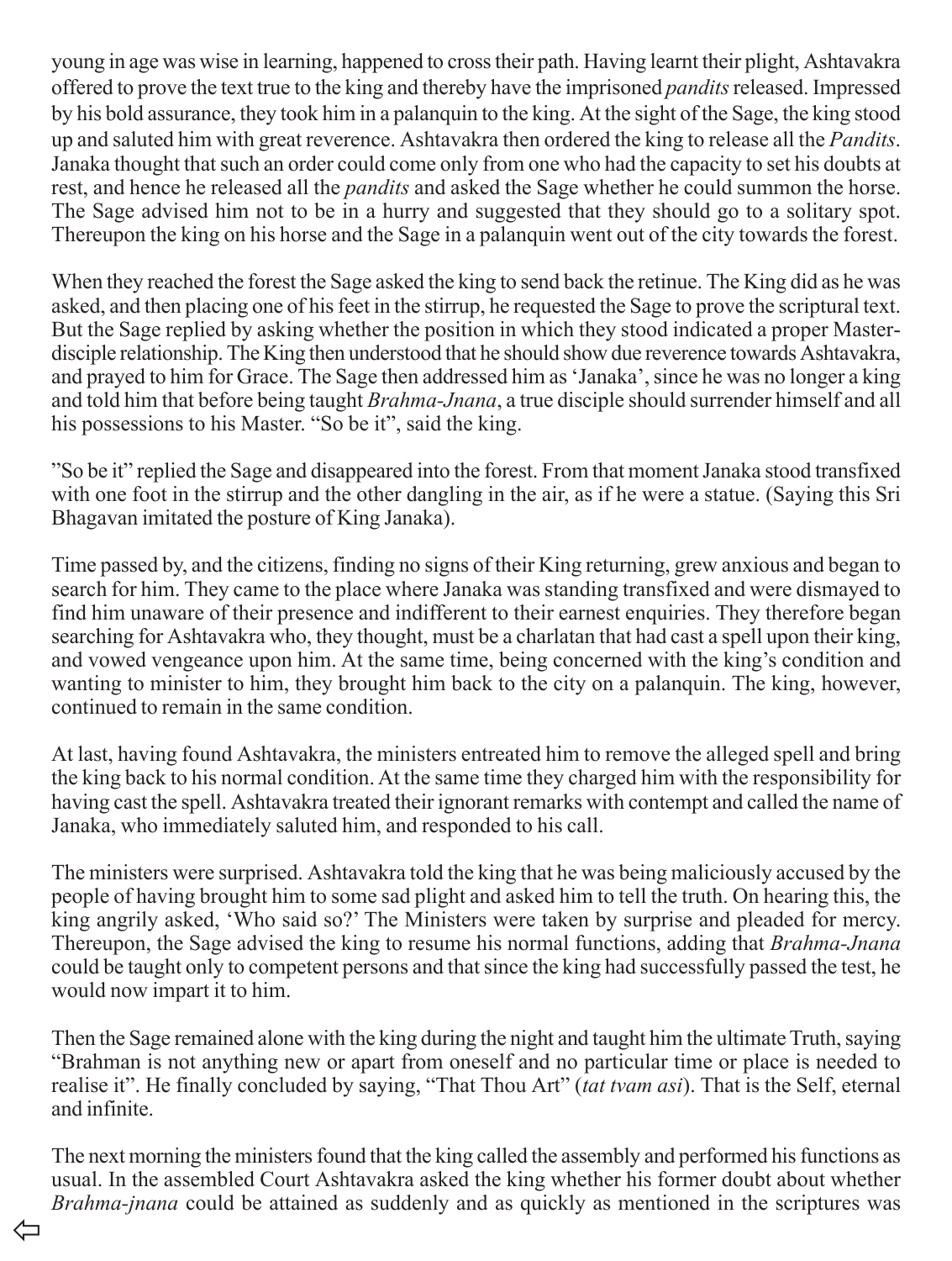cleared, and if so to bring the horse and demonstrate the truth of it.

The king was all humility now and said: "Lord!, Because of my immaturity, I doubted the correctness of the scriptural text. I now realise every letter of it is true". The ministers thanked the sage.

### Initiation

A devotee asked, "Can anyone get any benefit by repeating sacred syllables (mantras) picked up casually?"

Sri Bhagavan replied, "No, He must be competent and initiated in such mantras". To illustrate this he told the following story.

A King visited his Premier in his residence. There he was told that the Premier was engaged in repetition of sacred syllables (*japa*). The King waited for him and, on meeting him, asked what the *japa* was. The Premier said that it was the holiest of all, *Gayatri*. The King desired to be initiated by the Premier but the Premier confessed his inability to initiate him. Therefore the King learned it from someone else, and meeting the Minister later he repeated the *Gayatri* and wanted to know if it was right. The Minister said that the *mantra* was correct, but it was not proper for him to say it. When pressed for an explanation the Minister called to a page close by and ordered him to take hold of the King. The order was not obeyed. The order was often repeated, and still not obeyed. The King flew into a rage and ordered the same man to hold the Minister, and it was immediately done.

The Minister laughed and said that the incident was the explanation required by the King. "How?" asked the King. The Minister replied, 'The order was the same and the executor also, but the authority was different. When I ordered, the effect was nil, whereas when you ordered, there was immediate effect. Similarly with *mantras*".

## Brahmin's Curse

One day a Sage called Pakanar was weaving a basket in from of his house. Hearing a loud voice chanting, "Hare Ram", he asked his sister who it was that was chanting. His sister replied that it was a Brahmin who is keeping his own daughter. Pakanar replied, "You are the hundredth person to repeat the scandal!" Meanwhile, the Brahmin having come to that place, the Sage told the Brahmin that his curse was lifted and that he could return home. Later, he explained to his sister thus: "This Brahmin was living with his widowed daughter. They were generous and kind hearted. They would invite *sadhus* and feed them with love. On hearing their generosity a *sadhu* came to visit them. He was well received and fed. The *sadhu* was immensely pleased with their devotion and decided to bless them. He just glanced once and knew what was in store for them when they die. He called the Brahmin and told him that after his death he would be tortured by a mountain of leeches in hell. On hearing this, the Brahmin fell at his feet in terror and implored him for some means of escape. The *sadhu* told him, 'Once while you were cooking food a leech fell from the roof into the cooking pot and died, unobserved. You offered that food to a realised Sage. Since whatever is given to a Sage will be received back a thousand-fold, a mountain of leeches are in store for you'. The *sadhu* then advised the Brahmin that in order to escape this fate he should conduct himself towards his grownup widowed daughter in such a way, as to provoke a scandal that he was having illicit intimacy with her. He assured him that when a hundred persons had uttered the scandal the sin would leave him completely, having been distributed among the scandal-mongers. The Brahmin did accordingly and you are the hundredth person to tell the scandal. So I say that the Brahmin's curse is now removed."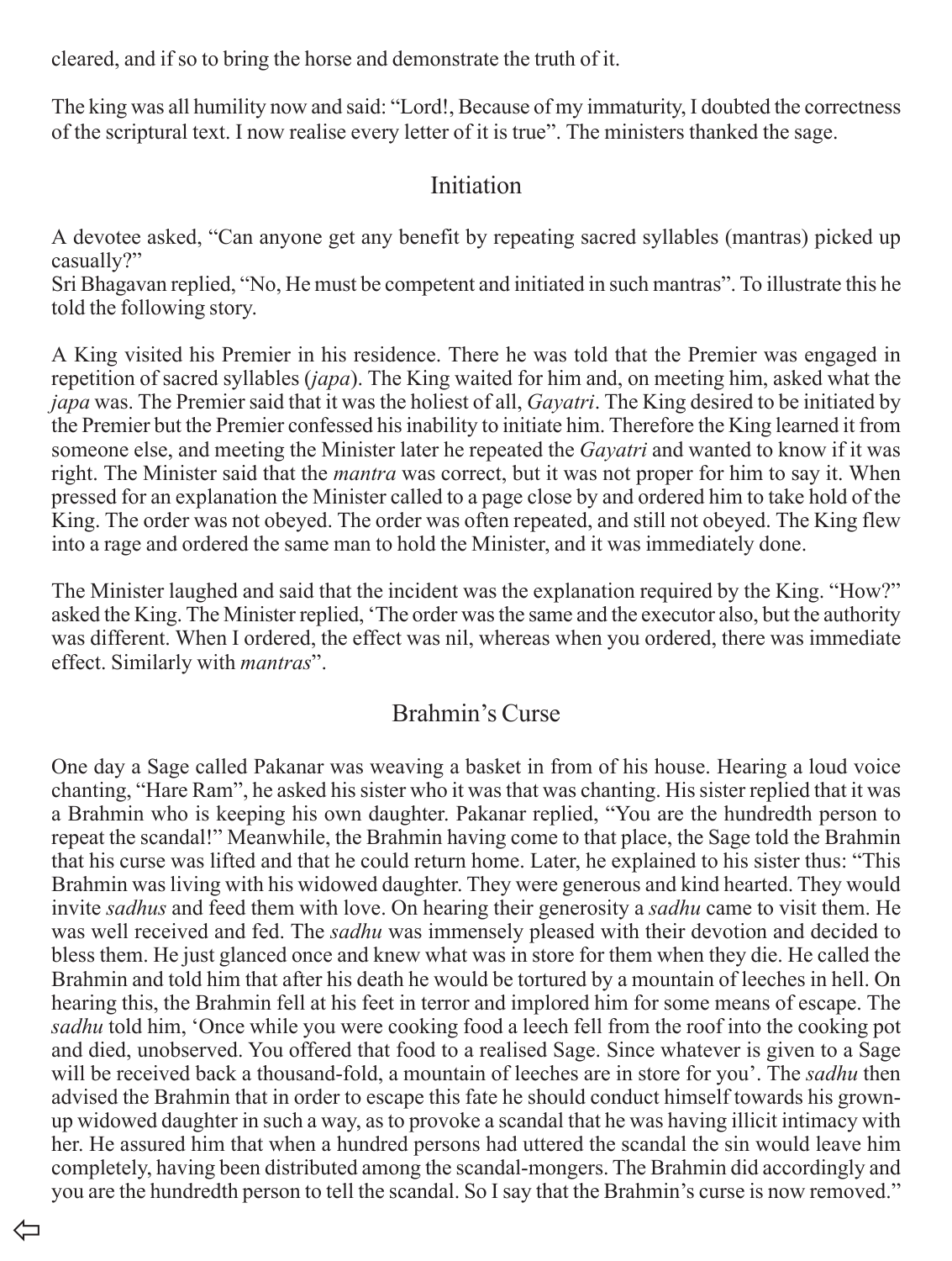Sri Bhagavan drew from the story the following moral: "Have the best intention, but act in such a way not to win praise, but to incur blame. Resist the temptation to justify yourself even when you are just".

#### Swami is Everywhere

Seeing that Sundaramurthi was going away on a white elephant which had come from Kailas, the Raja of Chera whispered in the ear of his horse the panchakshara mantra and got upon it to go to Kailas. Avvaiyar, who was at the time doing *puja* to Lord Ganesar, saw them both going to Kailas and so tried to hurry up her puja as she too wanted to go to Kailas. Seeing that, Ganesar said: "Old woman, don't hurry. Let your *puja* be performed as usual. I shall take you to Kailas before they reach it." Accordingly, the *puja* was performed in due course. Waving his hand around, he said: "Old lady, close your eyes". That was all. When she opened here eyes, she found herself seated in Kailas in front of Parvati and Parameswara. By the time Sundaramurthi and Chera Raja reached the place, they found her already seated there. Surprised at that, they asked her how she had got there and were overjoyed at her *bhakti*!

After all, she was very old. So she sat opposite to Parameswara with her legs stretched out like me. Parvati could not bear that sight. She was worried because to sit with legs stretched out towards Swami, she felt, was a great insult. She respectfully suggested to Parameswara that she should be permitted to tell the old lady about it. "Oh, don't speak, don't open your mouth. We should not say anything to her." How could Parvati put up with that insult? She therefore whispered into the ear of her maid to tell the old lady, who said: 'Grandma, Grandma, don't keep your legs outstretched towards *Ishwara*". "Is that so?" She replied "Tell me on which side *Ishwara* is not present. Shall I turn this side?" said Avvaiyar. So saying, she turned her outstretched legs to another side and *Ishwara* got turned to that side; and when again she turned to a different side, He also got turned to the same side. Thus Swami got turned to whichever side she turned her legs. Looking at Parvati, *Ishwara* said: "Do you see now? You would not listen to me. See how she turns me this side and that. That is why I told you not to open your mouth". Then Parvati requested the old lady to excuse her. It is similar to that when people are asked not to stretch their legs towards Swami. Where is He not present?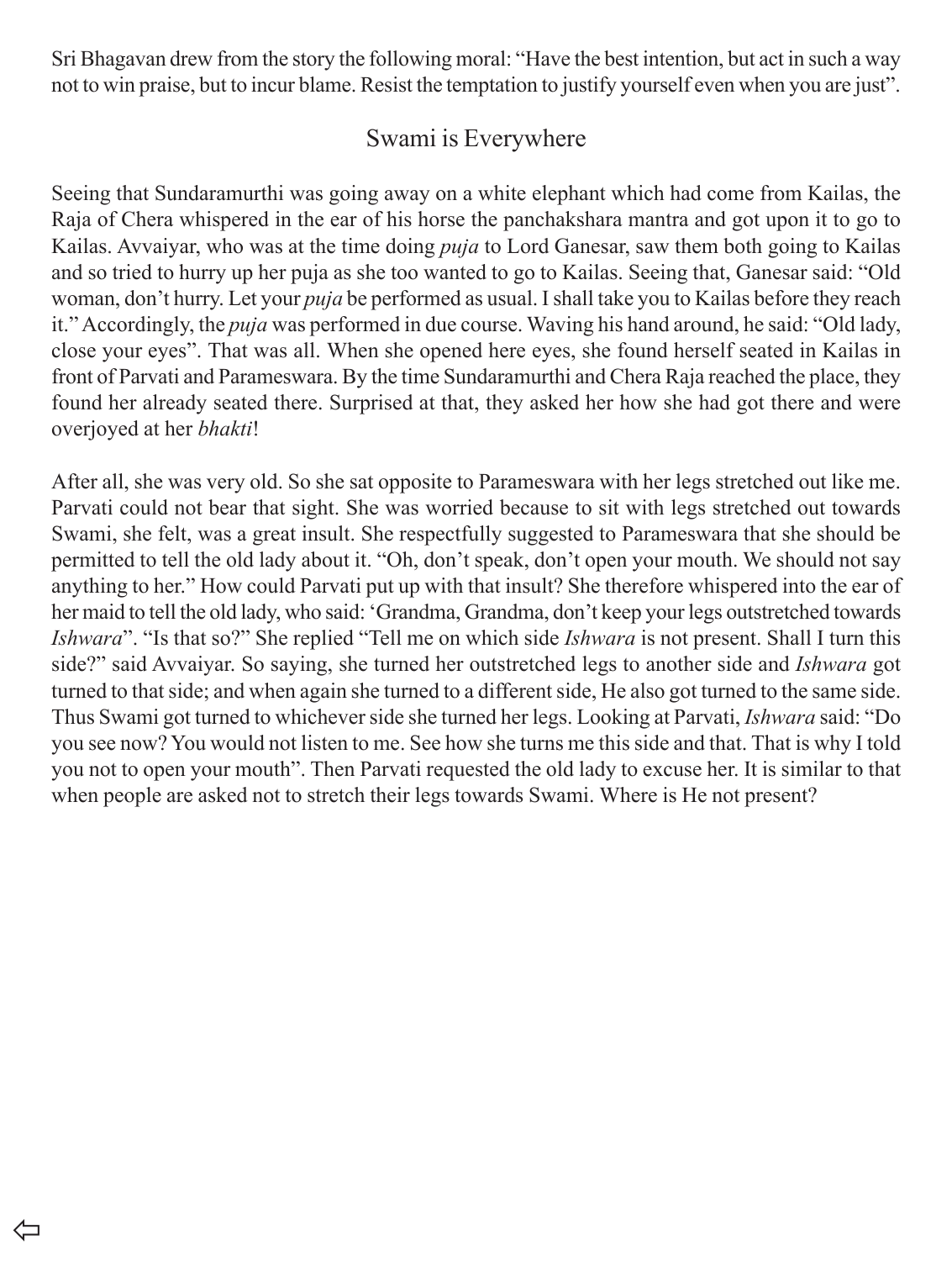## Sri Ramana Reminiscences

*By Prof. G. V. Subbaramayya*

## Introducing Prof. G. V. Subbaramayya

G. V. Subbaramayya an educationalist, professor and poet was one of the older devotees whose approach to Bhagavan Sri Ramana Maharshi was exceptionally spontaneous.

The turning point and the greatest influence was of course the coming into his life of Bhagavan Sri Ramana Maharshi. Let's quote what he himself has to say about it; "The pole star of my life is of course my gurudev Bhagavan Sri Ramana Maharshi. At a time of distress in 1933 I was drawn to Him and the very first *darshan* plunged me into the ocean of peace and bliss. Ever since He has been the light of my life. He is my mother, father, guru and goal. He is my all-in-all; and in Him my little self and all its moorings were consummated and sublimated. In a word He is the embodiment of grace. At every step in the least incidents of my life I have come to feel with a growing consciousness the guiding hand of that Divine Grace that is Sri Ramana."

## My Reminiscences of Bhagavan Sri Ramana Maharshi

For over two years I had been reading the works of Sri Bhagavan and other Ashram literature. My main interest had been literary rather than philosophical. I had been struck with wonder at the style of the Telugu *Upadesa Saram* which, in its simplicity, felicity and classic finish, could equal that of the greatest Telugu poet Tikkana. I had felt convinced that a Tamilian who could compose such Telugu verse must be divinely inspired, and I had wanted to see him.

But my immediate quest at the time was for peace and solace. In the morning I had *darshan* of Sri Bhagavan in the old Hall. As our eyes met, there was a miraculous effect upon my mind. I felt as if I had plunged into a pool of peace, and with eyes shut, sat in a state of ecstasy for nearly an hour. When I came to normal consciousness, I found some one spraying the Hall to keep off insects, and Sri Bhagavan mildly objecting with a silent shake of his head.

On October 31st, 1937, my two year old daughter Indira suffered two fits, the second more severe than the first. Suddenly she became unconscious, all vital organs stopped functioning and she seemed practically dead. The Allopathic doctor declared his helplessness and advised Ayurvedic treatment. Branding between the eye-brows by an old man with his lighted tobacco-pipe made the child moan feebly and slightly revived the vital functions. Still she did not rally but lay moribund. Two Ayurvedic physicians sent for, one after another, could not be found. At this crisis my eye lighted upon the picture of Sri Bhagavan, and I prostrated saying within, "O Bhagavan, all human aid having failed, you alone must save her." Getting up, I mechanically opened the drawer, took out a telegraph form, and sent an express message praying for Sri Bhagavan's Grace upon the child. The telegraph authorities sent word that the message would reach the Ashram at 7 p.m. Precisely at 7 p.m. both the Ayurvedic physicians arrived simultaneously and Sri V. V. Narayanappa alone came, put into my hands an envelope addressed to me, and said, "Here is Sri Bhagavan's *Prasad* for the child." It struck me as a miraculous response of Sri Bhagavan to my prayer. Sri Narayanappa explained that it was the *prasad* which I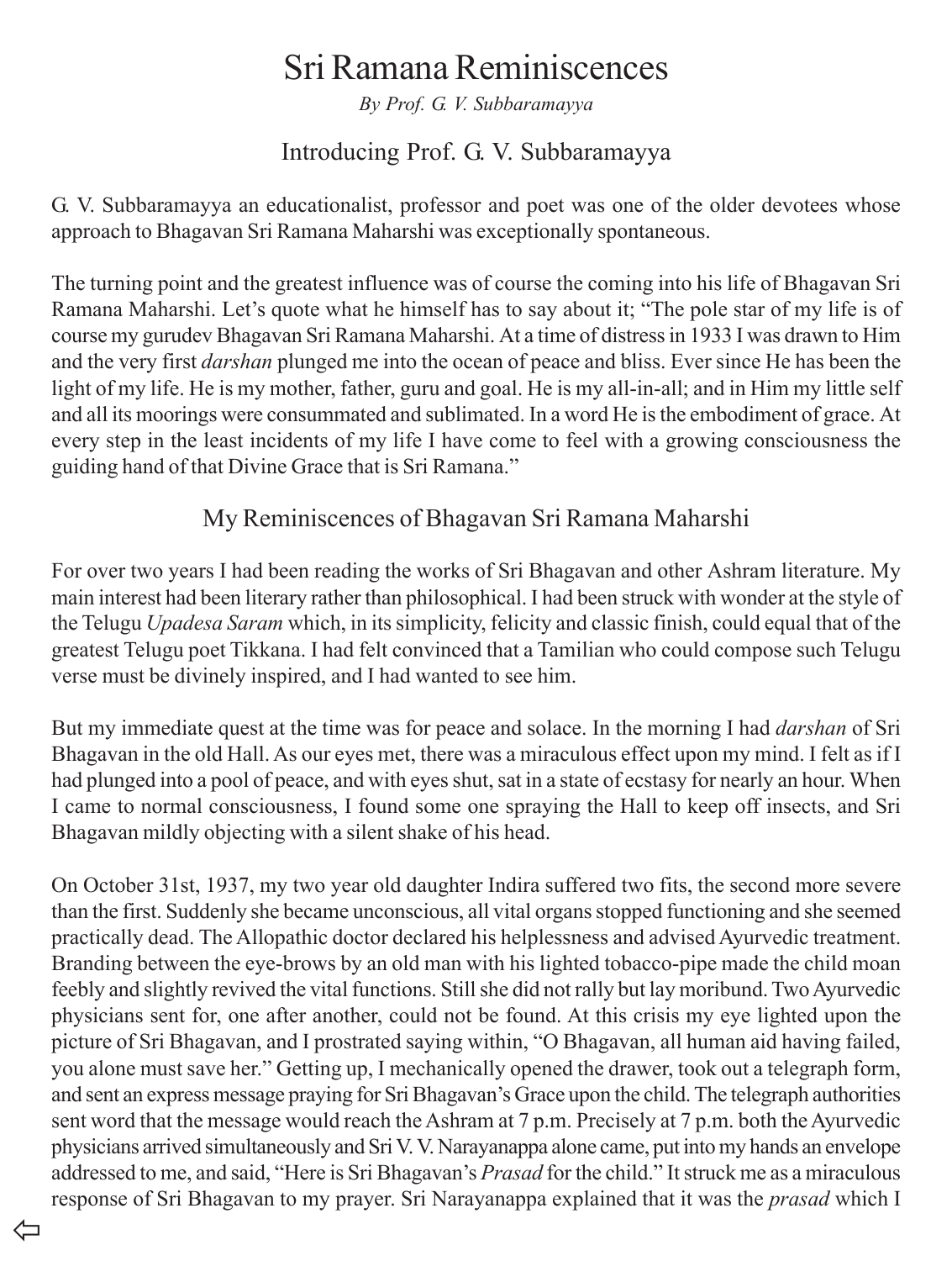had got for him the previous year when he had been ill, and which he had preserved in the same envelope. He felt he should make use of it for the ailing child. The two doctors consulting together treated the child and assured me that she was out of danger. That night, sleeping beside the child, I had a marvellous dream. I was in Sri Bhagavan's Hall. Sri Bhagavan was reclining on His couch as usual. In front of Him stood a dark, fierce-looking person of gigantic stature. Sri Bhagavan with His forefinger motioned to him three times to leave the Hall. Accordingly the stranger left by the first entrance. Then Sri Bhagavan turned to me, called me near and enquired, "How is your child?" I replied, "Bhagavan, by Your Grace, she is better." Then Sri Bhagavan said, "She will be all right, don't fear," and put His hand on my back. At His touch I thrilled and the dream melted.

A Vaishnava devotee, who was a high official at Simla, brought all the idols that he worshipped daily, and handed them to Sri Bhagavan, probably desiring the sanctity of Sri Bhagavan's touch. Sri Bhagavan seemed much interested in examining them. The devotee said, "Bhagavan, people scoff at me, calling me a 'superstitious idolater.' " Sri Bhagavan told him, "Why don't you retort by calling them worse idolaters? For do they not wash, dress, embellish, feed and thus 'worship' their body so many times every day. Is not the body the biggest idol? Then who is not an idol worshiper?"

In the evening Sri Bhagavan recalled a marvellous occurrence. He said, "Some time ago, a paralytic was brought in a conveyance and brought into the Hall in the arms of some persons and placed before me. I was looking at him as usual. After about half an hour, the man with some effort got up by himself, prostrated, and rising came forward and handed to me a notebook. I found it to be his horoscope wherein it was stated that he would have *darshan* of a Mahatma by whose Grace he would be cured miraculously. Then man after expressing his fervent gratitude walked by himself to his conveyance outside the Hall. All people present were struck with wonder which I also shared because I had not consciously done anything for him. Now Sri Bhagavan again repeated that a *Jnani* could not have any *sankalpa* (will) of his own.

In the afternoon Sri Bhagavan related another story. A Brahmin and his cook went on a pilgrimage. The cook dipped a bitter-gourd in all *tirthams* (holy waters). When he cooked it afterwards, it tasted bitter as before. "So," said Sri Bhagavan, "how can the bitter taste in the pilgrim go by mere bathing in holy waters, unless the mind becomes edified and sweetened." Sri Bhagavan also narrated two more stories from the same book.

Shortly after my return home, I had a marvellous experience of Sri Bhagavan's Grace. It was early morning. I had been sitting for a long time in meditation. Gradually I felt lighter and easier. Finally when I felt as light as a feather floating in the wind, I lost the body-consciousness. Still I was fully aware. I flew at a great height in the sky. After a time I saw big *Gopurams* (temple-towers) fully illumined against the background of a majestic Hill and knew that the place was Tiruvannamalai. In a few minutes I was hovering over the Ashram near the cow-shed on the south and came down to a few feet above the ground. I saw Sri Bhagavan casting a torch light into some bushes near by. I bowed to Sri Bhagavan even from the mid-air. Immediately I rose to a great height and flew back. On the return flight I saw down below, some blazing fires and heard gun-shots, at one place. I continued the flight till I recognised my home town. Then I stopped, descended and came back to my seat in the central hall of my residence. At once I regained the body-consciousness and opened my eyes. Except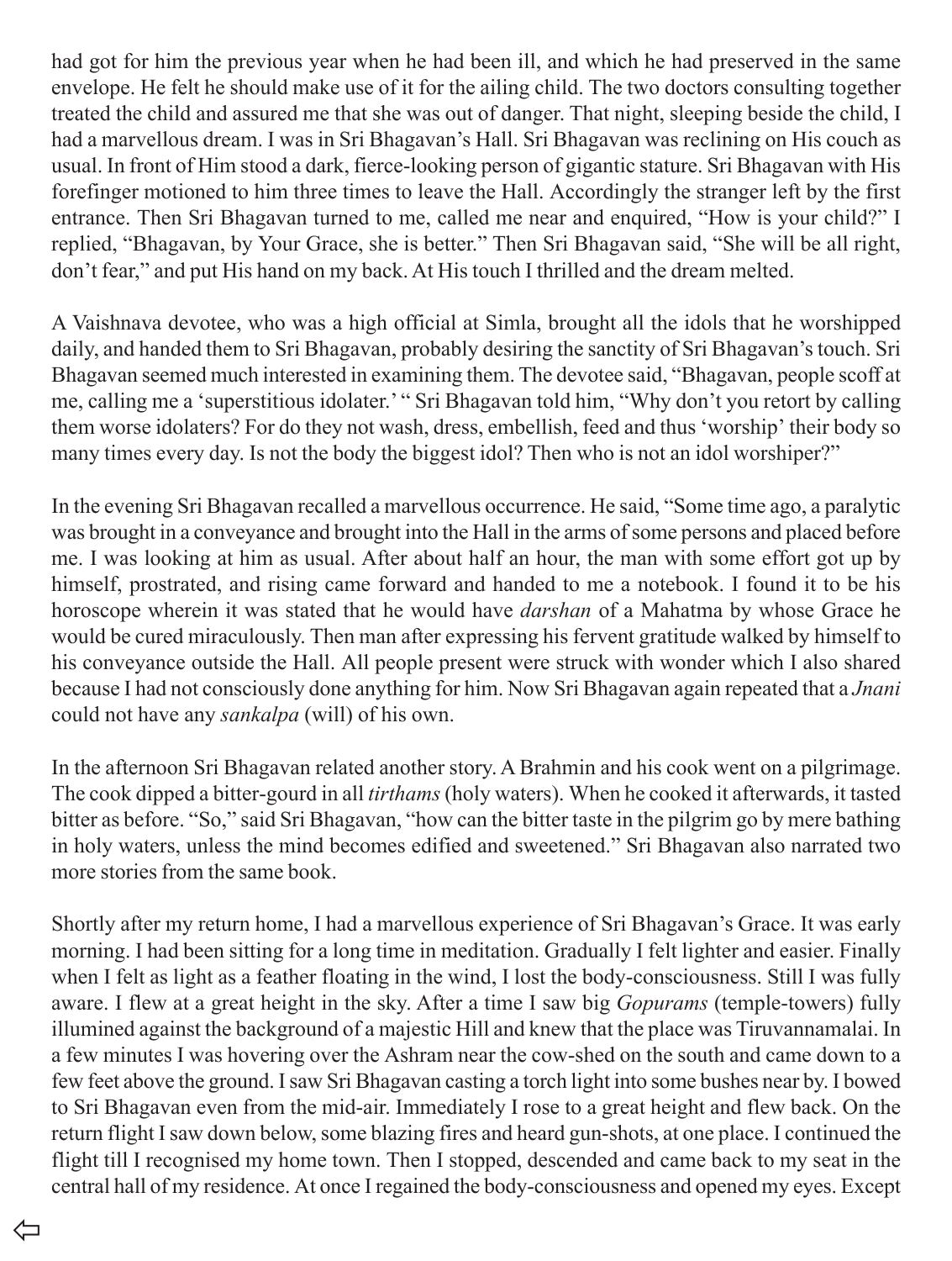that the body disappeared and reappeared, my awareness was continuous, without a break. The next day I read in the Papers that at the town of Arcot, between Tiruvannamalai and Conjeevaram, there was a big riot and incendiarism that very night and the Police resorted to firing to disperse the mob. I never had a like experience before or after, and I can only regard it as a miracle of Sri Bhagavan's Grace for affording me His actual *darshan*.

That day a most extraordinary thing happened to me. It was Saturday, and I was to attend college on Monday, so I wanted to start that noon. After arranging everything, I went to Sri Bhagavan to prostrate and take leave. On all such occasions, Sri Bhagavan would either say, "yes, go" or give a silent nod of approval. But this time Sri Bhagavan said, "Your college reopens on Monday. Why should you go now?" I at once replied, "I won't go now. I shall stop," and I cancelled the arrangements. That whole afternoon, He was specially gracious to me and took great pains to teach me the Malayalam alphabet. That evening as He was starting to go up the Hill, I again asked Him whether I might go by the evening train. He enquired whether it was a through train. I replied "No it will stop at Katpadi." Sri Bhagavan said, "In that case, why should you spend the night at Katpadi station? Why not be here?" I again postponed my journey. The next early morning train was the last for me. So at about 5 a.m. I went for Sri Bhagavan's *darshan*. As soon as He saw me, He enquired whether I had taken breakfast and got ready to start. I said, "Yes" and prostrated; as I got up, His look at me had completely changed, His eyes were wide open, fixed and steady. He seemed to be seeing through me and beyond me into the Infinite. I had never had such a gaze from Sri Bhagavan before. I felt like Arjuna in Visvarupa Sandarshan. I was face to face with pure, Divine Majesty, and stood spell-bound. Five minutes, ten minutes passed. The cart-man was pressing. I mumbled the words, "I take leave," but there was no response, not the least change in the lustrous, long gaze. I came away overwhelmed with awe and fear. Everyone said that the way Sri Bhagavan now treated me was unprecedented and that it signified some momentous change for me. This forecast was confirmed by an event that occurred in my home within three months.

A few days later I had a peculiar dream. I dreamt that I was in the Ashram but could not see Sri Bhagavan anywhere. I searched and searched, and wept and wept at not finding him till fatigue overcame me and plunged me into slumber. Then I again had a dream (within the dream) that I sat face to face with Sri Bhagavan. In that position I recollected the previous disappearance of Sri Bhagavan and dismissed it as a dream. I felt that my being then in the presence of Sri Bhagavan was the only reality. This vision was so vivid and realistic that by comparison the waking-consciousness after I awoke seemed hazy. The hard core of reality seemed to melt and dissolve. The dreaming and waking states having submerged their boundaries seemed to flow into each other, to mingle and become one. As I related the above experience in a letter to the Ashram, I wondered whether I was really awake, whether the so-called waking activity including the writing of that letter was not part of an extended dream. As I recall that incident now, I may be pardoned for confessing a doubt whether even this writing is not also a continuation of the dream from which the final waking will be into the one Reality that is Sri Bhagavan.

One night last year I had a marvellous dream. In a big *choultry* on a hill-top I saw Sri Bhagavan and Sri Sankaracharya of Kanchi Kamakoti Pitham seated before me. My heart overflowed with joy to see the two great Souls together. Sri Sankaracharya enquired how far I had advanced in my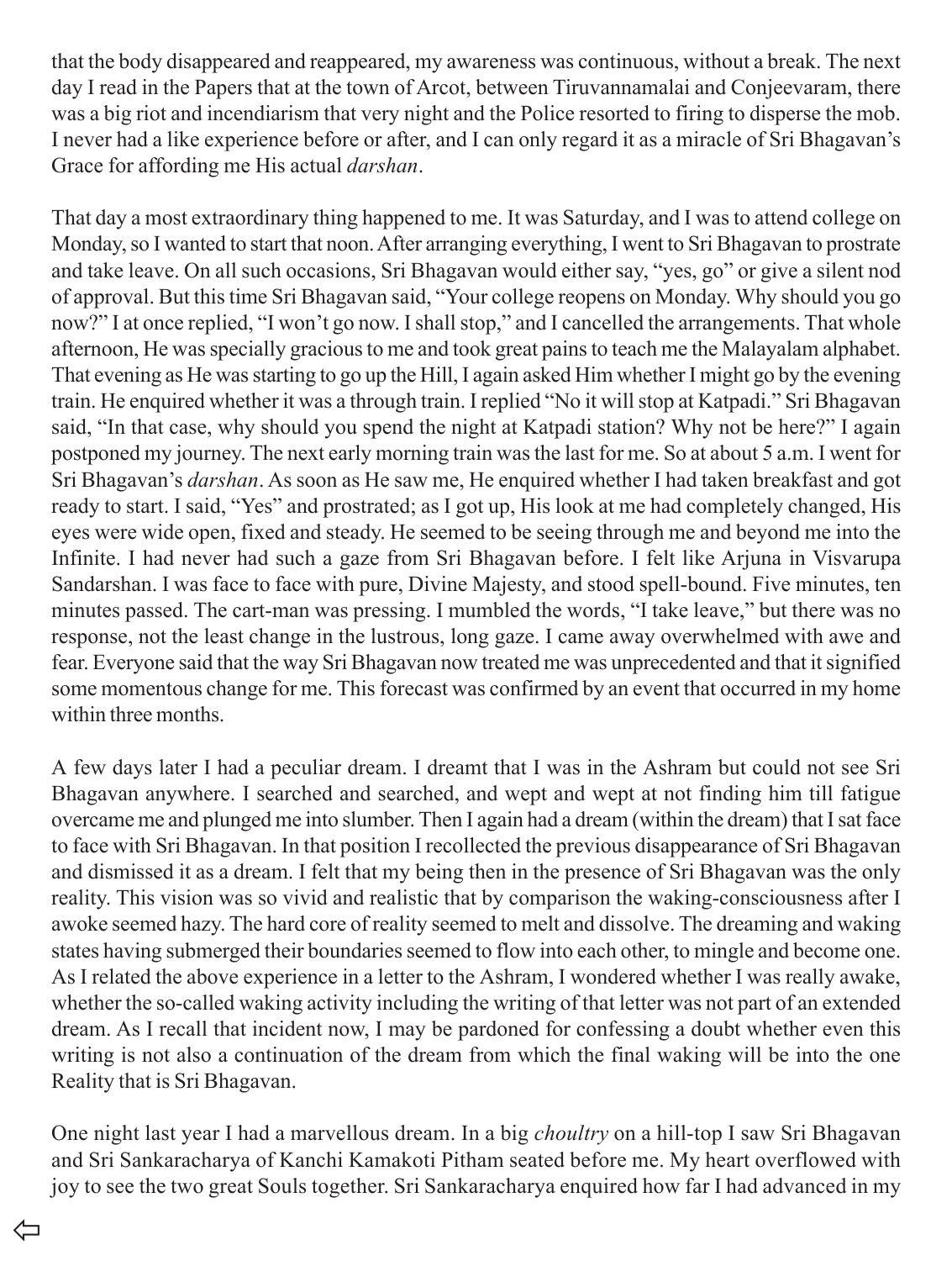study of Sanskrit. Sri Bhagavan replied to him saying that my Sanskrit knowledge was up to the mark. Thereupon Sri Sankaracharya recited a *Rik* from the Vedas and asked me to translate the *rik*. I did it to his satisfaction. Then *tirtham* (Holy Water) was brought in a vessel. Sri Bhagavan first took a spoonful and passed it to Sri Sankaracharya who also tasted another spoonful and handed it to me to distribute among the vast crowd of devotees that filled the hall. I went round and as I served the last person, I found that the last drop of *tirtham* was gone. Then I brought back the empty vessel. Sri Sankaracharya asked me whether I had taken the *tirtham* myself, I replied "No." Then Sri Bhagavan observed "It does not matter. Distribution to others is *prasad* (Grace) to yourself." Now leaves were spread before all for *bhiksha*. As it was getting dark, I tried to switch on the electric lights. At my first trial the lights did not burn. But as I turned the switch a second time, all the lights flashed on and I woke up.

"Distribution to others is *prasad* to yourself."

 $\Leftrightarrow$ 

Verily these Reminiscences are the *tirtham* (Holy Water) that has been distributed to the readers, and that is the Prasad (Grace) of Sri Bhagavan to This humble servant.

#### Postscript

Just when I finished writing the last word my daughter Alagamma came running to me and served me coconut water saying 'Here is *tirtham* from Mother after her worship of God.' SO THAT IS THAT!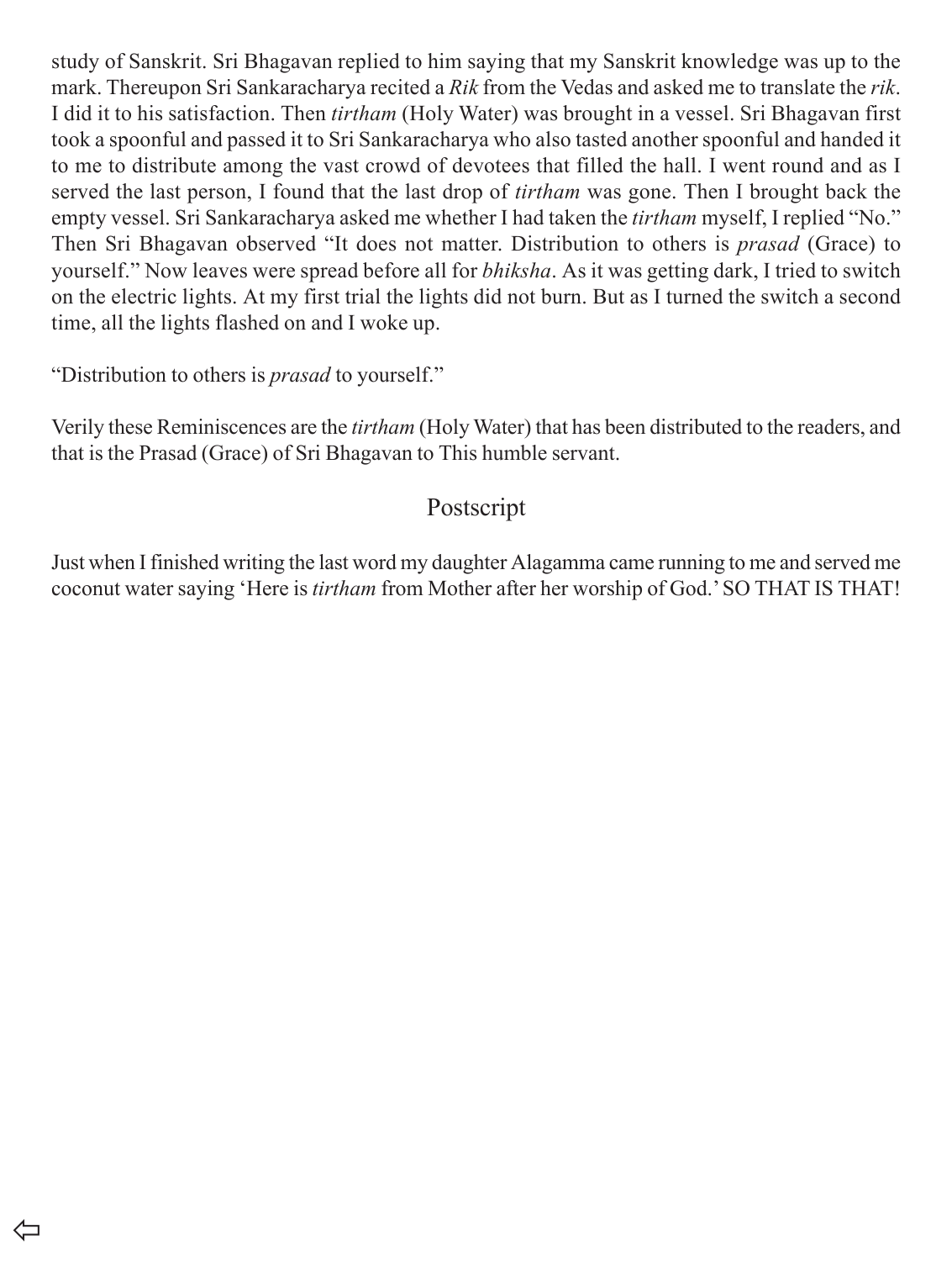# Srimad Bhagavata

*Condensed by S. S. Cohen*

To The Ever-Effulgent **SRI RAMANA** 

#### **PREFACE**

What distinguishes the *Bhagavata Purana* from the other monumental works which claim to be the workmanship of Vyasadeva or Badarayana, and gives it the supreme sanctity it possesses in the eyes of the pious Hindus, is not only its exhaustive account of the life of the Lord's fullest manifestation on earth as Sri Krishna *Avatara*, but His fullest teaching to His beloved disciple Uddhava on the eve of His withdrawal from the world, which sometimes goes by the name of *Uddhava Gita*. This teaching, notwithstanding what the historians say of its age and authorship, is regarded by many as a development and an elucidation of the instructions He had given to Arjuna on the battlefield of Kurukshetra and form the celebrated *Bhagavad Gita*.

Whereas the latter is purported to have been propounded in the midst of a great human crisis, which threatened to engulf millions of warriors who were fighting for a righteous cause, to nip in the bud the despondency which was growing in the hearts of its foremost leaders, the former is the direct, untrammelled, uninhibited teaching of a Master to His disciple, who had no other aim in life but to attain union with Him, and, as such, it is of the greatest practical value to those who seek to reach the same height, the State of the Lord Himself, which is the Supreme Enlightenment or Liberation. *Srimad Bhagavata* is, in effect, planned to resolve all the spiritual doubts of the ardent, self-dedicated seekers of all ages, as represented by a great, pious king - Parikshit - who is sitting on his deathbed praying for light from the assembled sages, to enable him to face calmly and with a purified, illumined mind the last solemn moments of his life. What is more, it creates in them the fervent devotion, which can impel them to make the strenuous efforts which are needed for the fruition and consummation of their spiritual yearnings.

The difference in the teachings of these two masterpieces does not actually exist save in the characters of the persons to whom they were respectively addressed, the circumstances in which they were delivered, and the developments of their themes. Great seers, ancient and modern, did not fail to recognise and extol the superiority of the *Bhagavata* in this last respect, namely, in its lucid expositions reiterated again and again in a variety of forms, in different contexts, and from every possible angle of vision, with or without illustrative anecdotes, by a number of sages - Sukadeva, the Divine Rishabha, his nine ascetic sons, Lord Kapila, the celestial Narada and many others, - and, above all, by the Supreme Teacher, Sri Krishna Himself, so that no room is left for misinterpretations or partisan interpretations, as is the case with the pithy, distilled expositions of the *Bhagavad Gita*.

The *Bhagavata Mahatmya* (*Padma Purana*) says that Brahma, having weighed all the Scriptures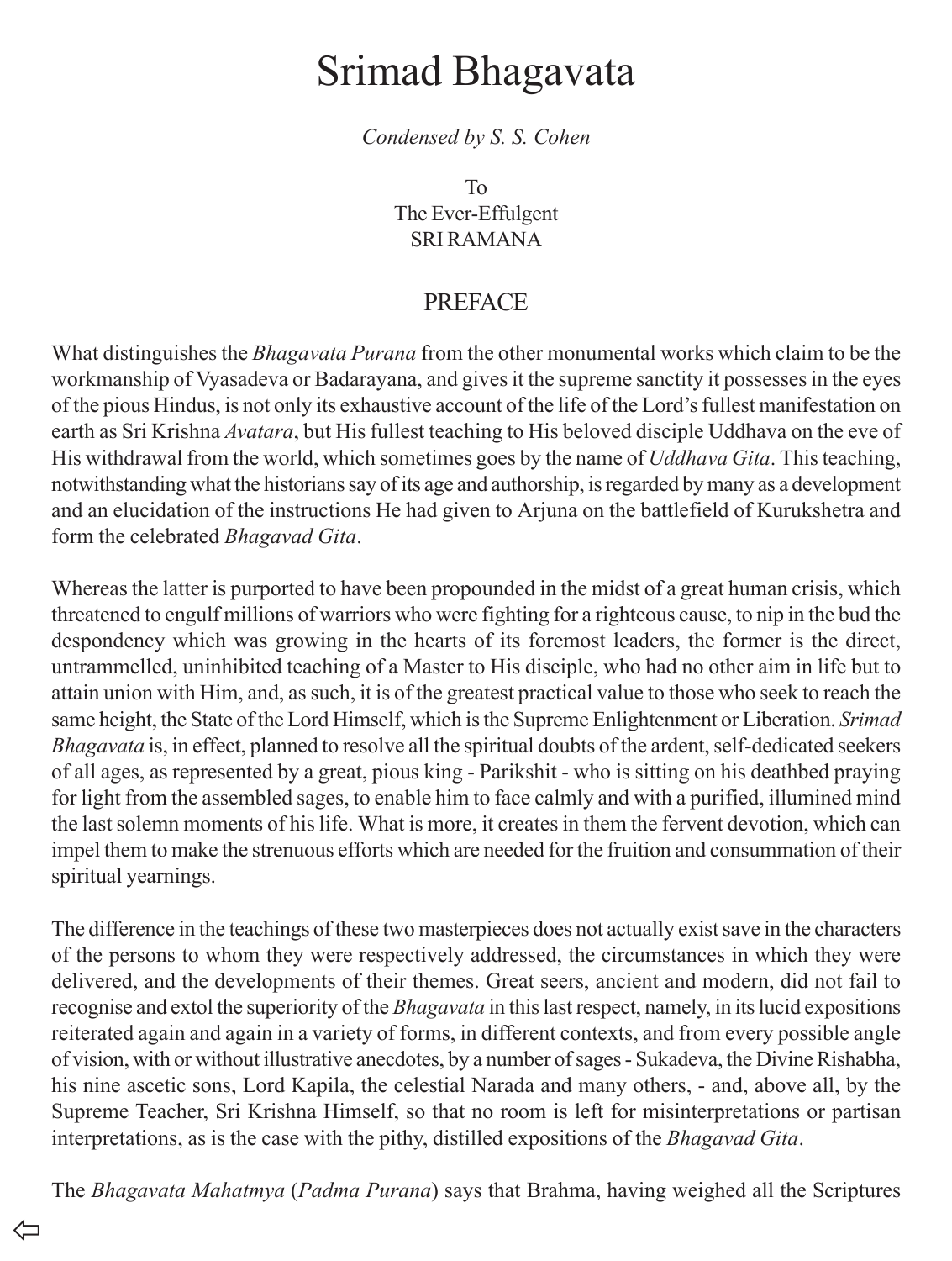against the *Bhagavata*, found the latter to outweigh them all, "*because it is the embodiment of the Lord in this Kali age*," that is, it stands for Him in His physical absence. When the four Kumaras told Narada that *Bhakti, Vairagya*, and *Jnana* (devotion, dispassion and knowledge respectively), the three *padas* (feet) on which the highest *sadhana* (spiritual discipline) stands, spontaneously rise in him who daily recites it, and Narada inquired as to the reasons why these do not result from the recitation of the *Vedas*, the *Upanishads*, and the *Bhagavad Gita*, they gave the pregnant answer that so long as the essence is not separated from the mass of the substance, as the butter is extracted from every particle of the milk, no benefit can be derived from it. This essence - the spiritual butter - is the *Bhagavata*, which has been churned out of the ocean of the *Veda* milk for the benefit of those "who are pure in heart, free from malice and envy, and are keen to hear it". (p. 2).

The reader will have no need to go very far in search of the message of the *Bhagavata* : it is given to him at its very commencement in a clear, ringing note, which is echoed again and again in the text to the very end.

"The highest good," it says, "consists in the attainment by the soul of its true, ultimate object, which is the realisation of God, the absolute Reality, through complete surrender and selfless devotion.... There can be no doubt that the object in being in a human body is not the gratification of the senses, nor the attainment of heaven through religious worship and pious acts, but the investigation into the ultimate Truth which goes by various names; *Brahman, Paramatman, Bhagavan*, etc., Who is one and indivisible admitting no duality or distinctions whatever. Rishis have realised this Truth as their very Self, as seated in their very hearts through study, devotion, and constant recital of this sacred *Bhagavata*." (p.3).

This puts in a nutshell the whole theme of the *Bhagavata* - the essential purpose of the human life, the meaning of the absolute Reality, and the way of attaining it. It practically tells us that God is our very Self and that He can be realised through inquiry or knowledge (*Jnana*) generated by intense devotion (*Bhakti*) and detachment (*Vairagya*) - the three *padas* mentioned above. There can be no rest from the ceaseless and hydra-headed misery of life till the realisation of the truth of oneself is achieved. It is the inborn urge of the soul and the object of all its endeavours, whether it is conscious of it or not, to discover its own truth and release itself from this misery and from the bondage, which arises out of its ignorance of itself which it mistakes for its body. It is this wrong identification of the insentient body with the sentient soul or self that lies at the root of this troublesome *samsara* and of all human ills and it is for its eradication that all the *Vedas* have been written and all the *sadhanas* prescribed.

This may seem to imply that the *Bhagavata* is meant only for yogis who work for immediate redemption. But to say that it is not also for the householder and the ordinary man of calm mind who aspires for happiness in his own life and peace with the world, is saying only half the truth. For, apart from their narrative appeal and the devotion they induce, its lavish, kaleidoscopic legends are mines of wisdom which do not fail to impress themselves upon the character and conduct of the thoughtful reader, especially in these days when innumerable forces are at work to divert men's attentions from their deep-seated urge of self-fulfilment and self-knowledge to the transient satisfaction of their elementary needs by the easy, descending path of rank materialism.

For this reason this condensation attempts to bring out all the stories and the instructions given in the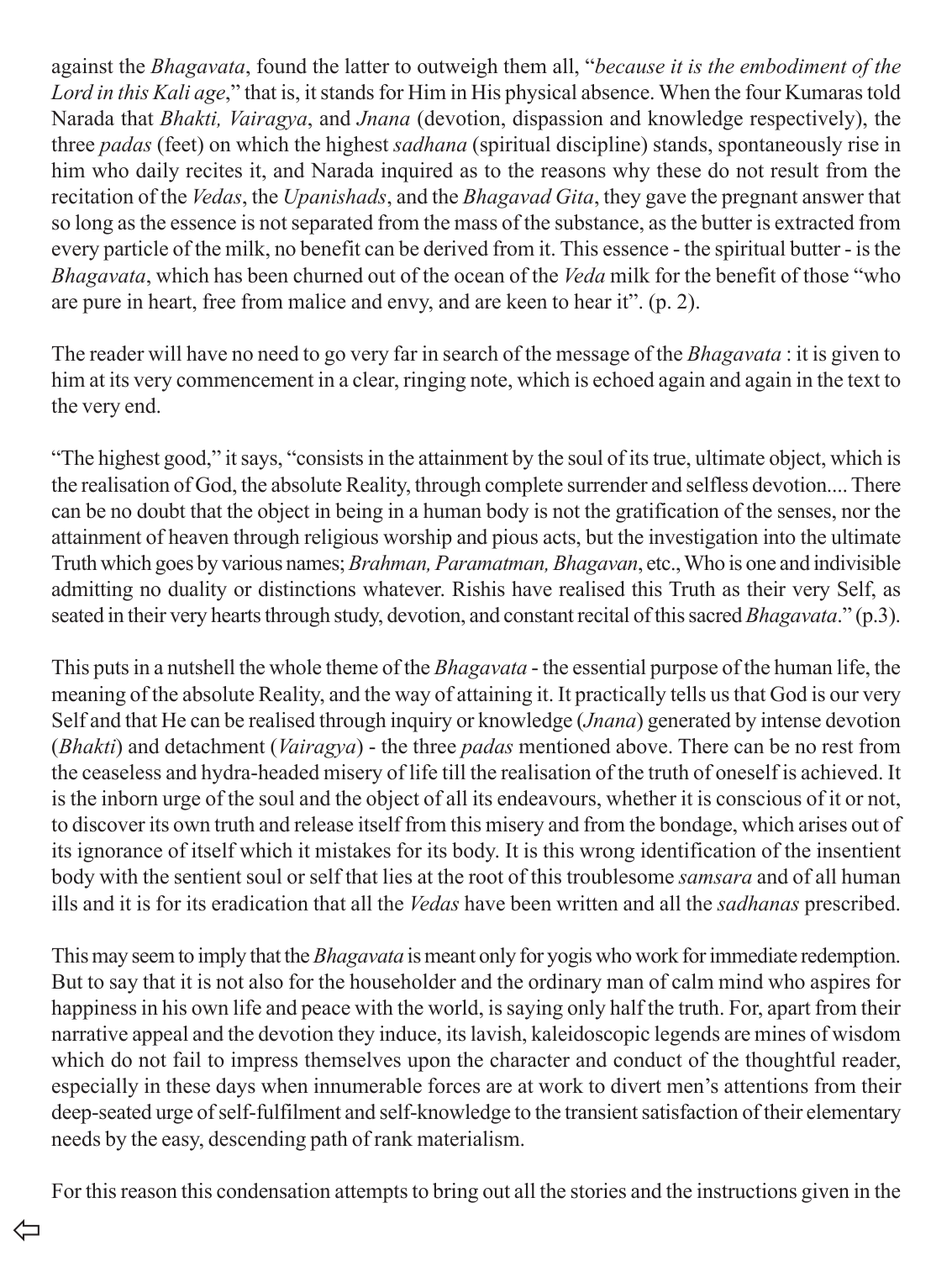original, curtailing nothing but the least significant anecdotes, long lists of names which mean nothing to us today, constant iterations of ideas, hymns and accounts of the creation, and details which are likely to cause a flagging of interest in the modern reader.

In pruning these deterrents care has been taken to retain all the features, structure, and almost the very words of the original, especially in the dialogues, which form its most instructive parts, where I preserved them as quotations, using *italics* for the most significant dicta to draw earnest attention to them. I have, however, found it necessary to add my own interpretative remarks to bring clarity where needed, and these I placed in brackets to distinguish them from the text.

Readers who are not used to the *Bhagavata* will find in it frequent interruptions, lack of cohesion, and much chronological disarray in its stories, barring those relating to the life of Krishna. It has to be remembered that the author's supreme aim is to propound the sublime Truth, using the narrative as best suits his purpose, irrespective of historical sequence, to create both an atmosphere for his teaching as well as lasting impressions upon the reader's mind. Even a *grihasta* will feel uplifted by the moral lessons it imparts and by its devotional philosophy. It is, therefore, important to view the instructions, which are prodigally strewn all over the work, not as isolated discourses befitting the particular related events, and, thus, may be lost sight of no sooner read, but as essential parts of a whole system of knowledge to be carefully noted, co-ordinated and treasured in the memory as a complete scripture by itself, as the *Bhagavata Mahatmya* (previously quoted) rightly claims it to be, which promises to lead directly to *Jnana*, the portals of the supreme Liberation, without the assistance of any other spiritual work.

The contemplative student should not be misled by the easy presentation and widely diffused instructions of the *Bhagavata* to permit a single useful point to slip into oblivion. He will then find all his questions answered, even those of which he has been vaguely aware but unable mentally to grasp or formulate, and all his problems solved. Therefore to allow its blazing light to dispel the darkness of primeval *avidya* from the mind, constant repetitions and an intensely close study of it are most essential.

> *Vellore, 1965 S. S. Cohen*

## Book One Installation of the Preacher

After Sri Krishna, the Lord of Yoga and Defender of the righteous, fulfilled His mission on earth and ascended to His abode, closing the *Dwapara* age and heralding the age of *Kali*, known as *Kaliyuga*, wherein the lowest *gunas* were to be ascendant to disturb men's minds and corrupt their hearts, the sages anxious to mitigate the hardships of the new era and realise the Lord, gathered together in the forest known as Naimisharanya and started a great sacrifice, which was to take a thousand years to complete. It was in that holy assembly that *Srimad Bhagavata*, which has been conceived by the great sage Vedavyasa, also called Badarayana, to teach the *Bhagavata Dharma* (the Supreme Religion)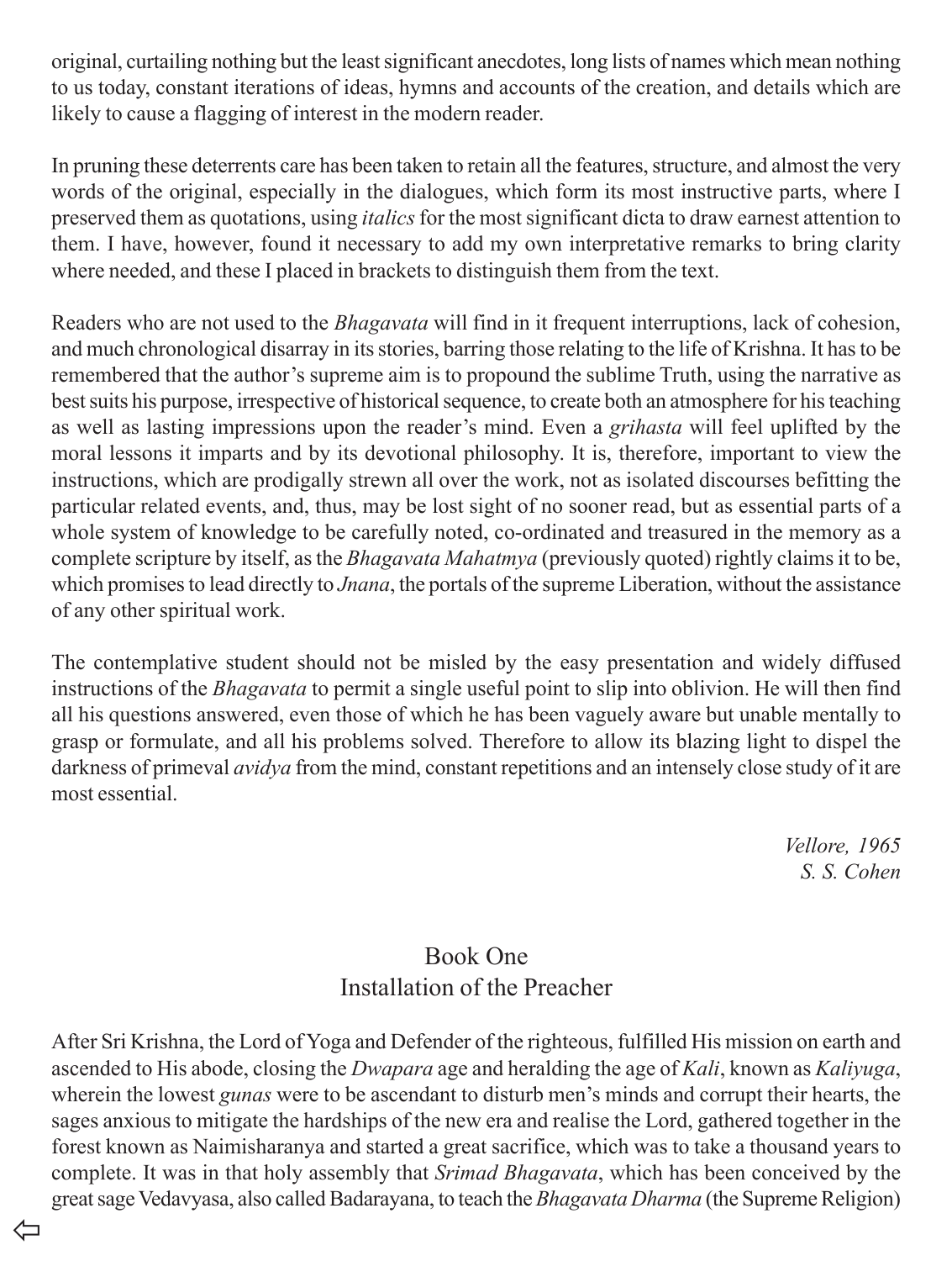or the highest worship of God, was recited by Ugrasrava Suta, who had been present at the time when the sage Suka, the son of its author, expounded it to King Parikshit on the bank of the Ganges.

## Book Seven Vishnu Avataras - I

## I - X Prahlada - Narasimhavatara

Narada now takes up the story of Prahlada, Hiranyakasipu's five-year-old son, who was one of the most exalted souls that ever lived and a great devotee of the Lord. Although a *daitya* by birth, like his other three brothers, he was completely free from demonical propensities. Even the gods who were the enemies of his race spoke in high terms of his noble traits and spiritual merits in their meetings. The deeds and glory of Sri Vishnu, Whom he saw everywhere and in Whose arms he left himself carried, filled his heart and mind from infancy, which alarmed his demon father, who thought it an unnatural "obsession" in a *daitya*.

The royal *Asura* quivered and barked:

 $\Leftrightarrow$ 

"I see that you are destined to die now, O braggart! But I want you for just one second to think if there is a Lord in all the three worlds other than I. You seem to conceive a being who pervades everything. If so, he must surely be in this pillar. Let him show himself and protect you from my sword."

So saying, the King struck the pillar of the throne-room with his fist with great vehemence and drew his sword to cut off his son's head. But great was his dismay when from the rose the sound of a crash so terrific that it reached the seventh world of Brahma and brought down all the denizens of the spheres, who thought the hour of universal dissolution had struck. Out of the pillar, issued a mighty Being, who was neither man nor lion, but both man and lion - Narasimha - of an immense, magnificent stature, and stood in the middle of the room with eyes, face, hair and mane shedding an indescribable lustre all around. He had a number of arms, a short, thick neck, a broad chest, a tongue as sharp as the edge of a razor, tremendous teeth and claws. He was the Lord armed with their sharpest weapons, took fright and scattered like chaff before a hurricane. Hiranyakasipu lifted his mace to strike Him, but, forestalling him, Narasimha caught him as the hawk catches a snake and then let him go, as if in play. The *asura* then drew his sword to cut Him, but the Lord roared with a man's laughter and a lion's roar and seized him again, bent him on His thighs, tore his bowels and heart with His claws, and threw his carcass on the ground. He then turned His countless arms against his thousands of followers, who rushed at Him with their weapons, and despatched them all, and in one leap He sat on the dead King's throne. Showers of flowers fell on Him from the celestial hosts who had watched the fight. Brahma, Shiva, Indra, *siddhas* and Rishis, all the gods and goddesses with their retinue sang hymns of praise to the Supreme Narayana and there was universal rejoicing in heaven and on earth. Yet Lord Narasimha continued to quiver so much that neither Lord Shiva, Brahma, nor even Sree, his Beloved Consort Herself, dared to approach Him. Brahma thought it best to send to Him child Prahlada, who slowly approached, bowed low and prostrated full length on the ground before Him. The Lord out of the fullness of His love, placed His hand on his head and raised him to his feet. But the touch completely transformed the little devotee: it swept away all the inhibitions and the latent impressions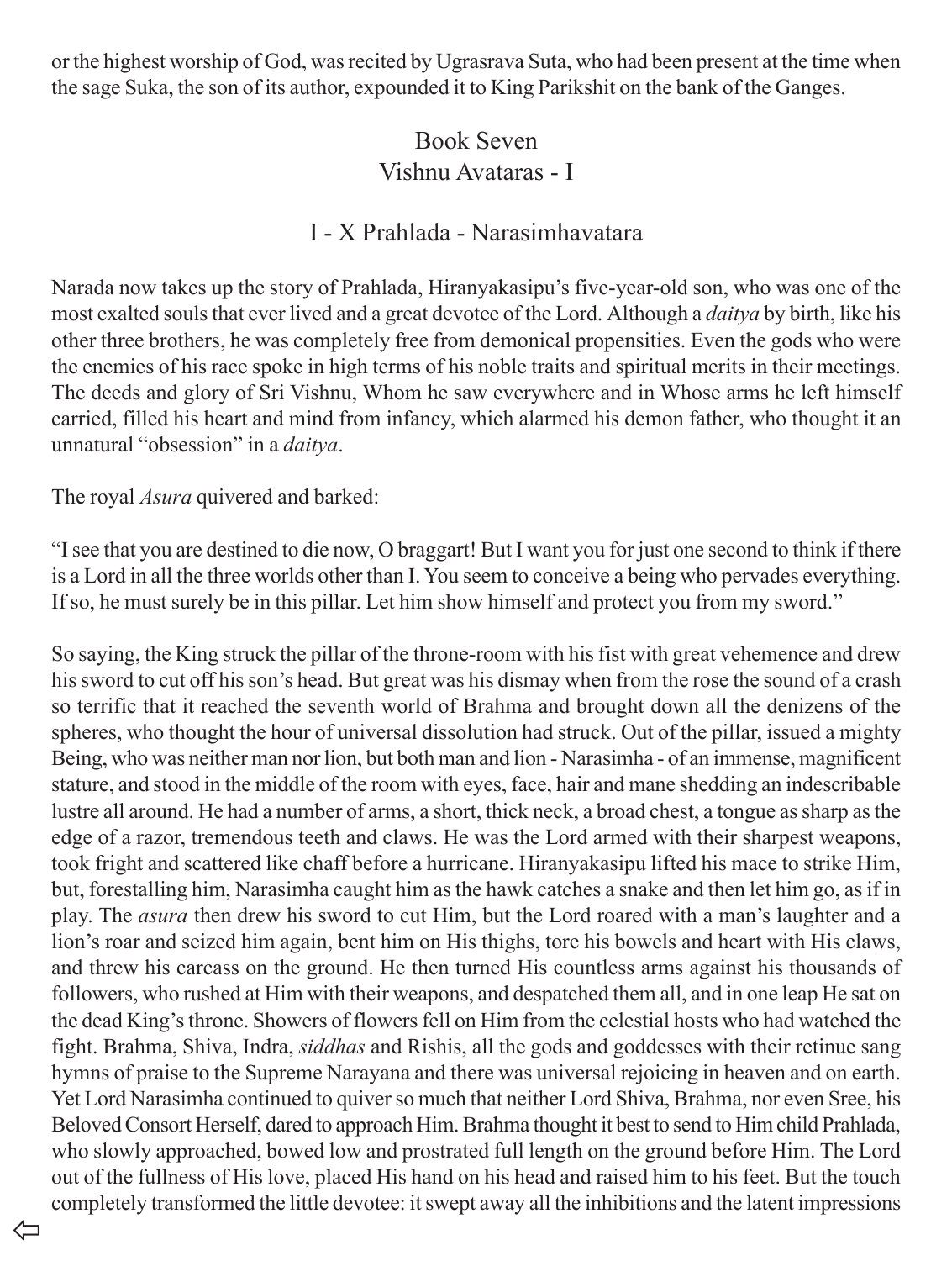which he had carried from the past birth to the present and revealed to him the pure Being - the true nature of the Lord - which thrilled his heart and diffused joy to his whole frail body.

## Book Ten Lord Krishna I - II

### Prologue

The curtain now rises on the most splendid and most colourful scenes of the *Bhagavata*.

Lord Narayana, resolving to descend to the earth in His full glory in the most potent (*purana*) *avatara* of Himself, is born in Mathura as the Lord Krishna from Devaki, preceded by hosts of celestials, who, likewise, took birth not only as humans - friends, relatives, *gopis* and ministers - but also as cows, deers, snakes, etc., to assist Him in His purifying mission and give Him on earth the comforts and delights which He enjoys in His celestial abode - Vaikuntha.

As the story unfolds and draws nearer to familiar scenes in his own life, the king Parikshit grows insistent on the fullest details possible to make him forget, he says, the tormenting fast, which he has vowed to carry out unto death, and ends with a eulogy of Sri Suka, saying: "Hunger and thirst no longer afflict me, O omniscient Sage, now that I am drinking the nectar which drops from your lips."

Rising to the occasion, the Sage answers:

 $\Leftrightarrow$ 

"You have made, O Jewel of saintly kings, a right resolve, which has resulted in your hunger for the Lord's stories, which purify him that recites and him that listens to them, like the water which has been touched by His sacred feet."

## XXXIII Rasa Dance

The *gopis* now realised the nature of Krishna's love, which, they knew, would never forsake them, and felt supremely happy. In the abandonment of joy, they proposed to dance the Rasa on the sandy bank of the Yamuna, which is a dance in which men and women form a circle, each man standing between two women encircling their necks with his arms and, as there were then no men other than Krishna, He multiplied Himself to the number of women and stood between them. The celestials, not wanting to miss this unique spectacle, came in their hundreds, with their musical instruments beating and their consorts decked with jewels and bursting with curiosity. The Rasa started in a medley of sounds, of celestial kettle drums, *gandharvas'* choral songs, and the jingling of the *gopi's* bangles, anklets and the thousands of bells which ring clapping and interlocking of hands, billowing breasts, loosened girdles and hair, fluttering garments, and voices trembling with love, the *gopis* shimmered like lightning flashes in a thick cloud, charmingly unconscious of their attitudes. As the excitement of the dance grew hotter, the *gopis* behaved strangely in their love frenzy. One pitched her voice to a piercing treble, which her Krishna applauded with a "Bravo!" Another clasped the shoulders of Krishna who was by her side, letting her bangles and jasmin crown slip off. A third held his arm, smelt its fresh-lily fragrance, and kissed it. A fourth *gopi* rubbed her cheek against His and received from his mouth the half chewed betel. A fifth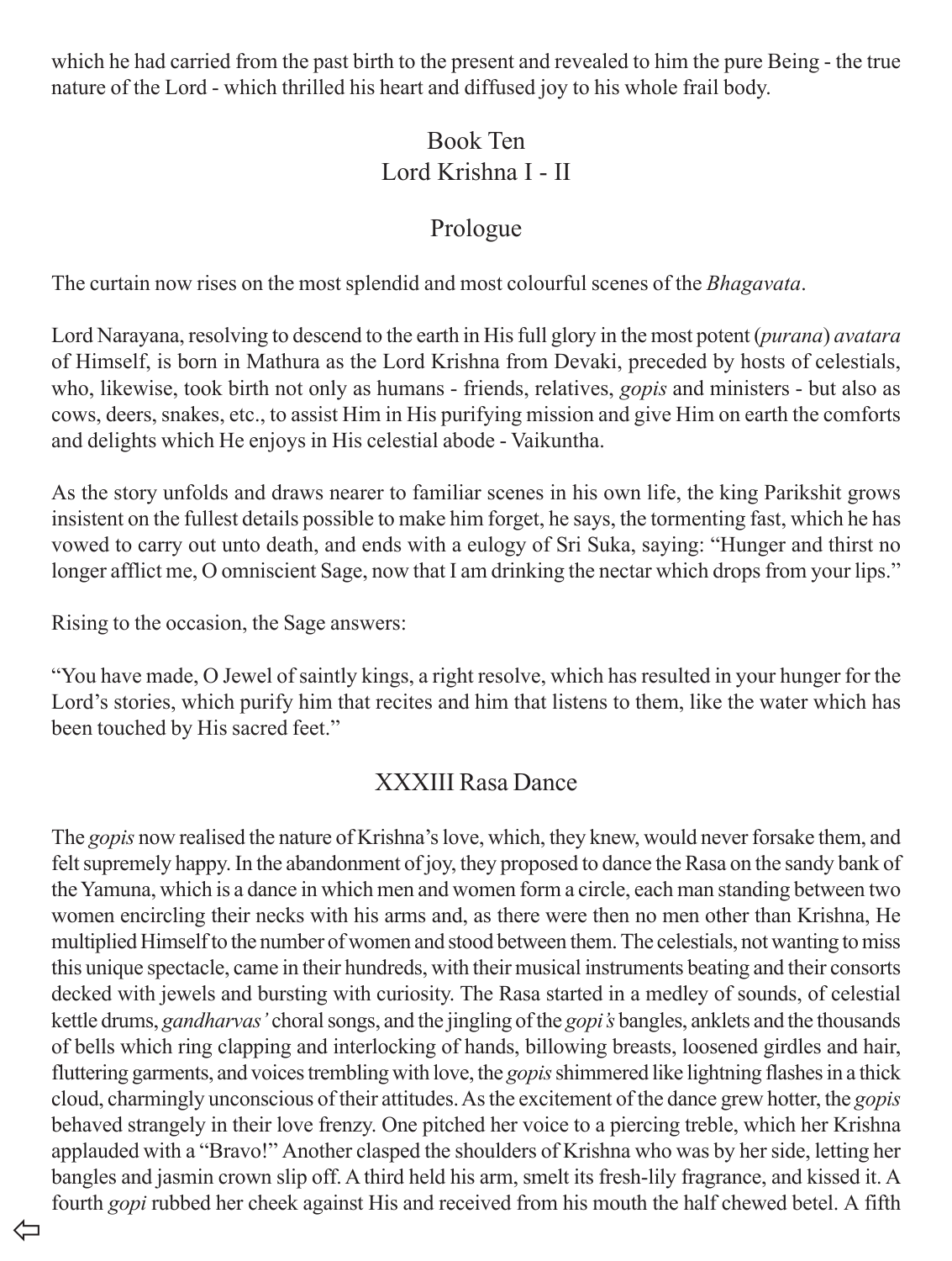pressed His hand to her bosom, as if fatigued and needed a support.

The mad Rasa dance went on and on. The celestial women, smitten with jealousy for Krishna's amorous alliance with mere mortals, fainted in their aerial cars and the moon-god along with his twenty-seven wives (stellar houses), struck with wonder, forgot his journey in the sky, stopping the night's movement towards its end. By multiplying Himself, Krishna enjoyed the cumulative love of all the *gopis* simultaneously, though He is ever in the enjoyment of the bliss of His own self. With His own hands He wiped the drops of sweats from His companions' faces with the tenderness of a lover, which thrilled and maddened the damsels still more. Suffocated by their embraces and bedaubed with the saffron paint of their breasts, Krishna finally entered the river Yamuna, where He was sportfully pelted with a mass of water from all sides. Bath over, they all came out and started roaming with supreme ecstasy in the groves and woodlands of Brindavan in that endless night, which in effect, consisted of many nights.

King Parikshat, interrupting Suka, asked:

"We are taught that Lord Krishna took birth among men with the supreme purpose of promoting *dharma* and suppressing *adharma*. How could He transgress His own laws by taking so much liberty with other men's wives, He whose desires are all fulfilled? What could His intentions have been in perpetrating such repugnant acts?"

#### The Sage answered:

 $\Leftrightarrow$ 

"Violating the principles of *dharma* by the Almighty carries no sin with it, Himself being the purifying agent, like the fire which cleanses all impurities. It is sinful and punishable in lesser beings. The poison, for example, which Shiva swallowed with impunity, would have been the death of any lesser person than Him. The intelligent man should shape his conduct according to the precepts enunciated and the rules laid down by the Great, and not according to their behaviour, which is not bound by any karmic law. The Lord appeared in a human body to shower His Grace on those who come in corporeal contact with Him, and create devotion in those who hear of the greatness of His deeds and life. As for the husbands of the *gopi's*, you must know that they never missed their wives, having by the powers of the Lord, had them all along by their sides.

When at long last shimmers of the dawn pierced the eastern sky, bringing the Rasa night to an end, the *gopis*, as commanded by Krishna, reluctantly tore themselves from Him and returned to their homes.

He who listens to this story with reverence, will be blessed with supreme devotion to the Lord and will acquire self-control and mastery\* over lust.

*\* This should put an end to all doubts about Krishna's unexceptionable behaviour with the gopis, which has been the subject of much controversy by some who are apt to judge Him by the normal behaviour of householders. These chapters have left no doubt in the seekers' minds that this relationship was absolutely blameless, when even the gopis themselves acknowledged Krishna to be their "own eternal Self", and Krishna again and again reminded them (and us, incidentally), that "I do not outwardly answer love for love, so that the devotee may think of Me in his mind.*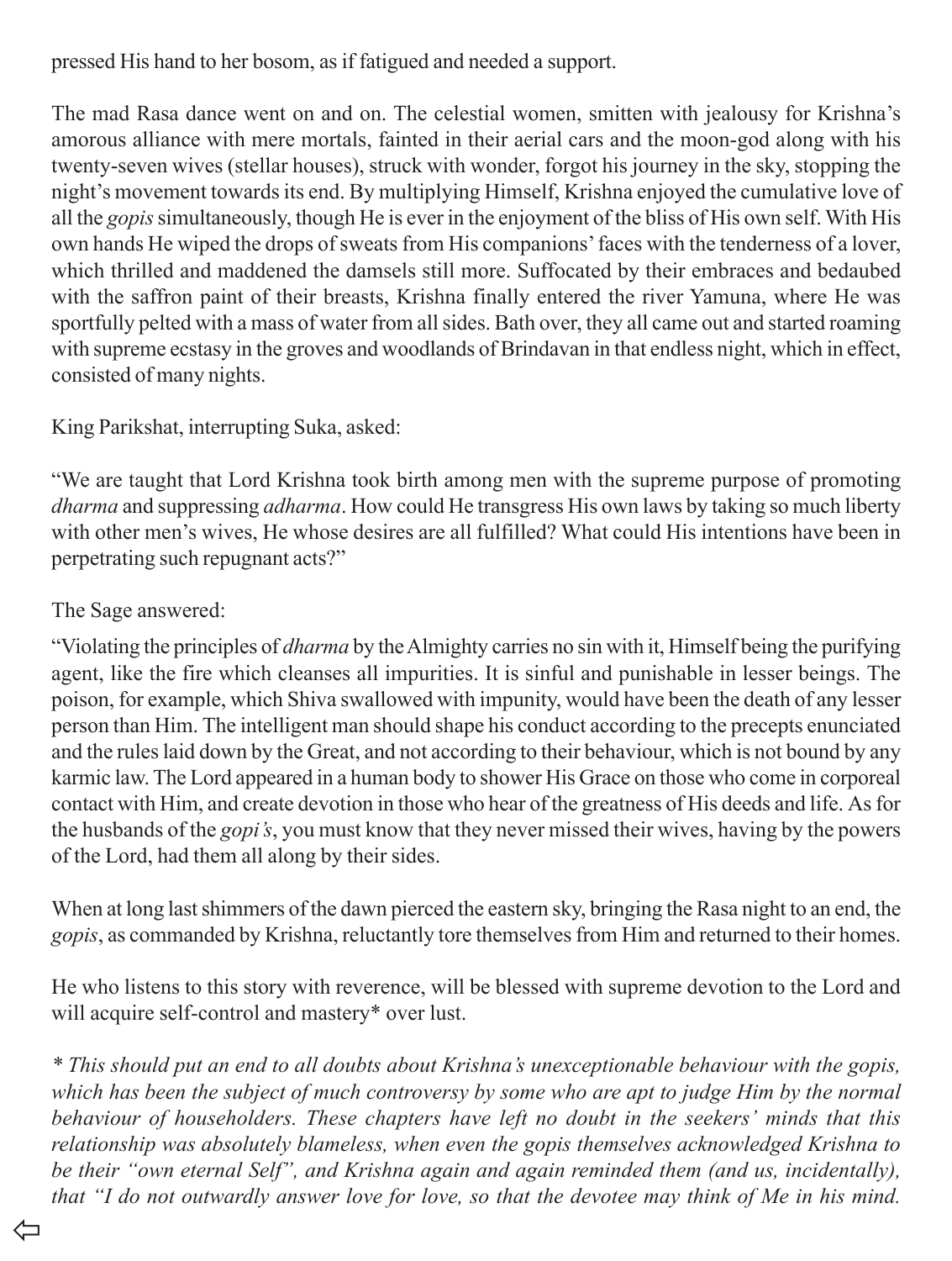*Therefore, to establish in you constant devotion to Me in your mind I have made my body and my love invisible" (pp. 181-182). The people who criticise this scene most are the ones who rightly hold fast to the sanctity of conjugal rights, but miss the fact that these rights were not denied to the gopis' husbands, who by the Lord's own powers never missed their wives, whom they found all along by their sides. We have, moreover to remind them that the gopis and gopas were no ordinary mortals, but celestials who had taken special births for the Lord's purpose, for which they were rewarded by His bodily presence and contact, a privilege which was denied to them in their heavenly spheres.*

Finally, Sri Suka's answer and this conclusion that the listener of this story will acquire "self-control and mastery over lust," should dissipate the last vestige of suspicion.

## Book Eleven Uddhava Gita

## XXVIII Truth is One only

Recapitulating the teaching of the Absolute, Krishna affirms that considering the existence of only one substance - *Paramatman* or Supreme Self - manifesting as *Purusha* and *Prakriti*, the seeker must desist from praising or condemning the actions and dispositions of others, which will make him fall in the delusion of duality and thus defeat his own purpose of attaining the oneness of the Self. In the world of duality where everything is false, unreal like a mirage, an echo, a reflection, the discrimination between good and bad does not arise, although it somehow affects the *jivas*. The one substance in both the creator and the created, the protector and the protected, the destroyer and the destroyed. The *triputi* (triad of percipient, percept, and perception) is the product of illusion, and thus does not exist. The knower of this truth as taught by the Lord, neither extols nor reviles anyone, but goes about unattached like the sun.

Uddhava declares that only two principles are involved in the person who suffers transmigration, soul and body, neither of which is capable of rebirth. The latter, he argues, disintegrates at death, and stands no chance of revival; the former is deathless, and, therefore, likewise cannot be reborn. Yet births and deaths are real. Who is it, he asks Krishna, who undergoes them (if neither the body nor the soul is reborn)?

#### The Lord answers:

 $\Leftrightarrow$ 

"*Notwithstanding the fact that the phenomena do not at all exist, yet so long as the contact between the unillumined jiva and the senses continues, transmigration does not cease*. So long as the dreamer continues to be deluded by the dream objects, he continues to suffer dream sorrow, although this does not exist (but as sensations in him), and ceases when he becomes enlightened on waking. Grief, fear, birth and death affect the deluded part of the dreamer, the ego, and not his being or Self. *True knowledge consists in distinguishing the Self, which is real, from the not-Self, which is unreal. By the means spoken of before and by the Grace of a perfect Master, this distinction is clearly perceived, and the body is completely rejected as the non-Self*. Just as space is not affected by the elements : fire,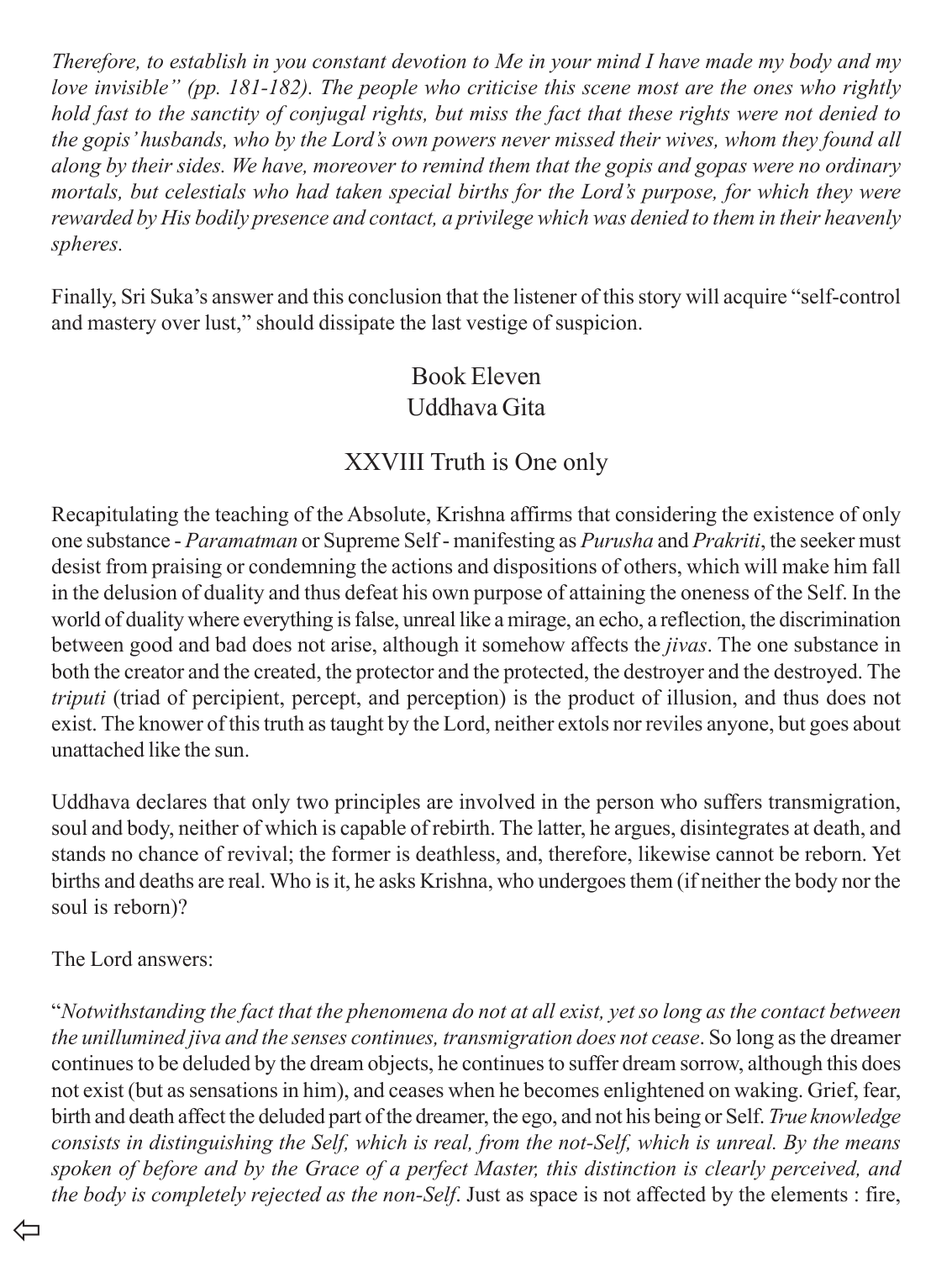water, earth, etc., of which it is the container, so is the imperishable, all-containing Being not affected by the *gunas*. *Efforts must be made to shun the not-Self until supreme bhakti cuts down rajas*, the active qualities which are responsible for the illusion. Just as the disease that has not been radically cured is likely to recur again and again and afflicts its sufferer, so does the mind that teems with libidinous and karmic propensities bring about the fall of him who has not attained perfection in yoga (full *Jnana*). Imperfect yogis who fall from the path due to relationship with a family, disciples, etc., will in a future life, resume their yogic efforts at the point of interruption of their present endeavours, but will never take again to action. The unregenerate perform action till the last moment of their life, and are paid back in transient pleasure and pain, but the regenerate, though seated in a body remain actionless, their thirst for enjoyment having been slaked by the bliss of Self-realisation. Being permanently established in the Self, they take no heed of the actions of the body, nor do they take for real the objects that fall within the ranges of their perception, no more than an awakened man concedes reality to the objects he has perceived in a dream. The body which has so far been identified with one's own Self, dear Uddhava, and which is actually the product of the *gunas* and *karma*, now completely disappears in the light of Self-knowledge : not so the Self which can be neither perceived nor rejected (for the repudiator would still be the sentient Self itself, which remains as the absolute residuum). Just as the light of the sun dispels the darkness from the eye and reveals what has already been present but unseen, so does the realisation of Me dispel the darkness of the mind and reveal the Self, which has all along been invisibly present as the source of all experiences, the senses and speech, and which is self-luminous, beyond the reach of reason, words, births, time and space. The notion of differences in the absolute Self is entirely a delusion, for none exists other than itself. *The claim of an irrefutable duality made by some arrogant dualists is utterly senseless*.

"There are those who practise sense-control and manage to keep the body strong and youthful and take to the practice of yoga with the view of acquiring *siddhis*. The wise look askance at them and at *their futile endeavour to preserve a body which is as perishable as a fruit on a tree*.

#### XXIX

## Farewell Message to Uddhava

Uddhava submits that the yoga of concentration is extremely difficult to practise, so that many strivers feel disheartened and frustrated when they fail to curb their mental restlessness to attain peace. He asks if there is an alternative to it.

The Lord advises the surrender of the fruits of action to Him and the maintaining of a ceaseless thought of Him. Other helps are : dwelling in holy environments and in the company of saints, arranging processions and meetings to propound His glory, habituating oneself to see Him, the Perfect, within and without oneself and all creatures, like the all-pervading ether. The person who treats all alike and honours and respects them all, as he does the Lord Himself, Krishna avers, is free from hatred, envy, malice, and self-conceit. Believing the Lord to be in all beings, he should prostrate before even a dog, a pariah, a cow, or a donkey until the conviction that all these are actually Himself takes a firm hold of him, taking no notice of the carping, and forgetting the body and the sense of shame and humiliation. This habit of looking upon all beings as the Lord Himself in thought, deed and word, is the best of all disciplines. *No effort, however small, made in His worship is wasted, for it is free*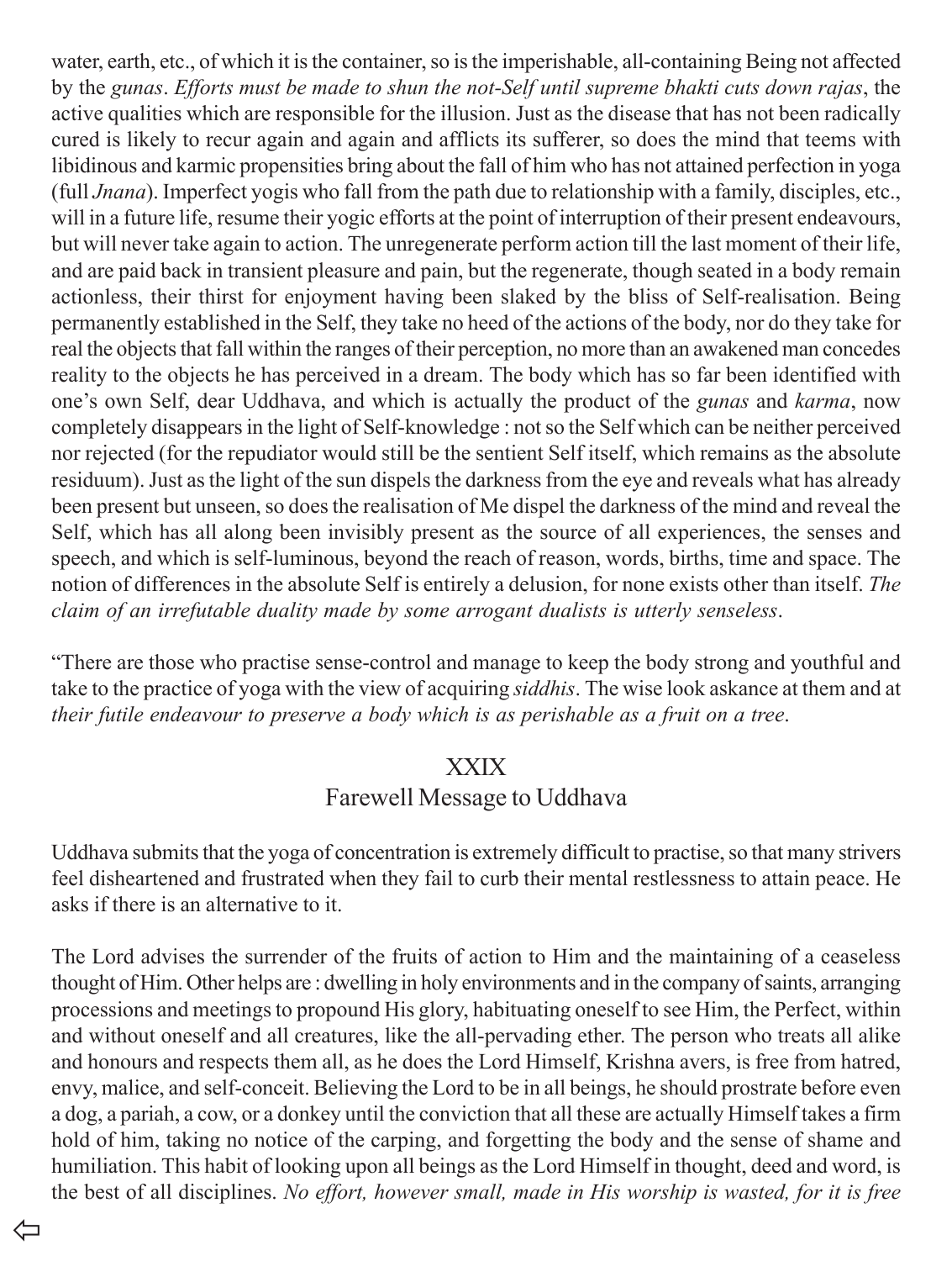*from desire* and unaffected by the *gunas*. Any work surrendered to Him is righteous, even so insignificant an act as crying or running away in fear or grief.

The Lord concludes:

 $\Leftrightarrow$ 

"The foregoing exposition covers the entire range of Vedantic thought, which I have again and again been propounding as clearly as has been possible. He who comprehends it fully will have all his doubts dispelled, and himself will be in a fair way close to the realisation of the transcendent Brahman. Of My own accord I will reveal Myself to the teacher who will widely preach it; and he who will daily recite it to purify others, will himself be purified. Likewise, he who will daily listen to it with reverence will be considered as practising supreme devotion to Me, and will not be bound to perform action.

"You should not, friend Uddhava, impart this teaching of Mine to a hypocrite, an unbeliever, a scamp, or one who is given to wicked ways, or is not My devotee, but to one who is free from these faults, pious, and has a genuine devotion to Me, be he a Sudra or a woman. *Having known this there remains nothing more for one to know, nothing more to enjoy. To him who has drunk the sweet nectar of immortality, no other drink tastes well*. I am to you, dear Uddhava, all the good that can be derived from knowledge, from the practice of *dharma*, from Yoga, from business undertakings and from regal powers. Relinquishing all duties in your dedication to Myself, you will enjoy My special favour and will attain immortality in Me."

## Book Twelve Epilogue

## I - II Kali Makes Its Bow

The evil forces of the age will henceforth gather strength until the *Kali* spirit will be in its full stride, when righteousness, truthfulness, purity, benevolence, physical and mental vigour will reach their lowest water marks. Wealth alone will then count against lineage, morality and personal merits; and might will replace right. Marital ties will be formed solely on the expectation of the maximum sexual delight, in disregard of personal virtues. Cheating will be the mainspring of business, and the Brahmins' only qualification will be the wearing of the sacred thread. Justice will be perverted and administered according to the size of the bribe received. Poverty will be adjudged as the test of impiety, and hypocrisy of goodness. Good deeds will be done for the sake of publicity and the materially strongest among the castes will rule the others. This is the darkest age which will torment the people with endless worries and a short span of life: thirty years will be the maximum age men can reach; thirty years of thirst and hunger, of stunted growth in mind and body, of heresy, loss of caste and of memory. Men will worship their wives and their wives' relatives, abandoning father, mother, sister and brother. Clouds will carry thunders and lightening but no rain. When the age will pass its nadir and its worst forces will have well-nigh spent themselves, the Lord will appear among the mortals in His *sattvic* form as a Kalki in house of Vishnuvasha, a noble Brahmin, in Shambala village. Riding His celestial horse Devadutta, He will exterminate robbers who bear royal names by the million, and will restore moral sense in the people till town and countryside will again enjoy peace and security. Then a new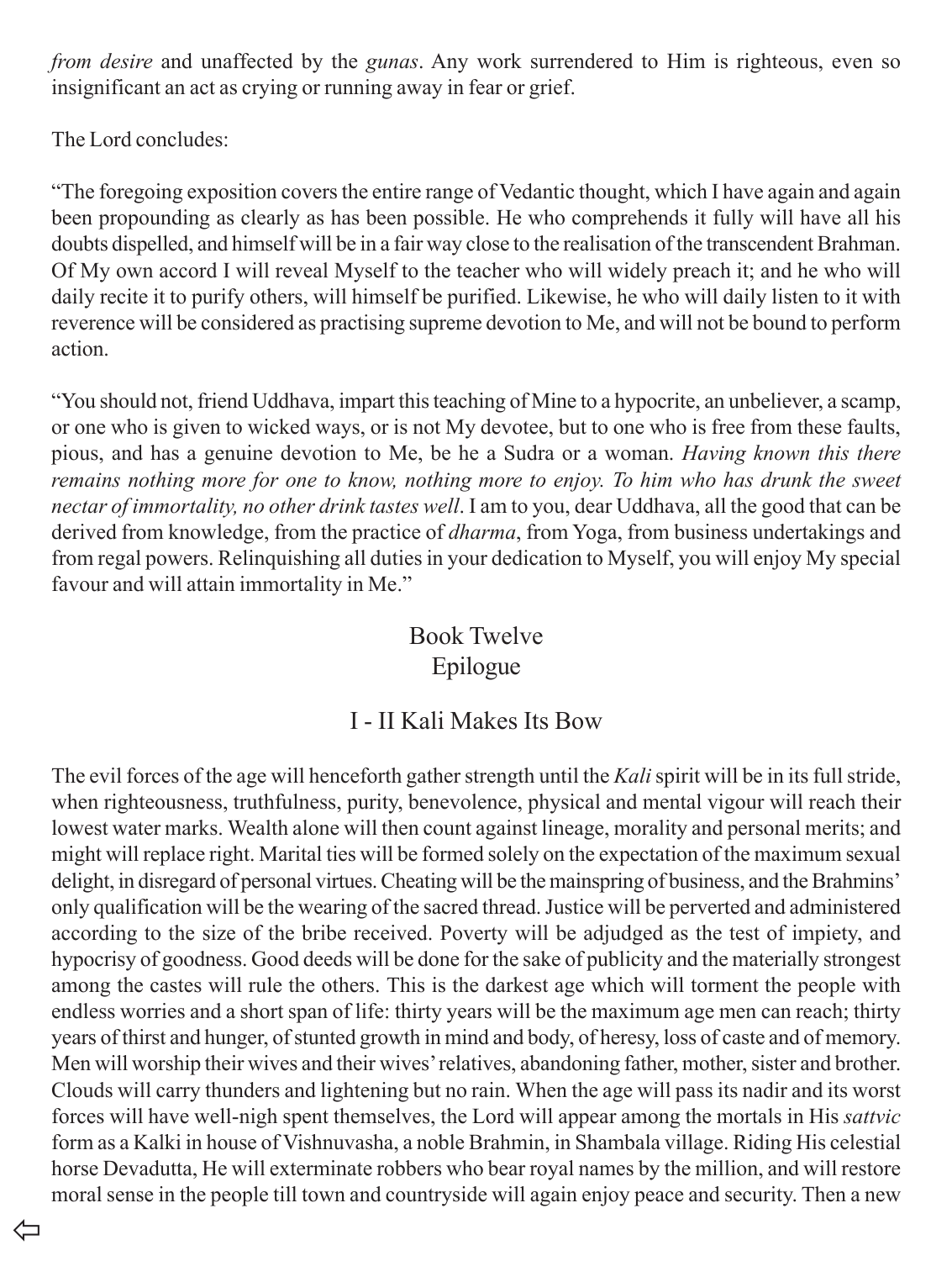cycle of *yugas* will begin with *Satya* (the golden age) as its head, whose human generations will be imbued with great intellectual, moral and physical strength, possessing all *sattvic* qualities.

# How to Escape the Kali Spirit

As for attaining the Supreme in the *Kali* age, Sage Suka asserts that the method is easier than in the other three *yugas* because of the strong opposition offered to the efforts for it by the evil forces of the age. While in *Satyayuga* Emancipation is attainable through intense concentration on Lord Vishnu, in *Treta* through sacrifice, in *Dwapara* through rituals, in *Kali* merely chanting His Name and singing His praise bring about detachment and Liberation.

# XII - XIII The Glory of the Bhagavata Purana

The *Suta* gives a brief synopsis of the foregoing eleven *skandas* (books) and affirms that he who studies them with reverence and understanding will derive the same benefit as he would from the study of the *Rigveda, Yajurveda*, and *Samaveda*, which are the three steams flowing with honey, *ghee* and milk, put together. This *Purana* which is the quintessence of the Upanishads and which consists of eighteen thousand *slokas*, was revealed by the gracious Lord to Brahma. It is profusely illuminated with legends illustrating the Lord's plays and the glory to dispassion. Its theme is the one, secondless Reality which is the essence of the Vedanta and identical with the individual soul, and has Kaivalya (the attainment of this lone Reality) for sole object. He who develops a taste for it will relish nothing else. It occupies among the *Puranas* the place which the Ganges occupies among the sacred rivers, or Vishnu among the gods, or Kashi among the holy places of pilgrimage. It is faultless in its exaltation of the One Immaculate Consciousness, which is the goal of the Paramahamsas (the highest ascetics), and in its exposition of the cessation of all actions and self-dedication to dispassion, devotion, and spiritual enlightenment (*vairagya, bhakti* and *jnana*).

Let us contemplate the pure, perfect, eternal, absolute Reality which was graciously revealed by Lord Narayana in the beginning of creation to Brahma, and by Brahma to Narada, and by Narada to Vyasa, who imparted it to his son Suka, who imparted it to King Parikshit and redeemed him from the misery of transmigration.

Salutations to Sri Hari, the Dispeller of all fear, the chanting of Whose Name washes away all sins and puts and end to all suffering!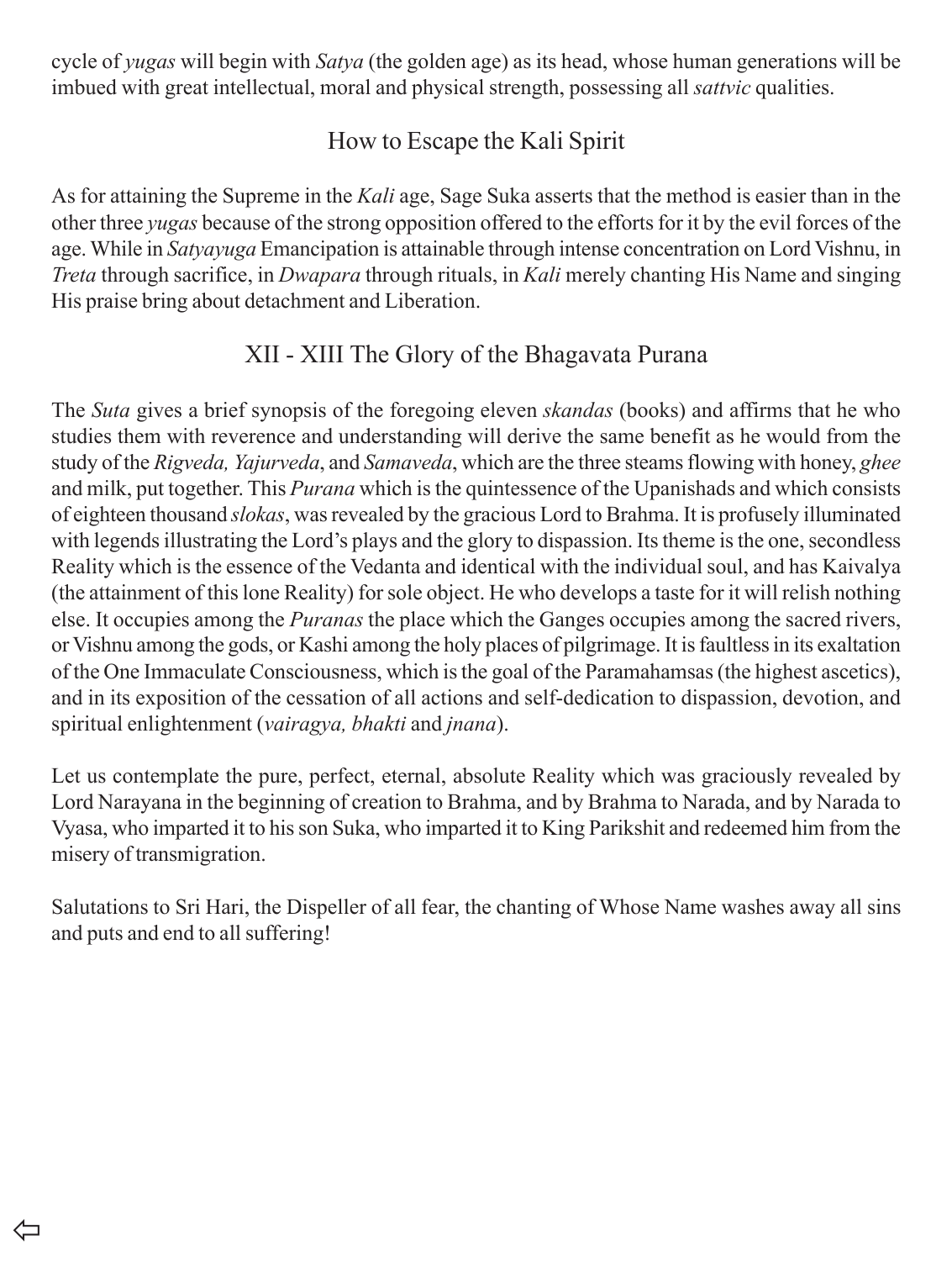# Talks with Sri Ramana Maharshi

# Three Volumes in One

*By Munagala Venkatramiah*



*Published by* V. S. RAMANAN PRESIDENT, BOARD OF TRUSTEES SRI RAMANASRAMAM TIRUVANNAMALAI 1978

*Eighth Edition , 1989*

# Note by the Recorder

In a very critical and distressing period of his life, an humble devotee sought the Presence of Bhagavan Sri Ramana Maharshi, for his own peace of mind, and lived in the Asramam with the kind permission of the *Sarvadhikari*, Sri Niranjanananda Swami. The seeker took it upon himself to note down, as occasions arose, the sweet, refreshing and enlightening words of the Master. This self-imposed task was undertaken for the purification of his own mind and better understanding of the subtle and profound words of Sri Bhagavan. Shortly after, the *Sarvadhikari* officially took them over to the Asramam. These notes covering the period 1935-39 are included in the present volumes with the hope that some readers may find them interesting and helpful in their spiritual quest.

*Sri Ramanasramam, 1st January, 1955. Recorder*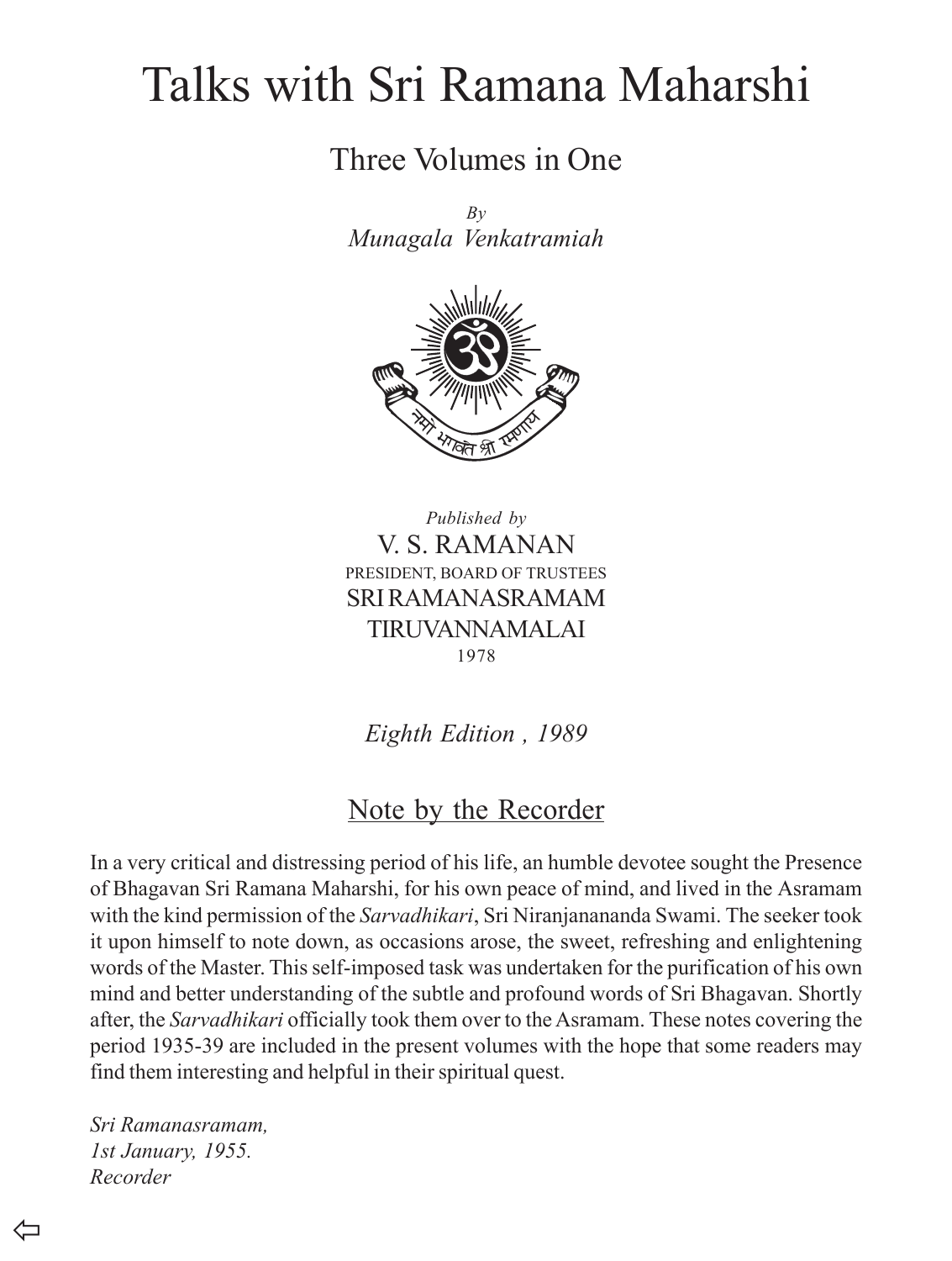# Foreword

"This is not a book to be lightly read and laid aside; it is bound to prove to be an unfailing guide to increasing numbers of pilgrims to the Light Ever-lasting. Despite the fact that the great Sage of Arunachala taught for the most part through silence, he did instruct through speech also, and that too, lucidly, without baffling and beclouding the minds of his listeners. One would wish that every word that he uttered had been preserved for posterity. But we have to be thankful for what little of the utterances had been put on record. Sri Ramana's central teaching is: Self-inquiry. Instead of wanting to know this and that, seek to know the Self. Ask 'Who am I?', instead of asking about a hundred other things. Self-inquiry ought to be the easiest of all tasks. But it seems to be the most difficult because we have become strangers to our Self. What one has to do is simple-to abide as the Self. This is the ultimate Truth. This is one's eternal, natural, inherent state. Sri Ramana's teachings as found in the 'Talks' will bring hope to every one. No one need think that he is beyond the pale of redemption.''

*University of Madras August 11th, 1958 Dr. T. M. P. Mahadevan*

# Introduction

"Sri Bhagavan always stressed the one essential truth that was necessary for Liberation, that there is only one Self and nothing but the Self. Know that and everything else is known. This cannot be repeated too often. You are the Self, he tell us, nothing but the Self, anything else is just imagination, so BE the Self here and now. There is no need to run off to a forest or shut oneself in room; carry on with your essential activities but free yourself from association with the doer of them. Self is the witness, you are That.

Example after example is given in these talks, in language to suit all tastes and mentalities. The reading of the book automatically drives one inward to the source. It is itself a sufficient *Sadhana*. Do not delude yourself, you are already That, there is nothing more to be obtained, only false association to be shed, limitation to be recognised as illusory.

What more is there to say, but to advise one and all to read this book and try to make it a part of themselves? Not one word to be passed over lightly, or one conversation to be dismissed as superfluous.''

*Sri Ramanasramam, 1st January, 1955. Sadhu Arunachala Major A. W. Chadwick, O.B.E.*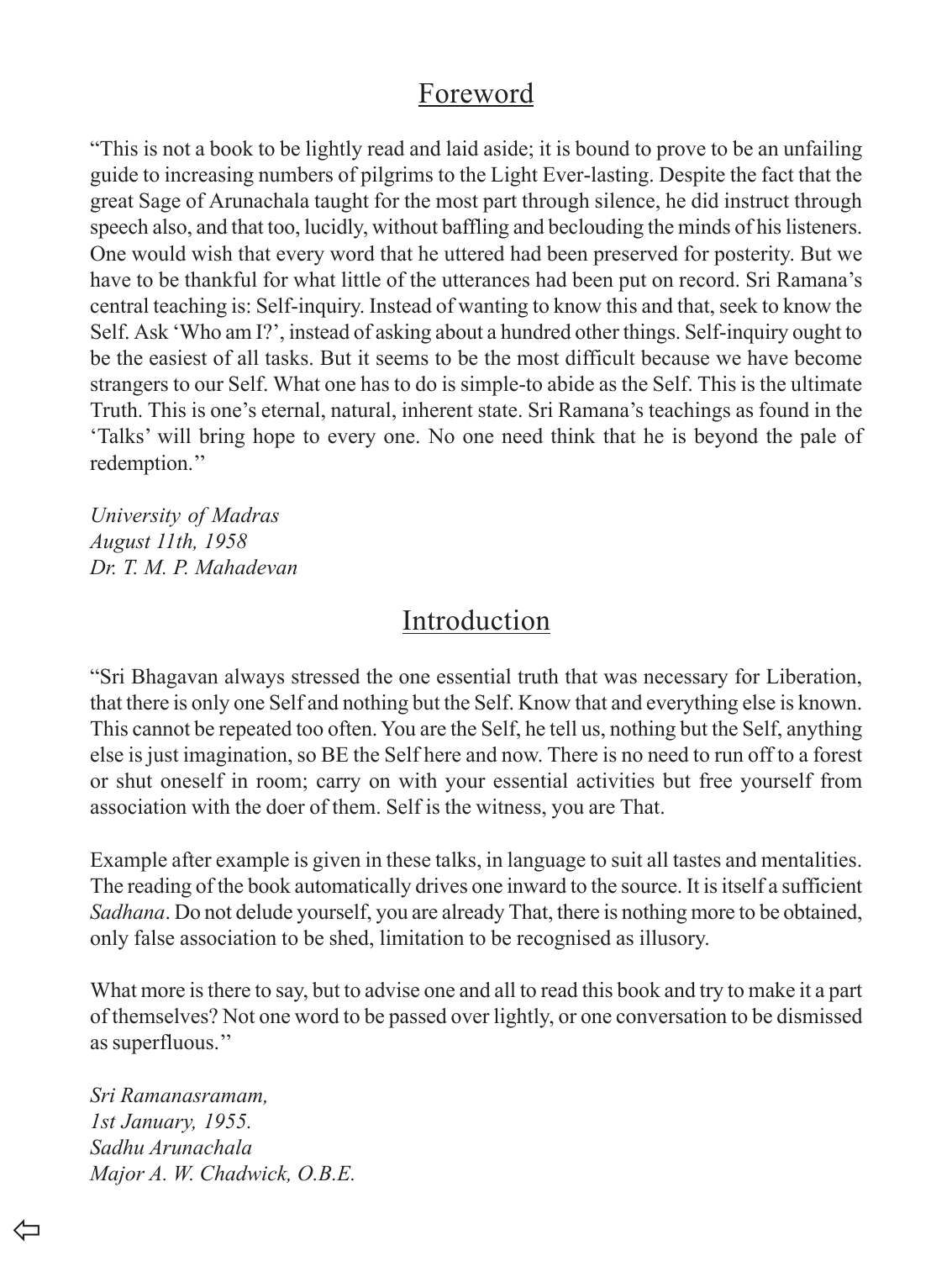### **9th November, 1935**

**93.** All are aware of their own Self only. Wonder of wonders! They take what is not as what is, or they see the phenomena apart from the Self. Only so long as there is the knower is there knowledge of all kinds ( direct, inferential, intellectual etc. ); should the knower vanish they all vanish together with him; their validity is of the same degree as his.

### **6th January, 1935**

**12.** A man asked the Maharshi to say something to him. When asked what he wanted to know, he said that he knew nothing and wanted to hear something from the Maharshi.

*M.:* You know that you know nothing. Find out that knowledge. That is liberation (*mukti*).

### **22nd September, 1936**

**41.** *D.:* What is that one thing, knowing which all doubts are solved?

*M.*: Know the doubter. If the doubter is held, the doubts will not arise. Here the doubter is transcendent. Again when the doubter ceases to exist, there will be no doubts arising. From where will they arise? All are *jnanis, jivanmuktas*. Only they are not aware of the fact. Doubts must be uprooted. This means that the doubter must be uprooted. Here the doubter is the mind.

*D.:* What is the method?

*M.*: 'Who am I? is the investigation.

*D.:* May we perform japa?

*M.:* Why should you think I am this? Investigate and the thoughts cease. What is, namely the Self, will be revealed as the inescapable residue.

*D.:* Is *hatha yoga* necessary?

*M.:* It is one of the aids — not that it is always necessary. It depends upon the person. *Vichara* surpasses *pranayama*. In *Yoga Vasistha* Chudala advises investigation (*vichara*) to Sikhidvaja for killing the ego.

Reality can be reached by holding on to *prana* or intellect. *Hatha yoga* is the former; *Vichara* is the **latter** 

*D.:* Is there any individuality for the *Jnani* after Realisation?

*M.*: How can he retain individuality?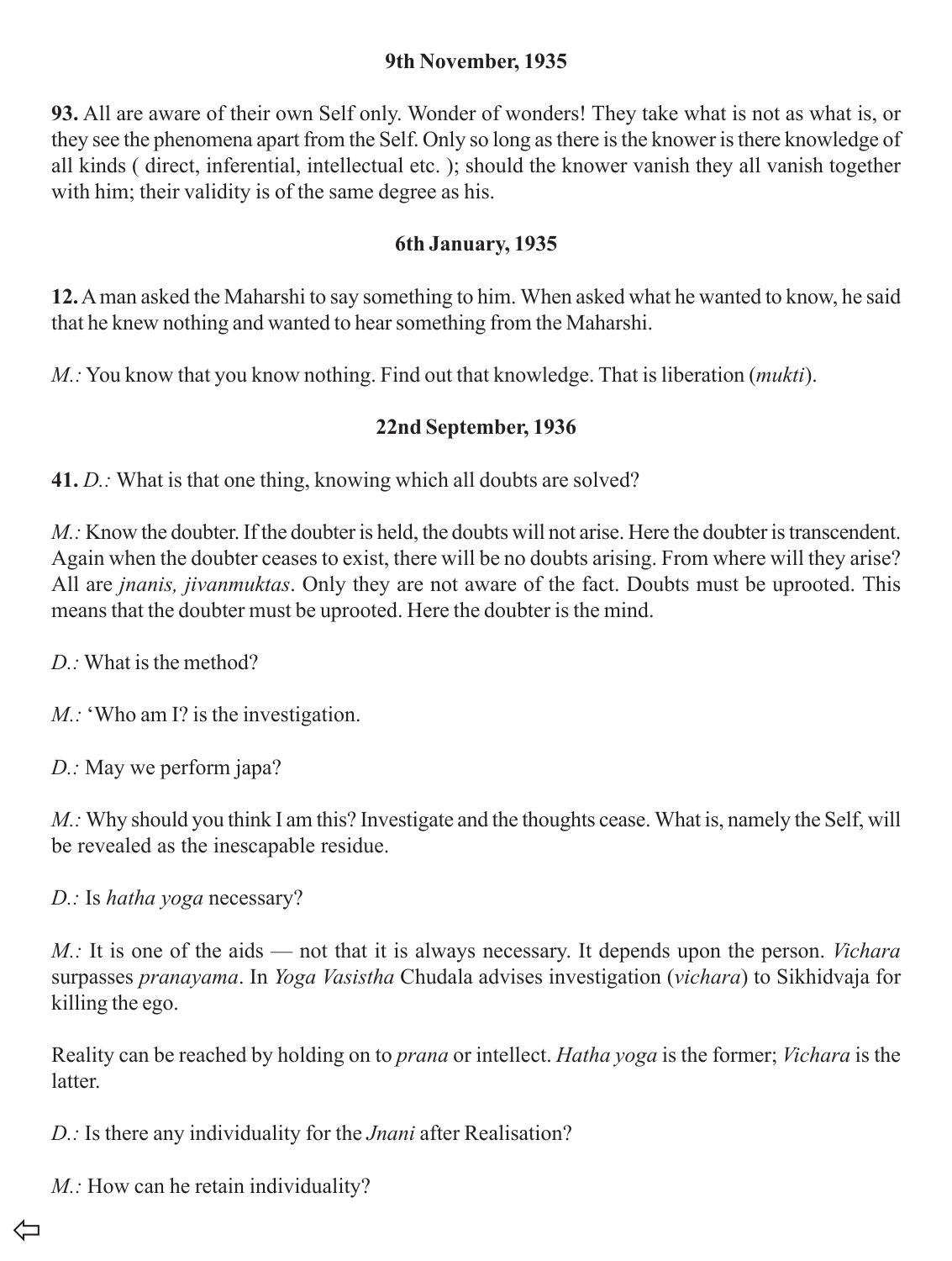Even ordinarily the elders advise *achamana* and *pranamaya* before undertaking any work — be it worldly or other-worldly. That means, concentration of mind accomplishes the work.

*D.:* I meditate *neti-neti* (not this - not this).

*M.:* No-that is not meditation. Find the source. You must reach the source without fail. The false 'I' will disappear and the real 'I' will be realised. The former cannot exist apart from the latter.

### **28th March, 1935**

**43.** Mr. Raghaviah: How shall we co-relate the higher experience with the lower experience (meaning spiritual experience with mundane affairs)?

*M.*: There is only one experience. What are the worldly experiences but those built up on the false 'I'? Ask the most successful man of the world if he knows his Self. He will say "No''. What can any one know without knowing the Self? All worldly knowledge is built upon such a flimsy foundation.

Mr. Ramamurthi: How to know the 'Real I' as distinct from the 'false I'.

*M.*: Is there any one who is not aware of himself? Each one knows, but yet does not know, the Self. A strange paradox.

The Master added later, "If the enquiry is made whether mind exists, it will be found that mind does not exist. That is control of mind. Otherwise, if the mind is taken to exist and one seeks to control it, it amounts to mind controlling the mind, just like a thief turning out to be a policeman to catch the thief. i.e., himself. Mind persists in that way alone, but eludes itself.''

### **9th June 1936**

**197.** Gul and Shirin Byramjee, two Parsi ladies of Ahmedabad, arrived this day. They spoke at night to Maharshi: "Bhagavan! We have been spiritually inclined from our childhood. We have read several books on philosophy and are attracted by Vedanta. So we read the Upanishads, *Yoga Vasishta, Bhagavad Gita* etc. We try to meditate, but there is no progress in our meditation. We do not understand how to realise. Can you kindly help us towards realisation?''

*M.*: How do you meditate?

 $\Leftrightarrow$ 

*D.*: I begin to ask myself "Who am I?", eliminate body as not 'I', the breath as not 'I', the mind as not 'I' and I am not able to proceed further.

*M.:* Well, that is so far as the intellect goes. Your process is only intellectual. Indeed, all the scriptures mention the process only to guide the seeker to know the Truth. The Truth cannot be directly pointed out. Hence this intellectual process. You see, the one who eliminates all the not I cannot eliminate the 'I'. To say 'I am not this' or 'I am that' there must be the 'I'. This 'I' is only the ego or the 'I'-thought.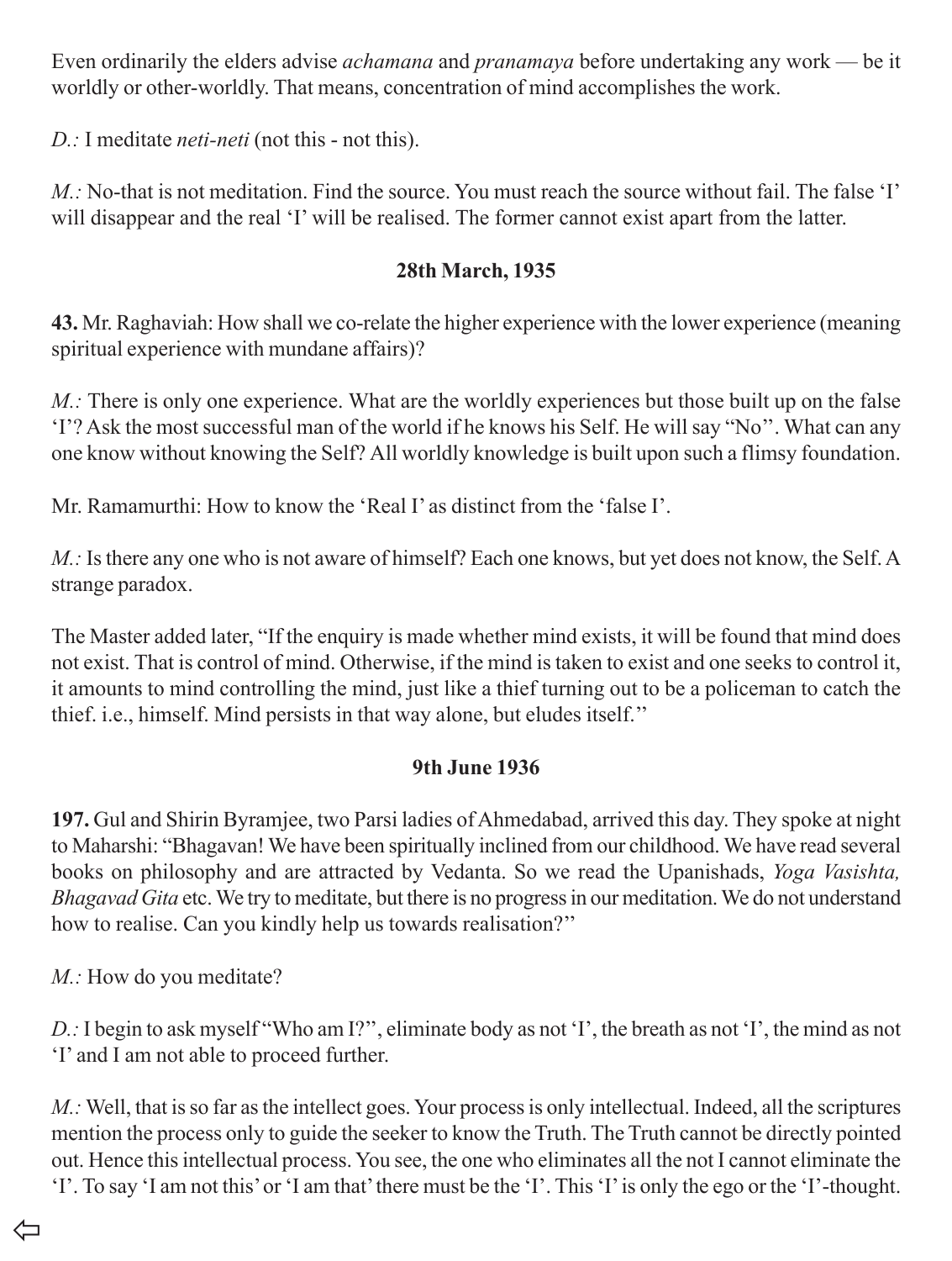After the rising up of this 'I'-thought all other thoughts arise. The 'I'-thought is therefore the rootthought. If the root is pulled out all others are at the same time uprooted. Therefore seek the root 'I', question yourself "Who am I?''; find out its source. Then all these will vanish and the pure Self will remain ever.

*D.:* How to do it?

*M.:* The 'I' is always there - in deep sleep, in dream and in wakefulness. The one in sleep is the same as that who now speaks. There is always the feeling of 'I'. Otherwise do you deny your existence? You do not. You say 'I am'. Find out who is.

*D.*: Even so, I do not understand. 'I', you say, is the wrong 'I' now. How to eliminate this wrong 'I'?

*M.:* You need not eliminate the wrong 'I'. How can 'I' eliminate itself? - All that you need do is to find out its origin and abide there. Your efforts can extend only thus far. Then the Beyond will take care of itself. You are helpless there. No effort can reach it.

*D.*: If 'I' am always-here and now, why do I not feel so?

*M.*: That is it. Why says it is not felt? Does the real 'I' say it or the false 'I'? Examine it. You will find it as the wrong 'I'. The wrong 'I' is the obstruction. It has to be removed in order that the true 'I' may not be hidden. The feeling that I have not realised is the obstruction to realisation. In fact it is already realised; there is nothing more to be realised. Otherwise, the realisation will be new; it has not existed so far, it must take place hereafter. What is born will also die. If realisation be not eternal it is not worth having. Therefore what we seek is not that which must happen afresh. It is only that which is eternal but not now known due to obstructions; it is that we seek. All that we need do is to remove the obstruction. That which is eternal is not known to be so because of ignorance. Ignorance is the obstruction. Get over this ignorance and all will be well.

The ignorance is identical with the 'I-thought'. Find its source and it will vanish. The 'I'-thought is like a spirit which, although not palpable, rises up automatically with the body, flourishes and disappears with it. The body-consciousness is the wrong 'I'. Give up this bodyconsciousness. It is done by seeking the source 'I'. The body does not say 'I am'. It is you who say, 'I am the body!' Find out who this 'I' is. Seeking its source it will vanish.

*D.:* Then, will there be bliss?

 $\Leftrightarrow$ 

*M.*: Bliss is coeval with Being-Consciousness. All the arguments relating to the eternal Being of that Bliss apply to Bliss also. Your nature is Bliss. Ignorance is not hiding that Bliss. Remove the ignorance for Bliss to be freed.

*D.:* Should we not find out the ultimate reality of the world, individual and God?

*M.*: These are all conceptions of the 'I'. They arise only after the advent of the 'I'-thought. Did you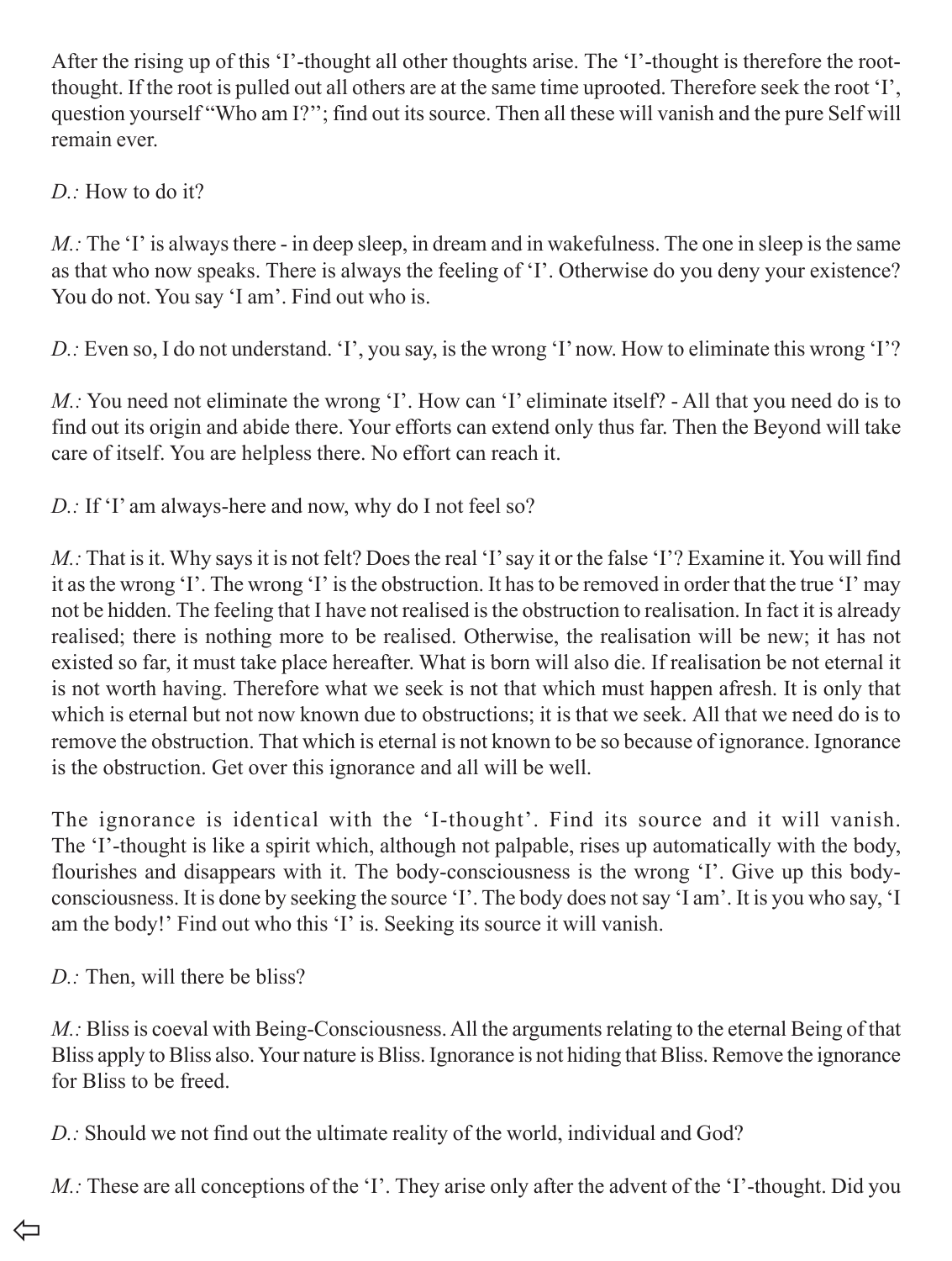think of them in your deep sleep? You existed in deep sleep and the same you are now speaking. If they be real should they not be in your sleep also? They are only dependent upon the 'I'-thought. Again does the world tell you 'I am the world'? Does the body say 'I am body'? You say, "This is the world'', "this is body'' and so on. So these are only your conceptions. Find out who you are and there will be an end of all your doubts.

*D.:* What becomes of the body after realisation? Does it exist or not? We see realised beings acting like others.

*M.*: This question need not arise now. Let it be asked after realisation, if need be. As for the realised beings let them take care of themselves. Why do you worry about them? In fact, after realisation the body and all else will not appear different from the Self.

*D.:* Being always Being-Consciousness-Bliss, why does God place us in difficulties? Why did He create us?

*M.*: Does God come and tell you that He has placed you in difficulties? It is you who say so. It is again the wrong 'I'. If that disappears there will be no one to say that God created this or that. That which is does not even say 'I am'. For, does any doubt rise 'I am not'? Only in such a case should one be reminding oneself 'I am a man'. One does not. On the other hand, if a doubt arises whether he is a cow or a buffalo he has to remind himself that he is not a cow, etc., but 'I am a man'. This would never happen. Similarly with one's own existence and realisation.

# **23rd January, 1937**

**347.** The mind is a bundle of thoughts. The thoughts arise because there is the thinker. The thinker is the ego. The ego, if sought, will automatically vanish. The ego and the mind are the same. The ego is the root-thought from which all other thoughts arise.

# **24th January, 1939**

**615.** Another from the group asked: How is the ego to be destroyed?

 $\Leftrightarrow$ 

*M.*: Hold the ego first and then ask how it is to be destroyed. Who asks this question? It is the ego. Can the ego ever agree to kill itself? This question is a sure way to cherish the ego and not to kill it. If you seek the ego you will find it does not exist. That is the way to destroy it.

In this connection I am often reminded of a funny incident which took place when I was living in the West Chitrai Street in Madura. A neighbour in an adjoining house anticipated the visit of a thief to his house. He took precautions to catch him. He posted policemen in mufti to guard the two ends of the lane, the entrance and the back-door to his own house. The thief came as expected and the men rushed to catch him. He took in the situation at a glance and shouted "Hold him, hold him. There-he runsthere-there.'' Saying so he made good his escape.

So it is with the ego. Look for it and it will not be found. That is the way to get rid of it.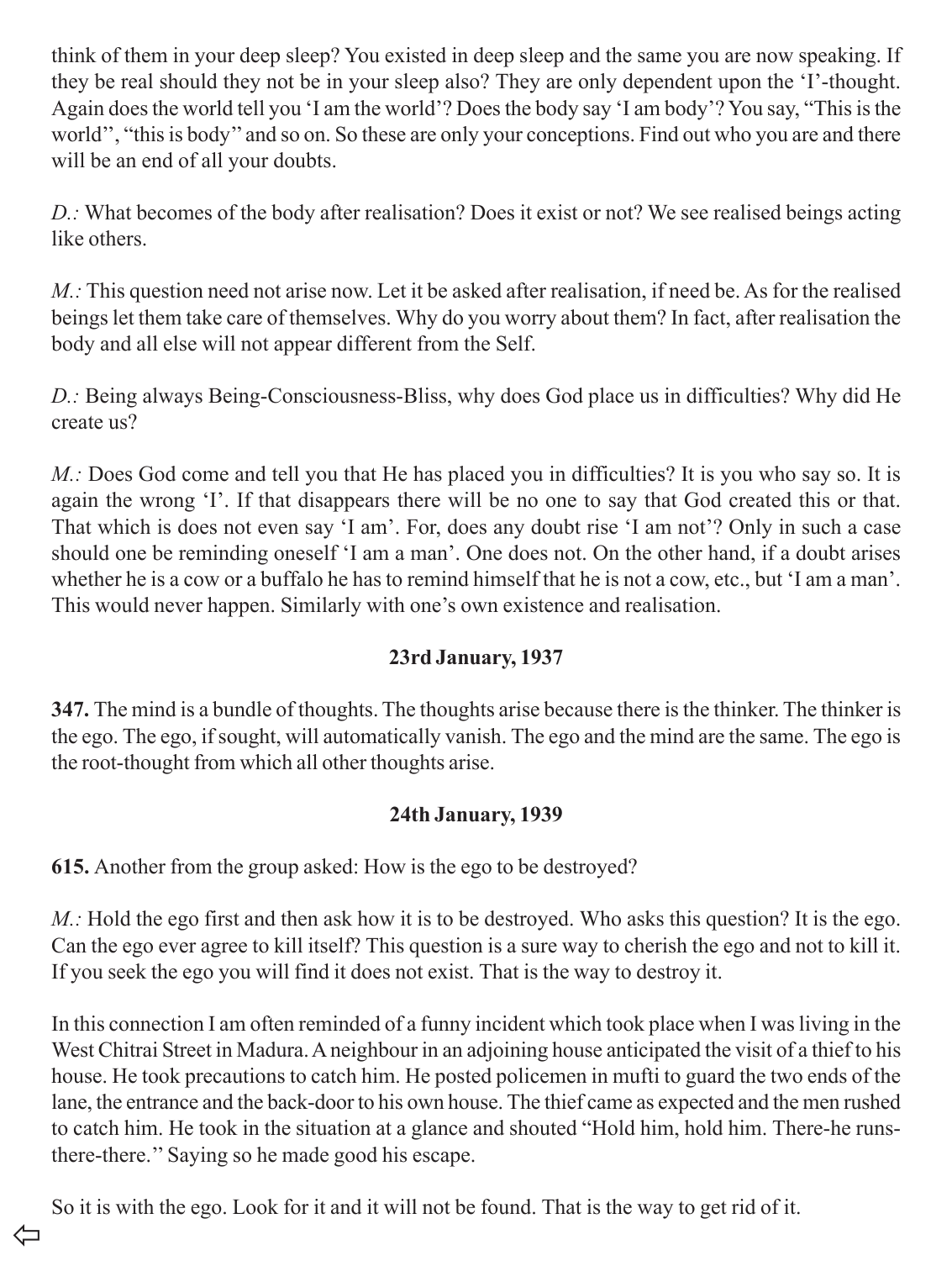## **20th June, 1936**

**213.** Mr. B. C. Das asked why the mind cannot be turned inward in spite of repeated attempts.

*M.*: It is done by practice and dispassion and that succeeds only gradually. The mind, having been so long a cow accustomed to graze stealthily on others' estates, is not easily confined to her stall. However much her keeper tempts her with luscious grass and fine fodder, she refuses the first time; then she takes a bit; but her innate tendency to stray away asserts itself; and she slips away; on being repeatedly tempted by the owner, she accustoms herself to the stall; finally even if let loose she would not stray away. Similarly with the mind. If once it finds its inner happiness it will not wander outward.

# **15th October, 1938**

**551.** A man asked Sri Bhagavan; "How is it that *Atma vidya* is said to be the easiest?''

*M.:* Any other *vidya* requires a knower, knowledge and the object to be known, whereas this does not require any of them. It is the Self. Can anything be so obvious as that? Hence it is the easiest. All that you need do is to enquire, "Who am I?''

A man's true name is *mukti* (liberation).

## **1st February, 1939**

**620.** *D.:* "Not this - not this''. That is the teaching to the seeker. He is told that the Self is Supreme. How is it to be found?

*M.*: The Self is said to be the hearer, thinker, knower, etc. But this is not all. It is also described as the ear of ear, the mind of the mind, etc.; and by what means to know the knower?

*D.:* But this does not say what the Self is.

*M.*: "Not this — not this"

*D.*: It only negates.

*M.*: (Silence).

 $\Leftrightarrow$ 

The devotee complains that the Self is not pointed out.

## **6th January, 1936**

**130.** Lakshman Brahmachari from Sri Ramakrishna Mission asked: Enquiry of 'Who am I?' or of the 'I'-thought being itself a thought, how can it be destroyed in the process?

*M.:* When Sita was asked who was her husband among the *rishis* (Rama himself being present there as a rishi) in the forest by the wives of the *rishis*, she denied each one as he was pointed out to her, but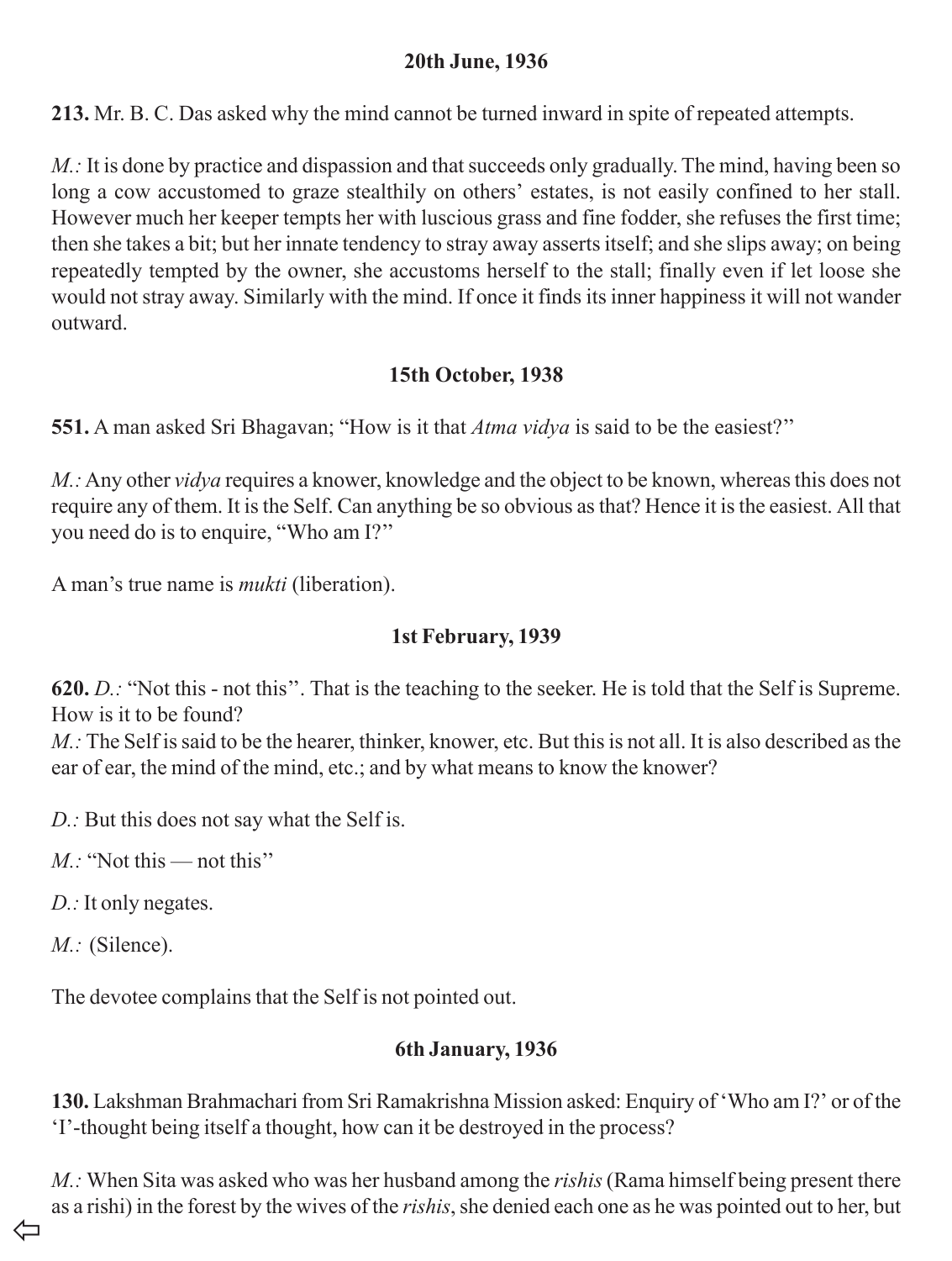simply hung down her head when Rama was pointed out. Her silence was eloquent.

Similarly, the Vedas also are eloquent in '*neti*' - '*neti*' (not this-not this) and then remain silent. Their silence is the Real state. This is the meaning of exposition of silence. When the source of the 'I' thought is reached it vanishes and what remains over is the Self.

*D.:* Patanjali Yoga Sutras speak of identification.

 $\Leftrightarrow$ 

*M.:* Identification with the Supreme is the only the other name for the destruction of the ego.

# **3rd January, 1937**

# Drops of Nectar

**314.** In yesterday's answers, Sri Bhagavan said that the Self is pure consciousness in deep slumber, and He also indicated the Self of the transition from sleep to the waking state as the ideal for realisation. He was requested to explain the same.

Sri Bhagavan graciously answered: The Self is pure consciousness in sleep; it evolves as *aham* ('I') without the *idam* ('this') in the transition stage; and manifests as *aham* ('I') and *idam* ('this') in the waking state. The individual's experience is by means of *aham* ('I') only. So he must aim at realisation in the way indicated (*i.e*., by means of the transitional 'I'). Otherwise the sleep-experience does not matter to him. If the transitional 'I' be realised the substratum is found and that leads to the goal.

Again, sleep is said to be *ajnana* (ignorance). That is only in relation to the wrong *jnana* (knowledge) prevalent in the wakeful state. The waking state is really *ajnana* (ignorance) and the sleep state is *prajnana* (full knowledge). *Prajnana* is Brahman, says the *sruti*. Brahman is eternal. The sleepexperiencer is called *prajna*. He is *prajnanam* in all the three states. Its particular significance in the sleep state is that He is full of knowledge (*prajnanaghana*). What is *ghana*? There are *jnana* and *vijnana*. Both together operate in all perceptions. *Vijnana* in the *jagrat* is *viparita jnana* (wrong knowledge) *i.e., ajnana* (ignorance). It always co-exists with the individual. When this becomes *vispashta jnana* (clear knowledge), It is Brahman. When wrong knowledge is totally absent, as in sleep, He remains pure *prajnana* only. That is *Prajnanaghana*. *Aitareya Upanishad* says *prajnana, vijnana, ajnana, samjnana* are all names of Brahman. Being made up of knowledge alone how is He to be experienced? Experience is always with *vijnana*. Therefore the pure 'I' of the transitional stage must be help for the experience of the *Prajnanaghana*. The 'I' of the waking state is impure and is not useful for such experience. Hence the use of the transitional 'I' or the pure 'I'. How is this pure 'I' to be realised? *Viveka Chudamani* says, *Vijnana kose vilasatyajasram* (He is always shining forth in the intellectual sheath, *vijnana kosa*). *Tripura Rahasya* and other works point out that the interval between two consecutive *sankalpas* (ideas or thoughts) represent the pure *aham* ('I'). Therefore holding on to the pure 'I', one should have the *Prajnanaghana* for aim, and there is the *vritti* present in the attempt. All these have their proper and respective places and at the same time lead to realisation.

Again the pure Self has been described in *Viveka Chudamani* to be beyond *asat*, *i.e*., different from *asat*. Here *asat* is the contaminated waking 'I'. *Asadvilakshana* means *sat*, *i.e*., the Self of sleep. He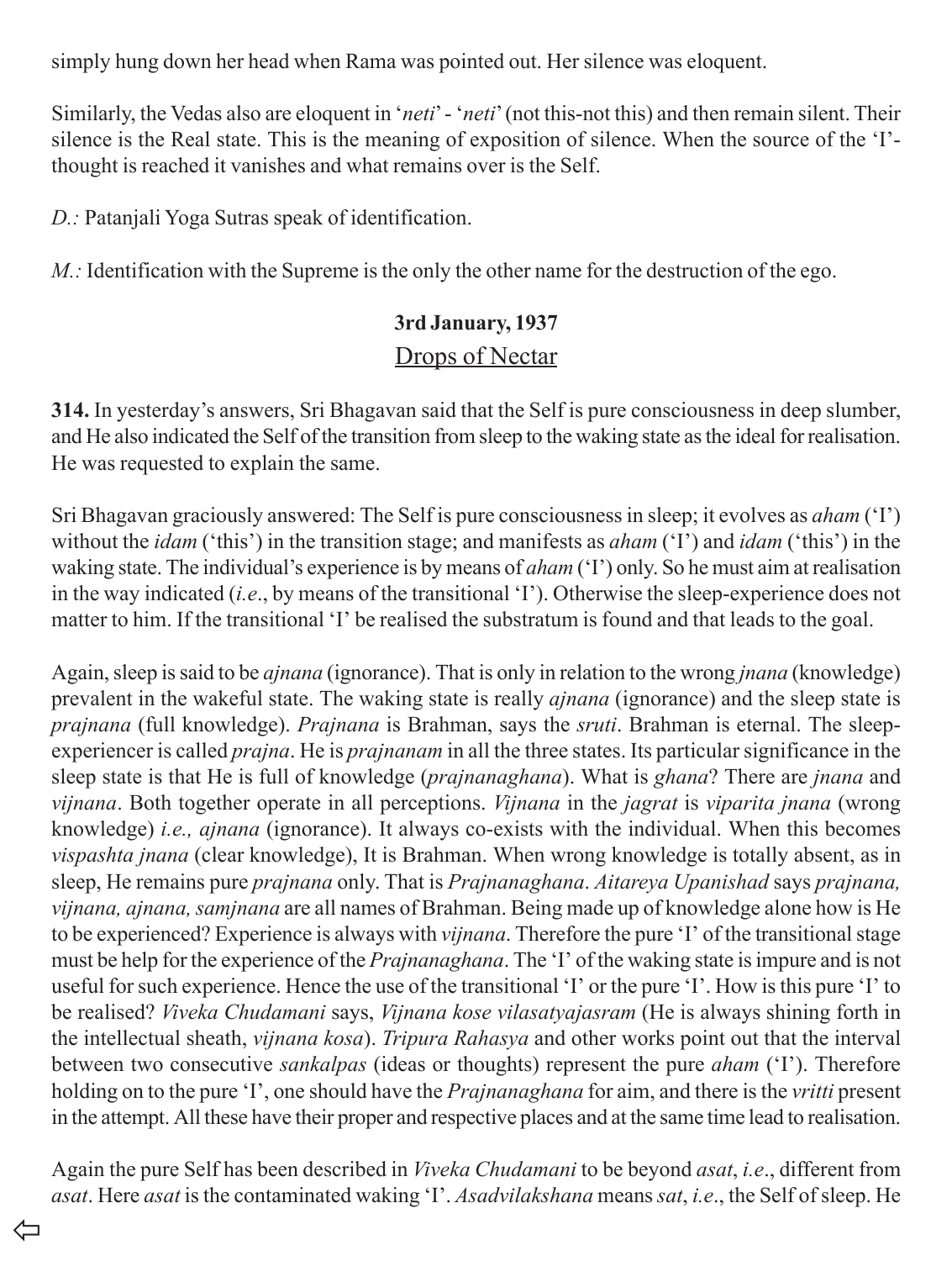is also described as different from *sat* and *asat*. Both mean the same. He is also *asesha sakshi* (allseeing witness).

If pure, how is He to be experienced by means of the impure 'I'? A man says "I slept happily". Happiness was his experience. If not, how could he speak of what he had not experienced? How did he experience happiness in sleep, if the Self was pure? Who is it that speaks of that experience now? The speaker is the *vijnanatma* (ignorant self) and he speaks of *prajnanatma* (pure self). How can that hold? Was this *vijnanatma* present in sleep? His present statement of the experience of happiness in sleep makes one infer his existence in sleep. How then did he remain? Surely not as in the waking state. He was there very subtle. Exceedingly subtle *vijnanatma* experiences the happy *prajnanatma* by means of *maya* mode. It is like the rays of the moon seen below the branches, twigs and leaves of a tree.

The subtle *vijnanatma* seems apparently a stranger to the obvious *vijnanatma* of the present moment. Why should we infer his existence in sleep? Should we not deny the experience of happiness and be done with this inference? No. The fact of the experience of happiness cannot be denied, for everyone courts sleep and prepares a nice bed for the enjoyment of sound sleep.

This brings us to the conclusion that the cogniser, cognition and the cognised are present in all the three states, though there are differences in their subtleties. In the transitional state, the *aham* ('I') is *suddha* (pure), because *idam* ('this') is suppressed. *Aham* ('I') predominates.

'Why is not that pure 'I' realised now or even remembered by us? Because of want of acquaintance (*parichaya*) with it. It can be recognised only if it is consciously attained. Therefore make the effort and gain consciously.

## **7th November, 1935**

**92.** A visitor said: Some say that one should practice meditation on gross objects only: it may be disastrous if one constantly seeks to kill the mind.

*M.*: For whom is it disastrous? Can there be disaster apart from the Self?

 $\Leftrightarrow$ 

Unbroken 'I - I' is the ocean infinite; the ego, 'I' - thought, remains only a bubble on it and is called *jiva*, *i.e*., individual soul. The bubble too is water; when it bursts it only mixes in the ocean. When it remains a bubble it is still a part of the ocean. Ignorant of this simple truth, innumerable methods under different denominations, such as yoga, *bhakti, karma*…. each again with many modifications, are being taught with great skill and in intricate detail only to entice the seekers and confuse their minds. So also are the religions and sects and dogmas. What are they all for? Only for knowing the Self. They are aids and practices required for knowing the Self.

Objects perceived by the senses are spoken of as immediate knowledge (*pratyaksha*). Can anything be as direct as the Self - always experienced without the aid of the senses? Sense-perceptions can only be indirect knowledge, and not direct knowledge. Only one's own awareness is direct knowledge, as is the common experience of one and all. No aids are needed to know one's own Self, i.e., to be aware.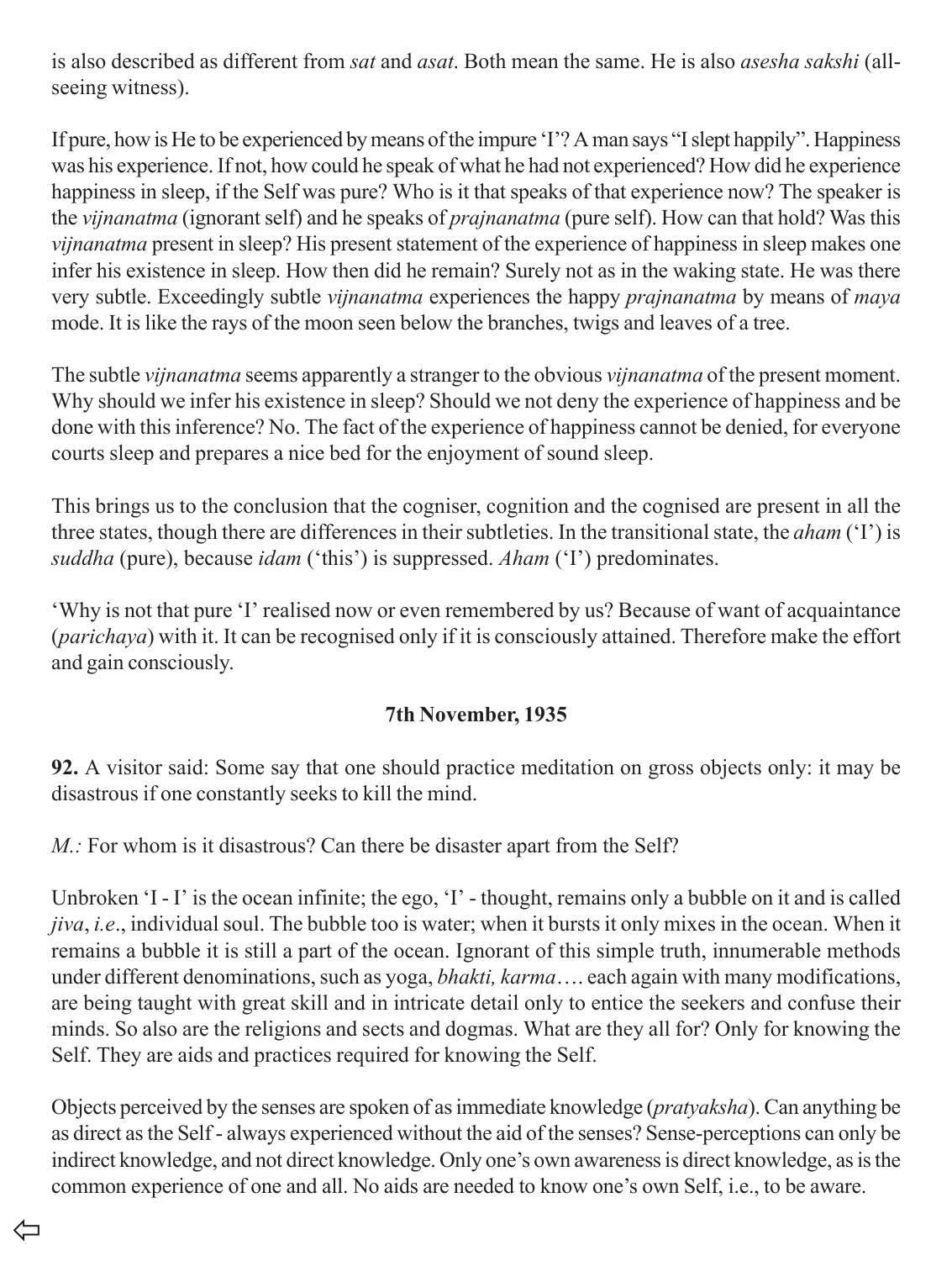The one Infinite Unbroken Whole (plenum) becomes aware of itself as 'I'. This is its original name. All other names, e.g., OM, are later growths. Liberation is only to remain aware of the Self. The *mahavakya* "I am Brahman'' is its authority. Though the 'I' is always experienced, yet one's attention has to be drawn to it. Then only knowledge dawns. Thus the need for the instruction of the Upanishads and of wise sages.

# **18th June, 1936**

**205.** Mr. Cohen had been cogitating on the nature of the Heart, if the 'spiritual heart' beats; if so, how; if it does not beat, then how is it to be felt?

*M.*: This heart is different from the physical heart; beating is the function of the latter. The former is the seat of spiritual experience. That is all that can be said of it.

Just as a dynamo supplies motive power to whole systems of lights, fans, etc, so the original Primal Force supplies energy to the beating of the heart, respiration, etc.

*D.:* How is the 'I' - 'I' consciousness felt?

*M.:* As an unbroken awareness of 'I'. It is simply consciousness.

*D.:* Can we know it when it dawns?

*M.:* Yes, as consciousness. You are that even now. There will be no mistaking it when it is pure.

*D.:* Why do we have such a place as the 'Heart' for meditation?

*M.*: Because you seek consciousness. Where can you find it? Can you reach it externally? You have to find it internally. Therefore you are directed inward. Again the 'Heart' is only the seat of consciousness or the consciousness itself.

*D.:* On what should we meditate?

*M.*: Who is the meditator? Ask the question first. Remain as the meditator. There is no need to meditate.

#### **11th March, 1936**

**180.** Later, the same gentleman said that sleep was a state of oblivion and the wakeful state was the mind's activity. The mind was in a potential state in sleep.

*M.*: Were you not in sleep?

 $\Leftrightarrow$ 

*D.:* Yes, I was. But in a state of oblivion. There must be a witness of oblivion and of the mind which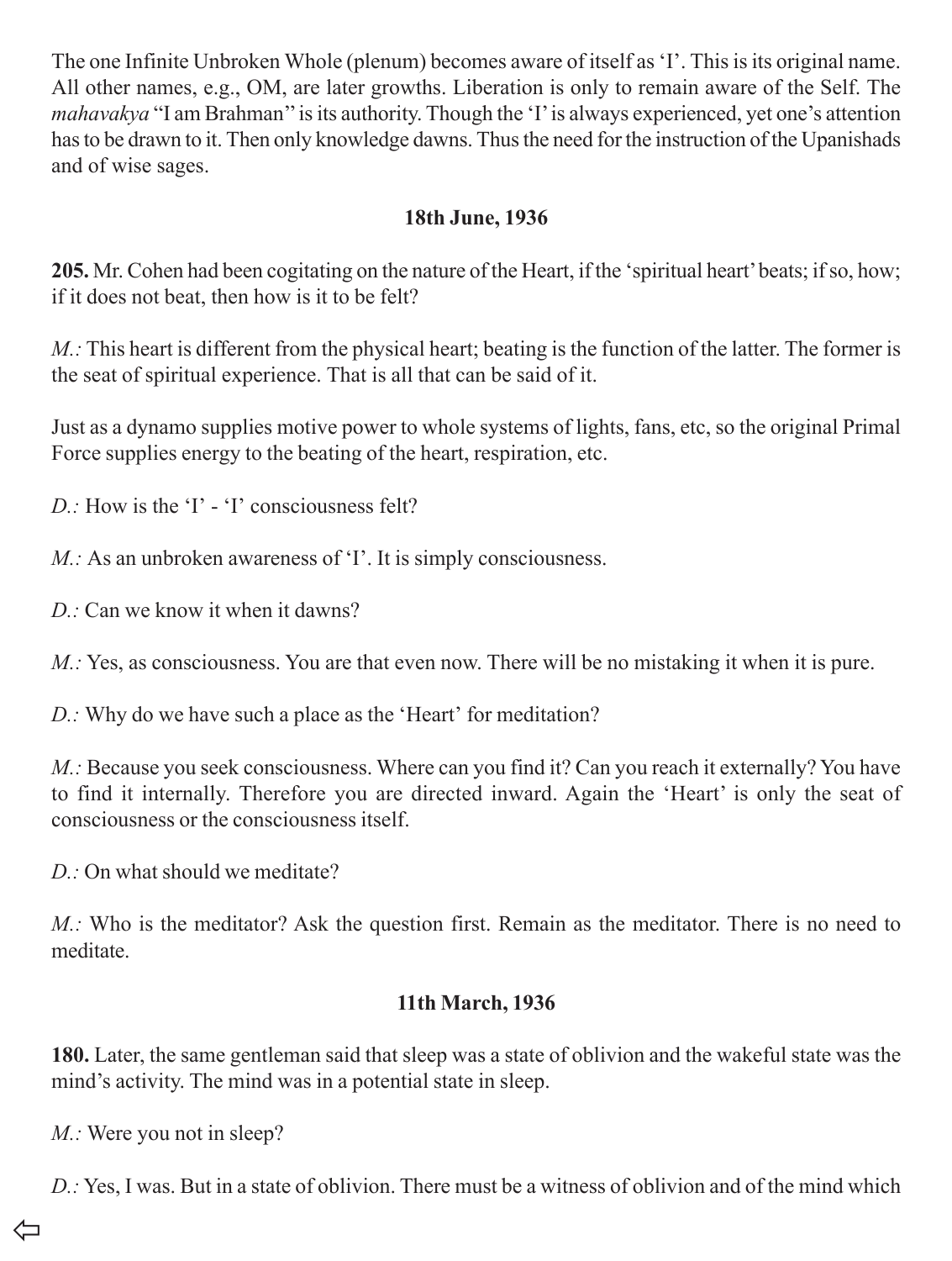says that 'I' am continuous in both states.

*M.:* Who is this witness? You speak of 'witness'. There must be an object and a subject to witness. These are creations of the mind. The idea of witness is in the mind. If there was the witness of oblivion did he say, 'I witness oblivion'? You, with your mind, said just now that there must be a witness. Who was the witness? You must reply 'I'. Who is that 'I' again? You are identifying yourself with the ego and say 'I'. Is this ego 'I', the witness? It is the mind that speaks. It cannot be witness of itself. With self-imposed limitations you think that there is a witness of mind and of oblivion. You also say, "I am the witness''. That one who witnesses the oblivion must say, "I witness oblivion''. The present mind cannot arrogate to itself that position.

The whole position becomes thus untenable. Consciousness is unlimited. On becoming limited it simply arrogates to itself the position. There is really nothing to witness. IT is simple BEING.

# **15th January, 1936**

**137.** Lakshman Brahmachari of Sri Ramakrishna Mission asked: "Can one imagine oneself as witness of the thoughts?''

*M.*: It is not the natural state. It is only an idea (bhavana) - an aid to stilling the mind. The Self is ever the witness, whether so imagined or not. There is no need to so imagine except for that purpose. But it is best to remain as one's Self.

# **23rd January, 1937**

**348.** *D.:* There are times when persons and things take on a vague, almost transparent, form as in a dream. One ceases to observe them as from outside, but is passively conscious of their existence, while not actively conscious of any kind of selfhood. There is a deep quietness in the mind. Is it, at such times, ready to dive into the Self? Or is this condition unhealthy, the result of self-hypnotism? Should it be encouraged as a means of getting temporary peace.

*M.*: There is consciousness along with quietness in the mind; this is exactly the state to be aimed at. The fact that the question has been framed on this point, without realising that it is the Self, shows that the state is not steady but casual.

The word 'diving' is appropriate to the state of outgoing tendencies when the mind is to be diverted and turned within, so as to dive below the surface of externalities. But when deep quietness prevails without obstructing the consciousness, where is the need to dive? If the state be not realised as the Self, the effort to do so may be called 'diving'. The state may in that way be said to be suitable for realisation or 'diving'. Thus the last two questions in the paragraph are unnecessary.

## **5th February, 1936**

**155.** The same man again asked about the nature of *samadhi* and the means to get *samadhi*.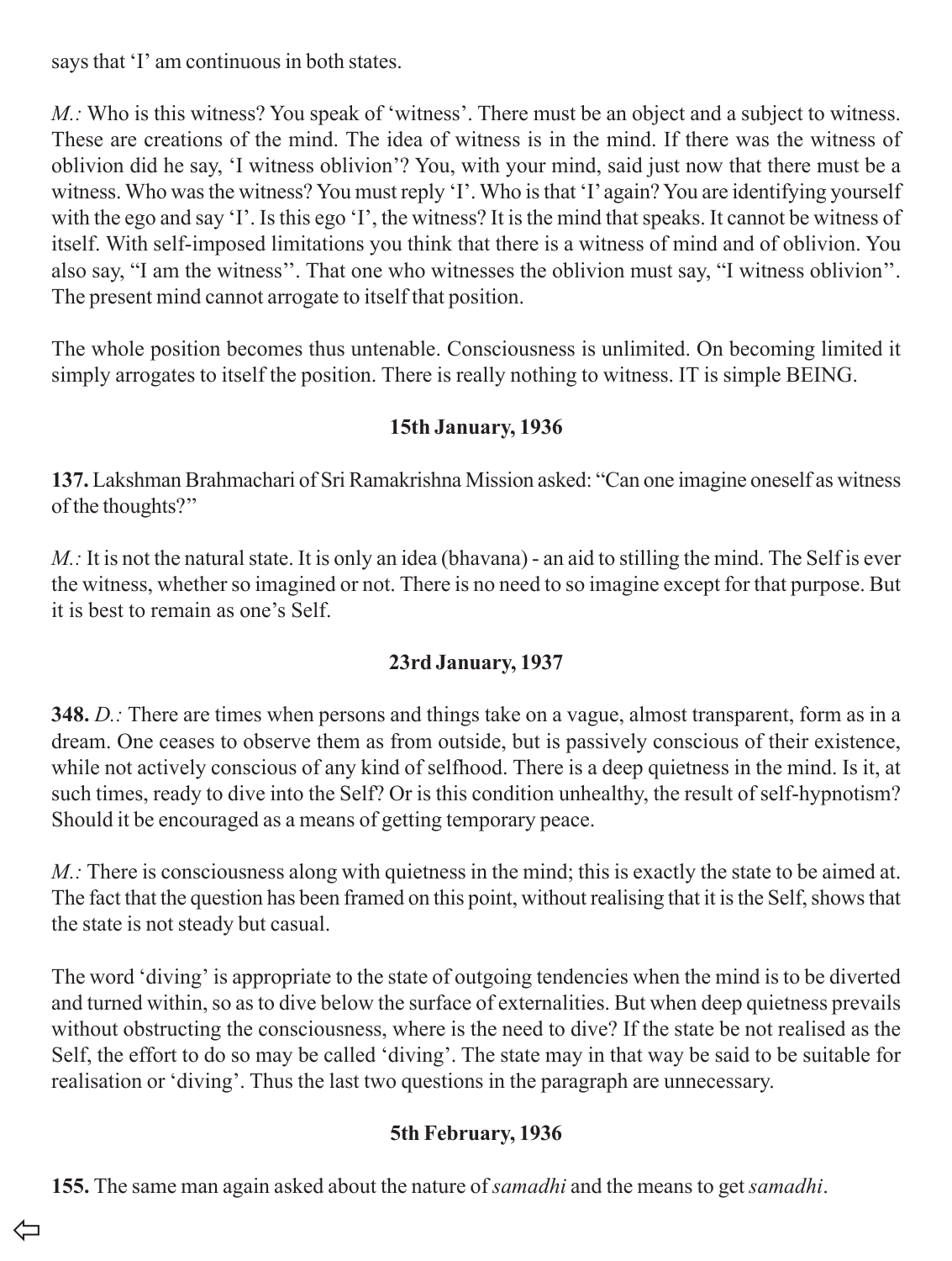*M.:* When the one who asks the nature of *samadhi* and the method of getting into it vanishes, *samadhi* will result.

*Maj. Chadwick:* It is said that one look of a Mahatma is enough; that idols, pilgrimages, etc, are not so effective. I have been here for three months, but I do not know how I have been benefited by the look of Maharshi.

*M.*: The look has a purifying effect. Purification cannot be visualized. Just as a piece of coal takes long to be ignited, a piece of charcoal takes a short time, and a mass of gunpowder is instantaneously ignited, so it is with grades of men coming in contact with Mahatmas.

*Mr. Cohen:* I get into meditation and reach a point which may be called peace and a contemplative mood. What should be the next step?

*M.:* Peace is Self-Realisation. Peace need not be disturbed. One should aim at Peace only.

*D.:* But I do not have the satisfaction.

 $\Leftrightarrow$ 

*M.*: Because your peace is temporary. If made permanent it is called Realisation.

### **27th December, 1936**

**307.** Mr. Shamanna from Mysore asked Sri Bhagavan: Kindly explain *Aham Sphurana* (the light of  $[I-I$ <sup> $\cdot$ </sup>).

*M.:* 'I' is not known in sleep. On waking 'I' is perceived associated with the body, the world and the non-self in general. Such associated 'I' is *aham vritti*. When *Aham* represents the Self only it is *Aham Sphurana*. This is natural to the *Jnani* and is itself called *Jnana* by *Jnanis*, or *bhakti* by *bhaktas*. Though ever present, including in sleep, it is not perceived. It cannot be known in sleep all at once. It must first be realised in the waking state, for it is our true nature underlying all the three states. Efforts must be made only in the *jagrat* state and the Self realised here and now. It will afterwards be understood and realised to be continuous Self, uninterrupted by *jagrat, svapna* and *sushupti*.

Thus it is *akhandakara vritti* (unbroken experience). *Vritti* is used for lack of a better expression. It should not be understood to be literally a *vritti*. In that case, *vritti* will resemble an 'ocean-like river', which is absurd. *Vritti* is of short duration; it is qualified, directed consciousness; or absolute consciousness broken up by cognition of thoughts, senses, etc. *Vritti* is the function of the mind, whereas the continuous consciousness transcends the mind. This is the natural, primal state of the *jnani* or the liberated being. That is unbroken experience. It asserts itself when relative consciousness subsides. *Aham vritti* ('I-thought') is broken, *Aham sphurana* (the light of 'I-I') is unbroken, continuous. After the thoughts subside, the light shines forth.

## **6th July, 1935**

**62.** Mr. Ekanatha Rao: What is *sphurana* (a kind of indescribable but palpable sensation in the Heart Centre)?

*M.: Sphurana* is felt on several occasions, such as in fear, excitement, etc. Although it is always and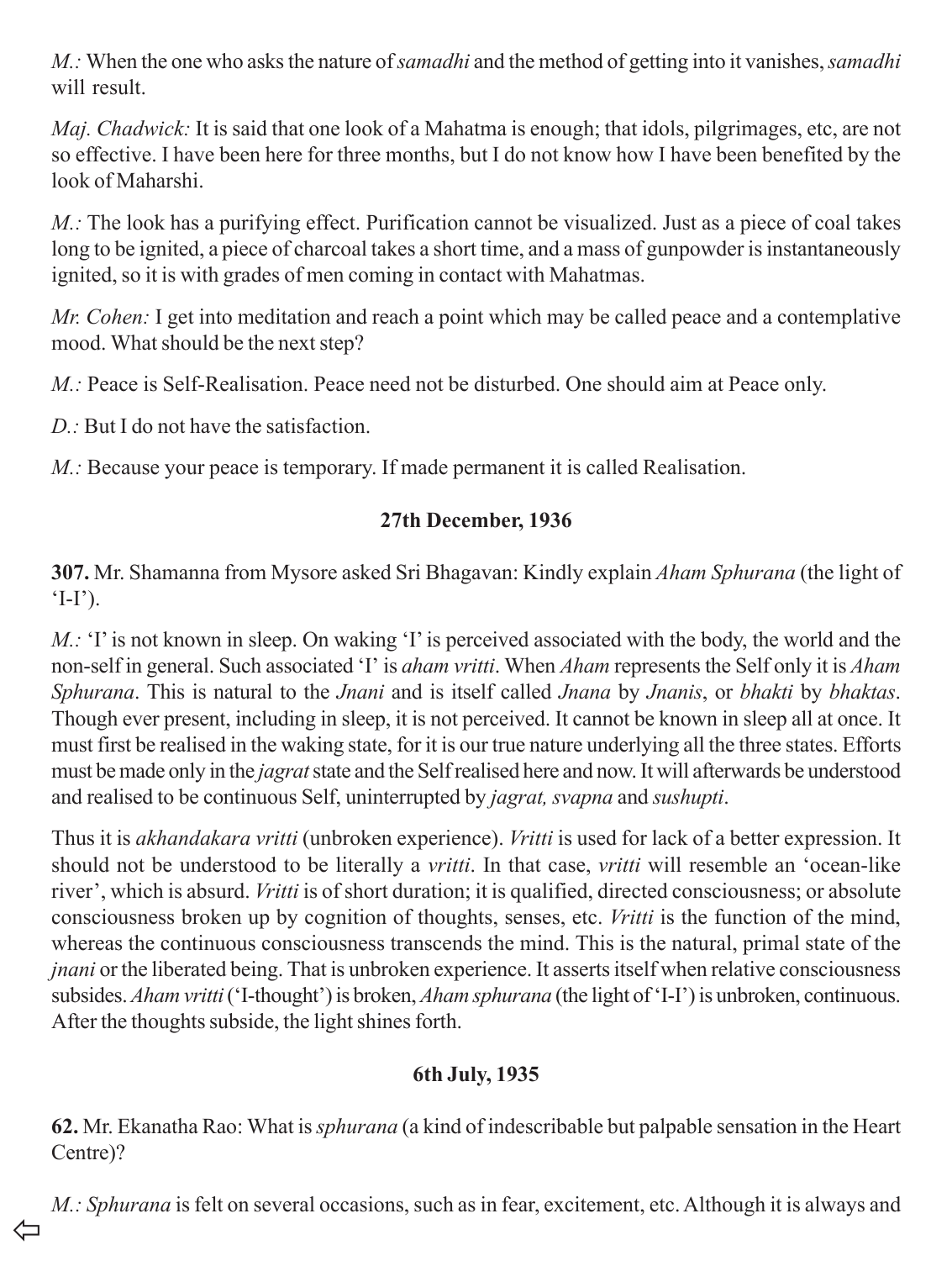all over, yet it is felt at a particular centre and on particular occasions. It is also associated with antecedent causes and confounded with the body. Whereas, it is all alone and pure; it is the Self. If the mind be fixed on the *sphurana* and one senses it continuously and automatically it is liberation.

Again *sphurana* is the foretaste of Realisation. It is pure. The subject and object proceed from it. If the man mistakes himself for the subject, objects must necessarily appear different for him. They are periodically withdrawn and projected, creating the world and the subject's enjoyment of the same. If, on the other hand, the man feels himself to be the screen on which the subject and object are projected there can be no confusion, and he can remain watching their appearance and disappearance without any perturbation to the Self.

# **4th February, 1939**

**624.** A devotee asked Sri Bhagavan: With every thought the subject and the object appear and disappear. Does not the 'I' disappear when the subject disappears thus? If that be so how can the quest of the 'I' proceed?

*M.:* The subject (knower) is only a mode of mind. Though the mode (*vritti*) passes, the reality behind it does not cease. The background of the mode is the 'I' in which the mind modes arise and sink.

D:. After describing the Self as *srota* (hearer) *manta* (thinker), *vijnata* (knower), etc., it is again described as *asrata, amanta, avijnata*, non-hearer, non-thinker, non-knower. Is it so?

*M.*: Just so. The common man is aware of himself only when modifications arise in the intellect (*vijnanamaya kosa*); these modifications are transient; they arise and set. Hence the *vijnanamaya* (intellect) is called a *kosa* or sheath. When pure awareness is left over it is itself the Chit (Self) or the Supreme. To be in one's natural state on the subsidence of thoughts is bliss; if that bliss be transient - arising and setting - then it is only the sheath of bliss (*Anandamaya kosa*), not the pure Self. What is needed is to fix the attention on the pure 'I' after the subsidence of all thoughts and not to lose hold of it. This has to be described as an extremely subtle thought; else it cannot be spoken of at all, since it is no other than the Real Self. Who is to speak of it, to whom and how?

This is well explained in the *Kaivalyam* and the *Viveka Chudamani*. Thus though in sleep the awareness of the Self is not lost the ignorance of the *jiva* is not affected by it. For this ignorance to be destroyed this subtle state of mind (*vrittijnanam*) is necessary; in the sunshine cotton does not burn; but if the cotton be placed under a lens it catches fire and is consumed by the rays of the Sun passing through the lens. So too, though the awareness of the Self is present at all times, it is not inimical to ignorance. If by meditation the subtle state of thought is won, then ignorance is destroyed. Also in *Viveka Chudamani*: *ativa sukshmam paramatma tattvam na sthoola drishtya* (the exceedingly subtle Supreme Self cannot be seen by the gross eye) and *esha svayam jyotirasesha sakshi* (this is Selfshining and witnesses all).

This subtle mental state is not a modification of mind called *vritti*. Because the mental states are of two kinds. One is the natural state and the other is the transformation into forms of objects. The first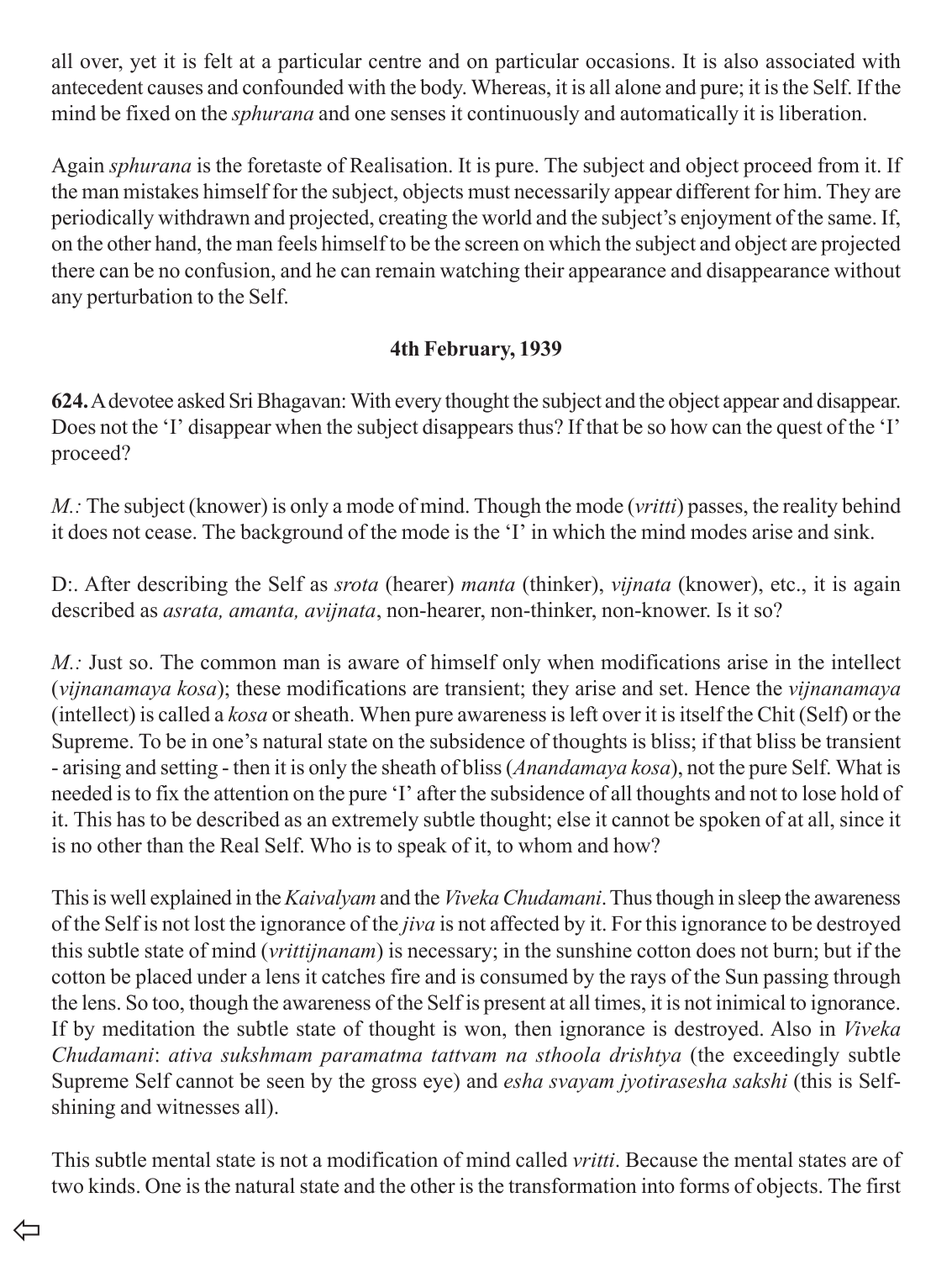is the truth, and the other is according to the doer (*kartrutantra*). When the latter perishes, *jale kataka renuvat* (like the clearing nut paste in water) the former will remain over.

The means for this end is meditation. Though this is with the triad of distinction (*tripuri*) it will finally end in pure awareness (*jnanam*). Meditation needs effort; *jnanam* is effortless. Meditation can be done, or not done, or wrongly done, *jnanam* is not so. Meditation is described as *kartrutantra* (as doer's own), *jnanam* as *vastu-tantra* (the Supreme's own).

### **25th December, 1935**

**118.** Mr. Rangachari, a Telugu Pandit in Voorhees' College at Vellore, asked about *nishkama karma*. There was no reply. After a time Sri Bhagavan went up the hill and a few followed him, including the *pandit*. There was a thorny stick lying on the way which Sri Bhagavan picked up; he sat down and began leisurely to work at it. The thorns were cut off, the knots were made smooth, the whole stick made of a spiky material. A shepherd boy put in his appearance on the way as the group moved off. He had lost his stick and was at a loss. Sri Bhagavan immediately gave the new one in his hand to the boy and passed on.

The pandit said that this was the matter-of-fact answer to his question.

## **15th October, 1938**

**535.** Once 'A' asked: How can one be worshipful while engaged in daily work?

Sri Bhagavan did not reply. Ten minutes passed. A few girls came for *darshan* of Sri Bhagavan. They began to sing and dance. Their song was to the effect: "We will churn the milk without losing thought of Krishna.''

Sri Bhagavan turned to the Swami and said that there was the reply to his question. This state is called *Bhakti*, *Yoga* and *Karma*.

### **22nd March, 1939**

**650.** An Andhra gentleman of middle age asked Sri Bhagavan how he should make his *japa*.

*M.:* The *japa* contains the word *namah*. It means that state in which the mind does not manifest apart from the Self. When the state is accomplished there will be an end of the *japa*. For the doer disappears and so also the action. The Eternal Being is alone left. *Japa* should be made until that state is reached. There is no escape from the Self. The doer will be automatically drawn into it. When once it is done the man cannot do anything else but remain merged in the Self.

*D.:* Will *bhakti* lead to *mukti*?

[Õ](#page-0-0)

*M.: Bhakti* is not different from *mukti. Bhakti* is being as the Self (*Swarupa*).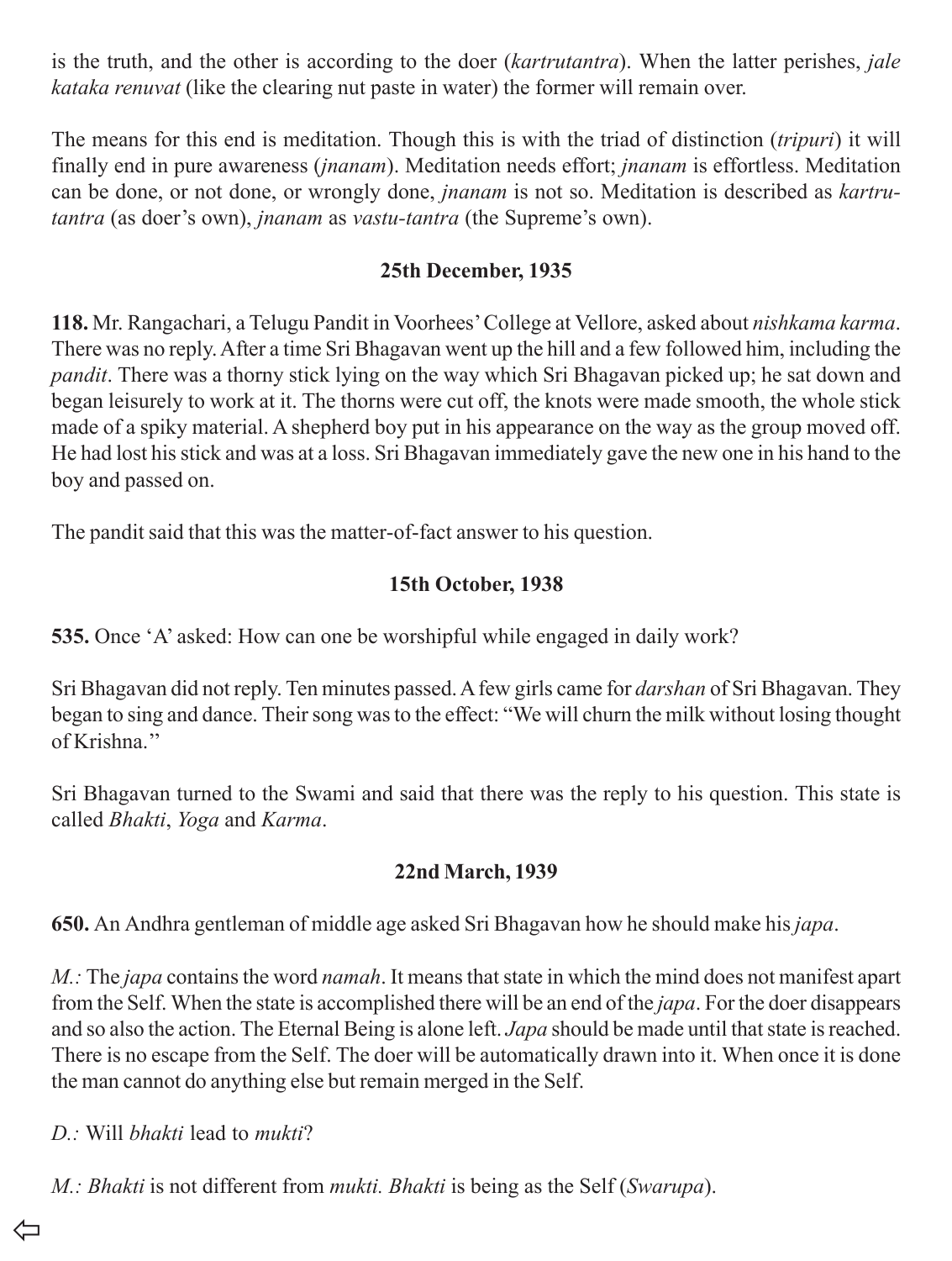One is always that. He realises it by the means he adopts. What is *bhakti*? To think of God. That means: only one thought prevails to the exclusion of all other thoughts. That thought is of God which is the Self or it is the Self surrendered into God. When He has taken you up nothing will assail you. The absence of thoughts is *bhakti*. It is also *mukti*.

The *jnana* method is said to be *vichara* (enquiry). That is nothing but 'supreme devotion' (*parabhakti*). The difference is in words only.

You think that *bhakti* is meditation on the Supreme Being. So long as there is *vibhakti* (the sense of separateness), *bhakti* (reunion) is sought. The process will lead to the ultimate goal as is said in *Srimad Bhagavad Gita*:

> *arto jignasush artharthi jnani cha Bharatarshabha tesham jnani nityayukta ekabhaktir visishyate \* Ch. VII (16,17)*

Any kind of meditation is good. But if the sense of separateness is lost and the object of meditation or the subject who meditates is alone left behind without anything else to know, it is *jnana. Jnana* is said to be *ekabhakti* (single-minded devotion). The *Jnani* is the finality because he has become the Self and there is nothing wrong to do. He is also perfect and so fearless, *dwitiyat val bhayam bhavati* - only the existence of a second gives rise to fear. That is *mukti*. It is also *bhakti*.

## **3rd October, 1938**

**526.** A visitor asked Sri Bhagavan:

People give some names to God and say that the name is sacred and repetitions of the name bestow merit on the individual. Can it be true?

*M.*: Why not? You bear a name to which you answer. But your body was not born with that name written on it, nor did it say to any one that it bore such and such a name. Any yet a name is given to you and you answer to that name, because you have identified yourself with the name. Therefore the name signifies something and it is not a mere fiction. Similarly, God's name is effective. Repetition of the name is remembrance of what it signifies. Hence the merit.

But the man did not look satisfied. Finally he wanted to retire and prayed for Sri Bhagavan's Grace.

Sri Bhagavan now asked how mere sounds assuring him of Grace would satisfy him unless he has faith .

Both laughed and the visitor retired.

 $\Leftrightarrow$ 

# **15th October, 1938**

**542.** 'A' asked: I often desire to live in solitude where I can find all I want with ease, so that I may devote all my time to meditation only. Is such a desire good or bad?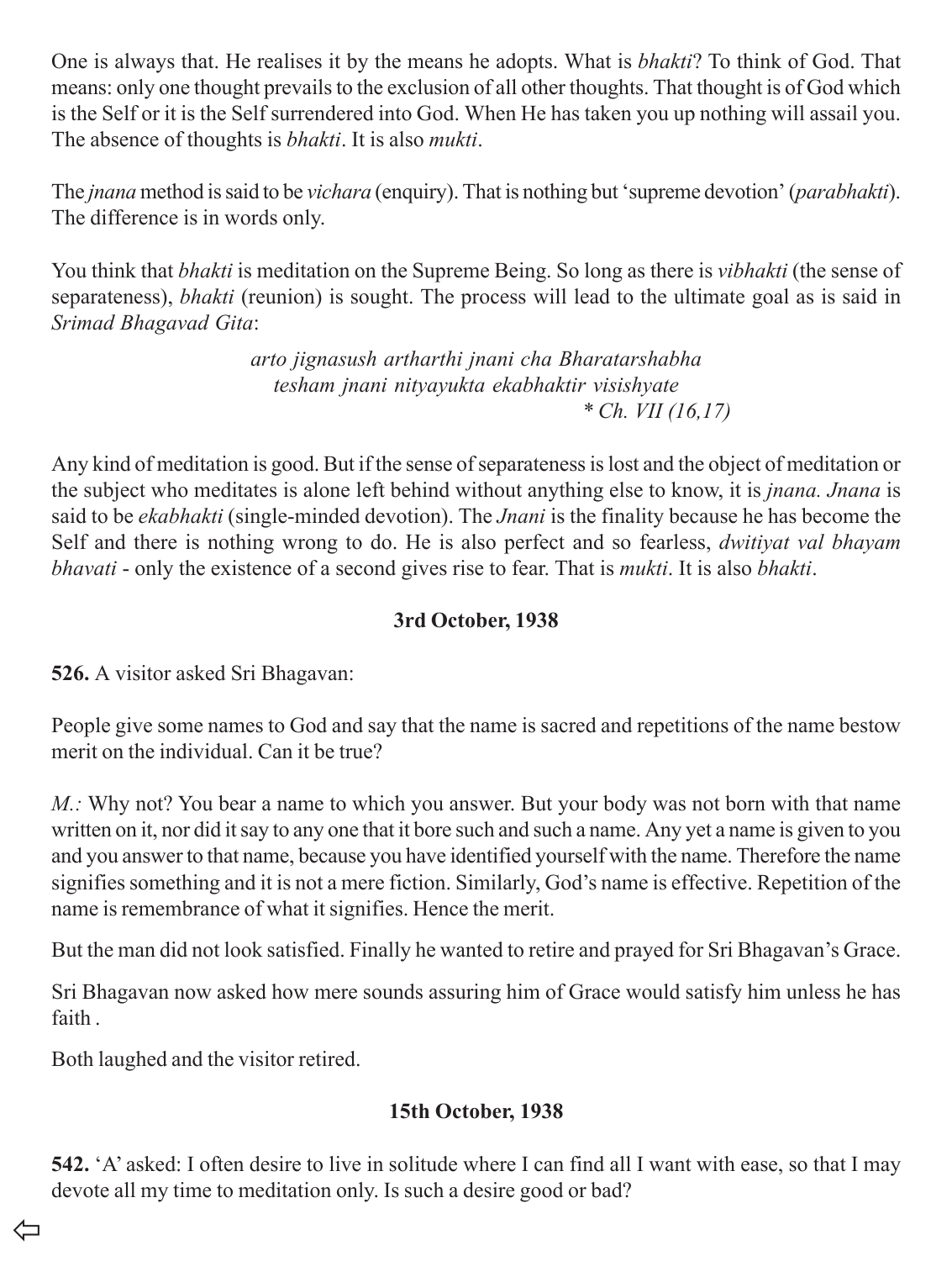*M.:* Such thoughts will bestow a *janma* (reincarnation) for their fulfilment. What does it matter where and how you are placed? The essential point is that the mind must always remain in its source. There is nothing external which is not also internal. The mind is all. If the mind is active even solitude becomes like a market place. There is no use closing your eyes. Close the mental eye and all will be right. The world is not external to you. The good persons will not care to make plans previous to their actions. Why so? For God who has sent us into the world has His own plan and that will certainly work itself out.

**543.** Many visitors came on one occasion and they all saluted Sri Bhagavan with the single prayer, "Make me a *bhakta*. Give me *moksha*.'' After they left Sri Bhagavan said, thinking aloud: All of them want *bhakti* and *moksha*. If I say to them, 'Give yourself to me' they will not. How then can they get what they want?

# **10th June, 1936**

**198.** *D.:* What is Guru's Grace? How does it work?

*M.:* Guru is the Self.

*D.:* How does it lead to realisation?

*M.: Isvaro gururatmeti*… (God is the same as Guru and Self...). A person begins with dissatisfaction. Not content with the world he seeks satisfaction of desires by prayers to God; his mind is purified; he longs to know God more than to satisfy his carnal desires. Then God's Grace begins to manifest. God takes the form of a Guru and appears to the devotee; teaches him the Truth; purifies the mind by his teachings and contact; the mind gains strength, is able to turn inward; with meditation it is purified yet further, and eventually remains still without the least ripple. That stillness is the Self. The Guru is both exterior and interior. From the exterior he gives a push to the mind to turn inward; from the interior he pulls the mind towards the Self and helps the mind to achieve quietness. That is Grace.

Hence there is no difference between God, Guru and Self.

## **4th February, 1935**

**24.** Mrs. Piggott: Why do you take milk, but not eggs?

*M.*: The domesticated cows yield more milk than necessary for their calves and they find it a pleasure to be relieved of the milk.

*D.:* But the hen cannot contain the eggs?

*M.*: But there are potential lives in them.

 $\Leftrightarrow$ 

*D.*: Thoughts cease suddenly, then 'I-I' rises up as suddenly and continues. It is only in the feeling and not in the intellect. Can it be right?

*M.:* It is certainly right. Thoughts must cease and reason disappear for 'I-I' to rise up and be felt.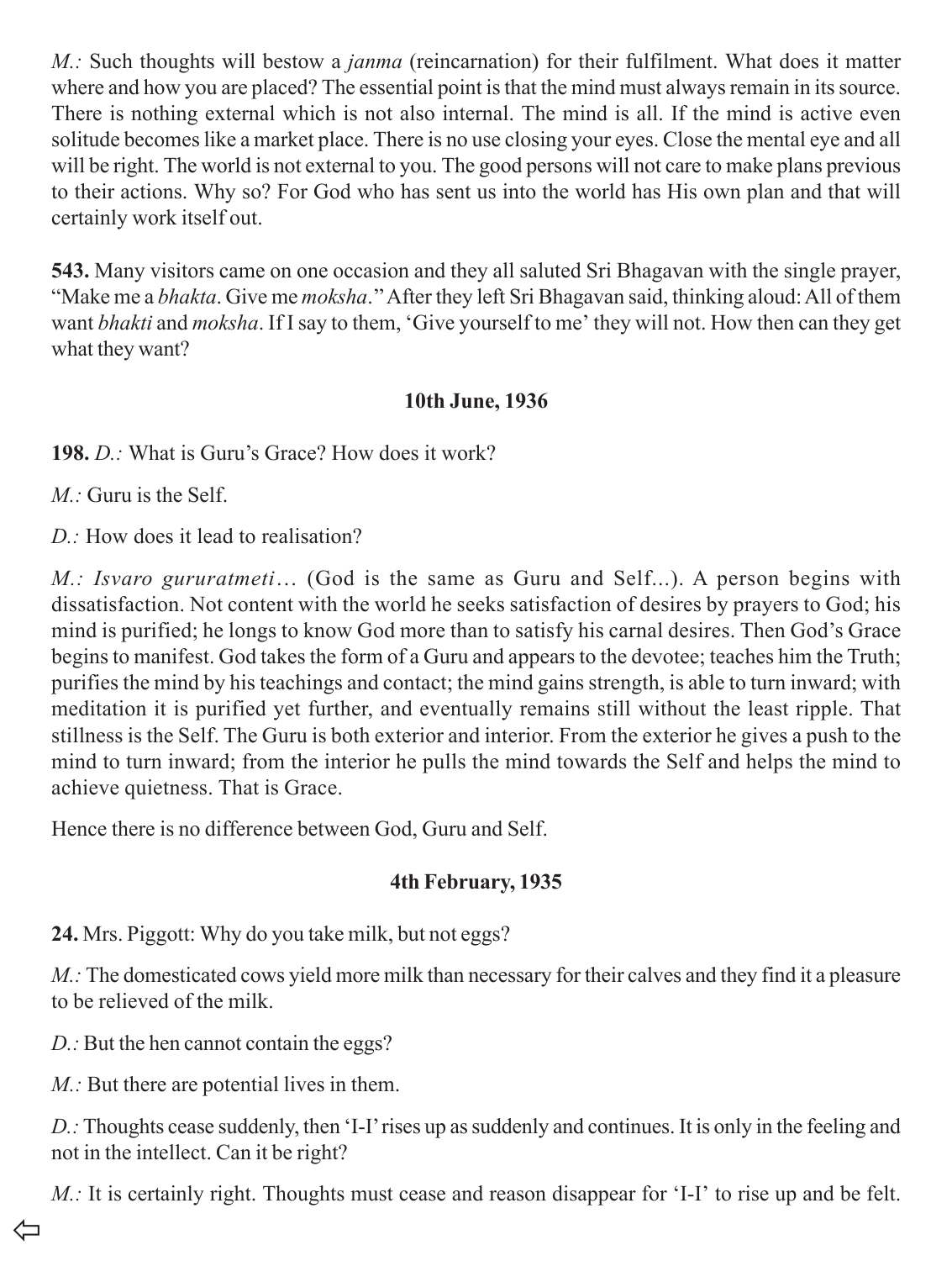Feeling is the prime factor and not reason.

*D.:* Moreover it is not in the head but in the right side of the chest.

*M.*: It ought to be so. Because the heart is there.

*D.:* When I see outside it disappears. What is to be done?

*M.:* It must be held tight.

 $\Leftrightarrow$ 

*D.*: If one is active with such remembrance, will the actions be always right?

*M.*: They ought to be. However, such a person is not concerned with the right or wrong of his actions. Such a person's actions are God's and therefore they must be right.

*D.:* Why then the restrictions of food given for such?

*M.:* Your present experience is due to the influence of the atmosphere you are in. Can you have it outside this atmosphere? The experience is spasmodic. Until it becomes permanent practice is necessary. Restrictions of food are aids for such experience to be repeated. After one gets established in truth the restrictions drop away naturally. Moreover, food influences the mind and it must be kept pure.

The lady told a disciple later: "I feel the vibrations from him more intensely and I am able to reach the 'I' centre more readily than before."

**29.** The conversation turned upon the question as to whether *Iswara Prasad* (Divine Grace) is necessary for the attaining of *samrajya* (universal dominion) or whether a *jiva's* honest and strenuous efforts to attain it cannot of themselves lead him to That from whence is no return to life and death. The Maharshi with an ineffable smile which lit up His Holy Face and which was all-pervasive, shining upon the coterie around him, replied in tones of certainty and with the ring of truth; "Divine Grace is essential for Realisation. It leads one to God-realisation. But such Grace is vouchsafed only to him who is a true devotee or a *yogin*, who has striven hard and ceaselessly on the path towards freedom.''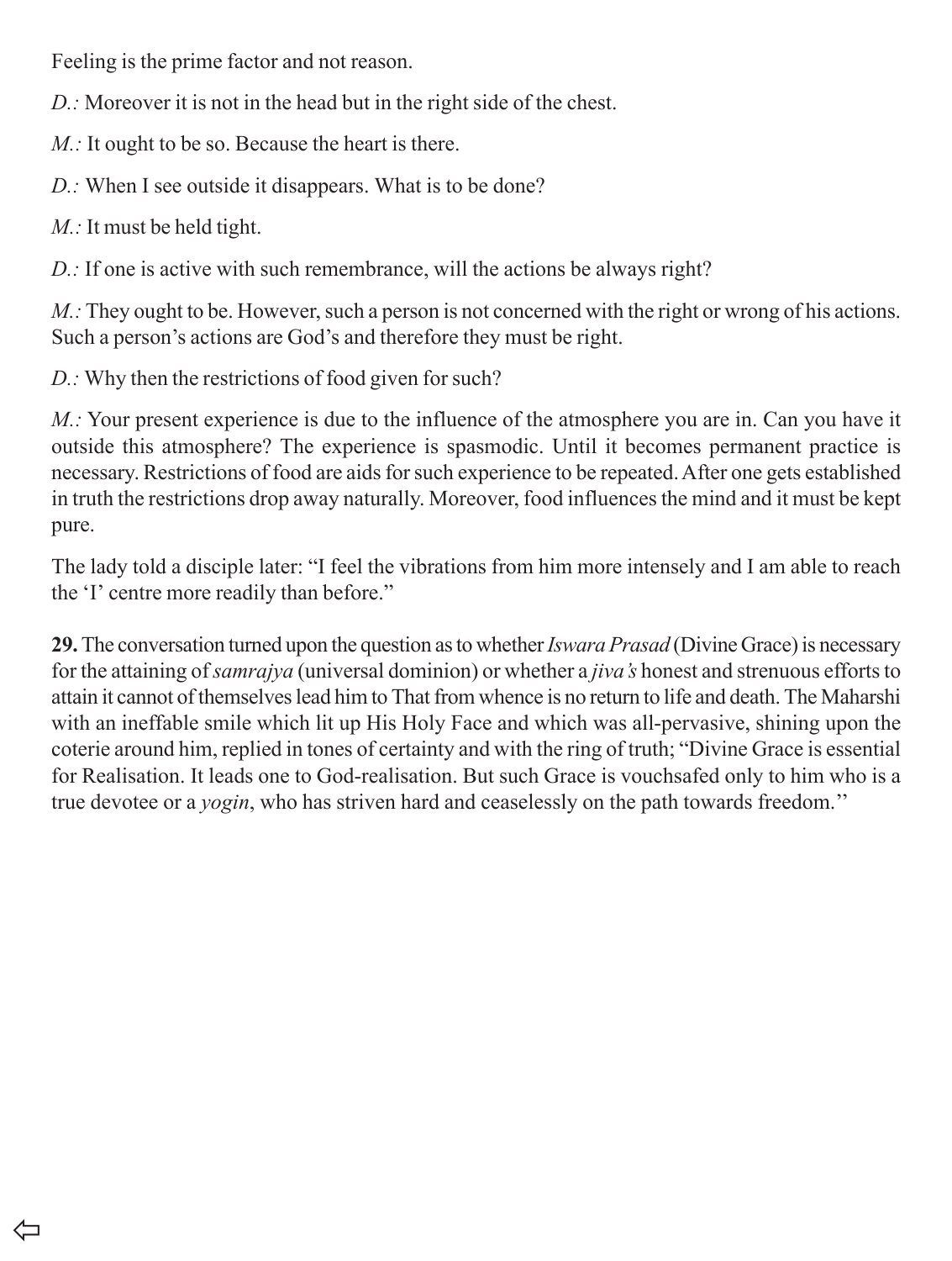# The Collected Works of Ramana Maharshi

*Edited by Arthur Osborne*

# Part One: Original Works

# 5. The Essence of Instruction (*Upadesa Saram*)

There is a legend that a group of rishis once lived in the Daruka forest together, practising rites by which they acquired supernatural powers. By the same means they hoped to attain final liberation. In this, however, they were mistaken, for action can only result in action, not in the cessation of action; rites can produce powers but not the peace of liberation which is beyond rites and powers and all forms of action. Siva determined to convince them of their error and therefore appeared before them as a wandering sadhu. Together with him came Vishnu in the form of a beautiful lady. All the rishis were smitten with love for this lady and thereby their equilibrium was disturbed and their rites and powers were adversely affected. Moreover their wives, who were also living with them in the forest, all fell in love with the strange sadhu.

Incensed at this, they conjured up an elephant and a tiger by magic rites and sent them against him. Siva, however, slew them easily and took the elephant's skin for a robe and the tiger's for a wrap. The rishis then realized that they were up against one more powerful than themselves and they bowed down to him and asked him for instruction. He then explained to them that it is not by action but by renunciation of action that one attains liberation.

The poet, Muruganar, wanted to write 100 verses on this theme but he could not readily proceed beyond 70 verses. It then occurred to him that Bhagavan was the proper person to write the verses relating to Siva's instructions. He therefore begged Bhagavan to compose them and Bhagavan accordingly composed thirty Tamil verses. He himself later rendered them into Sanskrit. These thirty verses were subsequently translated by Bhagavan into Telugu under the name of *Anubhuti Saram* first, and *Upadesa Saram* afterwards. Bhagavan likewise rendered them into Malayalam. The Sanskrit version (*Upadesa Saram*), was chanted before him daily together with the Vedas and continues to be chanted before his shrine; that is to say, it is treated as a scripture. He refers to the various paths to liberation, grading them in order of efficiency and excellence, and showing that the best is Self-enquiry.

*1. Action yields fruit, For so the Lord ordains it. How can action be the Lord? It is insentient.*

 $\Leftrightarrow$ 

*8. Better than viewing Him as Other, Indeed the noblest attitude of all, Is to hold Him as the 'I' within, The very 'I'.*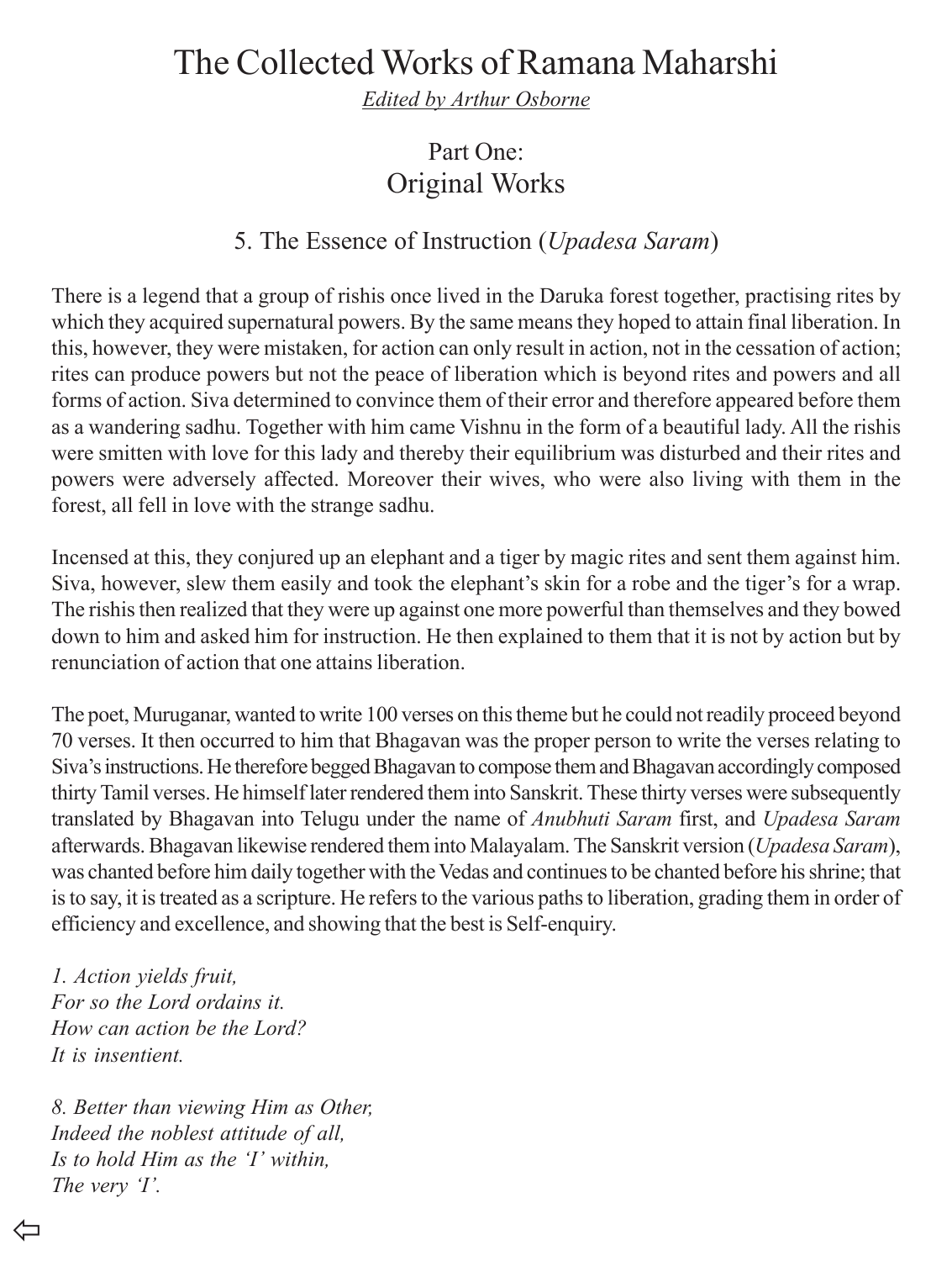*10. Absorption in the heart of being, Whence we sprang, Is the path of action, of devotion, Of union and of knowledge. 18. Thoughts alone make up the mind; And of all thoughts the 'I' thought is the root. What is called mind is but the notion 'I'.*

*19. When one turns within and searches Whence this 'I' thought arises, The shamed 'I' vanishes - And wisdom's quest begins.*

*23. For knowing That which is There is no other knower. Hence Being is Awareness; And we are all Awareness.*

*24. In the nature of their being creature and creator Are in substance one. They differ only In adjuncts and awareness.*

*26. To know the Self is but to be the Self, For it is non-dual. In such knowledge One abides as That.*

 $\Leftrightarrow$ 

# 6. Reality In Forty Verses (*Ulladu Narpadu*)

Once Bhagavan composed twenty Tamil stanzas containing his important teachings. They were not written in any particular order to form a poem. Sri Muruganar therefore suggested that Bhagavan should write twenty stanzas more to make the conventional forty. Accordingly, Bhagavan composed twenty more stanzas. Out of these forty, Kavya Kanta Ganapati Muni selected two as the invocatory stanzas. Then Bhagavan wrote two more to complete the forty. some of the stanzas were translations from Sanskrit, but as devotees wanted all the forty verses to be original they were eliminated and new stanzas composed in their place. The verses were all arranged in a continuous order to form a poem. Later, a supplement consisting of a second forty verses was added. So indifferent to authorship was Bhagavan that he did not write all those supplementary verses himself. When he came upon a suitable one he used it - mostly translations from Sanskrit - and when not, he made one. The verses eliminated from the original forty verses were included in the supplement.

These eighty verses are the most comprehensive exposition of the Maharshi's teaching. A number of translations have been made and commentaries written on them. They have been published as a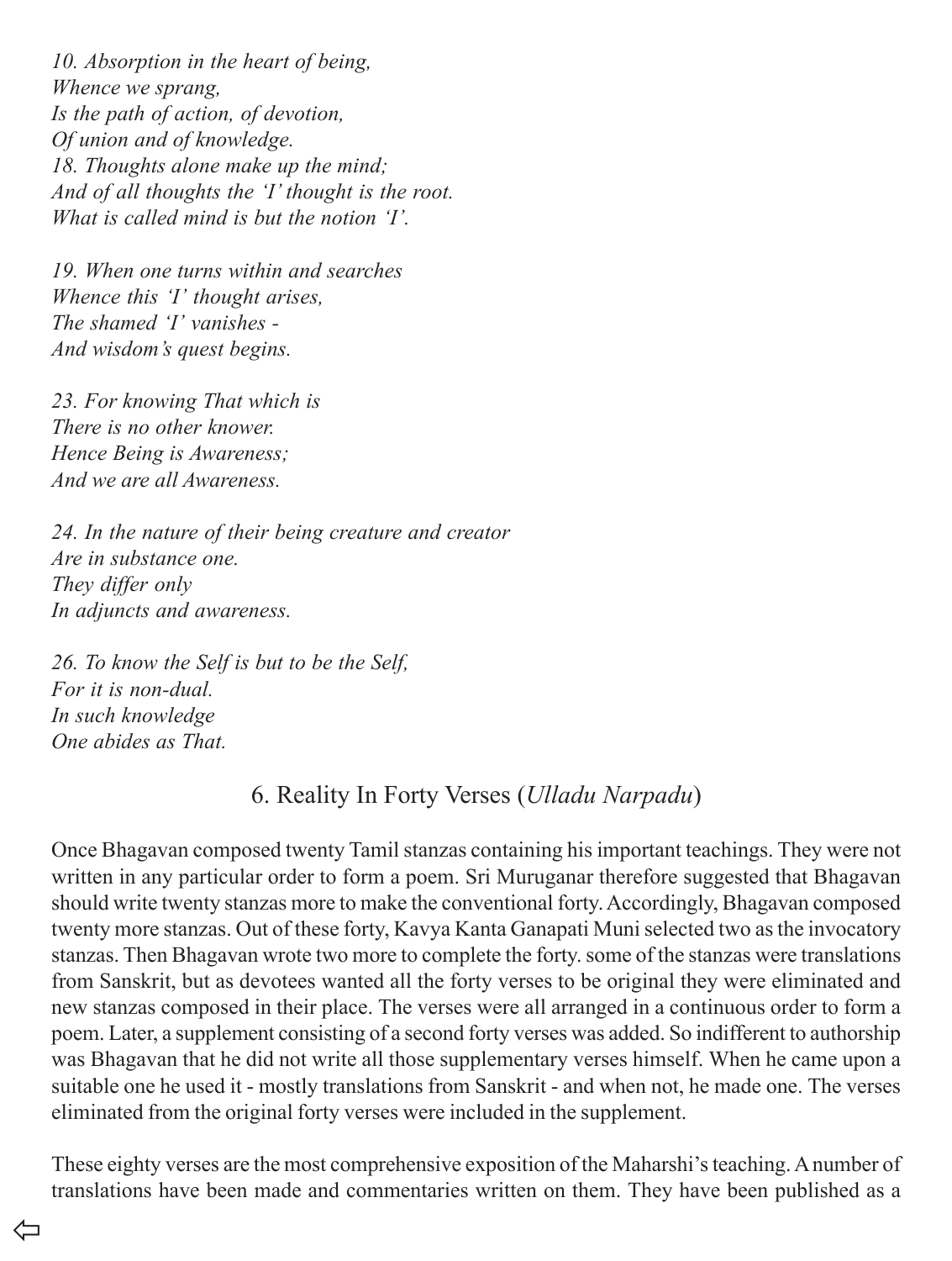separate booklet by the Ashram under the titles *Ulladu Narpadu*, *Sad-Vidya* and *Truth Revealed*. Bhagavan translated these verses into Telugu prose under the name of *Unnadi Nalupadi* and into Malayalam verse under the name of *Saddarsanam*.

# **Invocation**

1. Unless Reality exists, can thought of it arise? Since, void of thought, Reality exists within as Heart, how to know the Reality we term the Heart? To know That is merely to be That in the Heart.

# **The Text**

4. If Self has form, the world and God likewise have form. If Self is without form, by whom and how can form (of world and God) be seen? Without the eye, can there be sight or spectacle? The Self, the Real Eye, is infinite.

7. Though the world and mind rise and fade together, the world shines by the light of the mind. The ground whence the world and mind arise, and wherein they set, that Perfection rises not nor sets but ever shines. That is Reality.

10. There is no knowledge without ignorance; and without knowledge ignorance cannot be. To ask, "Whose is this knowledge? Whose this ignorance?" and thus to know the Primal Self, this alone is Knowledge.

13. The Self that is Awareness, That alone is true. The knowledge which is various is ignorance. And even ignorance, which is false, cannot exist apart from the Self. False are the many jewels, for apart from gold, which alone is true, they cannot exist.

24. The body which is matter says not 'I'. Eternal Awareness rises not nor sets. Betwixt the two, bound by the body, rises the thought "I". This is the knot of Matter and Awareness. This is bondage, *jiva*, subtle body, ego. This is *samsara*, this is the mind.

27. 'That' we are, when 'I' has not arisen. Without searching whence the 'I' arises, how to attain the self extinction where no 'I' arises? Without attaining self extinction, how to stay in one's true state where the Self is 'That'?

28. Controlling speech and breath, and diving deep within oneself - like one who, to find a thing that has fallen into water, dives deep down - one must seek out the source whence the aspiring ego springs.

33. To say "I do not know myself" or "I have known myself" is cause for laughter. What? Are there two Selves, one to be known by the other? There is but One, the Truth of the experience of all.

39. Thoughts of bondage and of freedom last only as long as one feels, "I am bound". When one inquires of oneself, "Who am I, the bound one?" the Self Eternal, Ever-free, remains. The thought of bondage goes; and with it goes the thought of freedom too.

[Õ](#page-0-0)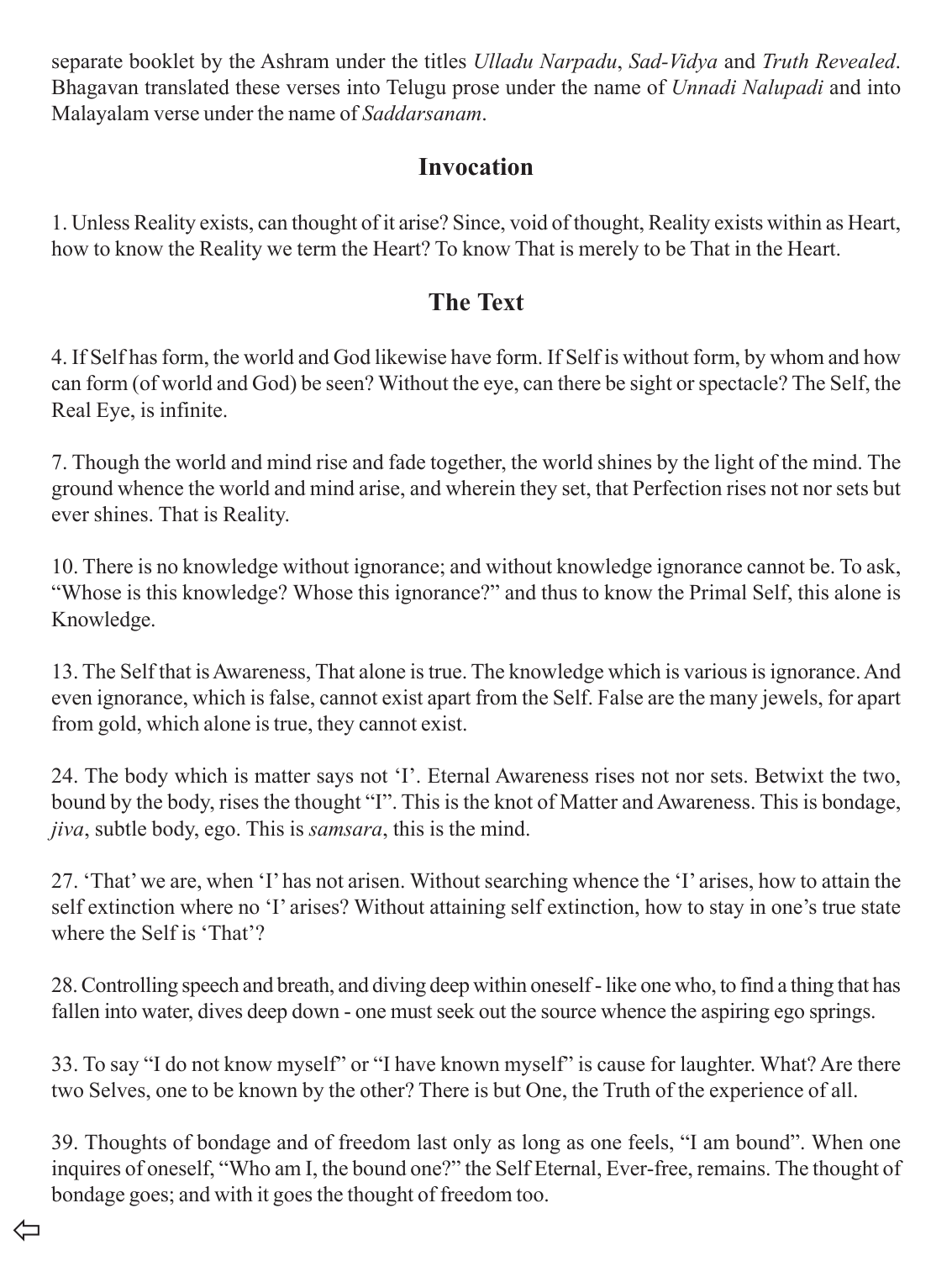# Reality in Forty Verses: Supplement

6. *Disciple:* 'Who is God?'

*Master:* 'He who knows the mind.'

*D:* 'My Self, the Spirit, knows my mind.'

*M:* 'Therefore you are God: and also because the *Sruti* declares that there is only one God, the Knower.

7. *M:* 'By what light do you see?'

*D:* 'The sun by day, the lamp by night.'

*M:* 'By what light do you see these lights!'

*D:* 'The eye.'

- *M*: 'By what light do you see the eye?'
- *D:* 'The mind.'
- *M*: 'By what light do you know the mind?'

*D:* 'My Self.'

 $\Leftrightarrow$ 

- *M:* 'You then are the Light of Lights.'
- *D:* 'Yes, That I am.'

8. In the centre of the Heart-Cave there shines alone the one Brahman as the 'I-I', the *Atman*. Reach the Heart by diving deep in quest of the Self, or by controlling the mind with the breath, and stay established in the *Atman*.

24. Therefore by the practice of merging the Ego in the pure Heart which is all Awareness, the tendencies of the mind as well as the breath will be subdued.

34. For unlearned folk there is only one family consisting of wife, children and dependants. But in the mind of those with much learning there are many families of books, theories and opinions as obstacles to yoga.

39. Keep Advaita within the heart. Do not ever carry it into action. Even if you apply it to all the three worlds, O Son, it is not to be applied to the Guru.

# Part Two: Adaptations and Translations

# 11. Translations from the *Agamas*

The *Agamas* are traditional Hindu scriptures regarded as no less authoritative and authentic than the Vedas. They are regarded as divinely revealed teachings and no human authorship is ascribed to them. Temple worship is mainly founded upon them.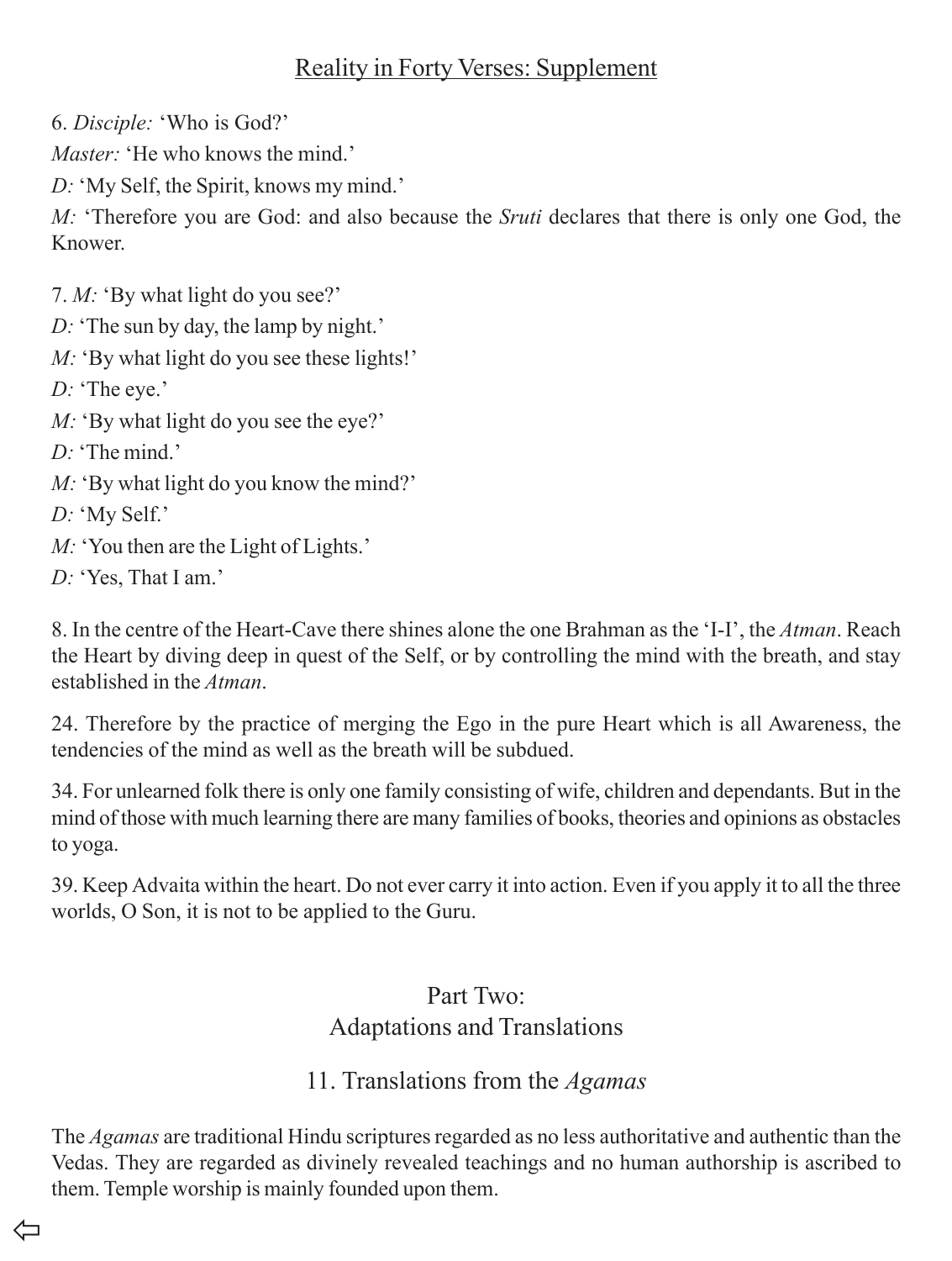There are twenty-eight *Agamas* that are accepted as authorities. From among them *Sarva Jnanottara* and *Devikalottara* are outstanding as expressing the standpoint of pure Advaita or non-duality. *Atma-Sakshatkhara* is the most essential part of *Sarva Jnanottara*.

The Maharshi spontaneously translated both these *Agamas* into Tamil verse, *Devikalottara* in the very early days when he was living in Virupaksha Cave and the *Atma-Sakshatkhara* in 1933 when he was already in the Ashram at the foot of the hill. Both are instructions in the path of knowledge given by Lord Siva, the latter to his son Guha (another name for Lord Subrahmanya) and the former to his wife, Parvati.

Verses 70-72 in *Devikalottara*, forbidding the harming even of plant life, are not to be taken as applying to aspirants on the path. No extremes of discipline or behaviour are demanded of them. Indeed, as is generally indicated in these two *Agamas*, questions of discipline, ritual, and behaviour are far less important on this path than any other, since it is a path which works directly on the heart, awakening spiritual knowledge.

# Devikalottara

# *Introduction by Sri Bhagavan*

This work is one of the *upa-agamas* and explains the supreme wisdom to be attained by mature souls and their mode of life, expounded by the Supreme Lord Siva to Devi Parvati. It is the essence of all *Agama Sastras* on matters of spiritual knowledge. This is verily the boat which can rescue the mortals struggling hard, sinking and rising, in the sorrowful ocean of *samsara* of endless cycles of births and deaths and take them by the direct path to the shore of liberation. Let all earnest seekers after Truth, instead of groping in the dark, bewildered, and losing their way, adopt the help of this straight path and reach the supreme state to bliss and peace.

# **The Text**

## **Devi:**

1. O Lord of all celestial beings! I yearn to know that path of supreme wisdom and the code of conduct by adopting which one can get liberation, so that all humanity may attain salvation. I request you to enlighten me on them, out of your grace.

# **Isvara:**

 $\Leftrightarrow$ 

2. O Queen among women! So that everyone may attain knowledge, I shall clearly explain to you today the highest knowledge and the discipline to be followed by which discerning seekers will attain liberation, which is free from any blemish and is difficult to describe.

13. The consciousness (*chaitanya*) associated with the aspect 'am' is called *Sakti*. The universe shines by its light. The entire creation is *Sakti's sankalpa* (thought). The state (of mind) which is completely devoid of all attachment is the pure (wisdom) to be attained.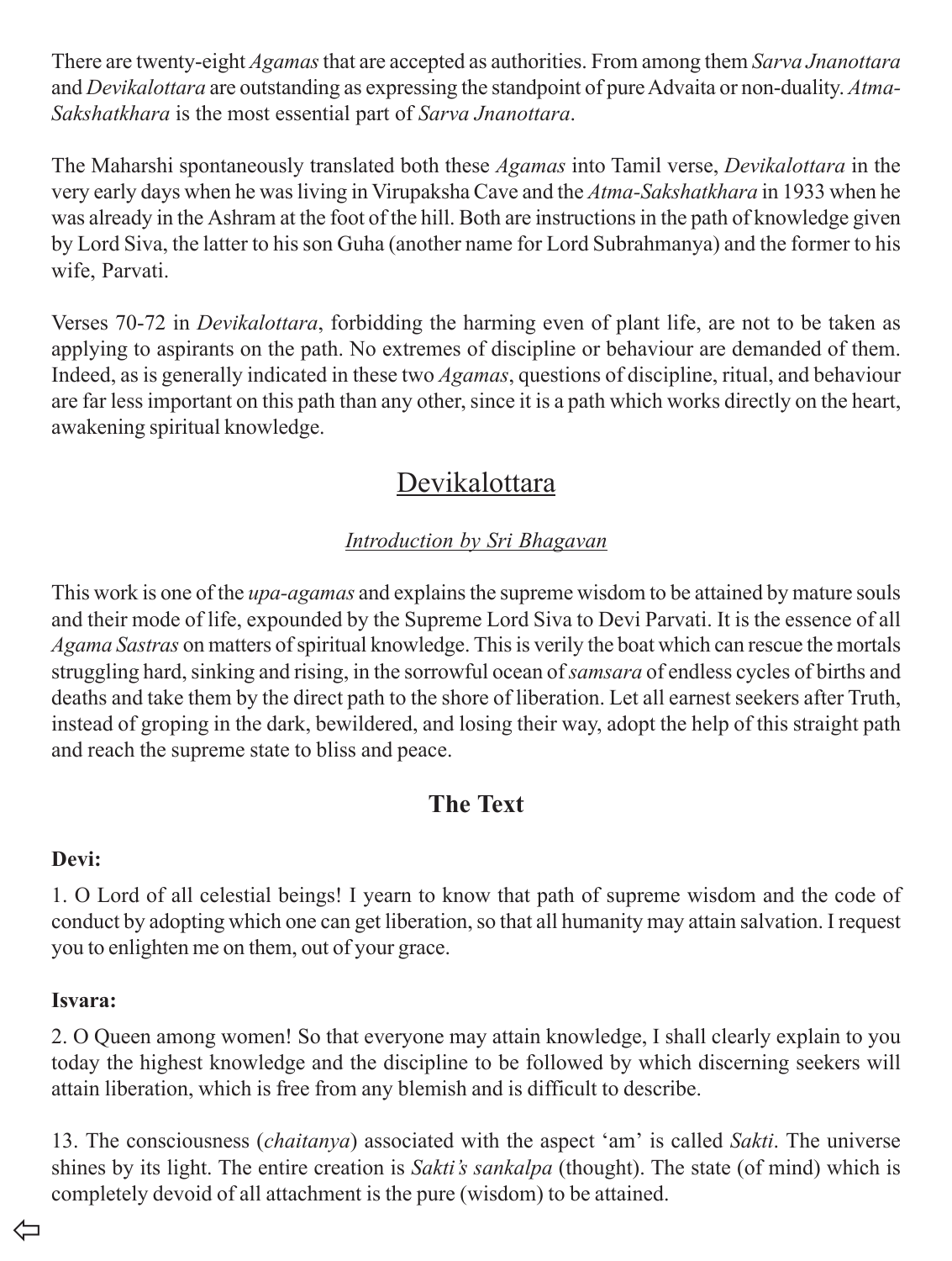14. The void which is the infinite and all-encompassing one whole without a second, which is just the effulgence of pure wisdom, which is completely devoid of visible phenomena and which consists of the aspect 'I', is the seed which fructifies as liberation, bestowing salvation by enabling one to unite with the Supreme.

34. When once the mind becomes steady, it should not be disturbed in any way. There is no need to think even in the least of anything else, entertaining any doubts. Fixing the mind firmly in that state (of self-awareness) keep it still.

39. If the mind falls into sleep, awaken it. Then if it starts wandering, make it quiet. If you reach the state where there is neither sleep nor movement of mind, stay still in that, that natural (real) state. 61. Having thus explained the nature of knowledge to enable everyone to attain liberation, which is always available, I shall now proceed to describe the conduct to be adopted by the seekers. Noble Lady, listen to them calmly.

65. Renounce completely all religious edicts and disciplines. Since all kinds of action result in bondage, give up all action-plans, mental conflicts, and attachment to one's caste-duties.

69. Listen to me, Lady! Know that only the wise man who never does anything which leads to the destruction of any form of life, such as insects, works, birds or plants, is a person who is seeking true knowledge.

76. Being unaffected by either praise or slander, treating alike all creatures, he should always unfailingly maintain an equality of vision (*sama drishti*), considering all living beings in the world as himself.

83. My dearest, earnest seekers who see the enlightened one and worship him with all the three instruments (mind, speech and body) in unison, offering him with heart-melting love, sweet-smelling sandal paste, fruits, flowers, incense, good water to bathe, clothes and food, will thus attain liberation. Know that those who worship that *jnani* reap the fruit of his righteous deeds and those who slander him reap the result of his sins.

84. I have revealed the truth about knowledge and the conduct pertaining thereto, as you have asked. This entire path is indeed *Kalottara Jnana* (the knowledge to be revealed at the final stage of maturity). Tell me, O Lady, if you want to ask anything more.

12. Translations from Shankaracharya

# **Vivekachudamani**

This work by Shankaracharya together with the *Drik Drishya Viveka*, was translated into Tamil prose by Bhagavan while he was still living in Virupaksha Cave. It is a very free translation, even the order of the paragraphs being changed to some extent.

In order to be qualified for enquiry into the Self, a man must have a powerful intellect and ability to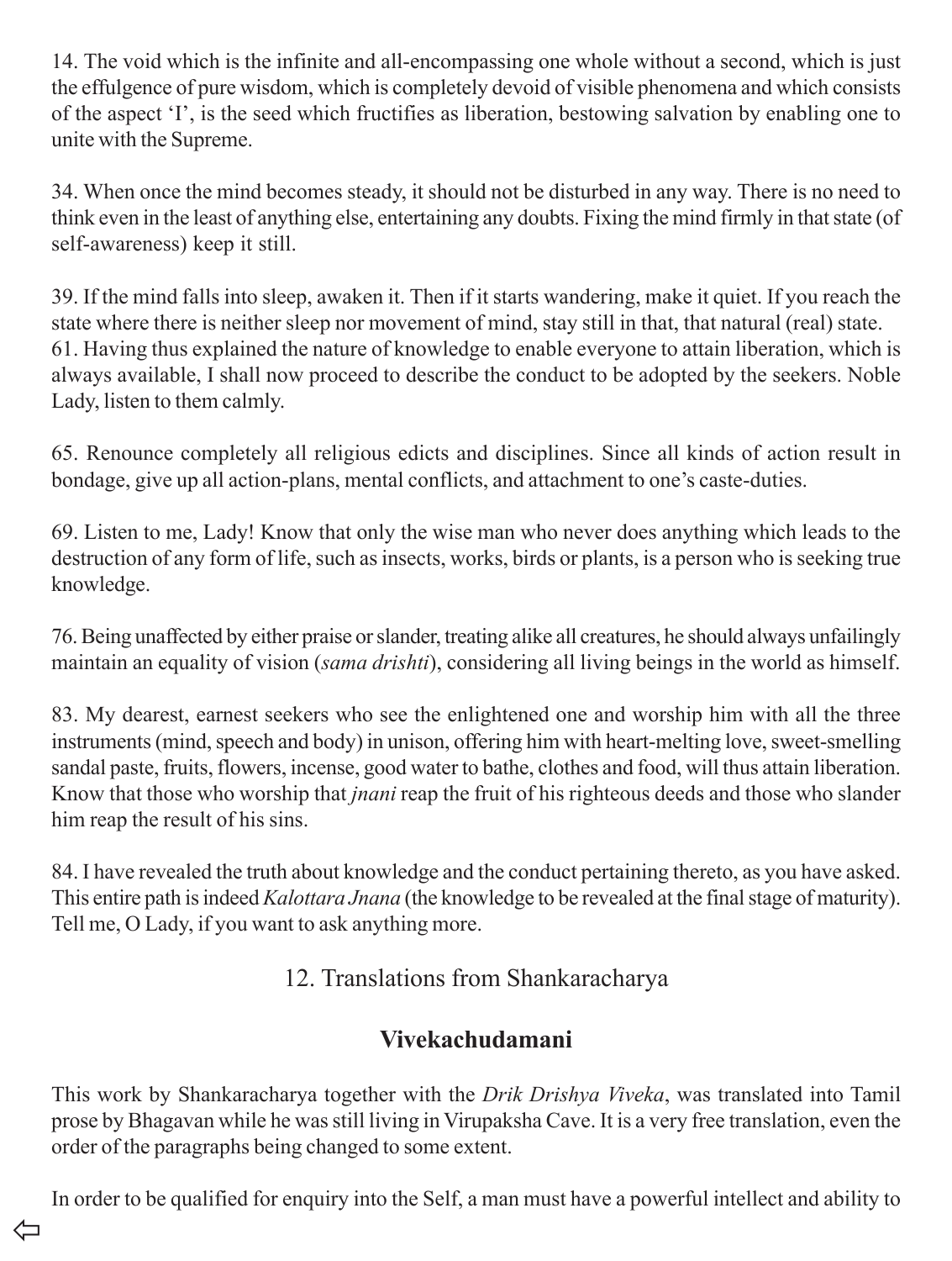seize the essential and reject the inessential besides the various qualities enumerated in the scriptures. What are these? He must be able to discriminate between the real and the unreal. He must have an unattached mind. He must ardently desire liberation. And he must be tireless in practice. Only such a one is qualified to enquire into Brahman. The qualifications are enumerated as follows:

1. Discrimination between the real and the unreal.

2. Disinclination to enjoy the fruits of one's actions either in this or in any further life.

3. The six virtues of tranquillity, self-control, withdrawal, forbearance, faith and concentration of the Self.

4. Intense yearning for liberation.

 $\Leftrightarrow$ 

The aspirant must indeed have these qualities in order to attain abidance in the Self; without them there can be no realisation of the Truth.

In a text such as "He is that Devadatta" we eliminate the contradictory aspects of Devadatta manifested at different places and times, and concentrate on the identity of Devadatta himself irrespective of place and time. Similarly, in the text in question, we eliminate the non-existent, objective, contradictory attributes of 'that' and 'thou' as "not this, not this" (am I). You can do this on the authority of the Vedas which reject the duality superimposed on Brahman, and also by your own intelligence. If attributes such as a shield for a royal person and a badge of ownership for a slave are removed, both alike belong to the genus man. Similarly the text (about 'that' and 'thou') declares the natural identity between *Isvara* and the individual in their residuary aspect of Consciousness apart from the forms of *Isvara* and individual. There is no contradiction in this, since Consciousness is the unbroken, single essence of both. Through the touch of the mahatmas, know this blessed identity of Brahman and Self by rejecting as 'not I' the nonexistent body. Know by your own clear intellect that Brahman is your Self, self-existent, subtle as the ether, ever radiant, true, awareness, bliss, indivisible and whole.

In the cavity of the intellect is the single truth of Brahman, distinct from the being and non-being. He who remains eternally as that Truth itself is never drawn back again to birth in the body.

He who meditates becomes that aspect of his being to which the consciousness is drawn: if to the body, he becomes body, if to the senses he becomes senses, if to the life-breath, he becomes that, if to the mind or intellect, he becomes mind or intellect. Therefore, rejecting all these, the consciousness should subside and obtain peace in Brahman, which is eternal Bliss.

Knowledge leads to non-attachment; solitude and abandonment of home lead to knowledge; the bliss of Self experience and tranquility results from cessation of activity. If these results are not obtained step by step, the previous steps become invalid. The perfection of non-attachment is when previous tendencies to seek enjoyment no longer arise. The perfection of knowledge is when the 'I-sense' no longer pertains to the body. The perfection of solitude is when thoughts subside through perpetual striving and, dissolving in Brahman, no longer turn outwards.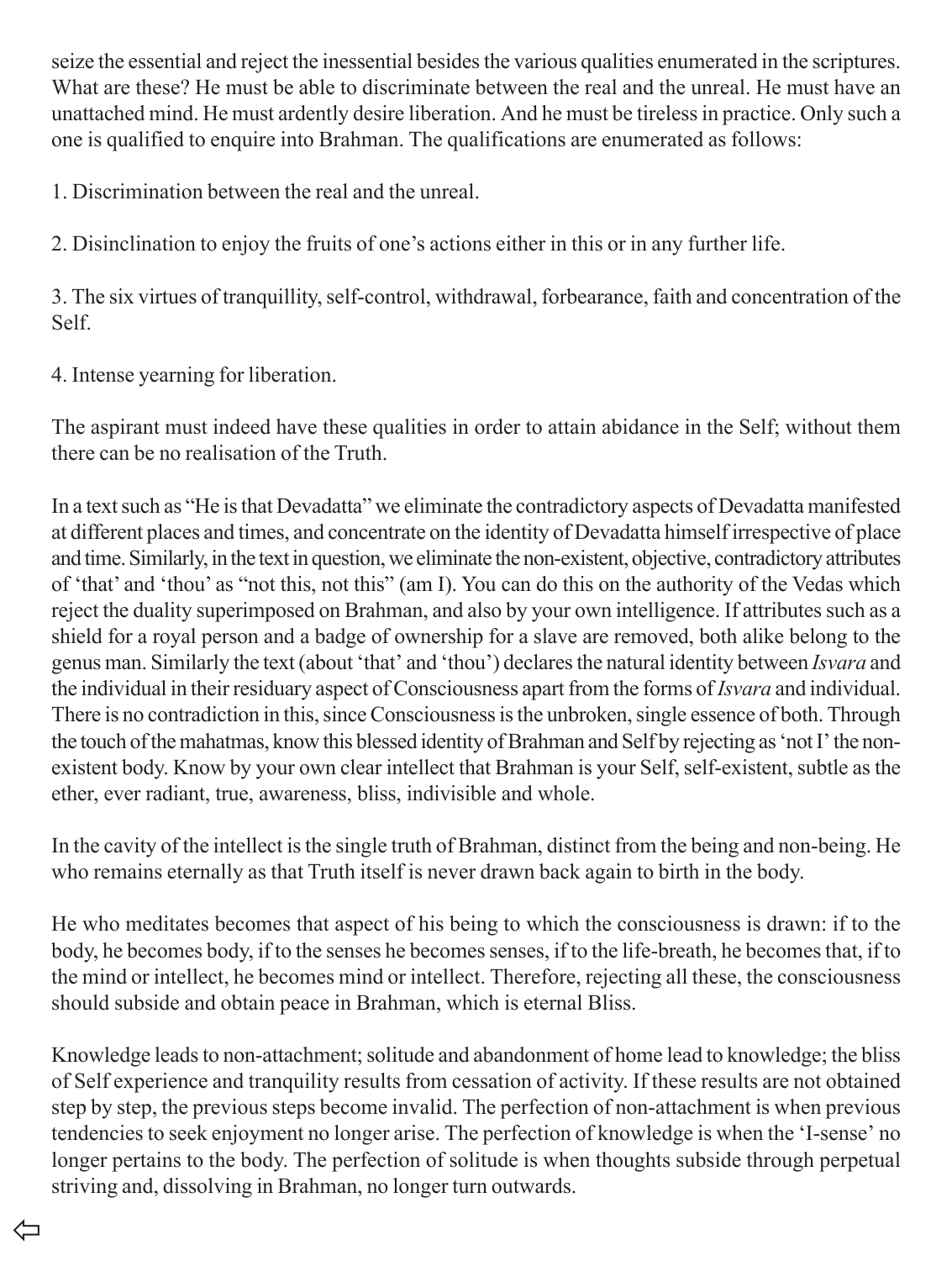Do not differentiate Self and Brahman or between world and Brahman. On the authority of the Vedas realize 'I am Brahman'. Attain the pure beatitude of oneness and establish the pure consciousness immovably in Brahman so that you become dissolved in Brahman.

The essence of the Vedantic scriptures may be condensed into the following points.

First: In me, the unmoving Brahman, all that seems different is utterly without reality. I alone am. This is called the standpoint of elimination (*badha drishti*).

Second: The dream and all else that appears in me as the result of magic is an illusion. I alone am the Truth. This is called the standpoint of illusion (*mithya drishti*).

Third: All that appears as form apart from the sea, that is the bubble and the wave, is the sea. All that is seen in a dream is seen in him who sees the dream. Similarly, in me as in the ocean or the man who dreams, all that seems separate from me is myself. This is called the standpoint of resolving (the effect into its cause) (pravikalpa drishti).

Reject the outer world by any of these three means and recognize him who sees it to be infinite, pure, homogeneous Brahman, who is the Self. He who has thus realized Brahman is liberated. Although all three of these viewpoints are aids to realization, the third, in which one conceives everything as one's own Self, is the most powerful. Therefore, knowing the indivisible Self to be one's own Self, by one's own experience, one must abide in one's own nature, beyond any mental form. What more is there to say? The whole world and all individuals are really Brahman, and abidance as that indivisible Brahman is itself deliverance. This is the essence and conclusion of all the Vedas. The scriptures are the authority for this.

The disciple realized the truth of the Self through these words of the Guru, through the authority of the scriptures and by his own understanding. He controlled his sense organs and, becoming one-pointed, remained for a short time absorbed in unswerving *samadhi* in that supreme Self. The he rose up and spoke thus to his Guru:

Oh Master of the supreme experience, incarnation of the supreme peace, of Brahman, of the eternal essence of non-duality, endless ocean of grace, I bow down to you.

# Drik Drisya Viveka

# **The Text**

All our perception pertains to the non-Self. The immutable Seer is indeed the Self. All the countless scriptures proclaim only discrimination between Self and non-Self.

The world we see, being seen by the eye, is *drisya* (object); the eye which sees it is *drik* (subject). But the eye, being perceived by the mind is *drisya* (object) and the mind which sees it is *drik* (subject). The mind, with its thoughts perceived by the Self, is *drisya* (object) and the Self is *drik* (subject).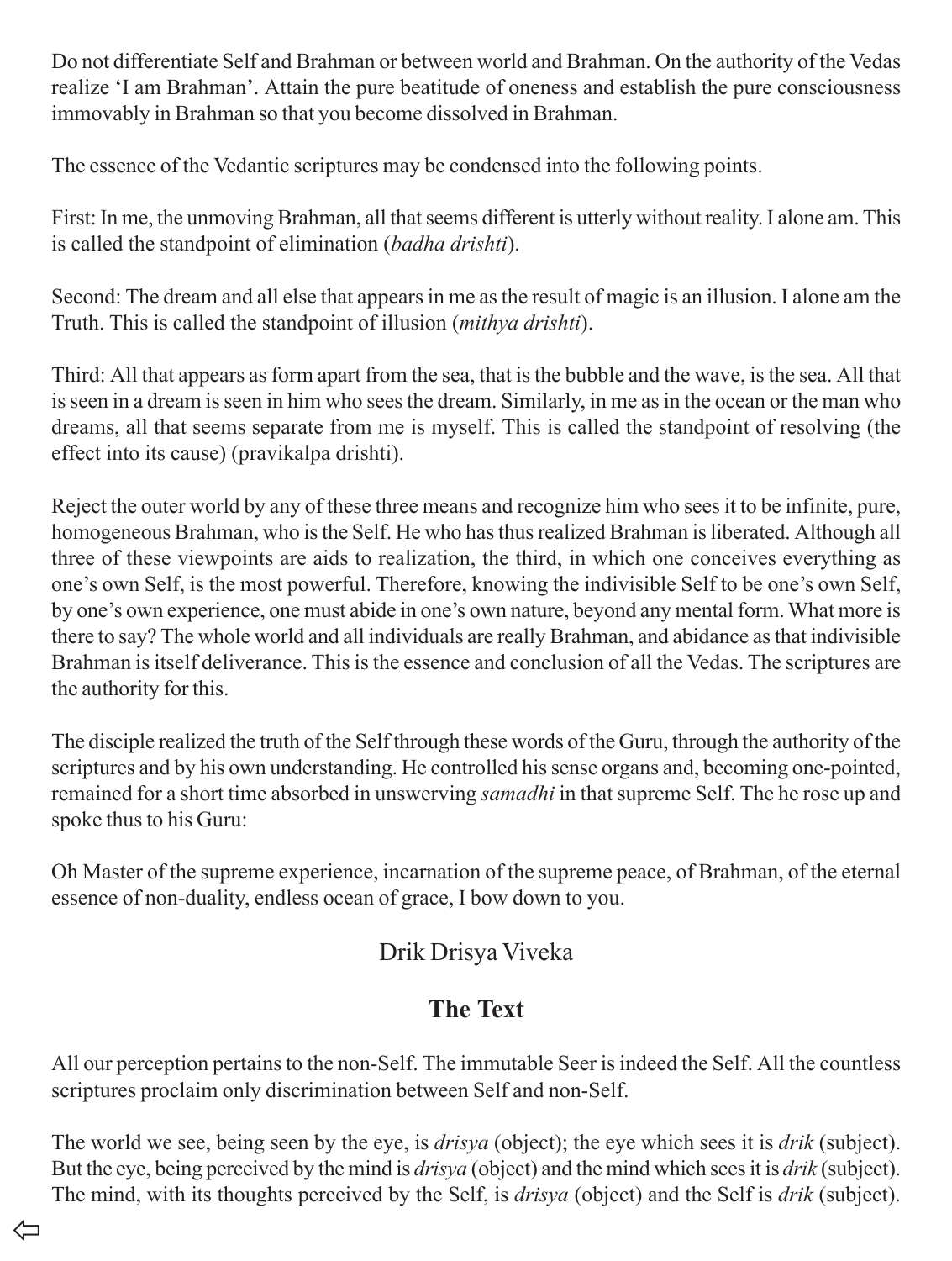The Self cannot be *drisya* (object), not being perceived by anything else. The forms perceived are various, blue and yellow, gross and subtle, tall and short, and so on; but the eye that sees them remains one and the same. Similarly, the varying qualities of the eye, such as blindness, dullness and keenness and of the ears and other organs, are perceived by the mind singly. So, too, the various characteristics of the mind, such as desire, determination, doubt, faith, want of faith, courage, want of courage, fear, shyness, discrimination, good and bad, are all perceived by the Self singly. This Self neither rises nor sets, neither increases nor decays. It shines of its own luminosity. It illumines everything else without the need for aid from other sources.

*Buddhis*, as the sum total of the inner organs, in contact with the reflected consciousness has two aspects. One is called egoity and the other mind. This contact of the *buddhi* with the reflected consciousness is like the identity of a red-hot iron ball with fire. Hence the gross body passes for a conscious entity. The contact establishing identity between the ego and the reflected Consciousness, is of three kinds.

- 1. The identification of the ego with the reflected Consciousness is natural or innate.
- 2. The identification of the ego with the body is due to past karma.
- 3. The identification of the ego with the witness is due to ignorance.

 $\Leftrightarrow$ 

Of the five characteristics, Being, Consciousness, Bliss, name and form, the first three pertain to Brahman and name and form to the world. The three aspects of Being, Consciousness and Bliss exist equally in the five elements of ether, air, water and earth and in *devas* (gods), animals, men, etc., whereas the names and forms are different. Therefore, be indifferent to names and forms, concentrate on Being-Consciousness-Bliss and constantly practise *samadhi* (identity with Brahman) within the heart or outside.

Of the three modes of individual being, the limited self (as in deep sleep), the empirical self (as in the waking state) and the dreaming self, only the individual limited by the deep sleep state is the true Self (*paramarthika*). Even he is but an idea. The Absolute alone is the true Self. In reality and by nature he is Brahman itself, only superimposition creates the limitations of individuality in the Absolute. It is to the *paramarthika jiva* that the identity of *Tat Twam Asi* (That thou art) and other great texts of the Upanishads applies, and not to any other.

The sweetness, liquidity, and coldness of water are characteristics present equally in waves and foam. So, too, the Being-Consciousness-Bliss character of the Self (the *paramarthika*) is present in the empirical self and through him in the dream self also, because of their being only illusory creations of the Self. The foam with its qualities, such as coldness, subsides in the waves, the waves with their characteristics, such as liquidity, subside in the water, and the ocean alone exists as at first. Similarly, the dream self and its objects are absorbed in the empirical self; then the empirical world with its characteristics is absorbed in the *paramarthika* and, as at first, Being-Consciousness-Bliss which is Brahman shines alone.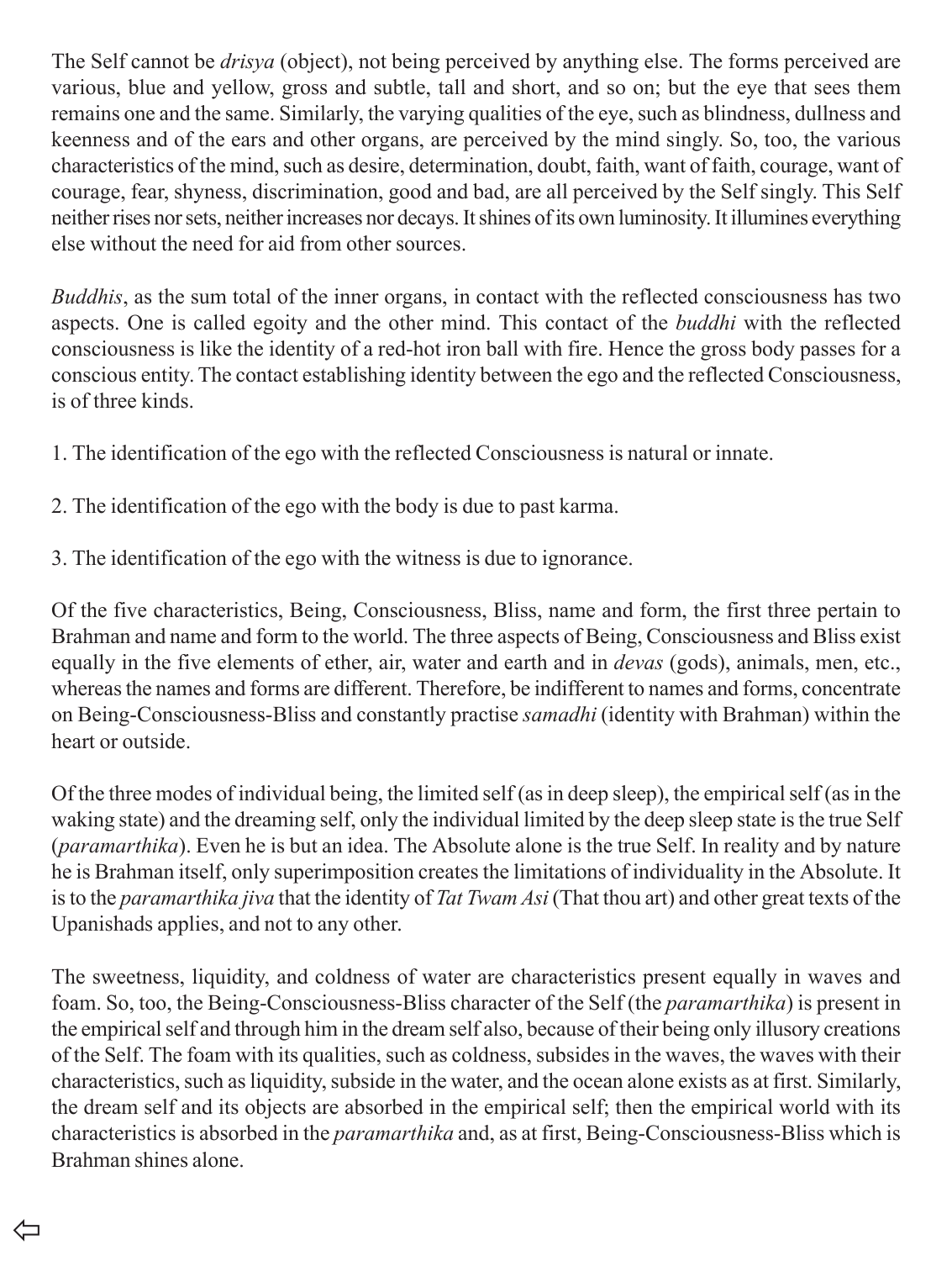# THE GARLAND OF GURU'S SAYINGS

*Guru Vachaka Kovai*

*Translated by Prof. K. Swaminathan from the Tamil original of Sri Muruganar*

Publisher's Note

The most comprehensive collection of the Maharshi's sayings is *Guru Vachaka Kovai* (*The Garland of Guru's Sayings*) composed and strung together artistically by the poet Muruganar. In this massive Tamil work of 1282 stanzas (1254 being Muruganar's handiwork and 28 the Maharshi's), each stanza presents, in a well wrought and finely polished setting, a pearl that fell from the Master's lips. Not only are these stanzas arranged in the most logically effective order, under 231 chapters, but most of them were seen and approved by the Master, who has supplied some links and re-statements of his own to emphasise a point or tighten up or clarify the argument.

The Garland focuses the light on what the Maharshi said regardless of when or why he said it, and the sayings are strung together in a manner which is intellectually satisfying.

# **Introduction**

Born to Sri Krishna Iyer of Ramanathapuram in 1890, the child was originally named Sambamurti. However, the official name was C. K. Subramanya Iyer. He, who in later years could sing and pour out verses in torrent, could hardly speak and was almost dumb till the age of five. Having lost his father early in life, he lived in Coimbatore and received his education there.

Having studied the Tirukkural thoroughly he followed its precepts meticulously in his life. Out of love for Tamil he changed his name to Mugavai Kanna Muruganar (see v.13 of *The Garland*), corresponding to his original name.

Not only was he a noted scholar, but also a spiritually oriented nationalist and was greatly influenced by Gandhiji's liberation movement. His first volume of poems was "*Swatantra Gitam*."

He first came to Sri Bhagavan in 1923. This darshan and the intense gaze of Sri Bhagavan transformed his being. When thus he came under the spell of the Master, all lesser lights were absorbed in the radiance of His presence and he never again wrote on any theme other than the glory and the sayings of the Master.

Muruganar's self-effacement was total and he sat immortal in the shadow of Ramana's Feet. He passed away on August 28, 1973 amidst the chanting of the devotees in praise of Sri Arunachala and Sri Ramana.

*Sri Ramanasramam K. Swaminathan 29.9.1990*

[Õ](#page-0-0)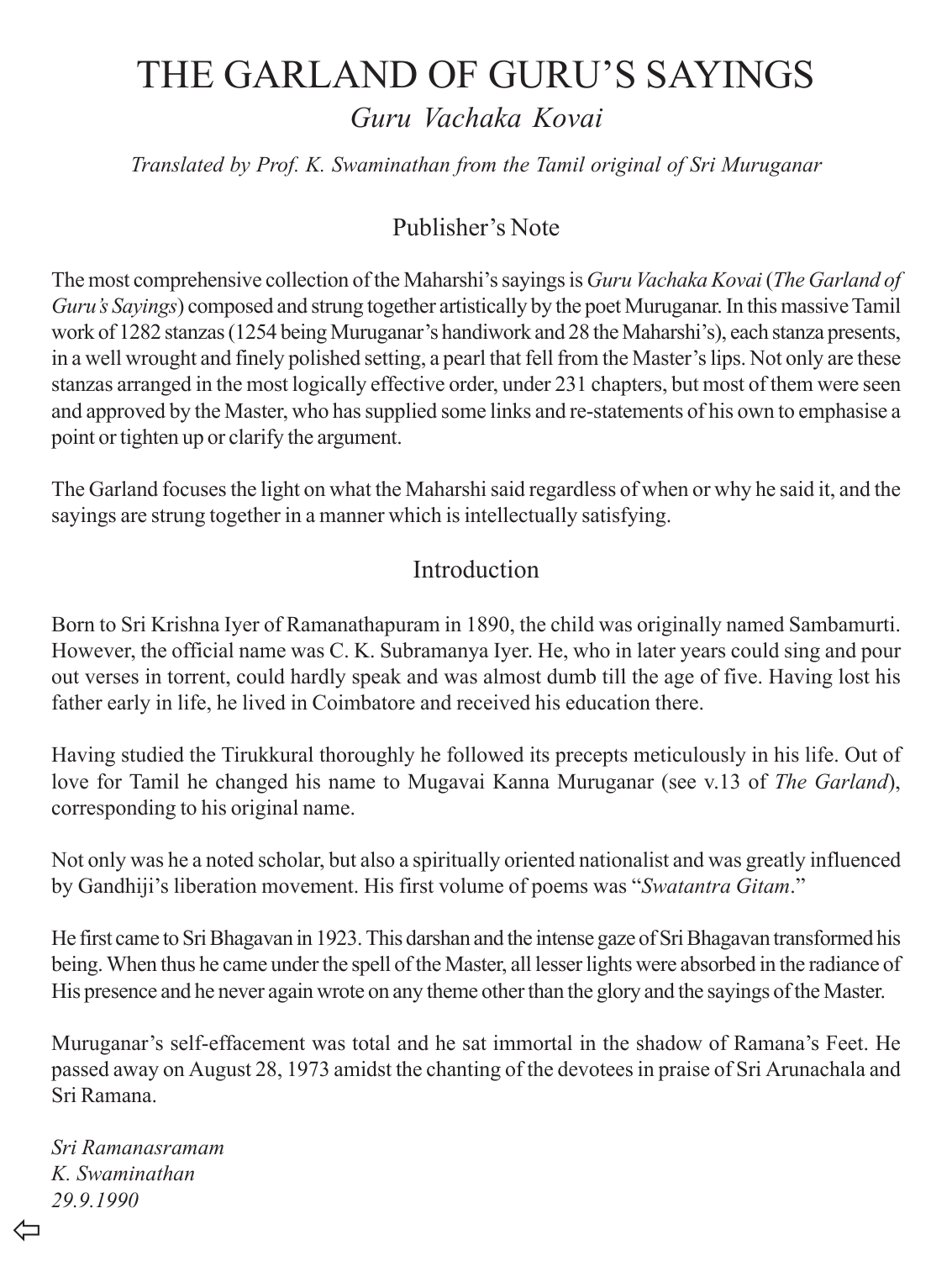### **1. Invocation to the Guru**

(1)

To save from dire despondency Those who yearn for, and yet are, far, Far from the goal of final Freedom, This Lamp of Guru's wisdom lit To put to fight the illusion of "I" And "mine", shines as the very Self.

Part I, The Quest

# **1. Actuality of the World**

(45)

As several ornaments appear In gold and share its glitter, all beings Moving and unmoving appear In Self alone and shine as such. Apart from Self nothing exists.

(60)

With mind turned inward, drown the world In the great void, dispel illusion. Beholding then the void as void, Destroy the void by drowning it In the deep ocean of Self-Awareness.

## **6. Illusory Appearance**

(99)

Without the body, the world is not. Without the mind, the body is not. Without awareness, there is no mind. And without being there is no **Awareness** 

# **45. Of Non-Attachment**

(242)

 $\Leftrightarrow$ 

From the mind's fortress held by foes, Innumerable memories, one by one They issue. With the wonder-weapon Of self-enquiry slay each thought As it comes out in the open, Till at last you have retrieved The citadel of your own heart.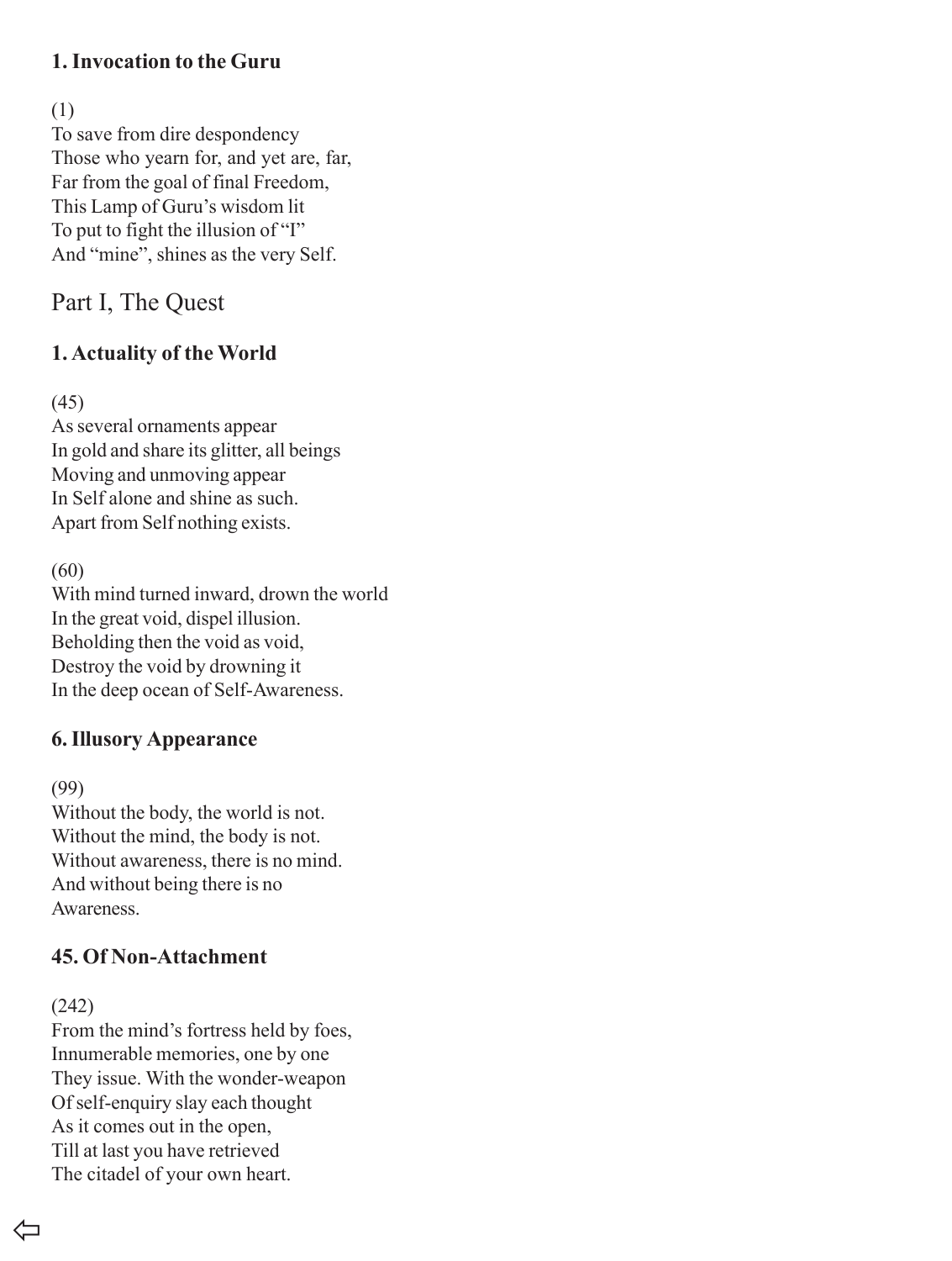### **51. The Heart**

(261)

Though present everywhere, the Heart Is not within and not without. The body which alone admits Of in and out is but a concept Of the thinking mind.

## **53. Guru's Grace**

(284)

Those on whom the guru's glance Of grace has fallen are like the deer Caught in a tiger's jaw. They are bound To have their wretched ego slain And know the one supreme Awareness. They will never be forsaken.

### **56. Reverence to the Guru**

(317)

After surrendering to the Guru Body, mind and all belongings, To still regard these as "I" and "mine" Is taking back a gift once given. Strict avoidance of this sin Is pure worship of the Master.

## **62. Infinite Vision**

(347)

Those with physical eyes alone See God in beautiful objects, Yogis see Him in the heart-lotus; Priests see Him in the sacred fire. The truly wise have a thousand eyes And see Him everywhere.

## **63. Ego - Less**

### (355)

 $\Leftrightarrow$ 

In deep sleep where the world is not, And "I" as body too is not, The Self as Being persistent shines. Hence the true I, one must agree, Is only the immutable Self.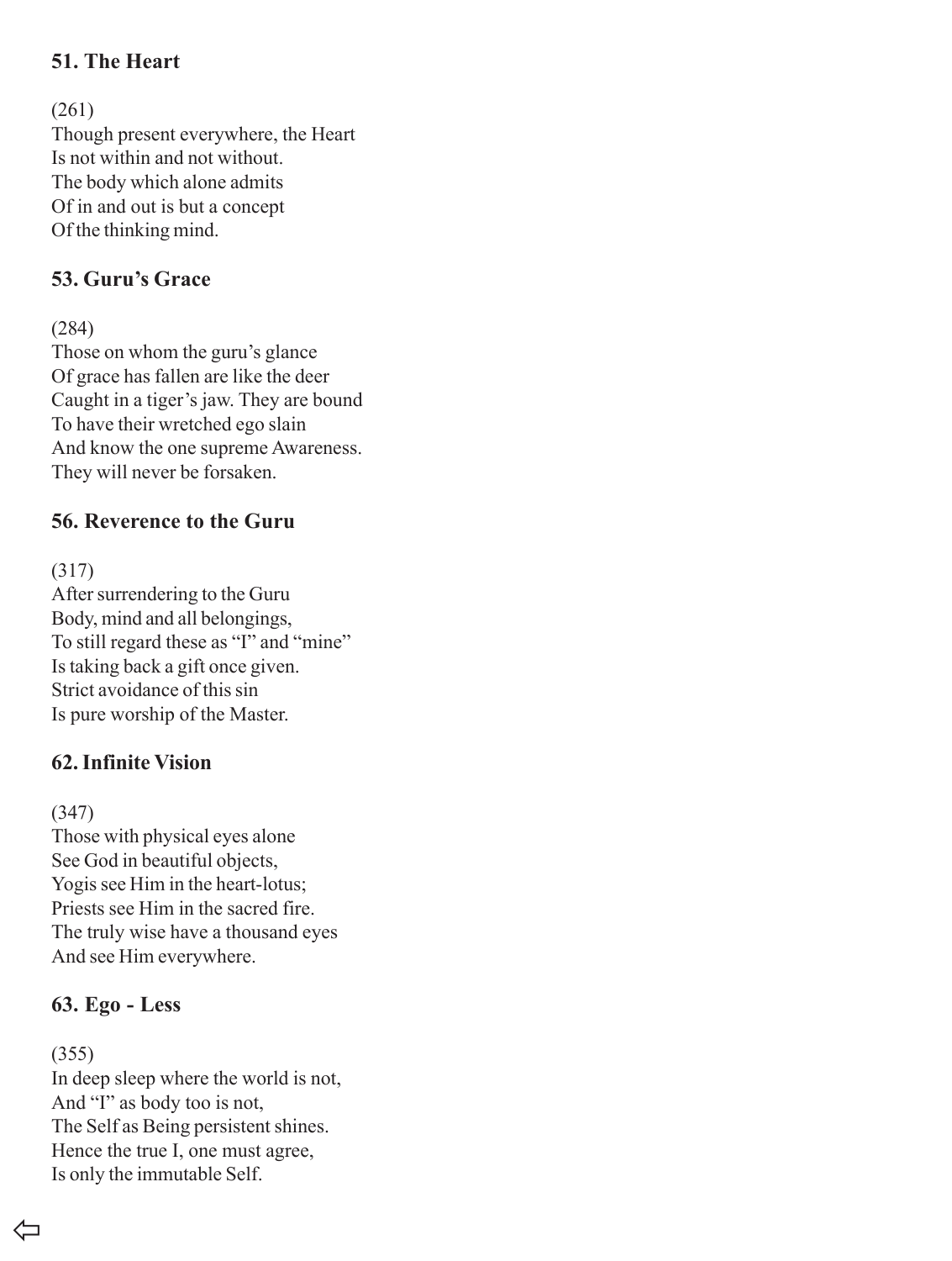### **68. Freedom from Bondage**

(383)

The separate self is but the mind Drunk with and reeling under the notion That it is bound. This very mind When it stands steady, still, desiring Nothing and proud of nothing Becomes the Self supreme.

#### **71. Awareness**

(432)

Is it not because of you and yourself Awareness that you now perceive This universe? If you observe Awareness steadily, this awareness Itself as Guru will reveal The Truth.

### **77. True Being**

#### (463)

Present when we do not search And absent when we truly see, The petty mind's illusive serpent Sinks, disappears and merges In the rope of Self-awareness Which now as sole Reality Alone abides.

### **80. Self Surrender**

(480)

"Give yourself to God", they say. But is it ours to give, not His already? Now at least let us repent The theft and at His lotus Feet Restore what we had stolen.

### **84. Meekness**

(497)

[Õ](#page-0-0)

Beholding in all beings but the Self, Meeker than all and even meeker Than His humblest devotees, By virtue of such meekness the Supreme Achieves supremacy.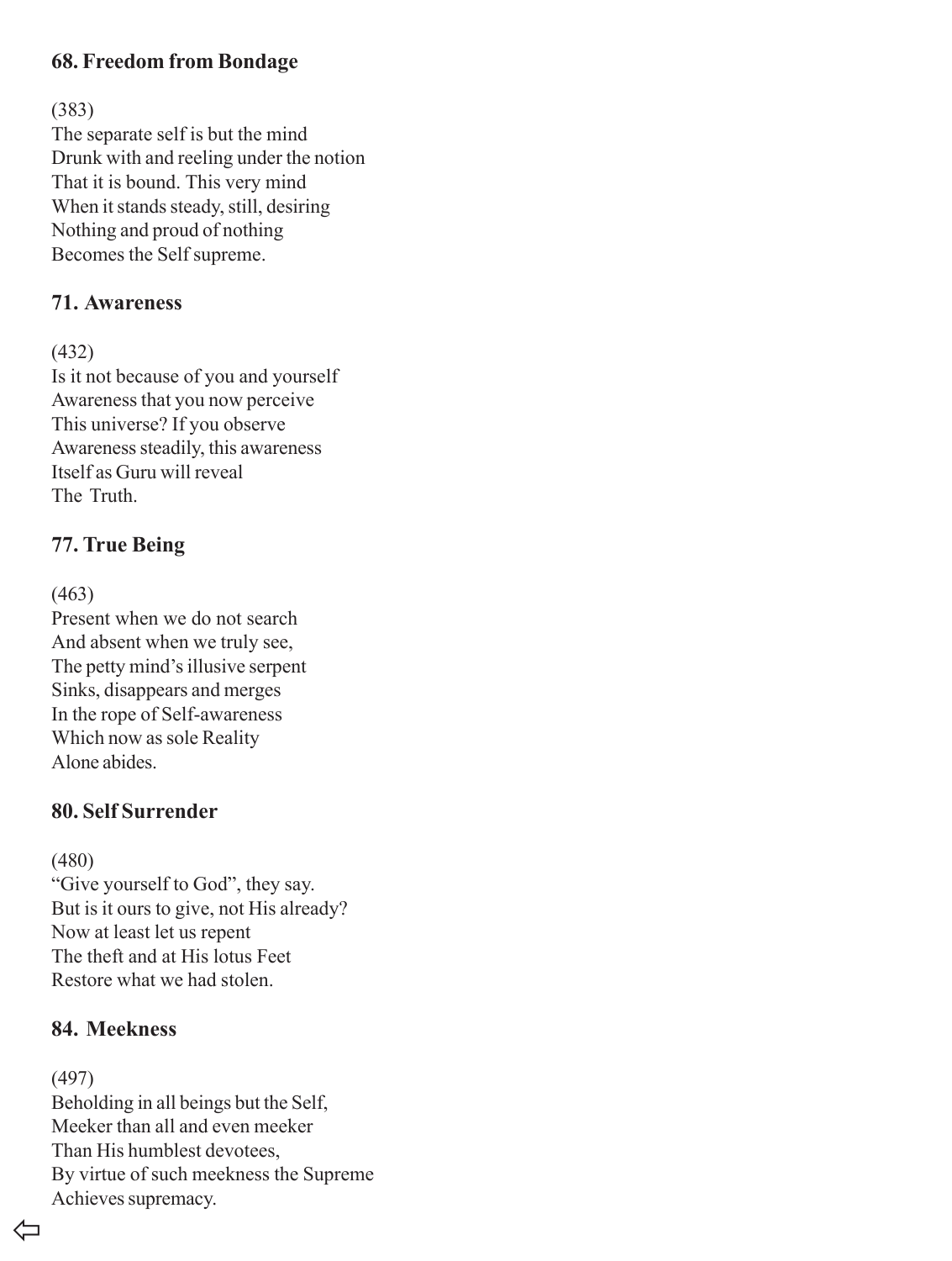# Part II - Continued Practice

# **6. Vanity of Argument**

#### (522)

"Of fate and effort, which is stronger? Which will yield? Which will prevail?" Those who wage this war of words Are wholly ignorant of That from which The world and the ego both appear And into which they disappear.

## **12. Waking Dream**

#### (555)

The wise ones hold that dream and waking Are both creations of the mind Confused. Since both are filled with thoughts And names and forms, we too conclude They are just the same.

### **16. Sense Pleasures**

(592)

As fire when it is fed with ghee Leaps up erect, unquenched, Desire too when gratified Rejoices and revives in strength.

## **23. Wonderful Maya**

(622)

Though we are ever That and only That, how wonderful it is To watch the paths we tread, the pains We take, for winning This, as if This were something alien and remote.

# **30. Denotative Knowledge**

(642)

 $\Leftrightarrow$ 

Oneself, no other, is the Self. Deeming it different and so making Strenuous efforts to attain it Is like running hard to catch One's own shadow.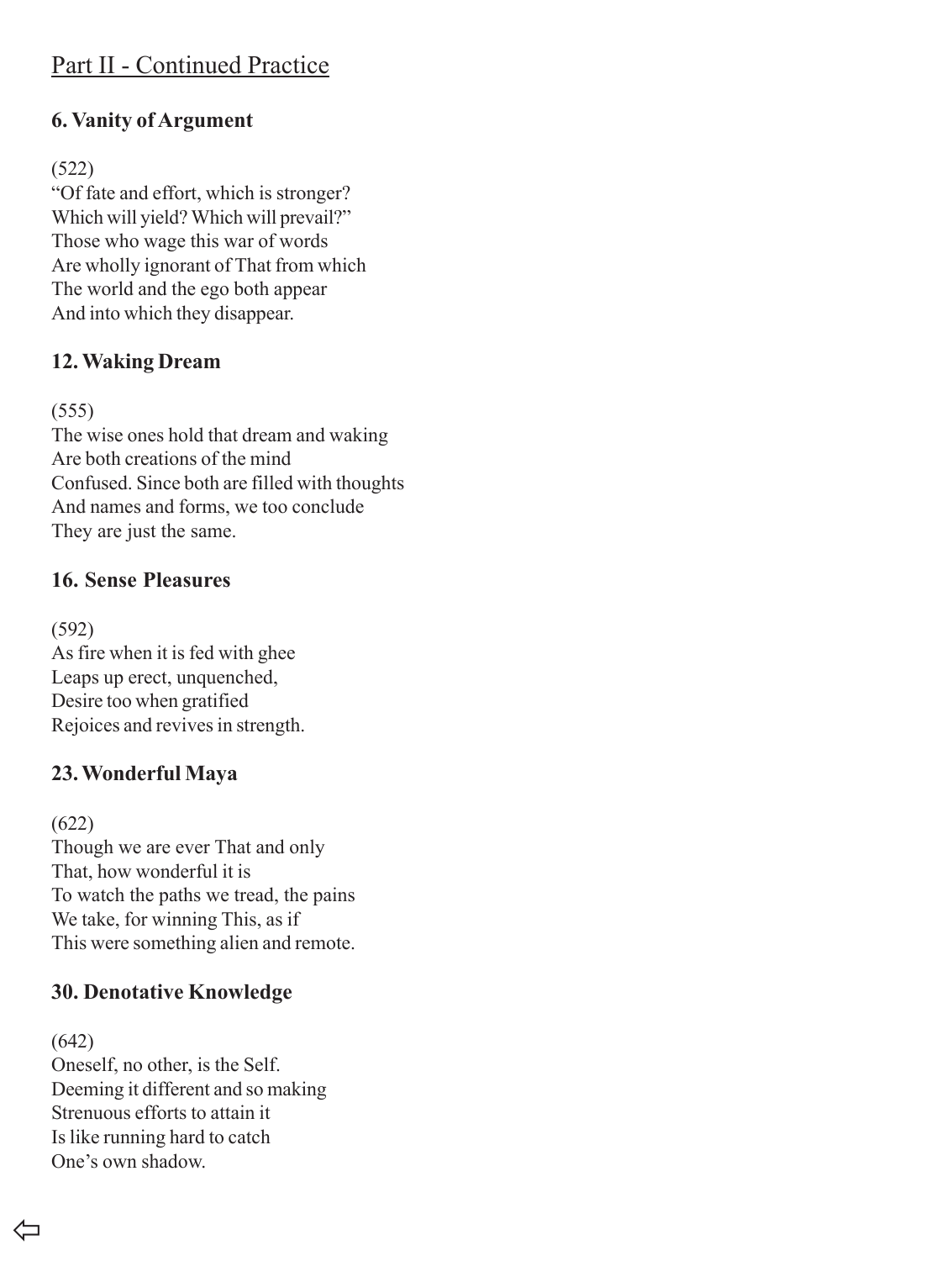# **31. Ending Indicative Knowledge**

(646)

The gracious light of Self one sees not When looking for it as an object. But when one looks not, then it shines. "The maiden when I look at her Glances downward at the ground. But when I look elsewhere she looks At me and shyly smiles."

## **51. The Holy Name**

(717)

The word "I" seems to mean at first The body-bound ego. But this "I" Appears and disappears. Looked deeper, the correct import Of I is seen to be the Self, which is The ego's ground and source.

### **54. Bhakti-Vichara**

(731)

The way of knowledge and the way of love Are interwoven close. Don't tear Asunder these inseparables But practice both together holding In the heart the two as one.

## **61. Other Sadhanas**

(756)

Barring fruitful self-enquiry There is, for real mind-control, No other sadhana whatsoever. The mind may seem to be controlled By other methods. But after a while It will spring up again.

## **65. Pure Being**

(773)

 $\Leftrightarrow$ 

What our Master clearly teaches By way of great, good, powerful tapas Is only this and nothing more BE STILL. Apart from this, the mind has no Task to do or thought to think.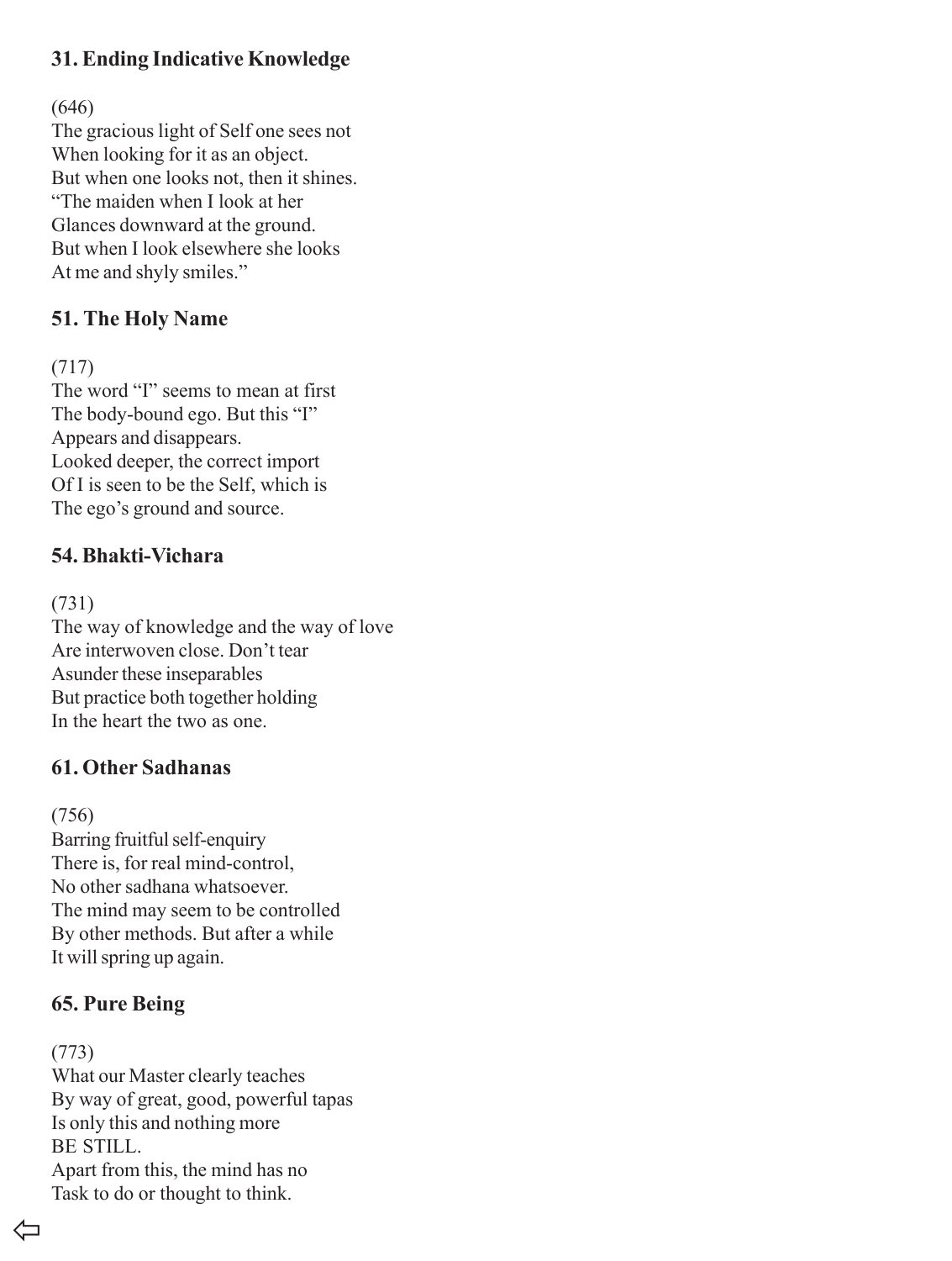#### **68. Seekers Conduct**

(794)

When all your efforts end in failure It means that you are being taught The lesson that, not your own efforts, But God's good grace alone can bring Success and you should seek His grace.

#### **73. Service to 'Others'**

(807)

Whatever on to "others" gives Is well and truly given to oneself. Who knowing this would fail to give Generous service to the world?

### **81. The Whole Mind**

(842)

The householder who realizes That he is not the body family-bound Is a more advanced renunciant than The ascetic who feels proud at heart That he has given up all attachments.

### **84. Who is the Witness**

(876) Until the snake-illusion goes Its ground, the real rope, will not Be recognised. Until the world Of false phenomena disappears, The Self, its ground, will not shine clear.

# Part III : Experience of Reality

### **2. Eternal Awareness**

(892)

 $\Leftrightarrow$ 

When the seeker tries to realize The non-duality of the Self, Fumbles and fails again, again, And finally his efforts stop, It is then, just then, that in his heart Shines the Self as true Awareness.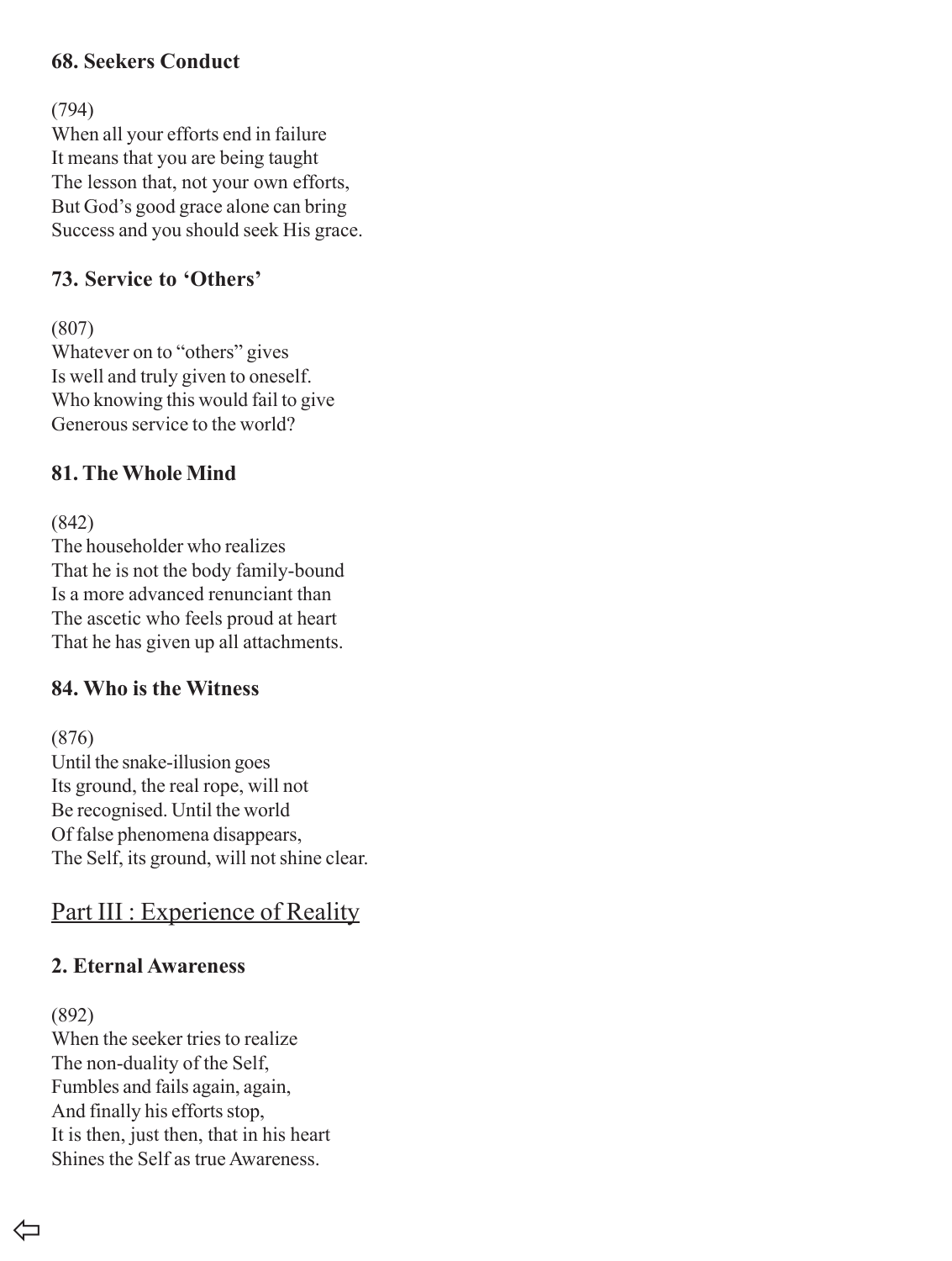# **7. Destruction of the Mind**

(919)

The calm and clear awareness where There is no movement of the mind Is firm samadhi, moksha-like. Try earnestly to free the mind From traitor thoughts and so experience Calm and clear awareness, purity of heart.

#### **26. Cosmic Consciousness**

(1005)

The state in which no "other" is seen. No "other" heard, no "other" known, Know that this and this alone Is cosmic consciousness.

## **32. Nature of Self**

(1051) The inner Ruler who within Each living being lives unknown, Uses each body as his own, And ceaseless, tireless moves it, He Is the immortal Self.

### **40. Authentic Living**

(1090)

Shun anger and desire; destroy Illusions false that cause confusion, Behave at all times with detachment Calm. This is authentic living. To this hold fast.

### **41. The Formless**

(1098)

 $\Leftrightarrow$ 

If I have form, the Lord, the source Of Being, appears with form. But if I am bodiless, formless, then there is No awareness of another. How Could one say that God has form?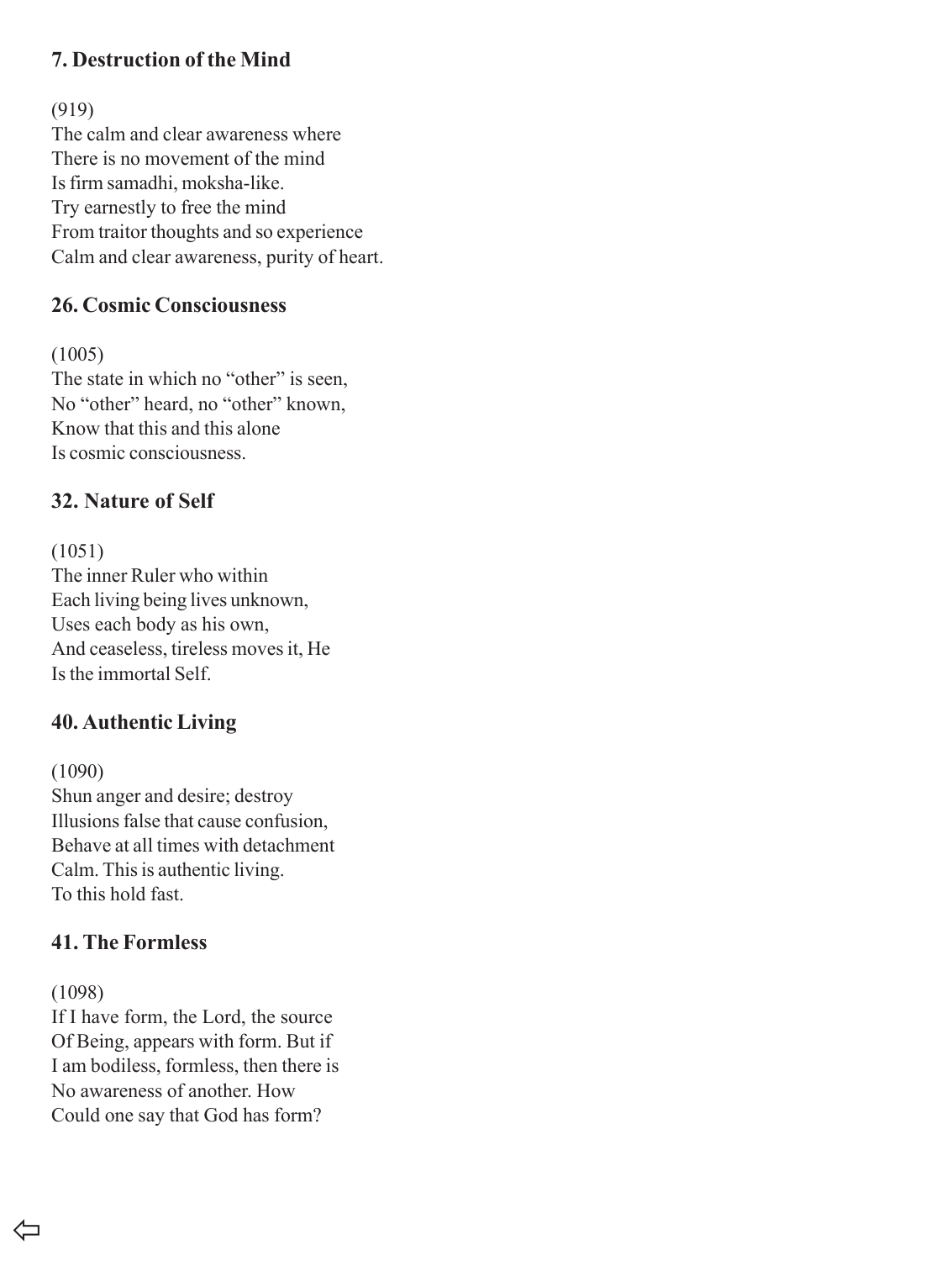### **48. Jivan Muktas**

(1150) As only a serpent known a serpent's Spoor, so only a jnani knows A jnani's nature. Others can But misunderstand it, never Know it as it truly is.

#### **49. Jnanis**

(1158) Far different from the scholar learned In books of wisdom is the Seer. Those who seek freedom from the bondage Of ignorance had better leave Scholars alone and enter the presence Of Seers established in the Self Supreme.

### **54. Supreme Bhakti**

(1205) The mark of bhakti true, total Self-surrender at Siva's Feet, Is perfect peace without a thought Or word of prayer or plaint.

### **58. The Truth Experience**

(1227)

There is no creation, no destruction, No one bound, and none at all For freedom yearning much and striving Hard; none attaining mukti. Know this to be the Truth supreme.

## **61. Describing the Experience**

(1245)

 $\Leftrightarrow$ 

In my sight 'I' only am And 'you' are not. In your sight 'You' only are and 'I' am not. In the sight of the Self the Self alone Exists and nothing else. In truth I, you and all are nothing But the Self.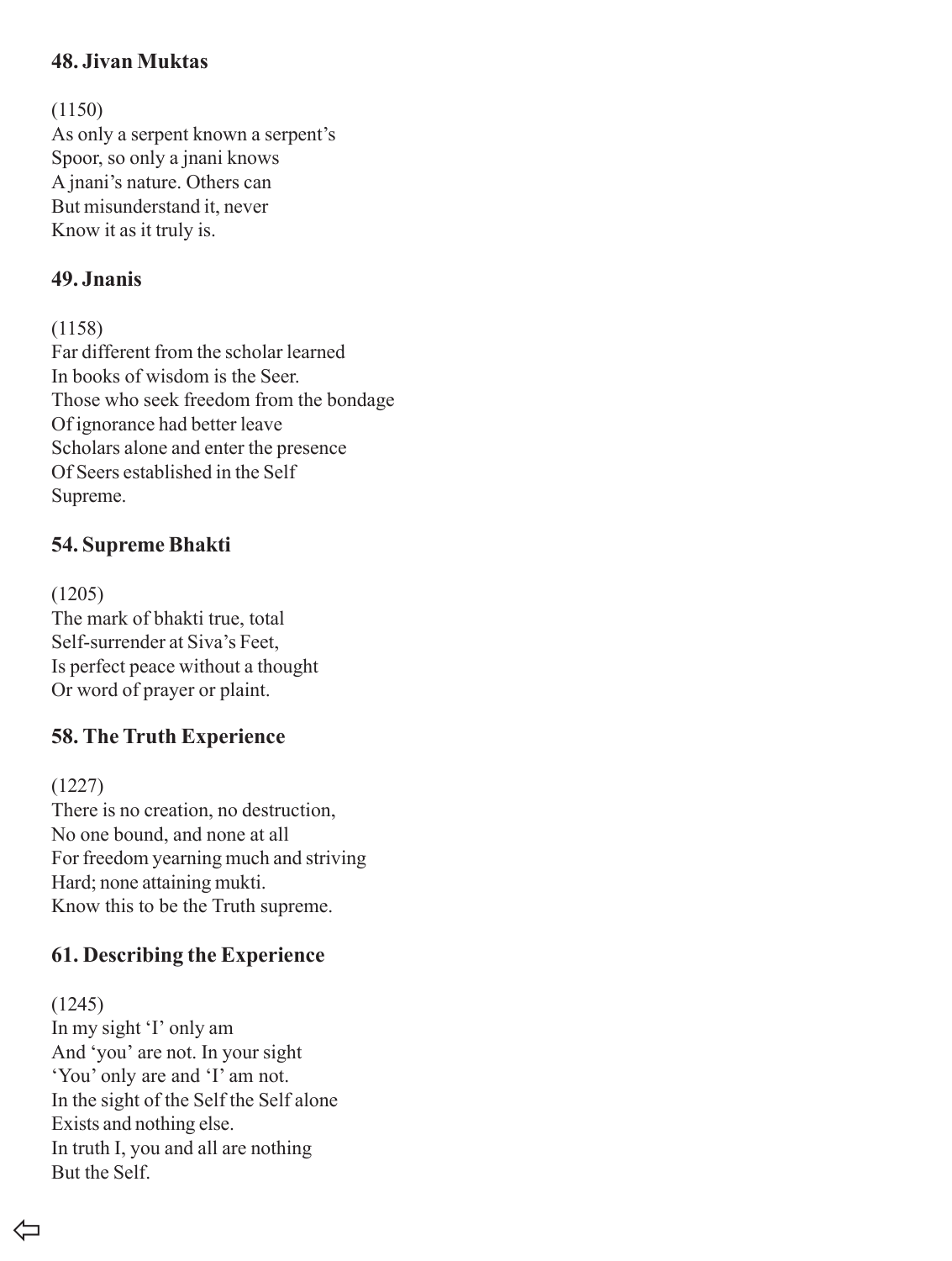## The Guiding Presence of Sri Ramana

*By*

*K. K. Nambiar*

#### Preface

In *The Guiding Presence of Sri Ramana*, Sri. K. K. Nambiar, an ardent devotee, has given us an ultimate glimpse into his life as guided by his Master, Bhagavan Sri Ramana. We are grateful to the Ramana Kendra, Madras, for requesting its Chairman, Sri. K. K. Nambiar, to give a series of talks on his reminiscences of Sri Bhagavan. These reminiscences which span over five decades of service and devotion to Sri Bhagavan and Sri Ramanasramam, have now been collected to form this book.

#### Foreword

A friend of mine an IAS Officer, Commissioner and Secretary to Government of Tamil Nadu called on me most unexpectedly and mentioned that he had an inner mystic urge to come and tell me that I should, without further delay, publish all my reminiscences about Ramana Maharshi, either in a book form or through a series of articles in the journal The Mountain Path. I too had a dream on 14.9.83 that I should commence writing the reminiscences and that Bhagavan would help me to see it through.

*K. K. Nambiar*

#### Notebook incident

I had a vivid dream, or vision, whatever one may call it. I saw Bhagavan standing on a lawn with half a dozen Brahmin boys sitting around him in a circle. Bhagavan was reciting some Sanskrit verses which the boys were repeating. Actually he was reciting *Shyamala Dandakam* itself which I used to recite - part of *stotras* in praise of the Goddess. This appeared to me a straight answer from Bhagavan to the question I had failed to put to him the previous night. Then the scene changed in the dream. The boys doing *parayana* were not there. Bhagavan beckoned me to go near him and asked me for a notebook to write something. When I told him that I had only an octavo size note-book ready to spare, he said that it was all right. The dream ended there, but it made such a deep impression on my mind that I could not delay carrying out the behest, however strange it might seem to others. After an early bath, I traced out the spare note-book, dusted it and hurried to the Ashram. Prostrating before Bhagavan as usual I handed over the note-book to him. He received it smilingly and asked me what made me take the note-book to him, when I related to him in a whisper all about the dream I had early that morning. Immediately he called his personal attendant, the late Madhavaswami, and asked, him, "Madhava, did I not ask you last evening to fetch a note-book to write down a Malayalam Translation of the Sanskrit text of *Ramana-Gita*? You didn't bring one. Here is Nambiar who has brought it for me. It seems he had a dream in which I asked him for such a book and he has brought it." Bhagavan also asked me to speak all about the dream so that other devotees in the hall could all hear it. This incident aroused a great deal of interest among the devotees.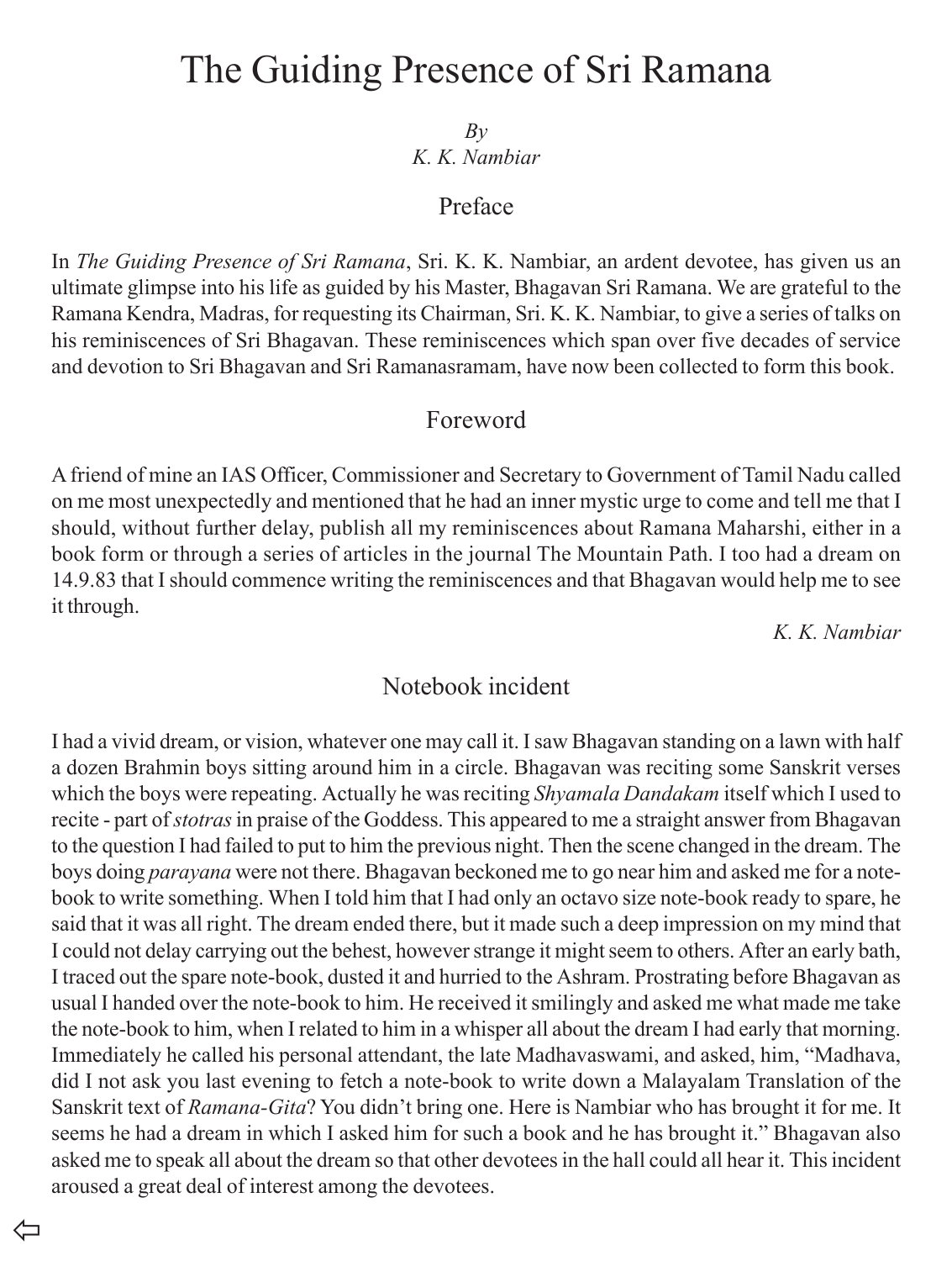## A Bet on my Prayer

I was talking to Sri Venkataratnam at his residence about my implicit faith in Bhagavan looking after his devotees, when he said "let us see about your journey to Madras; getting accommodation in the connecting train at Villupuram at night is always a gamble. There are three trains all near about midnight and one has to take a chance. It is very seldom that you get seats in the first train. Besides you are a party of five and that makes it extremely difficult". I said I had no worry as Bhagavan would take good care of us. At this, he interjected, "Let us have a bet on this" and we decided to make it a crucial test.

On the return journey Mr. Venkataratnam saw us off at Tiruvannamalai station, where comfortable accommodation in a first class compartment was secured for us. He also sent a peon to accompany us in the same train upto Villupuram junction with the twofold objective of rendering us any assistance necessary until we were safely berthed in a connecting train at Villupuram, as also to check up on our bet how Bhagavan would come to our rescue to solve the usual difficulty expected at Villupuram Junction.

We alighted at Villupuram and waited for the first Madras bound train to arrive. We introduced ourselves to the Ticket Examiner, who promised his assistance to find suitable berths for all of us. When the train steamed in, we walked past all the upper class compartments, the Ticket Examiner keeping count of the vacant berths available. There were only two berths available in two different compartments.

Those two were upper berths and we were five in all. We could not accept the two berths and could not break up the party and travel by night. All that the friendly Ticket Examiner could do was to suggest that we try our luck with the next train. But I would not give up hope. I was all the while praying to Sri Bhagavan and could not reconcile myself to the idea that we would be left stranded. Musing thus within myself, I felt like walking up to the front end of the train, where there were a few closed bogies adjacent to the engine. No passenger coaches are generally connected there but on that night, there was a brand-new looking first class bogie next to the engine nicely done up and polished and completely shuttered and closed being towed to Madras for some special purpose. On seeing it, I ran back along the platform and spoke to the Ticket Examiner about it. The sceptical Railway official came up with me and was surprised to find a new coach with all the doors and windows locked. On opening it with a key, we found an exquisite compartment with all the seats empty. With his permission all of us entered the compartment - six berths, all to ourselves - specially reserved! I repeated aloud "Om Namo Bhagavathe Sri Ramanaya! I have won the bet!" Need we have any doubt whether Sri Bhagavan would answer the silent prayers of his devotees?

Mr. Venkataratnam's peon went back to Tiruvannamalai and narrated to him details about this miraculous incident. He was very pleasantly surprised and wrote to me admitting that he lost the bet and his faith in Sri Bhagavan increased by leaps and bounds as it were. For me this was one more addition to my ever increasing list of miraculous incidents attributable solely to Bhagavan's Grace towards this devotee whose surrender at his feet some years ago is now constantly repeated day and night.

## Mrs. Victoria Doe

After reaching London, I took an early opportunity to go to Epsom, which was about three quarters of an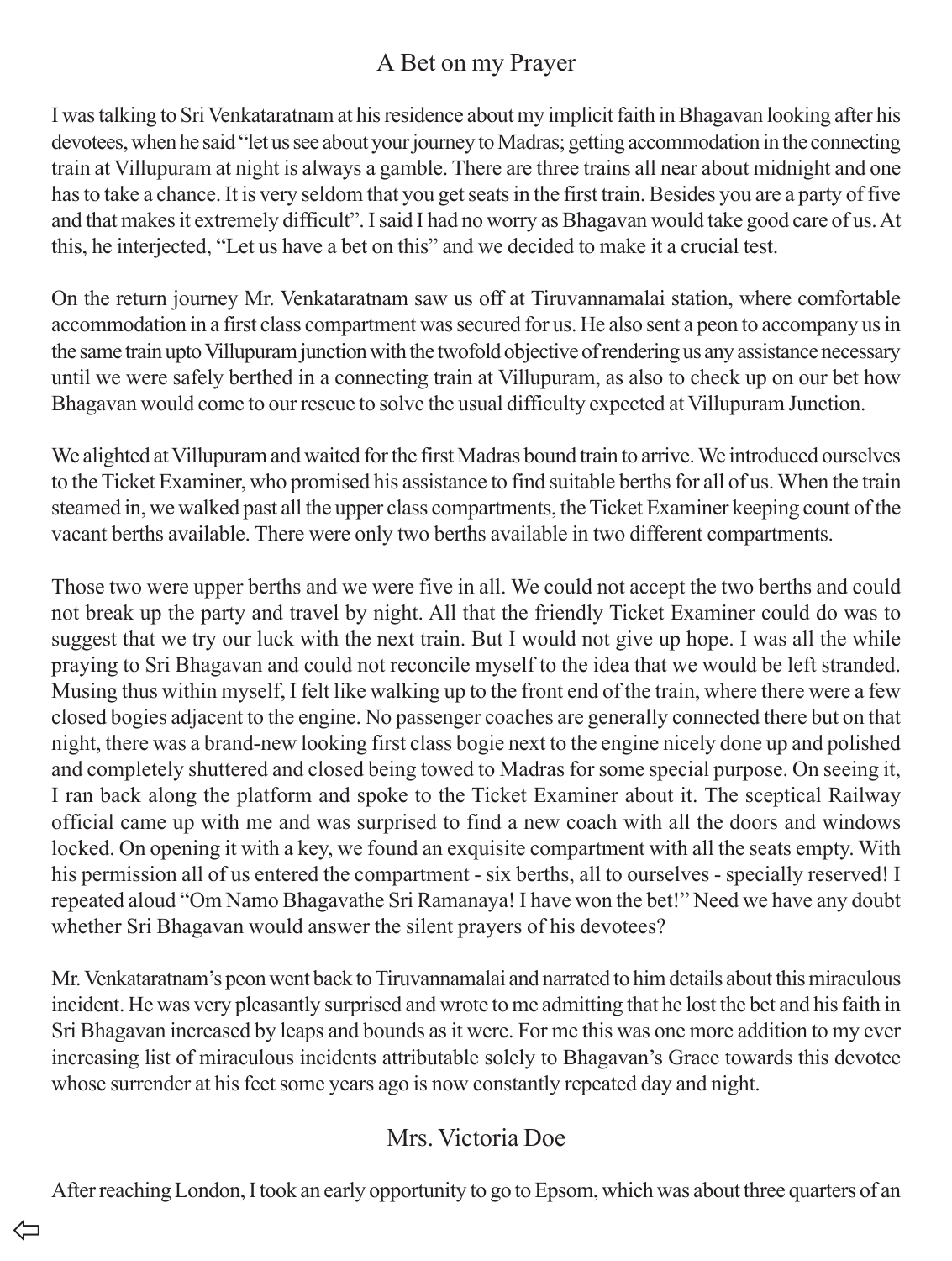hour journey by train to meet Mrs. Victoria Doe at her quiet residence, at 17, St. Martins Avenue. It was on 19.5.46, Mrs. Doe, who was nearing 80, lived with her only daughter, Miss Leena Doe. She had never come to India, never seen Bhagavan Sri Ramana in flesh and blood. Yet I was deeply moved by her devotion to Him. She had read about Him, prayed to Him, meditated on Him and lived in Him day in and day out. There was something trans-mundane, something related to a sphere other than the physical world that occasioned my visit to this elderly lady, who was a recluse to the social life in England. It seems she had written to the Ashram that much as she would have liked to go over to India to have a darshan of Sri Bhagavan, her circumstances did not permit it, and that she was very desirous if at least meeting some one who had seen him and had the good fortune to sit at his feet. Hence, the visit I paid her on the suggestion from the Ashram, was, in fact, the fulfilment of her long cherished desire.

Mrs. Doe with shaking hands took from her shelves sheaves of letters received from the Ashram and after kissing them with great reverence handed them over to me for perusal. All those were letters from the Ashram and had been meticulously preserved by her for many years. She had also with her all the English Publications of Sri Ramanasramam. She opened one of the books and running her shaky finger along the inscription on the first page "with Gracious Blessings from Sri Bhagavan", burst into tears of joy and devotion. When she composed herself, she said "Mr. Nambiar, how lucky you are to have been able to be with Him, to see Him and hear Him speak. Here we treasure these books and letters as representing Him. Now he has sent you here. I feel that He is with us now". Such love, such devotion to the Sage, so tenderly expressed, moved me to the depths of my being. Verily His Kingdom is the Heart of the devotee, and I have always found Him there enthroned.

### Meteor in the sky

Later in the evening, after dinner, my wife and I with children came out into the courtyard and were discussing among ourselves where to have a sit out, where to locate the benches, when suddenly my younger son , Vijayan started looking at the sky. "Papa, see what is in the sky, a big star?" We all looked up. Somewhere in the western sky was a bright meteor moving at an unusual speed, too slow for a shooting star, and too fast for an aircraft. My immediate intuition was about Bhagavan and I exclaimed, "It is Bhagavan passing away" and started reciting the *sloka*:

*Aparasatchit Sukhavariraser Yasyormimatram bhuvanam samastam Guhahitam tam Ramanam gabheeram Cintaviheenam hridi cintayami*

 $\Leftrightarrow$ 

Meanwhile we were watching the meteor moving across the firmament and finally vanishing in the eastern horizon. The time was 8.47 p.m. We had no doubt that the heavenly indication was about Bhagavan's Mahanirvana. I was so sure about it that I even mentioned to my wife that I should leave for Tiruvannamalai immediately. Soon after, we got a telephone message from my friend Sri. P. S. G. Rao who lived nearby that he go the news of Bhagavan's passing away from his friend in the P.T.I. (Press Trust of India).

Having packed some clothes, etc., to stay for a couple of days, if need be, at Tiruvannamalai, I left at about midnight driving my own car and reached the ashram in the small hours of the morning.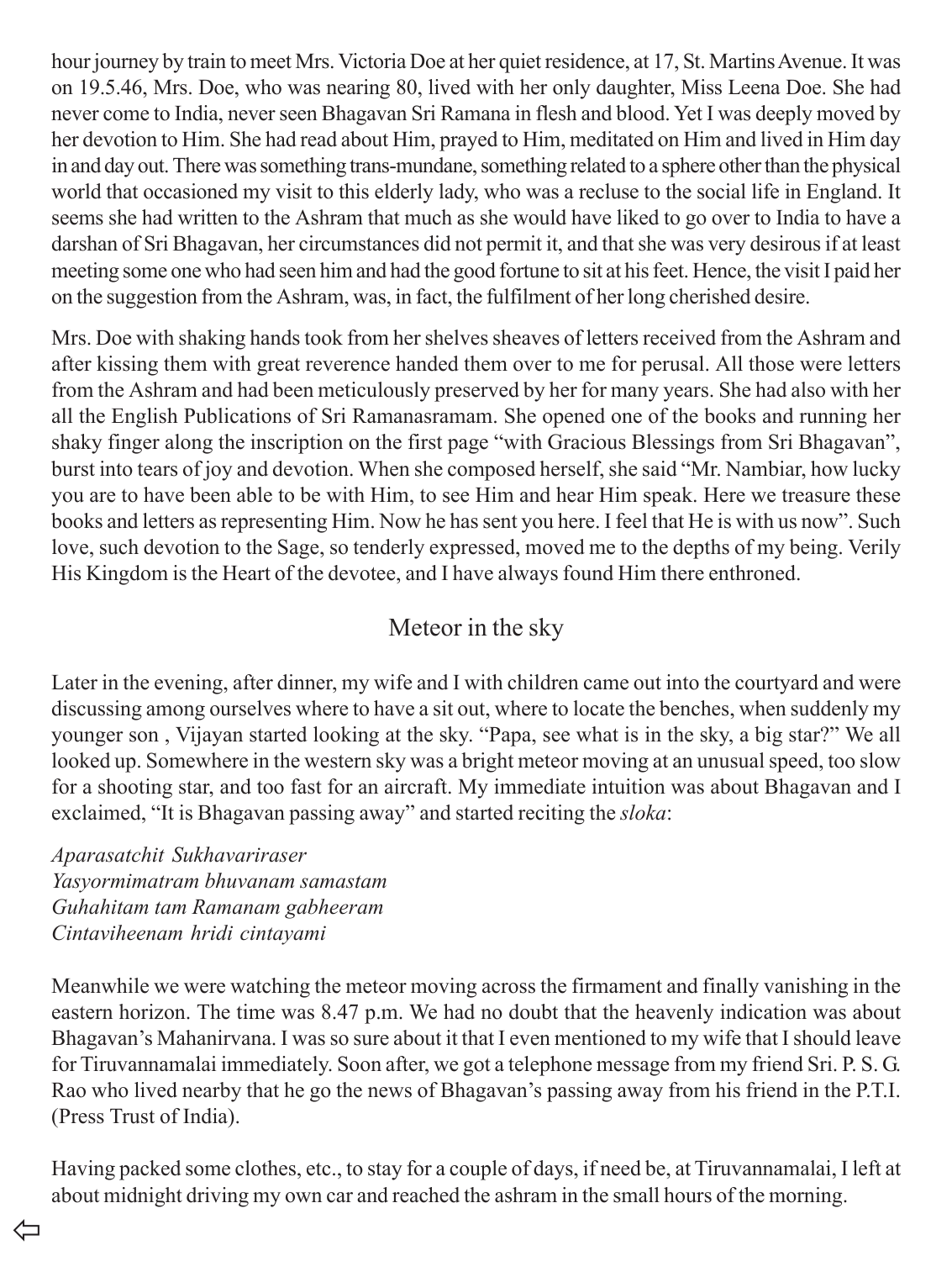श्री गीतासार:

OR

## THE SONG CELESTIAL

(VERSES FROM SRI BHAGAVAD GITA)

*Selected & Reset by*

#### BHAGAVAN SRI RAMANA MAHARSHI



धन्यवाद: ।

अहो भाग्यं पुरा गीतां योऽवदच्छीपति: स्वयम् । अब श्री रमणो भूत्वा गीतासारं ददौ स न: ॥

*Glory be! Of that ancient Gita Sung by the Lord Himself as Sri Krishna, Is now given the quintessence Drawn by Him as Sri Ramana.*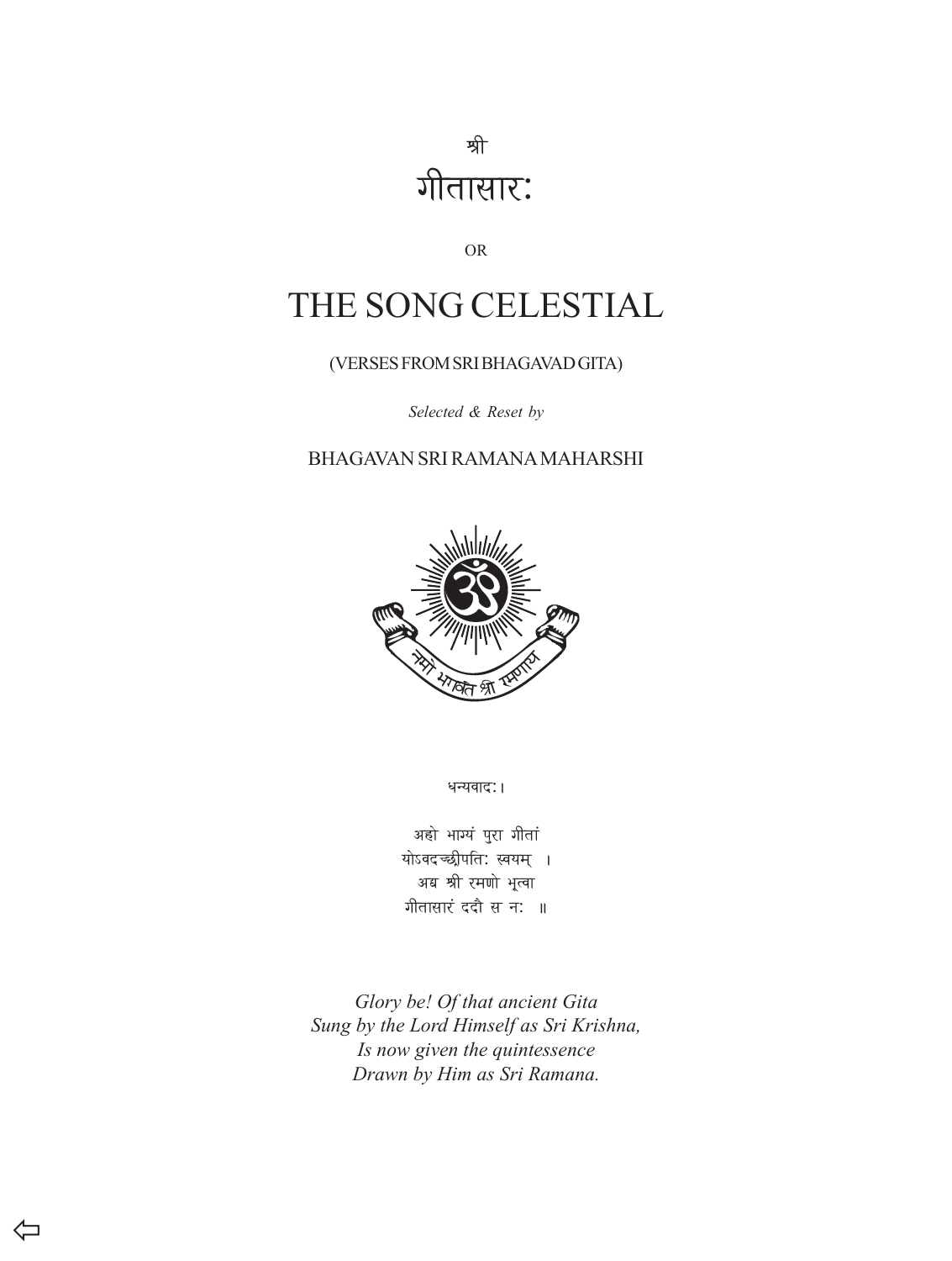श्री गीतासार"

# The Song Celestial

श्रीभगवानुवाच $\rule{1em}{0.15mm}$ इटं शरीरं कौन्तेय क्षेत्रमित्यभिधीयते । एतयो वेत्ति तं प्राहु: क्षेत्रज्ञ इति तद्दिर:  $|| 2 ||$ क्षेत्रज्ञं चापि मां विद्धि सर्वक्षेत्रेष भारत ।  $\theta$ विश्वेवज्ञयोर्ज़ान यत्तज्ज्ञानं मतं मम $\theta$  ॥  $\beta$  ॥ अहमात्मा गडाकेश सर्वभताशयस्थित: । अहमादिश्व मध्यं च भतानामन्त एव च ॥  $4$  ॥

The Blessed Lord said:-

 $\Leftrightarrow$ 

2. This body, O son of Kunti, is called the *kshetra* (field); him who knows it, the sages call, the *kshetrajna* (knower of the field). (xiii. 2)

3. Know Me also as the knower of the field in all the fields, O Bharata: knowledge of the field and of the knower of the field I deem to be true knowledge. (xiii. 2)

4. I am the Self, O Gudakesa, dwelling in the Heart of every being; I am the beginning and the middle, and likewise the end of all beings. (x. 20)

--------------------------------

नासतो विद्यते भावो नाभावो विद्यते सत: । उभयोरपि दृष्टोऽन्तस्त्वनयोस्तत्त्वदर्शिभि: ॥ 9 ॥

9. Of the non-existent there is no being, and of what exists there is no non-being; the definite ascertainment of both is seen by the seers of the essence of Truth. (ii. 16 )

भक्त्या त्वनन्यया शक्य अहमेवंविधोऽर्जन । ज्ञात दृष्टं च तत्त्वेन प्रवेष्टं च परंतप ॥  $16$  ॥

16. By devotion alone, without the 'otherness', O Arjuna, thus can I be known, and seen, and in essence entered, O Parantapa. (xi. 54)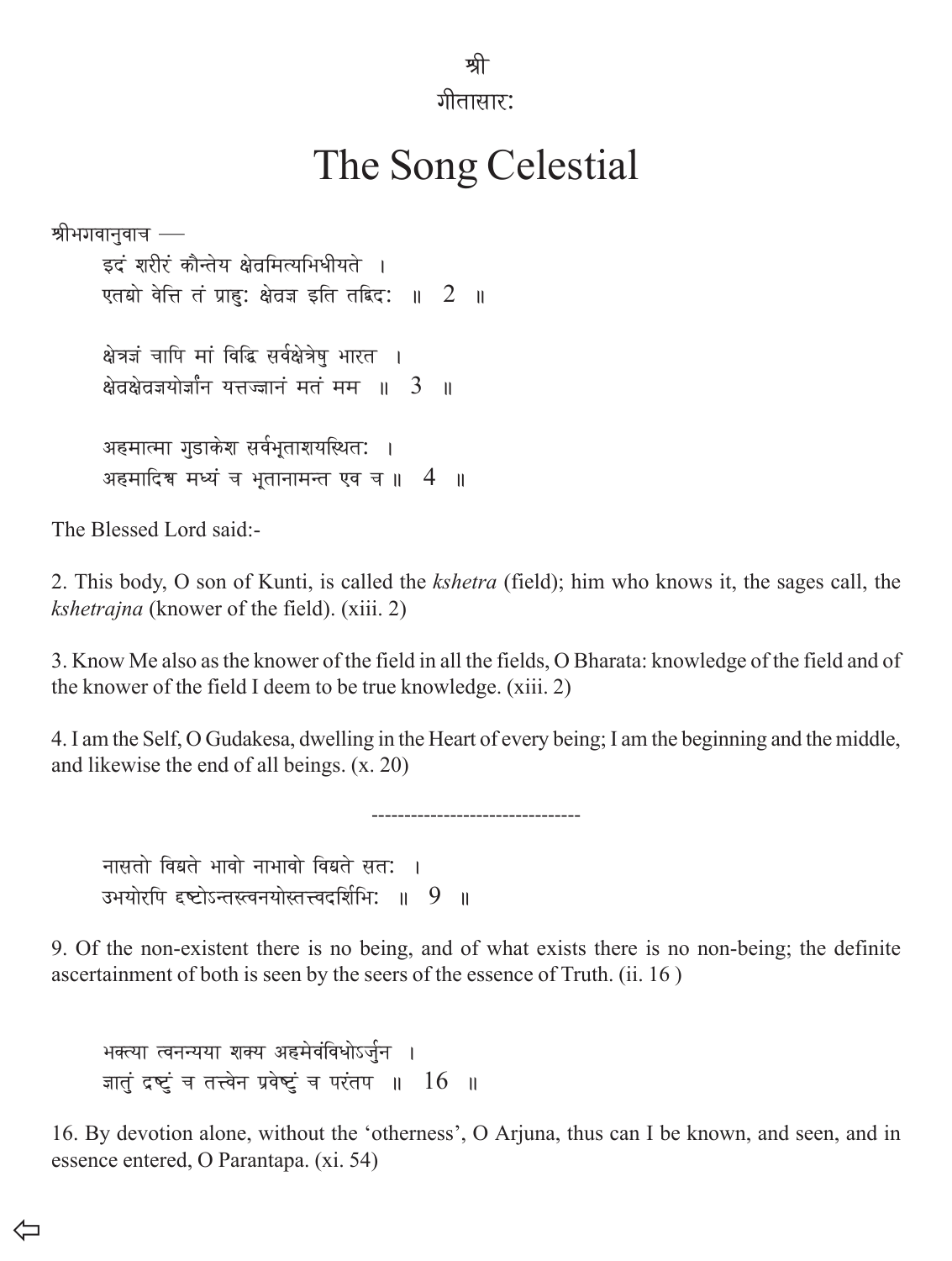यस्य सर्वे समारम्भा: कामसंकल्पवर्जिता: । ज्ञानाग्निदग्धकर्माणं तमाह: पण्डितं बधा:  $|| 25 ||$ 

25. Whose every enterprise is without desire or motive, whose actions are burnt up in the fire of knowledge, him the wise call a Sage. (iv 19)

विहाय कामान्य: सर्वान्पमांश्वरति निख्यह: । निर्ममो निरहंकार: स शान्तिमधिगच्छति ॥  $35$  ॥

35. Having cast away all desires, that man who goes without longing, devoid of 'I' and 'mine' - he doth attain peace. (ii, 71)

--------------------------------

यदच्छालाभसन्तुष्टो दन्द्वातीतो विमत्सर: । सम: सिद्धावसिद्दौ च कृत्वापि न निबध्यते ॥  $40$  ॥ ईश्वर: सर्वभुतानां हृदेशेऽर्जुन तिष्ठति । भ्रामयन्सर्वभुतानि यन्त्रारुढानि मायया ॥ 41 ॥ तमेव शरणं गच्छ सर्वभावेन भारत ।  $\tau$ तत्प्रसादात्परां शान्तिं स्थानं प्राप्स्यसि शाश्वतम ॥  $42$  ॥

40. Content to take what chance may bring, having transcended the pairs, free from ill-will, and evenminded in success or failure, though he works, he is not bound. (iv. 22 )

41. The Lord, O Arjuna, dwells in the Heart of every being and by His mysterious power spins round all beings set on the machine. (xviii. 61 )

42. Unto Him alone surrender, O Bharata, with all thy being; by His Grace shalt thou obtain Peace Supreme, the Abode Eternal. (xviii. 62)

--------------------------------

सारोऽयमिह सारस्य गीताया: सुविराजते । संगद्दीतो भगवता रमणेन महर्षिणा ॥

 $\Leftrightarrow$ 

य: श्र्लोकान्श्रद्धयाऽधीते द्विचत्वारिंश सड-ख्यकान । सोऽधिगत्या त गीतायास्तात्पर्यं सुखमच्छति ॥

Thus shines the quintessence of the Gita consisting of the verses selected by Bhagavan Sri Ramana Maharshi.

He who studies with earnestness and devotion; these verses, forty-two in number, attains easily the knowledge imparted by the Gita.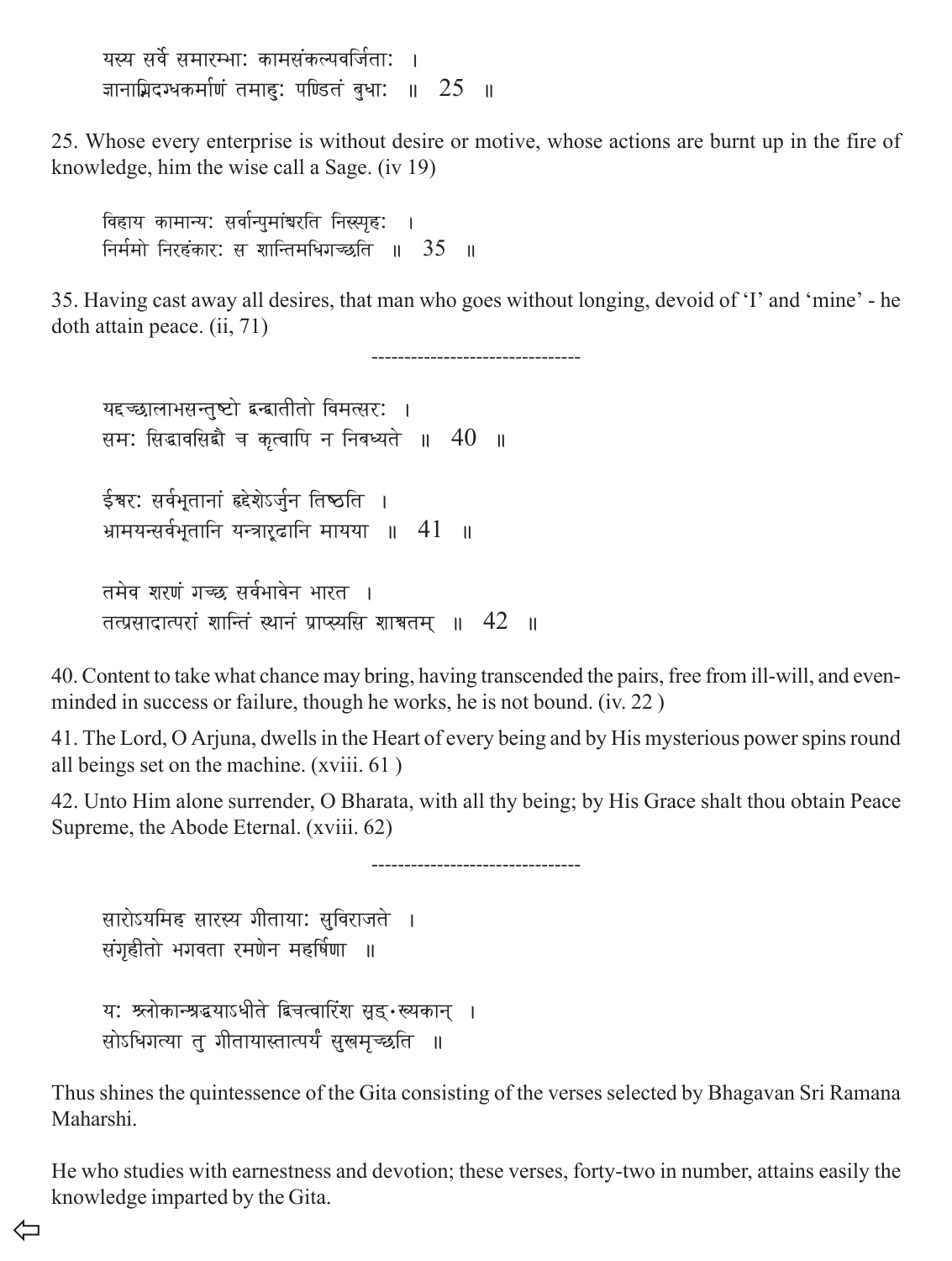## Explanatory Note

What is the abiding Truth sought by man throughout the ages? How is it realized in this life of ours, a life so transient and yet so apparently full of sorrow? In answer to these questions (implicit in the opening verse of this Gita-booklet), Sri Krishna offered the eternal Message of Wisdom, KNOW THYSELF, which is also the quintessence of Bhagavan Sri Ramana Maharshi's teachings, which enjoin the earnest aspirant to enquire "WHO AM I?", as the direct means to SELF-KNOWLEDGE.

In order to convey this Message in a pointed manner, Sri Maharshi, at the request of devotees, selected these forty-two out of the seven hundred verses of the *Bhagavad Gita*, and arranged them in the particular order in which the reader finds in this booklet, SONG CELESTIAL.

The emphasis is primarily on *jnana* and *bhakti margas*, the path of *nishkama-karma* being implicit in either. Indeed, according to Sri Maharshi, it is only a *jnani* that can be a good *karma yogi*. These forty-two verses contain the essence of the *Bhagavad Gita*, and they show to the aspirant the direct means to realize the *Sat-Chit-Ananda Atman*, the Self Absolute, which is the one, ultimate object of man's quest throughout the ages.

The Truth Eternal thus sought is One and Immutable, and it is within oneself. Everything that is outside one's being is transient and mutable. Therefore, search for the Truth abiding within oneself involves the renunciation of all that is outside. Withdrawing the mind from all external things including the physical body and its environment, the aspirant has to seek the Self by tracing the 'I-thought' to its Source. This enquiry into oneself in order to know and realize the Self or *Atman* as the One Eternal Reality, as distinguished from the body, mind and the world which are unreal and impermanent, is referred to as क्षेत्रक्षेत्रज्ञयोर्ज्ञानम्, knowledge of the field and the knower of the field. To know this Self as verily the Lord Himself, the Supreme Being, Eternal and Infinite, that dwells in the Heart is the realization of Truth. The Supreme Lord Himself is the *kshetrajna*, identical with the Self. क्षेत्रज्ञ चापि मां ivi≤, know Me also the knower of the field, says the Lord, and in the next verse He declares, I am the Self dwelling in the heart of every being, अहमात्मा गुडाकेश सर्वभुताशयस्थित:. Knowledge of the Self is, therefore, knowledge of the Supreme Being, the Eternal Reality, which is the beginning, middle and likewise the end of all beings: (Verses 2 to 4).

The Self or Supreme Being is unborn and abiding, eternal and ancient, अजो नित्यश्शास्रतोऽयं पराणो, and, in order to point out the distinction between the eternal nature of the Self and the mutability of the body, it is clearly stated, He (the Self) is not slain when the body is slain, न इन्यते इन्यमाने शरीरे. Similarly, in order to point out that the Self in the physical body is identical with the Universal Being, the tenth verse says, the Self abiding everywhere is not polluted in the body, सर्वत्रावस्थितो देहे तथाऽऽत्मा नोपलिप्यते. The Self is immutable, all-pervasive, one and absolute. It is the self-luminous Being by virtue of which all else is known; the sun, moon and fire cannot, therefore, illumine it.

The Lord is identical with the Self and abides in the Heart of one and all. To seek the Self and abide as one with it in the Heart is at once knowledge and devotion. In that state there is no 'otherness'; only thus, that is, without the least trace of 'otherness', can the Lord be seen, known and in essence entered. Such realization is possible only if the seeker has unswerving faith and earnestness of purpose; because,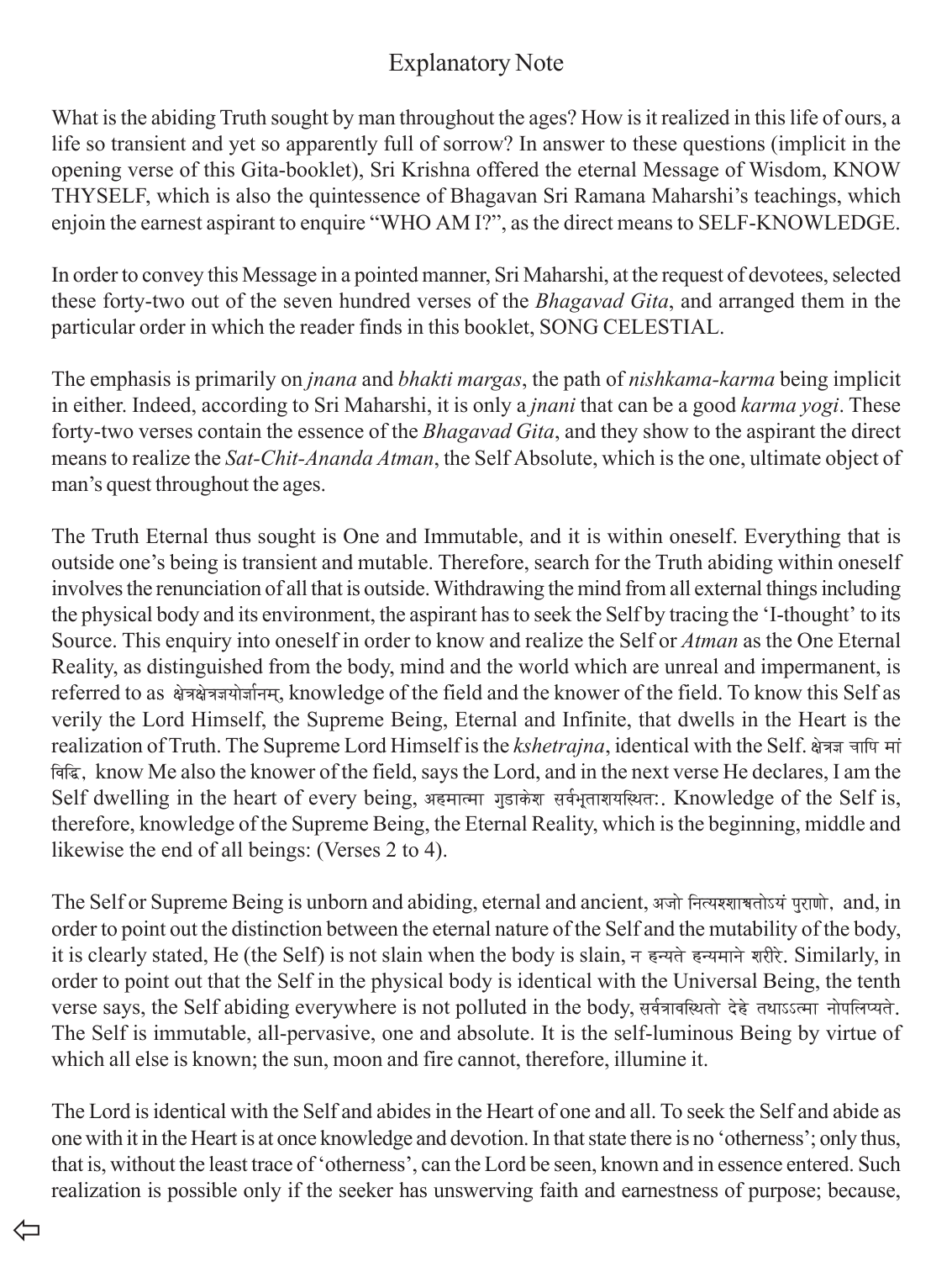without these twin virtues of faith and earnestness, no sustained effort is possible: (Verse 16).

The *jnani* is free from the three-fold *karma*, past, present and future. He is free from past *karma*, because he has no desire or urge to act, which is due to the presence of *vasanas*. The *jnani* is free from *vasanas*, because one who has *vasanas* is no *jnani* at all. The *jnani* is free from present *karma*, because he remains actionless even while he acts; in the words of the *Gita*, he sees inaction in action, just as he sees action in inaction by virtue of his abidance in the actionless Brahman, which abidance has become the one mighty act of his life. Finally, he is free from future *karma*, because his past *karma* is destroyed with the destruction of the *vasanas* and the present *karma* is rendered innocuous by virtue of his perpetual abidance in the actionless state even while apparently acting. The phrase 'burnt up' implies the total destruction of the three-fold *karma*: (Verses 24 to 26).

Know this finally that that supreme state of beatitude is attained only by absolute surrender to the Lord Who dwells as the Self in the Heart, and by His Grace alone will you obtain Peace, the Abode Eternal: (Verses 41 & 42).

This is the quintessence of Sri Krishna's Celestial Song of the *Gita*, which Bhagavan Sri Ramana Maharshi has given us, and may His Grace enable us to realize the Peace and Bliss of the Self Transcendental !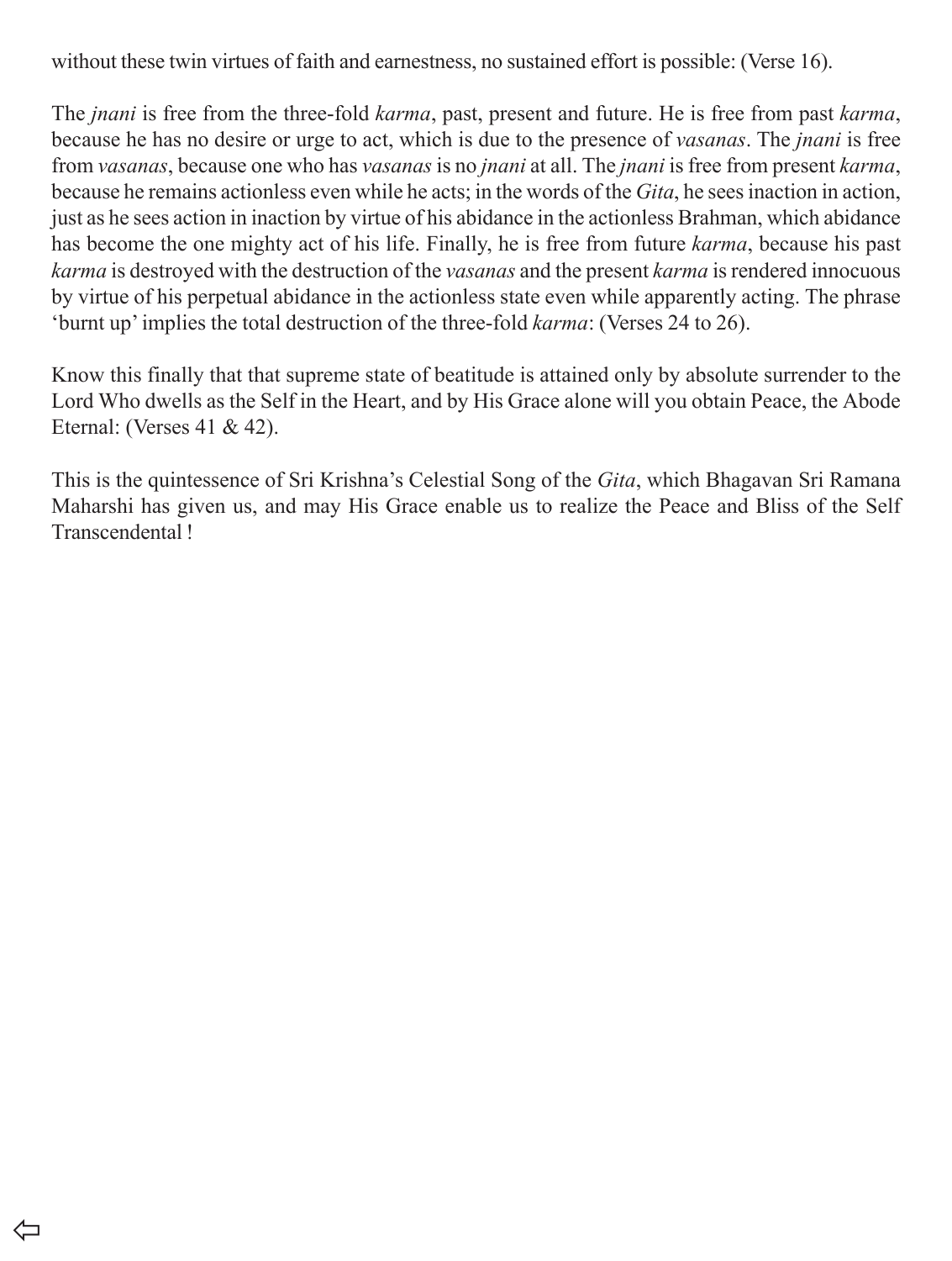# The Teachings of Bhagavan Sri Ramana Maharshi in His Own Words

#### *Edited by Arthur Osborne*

## Preface

The purpose of the present book is to build up a general exposition of the Maharshi's teachings by selecting and fitting together passages from these dialogues and from his writings (published as The Collected Works of Ramana Maharshi published by Messrs. Rider and Co., in England and by Sri Ramanasramam in India). The editor's comments have been kept to a minimum and are printed in smaller type to distinguish them clearly from the Maharshi's own words.

So far as is possible, Sanskrit words have been avoided, and it usually has been possible. The purpose of this is to make the book easier to read and also to avoid giving the false impression that the quest of Self-Realisation is some intricate science which can be understood only with a knowledge of Sanskrit terminology. It is true that there are spiritual sciences which have a necessary technical terminology, but they are more indirect. The clear and simple truth of non-duality which Bhagavan taught and the direct path of Self-enquiry which he enjoined can be expounded in simple language; and indeed, he himself expounded them so to Western visitors, without having recourse to Sanskrit terminology. In the rare cases where a Sanskrit term has seemed necessary or useful in this book its approximate meaning has been indicated in brackets, so that no glossary is necessary. It may also be remarked that the English words - Enlightenment, Liberation, and Self-Realisation have all been used with the same meaning, to correspond with the Sanskrit words *Jnana, Moksha* and *Mukti*.

In places where the English of the source quoted seemed infelicitous, it has been altered. This implies no infidelity to the texts since the replies were mostly given in Tamil or other South Indian languages and later rendered into English. The meaning has not been changed.

*Arthur Osborne*

## Chapter 1 The Basic Theory

## **Heart and Head**

This seems a suitable place to set forth the Maharshi's teaching about heart and head. He taught that the heart, not the head, is the true seat of Consciousness; but by this he did not mean the physical organ at the left side of the chest but the heart at the right, and by 'consciousness' he did not mean thought but pure awareness or sense of being. He had found this from his own experience to be the centre of spiritual awareness and then found his experience confirmed in some ancient texts. When his devotees were instructed to concentrate on the heart, it was this spiritual heart upon the right that was referred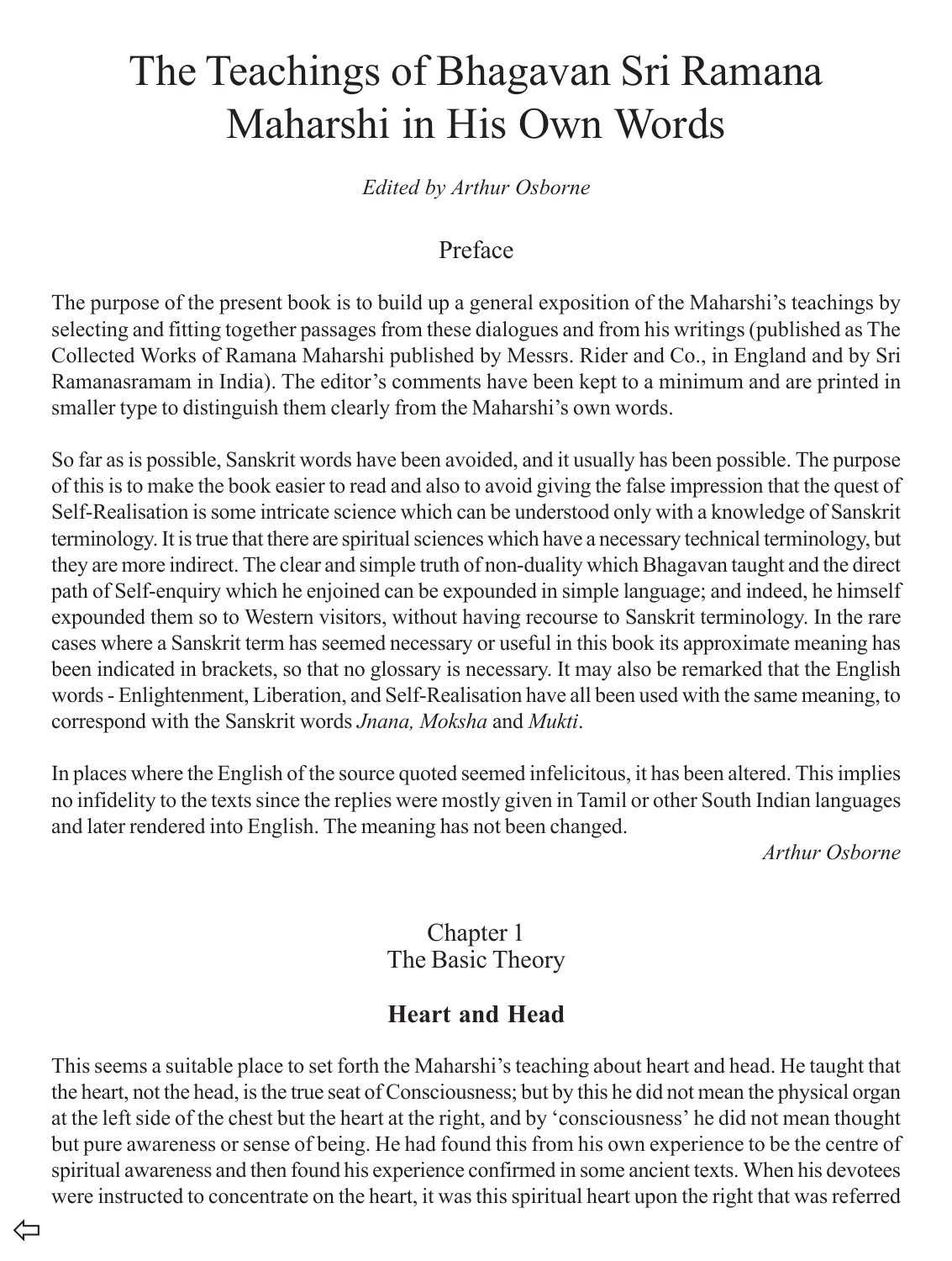to; and they also found it the centre of an actual, almost physical vibration of awareness. However, he would also speak of the Heart as equivalent to the Self and remind them that in truth it is not in the body at all, but is spaceless.

*D:* Why do you say that the heart is on the right when biologists have found it to be on the left? What authority have you?

*B:* No one denies that the physical organ is on the left; but the heart which I speak is on the right. That is my experience and I require no authority for it; still you can find confirmation of it in a Malayali book on Ayurveda and in the *Sita Upanishad*.

Saying this, Bhagavan showed the quotation from the latter and quoted the text from the former. Sometimes, when asked, he referred also to the Biblical text from Ecclesiastes: "The wise man's heart is at the right and a fool's heart is at the left."

*D:* Why do we have a place such as the heart to concentrate on for meditation?

*B:* Because you seek true Consciousness. Where can you find it? Can you attain it outside yourself? You have to find it internally. Therefore you are directed inward. The Heart is the seat of Consciousness or Consciousness itself.

I ask you to observe where the 'I' arises in your body, but it is not really quite correct to say that the 'I' arises from and merges in the chest at the right side. The Heart is another name for Reality and this is neither inside nor outside the body. There can be no in or out for it, since it alone is. I do not mean by 'heart' any physiological organ or any plexus or nerves or anything like that; but so long as a man identifies himself with the body or thinks he is in the body, he is advised to see where in the body the 'I' - thought arises and merges again. It must be the heart at the right side of the chest since every man of whatever race and religion and in whatever language he may be speaking, points to the right side of the chest to indicate himself when he says 'I'. This is so all over the world, so that must be the place. And by keenly watching the emergence of the 'I' - thought on waking and its subsidence on going to sleep, one can see that it is in the heart on the right side.

When a room is dark you need a lamp to light it, but when the sun rises there is no need for a lamp; objects are seen without one. And to see the sun itself no lamp is needed because it is self-luminous. Similarly with the mind. The reflected light of the mind is necessary to perceive objects, but to see the heart it is enough for the mind to be turned towards it. Then the mind loses itself and the Heart shines forth.

## Chapter II

## From Theory to Practice

As was shown in the previous chapter, the theory that the Maharshi taught was intended only to serve as a basis for practice. However, the demand for practice brought in another branch of theory, that of

 $\Leftarrow$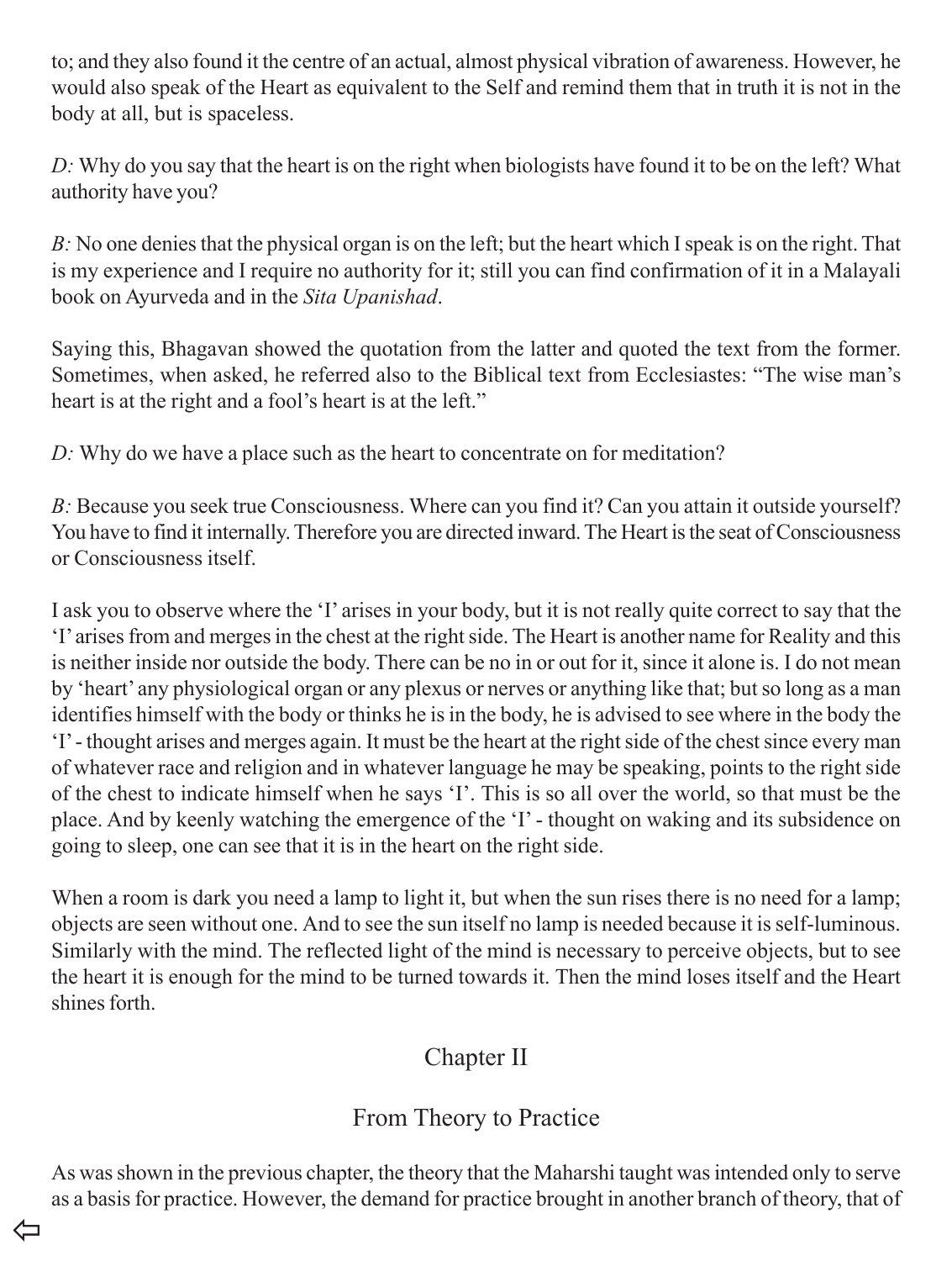free-will or predestination, since people were not lacking who asked why they should make any effort if everything was predestined, or if all men returned to their Source in any case.

A visitor from Bengal said: Shankara says that we are all free, not bound, and that we shall all return to God from whom we came, like sparks from a fire. If that is so, why should we not commit all sorts of sins?

Bhagavan's reply showed him that that cannot be the point of view of the ego.

*B:* It is true that we are not bound. That is to say, the real Self has no bondage. And it is true that you will eventually return to your Source. But meanwhile, if you commit sins as you call them, you have to face the consequences. You cannot escape them. If a man beats you, can you say: 'I am free. I am not affected by the beating and feel no pain. Let him continue beating'? If you can really feel that, then you can do what you like, but what is the use of just saying in words that you are free?

Bhagavan did sometimes make pronouncements which seemed superficially like affirmations of complete predestination. When he left home in his youth, already established in Self-realisation, his mother sought and at last found him. He was maintaining silence at that time; therefore, on her request to return home with her, he wrote out his reply instead of replying verbally:

The Ordainer controls the fate of souls in accordance with their *prarabdha karma* (destiny to be worked out in this life, resulting from the balance sheet of actions in past lives). Whatever is destined not to happen will not happen, try as you may. Whatever is destined to happen will happen, do what you may to prevent it. This is certain. The best course, therefore, is to remain silent.

He sometimes also made such statements to devotees.

All the activities that the body is to go through are determined when it first comes into existence. It does not rest with you to accept or reject them. The only freedom you have is to turn your mind inward and renounces activities there.

With reference to Bhagavan's reply to Mrs. Desai on the evening of January 3, 1946, I asked him: Are only the important events in a man's life, such as his main occupation or profession, predetermined, or are trifling acts also, such as taking a cup of water or moving from one part of the room to another?

*B:* Everything is predetermined.

 $\Leftrightarrow$ 

*I:* Then what responsibility, what free will has man?

*B:* Why does the body come into existence? It is designed for the various things that are marked out for it in this life.... As for freedom, a man is always free not to identify himself with the body and not to be affected by the pleasures and pains consequent on its activities.

Actually, however, the question of free will or predestination does not arise at all from the point of view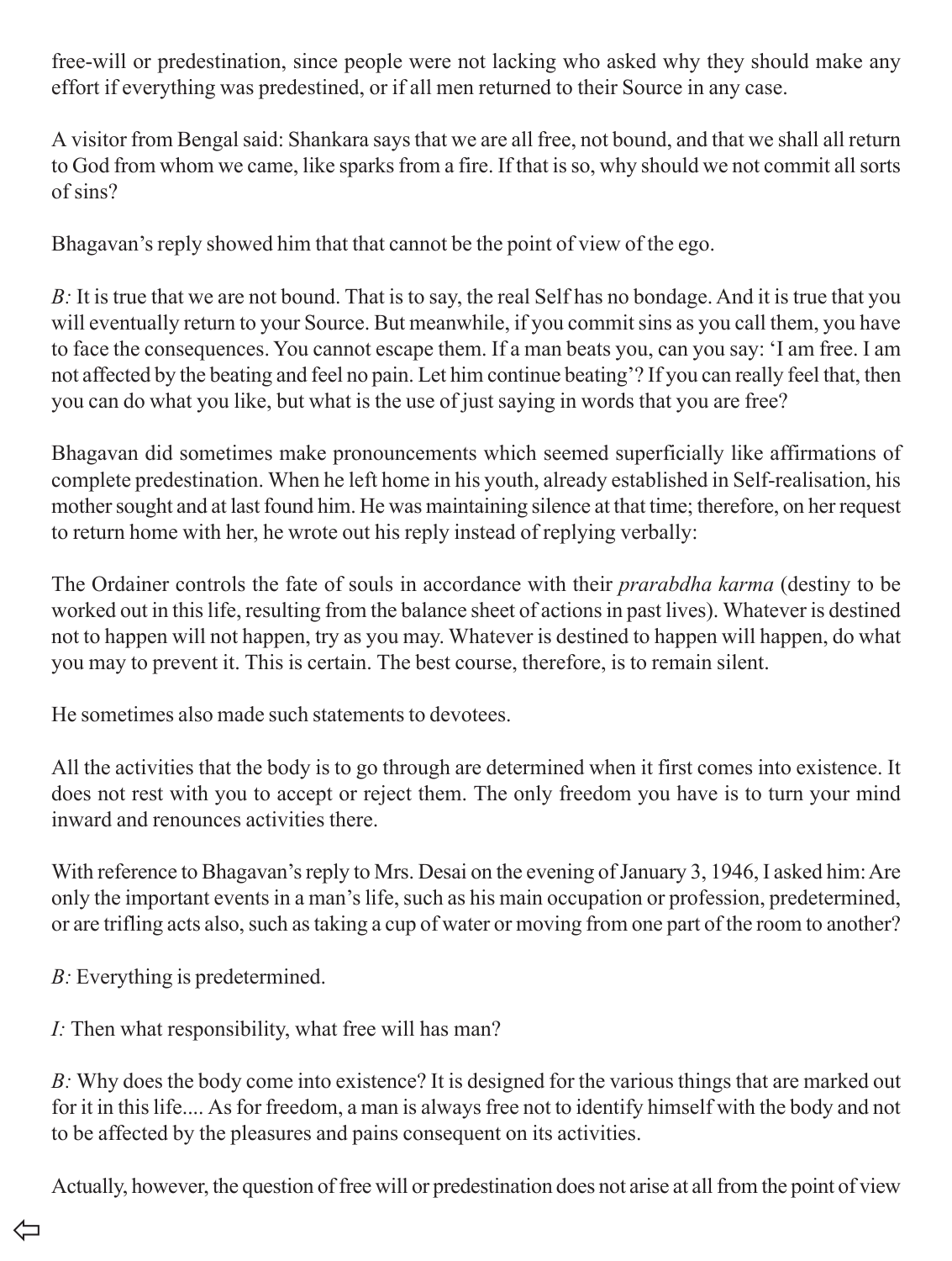of non-duality. It is as though a group of people who had never heard of radio were to stand round a wireless set arguing whether the man in the box has to sing what the transmitting station tells him to or whether he can change parts of the songs. The answer is that there is no man in the box and therefore the question does not arise. Similarly, the answer to the question of whether the ego has free will or not is that there is no ego and therefore the question does not arise. Therefore Bhagavan's usual response to the question would be to bid the questioner find out who it is that has free will or predestination.

*D:* Has man any free will or is everything in his life predetermined?

The same question as above, but the answer differs according to the needs of the questioner. In fact, if one does not bear in mind what has just been said about the unreality of the ego it seems to be quite contradictory.

*B:* Free will exists together with the individuality. As long as the individuality lasts, so long is there free will. All the scriptures are based on this fact and advise directing the free will in the right channel.

Is this really a contradiction of the reply given earlier? No, because, according to Bhagavan's teaching, individuality has only an illusory existence. So long as one imagines that one has a separate individuality, so long does one also imagine its free will. The two exist together inevitably. The problem of predestination and free will has always plagued philosophers and theologians and will always continue to do so, because it is insoluble on the plane of duality, that is on the supposition of one being who is the Creator and a lot of other, separate omnipotent and omniscient - he does not know what will happen, because it depends on what they decide; and he cannot control all happenings because they have the power to change them. On the other hand, if he is omniscient and omnipotent he has the fore-knowledge of all that will happen and controls everything, and therefore they can have no power of decision, that is to say no free will. But on the level of advaita or non-duality the problem fades out and ceases to exist. In truth the ego has no free will, because there is no ego; but on the level of apparent reality the ego consists of free will - it is the illusion of free will that creates the illusion of the ego. That is what Bhagavan meant by saying that "as long as the individuality lasts, so long is there free will." The next sentence in his answer turns the questioner away from the theory of practice.

Find out who it is who has free will or predestination and abide in that state. Then both are transcended. That is the only purpose in discussing these questions. To whom do such questions present themselves? Discover that and be at peace.

## Chapter IV

## The Guru

He did not encourage curiosity and seldom answered questions about the state of the *Jnani* or the Realised Man, but when asked whether the *Jnani* continues to perform a function after the death of the body, I have heard him reply briefly that in some cases he may. Also he himself confirmed what his disciples know now from experience, that the Guru may continue to give guidance after the death of the body, when no longer in human form.

 $\Leftarrow$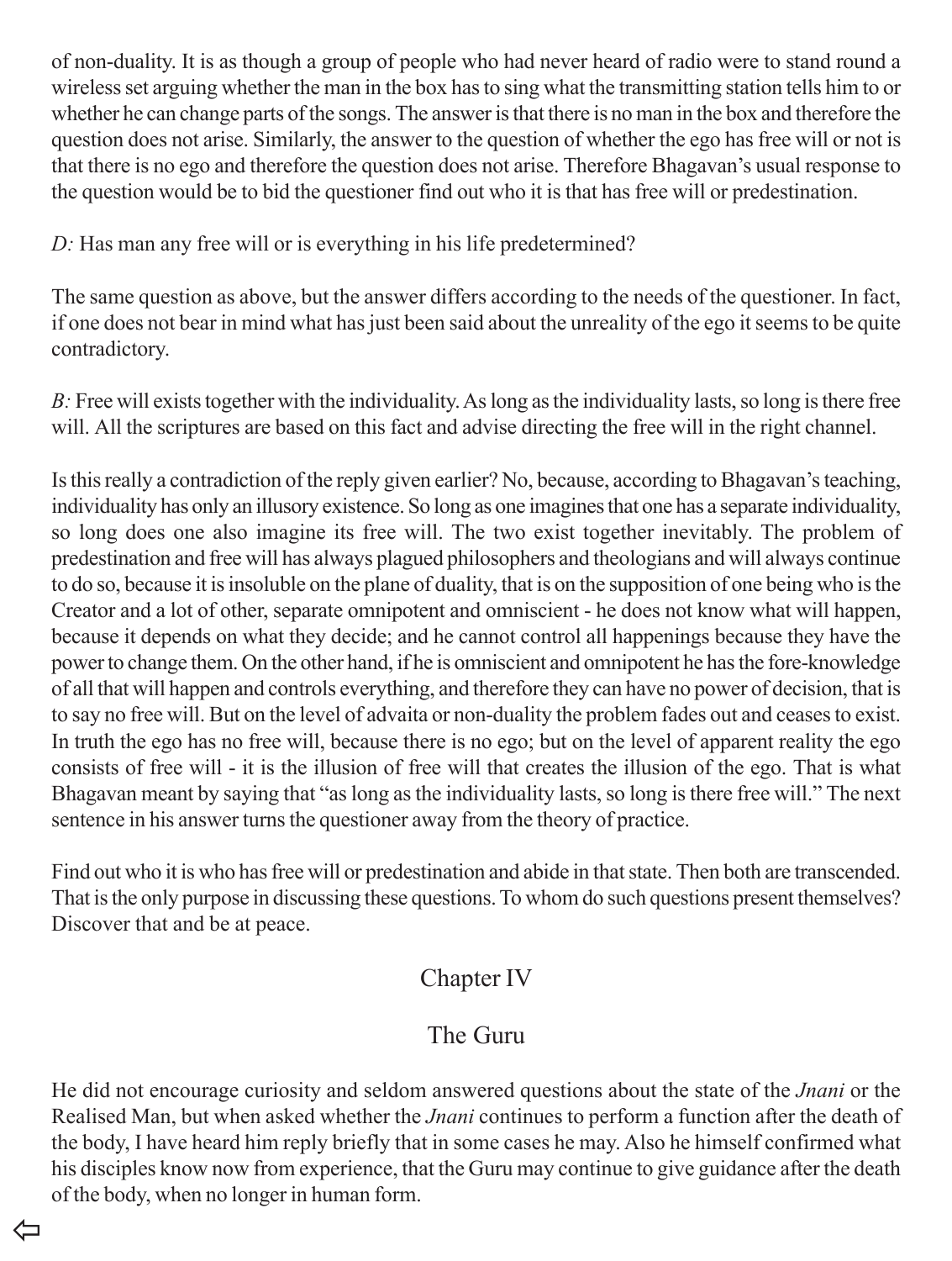Dr. Masalavala, retired Chief Medical Officer of Bhopal, who has been here for over a month and is in temporary charge of the Asramam hospital in the absence of Dr. K. Shiva Rao, put the following questions to Bhagavan and received the following answers:

*D:* Bhagavan says: 'The influence of the Jnani steals into the devotee in silence'. Bhagavan also says: 'Contact with great men, exalted souls, is one efficacious means of realising one's true being.'

*B:* Yes. What is the contradiction? *Jnani*, great men, exalted souls - does he differentiate between them?

Thereupon I said 'no'.

*B:* Contact with them is good. They will work through silence. By speaking, their power is reduced. Speech is always less powerful than silence. So silent contact is the best.

*D:* Does the contact continue even after the dissolution of the physical body of the *Jnani* or only so long as he is in flesh and blood?

*B:* The Guru is not in the physical form. So contact will remain even after his physical form vanishes.

He declared that one who has obtained the grace of the Guru would never be abandoned.

He who has earned the grace of the Guru will undoubtedly be saved and never forsaken, just as the prey that has fallen into the tiger's jaw will never be allowed to escape.

Remembering this, perhaps, some devotees complained, when the death of his body was imminent, that he was abandoning them and asked what they could do without his continued guidance. He answered briefly:

You attach too much importance to the body.

 $\Leftrightarrow$ 

The implication was clear. The Guru is the same whether he wears a body or not. And his devotees have since found it to be so.

Having dealt with the need to pass from theory to practice, the possibility of practising in the conditions of the modern world without any outward observances, and the necessity for a Guru, the next two chapters will deal with the forms of practice that Bhagavan prescribed. His prescribing them openly is in itself remarkable. In their public writings and utterances the spiritual masters of all religions have dealt mainly with theory and said little or nothing about the practical discipline they enjoined. The reason for this is obvious. It is that, as Bhagavan explains in the story of the king and his minister quoted earlier in this chapter, a technique of spiritual training can be legitimately used and be effective for good only when the use of it has been authorised by one duly qualified. And yet Bhagavan himself openly expounded the methods he enjoined, both in speech and writing. Most of the books on which the present exposition is based were written and published during his lifetime, and he always showed interest in them and often recommended a questioner to turn to one of them of his answer. Even when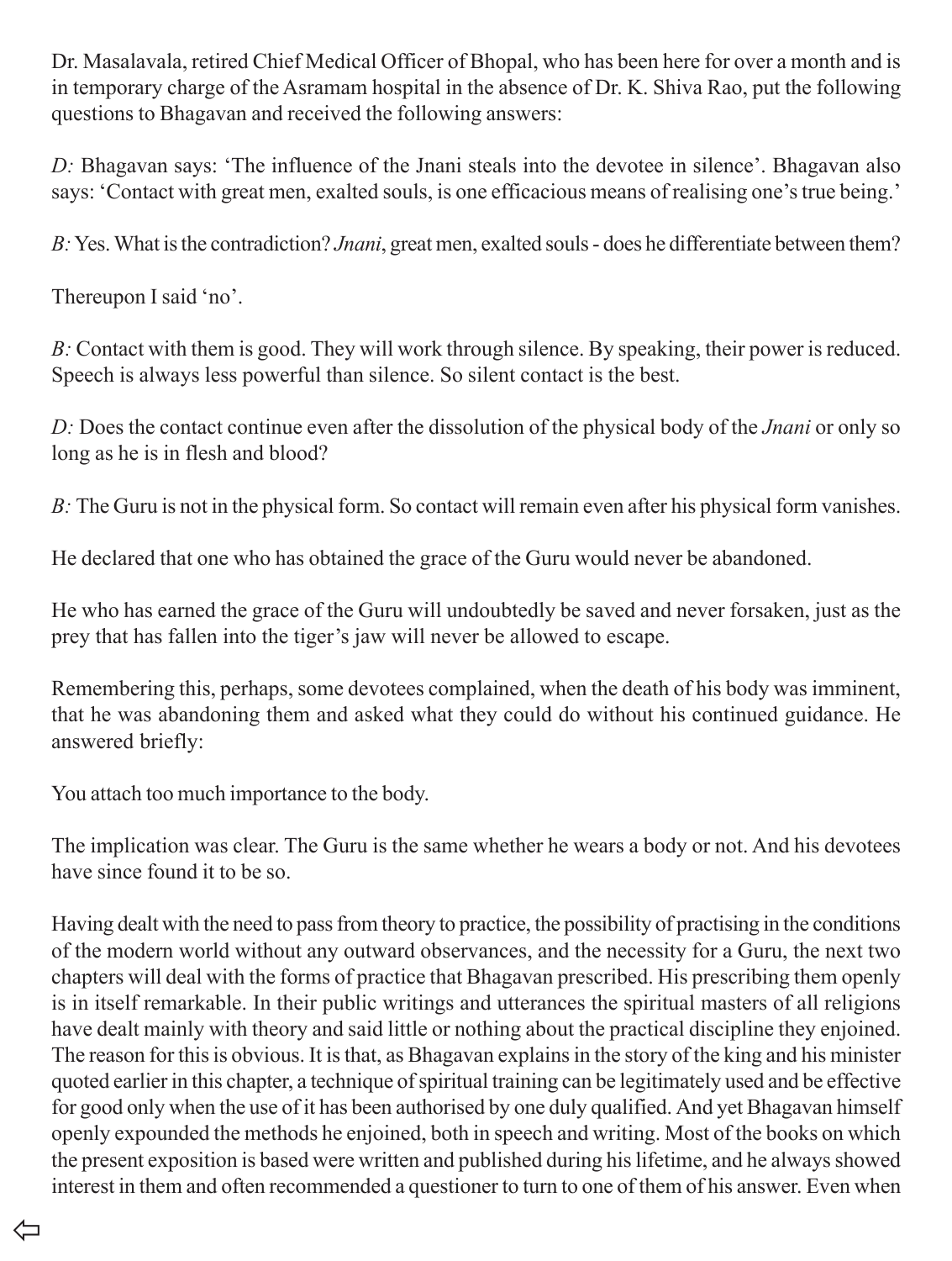it became clear that the life of his body was approaching its end, he continued to show interest, in their editing and publication. Why did he permit this, when he was insistent that no technique is valid without the authorisation of the Guru? The only answer is the one given above. Physical death made no difference. If the *Mukta* can be a Guru before death, so can he also after death. He becomes no more a *Mukta* by dying. The path that had been made open by his Grace to those who turn to him was not for his lifetime only or for those few only who could approach him physically. He said:

They say that I am dying, but I am not going away. Where could I go? I am here.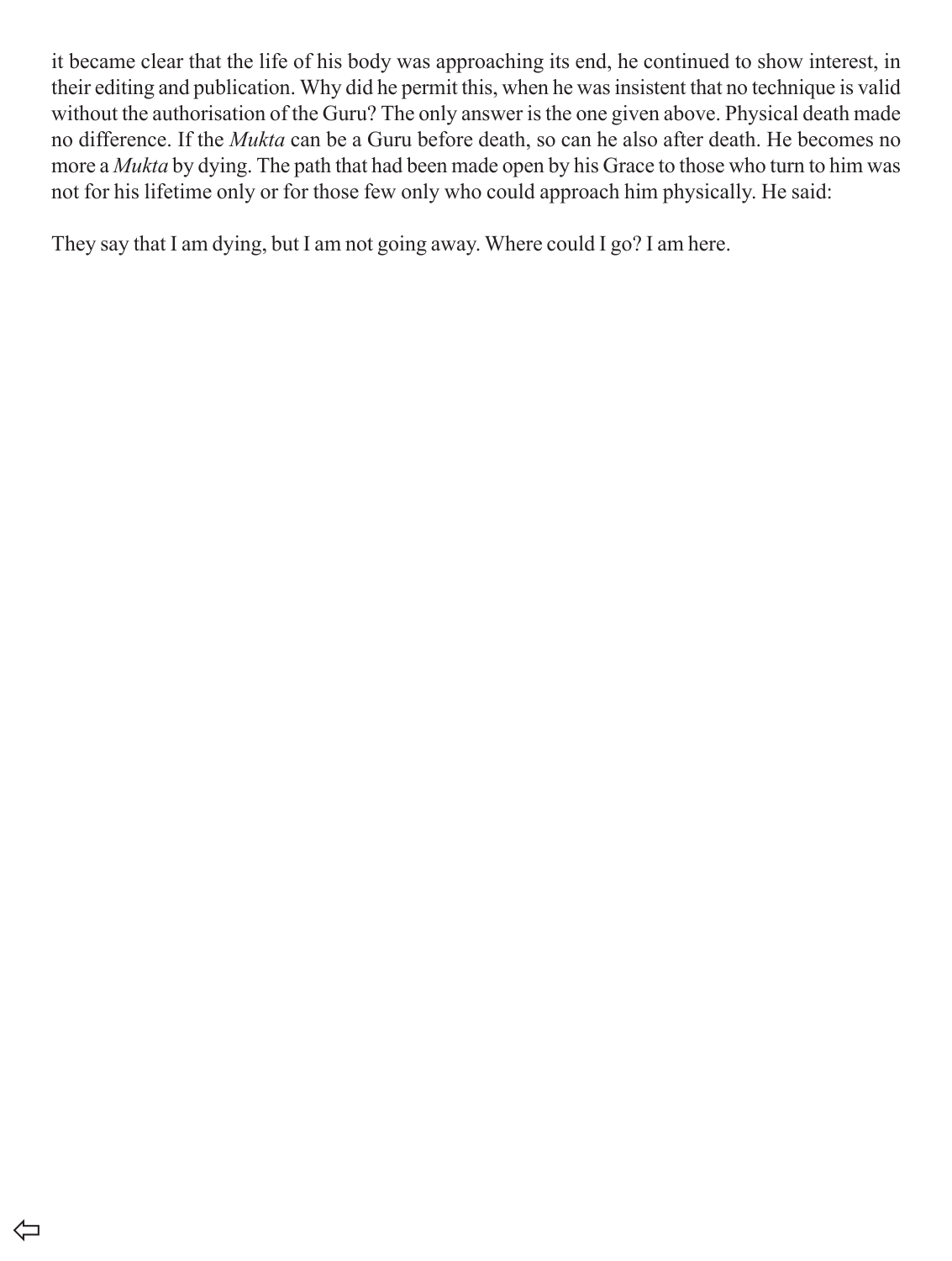## TRIPURA RAHASYA

*OR*

#### THE MYSTERY BEYOND THE TRINITY

*Translated by* SWAMI SRI RAMANANANDA SARASWATHI (Sri Munagala S. Venkataramaiah)

## FOREWORD

*Tripura Rahasya* was considered by Bhagavan Sri Ramana Maharshi as one of the greatest works that expounded advaita philosophy. He often quoted from it and regretted that it was not available in English. As a consequence Sri Munagala Venkataramaiah (now Swami Ramanananda Saraswathi) took up the work of translation in 1936 as another labour of love, adding just one more English translation to his already extensive store. This was first published in parts in the Bangalore Mythic Society's Journal (Quarterly) from January 1938 to April 1940 and afterwards collected into book form, of which five hundred copies were printed and privately circulated. The Asramam has since taken over the copyright and made it one of their official publications.

The work originally in Sanskrit is widely known in India and has been translated into a number of local languages, but I do not know of any previous translation in English. It is regarded as one of the chief text-books on Advaita, the reading of which alone is sufficient for Salvation. Sri Ananda Coomaraswami quotes from it with appreciation in his book, "Am l My Brother's Keeper?"

I for one much appreciate the present translation which will now be easily available for all who know English. Sri Ramanananda Saraswathi has put us under a great obligation by his painstaking work. It will surely be a gratification to him to know that his labour of love has at last found a permanent abiding-place and will not be lost to future generations, for many of whom it must become a spiritual text book.

October 16, 1959. *Sri Ramanasramam*

 $\Leftrightarrow$ 

Sadhu Arunachala (Major A. W. Chadwick, O. B. E.)

#### INTRODUCTION

Sri Tripura Rahasya is an ancient work in Sanskrit which has been printed all over India. The latest and best edition was brought out in the Kashi Sanskrit Series in 1925. The book is said to have been printed once before and issued in loose leaves. There was also an edition in book form printed in Belgaum towards the end of last century.

The esteem in which the work is held for its sanctity may be gauged from an account of it given in the Preface to the Mahatmya Khanda. Mahadeva originally taught the Highest Truth to Vishnu who in turn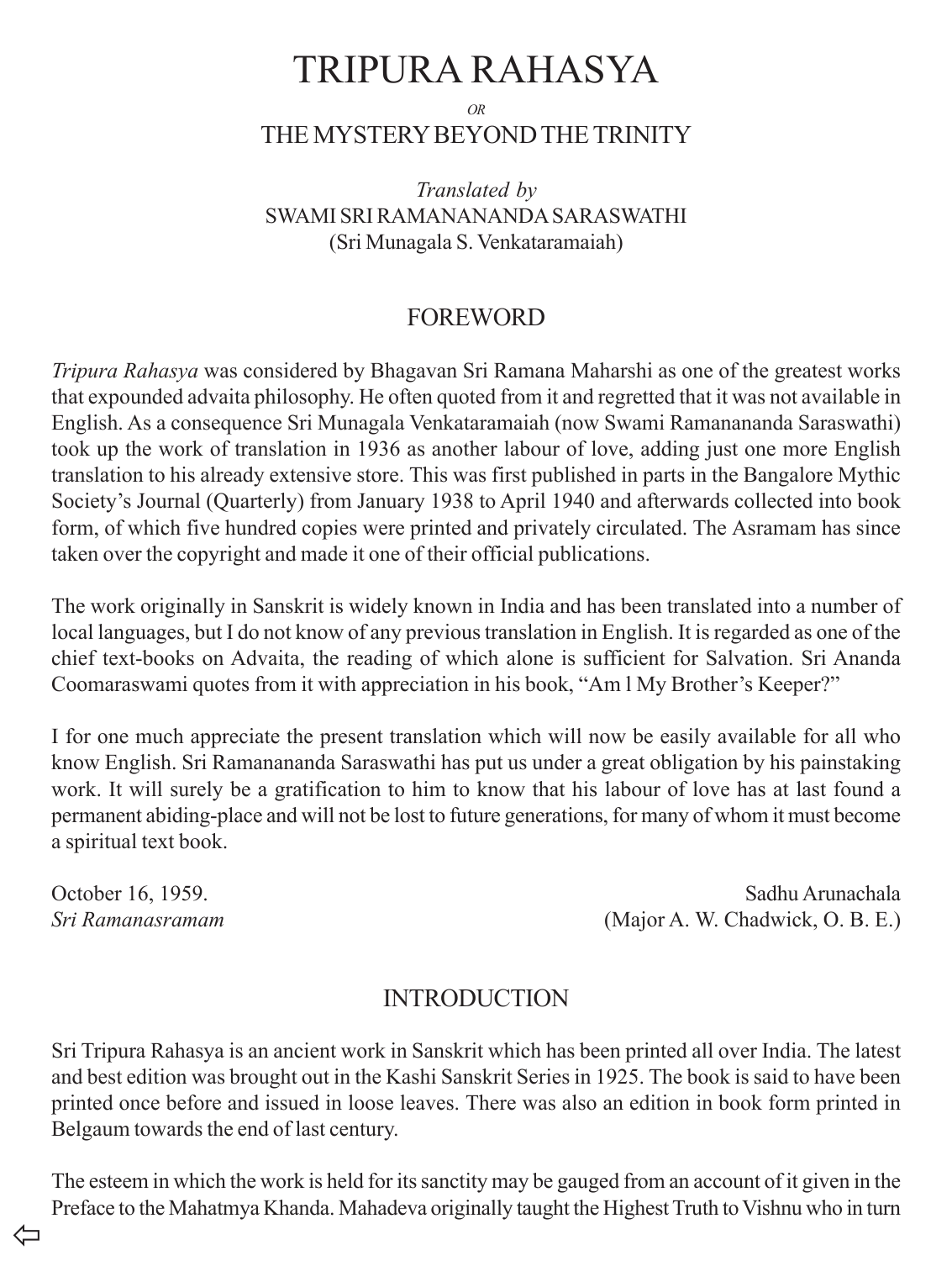taught Brahma in the Celestial regions. Later Vishnu incarnated on Earth as Sri Dattatreya, the Lord of the *Avadhutas* (the naked sages), and taught it to Parasurama with the added injunction that it should be communicated to Haritayana who would later seek the Truth from him. Parasurama thus realised the Self by the guidance of Sri Datta and dwelt on the Malaya Hill in South India.

In the meantime, a Brahmin, by name Sumanta, living on the banks of the Sarasvati had a son, Alarka by name, who used to hear his mother called "जायि आर्यि" (Ayi) by his father. Being a child, he too addressed his mother  $\dot{\sigma}$  (Ai). He died in his childhood, and his last words on his death-bed were  $\dot{\sigma}$ only. This sound is however sacred to the Goddess. Having been uttered in all innocence and purity of mind, it conferred unexpected merit on the dying child. He was later born as Sumedha, a son to Harita. Haritayana is his patronymic. His spirituality developed as he grew up and he sought Parasurama to learn the highest good from him, who in turn imparted to him the knowledge which he had gained from Dattatreya. Parasurama told him also that his master had predicted the compilation of the knowledge of the Highest Truth by Haritayana for the benefit of mankind.

Haritayana was worshipping Sri Minakshi in the temple at Madurai in South India. Narada appeared to him and said that he had come from *Brahmaloka* in order to see what Haritayana was going to present to the world in the form of an *Itihasa* containing the Supreme Spiritual Truth. Haritayana was bewildered and asked how the Saint expected it of him. Narada said: "There was an assembly of saints in Brahmaloka. Markandeya asked Brahma about the Sacred Truth. Brahma said that it would be brought out by you in the form of a holy book. So I came to ask you about it." Haritayana was at a loss and pleaded inability to reproduce the Sacred Truth learned from Parasurama. Narada then meditated on Brahma who appeared before them and asked what the matter was. When Narada put the whole matter before him, he turned to Haritayana and blessed him, endowing him with the ability to produce the book at the rate of four chapters a day. He also referred to Haritayana's past and attributed his present inability to remember what he learnt to the casual and undisciplined utterance of the sacred syllable in his past incarnation. Brahma further enjoined Narada to be the first to read Haritayana's work when it should be completed.

> MUNAGALA S. VENKATARAMAIAH (now Swami Ramanananda Saraswathi)

## TO BHAGAVAN SRI RAMANA MAHARSHI

-----------------------------------------------

## A PRAYER

SALUTATIONS TO SRI RAMANA - the living monument of Eternal Truth! The direct proof of the inexpressible! May Thy Holy Feet lead me into the Sanctuary of Sri Tripura! Blessed be Thy Holy Feet! Blessed Thy Presence! Blessed Thy dear ones! Blessed all that relates to Thee!

Blest be the Mother Earth on which Thou art! Blest be the Universe going round Thy Centre!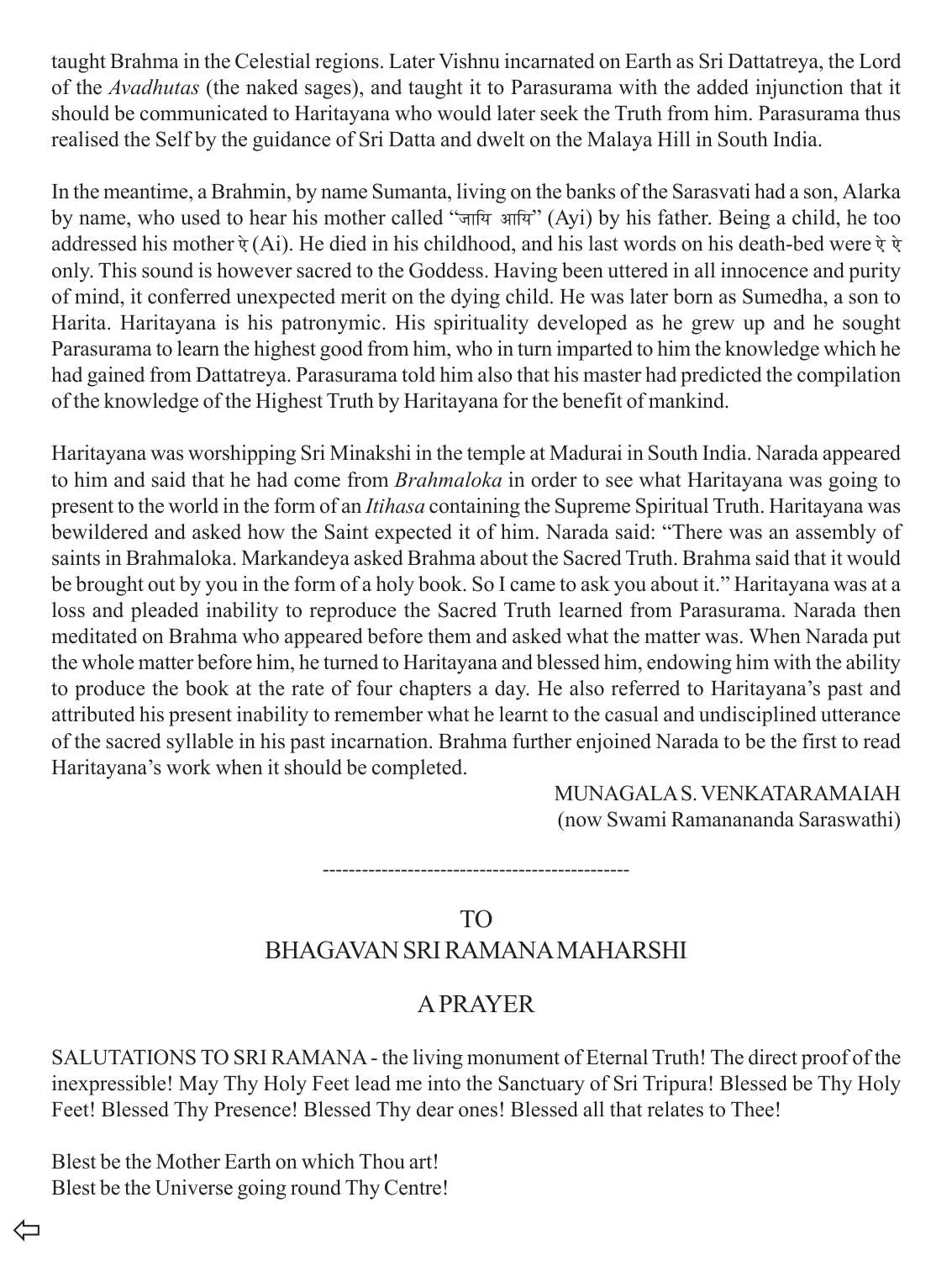Love of Manicka Vachakar personified! Essence of Gods and sages taken shape! Solace of the Forlorn! Refuge of the Oppressed! Help to the Meek! Voice of the Mute! Splendour of all! Reincarnate of the Vedas! Hail to Thee! Thine is the Glory! Oh, Signpost of Peace! Limit of Ananda!

 $\Leftrightarrow$ 

## INTRODUCTORY NOTE

Jamadagni was a Brahmin saint who lived in the forest with his wife Renuka and his sons, of whom Parasurama was the youngest, the most valiant and the best renowned. The country was then ruled by Haihayas, a certain clan of Kshattriyas. Some of them came into a clash with Parasurama but fared the worse. They dared not challenge him afterwards. Their rancour, however, remained, and they could not resist their longing for revenge. They seized their opportunity when Parasurama was far away from the hermitage, attacked his saintly father and killed him. On the son's return, the mother narrated the unprovoked murder of the saint; she also desired that her husband's body should be cremated on the banks of the Ganges and that she might as a *Sati* mount the funeral pyre.

Parasurama vowed that he would clear the earth of the Kshattriya vermin. He placed his father's corpse on the shoulder and took his living mother on the other and set out along to the Ganges. While passing through a forest, an *Avadhutha*, by name Dattatreya, saw Renuka and stopped the young man who carried her. The *Avadhutha* addressed Renuka as Sakti incarnate, of unparalleled might (एकवीरा) and worshipped her. She blessed him and told him of her life on earth and her resolve to end it. She also advised her son to look to Dattatreya for help when needed. Parasurama went on his way and fulfilled his mother's desire.

He then challenged every Kshattriya in the land and killed them all. Their blood was collected in a pool in Kurukshetra, and Parasurama offered oblations to his forefathers with it. His dead ancestors appeared and told him to desist from his bloody revenge. Accordingly, he retired into a mountain fastness and lived as a hermit.

Hearing on one occasion of the prowess of Rama, his wrath rekindled and he came back to challenge him. Rama was born of Dasaratha who, though a Kshattriya, escaped his doom by a ruse. Rama accepted Parasurama's challenge and got the better of him.

Parasurama returned crest-fallen and on his way met an *Avadhuta* named Samvarta, the brother of Brihaspati. Later he encountered Sri Dattatreya who instructed him in *the Truth* and so led him to salvation.

## **DATTATREYA**

There was once a dutiful wife whose husband was, however, a licentious wretch. This couple unwittingly disturbed Rishi Mandavya, who had been placed on a spear by a misguided king. The Rishi, who was in agony but not dying, cursed them, saying that the husband would die at sunrise and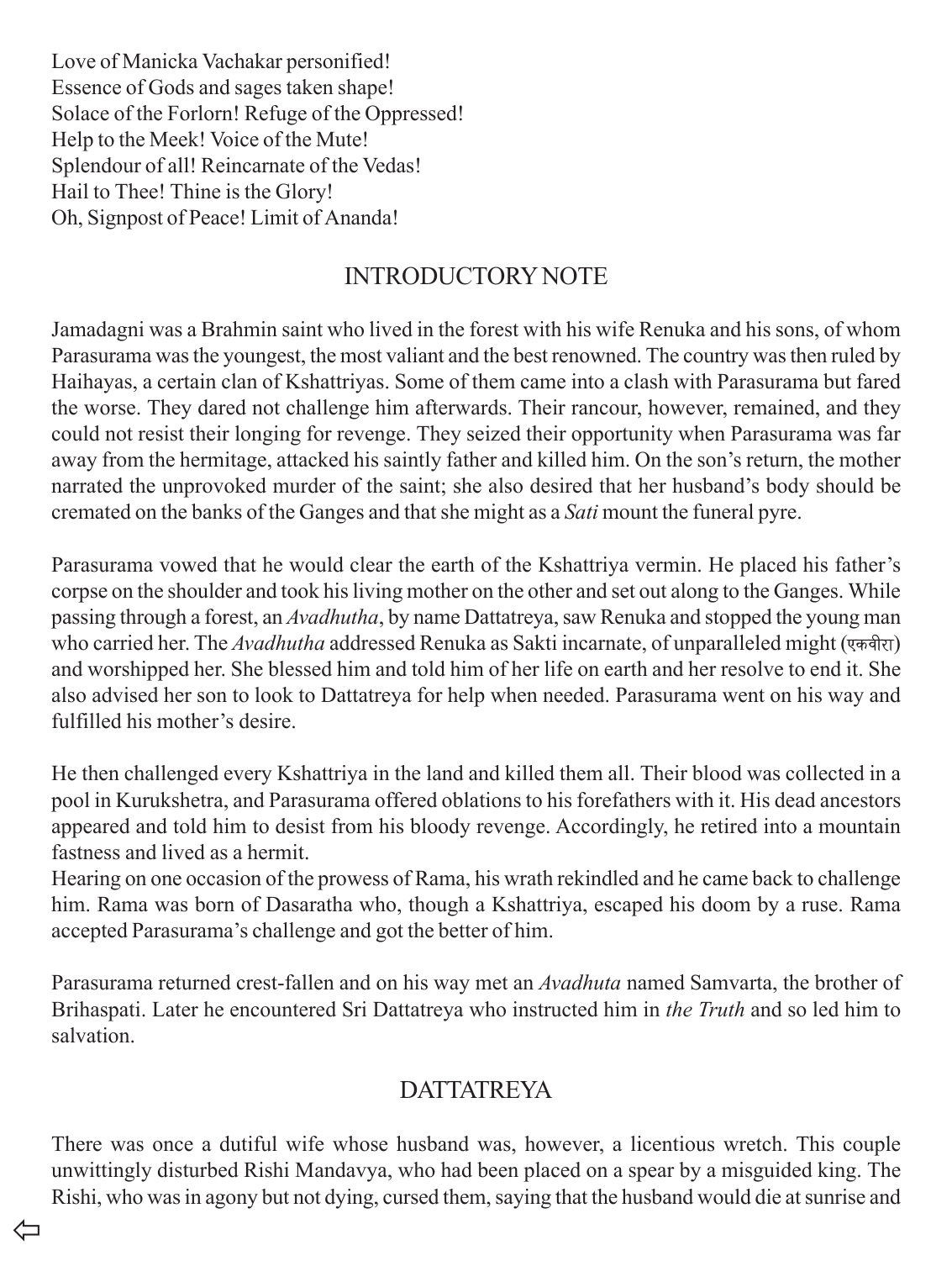the wife be left a widow. Widowhood is most abhorrent to a Hindu lady and considered worse than death. By the force of her intense loyalty to her husband she resisted the curse of the Rishi; the Sun could not rise; and the Gods were rendered impotent.

The Gods in council resolved to approach Anasuya - the ideal of wifehood - to ask her to prevail on the other lady to relent. Anasuya promised her that she would restore her dead husband to life; and so the matter ended satisfactorily for all.

The three chief Gods then agreed to be born as sons to Anasuya. Brahma was born as the Moon; Siva as Dhurvasa; and Sri Narayana as Datta. The last is also called "Datta Atreya," of which the latter word is the patronymic derived from Atri, the husband of Anasuya. Sri Dattatreya is the foremost in the line of divine teachers incarnate on earth.

 $\mathcal{L}_\text{max}$ 

## TRIPURA RAHASYA OR THE MYSTERY BEYOND THE TRINITY

## CHAPTER I

1. Salutation to *Aum* (undifferentiated Brahman, and yet the) Primal and Blissful cause, the transcendental consciousness shining as the unique mirror of the wonderful universe :

*Note*. - The one undifferentiated Brahman signified by *Aum* polarises as *Sat-chit-ananda* taking shape as Parameswari who, in Her crystal purity, displays the variegated phenomena which gyrate in equipoise within Her. Neutral Brahman and the polarised Brahman are thus interchangeable. The idea of the mirror implies the non-separateness of the object from the subject (conscious being).

2. Harithayana said: …

 $\Leftrightarrow$ 

"Undisturbed you have heard, O Narada! the *Mahatmya* (The Glory) of Sri Tripura, which teaches the way to Transcendence."

*Note*. - Thus begins the latter part of the book; the first part deals with a narrative of Devi (Sakti-Sri Tripura), Her worship and Her grace. Tripura literally means the three cities. They are the states - *Jagrat*, *Svapna* and *Sushupti*. The undercurrent of consciousness in all of them, remaining unaffected, is metaphorically called the Resident Mistress by name Sri Tripura. The procreative faculty generating new beings and the link of altruistic love connecting the offspring to the parent are personified in the *Mother*. Hence the feminine termination of Tripura. "The way to transcendence" signifies that interest in Tripura purifies the mind and creates the zeal for enquiry into the Truth. The listener is now fit for the ensuing discourse on wisdom.

3. I shall now discourse on wisdom, which is unique because one will be permanently freed from misery, by hearing it.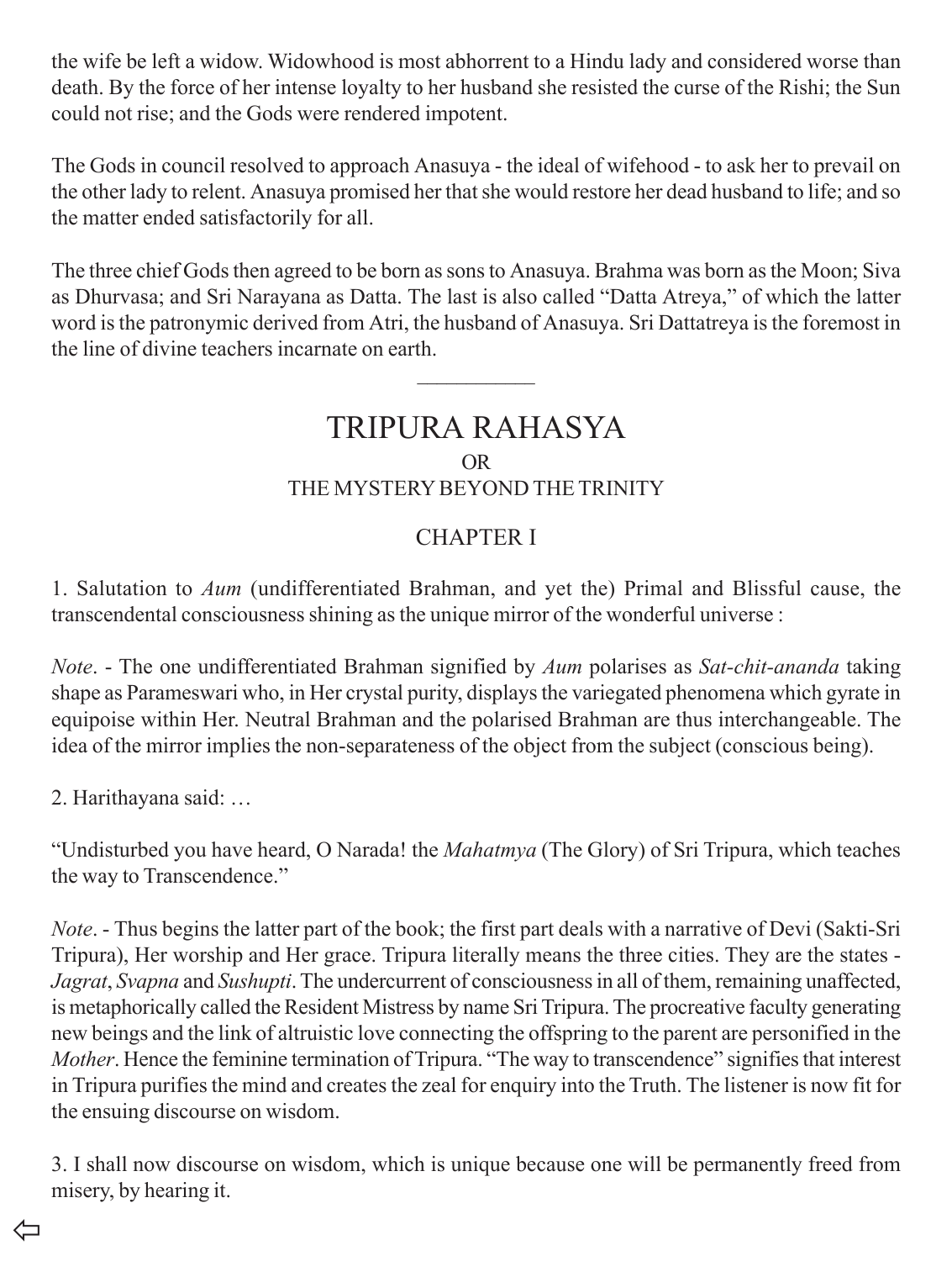4. This is the concentrated extract of the essence of the Vedic, Vaishnava, Saiva, Sakta and Pasupata lore taken after a deep study of them all.

5-7. No other course will impress the mind so much as this one on Wisdom, which was once taught by that illustrious master Dattatreya to Parasurama. The teaching was born of his own experience, logical in sense and quite unique in its nature. One who cannot apprehend Truth even after hearing this, must be dismissed as a silly fool to be ranked among the insentient and accursed of God; Siva himself cannot make such an one gain wisdom.

8. I now proceed to relate that incomparable teaching. Listen! Oh, the lives of Sages are most sacred!

9-11. Narada too served me to learn the same from me; for, service to sages enables one to apprehend their innate kindness, just as the sense of smell helps one to detect the intrinsic odour of musk.

As Parasurama the son of Jamadagni, already pure-minded and pleasing to all, was listening to the Gospel of Tripura from the lips of Dattatreya, he became abstracted in devotion and so growing still for a time, his mind became still purer.

#### CHAPTER III

## THE ANTECEDENT CAUSE FOR LEARNING THE GOSPEL: ASSOCIATION WITH THE WISE MUST PRECEDE "*VICHARA*"

1. Having listened to Dattatreya's words, Parasurama was delighted and continued his questions in all humility:

2. "O Bhagavan! It is precisely as my Lord Guru has just said. Truly, a man will ever head for destruction in his ignorance.

3. "His salvation lies in investigation (*vichara*) alone. The remote and proximate causes have also been mentioned by Thee, and they have been traced to *mahatmya*. I am in great doubt on this point.

4. "How does that happen and what is again its proximate cause? Can it be that it is natural (like courage to a hero)? Then why is it not shared by all?

5-6. "Why have I not got it as yet? Again, there are others who are more troubled and more suffering than I. Why have they not got this means? Kindly tell me." Thus asked, Datta, the Ocean of Mercy, answered:

7. "Listen, Rama! I shall now tell you the fundamental cause of salvation. *Association with the wise* is the root cause for obliterating all misery.

8-9. "Association with the sages is alone said to lead to the highest good. Your contact with Samvarta has led you to this stage of enlightenment, which is the forerunner of emancipation. On being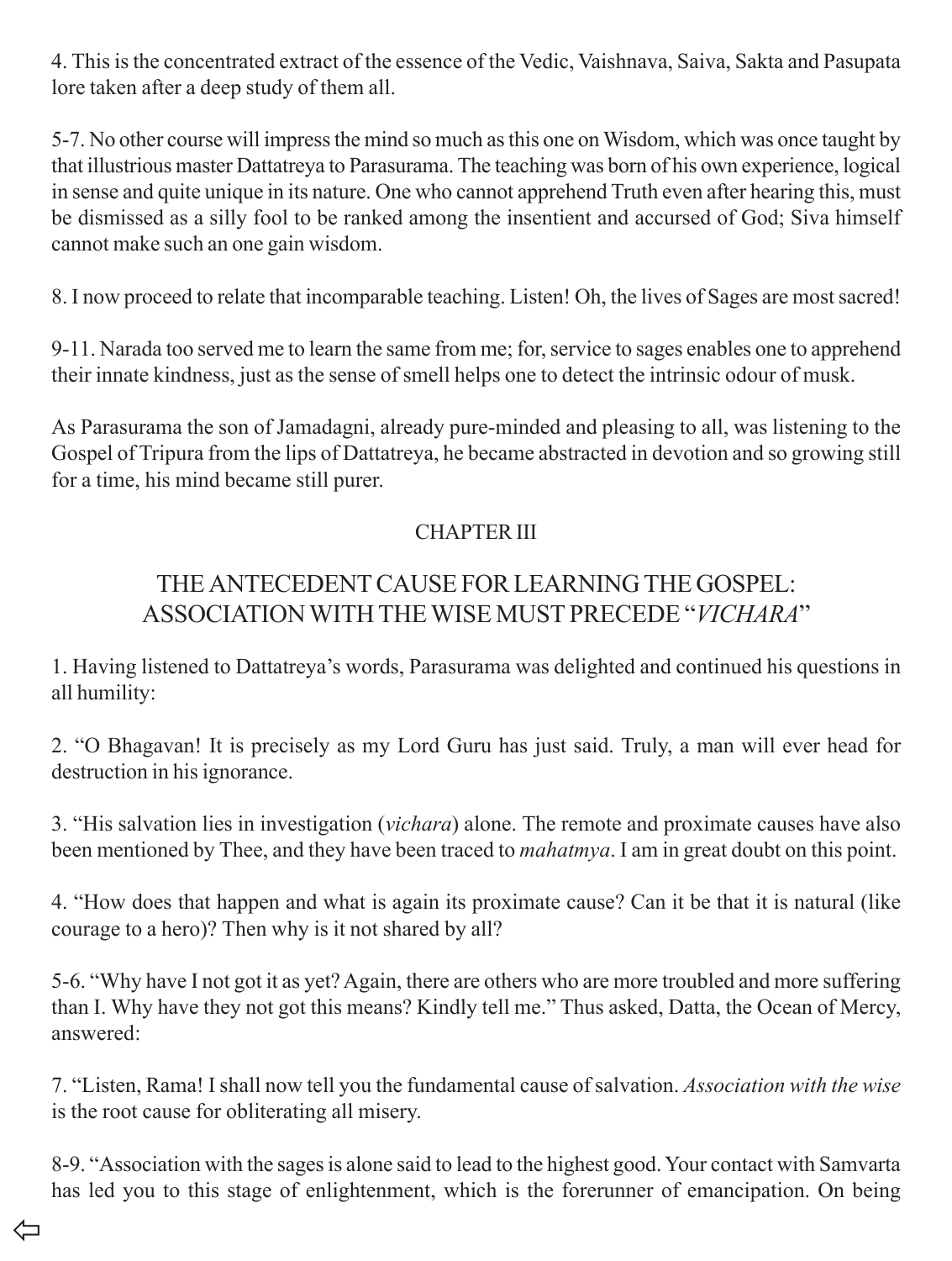approached, the sages teach the greatest good.

 $\Leftrightarrow$ 

10. "Has anyone ever got anything great, without contact with the wise? In any case, it is the company which determines the future of the individual.

11. "A man undoubtedly reaps the fruits of his company. I shall relate to you a story to illustrate this:

#### CHAPTER IV

## DISGUST FOR WORLDLY ENJOYMENTS IS INCULCATED SO THAT DISPASSION MIGHT BE DEVELOPED

1-3. "On hearing the sweet words of her infatuated lover, who was all the time pressing her to his bosom, that stainless girl, wishing to teach him, smiled gently and spoke with good sense as follows; 'Listen to me, O Prince. It is not that I do not love you, only that I am trying to find what the greatest joy in life is which will never become distasteful. I am always searching for it, but have not attained it as yet.

4. 'Though always looking for it, I have not reached any definite decision, as is a woman's way. Will you not kindly tell me what exactly it is and so help me?'

5. "Being thus coaxed, Hemachuda laughed derisively and told his beloved; 'Women are indeed silly.'

6-8. "For do not even the birds and beasts, nay the crawling insects know what is good and what is bad? Otherwise, how are they guided in the pursuit of good, and how do they escape from bad? That which is pleasing is clearly good and that which is not so, is bad. What is there in it, my dear, that you are always given to thinking about it? Is it not silly?" Hearing her lover speak thus, Hemalekha continued;

9. "True that women are silly and cannot judge rightly. Therefore should I be taught by you, the right discerner.

10. "On being rightly taught by you, I shall stop thinking like that. Also, I shall then be able to share in your pleasures to your entire satisfaction.

11. "O King, subtle judge that you are, you have found happiness and misery to be the results of what is pleasing or otherwise.

12. "The same object yields pleasure or pain according to circumstances. Where is then the finality in your statement?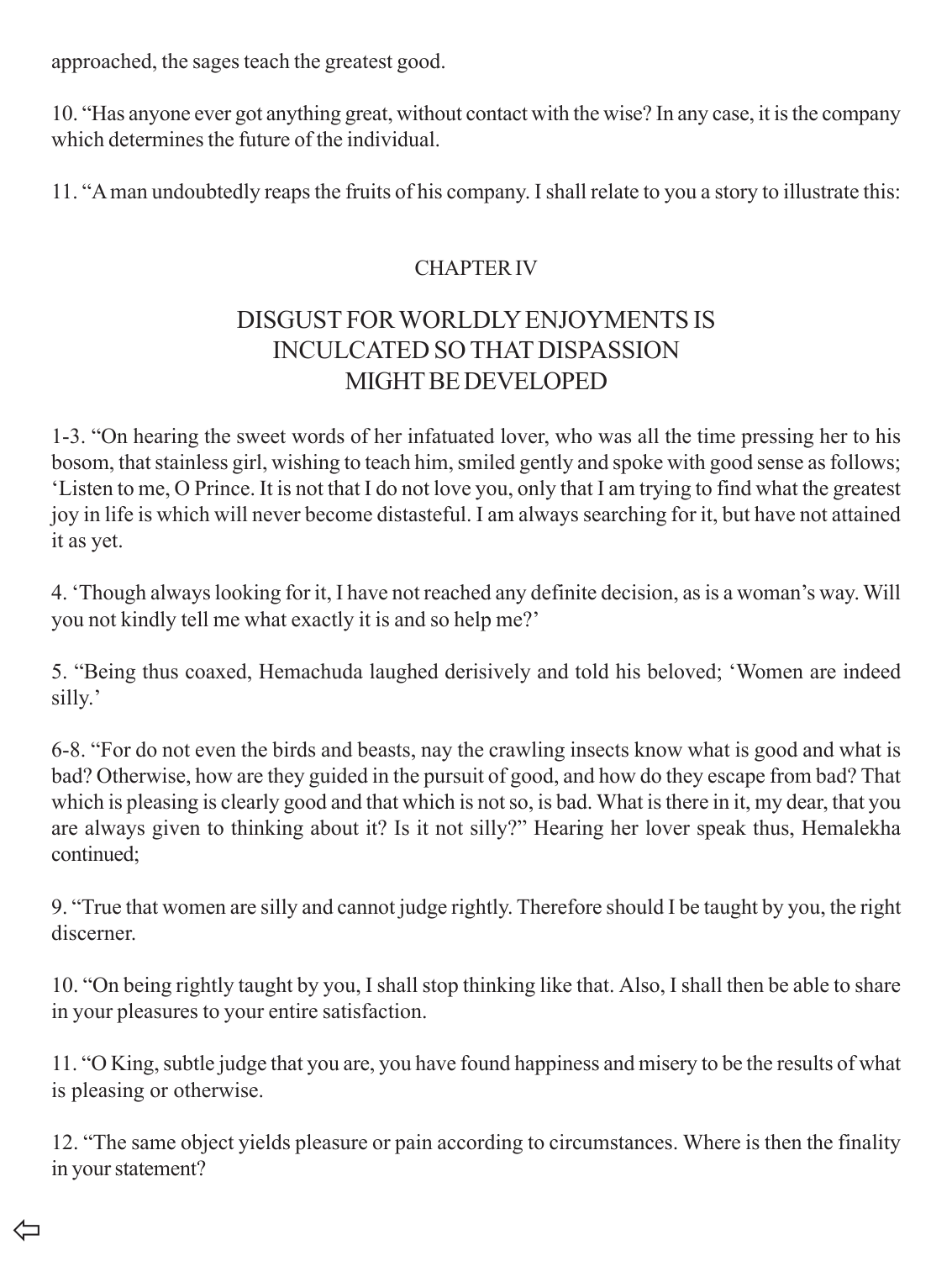#### CHAPTER V

## ON BONDAGE AND RELEASE

1. Parasurama, on hearing the master's discourse on the greatness of *satsanga*, was highly pleased and continued to ask.

2. "You have truly said, O Lord, that *satsanga* is the harbinger of all that is worthy, and illustrated the fact with a story.

3. "One's enjoyments are determined by the quality of one's company. The highest good was accomplished by all owing to their association direct or indirect, with Hemalekha, though she was only a woman.

4. "I am anxious to hear how Hemachuda was further guided by her. Please tell me, Thou Lord of Mercy!"

5. Thus requested, Dattatreya said to Parasurama: "Listen, O Bhargava, I shall now continue the holy narrative.

6. "Having heard what she had to say, the enjoyments ceased to interest him, he developed a disgust for them, and became pensive.

7. "But the force of habit still remained with him. He was therefore unable either to enjoy himself or to desist all of a sudden.

8. "He was however too proud to confess his weakness to his beloved. Some time passed in this way.

9. "When his habits forced him into the old ways he was still mindful of his wife's words, so that he engaged himself in them with reluctance and shame.

10-11. "He repeatedly fell into his old ways by force of habit; and very often he became repentant, realising the evil of those ways and remembering his wife's wise words. His mind was thus moving to and fro, like a swing.

12. "Neither delicious foods, nor fine clothes, nor rich jewels, nor charming damsels nor caparisoned horses, nor even his dear friends continued to interest him.

#### CHAPTER VI

## ON THE MERITS OF FAITH FOR GAINING THE GOAL AND ON THE HARMFULNESS OF DRY POLEMICS

1. Hemachuda was astonished at the fantastic tale of his beloved. Being ignorant, he smiled derisively at the tale and asked that wise princess:

 $\Leftrightarrow$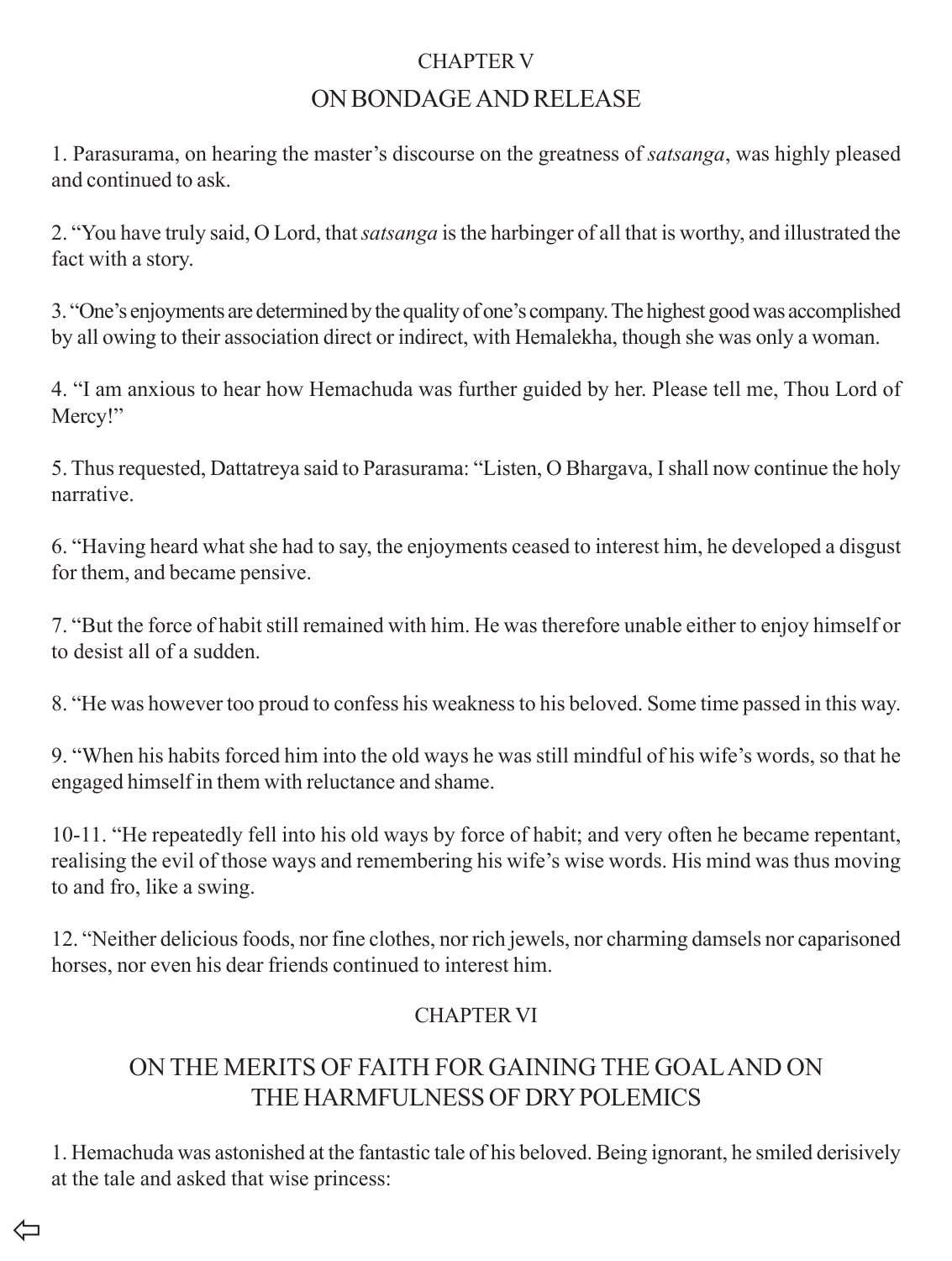2. "My dear, what you have been saying seems to be nothing but invention. Your words have no relation to facts and are altogether meaningless.

3. "You are certainly the daughter of an *Apsaras* (celestial damsel), and brought up by Rishi Vyagrapada in the forest; you are still young and not yet fully grown.

4. "But you talk as if you were several generations old. Your long-winded speech is like that of a girl possessed and not in her senses.

5. "I cannot believe that rigmarole. Tell me where your companion is and who is the son she killed.

6. "Where are those cities? What is the significance of your story? Where is your friend?

7. "I know nothing of your lady-in-waiting. You may ask my mother if you like. There is no other lady besides your mother-in-law in my father's place.

8. "Tell me quickly where such a lady is to be found and where her son's sons are. I think your tale is a myth like the tale of a barren woman's son.

9-11. "A clown once related a story that a barren woman's son mounted a chariot reflected in a mirror and decorated with silver taken from the sheen of mother-of-pearl, armed himself with weapons made of human horn, fought in the battlefield of the sky, killed the future king, subdued the city of aerial hosts and enjoyed himself with dream maidens on the banks of the waters of a mirage.

#### CHAPTER VII

## THAT THE GOAL IS GAINED ONLY AFTER ASCERTAINING GOD BY FAITH, EFFORT AND APPROVED LOGIC, AND DEVOTION TO HIM

1. When Hemalekha was thus asked by her husband, she with her saintly practical knowledge of the state of the universe, spoke to him with increased kindness:

2-5. "Dearest, listen to me attentively. What is known as the mind is, after all, always like a restless monkey. So the ordinary man is always afflicted with troubles. Everybody knows that a restless mind is the channel of endless troubles; whereas one is happy in sleep in the absence of such restlessness. Therefore keep your mind steady when you listen to what I say. Hearing with a distracted mind is as good as not hearing, for the words serve no useful purpose, resembling the fruit-laden tree seen in a painting.

6. "Man is quickly benefited if he turns away from dry, ruinous logic and engages in purposeful discussion.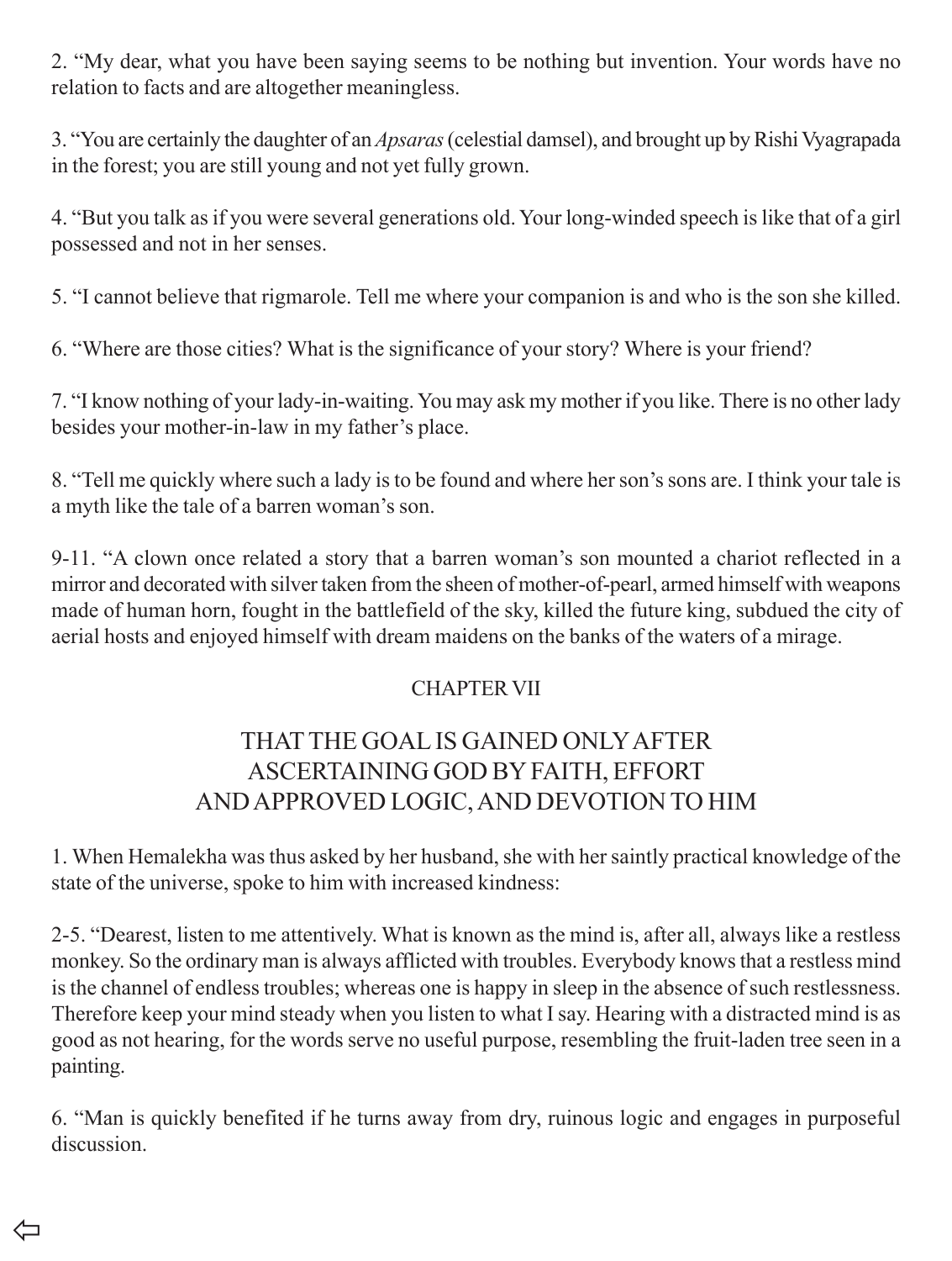7. "Appropriate effort must follow right discussion; for a man profits according to the zeal accompanying his efforts.

8. "You find, my dear, that aimless discussions are fruitless and that earnest efforts are fruitful in the world.

9. "Discriminating zeal is what enables the husbandman to plough the field in season and the assayer to assay the worth of gold, silver, precious stones, medicinal herbs and the rest. No practical work will be done if people spend all their lives in vain discussions alone. Therefore, one should discard aimless talk and begin immediately to accomplish the highest aim of life as ascertained by appropriate sincere discussion. Nor should one refrain from individual effort, as is the wont of the followers of Soonga.

12. "A man who is in earnest need never be at a loss; will sustained effort ever fail in its purpose?

#### CHAPTER IX

## HOW THAT HEMACHUDA REALISED THE SELF AFTER ANALYSING HIS OWN MIND AND PLUNGING WITHIN

1. When Hemachuda understood the significance of his wife's parable he was agreeably surprised. His voice choked with pleasure as he said to her:

2. "My dear, You are indeed blessed, and clever too; how shall I describe the profound wisdom of the story of your life, narrated to me in the form of a parable.

3. "Up to now I did not know your progress. It has all been made as clear to me as a gooseberry resting on the palm of my hand.

4-5. "I now understand the end of humanity and realise our wonderful nature. Please tell me further now; who is this mother of yours? How is she without beginning? Who are we? What is our real nature?"

Asked thus, Hemalekha told her husband:

[Õ](#page-0-0)

6. "Lord, listen carefully to what I am going to say, for it is subtle. Investigate the nature of the Self with intellect made transparently clear.

7. "It is not an object to be perceived, nor described; how shall I then tell you of it? You know the mother only if you know the Self.

8. "The Self does not admit of specification, and therefore no teacher can teach it. However, realise the Self within you, for it abides in unblemished intellect.

9. "It pervades all, beginning from the personal God to the amoeba; but it is not cognisable by the mind or senses; being itself unillumined by external agencies, it illumines all, everywhere and always.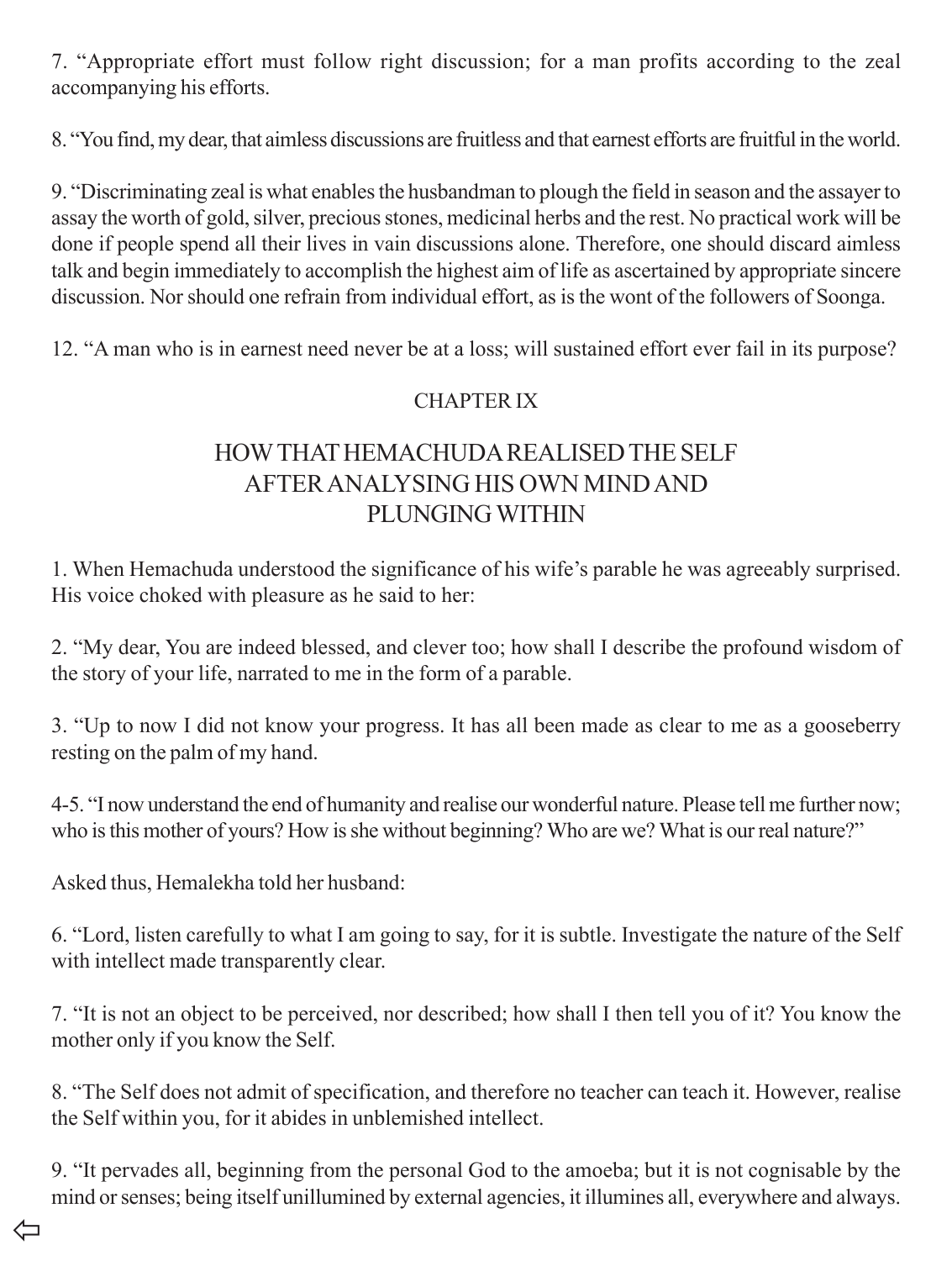It surpasses demonstration or discussion.

 $\Leftrightarrow$ 

10. "How, where, when, or by whom has it been specifically described even incompletely? What you ask me, dear, amounts to asking me to show your eyes to you.

#### CHAPTER X

## ON FURTHER INSTRUCTIONS BY HIS BELOVED, HE GOT SAMADHI IN SPITE OF HIS EXTERNAL ACTIVITIES AND REMAINED IN THE STATE OF EMANCIPATION EVEN WHILE ALIVE

1-5. "Hemalekha noticed that her husband had attained supreme Peace and so did not disturb him. He awoke in an hour and a half, opened his eyes and saw his wife nearby. Eager to fall into that state once more, he closed his eyes; and immediately Hemalekha took hold of his hands and asked him sweetly: 'My Lord, tell me what you have ascertained to be your gain on closing your eyes, or your loss on opening them, my dearest. I love to hear you. Do say what happens on the eyes being closed or left open.'

6. "On being pressed for an answer, he looked as if he were drunk and replied reluctantly and languidly, as follows:

7-14. "My dear, I have found pure untainted happiness. I cannot find the least satisfaction in the activities of the world as sorrow increases when they finish. Enough of them! They are tasteless to me like a sucked orange, only indulged in by wasters, or like cattle incessantly chewing the cud. What a pity that such people should be to this day unaware of the bliss of their own Self! Just as a man goes a-begging in ignorance of the treasure hidden under his floor, so did I run after sensual pleasures unaware of the boundless ocean of bliss within me. Worldly pursuits are laden with misery, and pleasures are transient. Still I was so infatuated that I mistook them for enduring pleasures, was often grief-stricken, yet did not cease to pursue them over and over again. The pity of it: Men are fools, unable to discriminate pleasure from pain. They seek pleasures but gain sorrow. Enough of these activities which increase the relish for such pleasure.

"My dear, I beg you with hands clasped. Let me fall again into the peace of my blissful self. I pity you that though knowing this state, you are not in it but are ever engaged in vain."

#### CHAPTER XI

## THAT THE COSMOS IS NOT OTHER THAN INTELLIGENCE

1. After he had listened to this sublime story of Hemachuda, Bhargava was confused and asked:

2-5. "Lord, my Master! What you have related as a wonderful teaching appears to me against the experience of all people in every way. How can the magnificent, objective universe be no other than tenuous consciousness, which is not seen, but only inferred? Pure intelligence devoid of known objects cannot be imagined and therefore cannot be postulated. Thus the whole theme based on it is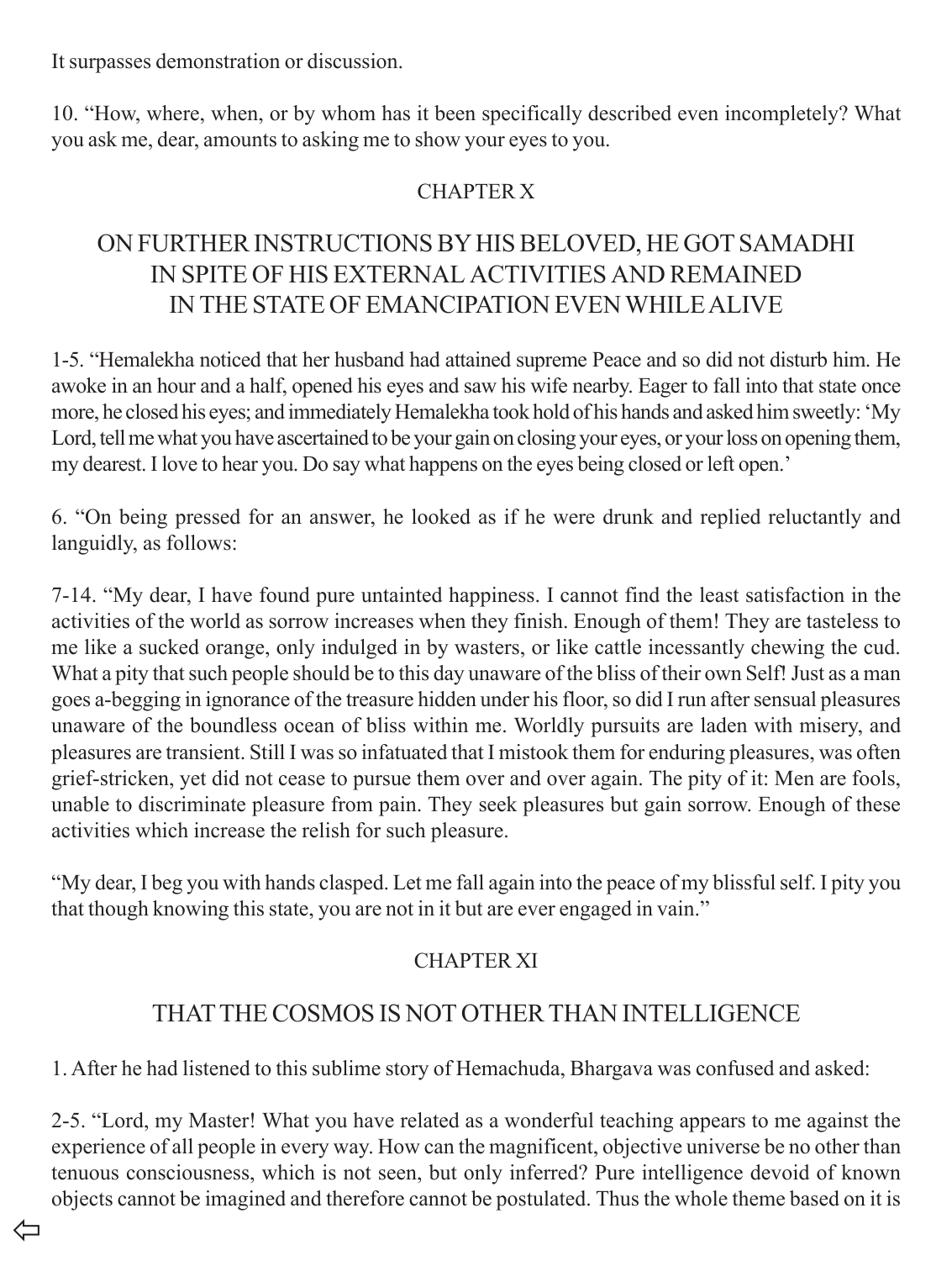not at all clear to me. I pray you kindly to elucidate the subject so that I may understand it." Thus requested, Dattatreya continued:

6-30. "l will now tell you the truth of the objective world, as it is. What is seen is absolutely nothing but sight. I shall now give you the proof of this statement. Listen with attention. All that is seen has an origin and there must therefore be an antecedent cause for it. What is origin except that the thing newly appears? The world is changing every moment and its appearance is new every moment and so it is born every moment. Some say that the birth of the universe is infinite and eternal each moment. Some may contest the point saying that the statement is true of a specific object or objects but not of the world which is the aggregate of all that is seen. The scholiasts of *Vijnana* answer them thus: The external phenomena are only momentary projections of the anamnesis of the continuous link, namely, the subject and the worldly actions are based on them. But the intellect which collates time, space and phenomena is infinite and eternal at each moment of their appearance and it is called *Vijnana* by them. Others say that the universe is the aggregate of matter - mobile and immobile. (The atomists maintain that the universe is made up of five elements, earth, air, fire, water and ether which are permanent and of things like a pot, a cloth, etc., which are transient. They are still unable to prove the external existence of the world, because they admit that happenings in life imply their conceptual nature. It follows that the objects not so involved are useless.)

"But all are agreed that the universe has an origin. (What is then the point in saying that the momentary creations are eternal and infinite? The momentary nature cannot be modified by the qualifications mentioned. There is no use in dressing a condemned man before the executioner's axe is laid on him.) To say however that creation is due to nature (accidental?) is to over-stretch the imagination and therefore unwarranted. The Charvakas, nihilists, argue that some effects are not traceable to their efficient causes. There are occurrences without any antecedent causes. Just as a cause need not always foretell an event, so also the event need not always have a cause. The conclusion follows that the world is an accident.

"If a thing can appear without a cause there is no relation between cause and effect, and there can be no harmony in the world. A potter's work may lead to a weaver's products, and *vice versa*, which is absurd. The interdependence of cause and effect is ascertained by their logical sequence and proved by its role in practical life. How then can the universe be an accident?

"They infer the cause where it is not obvious, and trace the cause from the effect. This conforms to the universal practice. Each occurrence must have a cause for it; that is the rule. Even if the cause is not obvious, it must be inferred; otherwise the world activities would be in vain - which is absurd. The conclusion is then reached that every event is a product of a certain condition or conditions; and this fact enables people to engage in purposeful work. So it is in the practical world. Therefore the theory of accidental creation is not admissible.

"The atomists premise a material cause for creation and name it *imponderable atoms*. According to them, the imponderable atoms produce the tangible world, which did not exist before creation and will not remain after dissolution. (The existence of the world before or after is only imaginary and untrue, like a human horn - they say.) How can the same thing be true at one time and untrue at another? Again if the primary atoms are imponderable, without magnitude and yet are permanent,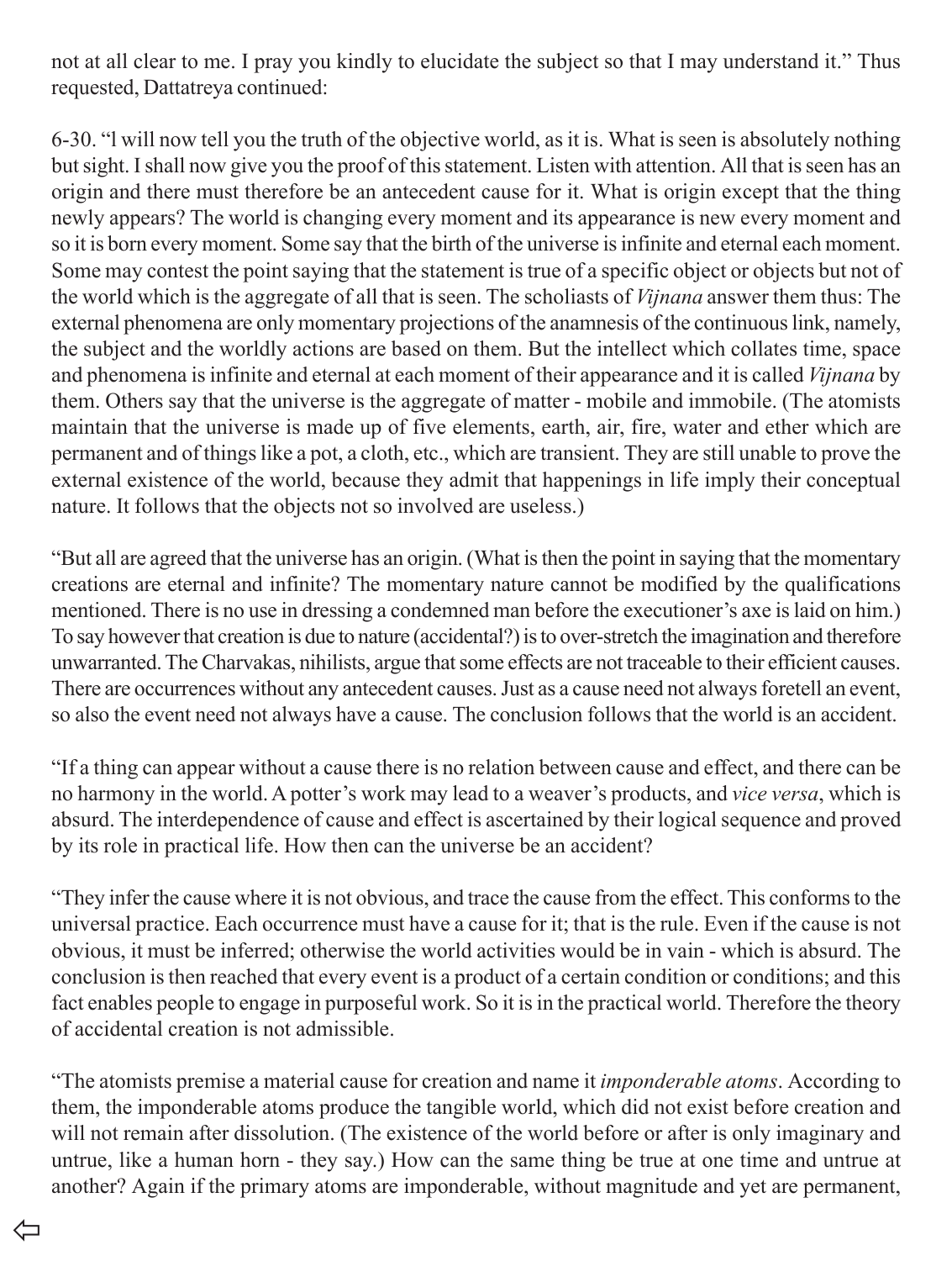how can they give rise to material and transient products endowed with magnitude?

"How can the same thing be yellow and not yellow - bright and dark - at the same time? These qualities are not in harmony; the whole theory is confused, it is as if one were trying to mix up the immiscibles. Again, how did the primordial atoms begin to unite to produce diatoms or triatoms? Was it of their own accord? (which is impossible because, they are insentient) or by God's will? (Then the action is God's and not of the atoms. Otherwise it would be like a king in his palace who, by merely willing to kill the enemy, sent his weapons flying about in the act of destruction). (It has already been pointed out that God cannot be supposed to operate atoms for the purpose of creation, as a potter does with clay.)

*Note:*-Thus the idea of the beginning of creation is altogether refuted.

"It is also absurd to say that the insentient atoms of matter began creation when the equilibrium of the three forces *Satva, Rajas* and *Tamas*, was disturbed. (One of the systems of philosophy believes that three qualities, brightness, activity and darkness, are always there in equilibrium. When disturbed, creation begins; when they revert to equilibrium, the universe is dissolved.) How are the changes in the state of equilibrium brought about? Change is not possible without an intelligent cause. So none of the systems can satisfactorily account for creation. Scriptures alone are the guide for comprehending the metaphysical and the transcendental. The rest are not authoritative because of the individual's limitations, the absence of reliable tests for their accuracy, and of the repeated failures of attempts which ignore God. The universe must have a Creator, and He must be an intelligent principle, but He cannot be of any known type because of the vastness of the creation. His power is past understanding and is dealt with in the Scriptures, whose authority is incontrovertible. They speak of the unique Creator, the Lord who was before creation, being self-contained. He created the universe by His own power. It is in its entirety and all its details, a picture on the screen of His Self like the dream world on the individual consciousness. The individual encompasses his own creation with his ego (as 'I'); so does the Lord play with the universe. Just as the dreamer is not to be confounded with the dream so is the Lord not to be confounded with the creation. Just as a man survives his dream, so does the Lord survive the dissolution of His creation. Just as you remain ever as pure consciousness apart from the body, etc., so is the Lord, unbounded consciousness apart from the universe, etc. Is it not after all only a picture drawn by Him on His Self? How can this unique creation be apart from Him? There can indeed be nothing but consciousness. Tell me of any place where there is no consciousness; there is no place beyond consciousness. Or can anyone prove in any manner anything outside consciousness? Consciousness is inescapable.

#### CHAPTER XII

## THE APPEARANCE OF THE REALITY OF THE UNIVERSE DEPENDS ON THE STRENGTH OF WILL OF CREATION

1. Even after listening to Dattatreya patiently, Parasurama was still perplexed and asked:

2. "O Lord, what you have said so far about the Universe is the truth.

 $\Leftrightarrow$ 

3. "Even so, how is it that it appears to be real to me and to others who are both intelligent and shrewd?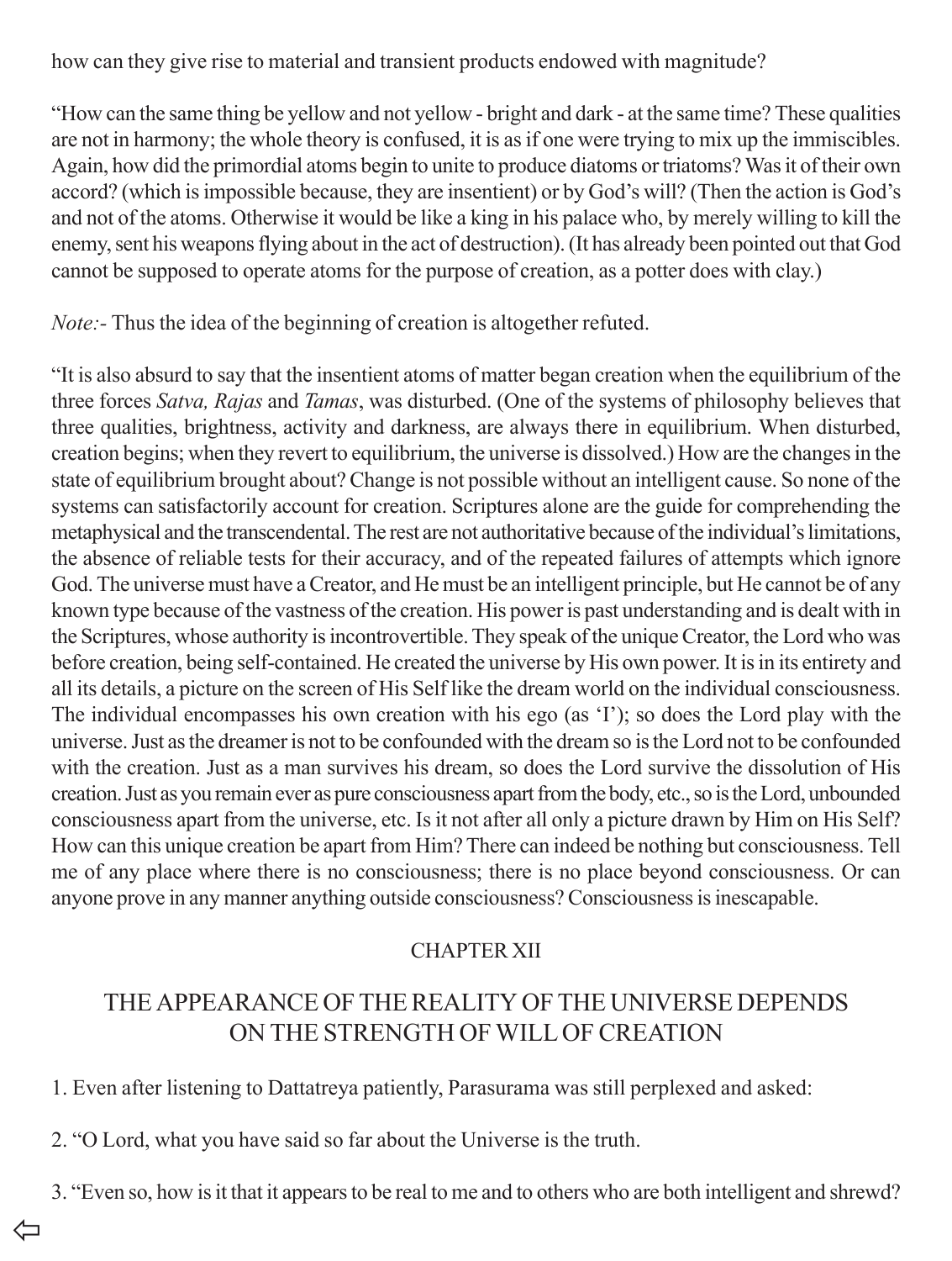4. "Why does it continue to seem to be real to me even though I have heard you say otherwise? Please prove to me its unreality and remove my present illusion."

5. Thus requested, Dattatreya, the great sage, began to explain the cause of the illusion which makes one believe the world to be real.

6. "Listen, Rama! This illusion is very old, being no other than the deep-rooted ignorance which mistakes one thing for another.

7. "See how the true Self has been ignored and the body has become identified with the Self. Consider this foul body comprised of blood and bones beside that unblemished, pure intelligence!

8. "Even the gross body becomes mistaken for crystal-clear consciousness by mere force of habit.

9. "So also the universe has repeatedly been taken to be real so that it now looks as if it were actually real. The remedy lies in a change of outlook.

10. "The world becomes for one whatever one is accustomed to think it. This is borne out by the realisation of *yogis* of the objects of their long contemplation.

#### CHAPTER XIV

## HOW THE UNIVERSE IS MERE IMAGINATION; HOW TO GAIN THAT STRONG WILL WHICH CAN CREATE IT; AND THE HIGHEST TRUTH

1-6. Having heard the sage's son, Mahasena began to think clearly and seriously; he concluded the world to be dream-like and overcame his grief. Growing strong in mind, he was not perturbed. Then he asked his companion:

"Great and wise saint! You know this world and beyond. I do not believe that there is anything that you do not know. Please answer me now: How can you say that the whole is pure imagination? However much I may imagine, my imagination does not materialise. But you have created a universe by the force of your will. And yet, how do time and space differ in these creations? Please tell me." On being thus asked, the sage's son replied:

7. "The will conceives either effectively or ineffectively according as it is uniform or broken up by indecision.

8. "Do you not know this world to be the result of Brahma's desire? This looks real and permanent because the original desire is so powerful.

9. "Whereas the world of your creation no one takes seriously, and your own mistrust makes it useless.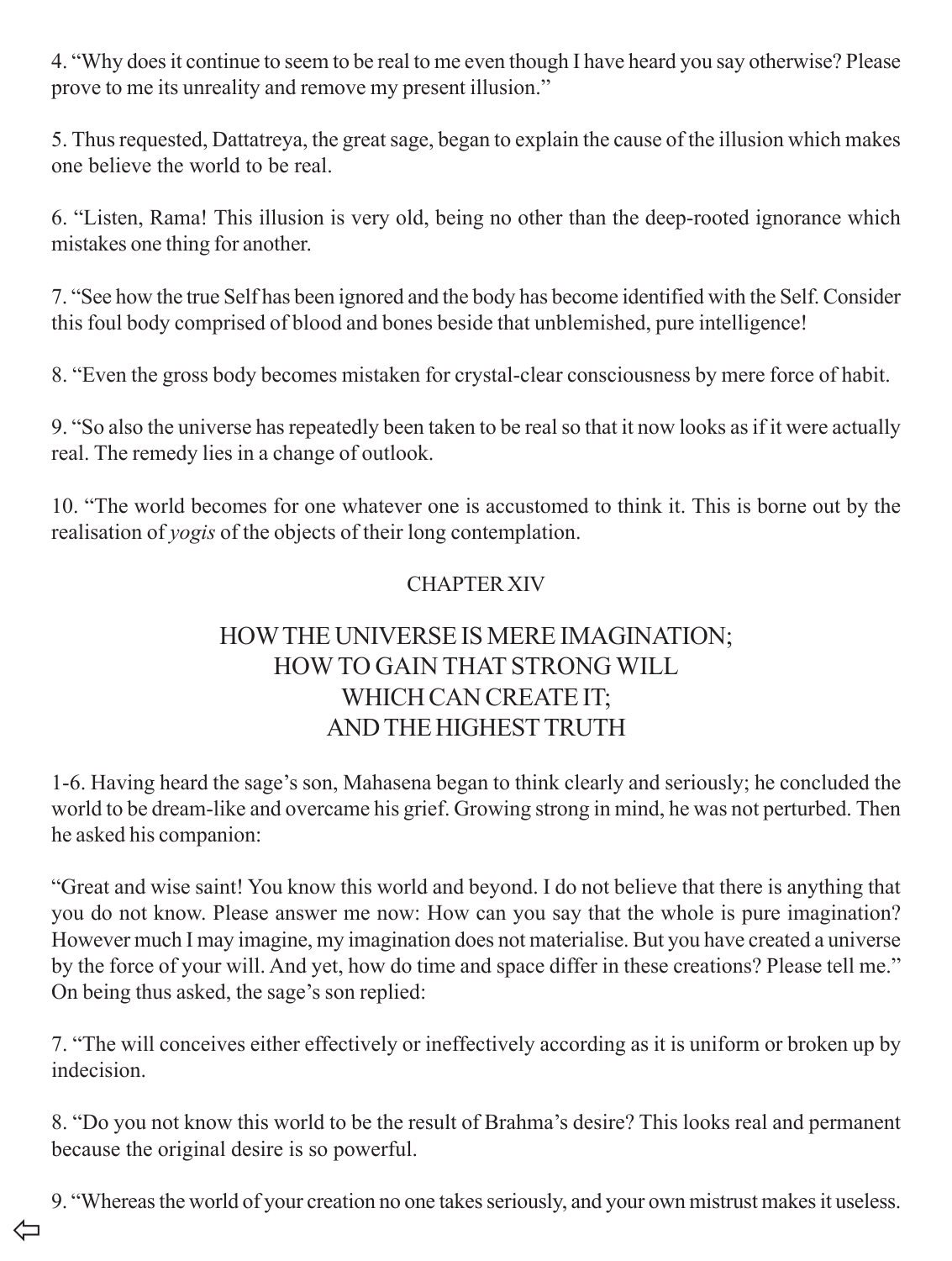10-15. "Conceptions materialise for various reasons as follows: by virtue of the natural function as with Brahma the Creator; by the possession of live-gems as with *Yakshas* and *Rakshasas* (classes of celestial beings); by the use of herbs as with Gods (nectar is reputed to contain the extracts of superb herbs); by the practice of *yoga* as with yogis; by the miraculous power of incantations as with a few *siddhas*; by the force of penance as with some sages; and by virtue of boons as with the Architect of the universe (*Viswakarma*).

"One should forget the old associations in order to make one's new conception effective and this endures only so long as it is not obstructed by the old one. A conception is forceful unless obstructed by an antecedent one and thus destroyed. It is effective only when forceful; in that way even great things may be achieved.

#### CHAPTER XV

## ON WHAT NEED BE KNOWN AND NEED NOT BE KNOWN AND ON THE NATURE OF THE SELF

1. On hearing Dattatreya relate the wonderful story of the Hill City, Parasurama marvelled more and more.

2. He, with a clear mind, pondered over the teachings of his Master, and then returned to him and asked him again:-

3. "Lord, I have considered the purport of your teachings in the shape of the magnificent stories you told me.

4. "I understand that intelligence alone is real and single, and that objects are only unreal images like a city reflected in a mirror.

5. "Her Transcendental Majesty, the Mahesvari, is that consciousness manifesting as Intelligence cognisant of the whole range of phenomena, beginning from the unmanifest state of sleep and ending with this world passing in quick succession within itself.

6. "All these are apparently due to the self-sufficiency of that consciousness and they come into being without any immediate cause. This much I have understood after deep consideration.

7. "But this intelligence is said to be beyond cognition because it always remains as pure knowledge itself.

8. "I do not see how it can be realised if it surpasses knowledge. The goal is not achieved without realising it.

9. "The goal is liberation. What is its nature? If one can be liberated while alive, how is the course of his emancipated life regulated, if that is at all possible?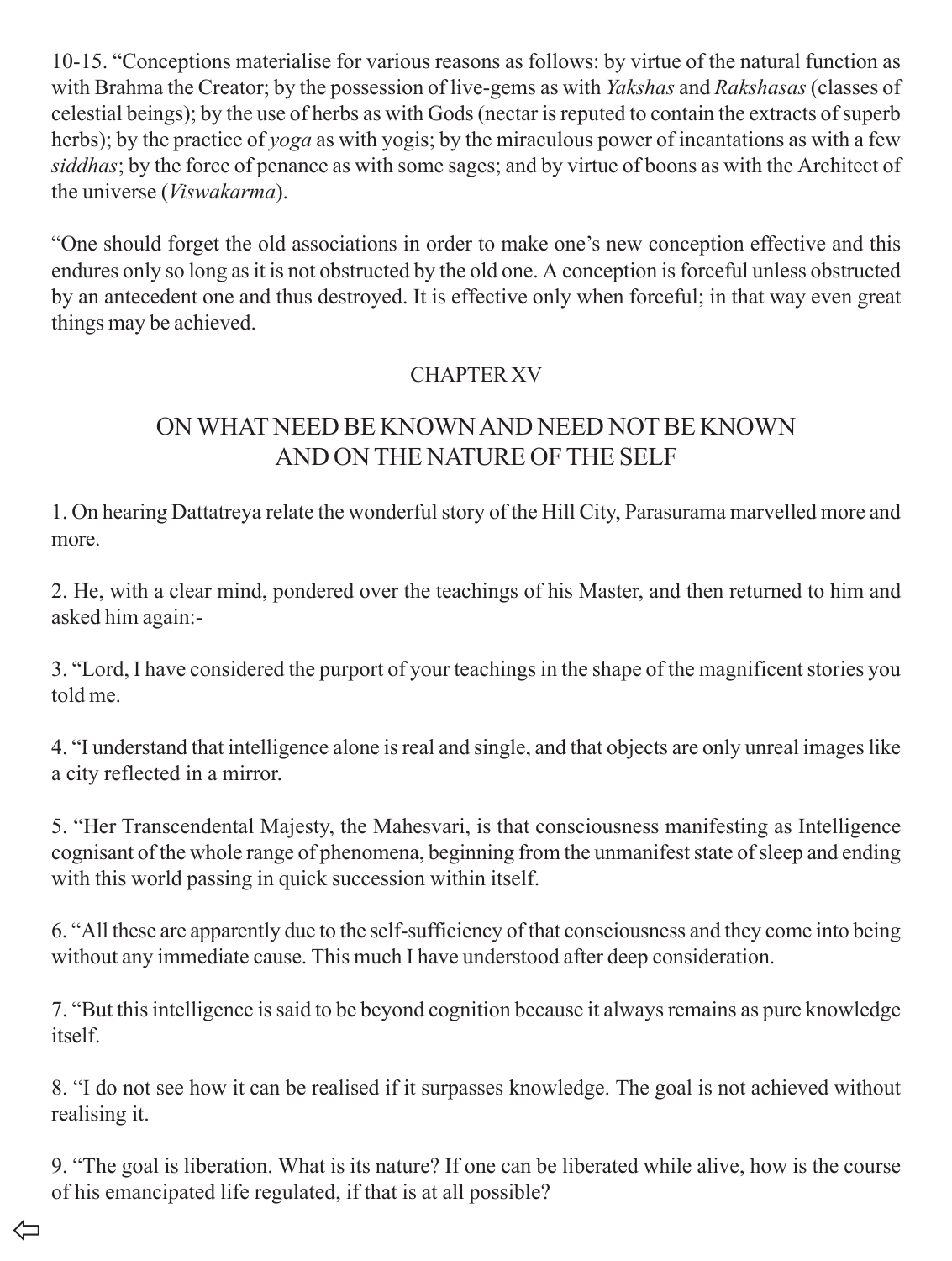10. "There are sages who are active. What is the relation between the world of action and their pure conscious being?

11. "How can they engage in action while all the time they inhere in absolute consciousness? Such consciousness can be of only one kind, and liberation also can be only one in order to be effective.

#### CHAPTER XVI

## ON CONSCIOUSNESS; CONTROL OF MIND; AND SLEEP

1. When Parasurama had heard the story, he marvelled greatly and requested his Master to continue:

2-5. "Lord, this ancient legend is marvellous. Please tell me what Ashtavakra asked the king next, and the instructions he received. I had not hitherto heard this story full of sublime truths. Please continue the story. Master, I am anxious to hear it in full."

Being so requested, Dattatreya, the great sage and Master, continued the holy narrative. "Listen, O Bhargava, to the discourse with Janaka.

6-7. "On the departure of the holy ascetic from vision, Ashtavakra, the son of a sage, asked Janaka who was surrounded by a whole group of pandits, the full explanation of the ascetic's brief but recondite speech. I shall now tell you Janaka's reply, to which listen attentively.

8-9. "Ashtavakra asked, 'O King of Videha, I have not clearly understood the teaching of the ascetic because of its brevity. Please explain to me then, Lord of mercy, how I shall know the unknowable'.

Being thus asked, Janaka, as if surprised, replied:

[Õ](#page-0-0)

10-13. "O thou son of a sage, listen to me! It is neither unknowable nor remains unknown at any moment. Tell me how even the ablest of Masters can guide one to something which always remains unknown. If a Guru can teach, it means that he knows what he says. This transcendental state is quite easy or may be well-nigh impossible according as one's mind is inward bent in peace or out moving in restlessness. It cannot be taught if it always remains unknown.

#### CHAPTER XVII

## ON THE USELESSNESS OF FLEETING SAMADHIS AND THE WAY TO WISDOM

1. "O Bhargava! I shall now tell you what further conversation took place between Janaka and Ashtavakra."

2-3. Ashtavakra asked, "King! please tell me in greater detail what you call fleeting *Samadhi* in the wakeful state, so that I may follow it up in order to achieve enduring *Samadhi*."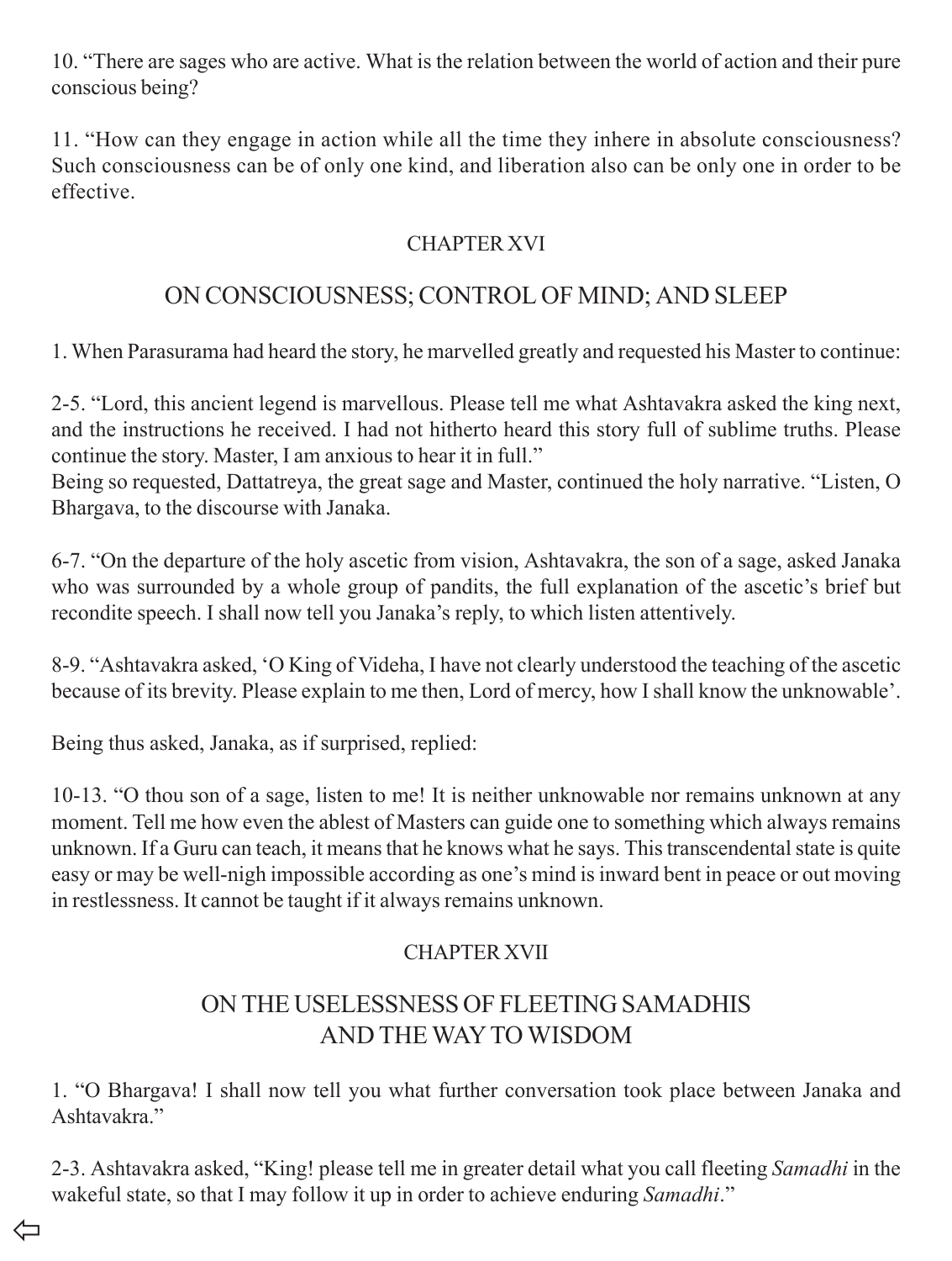Thus requested, Janaka replied:

4-11. "Listen, O Brahmin! the following are instances of that state: When a man remains unaware of 'in and out' for a short interval and is not overpowered by the ignorance of sleep; the infinitesimal time when one is beside oneself with joy; when embraced by one's beloved in all purity; when a thing is gained which was intensely longed for but given up in despair; when a lonely traveller moving with the utmost confidence is suddenly confronted with the utmost danger; when one hears of the sudden death of one's only son, who was in the best of health, in the prime of life, and at the apex of his glory.

*Note:-* They are examples of *Samadhi* in raptures of happiness or of pleasure and in spasms of fear or of sorrow.

12-14. "There are also intervals of *Samadhi*, namely the interim period between the waking, dream and sleep states; at the time of sighting a distant object, the mind holding the body at one end projects itself into space until it holds the object at the other end, just as a worm prolongs itself at the time of leaving one hold to catch another hold. Carefully watch the state of mind in the interval.

15-18. "Why dilate on these intervals? All happening will be brought to a standstill if intelligence be homogeneous. They are made possible when a certain harmony reigns in intelligence which ordinarily is repeatedly broken.

"Therefore the great founders of different systems of philosophy have said that the difference between the Self (*i.e*., abstract intelligence) and intellect (individualistic) lies only in their continuity. Sugata (*i.e*., Buddha) considers the Self to be the stream of Intelligence broken up, of course, at short intervals; Kanada says that it is intellect which is characteristic of the Self.

"Anyway when once interruptions in the stream of Intelligence are admitted, it follows that these intervals between the various modifications of the intellect into objects, would represent its unmodified, original state. O son of Kahoela, know that if one can become aware of these broken *Samadhis* no other *Samadhi* need attract one."

19-23. The Brahmin youth asked further, "O King, why are not all liberated if their lives are so iridescent with momentary *Samadhi*, if it be the enlightener of the unmanifest void in sleep? Liberation is the direct result of unqualified *Samadhi*. The Self being pure intelligence, why does it not recognise itself and remain always liberated?

"Ignorance is dispelled by pure intelligence, which is *Samadhi*, and this is the immediate cause of salvation.

"Please tell me, so that all my doubts may be set at rest."

The King replied as follows:

 $\Leftrightarrow$ 

24-26. "I will tell you the secret. The cycle of births and deaths is from time immemorial caused by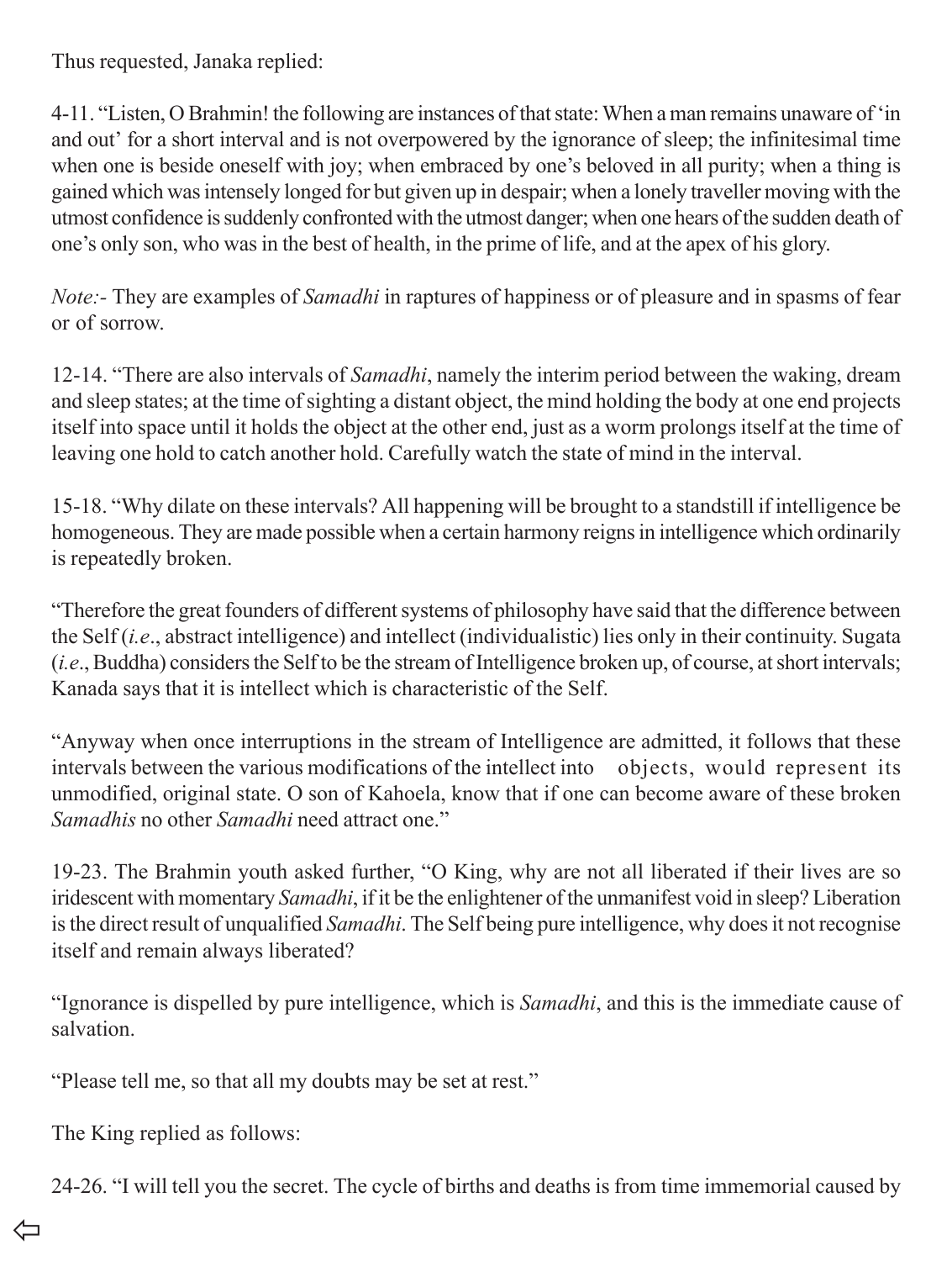ignorance which displays itself as pleasure and pain and yet is only a dream and unreal. Being so, the wise say that it can be ended by knowledge. By what kind of knowledge? Wisdom born of realisation (*viz*., 'I am That').

*Commentary:-* An aspirant for wisdom first turns away from the pleasures of life and absorbs himself in the search for knowledge, which he learns from a master. This is hearsay knowledge. In order to experience it, he ponders over it and clears his doubts. Then he applies the knowledge to himself and tries to feel his immortal being transcending the body, mind, etc., he succeeds in feeling his Self within. Later he remembers the Vedic teaching imparted by his Guru that the Self being unqualified, cannot be differentiated from God and experiences his unity with the Universal Self. This is in short the course of wisdom and liberation.

#### CHAPTER XVIII

1. Dattatreya continued: "Thus pure intelligence, free from objective knowledge, has been proved to exist; it can be felt on many occasions in ordinary life.

2. "However, it goes undetected because people are in the meshes of *Maya* and not conversant with it. Alertness alone will reveal it.

3-5. "Why say so much about it? The long and short of it is this. Objective knowledge is gained by the mind; the mind cannot be objectified. Still it follows that there must be mind even in the absence of objects. Such pure mind entirely divested of all objective knowledge (or thoughts) is pure intelligence. Awareness is its nature. Therefore it is always realised, for no other knower beside itself can ever be admitted.

6-7. "Do you think, O Bhargava, that the Self is not aware when objects are seen? If not aware, the Self cannot be. If the Self is not, how can you raise this question! Can you seek any good for yourself if the Self be a myth like a flower in the sky? How can I establish the Self for you? Consider and tell me.

8-9. "Or do you mean to say that there is ordinarily an awareness of the Self but it cannot be particularised? If so, know it to be the unending awareness which is perpetually existing. That is your Self. The Self is free from particulars. How strange that knowing it, you are still ignorant!

10. "At the time of cognising of an object, the pure intellect assumes its shape and manifests as such. Of itself it is pure and has no form. Objective knowledge is thus a particularised section of pure intelligence. The Self is ever-shining, unparticularized, unblemished, ordinary existence - self-aware and self-sufficient.

#### CHAPTER XIX

1. After having heard Sri Dattatreya say so, Parasurama asked him further regarding the conduct and activities of the *jnanis*.

2-4. "Lord, please tell me clearly how intellects differ according to the stages of *jnana* (wisdom). Is not wisdom of one kind alone, being simply the revelation of the Self? *Moksha* (emancipation) is the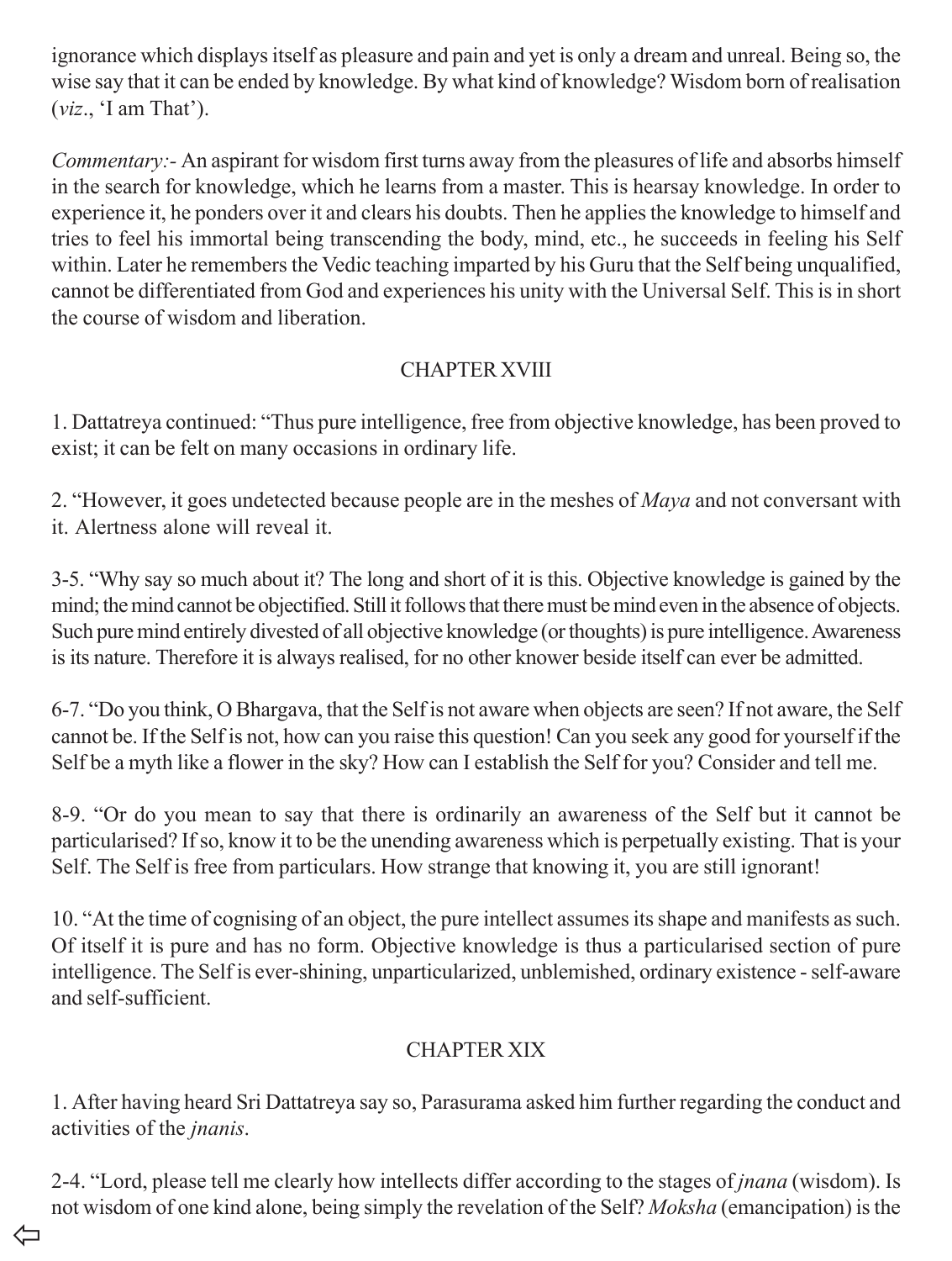simple unfolding of the Self and is alone to be sought. How can it be dependent on stages of development according to mental predispositions? Do the methods also differ in the same way?"

5. Thus asked again, Sri Datta, the Ocean of Mercy, began to answer his questions.

6. "I shall now tell you the secret of it all. There is no difference in the methods, nor does *jnana* differ in fact.

7. "The fruits differ according to the grades of accomplishment. The same extends through several births and on its completion, *jnana* easily unfolds itself.

8. "The degree of efforts is according to the stage of incompleteness brought over from past births. However, *jnana* is eternal and no effort is really needed.

9. "Because it is already there and needs no accomplishment, *jnana* is pure intelligence, the same as consciousness which is ever self-radiant.

10-13. "What kind of effort can avail to disclose the eternally self-resplendent consciousness? Being coated with a thick crust of infinite *vasanas* (dispositions), it is not easily perceived. The encrustation must first be soaked in the running steam of mind control and carefully scraped off with the sharp chisel of investigation. Then one must turn the closed urn of crystal quartz - namely, the mind cleaned in the aforesaid manner - on the grinding wheel of alertness and finally open the lid with the lever of discrimination.

#### CHAPTER XX

## VIDYA GITA

1-20. "I shall now relate to you an ancient sacred story. On one occasion very long ago there was a very distinguished gathering of holy saints collected in the abode of Brahma, the Creator, when a very subtle and sublime disputation took place. Among those present were Sanaka, Sananda, Sanatkumara and Sanatsujata, Vasishta, Pulastya, Pulaha, Kratu, Brighu, Atri, Angiras, Pracheta, Narada, Chyavana, Vamadeva, Visvamitra, Gautama, Suka, Parasara, Vyasa, Kanva, Kasyapa, Daksha, Sumanta, Sanka, Likhita, Devala and other celestial and royal sages. Each one of them spoke of his own system with courage and conviction and maintained that it was better than all the rest. But they could reach no conclusion and so asked Brahma: 'Lord! We are sages who know all about the world and beyond, but each one's way of life differs from that of the others because the dispositions of our minds differ. Some of us are always in *Nirvikalpa Samadhi*, some engaged in philosophical discussions, some sunk in devotion, some have taken to work, and others seem exactly like men of the world. Which is the best among us? Please tell us. We cannot decide ourselves because each thinks that his way is the best.'

"Thus requested, Brahma seeing their perplexity answered: 'Best of saints! I also would like to know. There is Parameswara who is the All-knower. Let us go and ask him.' Collecting Vishnu on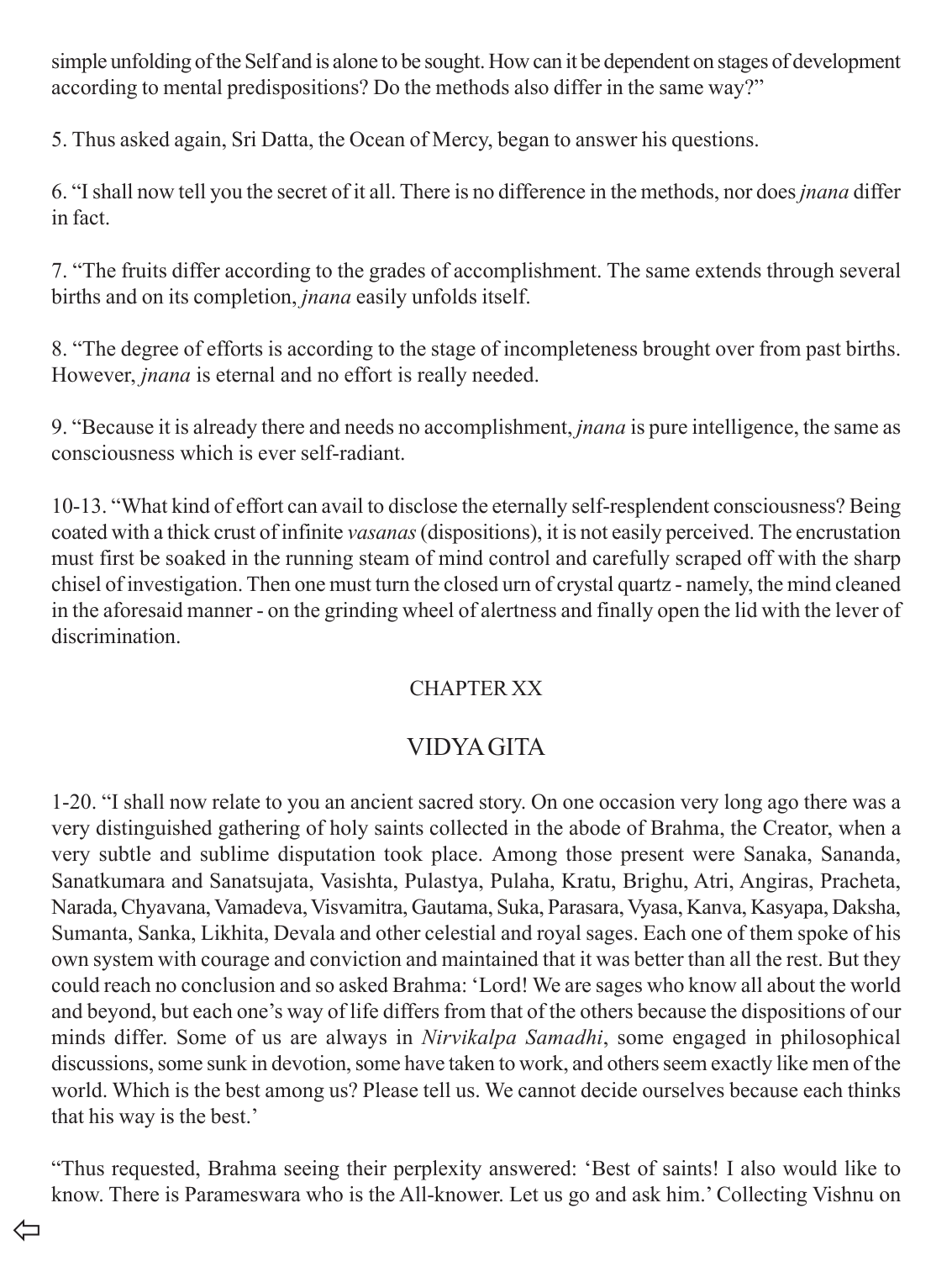their way, they went to Siva. There the leader of the deputation, Brahma, asked Siva about the matter. Having heard Brahma, Siva divined the mind of Brahma and understood that the *rishis* were wanting in confidence and so that any words of his would be useless. He then said to them, 'Hear me, *Rishis*! Neither do I clearly see which is the method. Let us meditate on the Goddess - Her Majesty Unconditioned Knowledge - we shall then be able to understand even the subtlest of truths by Her Grace.' On hearing these words of Siva, all of them, including Siva, Vishnu and Brahma, meditated on Her Divine Majesty, the Transcendental Consciousness pervading the three states of life (waking, dream and sleep). Thus invoked, She manifested in Her glory as the Transcendental Voice in the expanse of pure consciousness.

"They heard the Voice speak like thunder from the skies, 'Speak out your minds, O *Rishis*! Be quick, the desires of my devotees will always be fulfilled immediately.'

21-28. "Hearing the Voice, the exalted *rishis* prostrated and Brahma and the others praised the Goddess - namely Absolute Consciousness pervading the three states of life.

"Salutations to Thee! the Greatest! the Best! the Most Auspicious! the Absolute Knowledge! the Consciousness of the three states! the Creatrix! the Protectress! the Dissolver in the Self! the Supreme One transcending all! Salutations again!

"There was no time when Thou wert not, because Thou art unborn! Thou art ever fresh and hence Thou never growest old. Thou art all; the essence of all, the knower of all, the delighter of all. Thou art not all. Thou art nowhere, with no core in Thee, unaware of anything, and delighting no one.

"O Supreme Being! Salutations to Thee, over and over again, before and behind, above and below, on all sides and everywhere.

"Kindly tell us of Thy relative form and Thy transcendental state, Thy prowess, and Thy identity with *jnana*. What is the proper and perfect means for attaining Thee, the nature and the result of such attainment? What is the utmost finality of accomplishment, beyond which there remains nothing to be accomplished? Who is the best among the accomplished sages? Salutations again to Thee!

29. "Thus besought, the Goddess of ultimate knowledge began with great kindness to explain it clearly to the sages:

30. "Listen, sages! I shall categorically explain to you all that you ask. I shall give you the nectar drawn out as the essence from the unending accumulation of sacred literature.

31-40. "I am the abstract intelligence wherefrom the cosmos originates, whereon it flourishes, and wherein it resolves, like the images in a mirror. The ignorant know me as the gross universe, whereas the wise feel me as their own pure being eternally glowing as 'I-I' within. This realisation is possible only in the deep stillness of thought-free consciousness similar to that of the deep sea free from waves. The most earnest of devotees worship me spontaneously and with the greatest sincerity which is due to their love of me. Although they know that I am their own non-dual Self, yet the habit of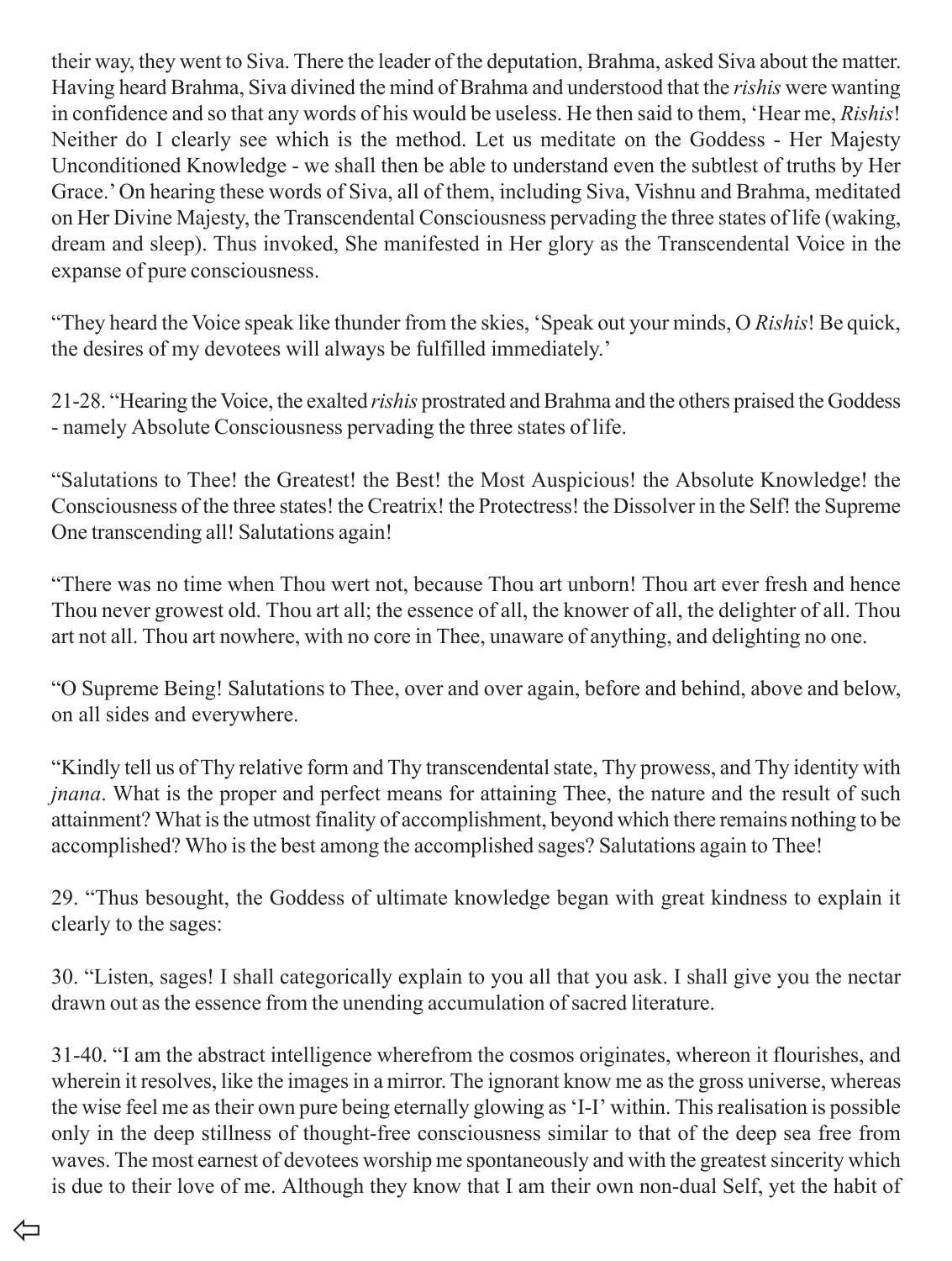loving devotion which is deep-rooted in them makes them conceive their own Self as ME and worship ME as the life-current pervading their bodies, senses and mind, without which nothing could exist and which forms the sole purport of the holy scriptures. Such is my Transcendental State.

"My concrete form is the eternal couple - the Supreme Lord and Energy - always in undivided union and abiding as the eternal consciousness pervading the three phenomenal states of waking, dream and sleep, and reclining on the cot whose four legs are Brahma (the Creator), Vishnu (the Protector), Siva (the Destroyer) and Isvara (Disappearance) and whose surface is Sadasiva (Grace) which is contained in the mansion known as 'fulfilment of purpose' enclosed by the garden of '*kadamba*' trees in the jewel island situated in the wide ocean of nectar surrounding the cosmos and extending beyond.

"Brahma, Vishnu, Siva, Isvara, Sadasiva, Ganesa, Skanda, the gods of the eight quarters, their energies, other gods, celestials, serpents and other superhuman beings are all manifestations of myself. However, people do not know ME because their intellect is shrouded in ignorance.

41. "I grant boons to those who worship ME. There is no one besides ME worthy of worship or capable of fulfilling all desires.

*Commentary:-* All deities who receive worship and all conceptions of God are My manifestations, because I am pure intelligence which cannot under any circumstances be transcended.

#### CHAPTER XXI

## ON THE ACCOMPLISHMENT OF WISDOM, ITS NATURE AND SCRIPTURAL LORE

1. After Parasurama heard this from Sri Dattatreya he felt as if released from the meshes of ignorance.

2-8. He again saluted Sri Datta and asked him with great devotion: "Lord! please tell me exactly how wisdom can be accomplished. I want to hear the essence of it in brief. The method should also be easy and at the same time efficient. Please also tell me the characteristics of the sages, so that I may readily recognise them. What is their state with or without the body? How can they be unattached though active? Kindly tell me all this."

Thus requested, the son of Atri spoke to him with pleasure: "Listen! Rama, I am now telling you the secret of accomplishment. Of all the requisites for wisdom, Divine Grace is the most important. He who has entirely surrendered himself to the Goddess of his own Self is sure to gain wisdom readily. Rama! this is the best of all the methods.

9-17. "This method does not require other aids to reinforce its efficiency, as other methods do for accomplishing the end. There is a reason for it. Pure Intelligence illumining all has cast a veil of ignorance of Her own over all. Her true nature is evident only after removing this veil by discrimination. This is hard for those whose minds are directed outward; and it is easy, sure and quick for devotees engrossed in the Goddess of the Self to the exclusion of all else.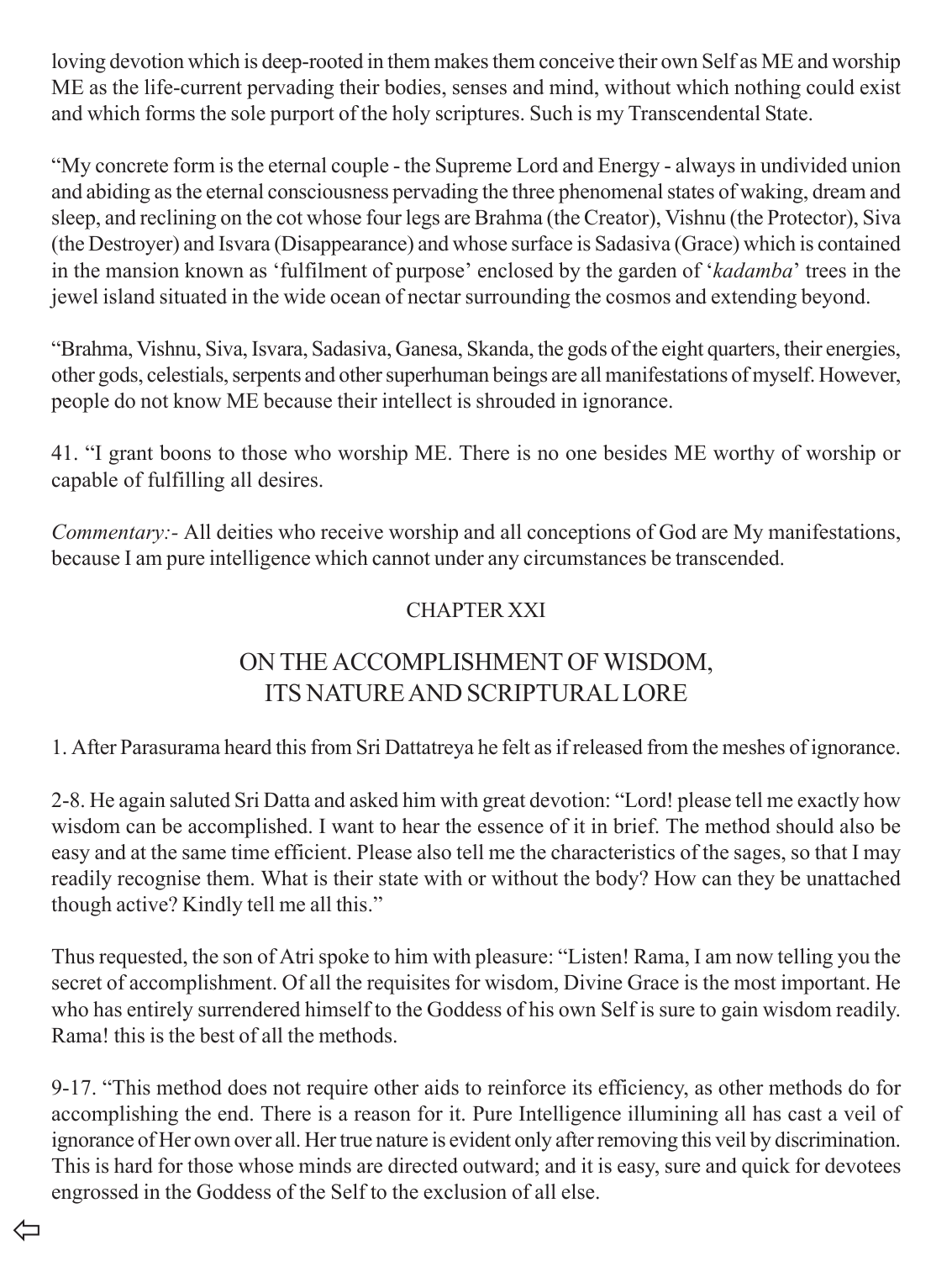"An intense devotee, though endowed with only a little discipline of other kinds (*e.g*., dispassion), can readily understand the truth though only theoretically, and expound it to others. Such exposition helps him to imbue those ideas and so he absorbs the truth. This ultimately leads him to identify all individuals with Siva and he is no longer affected by pleasure or pain. All-round identification with Siva makes him the best of *jnanis* and a *jivanmukta* (emancipated here and now). Therefore *bhakti yoga* (way of devotion) is the best of all and excels all else.

#### CHAPTER XXII

## THE CONCLUSION

1-4. After Sri Dattatreya had finished, Parasurama asked again respectfully: "Lord, what further did that Brahmin ask Hemangada and how did the latter enlighten him? The account is very interesting and I desire to hear it in full." Then Sri Datta, the Lord of Mercy, continued the story: Vasuman asked Hemangada as follows:-

5-8. "Prince! I shall ask you a question. Please answer me. I learnt about the Supreme Truth from Ashtaka and later from you. You are a sage; but still, how is it that you go out hunting? How can a sage be engaged in work? Work implies duality; wisdom is non-duality; the two are thus opposed to each other. Please clear this doubt of mine."

Thus requested, Hemangada told the Brahmin as follows:-

9-14. "O Brahmin! Your confusion owing to ignorance has not yet been cleared up. Wisdom is eternal and natural. How can it be contradicted by work? Should work make wisdom ineffective, how can wisdom be useful any more than a dream? No eternal good is possible in that case. All this work is dependent on Self-awareness (*i.e*., wisdom). Being so, can work destroy wisdom and yet remain in its absence? Wisdom is that consciousness in which this world with all its phenomena and activities is known to be as an image or series of images; duality essential for work is also a phenomenon in that non-dual awareness.

"There is no doubt that a man realises the Self only after purging himself of all thoughts, and that he is then released from bondage, once for all. Your question has thus no basis and cannot be expected of the wise,"

Then the Brahmin continued further:

 $\Leftrightarrow$ 

15-16. "True, O Prince! I have also concluded that the Self is pure, unblemished Intelligence. But how can it remain unblemished when *will* arises in it? *Will* is modification of the Self, giving rise to confusion similar to that of a snake in a coil of rope."

Thus ends the concluding Chapter in the most Sacred *Itihasa Tripura Rahasya*.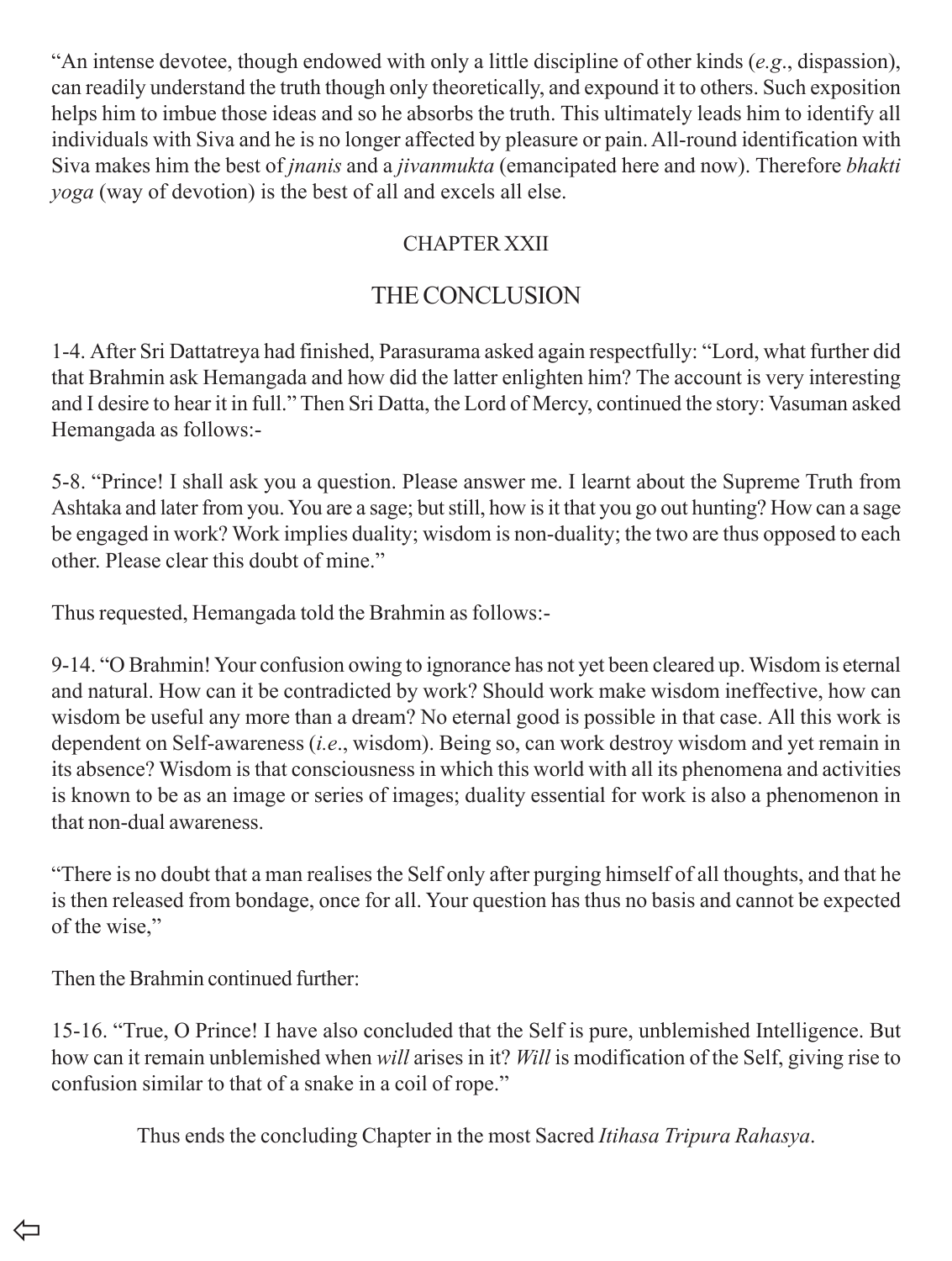# YOGA VASISHTA SARA

(THE ESSENCE OF YOGA VASISHTA)

An English Translation from the Sanskrit Original

#### **PREFACE**

This English version of the *Yoga Vasishta Sara* is based on a translation made by Swami Sureshananda, an old devotee of Bhagavan, who has founded an ashram named Vijnana Ramaneeyam at Palghat and has translated several works of Bhagavan as well as the *Yoga Vasishta Sara* into Malayalam. This was published serially in *The Mountain Path*, the journal published by Sri Ramanasramam, during 1969 to 1971 and is now issued in the form of a book for facility of reference.

> *V. S. Ramanan President, Board of trustees Sri Ramanasramam*

## INTRODUCTION

*The Brihat* (the great) *Yoga Vasishta* or *Yoga Vasishta Maha Ramayana* as it is also called, is a work of about 32,000 Sanskrit couplets, traditionally attributed to Valmiki, the author of Srimad Ramayana. It is a dialogue between Sage Vasishta and Sri Rama, during which *Advaita* (the doctrine of non-duality) in its pure form of *ajatavada* (theory of non-origination) is expounded, with illustrative stories in between. This vast work was abridged some centuries ago by Abhinanda Pandita, a Kashmiri scholar, into 6,000 couplets, which go by the name of *Laghu Yoga Vasishta*. This is a masterpiece in itself, like the original Brihat.

Bhagavan Sri Ramana Maharshi used to refer to *Yoga Vasishta* frequently and has even incorporated six couplets from it in His *Supplement to Forty Verses* (verses 21 to 27) .

A further condensation of this work was made long ago, by an unknown author, into about 230 couplets, divided into ten chapters, as *Yoga Vasishta Sara* (Essence of *Yoga Vasishta*), of which this translation is presented for the first time. By making this condensation the author has rendered a great service to all sadhaks. This is indeed a gold mine fit for repeated reading and meditation.

PUBLISHER

Note: An English translation of the *Brihat Yoga Vasishta* by Vihari Lal Mitra is out of print. Translation of *Laghu Yoga Vasishta* by K. Narayanaswamy Iyer is available from the Theosophical Publishing House, Madras-20.

 $\Leftrightarrow$ 

 $\_$  , and the contribution of the contribution of  $\mathcal{L}_\mathcal{A}$  , and the contribution of  $\mathcal{L}_\mathcal{A}$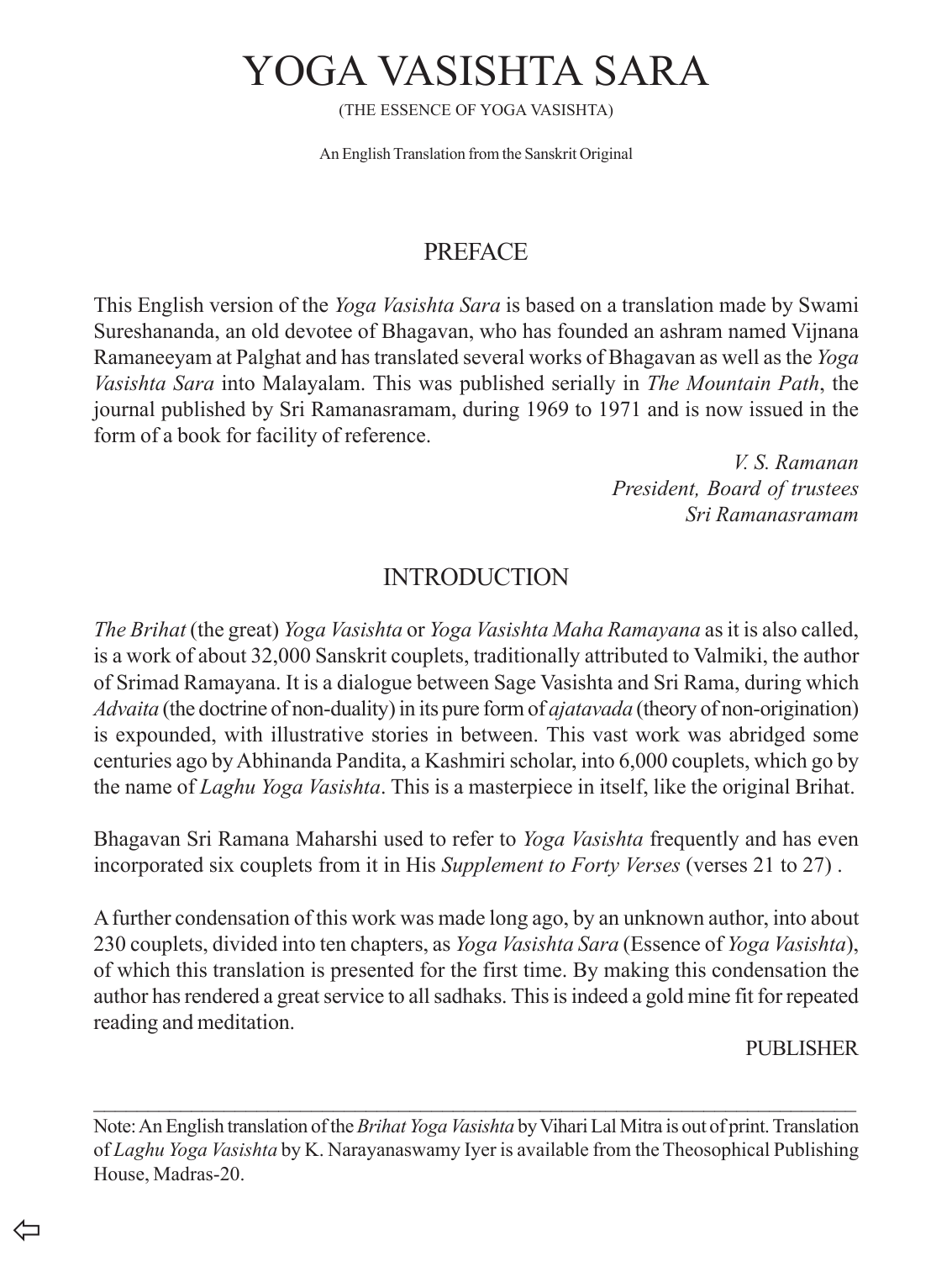#### CHAPTER ONE

## **DISPASSION**

1. Salutations to that calm effulgence which is endless and unlimited by space, time etc., the pure consciousness which can be known by experience only.

5. The great remedy for the long-lasting disease of samsara is the enquiry, 'Who am I?, to whom does this samsara belong?,' which entirely cures it.

11. Following the customary method of teaching is only for preserving the tradition. Pure awareness results solely from the clarity of the disciple's understanding.

22. When pots, etc. are broken the space within them becomes unlimited. So also when bodies cease to exist the Self remains eternal and unattached.

23. *Nothing whatever is born or dies anywhere at any time. It is Brahman alone appearing illusorily in the form of the world.*

### CHAPTER TWO

# UNREALITY OF THE WORLD

4. The idea of a (live) snake in a picture of a snake ceases to be entertained when the truth is known. Similarly samsara ceases to exist (when the Truth is realized), even if it continues to, appear.

5. This long-living ghost of a samsara which is the creation of the deluded mind of man and the cause of his sufferings disappears when one ponders over it.

6. O Rama, maya is such that it brings delight through its own destruction; its nature is inscrutable; it ceases to exist even while it is being observed.

25. Just as a tree consisting of fruits, leaves, creepers, flowers, branches, twigs and roots, exists in the seed of the tree, even so this manifest world exists in Brahman.

26. Just as the pot (ultimately) goes back to mud, waves into water and ornaments into gold, so also this world which has come out of the Self (ultimately) goes back to the Self.

27. The snake appears when one does not recognise the rope; it disappears when one recognises the rope. Even so this world appears when the Self is not recognised; it disappears when the Self is recognised.

28. It is only our forgetfulness of the invisible Self which causes the world to appear just as (the ignorance of the) rope (causes the) snake to appear.

 $\Leftrightarrow$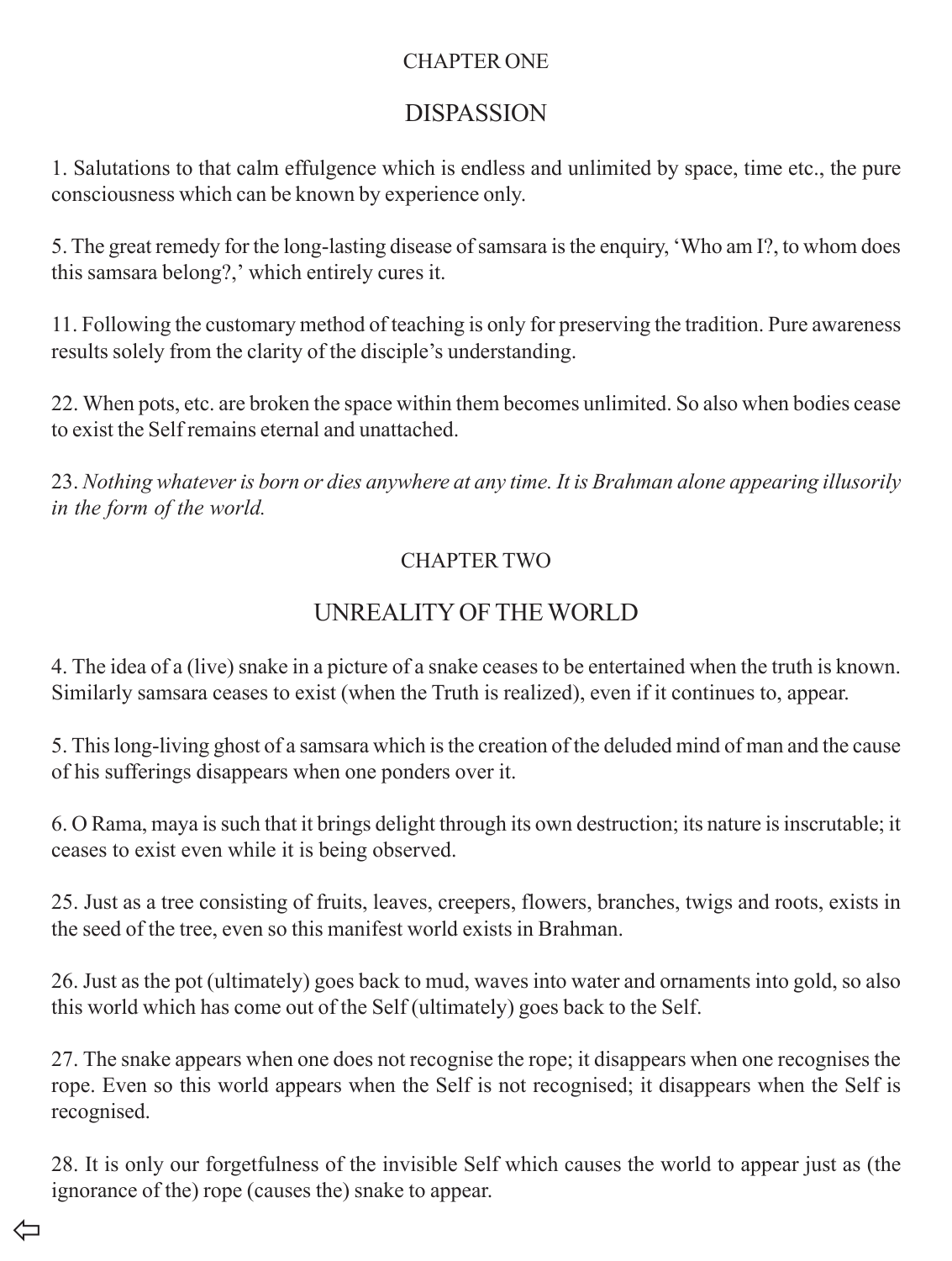29. Just as the dream becomes unreal in the waking state and the waking state in the dream, so also death becomes unreal in birth and birth in death.

30. All these are thus neither real nor unreal. They are the effect of delusion, mere impressions arising out of some past experiences.

#### CHAPTER THREE

### THE MARKS OF A LIBERATED PERSON (*JIVAN MUKTA*)

14. Like an empty vessel in space (the knower of Truth) is empty both within and without, while at the same time he is full within and without like a vessel immersed in the ocean.

20. The noble-hearted man whose desires of the heart have come to an end is a liberated man; it does not matter whether he does or does not practise meditation or perform action.

21. The idea of Self in the non-Self is bondage. Abandonment of it is liberation. There is neither bondage nor liberation for the ever-free Self.

22. If, by perceiving that the objects of perception do not really exist, the mind is completely freed (from those objects) there ensues the supreme bliss of liberation.

23. Abandonment of all latent tendencies is said to be the best (*i.e.* real) liberation by the wise; that is also the faultless method (of attaining Liberation).

24. Liberation is not on the other side of the sky, nor is it in the nether world, nor on the earth; the extinction of the mind resulting from the eradication of all desires is regarded as liberation.

25. O Rama, there is no intellect, no nescience, no mind and no individual soul (*jiva*). They are all imagined in Brahman.

26. To one who is established in what is infinite, pure consciousness, bliss and unqualified nonduality, where is the question of bondage or liberation, seeing that there is no second entity?

27. O Rama, the mind has, by its own activity, bound itself; when it is calm it is free.

 $\Leftrightarrow$ 

#### CHAPTER FOUR

## DISSOLUTION OF THE MIND

1. Consciousness which is undivided imagines to itself desirable objects and runs after them. It is then known as the mind.

18. Does not the fool feel ashamed to move about in the world as he pleases and talk about meditation when he is not able to conquer even the mind?

21. Association with the wise, abandonment of latent impressions, self-enquiry, control of breathing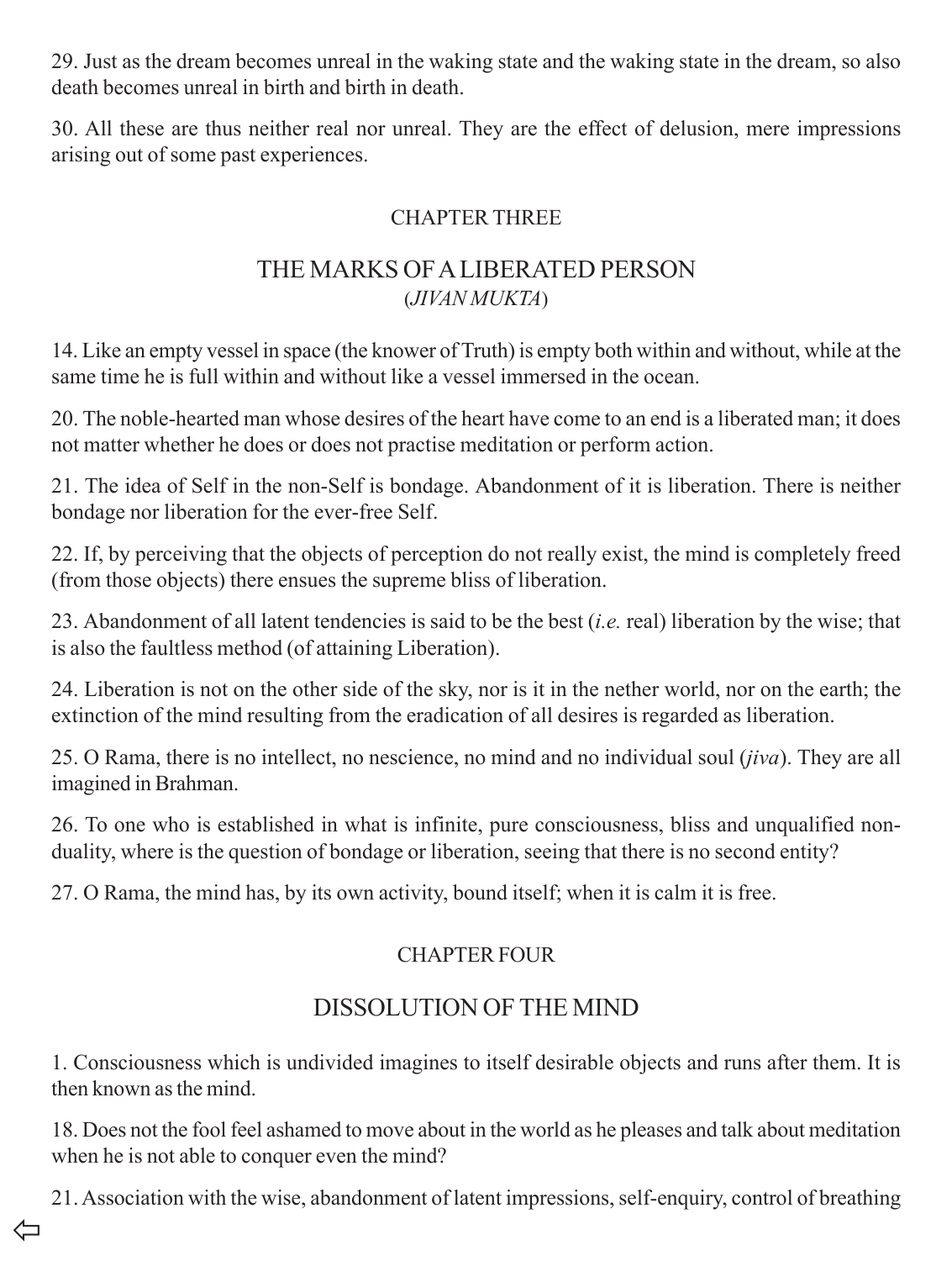- these are the means of conquering the mind.

[Õ](#page-0-0)

22. To one who is shod with leather the earth is as good as covered with leather. Even so to the mind which is full (*i.e.* undivided) the world overflows with nectar.

23. The mind becomes bound by thinking 'I am not Brahman'; it becomes completely released by thinking 'I am Brahman'.

#### CHAPTER FIVE

## THE DESTRUCTION OF LATENT IMPRESSIONS

1. O Rama, this enquiry into the Self of the nature or 'Who am I?' is the fire which burns up the seeds of the evil tree which is the mind.

2. Just as the wind does not affect the creepers in a picture, so also afflictions do not affect one whose understanding is fortified by firmness and (always) reflected in the mirror of enquiry.

3. The knowers of truth declare that enquiry into the truth of the Self is knowledge. What is to be known is contained in it like sweetness in milk.

8. O pure soul, cherish the association of sages and the true scriptures; you will attain the state of Supreme Consciousness not in the course of months but days.

#### CHAPTER SIX

### MEDITATION ON THE SELF

1. I, the pure, stainless and infinite Consciousness beyond maya, look upon this body in action like the body of another.

6. I am above everything; I am present everywhere; I am like space; I am that which (really) exists; I am unable to say anything beyond this.

9. The world which has come into existence on account of my ignorance has dissolved likewise in me. I now directly experience the world as supreme bliss of consciousness.

10. I prostrate to myself who am within all beings, the ever-free Self abiding as inner Consciousness.

#### CHAPTER SEVEN

## METHOD OF PURIFICATION

8. O mighty-armed, be always free from mental concepts like the heart of a rock though not insentient like it.

9. Do not be that which is understood, nor the one who understands. Abandon all concepts and remain what you are.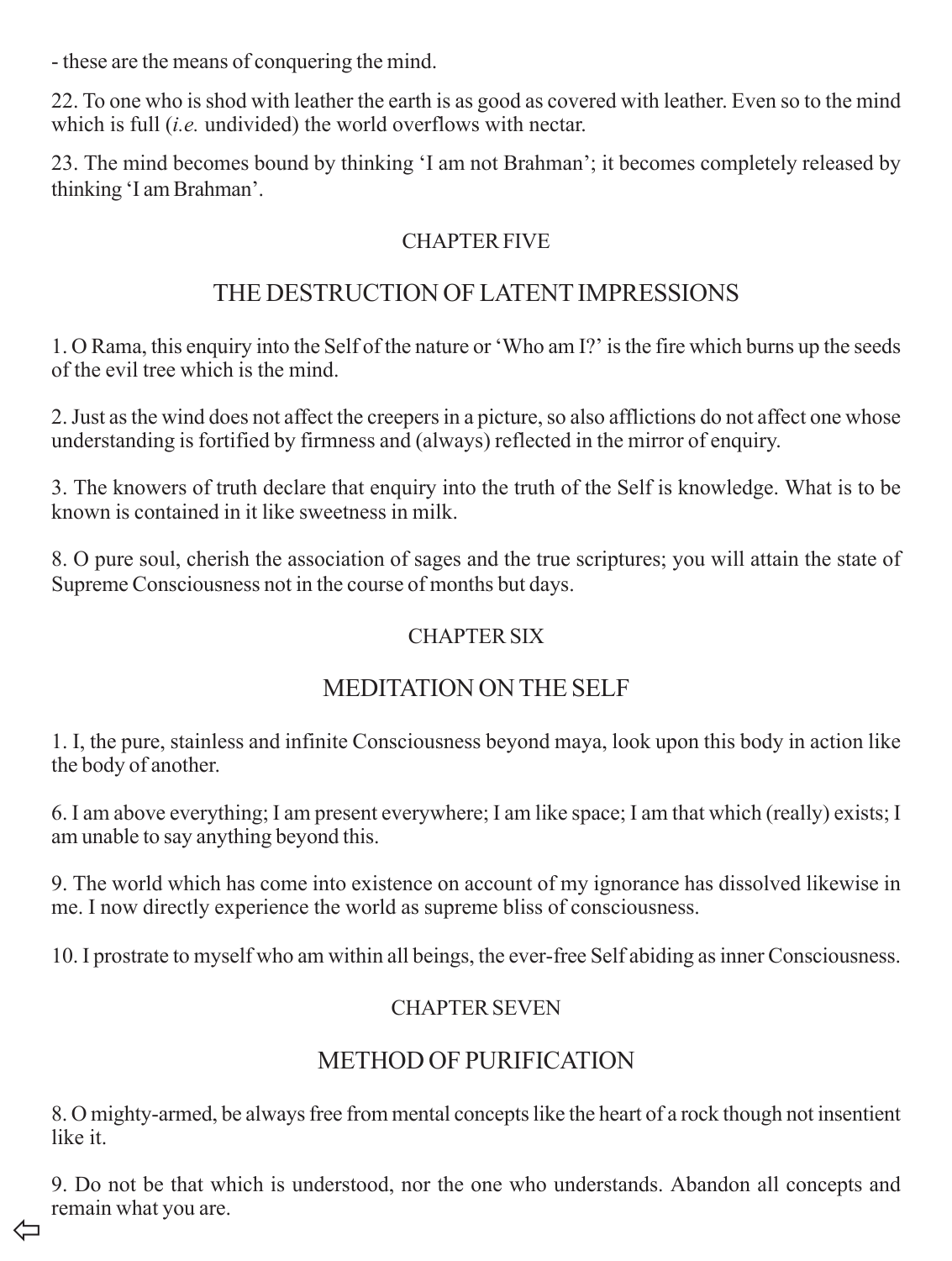10. Eliminate one concept by another and the mind by the mind and abide in the Self. Is this so difficult, O holy man?

11. Sever the mind, which has on account of its cares become red hot, with the mind which is like iron sharpened by the study of scriptures.

12. O Raghava, what have you to do with this inert and dumb body? Why do you feel helpless and miserable by joys and sorrows on account of it?

### CHAPTER EIGHT

# WORSHIP OF THE SELF

1. If you separate yourself from the body and abide at ease in Consciousness you will become one (the sole Reality), everything else appearing (insignificant) like grass.

2. After knowing that by which you know this (world) turn the mind inward and then you will see clearly (*i.e.* realize) the effulgence of the Self.

3. O Raghava, that by which you recognise sound, taste, form and smell, know that as your Self, the Supreme Brahman, the Lord of lords.

4. O Raghava, that in which beings vibrate, that which creates them, know that Self to be your real Self.

5. After rejecting, through reasoning, all that can be known as 'non-truth' what remains as pure Consciousness - regard that as your real Self.

11. The sense of perceiver and perceived is common to all embodied beings, but the Yogi worships the One Self.

#### CHAPTER NINE

# EXPOSITION OF THE SELF

11. Just as the sky is (*i.e.* appears to be) stained by dust, smoke and clouds, so also the pure Self in contact with the qualities of maya is (*i.e.* appears to be) soiled by them.

12. Just as metal in contact with fire acquires the quality of fire (namely heat), so also the senses, etc. in contact with the Self acquire the quality of the Self.

13. Just as the invisible Rahu becomes visible when it is seized by the moon (*i.e.*, comes in contact with the moon), even so the Self is known by experiencing objects of perception.

14. When water and fire come together they acquire the qualities of each other. Even so when the Self

 $\Leftrightarrow$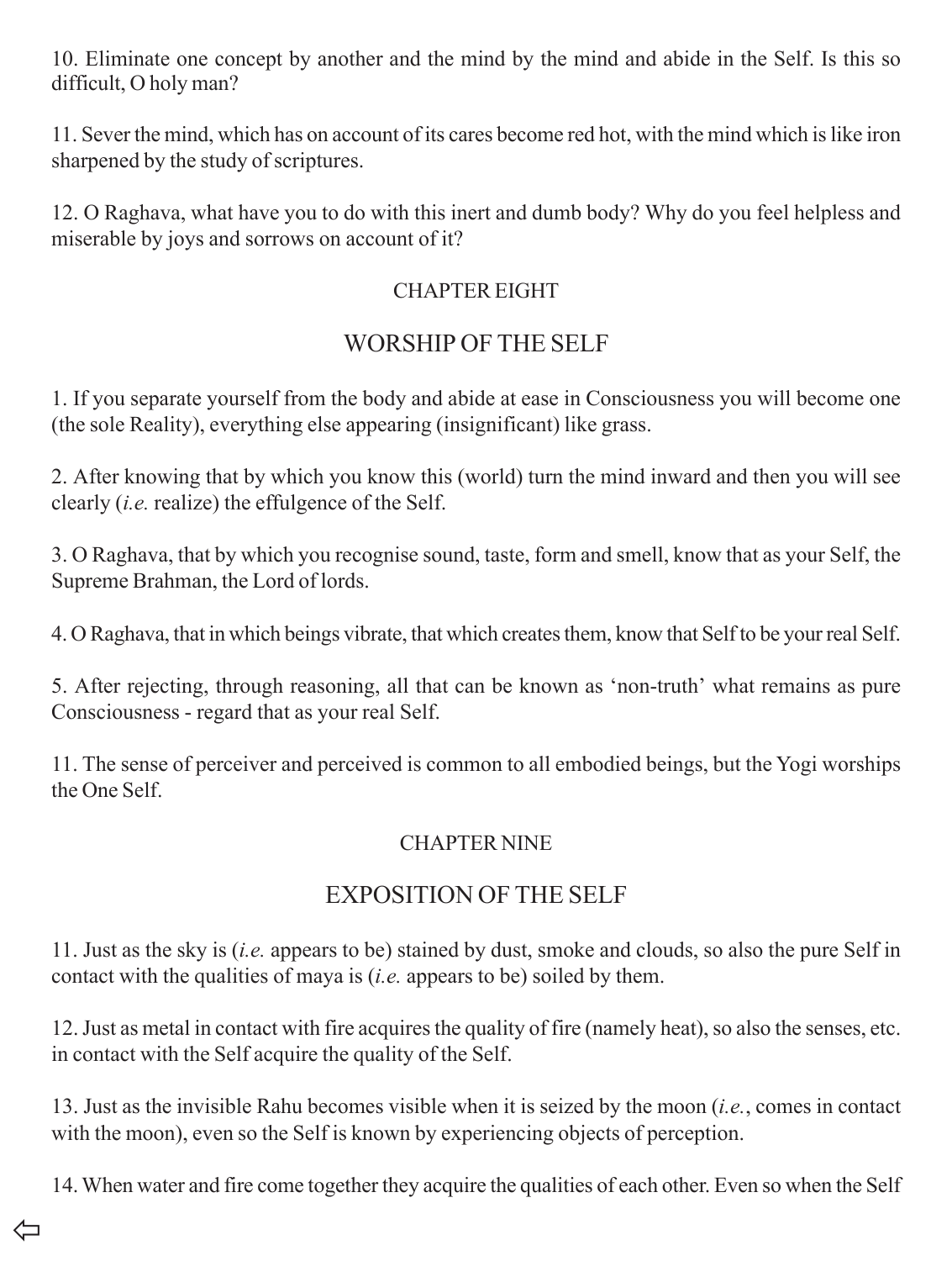and the inert body come together the Self looks like the non-Self and the non-Self looks like the Self.

15. Just as fire thrown into a large sheet of water loses its quality, so also Consciousness in contact with the unreal and the inert seems to lose its real nature and becomes inert.

16. The Self is realised in the body only with effort, like sugar from the sugarcane, oil from sesame seeds, fire from wood, butter from a cow and iron from stones (*i.e.* ore).

29. Awareness is Brahman; the world is Brahman; the various elements are Brahman; I am Brahman; my enemy is Brahman; my friends and relatives are Brahman.

30. The idea of a consciousness and an object of consciousness is bondage; freedom from it is liberation. Consciousness, the object of consciousness and everything else is the Self; this is the gist of all systems of philosophy.

31. There is only consciousness here; this universe is nothing but consciousness; you are consciousness; I am consciousness; the worlds are consciousness - that is the conclusion.

32. That which exists and that which shines (*i.e.* is known to exist) are all the Self; anything else which seems to shine does not (really) exist. Consciousness alone shines by itself. Ideas of knower and known are idle postulates.

#### CHAPTER TEN

#### NIRVANA

1. Supreme Bliss cannot be experienced through contact of the senses with their objects. The supreme state is that in which the mind is annihilated through one-pointed enquiry.

2. The bliss arising from the contact of the senses with their objects is inferior. Contact with the sense-objects is bondage; freedom from it is liberation.

3. Attain the pure state between existence and non-existence and hold on to it; do not accept or reject the inner or the outer world.

10. If one meditates on that state which comes at the end of the waking state and the beginning of sleep he will directly experience undecaying bliss.

11. The rock-like state in which all thoughts are still and which is different from the waking and dream states, is one's supreme state.

12. Like mud in a mud pot the Supreme Lord who is existence and space-like consciousness and bliss exists everywhere non-separate (from things).

28. That consciousness which is the witness of the rise and fall of all beings, know that to be the immortal state of supreme bliss.

29. Every moving or unmoving thing whatsoever is only an object visualised by the mind. When the

 $\Leftrightarrow$